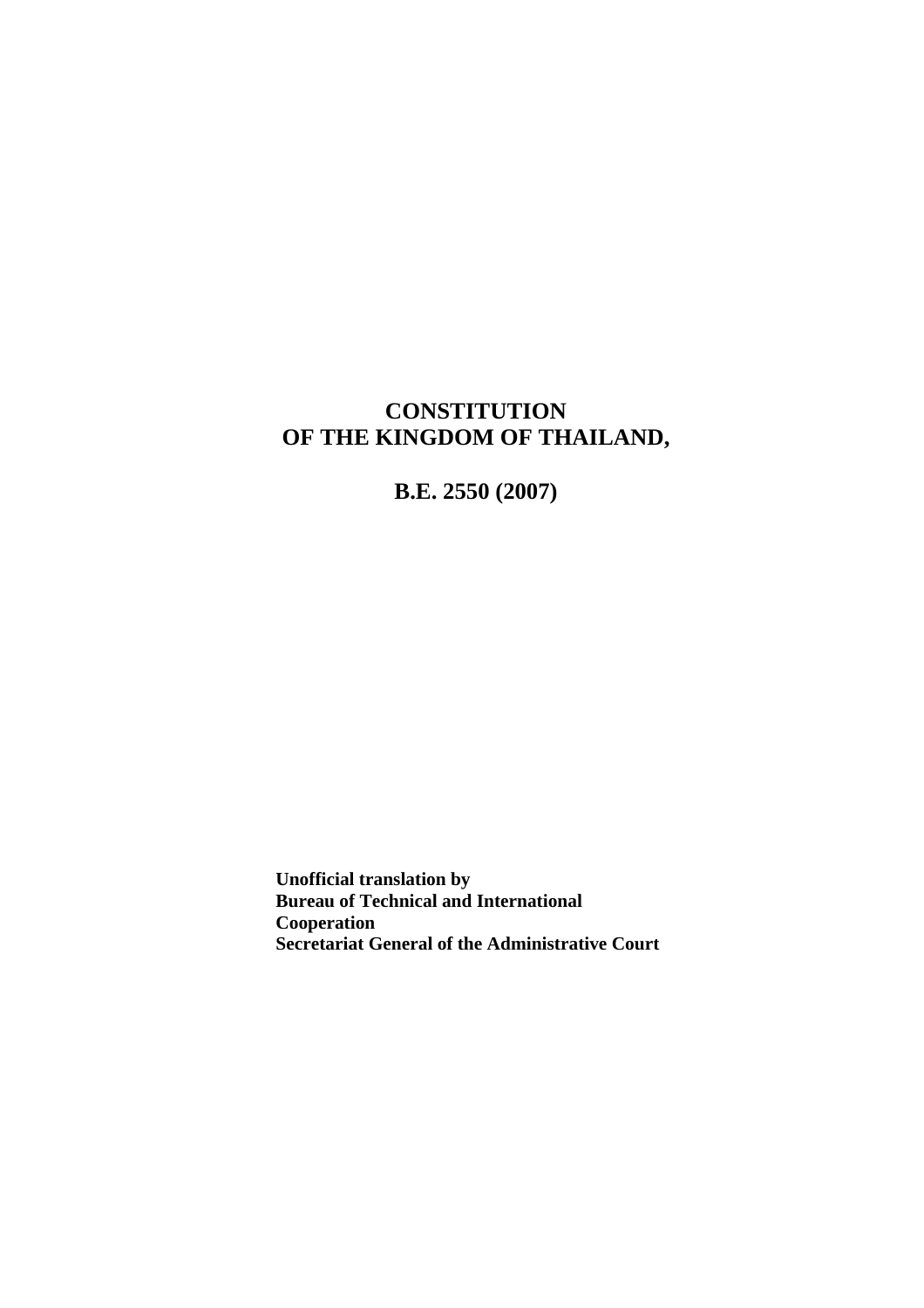# **Contents**

| <b>CHAPTER I</b>                              |    |
|-----------------------------------------------|----|
| <b>General Provisions</b>                     |    |
| <b>CHAPTER II</b>                             | 5  |
| The King                                      |    |
| <b>CHAPTER III</b>                            | 12 |
| Rights and Liberties of Thai People           |    |
| Part 1 General Provisions                     | 12 |
| Part 2 Equality                               | 14 |
| Part 3 Individual Rights and Liberties        | 15 |
| Part 4 Rights in Judicial Process             | 18 |
| Part 5 Rights in Property                     | 20 |
| Part 6 Right and Liberty of Engagement        | 21 |
| in Occupation                                 |    |
| Part 7 Liberty of Expression of Individuals   | 22 |
| and Media                                     |    |
| Part 8 Rights and Liberties in Education      | 25 |
| Part 9 Right to Receive Public Health         | 26 |
| and Welfare Services from the State           |    |
| Part 10 Right to Information and Complaints   | 28 |
| Part 11 Liberty to Assemblage and Association | 30 |
| Part 12 Community Right                       | 32 |
| Part 13 Right to Protection of Constitution   | 34 |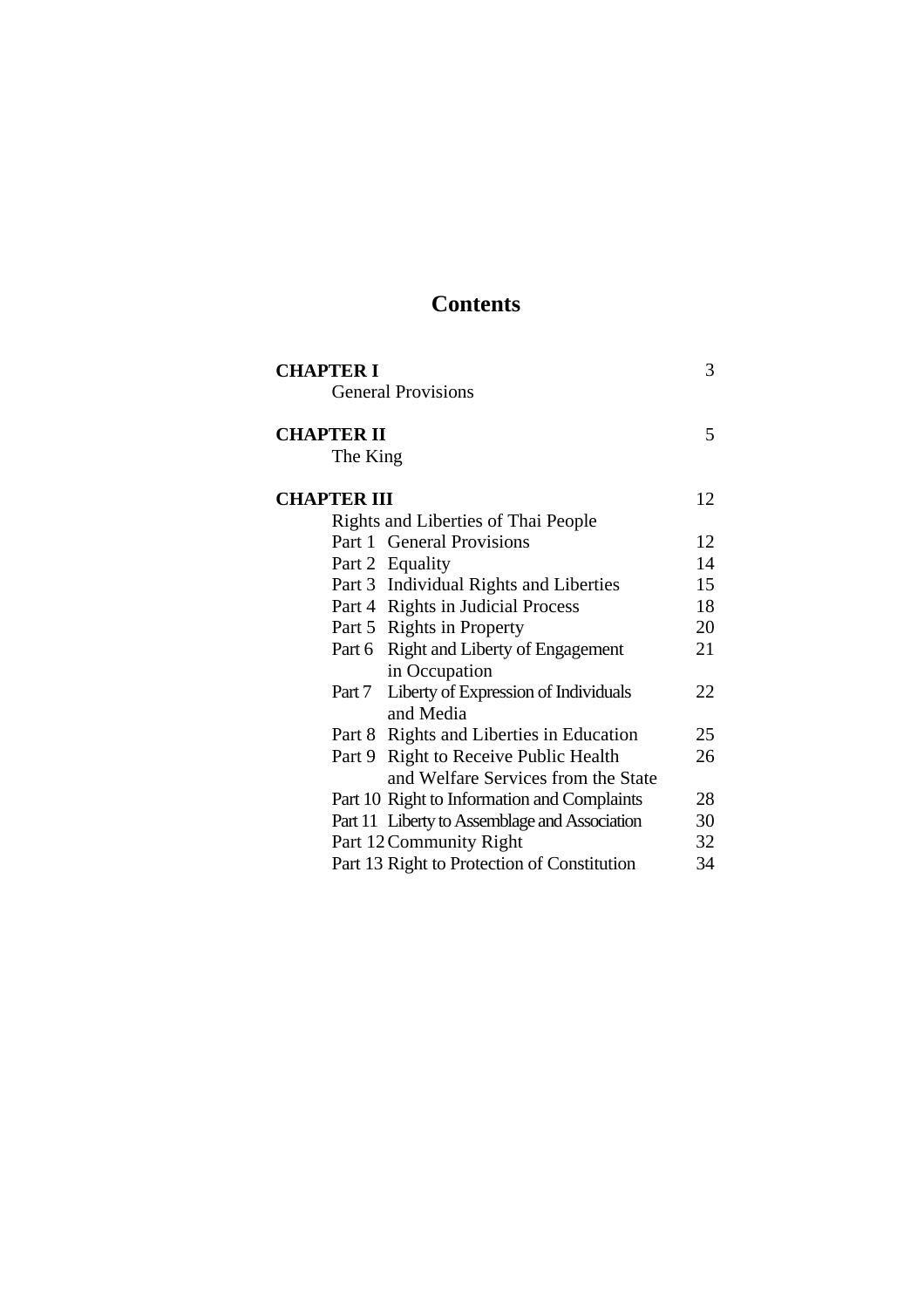| <b>CHAPTER IV</b> |                                           | 35 |
|-------------------|-------------------------------------------|----|
|                   | Duties of the Thai People                 |    |
| <b>CHAPTER V</b>  |                                           | 37 |
|                   | Directive Principles of Fundamental State |    |
| Policies          |                                           |    |
|                   | Part 1 General Provisions                 | 37 |
|                   | Part 2 Directive Principles of State      | 38 |
|                   | <b>Security Policies</b>                  |    |
|                   | Part 3 Directive Principles of National   | 38 |
|                   | <b>Administrative Policies</b>            |    |
|                   | Part 4 Directive Principles of Religious, | 40 |
|                   | Social, Public Health, Education,         |    |
|                   | and Cultural Policies                     |    |
|                   | Part 5 Directive Principles of Policies   | 42 |
|                   | for Law and Justice                       |    |
|                   | Part 6 Directive Principles of Foreign    | 43 |
|                   | Policies                                  |    |
|                   | Part 7 Directive Principles of Economic   | 44 |
|                   | Policies                                  |    |
|                   | Part 8 Directive Principles of Land,      | 46 |
|                   | Natural Resources, and                    |    |
|                   | <b>Environment Policies</b>               |    |
|                   | Part 9 Directive Principles of Science,   | 48 |
|                   | Intellectual Property, and Energy         |    |
|                   | Policies                                  |    |
|                   | Part 10 Directive Principles of Public    | 49 |
|                   | <b>Participation Policies</b>             |    |
| <b>CHAPTER VI</b> |                                           | 50 |
|                   | <b>National Assembly</b>                  |    |
|                   | Part 1 General Provisions                 | 50 |
|                   |                                           |    |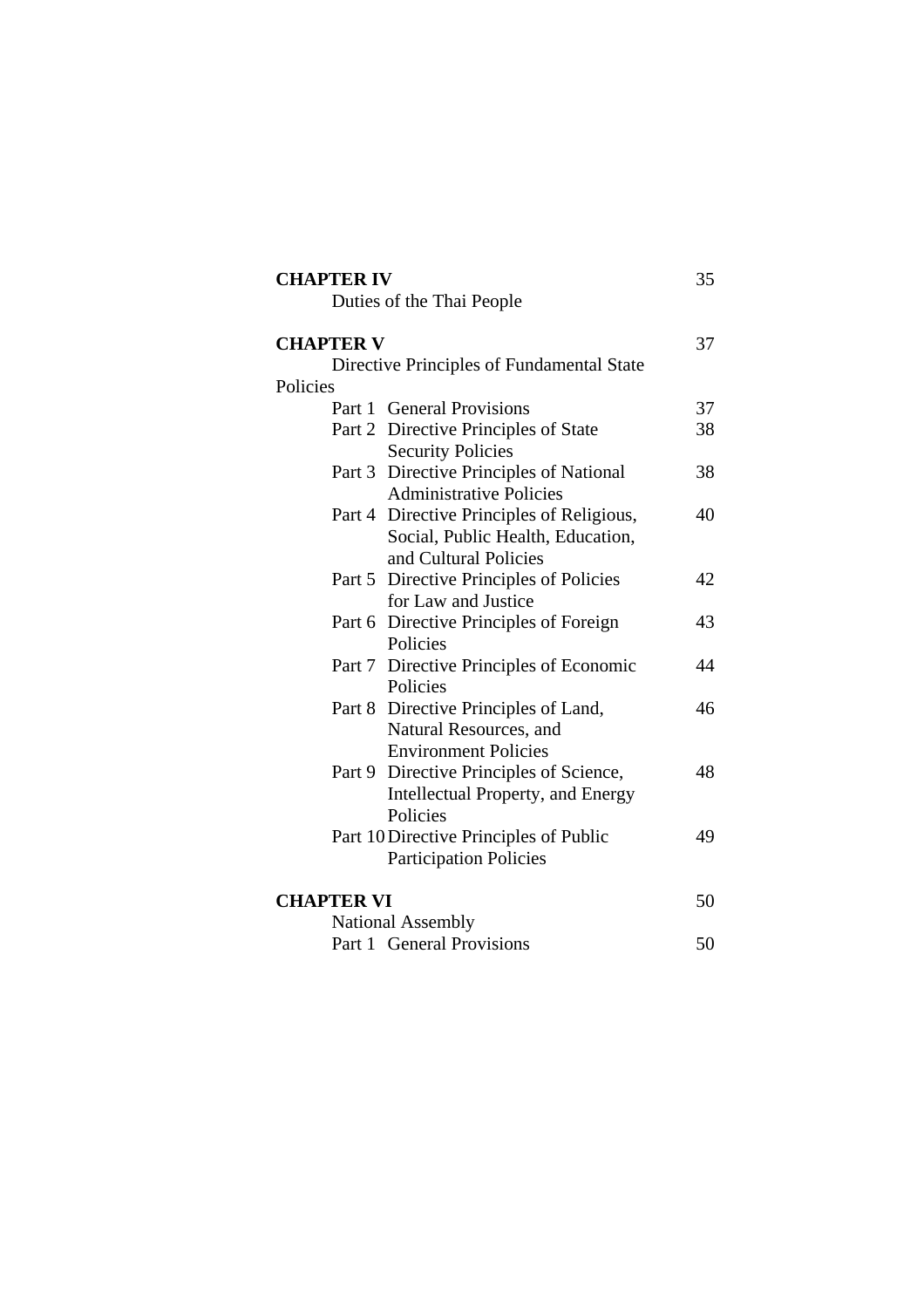|                     | Part 2 The House of Representatives                      | 53  |
|---------------------|----------------------------------------------------------|-----|
|                     | Part 3 The Senate                                        | 69  |
|                     | Part 4 Provisions Applicable to Both                     | 77  |
|                     | Houses                                                   |     |
|                     | Part 5 Joint Sittings of the National<br>Assembly        | 88  |
|                     | Part 6 The Enactment of Organic Laws                     | 90  |
|                     | Part 7 Enactment of Acts                                 | 92  |
|                     | Part 8 The Control of Enactment of Law                   | 101 |
|                     | Conflicting with or Contradictory<br>to the Constitution |     |
|                     | Part 9 The Control of Administration of                  |     |
|                     | <b>State Affairs</b>                                     | 104 |
|                     |                                                          |     |
| <b>CHAPTER VII</b>  |                                                          | 109 |
|                     | Direct Political Participation of People                 |     |
| <b>CHAPTER VIII</b> |                                                          | 111 |
|                     | Money, Finance, and Budget                               |     |
| <b>CHAPTER IX</b>   |                                                          | 116 |
|                     | <b>Council of Ministers</b>                              |     |
| <b>CHAPTER X</b>    |                                                          | 130 |
| The Courts          |                                                          |     |
|                     | Part 1 General Provisions                                | 130 |
|                     | Part 2 Constitutional Court                              | 133 |
|                     | Part 3 Courts of Justice                                 | 143 |
|                     | Part 4 Administrative Courts                             | 147 |
|                     |                                                          |     |
|                     | Part 5 Military Courts                                   | 150 |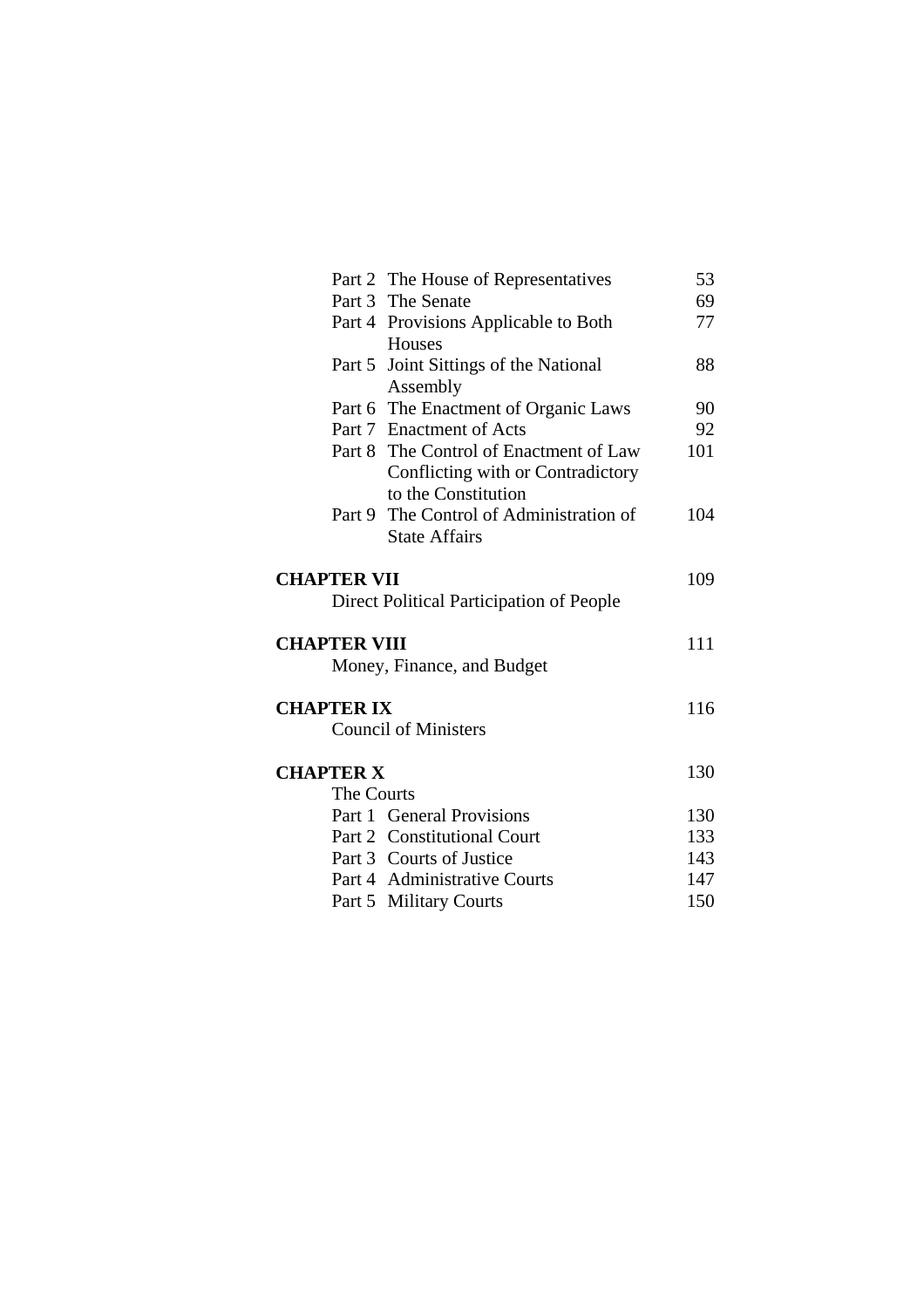|                     | <b>CHAPTER XI</b>                                |     |
|---------------------|--------------------------------------------------|-----|
|                     | Organs under the Constitution                    |     |
|                     | Part 1 Independent Organs under the              | 151 |
|                     | Constitution                                     |     |
|                     | 1. Election Commission                           | 151 |
|                     | 2. Ombudsmen                                     | 164 |
|                     | 3. The National Counter                          | 167 |
|                     | <b>Corruption Commission</b>                     |     |
|                     | 4. State Audit Commission                        | 173 |
|                     | Part 2 Other Statutory Agencies                  | 175 |
|                     | 1. The Office of Public Prosecutors              | 175 |
|                     | 2. The National Human Rights                     | 176 |
|                     | Commission                                       |     |
|                     | 3. The National Economic and                     | 179 |
|                     | Social Advisory Council                          |     |
| <b>CHAPTER XII</b>  |                                                  | 180 |
|                     | Inspection of the Exercise of State Power        |     |
|                     | Part 1 Inspection of Assets                      | 180 |
|                     | Part 2 Acts of Conflicting Interest              | 184 |
|                     | Part 3 The Removal from Office                   | 188 |
|                     | Part 4 Criminal Proceedings against              | 192 |
|                     | Persons Holding Political Positions              |     |
| <b>CHAPTER XIII</b> |                                                  | 196 |
|                     | <b>Ethics for Holders of Political Positions</b> |     |
| and State Officials |                                                  |     |
| <b>CHAPTER XIV</b>  |                                                  | 198 |
|                     | <b>Local Government</b>                          |     |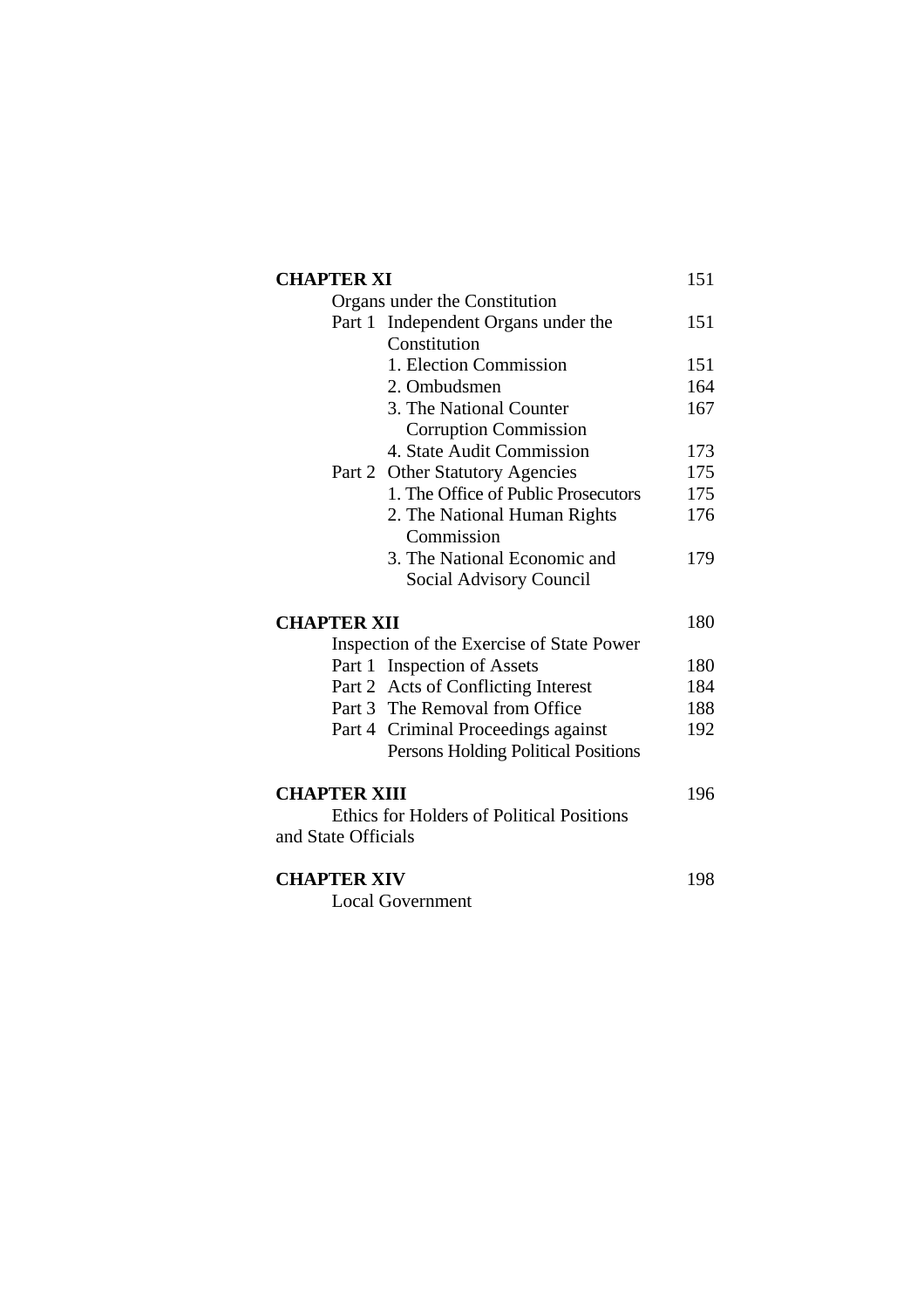| <b>CHAPTER XV</b><br>Amendment of the Constitution | 206 |
|----------------------------------------------------|-----|
| <b>Transitory Provisions</b>                       | 208 |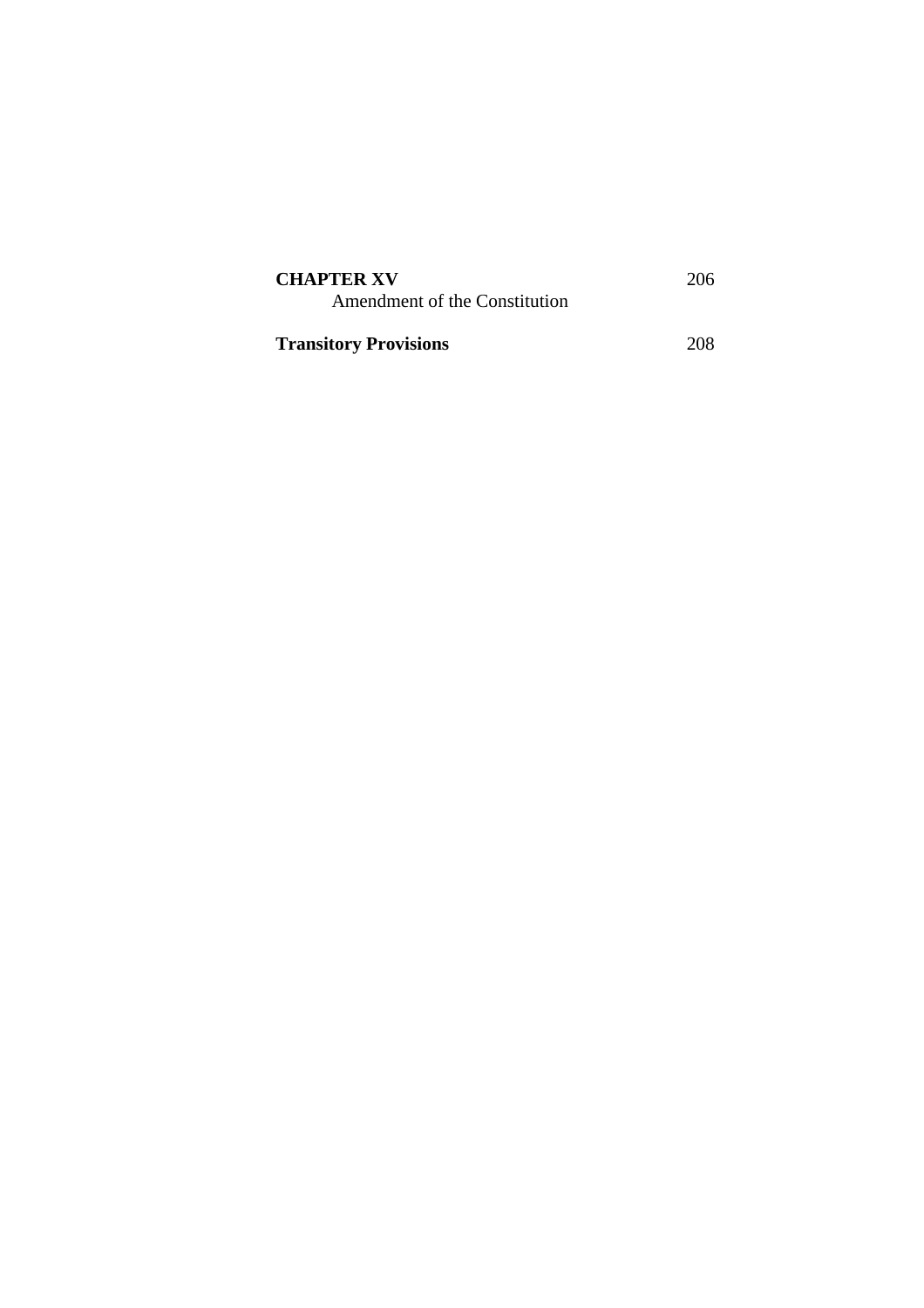## **CONSTITUTION OF THE KINGDOM OF THAILAND**

SOMDET PHRA PARAMINTHARAMAHA BHUMIBOL ADULYADEJ SAYAMMINTHARATHIRAT BOROMMANATTHABOPHIT

Enacted on the  $24<sup>th</sup>$  Day of August B.E. 2550

Being the  $62<sup>th</sup>$  Year of the Present Reign

May there be Virtue. Today is the eleventh day of waxing moon in the ninth month of the year of the Pig under the lunar calendar, being Friday, the twenty-fourth day of August under the solar calendar, in the  $2550<sup>th</sup>$  year of the Buddhist Era.

 Prabat Somdet Phra Paramintharamaha Bhumibol Adulyadej Mahitalathibet Ramathibodi Chakkri Narubodin Sayammintharathirat Borommanatthabophit is graciously pleased to proclaim that President of the National Assembly informed the King that Thailand has been under the rule of democratic government with the King as Head of the State for more than 75 years, during which several Constitutions were promulgated amended and repealed. To ensure suitability with the situation in the country and change of time and by virtue of the provisions of the Constitution of the Kingdom of Thailand (Interim Edition) of B.E. 2549 on the establishment of the Constitutional Drafting Assembly and Constitution Drafting Committee in charge of drafting a new Constitution to be the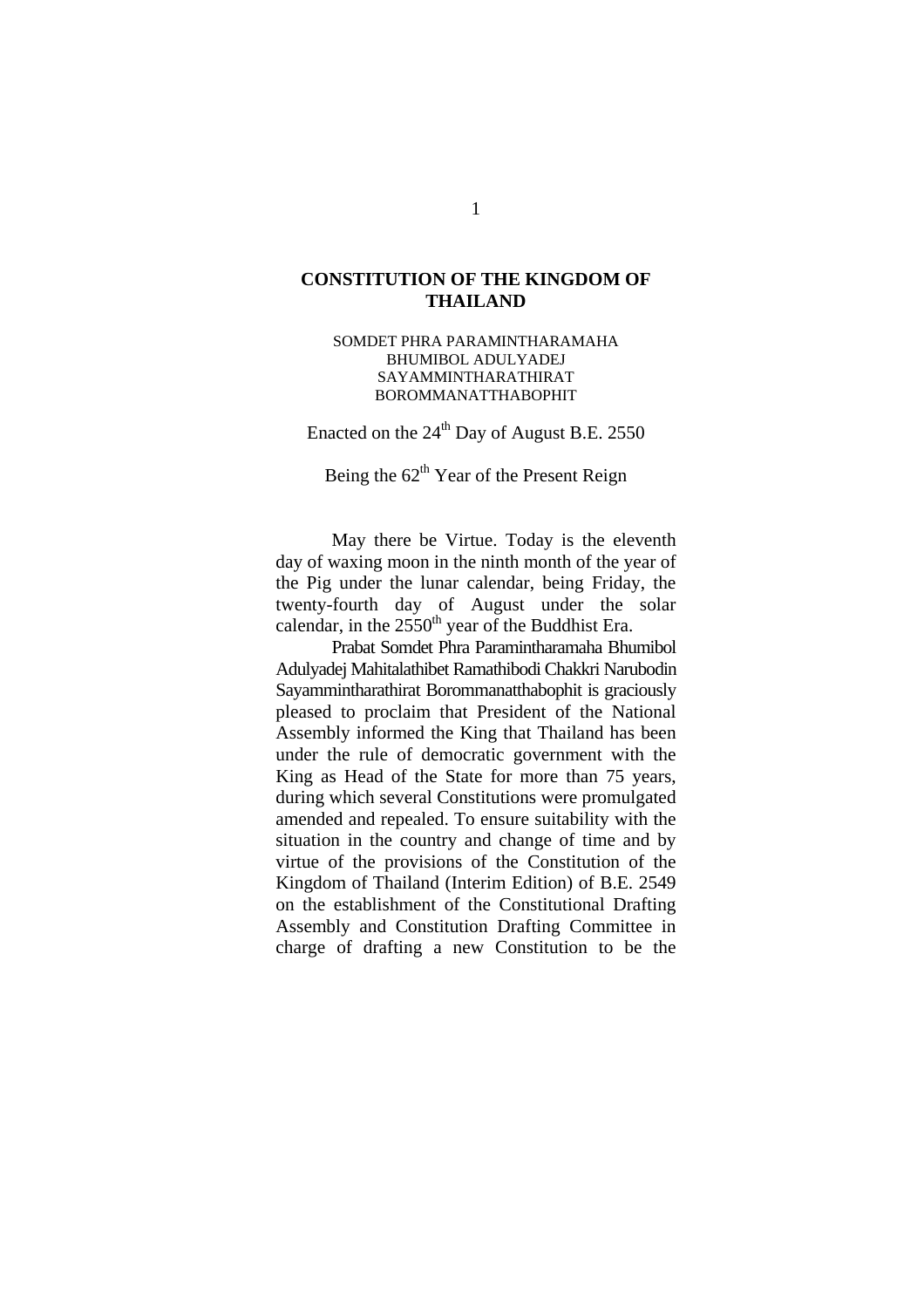guidance for the government of the country in the future, people have been allowed to extensively express their views and opinions in every procedure and those views and opinions are given continually special consideration in drafting and submitting a motion for change in second reading.

The essential substances of the Draft Constitution is to achieve the common objectives of Thai people to maintain independence and security of the State, to support all religions to last long, to uphold the King as Head of the State and benevolence of the State, to adhere democratic regime of government with the King as Head of the State, to protect people's rights and liberties to encourage people's participation in the government of the country and the actual check on the use of the State power, to provide the mechanisms of the political institutions in legislative and executive branches to keep fruitfulness under the parliamentarian government and also to support honest and impartial functions of courts and other independent organizations.

After the completion of the Draft Constitution, the Constitution Drafting Assembly presented the draft charter to the people and held a referendum. The referendum showed that the majority of the casted vote approved the new Constitution. The President of National Assembly presented the Draft Constitution to the King for His Royal signature to promulgate it as the Constitution of the Kingdom of Thailand. Having thoroughly examined the Constitution, the King deemed it expedient to grant His Royal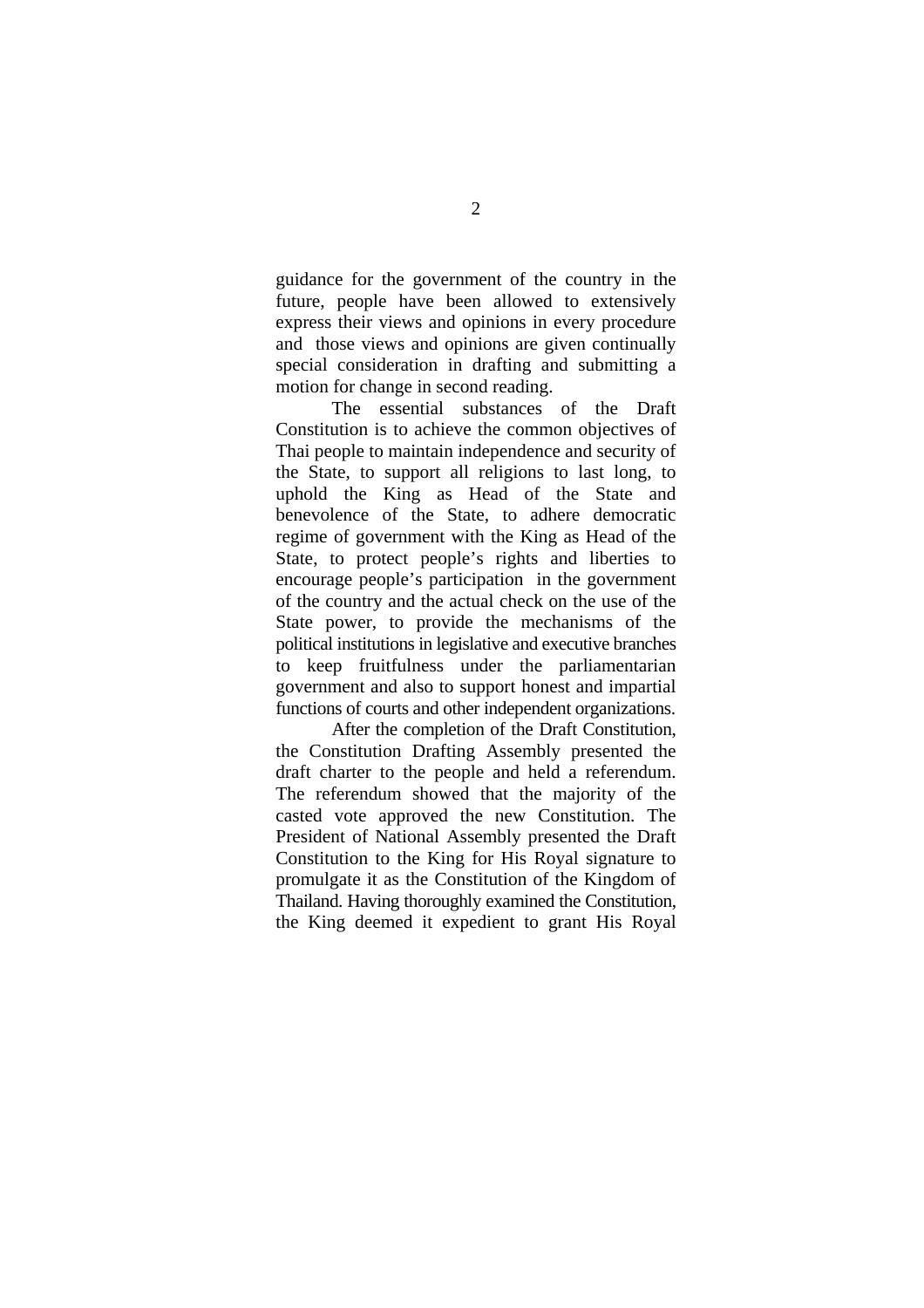assent in accordance with the resolution of the public.

 Be it, therefore, commanded by the King that the Constitution of the Kingdom of Thailand be promulgated to replace, as from the date of its promulgation, the Constitution of the Kingdom of Thailand (Interim Edition), B.E. 2549 (2006) promulgated on 1<sup>st</sup> October B.E. 2549.

 May the Thai people unite in observing, protecting and upholding the Constitution of the Kingdom of Thailand in order to maintain the democratic regime of government and the sovereign power derived from the Thai people, and to bring about happiness, prosperity, and unique and perpetual dignity to His Majesty's subjects throughout the Kingdom according to the will of His Majesty in every respect.

## **CHAPTER I**

#### **General Provisions**

l

**Article 1**. Thailand is one and indivisible Kingdom.

**Article 2**. Thailand adopts a democratic form of government with the King as Head of the State.

**Article 3.** The Sovereign power belongs to the Thai people. The King as Head of the State shall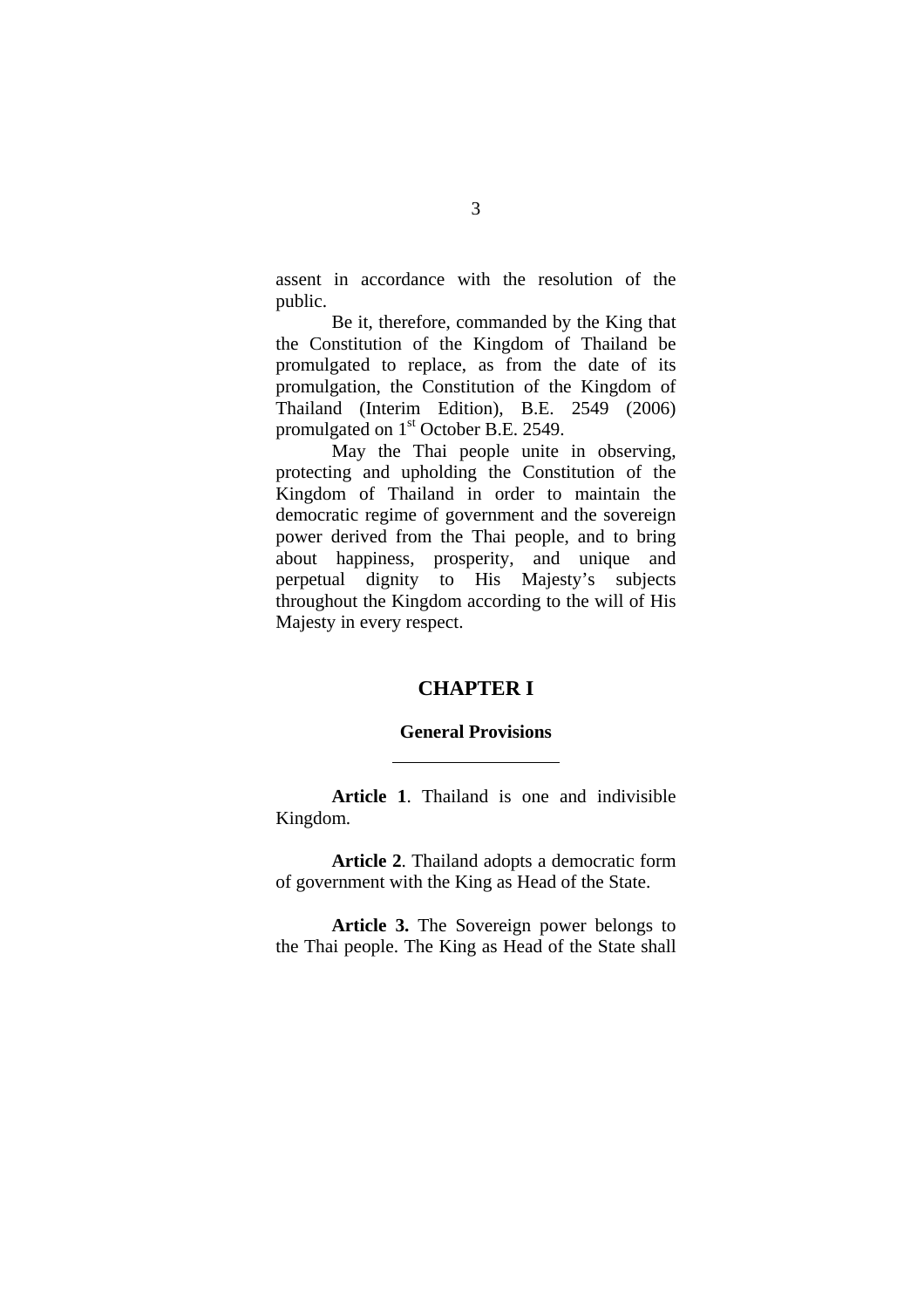exercise such power through the National Assembly, Council of Ministers and the Courts in accordance with the Provision of this Constitution.

The National Assembly, the Council of Ministers, the Courts, other Constitutional organizations and State agencies shall perform duties of office by the rule of law.

**Article 4.** Human dignity, rights, liberty, and equality of the people shall be protected.

**Article 5.** The Thai people, irrespective of their origins, sexes, or religions shall enjoy equal protection under this Constitution.

**Article 6.** The Constitution is the supreme law of the State. The provisions of any law, rule or regulation, which are contrary to or inconsistent with this Constitution, shall be unenforceable.

**Article 7.** Whenever no provision of this Constitution is applicable to any case, it shall be decided in accordance with the Constitutional practice in the democratic regime of government with the King as Head of the State.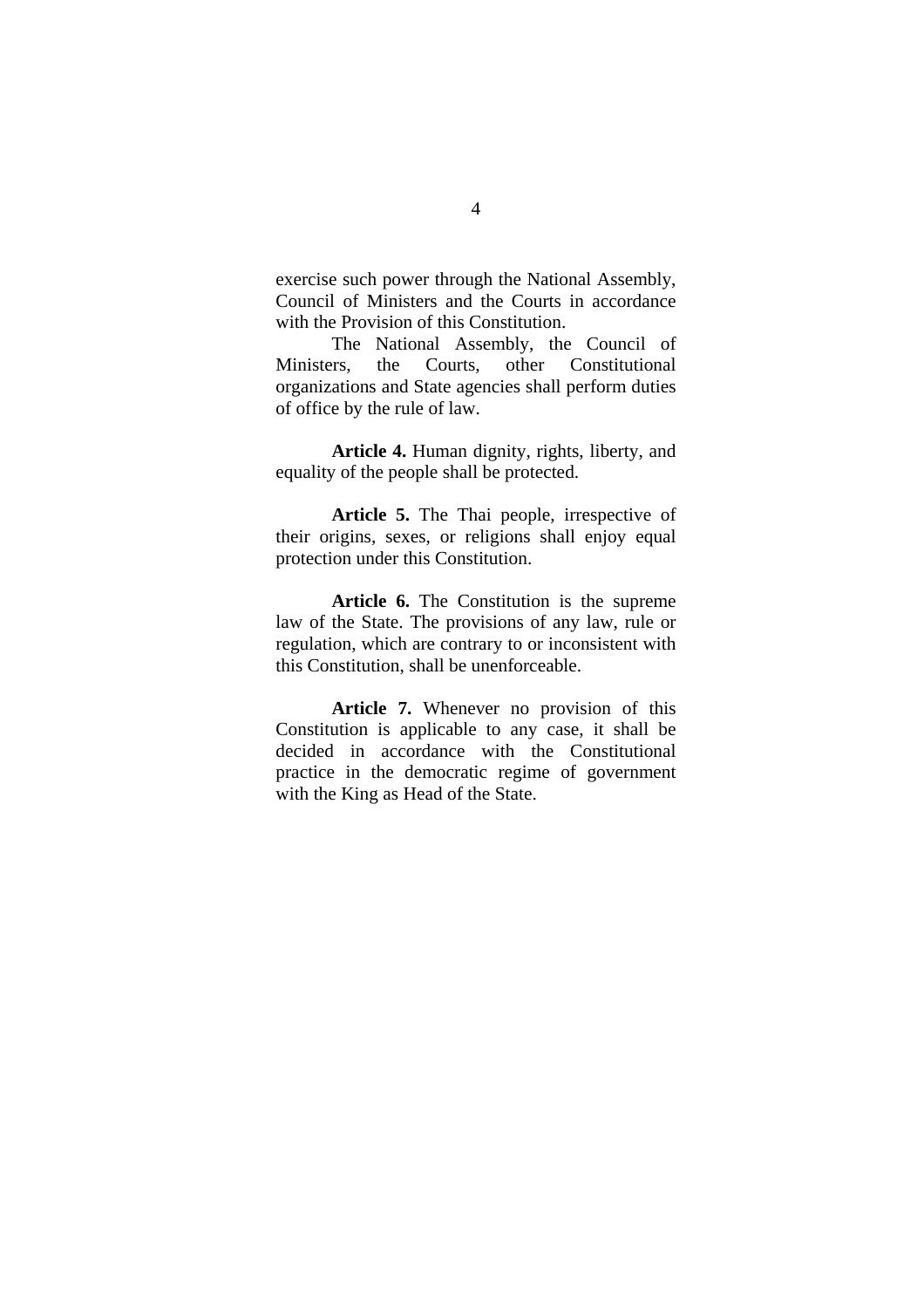## **CHAPTER II**

#### **The King**

l

**Article 8.** The King shall be enthroned in a position of revered worship and shall not be violated. No person shall expose the King to any sort of accusation or action.

**Article 9.** The King is a Buddhist and Upholder of religions.

**Article 10.** The King holds the position of Head of the Thai Armed Forces.

Article 11. The King has the prerogative power to create titles of State and confer decorations.

**Article 12.** The King selects and appoints qualified persons to be the President of the Privy Council and not more than eighteen Privy Councilors to constitute the Privy Council.

The Privy Council has the duty to render such advice to the King on all matters pertaining to His functions as He may consult, and has other duties as provided in this Constitution.

**Article 13.** The selection and appointment or the removal of a Privy Councilor shall depend entirely upon the King's pleasure.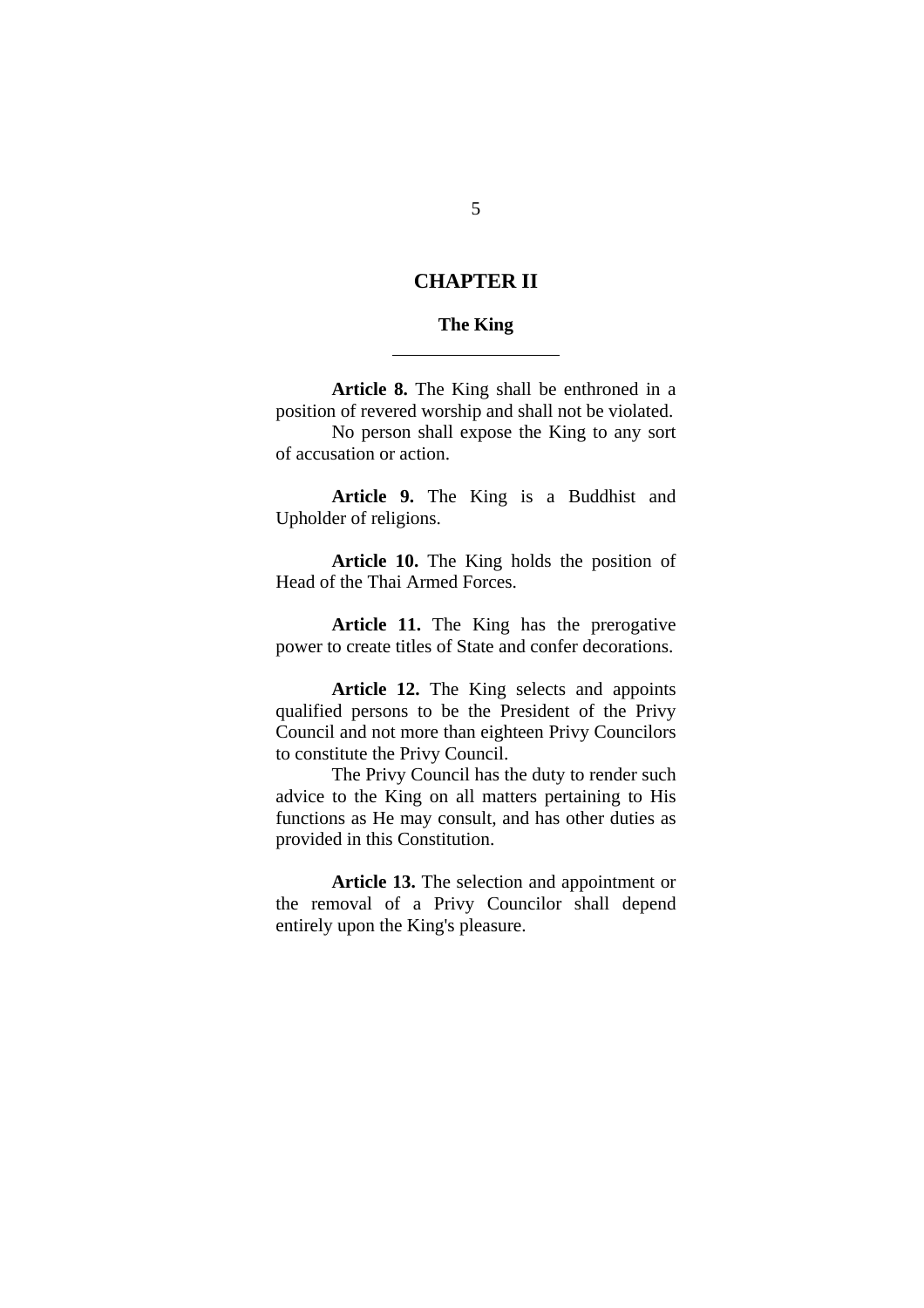The President of the National Assembly shall countersign the Royal Command appointing or removing the President of the Privy Council.

The President of the Privy Council shall countersign the Royal Command appointing or removing other Privy Councilors.

**Article 14.** A Privy Councilor shall not be a member of the House of Representatives, Senator, Election Commissioner, Ombudsman, member of the National Human Rights Commission, judge of the Constitutional Court, judge of an Administrative Court, member of the National Counter Corruption Commission, member of the State Audit Council, Government official holding a permanent position or receiving salary, official of a State enterprise, other State official or member or official of a political party, and must not manifest loyalty to any political party.

**Article 15.** Before taking office, a Privy Councilor shall make a solemn declaration before the King in the following words:

"I, (name of the declarer), do solemnly declare that I shall be loyal to His Majesty the King and shall faithfully perform my duties in the interests of the country and of the people. I shall also uphold and observe the Constitution of the Kingdom of Thailand in every respect."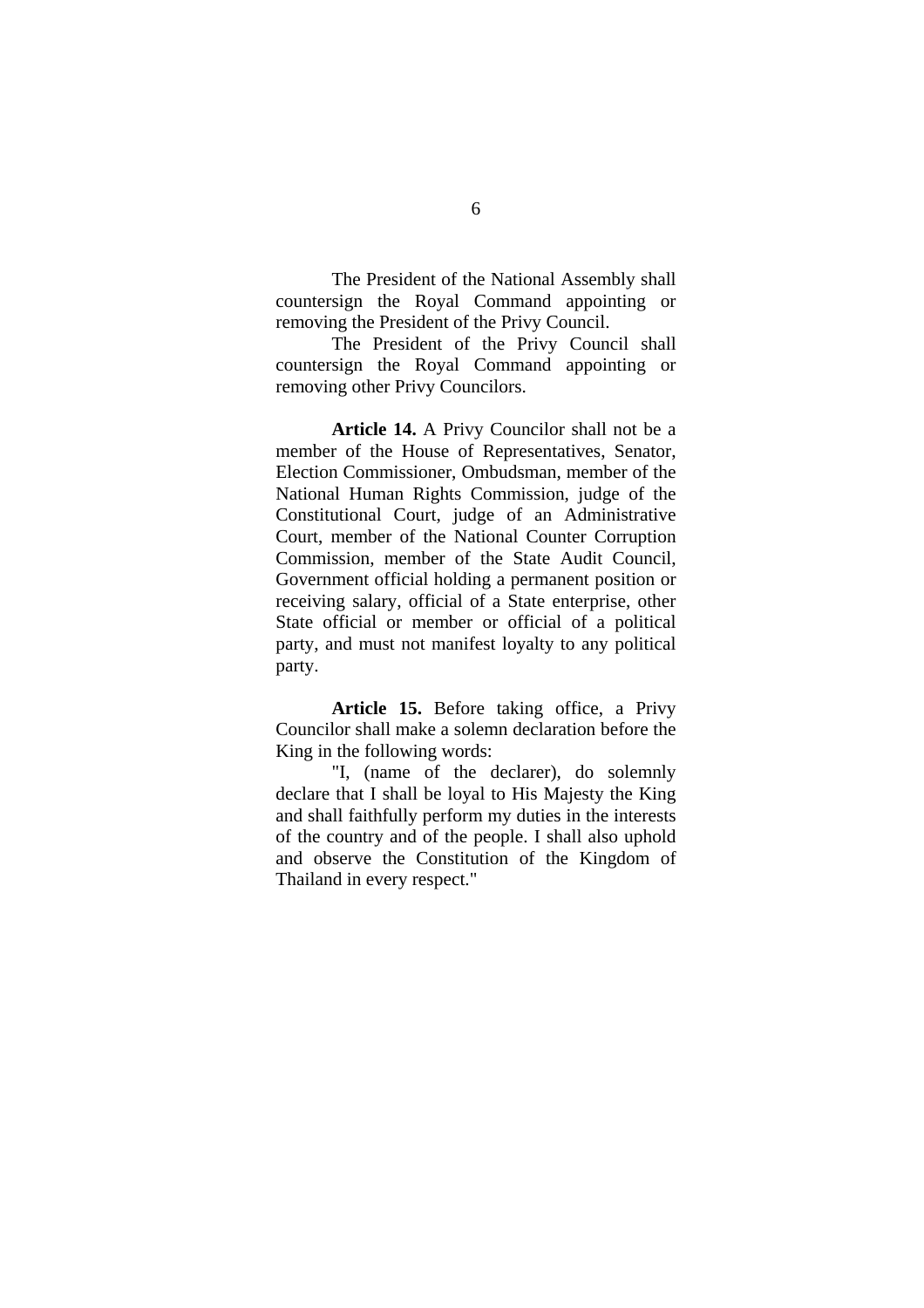**Article 16.** A Privy Councilor vacates office upon death, resignation or removal by a Royal Command.

**Article 17.** The appointment and removal of officials of the Royal Household and of the Royal Chief Aide-de-Camp shall depend entirely upon the King's pleasure.

**Article 18.** Whenever the King is absent from the Kingdom or unable to perform His functions for any reason whatsoever, the King will appoint a person as Regent, and the president of the National Assembly shall countersign the Royal Command therefor.

**Article 19.** In the case when the King does not appoint a Regent under Article 18, or the King is unable to appoint a Regent owing to His not being *sui juris* or any other reason whatsoever, the Privy Council shall submit the name of a person suitable to hold the office of Regent to the National Assembly for approval. Upon approval by the National Assembly, the President of the National Assembly shall make an announcement, in the name of the King, to appoint such person as Regent.

During the expiration of the term of the House of Representatives or the dissolution thereof, the Senate shall act as National Assembly in giving an approval under paragraph one.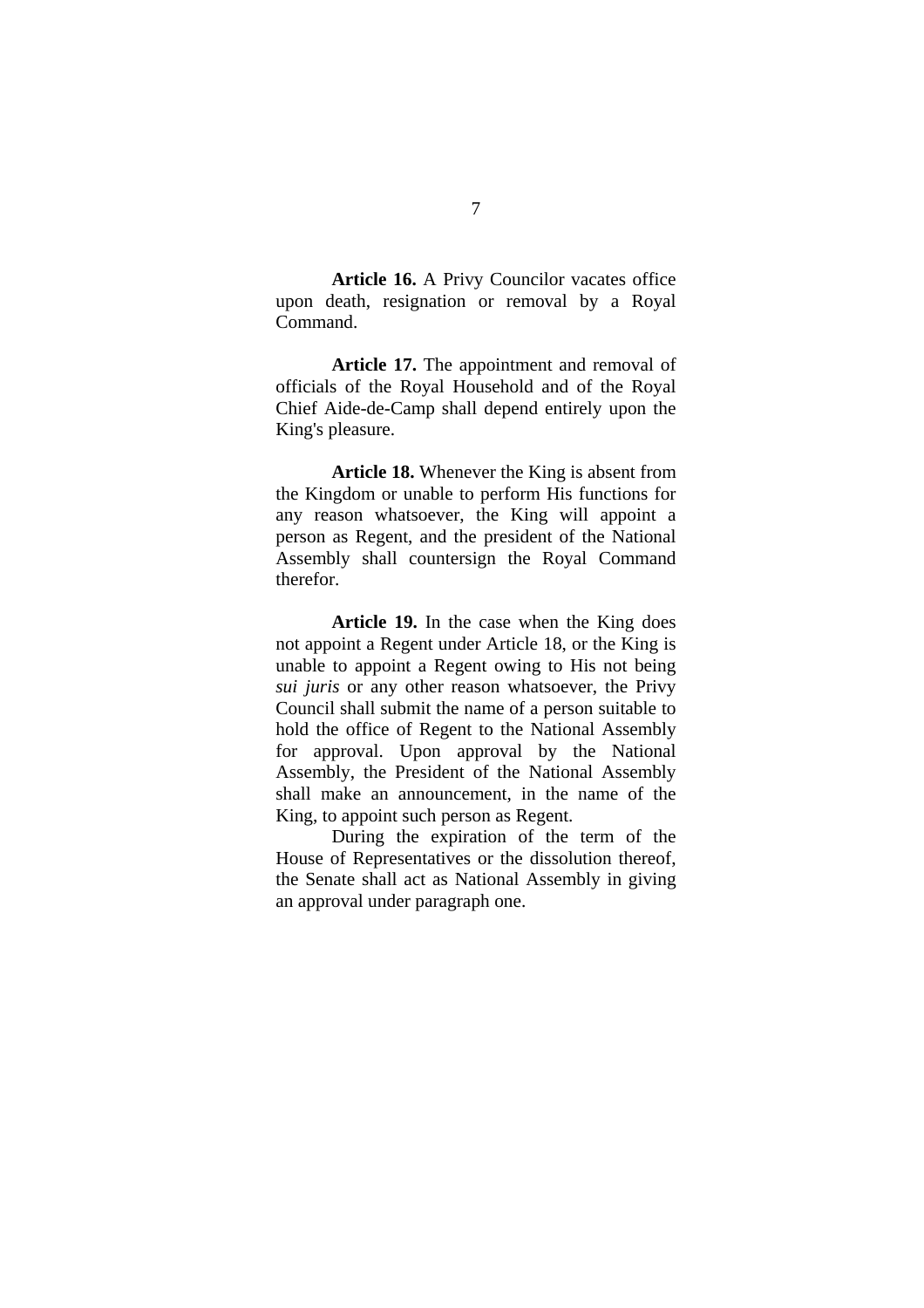**Article 20.** While there is no Regent under Article 18 or Article 19, the President of the Privy Council shall be Regent *pro tempore*.

In the case where the Regent appointed under Article 18 or Article19 is unable to perform his or her duties, the President of the Privy Council shall act as Regent *pro tempore*. While being Regent under paragraph one or acting as Regent under paragraph two, the President of the Privy Council shall not perform his or her duty as President of the Privy Council. In such case, the Privy Council shall select a Privy Councilor to act as president of the Privy Council *pro tempore*.

**Article 21.** Before taking office, the Regent appointed under Article 18 or Article 19 shall make a solemn declaration before the National Assembly in the following words:

"I, (name of the declarer), do solemnly declare that I shall be loyal to His Majesty the King (name of the King) and shall faithfully perform my duties in the interests of the country and of the people. I shall also uphold and observe the Constitution of the Kingdom of Thailand in every respect."

During the expiration of the term of the House of Representatives or the dissolution thereof, the Senate shall act as the National Assembly under this Article.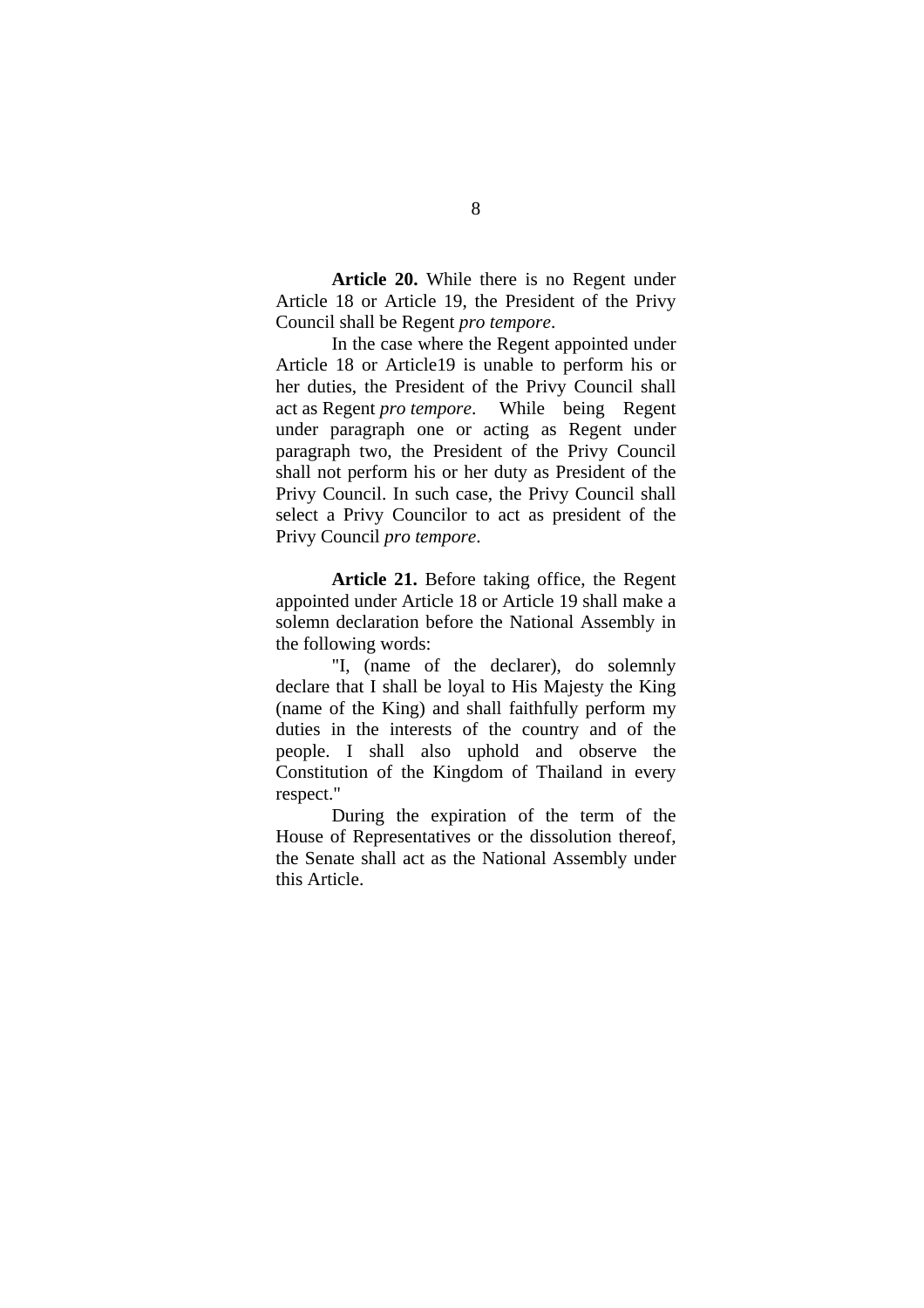**Article 22.** Subject to Article 23, succession to the Throne shall be in accordance with the Palace Law on Succession, B.E. 2467.

The Amendment of the Palace Law on Succession, B.E. 2467 shall be the prerogative of the King. At the initiative of the King, the Privy Council shall draft the Palace Law Amendment and shall present it to the King for his consideration. When the King has already approved the draft Palace Law Amendment and put his signature thereon, the President of the Privy Council shall notify the President of the National Assembly for informing the National Assembly. The President of the National Assembly shall countersign the Royal Command, and the Palace Law Amendment shall have the force of law upon its publication in the Government Gazette.

During the expiration of the term of the House of Representatives or the dissolution thereof, the Senate shall act as the National Assembly in acknowledging the matter under paragraph two.

**Article 23.** In the case where the Throne becomes vacant and the King has already appointed His Heir to the Throne under the Palace Law on Succession, B.E. 2467, the Council of Ministers shall notify the President of the National Assembly. The President of the National Assembly shall convoke the National Assembly for acknowledgement thereof, and the President of the National Assembly shall invite such Heir to ascend the Throne and proclaim such Heir King.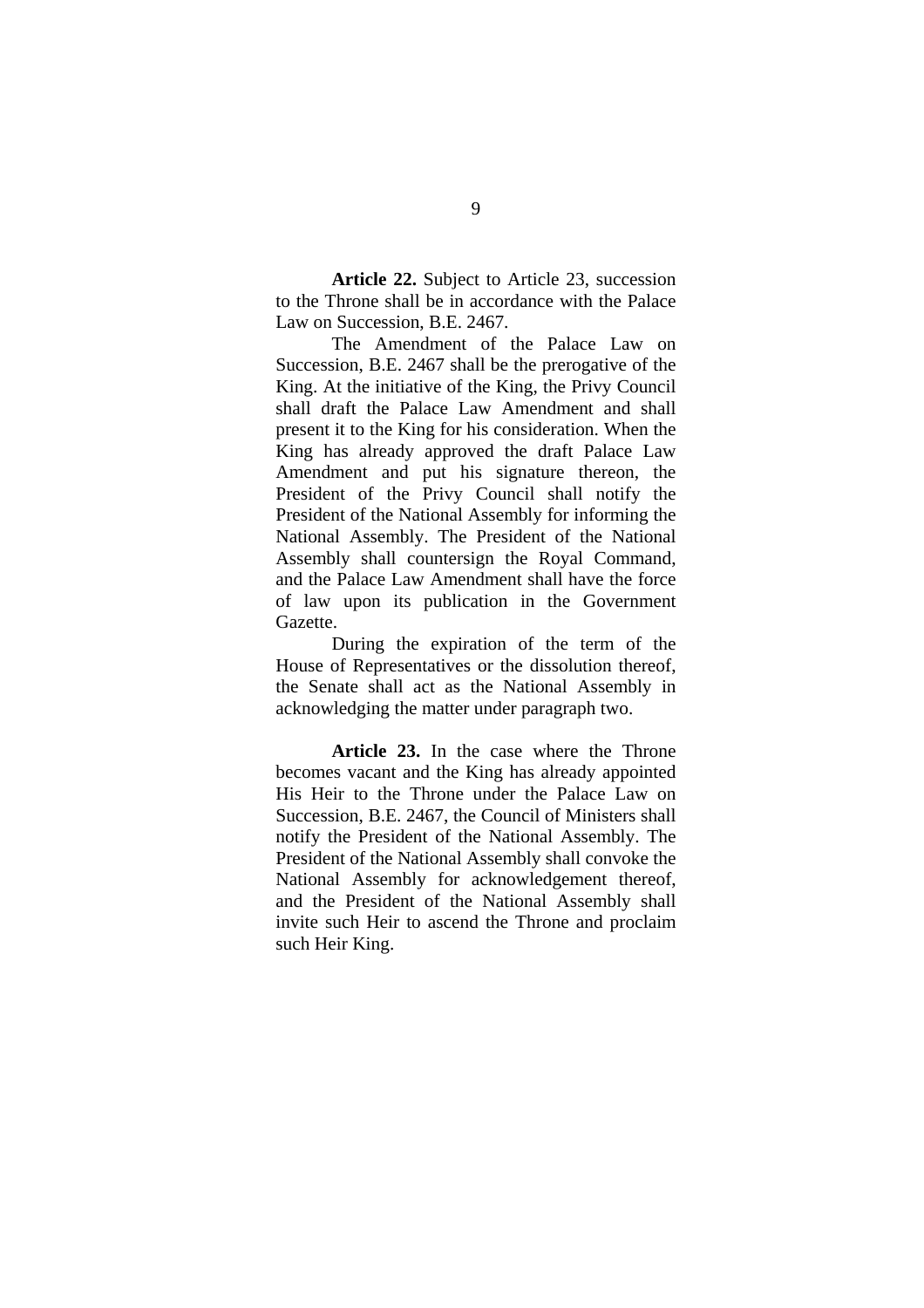In the case where the Throne becomes vacant and the King has not appointed His Heir under paragraph one; the Privy Council shall submit the name of the Successor to the Throne under Article 22 to the Council of Ministers for further submission to the National Assembly for approval. For this purpose, the name of a princess may be submitted. Upon the approval of the National Assembly, the President of the National Assembly shall invite such Successor to ascend the Throne and proclaim such Successor King.

During the expiration of the term of the House of Representatives or the dissolution thereof, the Senate shall act as the National Assembly in acknowledging the matter under paragraph one or in giving an approval under paragraph two.

**Article 24.** Pending the proclamation of the name of the Heir or the Successor to the Throne under Article 23, the President of the Privy Council shall be Regent *pro tempore*. In the case where the Throne becomes vacant while the Regent has been appointed under Article 18 or Article 19 or while the President of the Privy Council is acting as Regent under Article 20 paragraph one, such Regent, as the case may be, shall continue to be Regent until the proclamation of the name of the Heir or the Successor to ascend the Throne as King.

In the case where the Regent, who has been appointed and continues to be the Regent under paragraph one, is unable to perform his or her duties,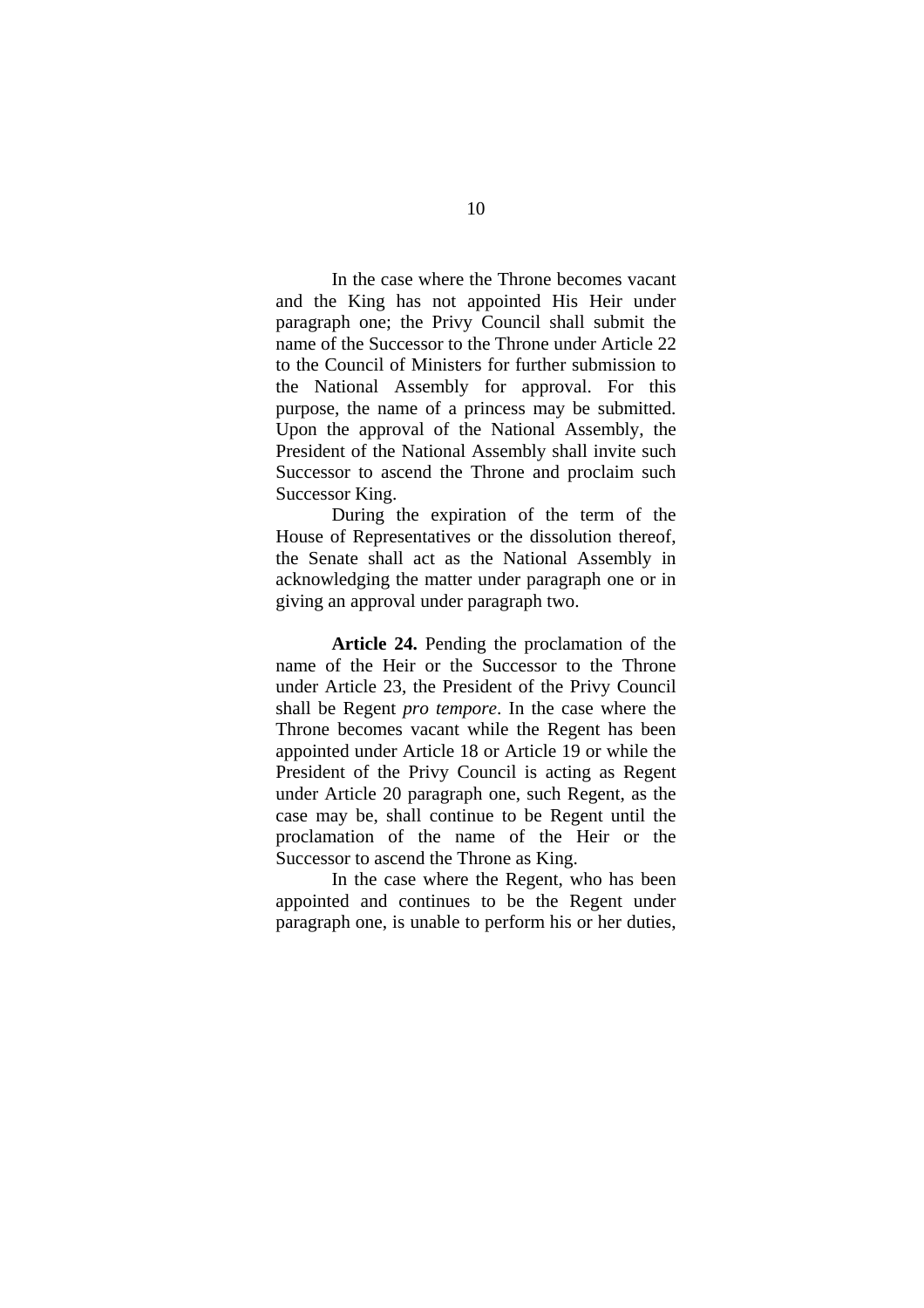the president of the Privy Council shall act as Regent *pro tempore*.

In the case where the President of the Privy Council is the Regent under paragraph one or acts as Regent *pro tempore* under paragraph two, the provisions of Article 20 paragraph three shall apply.

**Article 25.** In the case where the Privy Council shall have to perform the duties under Article 19 or Article 23 paragraph two, or the President of the Privy Council shall have to perform his or her duties under Article 20 paragraph one or paragraph two or Article 24 paragraph two, and during that time there is no President of the Privy Council or the President of the Privy Council is unable to perform his or her duties, the remaining Privy Councilors shall elect one among themselves to act as President of the Privy Council or to perform the duties under Article 20 paragraph one or paragraph two or Article 24 paragraph three, as the case may be.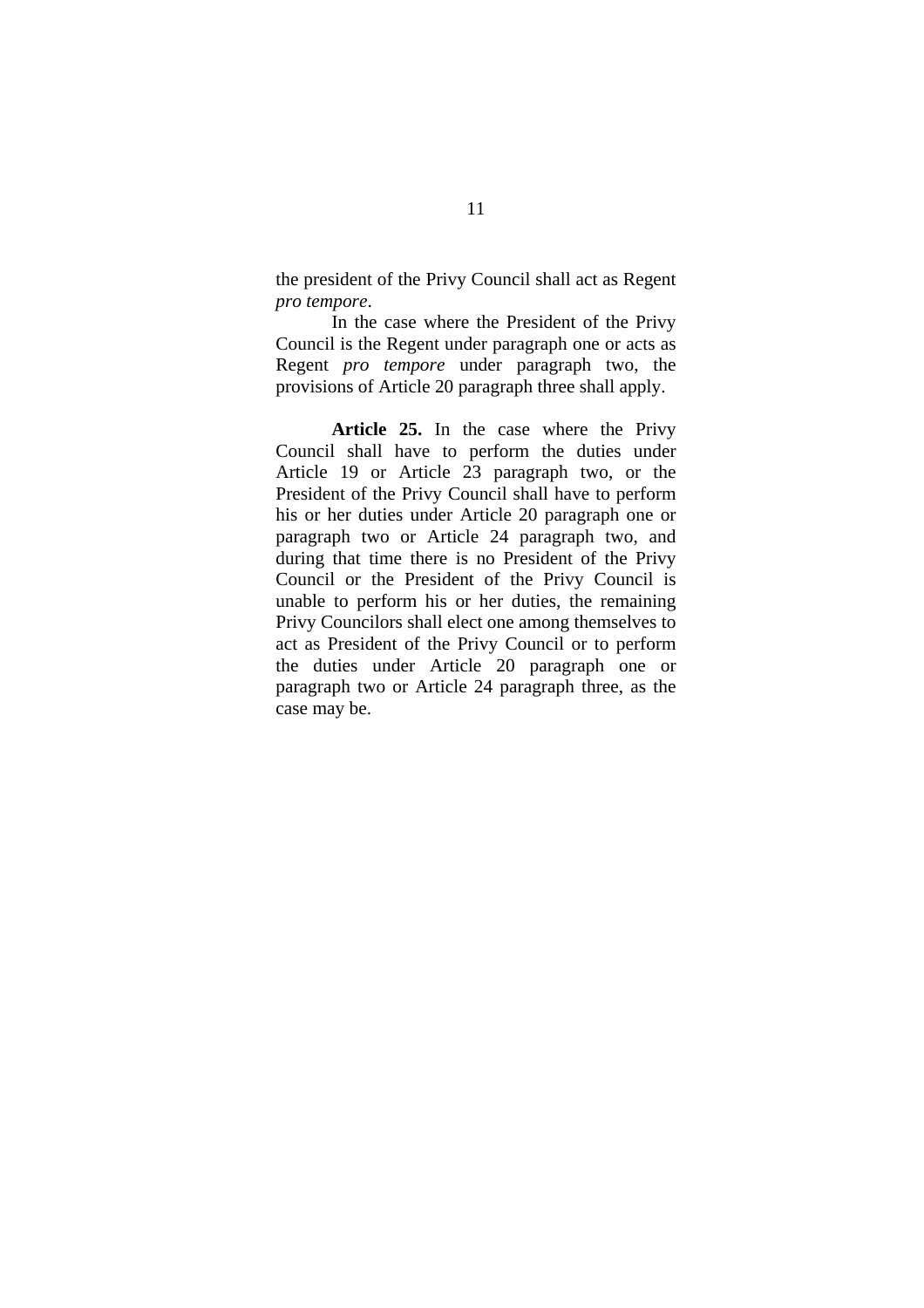## **CHAPTER III**

#### **Rights and Liberties of Thai People**

#### **Part 1**

 $\overline{a}$ 

l

#### **General Provisions**

**Article 26.** In exercising power of each and every State authority, regard shall be given to human dignity, rights, and liberties in accordance with the provisions of this Constitution.

**Article 27.** Rights and liberties recognized by this Constitution expressly, impliedly, or through decisions of the Constitutional Court shall be protected and directly binding on the National Assembly, the Council of Ministers, Courts, and other State organs in legislating, applying, and interpreting laws.

**Article 28.** A person can invoke human dignity or exercise his or her rights and liberties in so far as it is not in violation of rights and liberties of other persons or contrary to this Constitution or good morals.

A person whose rights and liberties recognized by this Constitution are violated can invoke the provisions of this Constitution to bring lawsuit or to defend himself or herself in the court.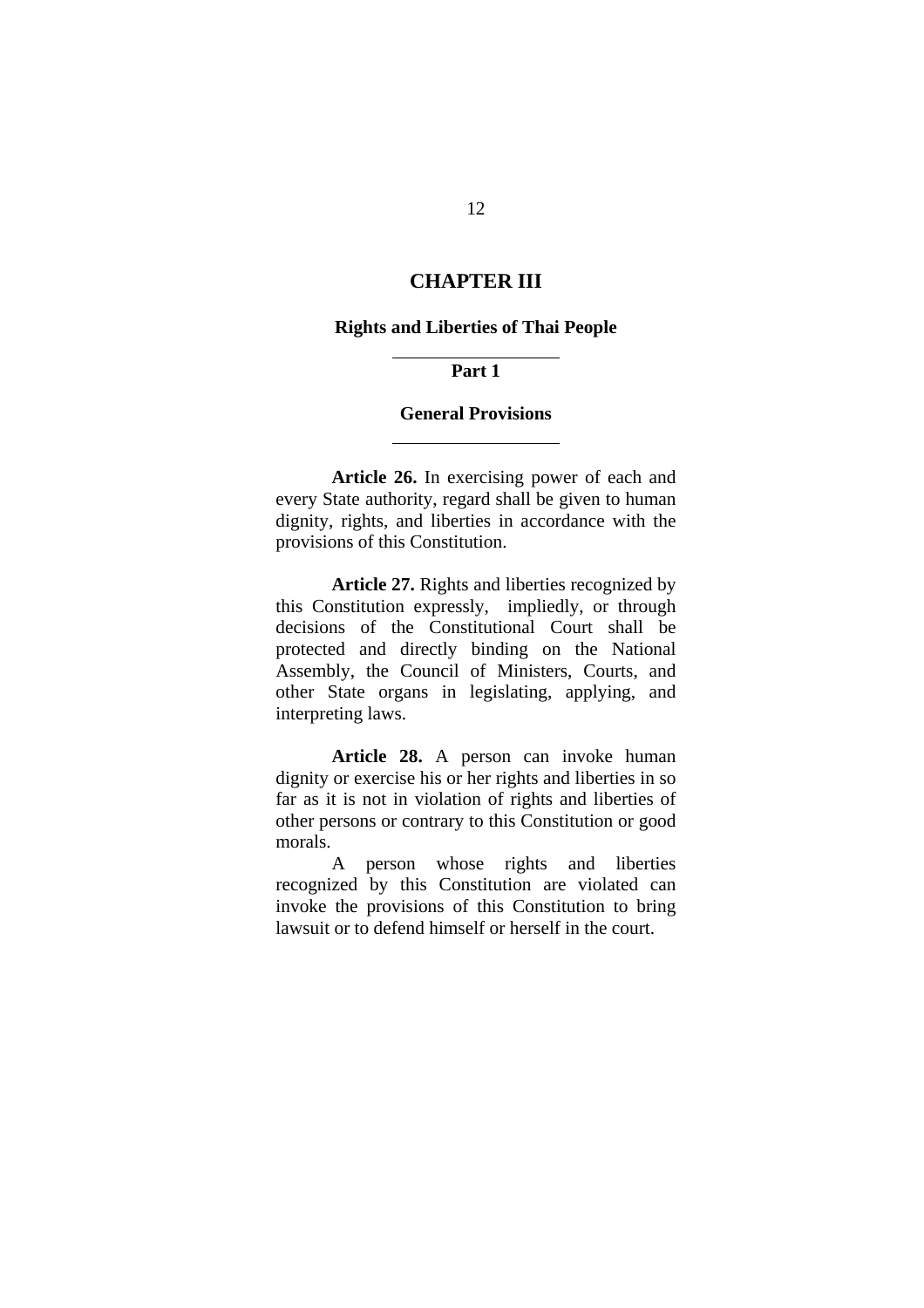A person can invoke his or her judicial right to directly compel the State to comply with the provisions of this chapter. In exercising his or her rights and liberties recognized by this Constitution as long as the details of such exercise of rights and liberties are governed by any law, such a law shall be applied.

A person has the right to acquire assistance and support from the State in exercise his or her rights stipulated under this chapter.

**Article 29.** The restriction of such rights and liberties as recognized by the Constitution shall not be imposed on a person except by virtue of provisions of the law specifically enacted for the purpose determined by this Constitution and only to the extent of necessity and provided that it shall not affect the essential substance of such rights and liberties.

The law under paragraph one shall be of general application and shall not be intended to apply to any particular case or person; provided that the provision of the Constitution authorizing its enactment shall also be mentioned therein.

The provisions of paragraph one and paragraph two shall apply *mutatis mutandis* to rules or regulations issued by virtue of the provisions of the law.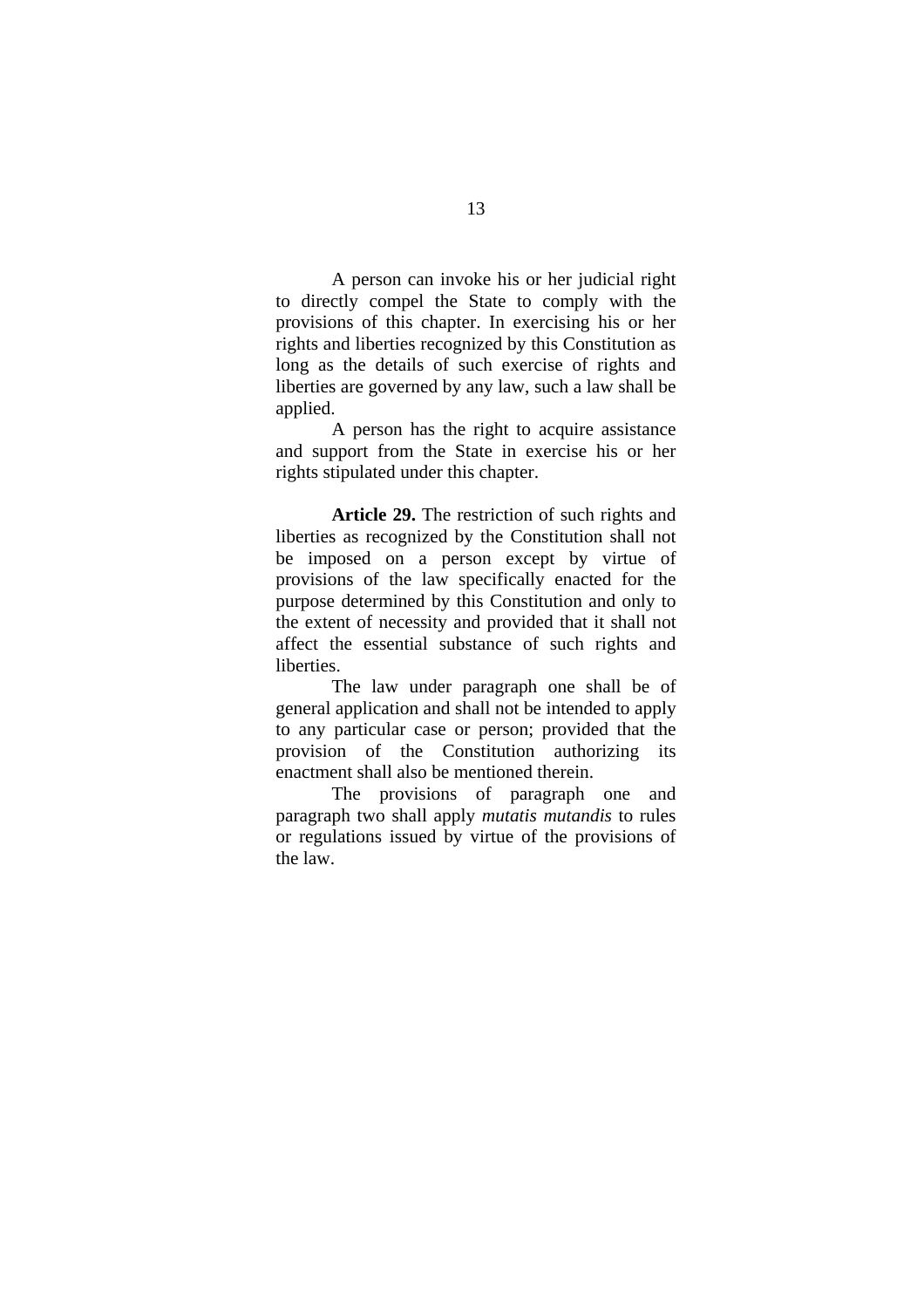#### **Part 2**

#### **Equality**

 $\overline{a}$ 

**Article 30.** All persons are equal before the law and shall enjoy equal protection under the law.

Men and women shall enjoy equal rights.

Unjust discrimination against a person on the grounds of the difference in origin, race, language, sex, age, physical or health condition, personal status, economic or social standing, religious belief, education, or Constitutional political views, shall not be permitted.

Measures determined by the State in order to eliminate obstacles to or promote persons' ability to exercise their rights and liberties as other persons shall not be deemed as unjust discrimination under paragraph three.

**Article 31.** A person who is a member of the armed forces or police force, a Government official, a State official of other type and an officer or employee of a State agency shall enjoy the same rights and liberties under the Constitution like other persons, unless such enjoyment is restricted by law or regulation in regard to politics, efficiency, discipline or ethics issued by virtue of the law.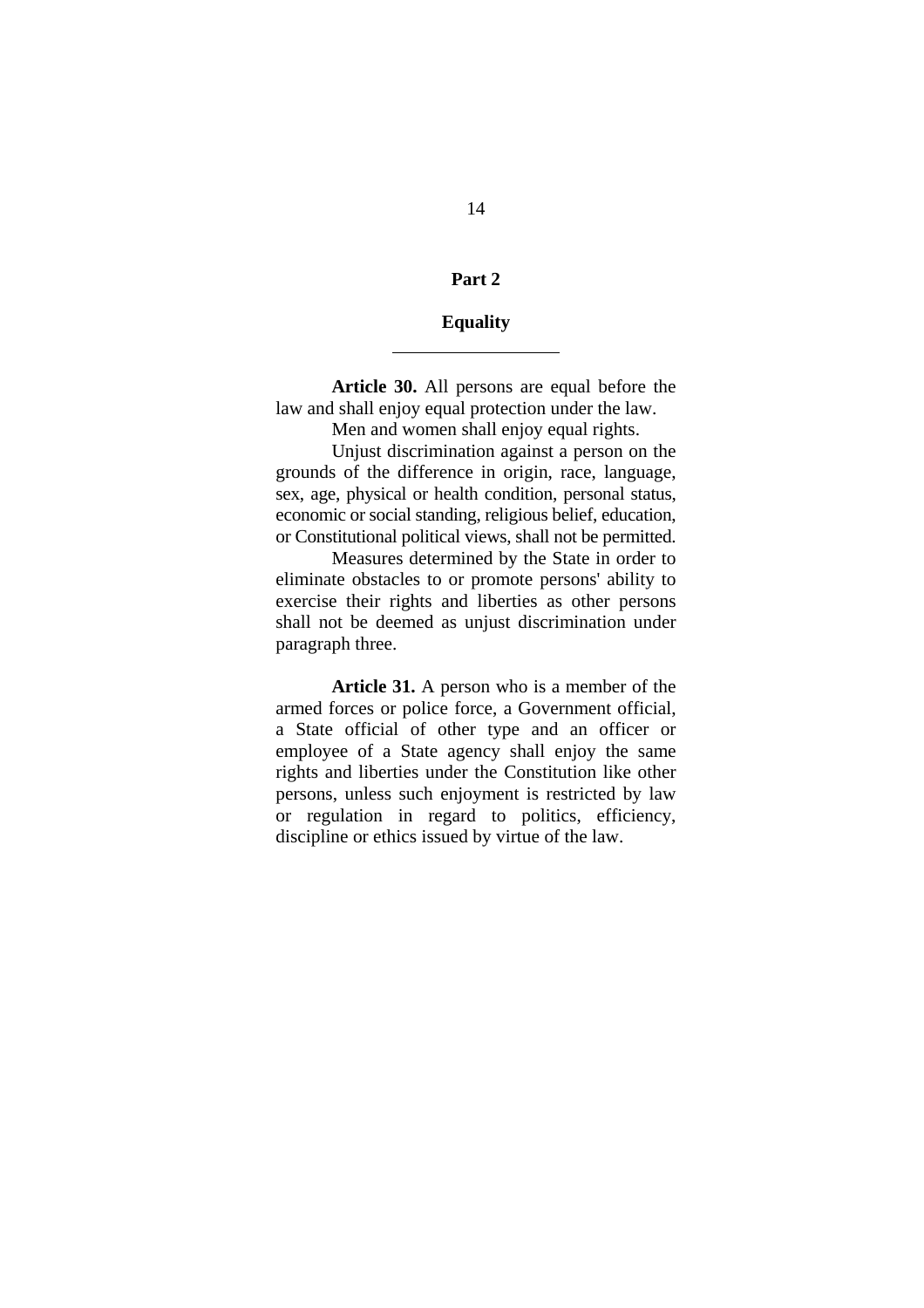#### **Part 3**

#### **Individual Rights and Liberties**

 $\overline{a}$ 

**Article 32.** A person shall enjoy the right and liberty in his or her life and person.

A torture, brutal act, or punishment by cruel or inhumane means shall not be permitted; provided, however, that punishment by death penalty as provided by law shall not be deemed the punishment by cruel or inhumane means under this paragraph.

The arrest and detention shall not be made without Court order, Court writ or other causes as prescribed by law.

The search of person or act affecting the rights and liberty under paragraph one shall not be made except by the necessities as prescribed by law.

In the case of the act affecting the right and liberty under paragraph one, an affected person, a public prosecutor, or another person acting on behalf of the affected person has the right to seek court action to stop or withdrawal such an action including to determine proper measure or remedy for the accrued damage.

**Article 33.** A person shall enjoy the liberty of dwelling.

A person is protected for his or her peaceful habitation and for possession of his or her dwelling place.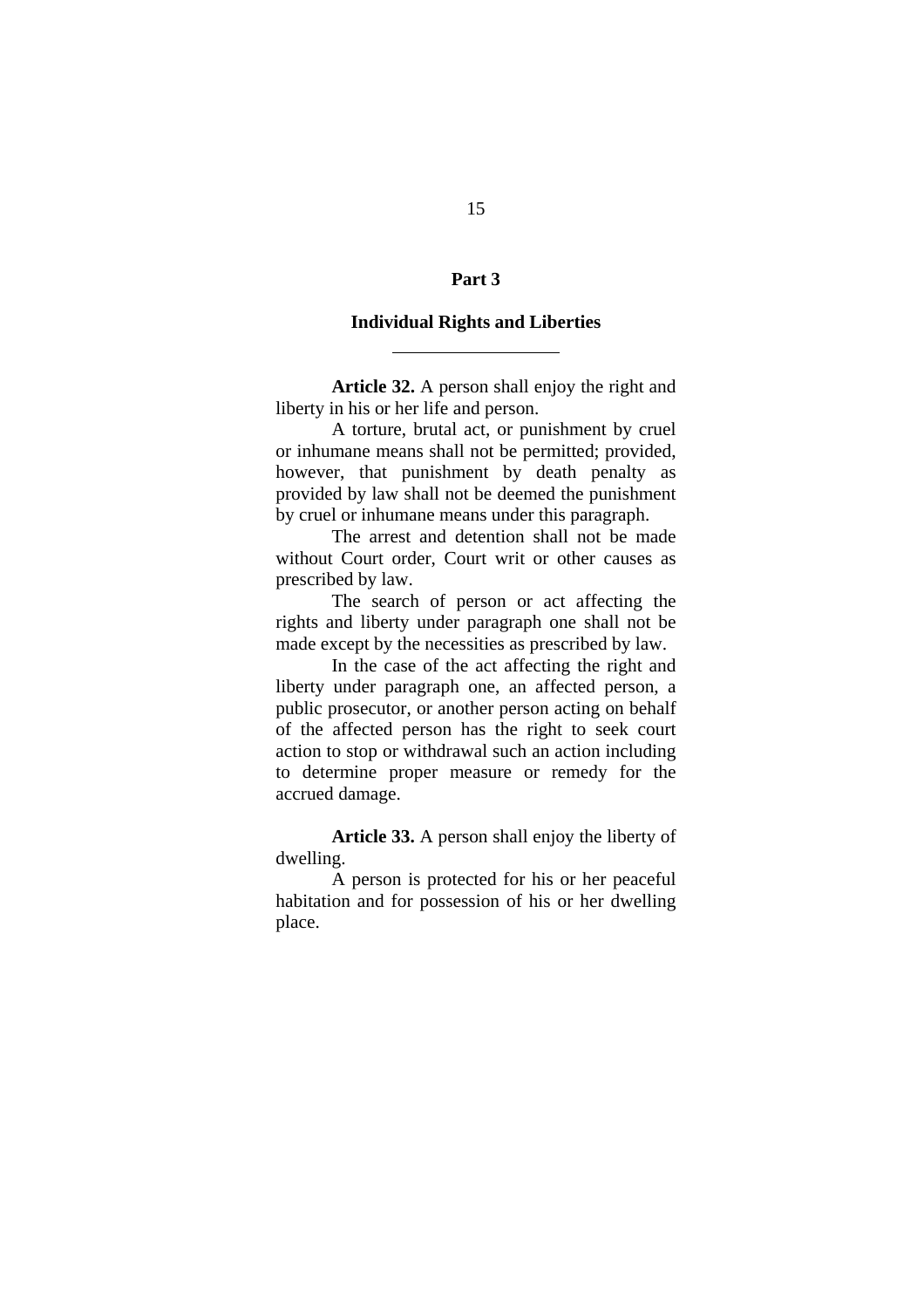The entry into a dwelling place without consent of its possessor or the search of a dwelling or private place shall not be made without Court order, writ or other causes as prescribed by law.

**Article 34.** A person shall enjoy the liberty of traveling and the liberty of making the choice of his or her residence within the Kingdom.

The restriction on such liberties under paragraph one shall not be imposed except by virtue of the law specifically enacted for maintaining the security of the State, public order, public welfare, town and country planning, or welfare of the youth.

No person of Thai nationality shall be deported or prohibited from entering the Kingdom.

**Article 35.** A person's family rights, dignity, reputation, or the right of privacy shall be protected.

The assertion or circulation of a Statement or picture in any manner whatsoever to the public which violates or affects a person's family rights, dignity, reputation or the right of privacy, shall not be made except in the case which is beneficial to the public.

A person shall have the right to be protected from illegal exploitation of his or her personal information as provided by law.

**Article 36.** A person shall enjoy the liberty of communication by lawful means.

The censorship, detention or disclosure of communication between persons including any other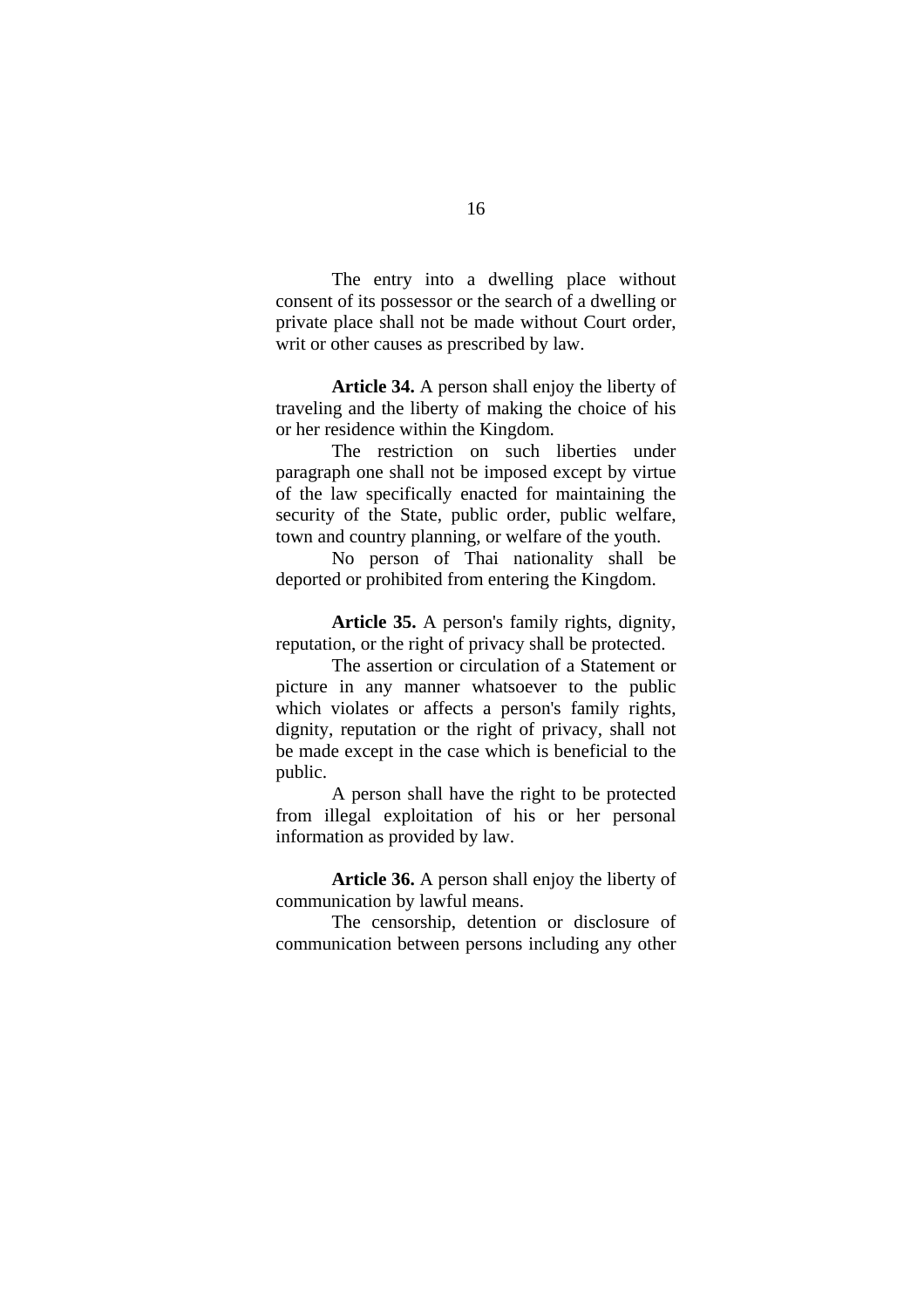act disclosing a Statement in the communication between persons shall not be made except by virtue of the provisions of the law specifically enacted for security of the State or maintaining public order or good morals.

**Article 37.** A person shall enjoy full liberty to profess a religion, a religious sect or creed, and observe religious doctrine or exercise a form of worship in accordance with his or her belief; provided that it is not contrary to his or her civic duties, public order or good morals.

In exercising the liberty referred to in paragraph one, a person is protected from any act of the State, which is derogatory to his or her rights or detrimental to his or her due benefits on the grounds of professing a religion, a religious sect or creed or observing religious doctrine or precepts or exercising a form of worship in accordance with his or her belief which is different from that of others.

**Article 38.** Forced labor shall not be imposed except by virtue of the law specifically enacted for the purpose of averting imminent public calamity or by virtue of the law which provides for its imposition during the time when the country is in a State of war or armed conflict, or when a State of emergency or martial law is declared.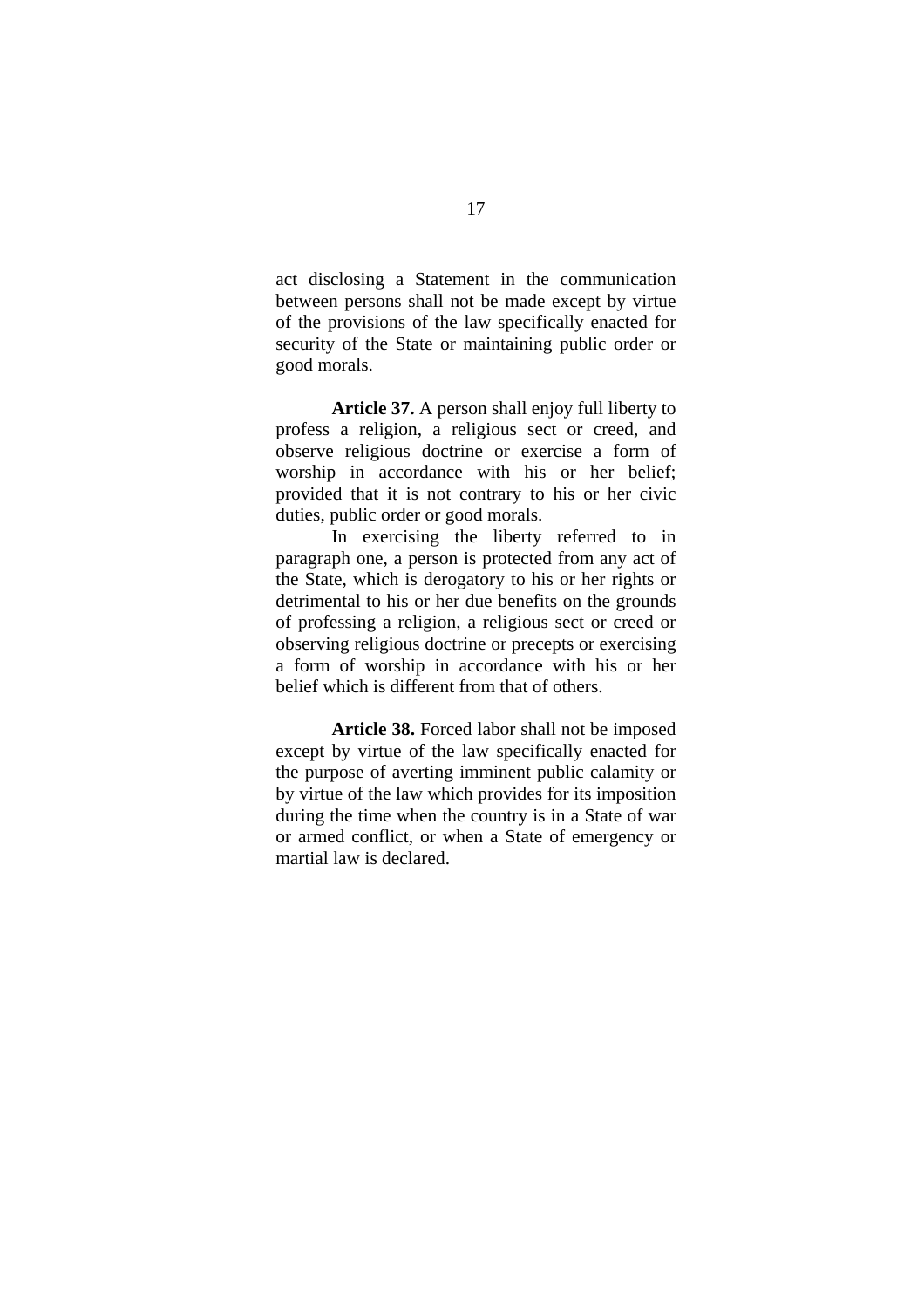#### **Part 4**

#### **Rights in Judicial Process**

 $\overline{a}$ 

**Article 39.** No person shall be inflicted with a criminal punishment unless he or she has committed an act which the law in force at the time of commission provides to be an offense and imposes a punishment, and the punishment to be inflicted on such a person shall not be heavier than that provided by the law in force at the time of committing the offense.

The suspect or the accused in a criminal case shall be presumed innocent.

Before the passing of a final judgment convicting a person for committing an offence, such a person shall not be treated as a convict.

**Article 40.** A person shall have the rights in judicial process as follows:

(1) Right to an uncomplicated, convenient, speedy, thorough access to judicial process.

(2) Basic rights in judicial procedure in which there must be at least basic guarantees in an open court hearing; right to factual information and sufficient examination of documents; right to present his or her facts, witness or evidence, and express challenge against judges or arbitrators; right to require full chamber of judges or arbitrators in the hearing of his or her case; and right to hear the ratio decendendi of court decision, judgment, or order.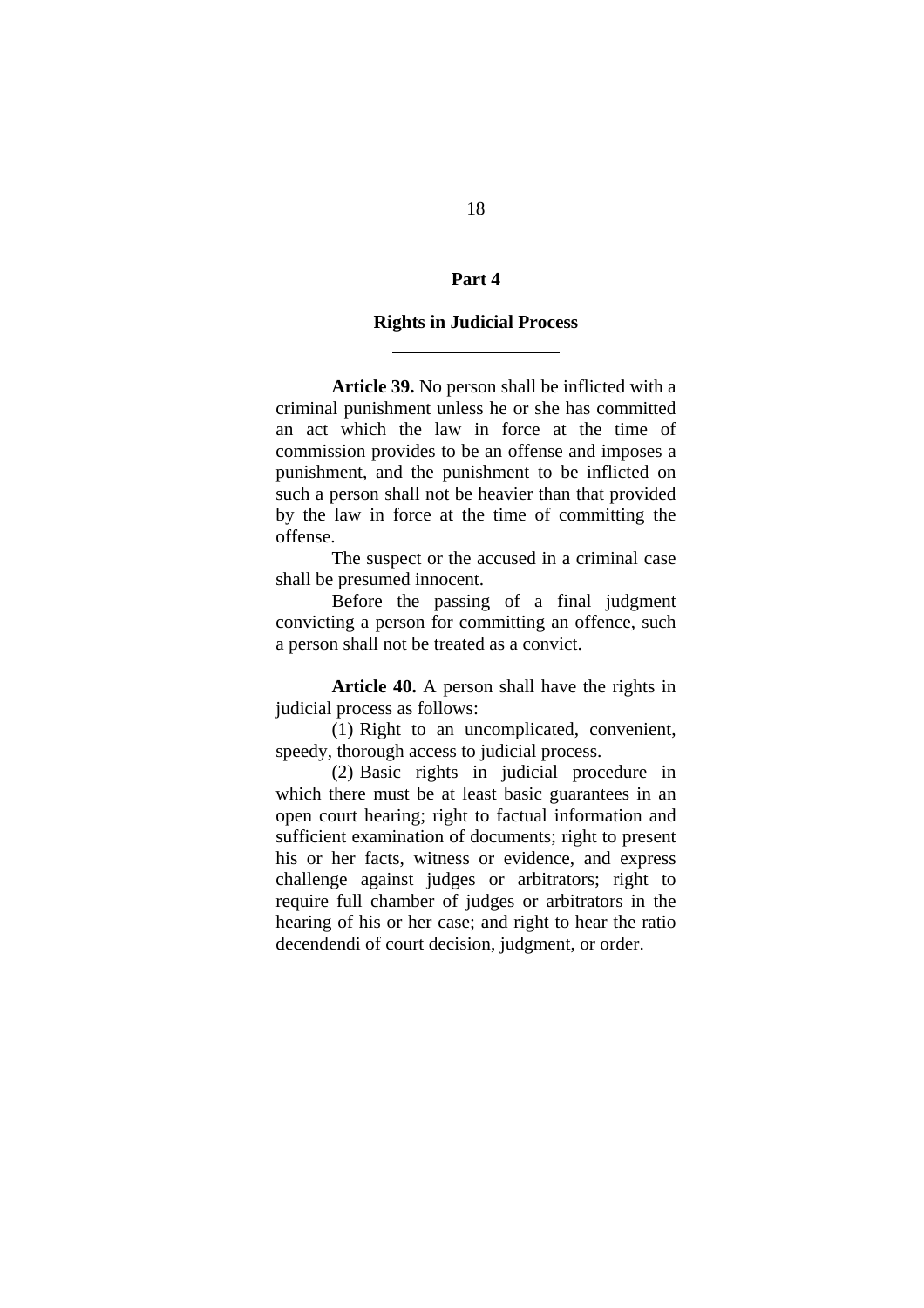(3) A person shall have the right to accurate, swift and impartial trial of his or her case.

(4) An injured person, accused person, plaintiff, defendant, parties to a case, concerned party, and witness in a case have the right to be treated properly during the judicial process which includes the right to fast and expeditious interrogation and the right not to testify against oneself.

(5) An injured person, defendant, and witness in criminal case have the right to protection, necessary and proper assistance from the State. Emolument, compensation and essential expenditure shall be governed by the provision of law.

(6) Children, youths, women, and disabled or handicapped persons have the right to proper protection during the judicial process and proper treatment in the case related sexual violence.

(7) In a criminal case, an injured person or defendant has the right to accurate, swift and impartial investigation, or trial, sufficient opportunity to present his or her case, reasonable inspection or access of evidences, legal assistance in the judicial process given by a lawyer and provisional release.

(8) In a civil case, a person shall have the right to proper legal assistance from the State.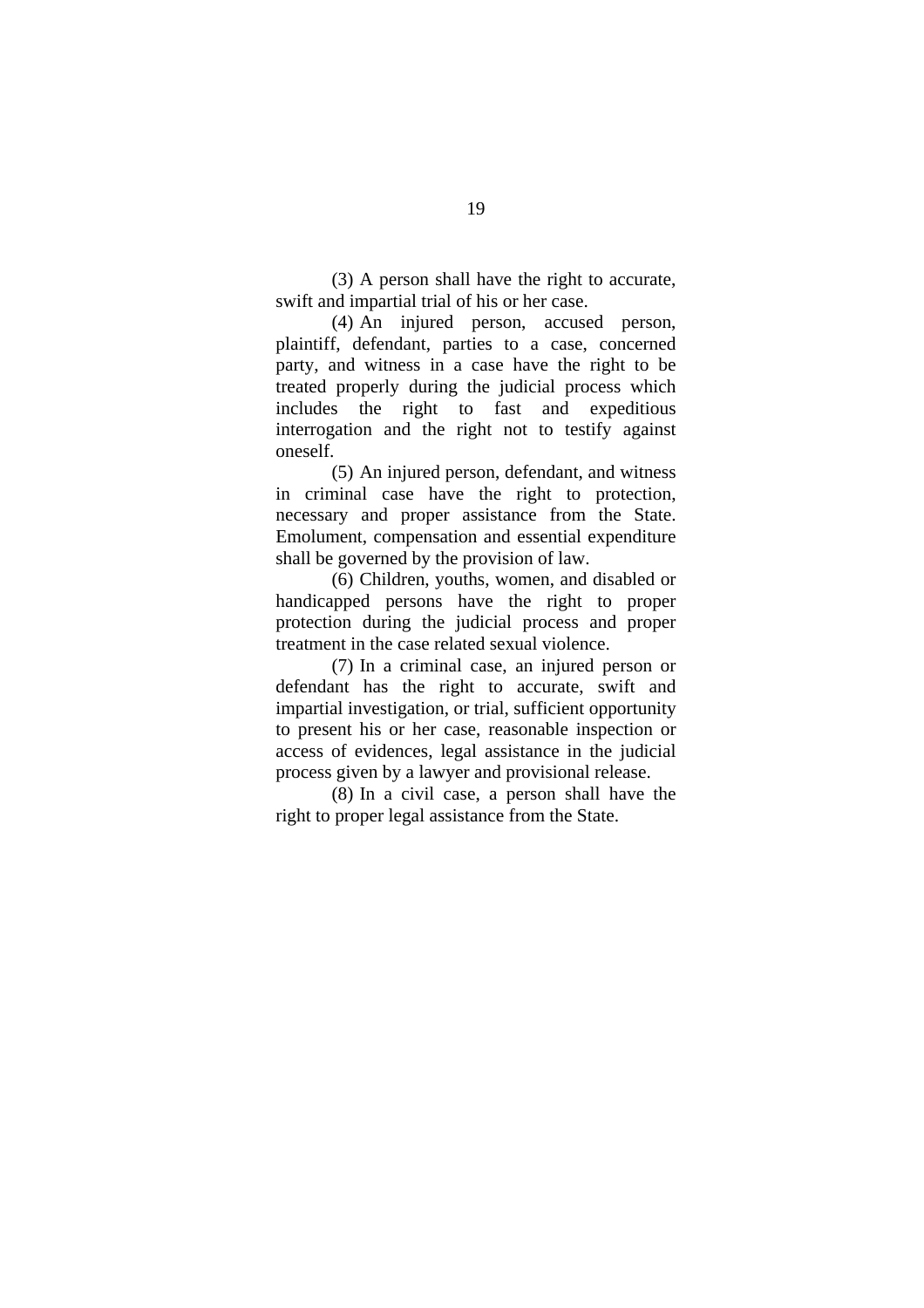#### **Part 5**

#### **Rights in Property**

 $\overline{a}$ 

**Article 41.** The property right of a person shall be protected. The extent and the limitation of such right shall be in accordance with the provisions of the law.

The succession shall be protected. The right of succession of a person shall be in accordance with the provisions of the law.

**Article 42.** The expropriation of immovable property shall not be made except by virtue of the law enacted for the purpose of public utilities, necessary national defense, exploitation of natural resources, town and country planning, promotion and preservation of quality of the environment, agricultural or industrial development, land reform conservation of archaeological places or historical site, or other public interests; and fair compensation shall be paid in due time to the owner thereof as well as to all persons having the rights thereof, who suffer loss by such expropriation, as provided by law.

The amount of compensation under paragraph one shall be fairly assessed with due regard to the normal purchase prices, mode of acquisition, nature and site of the immovable property, loss of the person whose property or rights thereto is expropriated, and benefits from the use of expropriated immovable property which State and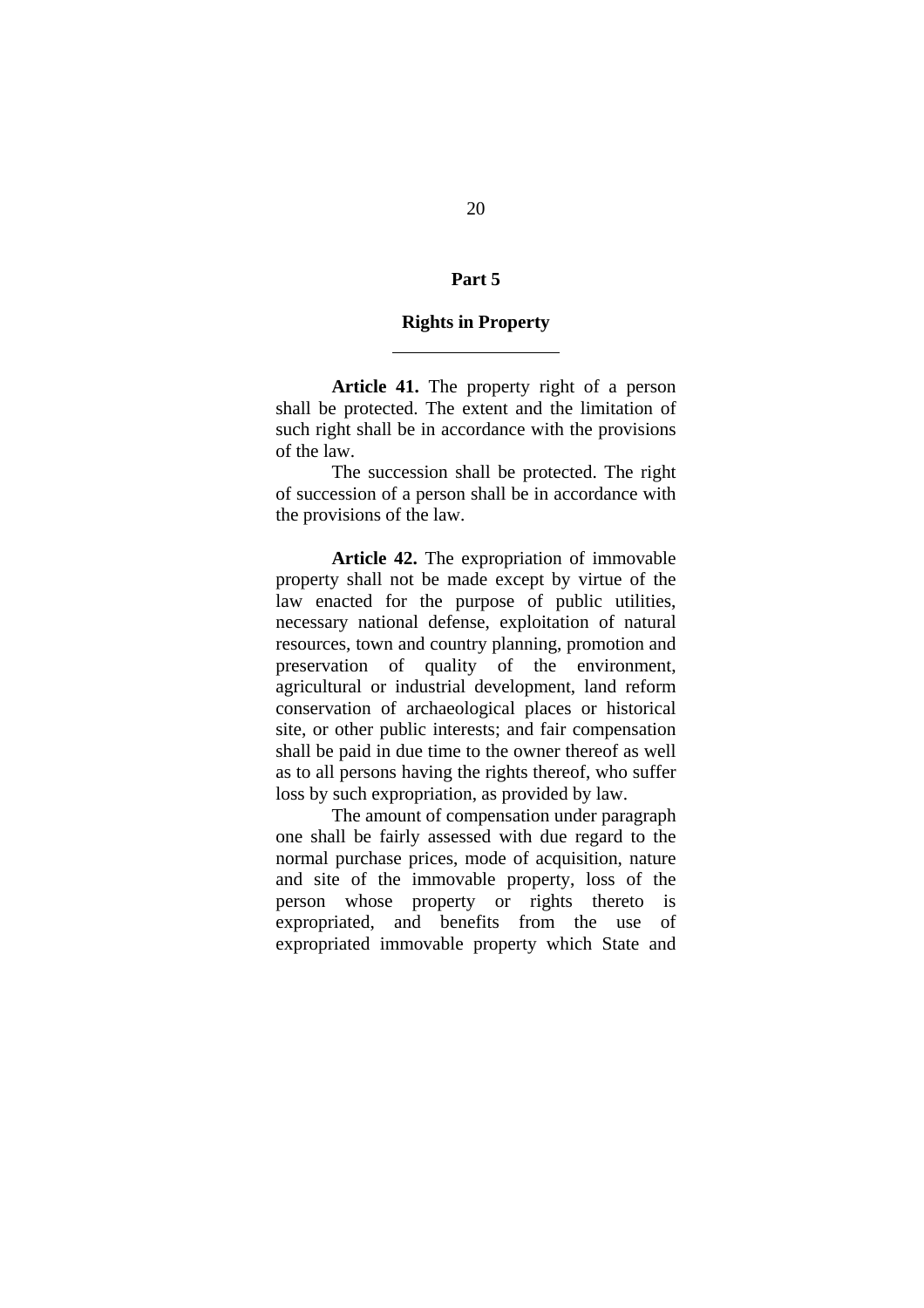the person whose property or right thereto is expropriated shall receive.

The law on expropriation of immovable property shall specify the purpose of the expropriation and shall clearly give the period of time to fulfill that purpose. If the immovable property is not used to fulfill such a purpose within such period of time, it shall be returned to the original owner or his or her heir.

The return of immovable property to the original owner or his or her heir under paragraph three and claim on compensation paid shall be in accordance with the provisions of the law.

#### **Part 6**

#### **Right and Liberty of Engagement in Occupation**

 $\overline{a}$ 

**Article 43.** A person shall enjoy the liberties to engage in an enterprise or an occupation and to undertake fair and free competition.

The restriction on such liberties under paragraph one shall not be imposed except by virtue of the law specifically enacted for maintaining the security and safety of the State or economy, protecting the public in regard to public utilities, maintaining public order and good morals, regulating engagement in an occupation, consumer protection, town and country planning, preserving natural resources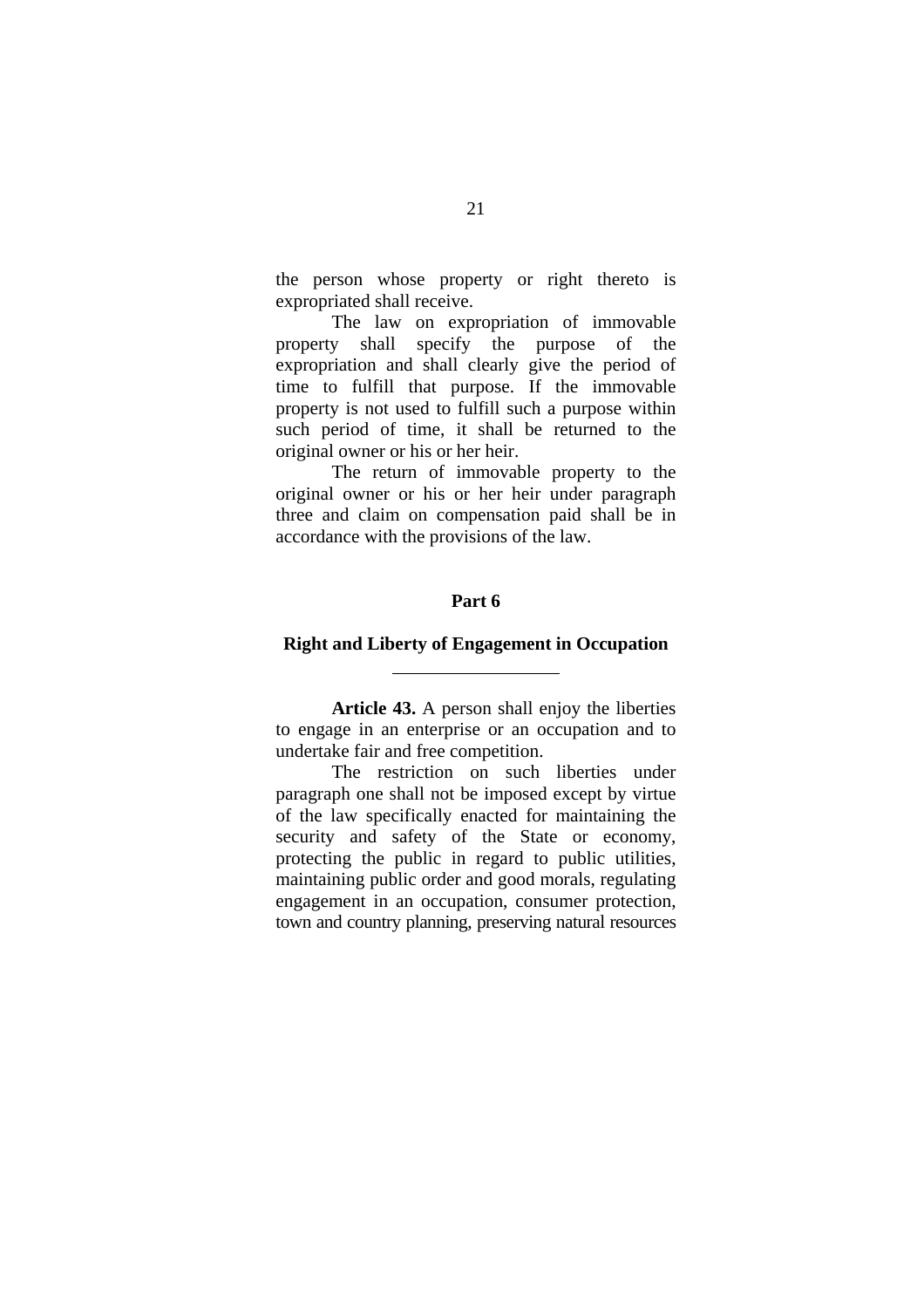or the environment, public welfare, preventing monopoly, or eliminating unfair competition.

**Article 44.** A person shall have the right to receive the guarantee of personal safety and security at his or her work, including the guarantee of life security both during and after his or her working period, as provided by law.

## **Part 7**

#### **Liberty of Expression of Individuals and Media**

 $\overline{a}$ 

**Article 45.** A person shall enjoy the liberty to express his or her opinion, make speeches, write, print, publicize, and make expression by other means.

The restriction on liberty under paragraph one shall not be imposed except by virtue of the provisions of law specifically enacted for the purpose of maintaining the security of the State, safeguarding the rights, liberties, dignity, reputation, family or privacy rights of other persons, maintaining public order or good morals or preventing the deterioration of the mind or health of the public.

The closure of a newspaper enterprise or other mass media in deprivation of the liberty under this Article shall not be made.

The prohibition of newspaper or other mass media to present news or express their entire or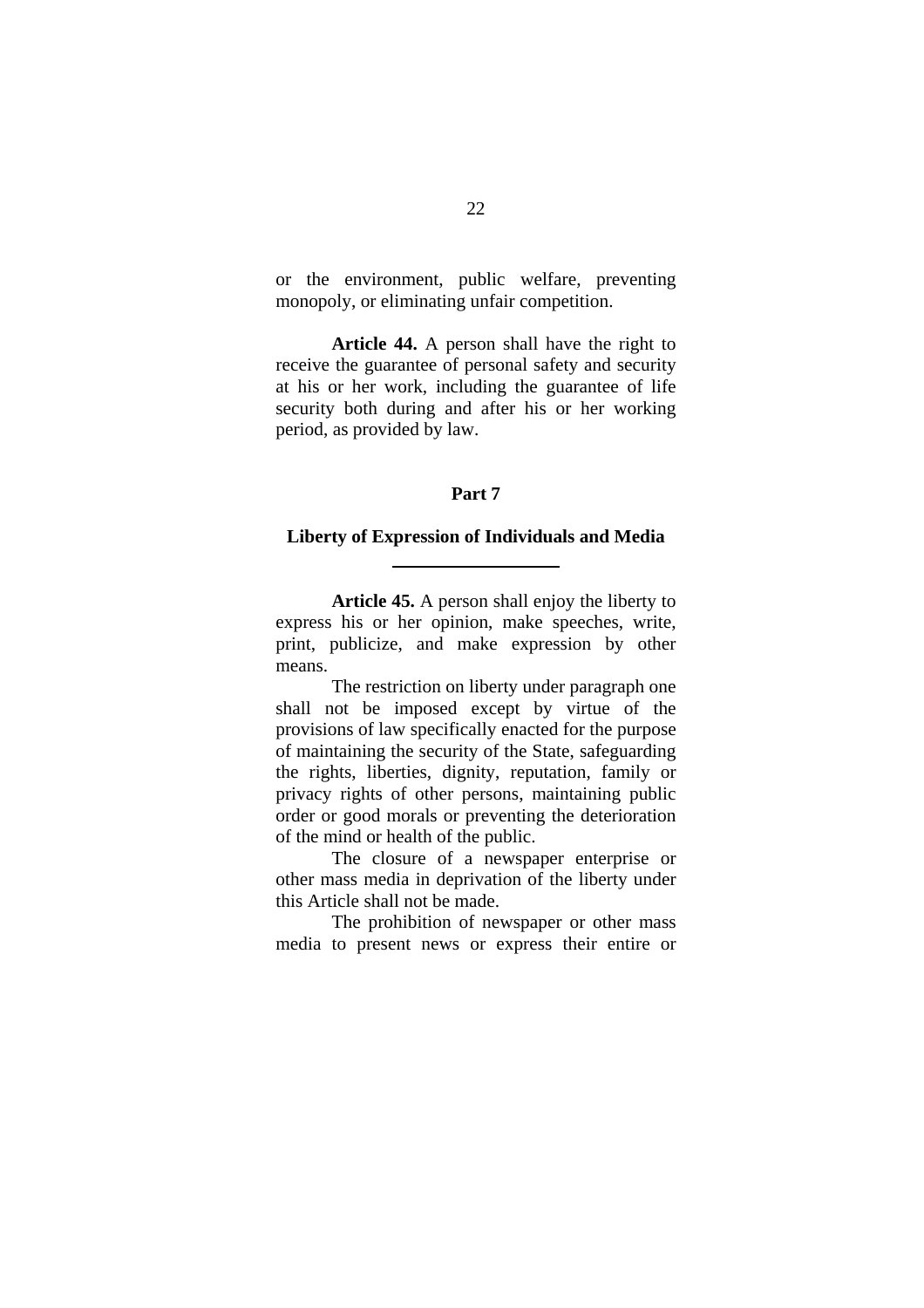partial opinions or by other intervening methods in deprivation of the liberty under this Article shall not be made except by virtue of the law enacted under the provisions of paragraph two.

The censorship by a competent official of news and articles before their publication in a newspaper or other mass media shall not be made except during the time when the country is in a State of war or armed conflict; provided that it must be made by virtue of the law enacted under the provisions of paragraph two.

The owner of a newspaper or other mass media business shall be a Thai nationality.

No grant of money or other properties shall be made by the State as subsidies to private newspapers enterprise or other mass media.

**Article 46.** Officials or employees of a private sector undertaking newspaper or radio or television broadcasting business or other mass media shall enjoy their liberties to present news and express their opinions under the Constitutional restrictions without mandate of any State agency, State enterprise or the owner of such business; provided that it is not contrary to their professional ethics and have the right to establish an organization for the protection, right, liberty and fairness and a selfregulation mechanism in the professional organization.

Government officials, officials or employees of a State agency or State enterprise engaging in radio or television broadcasting business or other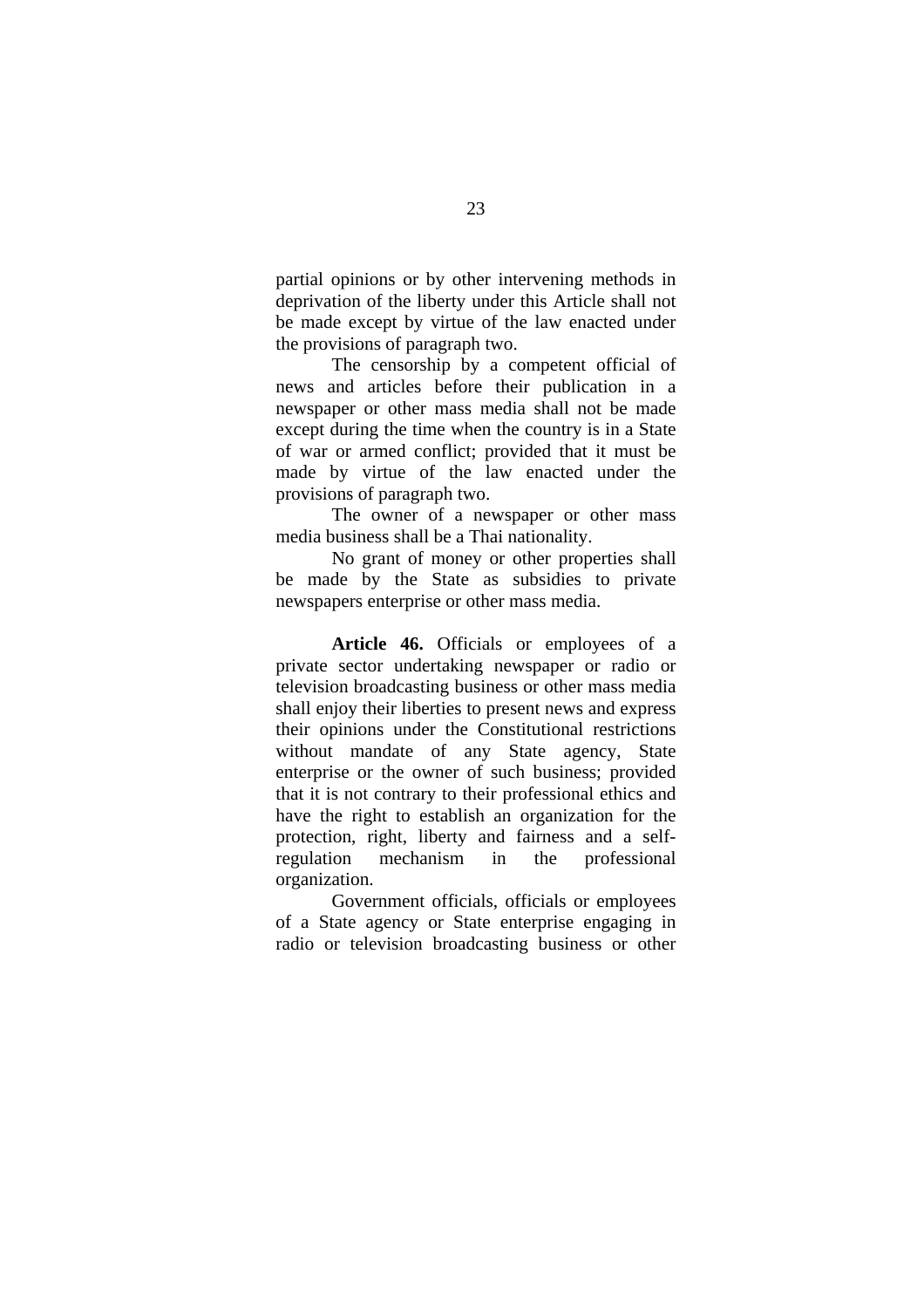mass media enjoy the same liberties as those enjoyed by officials or employees under paragraph one.

Any act, by a person holding a political position, official of the State or State agencies to obstruct or interfere, directly or indirectly, with the presentation of news or opinions on public interests by persons under paragraph one and paragraph two, shall be regarded as an intentional act of abuse of authority and have no effect except in compliance with the law or professional ethics.

**Article 47.** Transmission frequencies for radio or television broadcasting and telecommunication are national communication resources for public interest.

There shall be an independent regulatory body having the duty to distribute the frequencies under paragraph one and supervise radio or television broadcasting and telecommunication business as provided by law.

In carrying out the act under paragraph two, there shall be regard to the utmost public benefit at national and local levels in education, culture, State security, other public interests and fair and free competition including having to encourage the public to participate in management of public mass communication.

In the supervision of mass media business under paragraph two, there shall be measures to prevent acquisition, cross media acquisition of right or domination of the media by media operators or other persons which shall result in obstruction of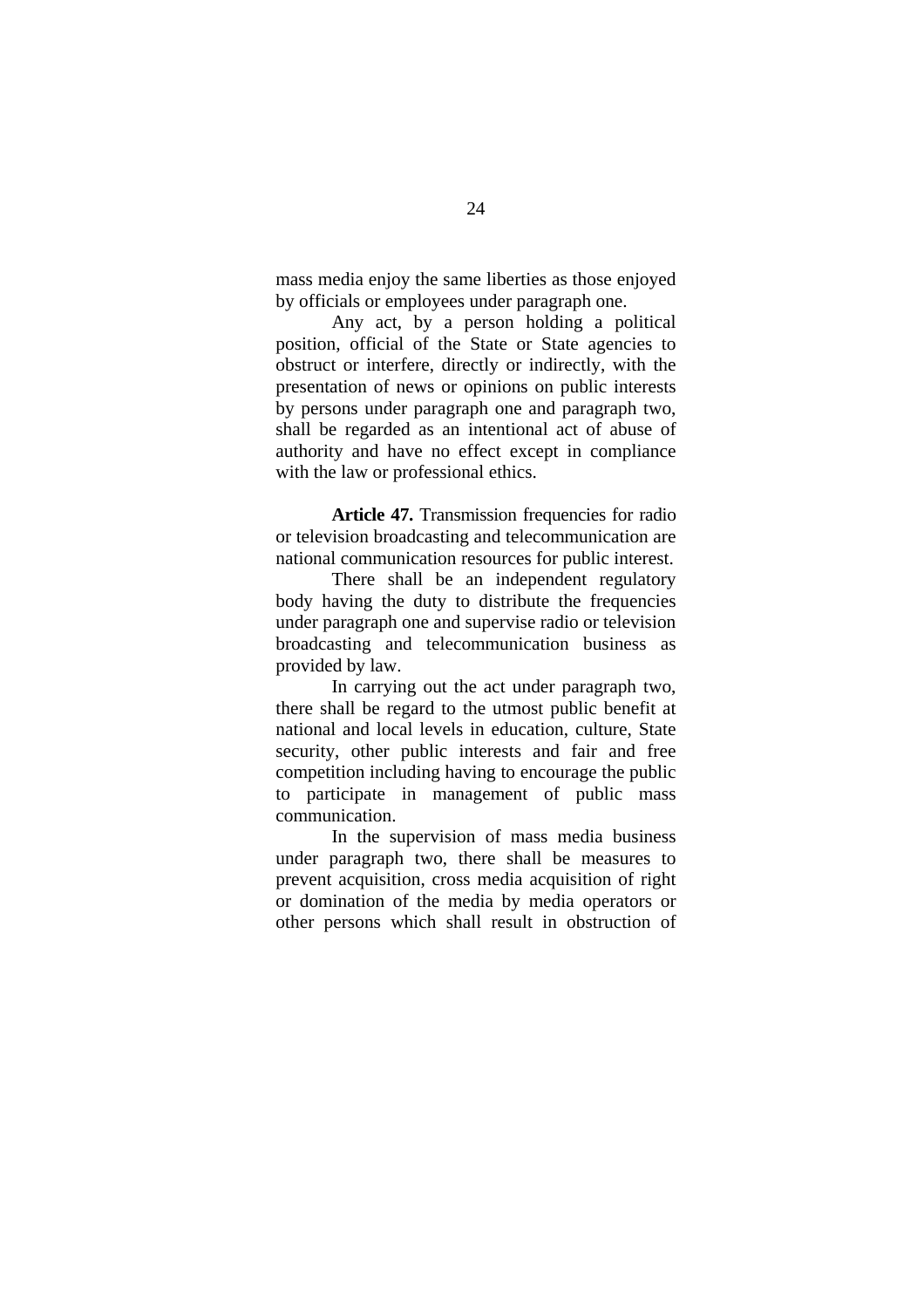liberty to receive information or barring people from receiving diverse information.

**Article 48.** Person holding a political position is not permitted to be an owner or holding shares in newspaper, radio or television broadcasting, and telecommunication businesses, no matter under his or her own name, letting others hold its ownership or share or by other methods, directly or indirectly, give him or her the control of the operations as the owner or shareholder of that business.

#### **Part 8**

#### **Rights and Liberties in Education**

 $\overline{a}$ 

**Article 49.** A person shall enjoy an equal right to receive education for the duration of not less than twelve years which shall be provided by the State thoroughly, up to the quality, and without charge.

Indigent, disabled, and handicapped persons shall have the right under paragraph one and are eligible for support from the State to enjoy equal education opportunities as others.

The provision of education or training by professional or private organizations, educational alternatives, self-education, and lifelong education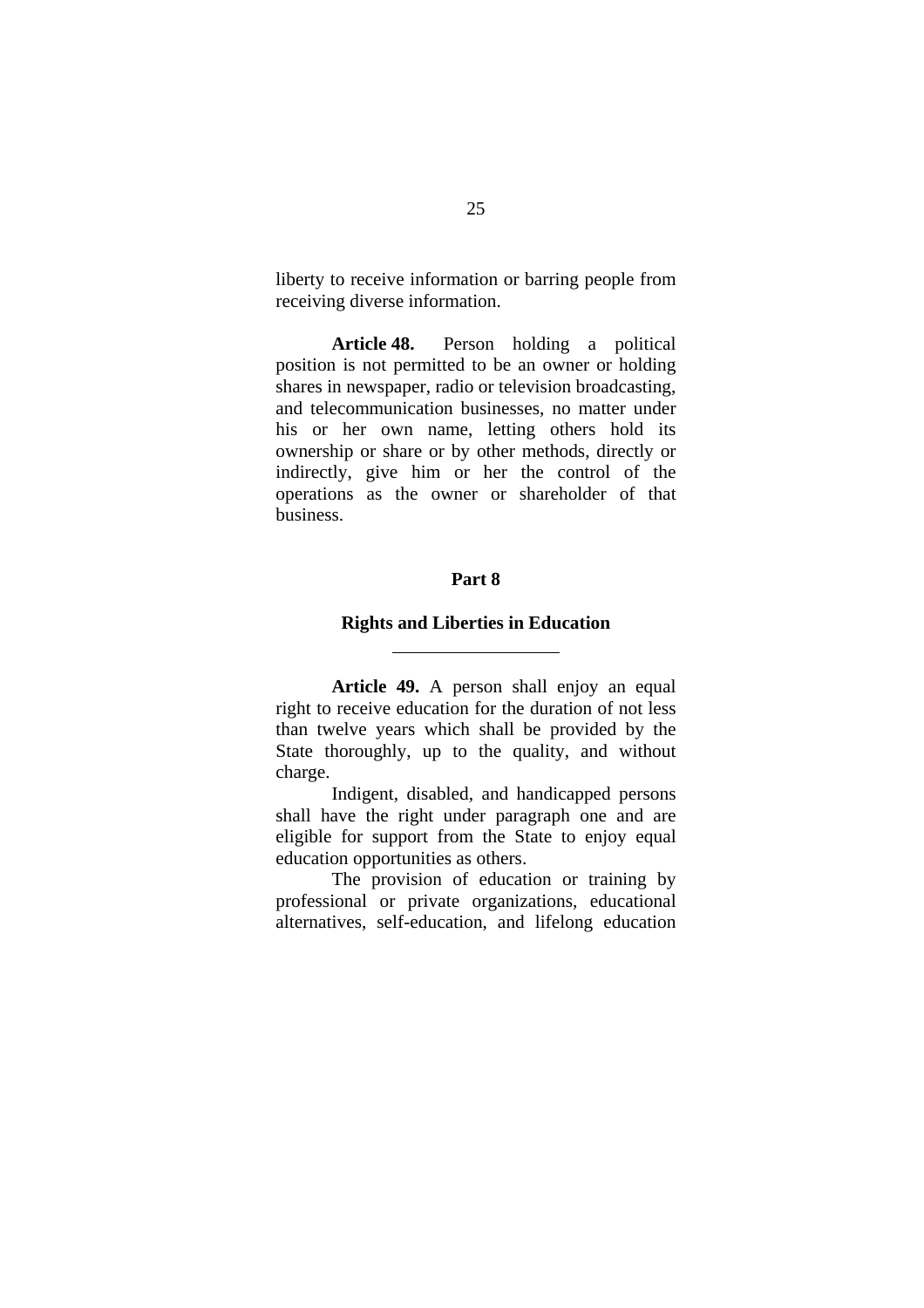shall be protected and properly promoted by the State.

**Article 50.** A person shall enjoy academic freedom.

Education, training, learning, teaching, researching and disseminating such research according to academic principles shall be protected; provided that it is not contrary to his or her civic duties or good morals.

## **Part 9**

## **Right to Receive Public Health and Welfare Services from the State**

l

**Article 51.** A person shall enjoy an equal right to receive proper and standard public health service, and the indigent shall have the right to receive free medical treatment from public health centers of the State.

A person shall have the right to receive public health service which provided by the State thoroughly and efficiently.

A person shall have the right to receive proper prevention and eradication of harmful contagious diseases without charge in a timely manner.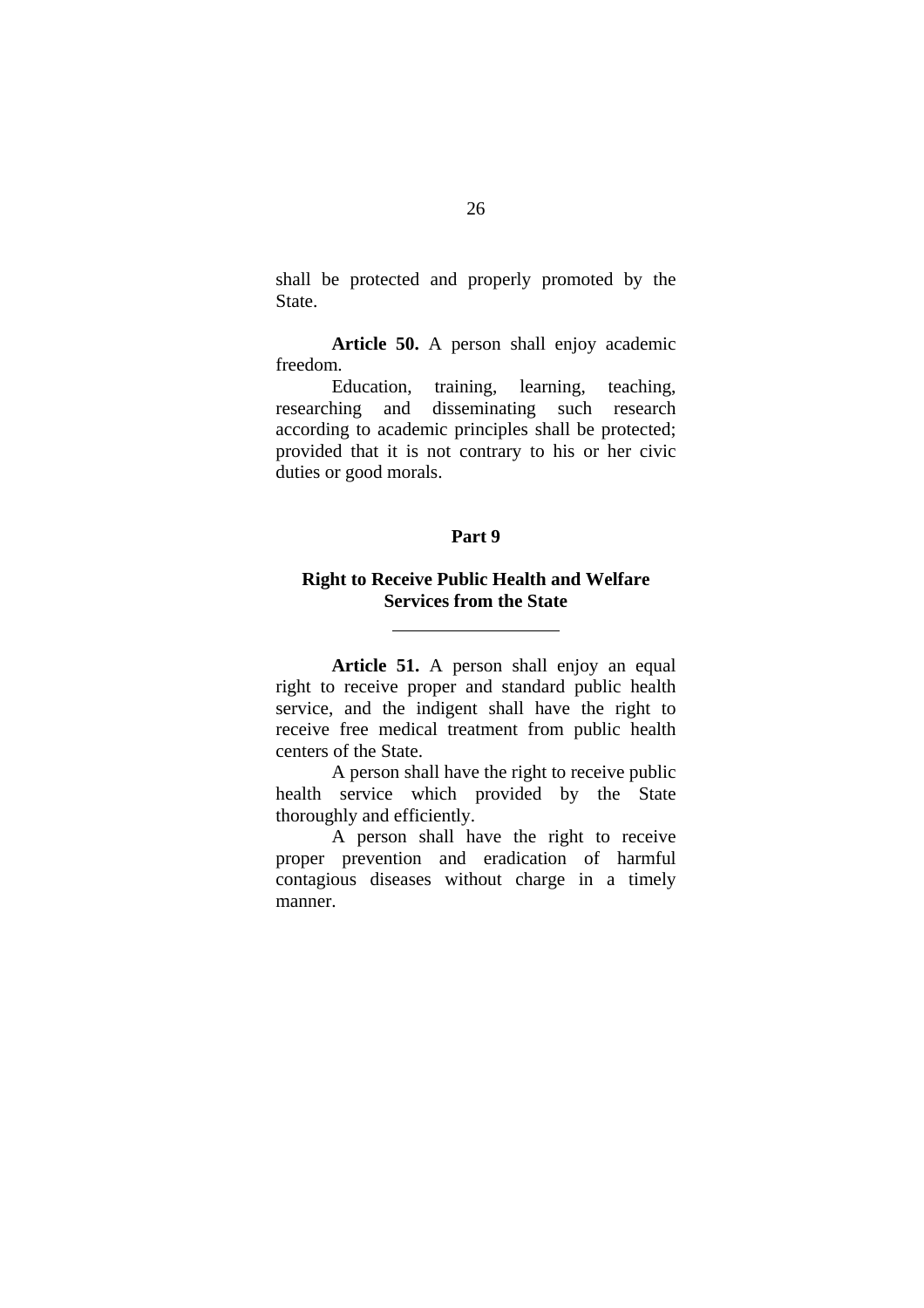**Article 52.** Children and youth shall have the right to survive and receive physical, mental, and intellectual development according to their potentials in a suitable environment which shall be considered a participation of children and youth as prior.

Children, youth, woman and family members shall have the right to be protected by the State against violence and unfair treatment and the right to receive remedy in such case.

Interference or restrictions on the rights of children, youths, and family members are prohibited except in compliance with the provisions of the law specifically enacted to preserve family status and maximum benefit of a person or persons involved.

Children and youth with no guardian shall have the right to receive proper care and education from the State.

**Article 53.** A person who is over sixty years of age and has insufficient income shall have the right to receive dignifiedly public welfare, public facilities, and proper aids from the State.

**Article 54.** The disabled or handicapped shall have the right to get access and utilize public welfare, public facilities and other proper aids from the State.

Unsound mind person shall receive proper aids from the State.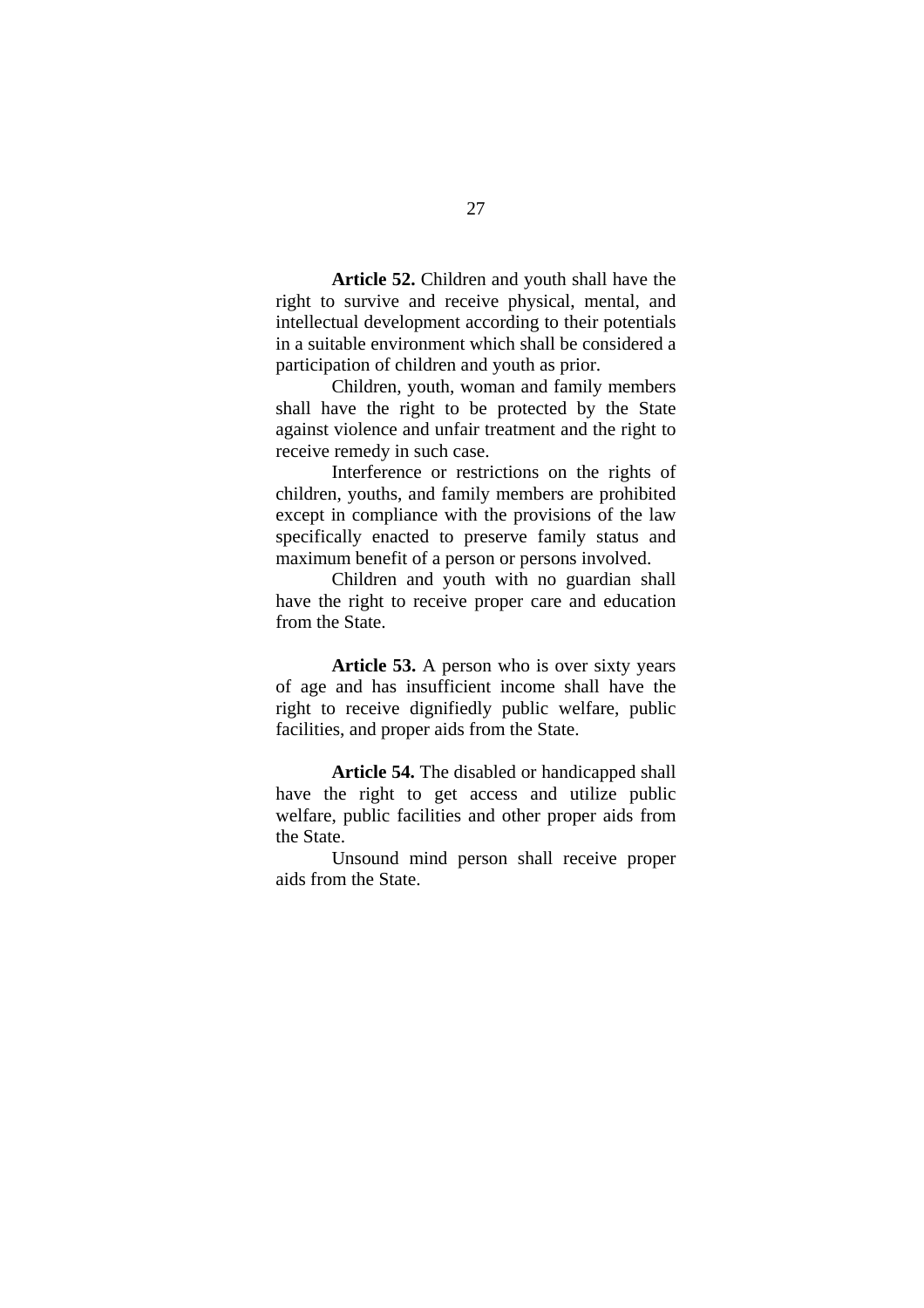**Article 55.** A person, homeless and with insufficient income to support living, shall have the right to receive proper aids from the State.

## **Part 10**

## **Right to Information and Complaints \_\_\_\_\_\_\_\_\_\_\_\_\_\_\_\_\_\_\_\_\_\_**

**Article 56.** A person shall have the right to get access to public information in possession of a State agency, State enterprise or local government organization, unless the disclosure of such information shall affect the security of the State, public safety, interests of other persons which shall be protected or private information as provided by law.

**Article 57.** A person shall have the right to receive information, explanation, and reason from a State agency, State enterprise or local government organization before permission is given for operation of any project or activity which may affect the quality of environment, health, and sanitary conditions, the quality of life or any other material interest concerning him or her or a local community and shall have the right to express his or her opinion on such matters to agencies concerned for consideration in that matters.

In undertaking any social, economic, political, and cultural development planning, appropriation of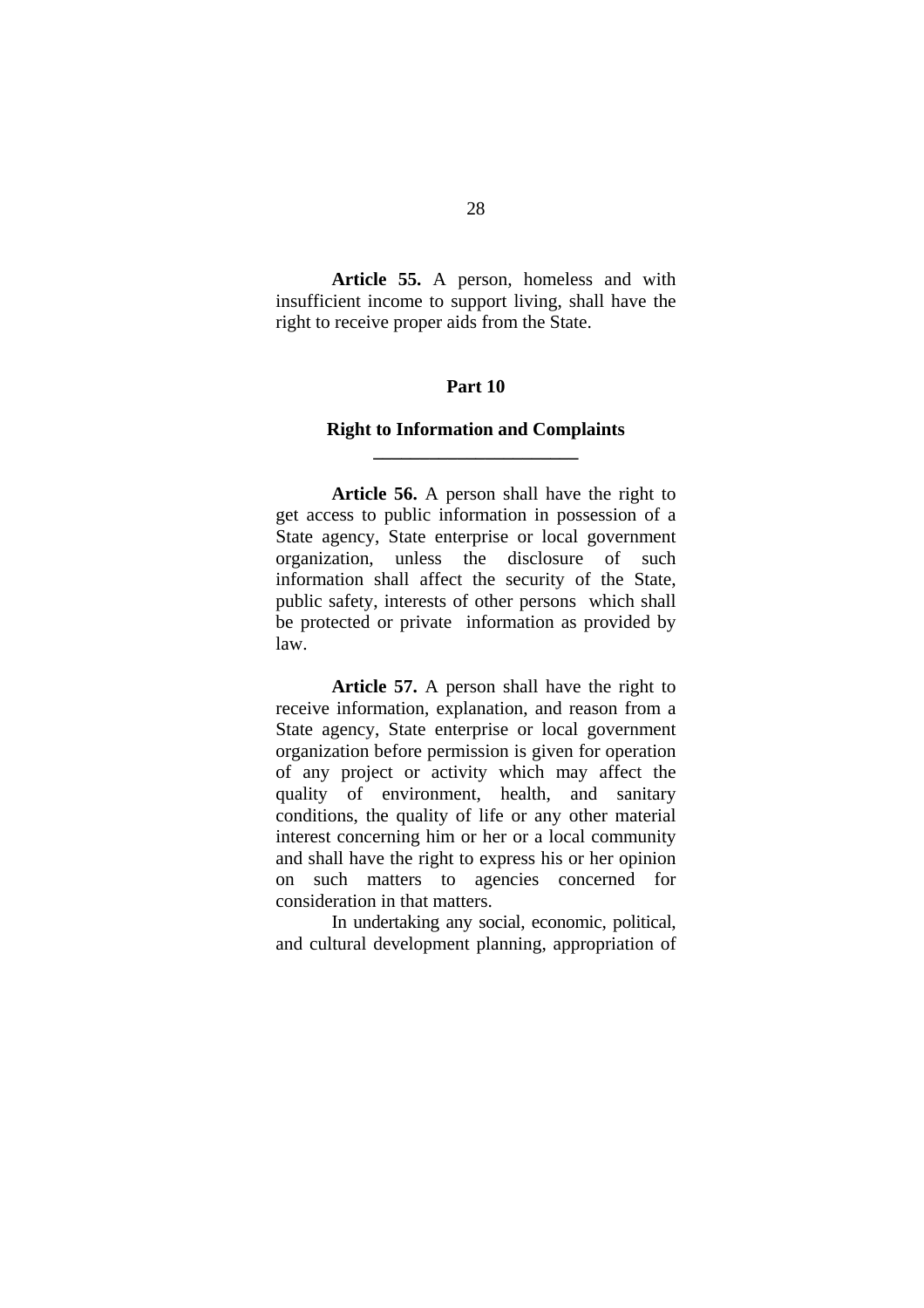immovable property, city planning, land use zoning, and issuance of regulations which may affect the interests of the people, the State shall thoroughly hold public hearings procedure prior to implementation.

**Article 58.** A person shall have the right to participate in the decision-making process of State officials in the performance of the administrative functions which affect or may affect his or her rights and liberties.

**Article 59.** A person shall have the right to present a petition and to be informed about the result of its consideration within a short time.

**Article 60.** A person shall have the right to sue a State agency, State enterprise, local government organization, or other State authority which is a juristic person to be liable for an act or omission done by its Government official, officer or employee.

**Article 61.** The right of a person as consumer to get access to factual information and demand remedial treatment including the right to unite in protecting consumer protection shall be protected.

There shall be a consumer protection organization which is independent from State agencies comprising of a consumer's representatives to be in charge of giving advice to State agencies in the making and enforcement of laws and regulations on consumer protection and giving advice to the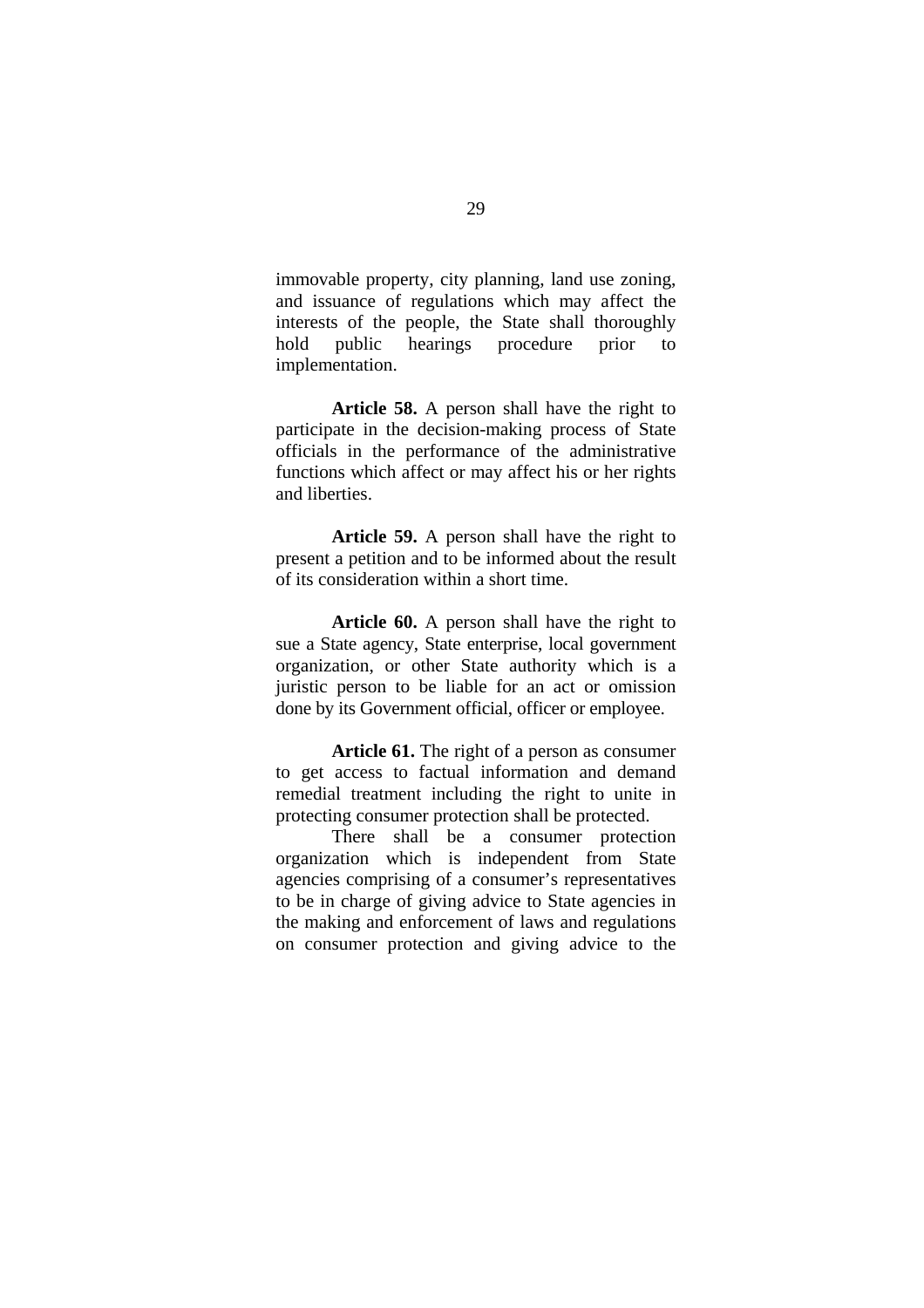formation of various measures for consumer protection including inspection and report on action, and omission of action regarding consumer protection which the State shall also financially support the operation of the said independent organization.

**Article 62.** A person shall have the right to follow up the performance of duties of a person holding a political position, the State agency and a State official and to request for the inspection on such a performance.

A person who, acting in good faith, provides information to the State inspection organization in inspecting the use of State power related to the performance of duties by a person holding a political position, State agencies or the State officials, shall be protected.

## **Part 11**

#### **Liberty to Assemblage and Association**

 $\overline{a}$ 

**Article 63.** A person shall enjoy the liberty to assemble peacefully and without arms.

The restriction on such liberty under paragraph one shall not be imposed, except by virtue of the provision of law in the case of public assembling and for securing public convenience in the use of public places or for maintaining public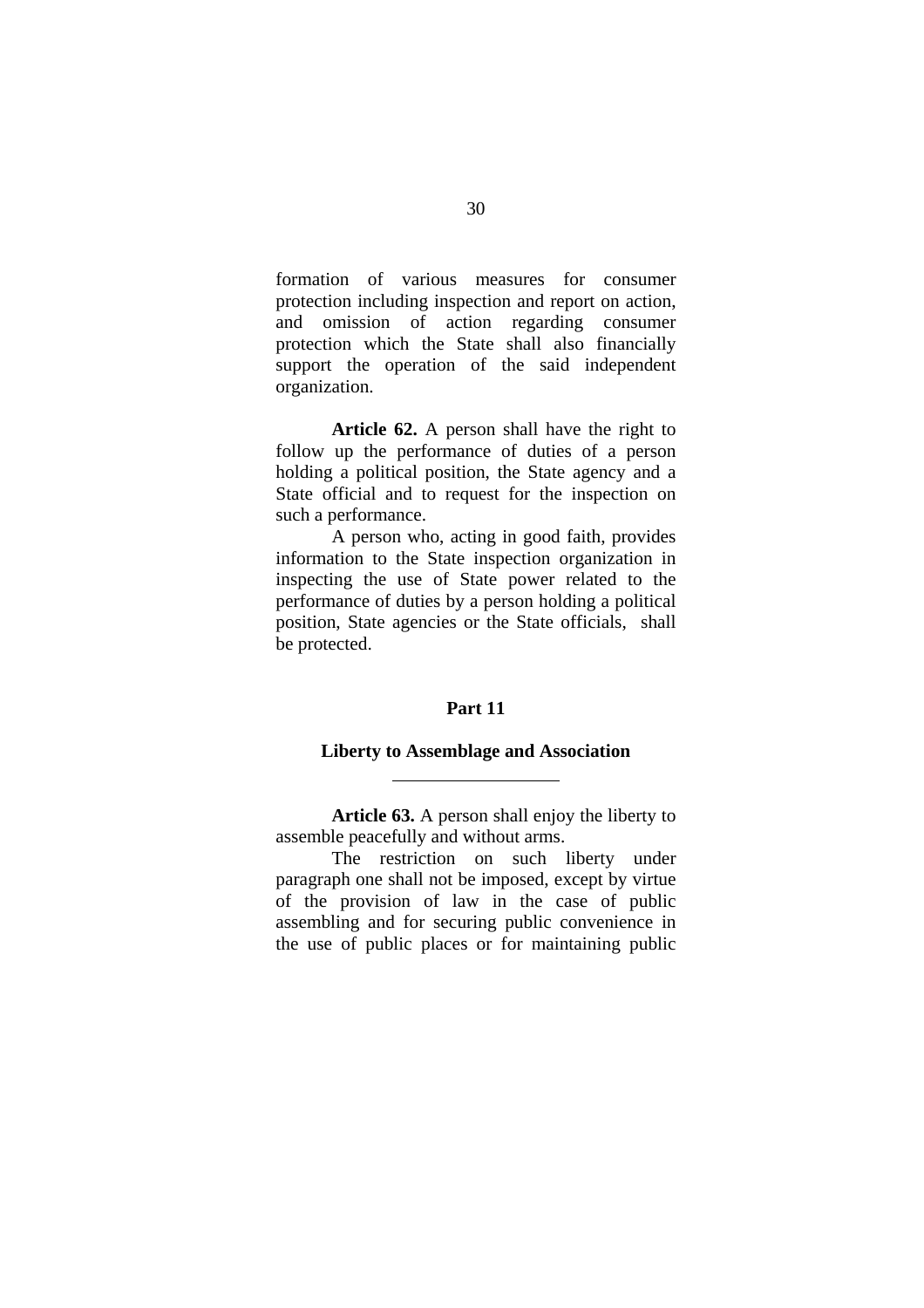order during the time when the country is in a State of war, or when a State of emergency or martial law is declared.

**Article 64.** A person shall enjoy the liberty to unite and form an association, union, league, cooperative, farmers group, private organization, private development organization or any other group.

State officials and employees, like other citizens, have the right to join groups but it shall have no impact on the administration of the country and consistency in the provision of public services as provided by law.

The restriction on such liberties under paragraph one and paragraph two shall not be imposed except by virtue of the provision of law specifically enacted for protecting the common interest of the public, maintaining public order or good morals or preventing economic monopoly.

**Article 65.** A person shall enjoy the liberty to unite and form a political party for the purpose of forming political will of the people and carrying out political activities in fulfillment of such will through the democratic regime of government with the King as Head of the State as provided in this Constitution.

The internal organization, management, and regulations of a political party shall be consistent with the fundamental principles of the democratic regime of government with the King as Head of the State.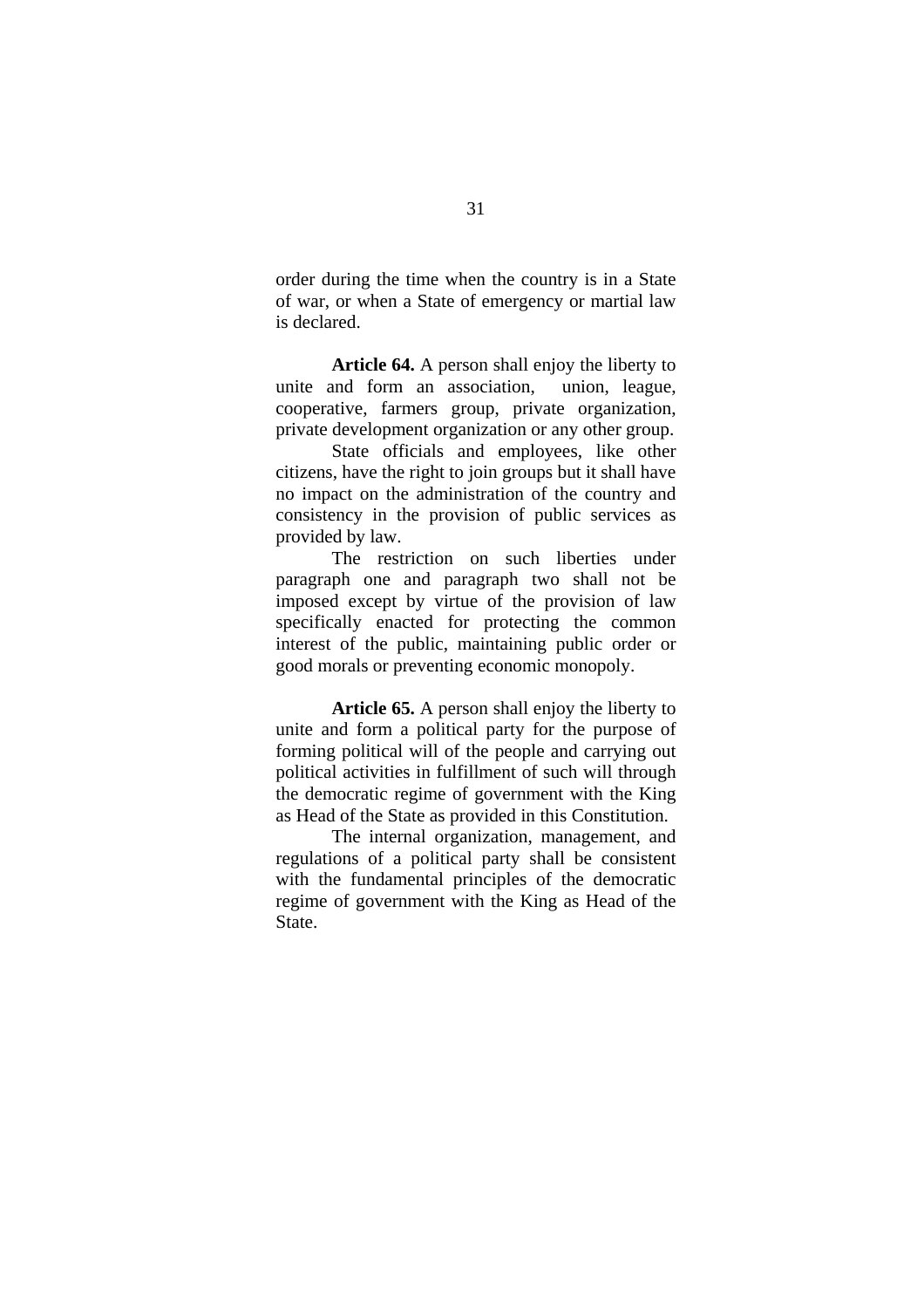Members of the House of Representatives who are members of a political party, members of the Executive Committee of a political party, or members of a political party, of not less than the number prescribed by the organic law on political parties shall, if of the opinion that their political party's resolution or regulation on any matter is in conflict with the status and performance of duties of a member of the House of Representatives under this Constitution or in conflict with or in contradiction to fundamental principles of the democratic regime of government with the King as Head of the State, have the right to refer it to the Constitutional Court for decision thereon.

In the case where the Constitutional Court decides that such resolution or regulation is in conflict with or in contradiction to with the fundamental principles of the democratic regime of government with the King as Head of the State, such resolution or regulation shall lapse.

#### **Part 12**

#### **Community Right**

l

**Article 66.** Persons so assembling as to be a community, local community or traditional community shall have the right to conserve or restore their customs, local traditional knowledge, arts or good culture of their community and of the nation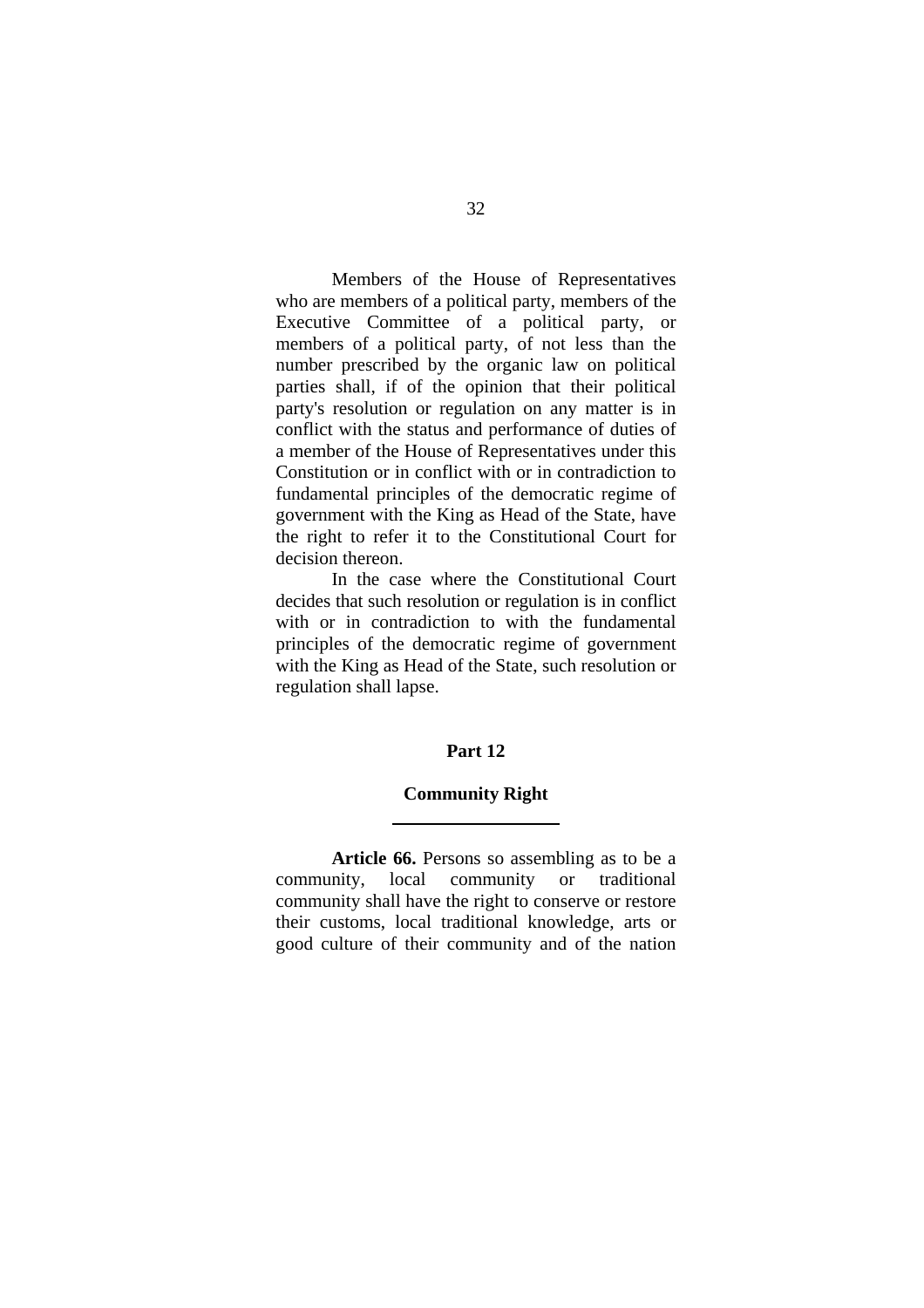and participate in the management, maintenance, preservation and exploitation of natural resources and environment including the biological diversity in a balanced sustainable manner.

**Article 67.** The right of a person to participate, in conjunction with the State and communities, in the conservation, preservation and exploitation of natural resources and biological diversity and in the protection, promotion and preservation of the quality of environment for normal and sustained survival in the environment which causes no harm to his or her health, well-being or quality of life, shall be protected as the case may require.

Any project or activity which may seriously affect the community in the quality of environment, natural resource, and health shall not be permitted, unless its impact on the quality of environment and people's health in the community have been studied and evaluated and the public hearing process to obtain the opinion of people and interested parties has been held, including to allow independent organization, consisting of representatives from private environmental and health organizations and representatives from higher education institutions providing education in environmental, natural resource or health to express their contributory opinions prior to the operation of such a project or activity.

The right of a community to sue a State agency, State enterprise, local government organization or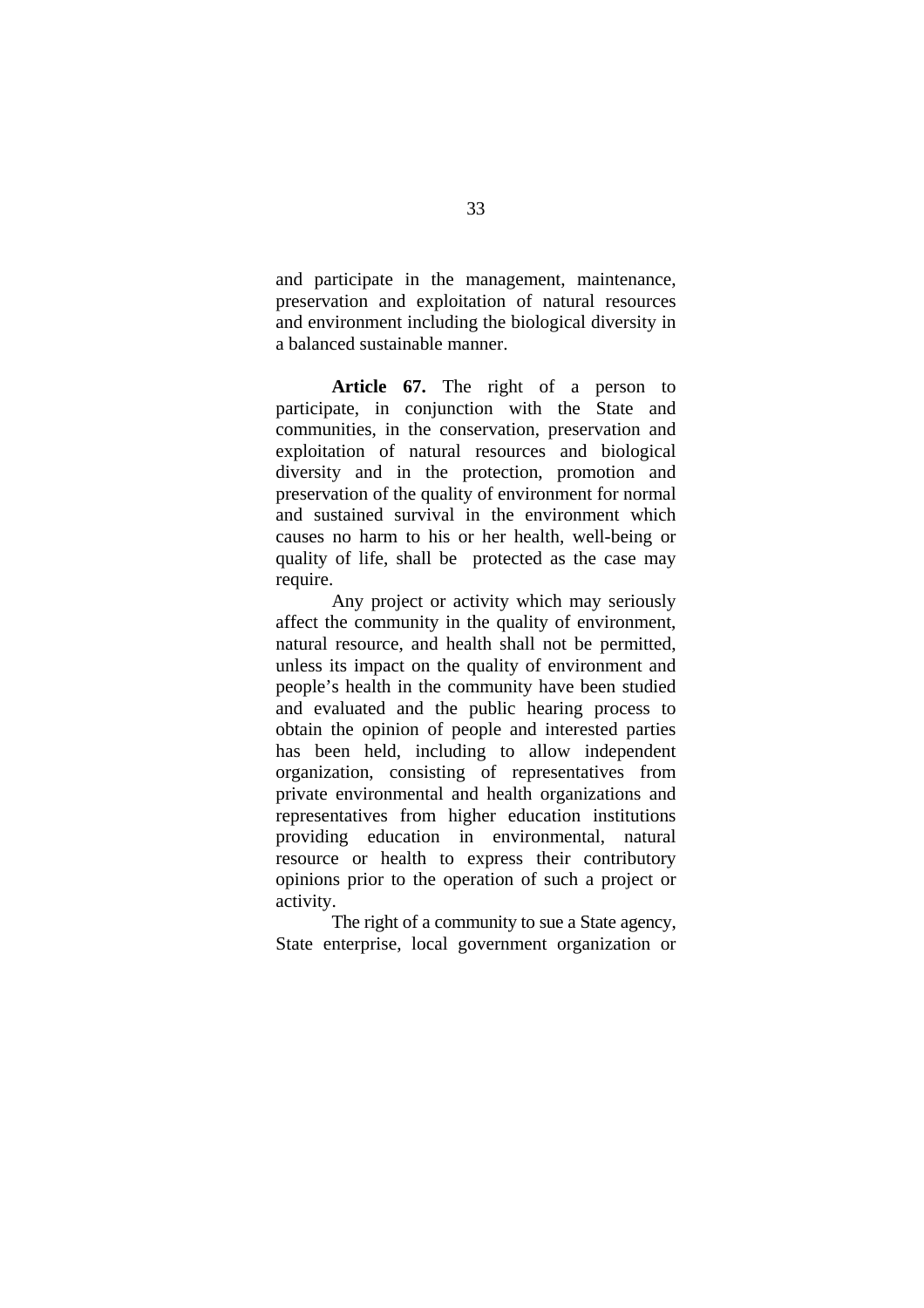other State authority which has a legal entity to require the performance under those duties as provided by this provision shall be protected.

# **Part 13**

#### **Right to Protection of Constitution**

 $\overline{a}$ 

**Article 68.** No person shall exercise the rights and liberties prescribed in the Constitution to overthrow the democratic regime of government with the King as Head of the State under this Constitution or to acquire the power to rule the country by any means which is not in accordance with the modes provided in this Constitution.

In case where a person or political party has committed an act under paragraph one, the person knowing of such an act shall have the right to request the Prosecutor General to investigate its facts and submit a motion to the Constitutional Court for ordering cessation of such act without, however, prejudice to the institution of criminal action against such person.

In case where the Constitutional Court makes a decision compelling the political party to cease to commit the act under paragraph two, the Constitutional Court may order the dissolution of such political party.

In case where the Constitutional Court ordered the dissolution of the political party under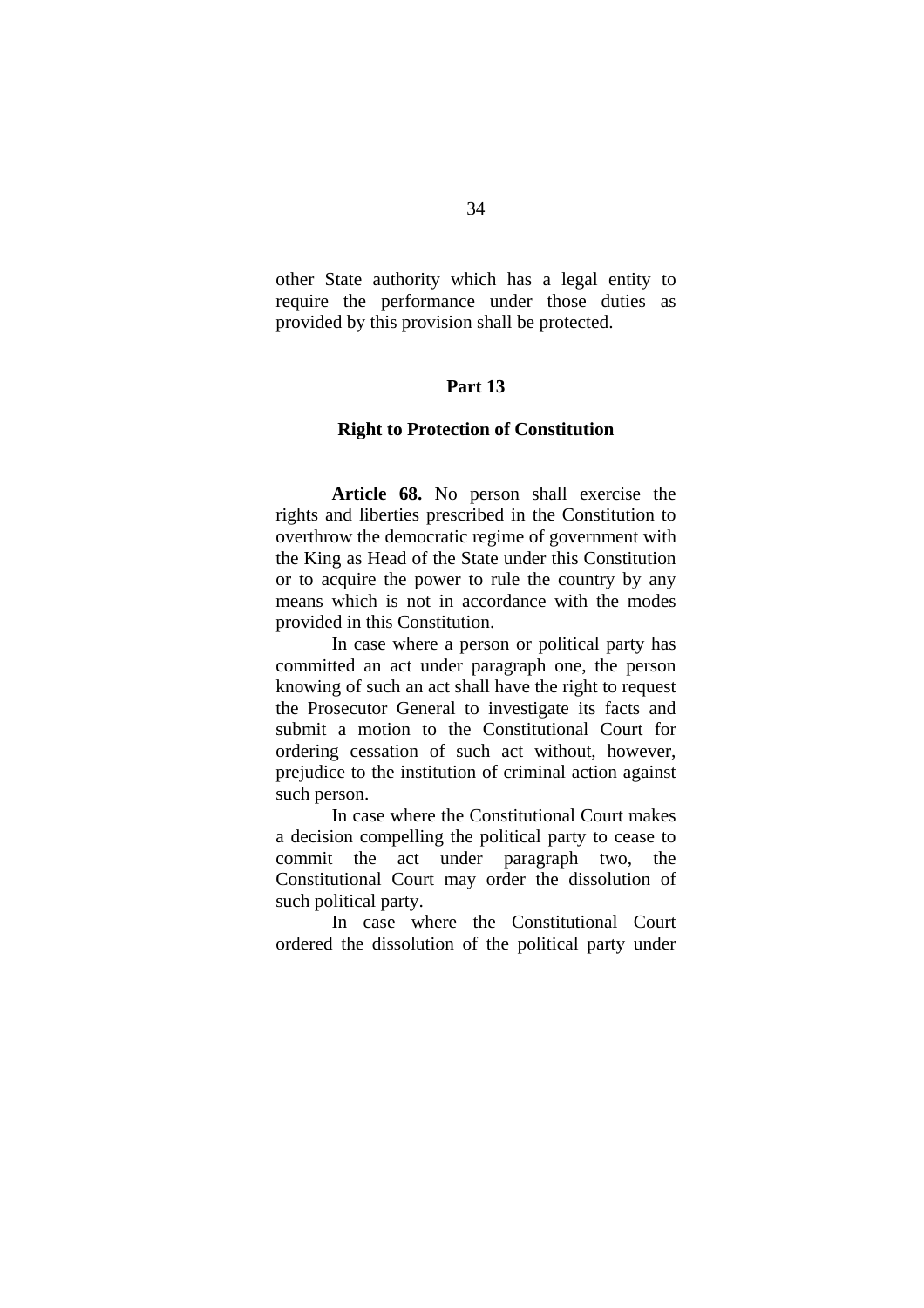paragraph three, the leader and members of executive committee of the dissolved political party shall be deprived of their electoral right for having committed *flagrante delicto* under paragraph one for five years as from date the Constitutional Court has given such orders.

**Article 69.** A person shall have the right to resist peacefully any act committed for the acquisition of power to rule the country by a means which is not in accordance with the modes provided in this Constitution.

## **CHAPTER IV**

#### **Duties of the Thai People**

 $\overline{a}$ 

**Article 70.** Every person shall have a duty to uphold the Nation, religions, the King, and the democratic regime of government with the King as Head of the State under this Constitution.

**Article 71.** Every person shall have a duty to defend the country, maintain the national interests and obey the law.

**Article 72.** Every person shall have a duty to exercise his or her right to vote at an election.

The person who votes or fails to participate in an election for voting without notifying the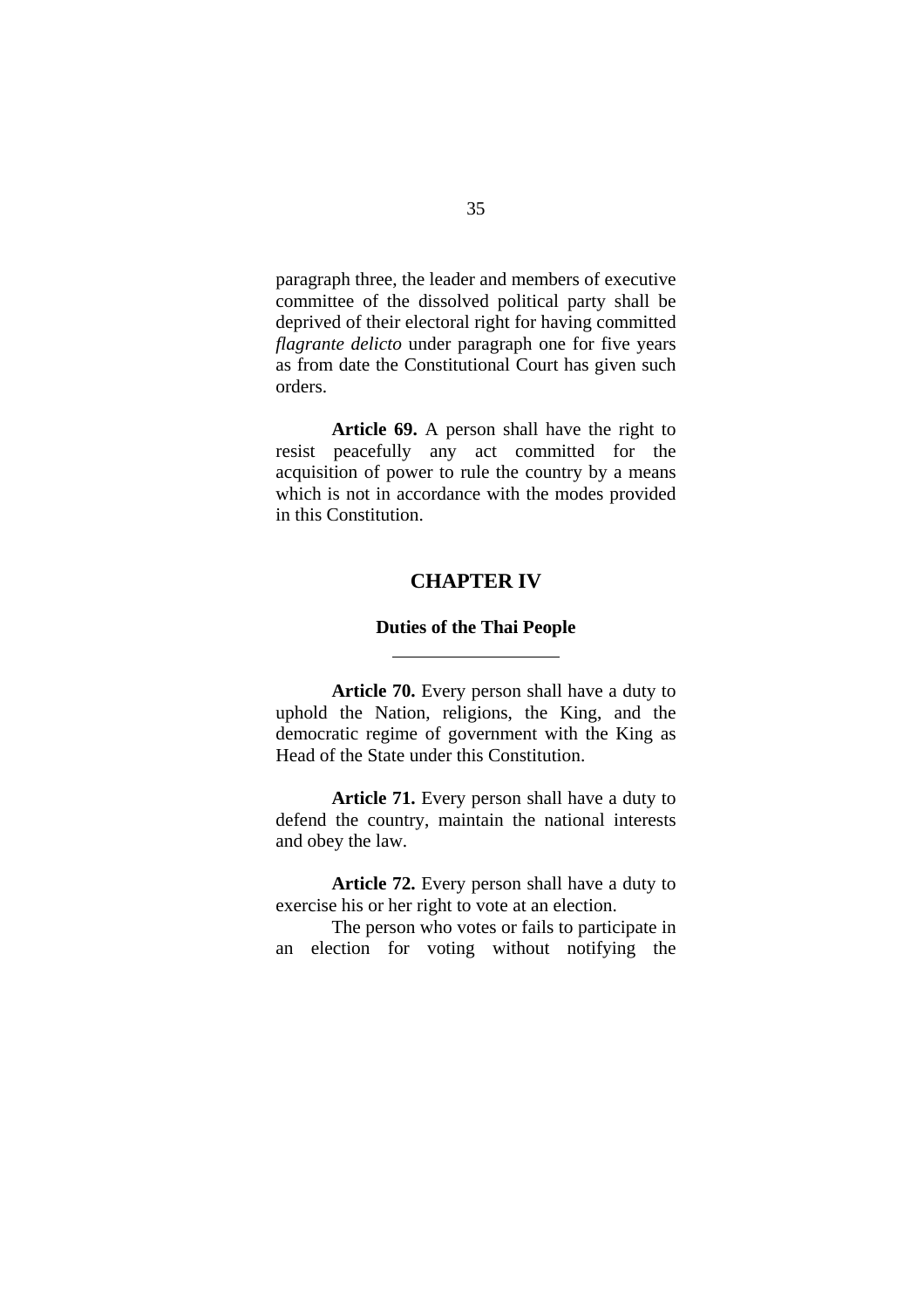appropriate cause for such failure shall receive or lose his or her right as provided by law.

The notification of the cause for failure to attend an election and the provision of facilities for attendance thereat shall be in accordance with the provisions of the law.

**Article 73.** Every person shall have a duty to serve in the armed forces, render assistance to defend the country and relieve public calamity, pay taxes, render assistance to the State affairs, receive education and training, conserve the national arts and culture and local traditional knowledge and conserve natural resources and the environment, as provided by law.

**Article 74.** A Government official, officer or employee of a State agency, State enterprise or other State officials shall have a duty to act in compliance with the law in order to protect public interests, and provide convenience and service to the public by the principle of good governance in State affairs.

In performing the duty and other acts relating to the public, the persons under paragraph one shall be politically impartial.

In case when the persons under paragraph one neglect or fail to perform the duties under paragraph one or paragraph two, an interested person shall have the right to request persons under paragraph one or their superiors to explain and give reasons and request them to act in compliance with the provisions of paragraph one or paragraph two.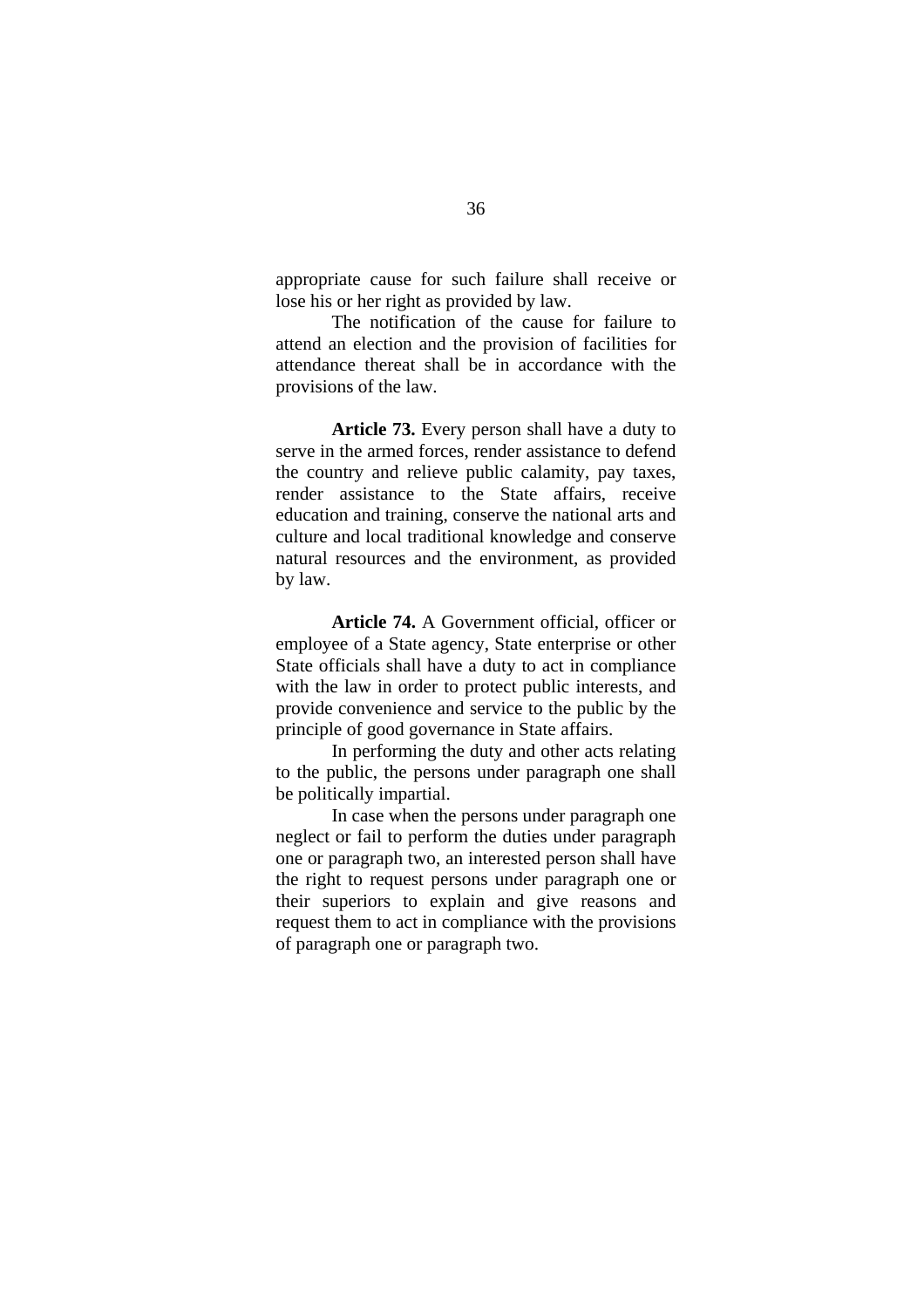# **CHAPTER V**

#### **Directive Principles of Fundamental State Policies**

l

l

### **Part 1**

### **General Provisions**

**Article 75.** The provisions of this chapter are intended to serve as directive principles for legislating and determining policies for the administration of State affairs.

In stating its policies to the National Assembly, the Council of Ministers which will assume the administration of the State affairs shall clearly State to the National Assembly the activities intended to be carried out and the duration for the administration of the State affairs in implementation of the directive principles of fundamental State policies and shall annually prepare and submit to the National Assembly a report on the result of the implementation, including problems and obstacles encountered.

**Article 76.** The Council of Ministers shall make an annual plan for the administration of the State affairs to illustrate the measures and details of the tendency of the administration of State affairs which shall be in conformity with the directive principles of fundamental State policies.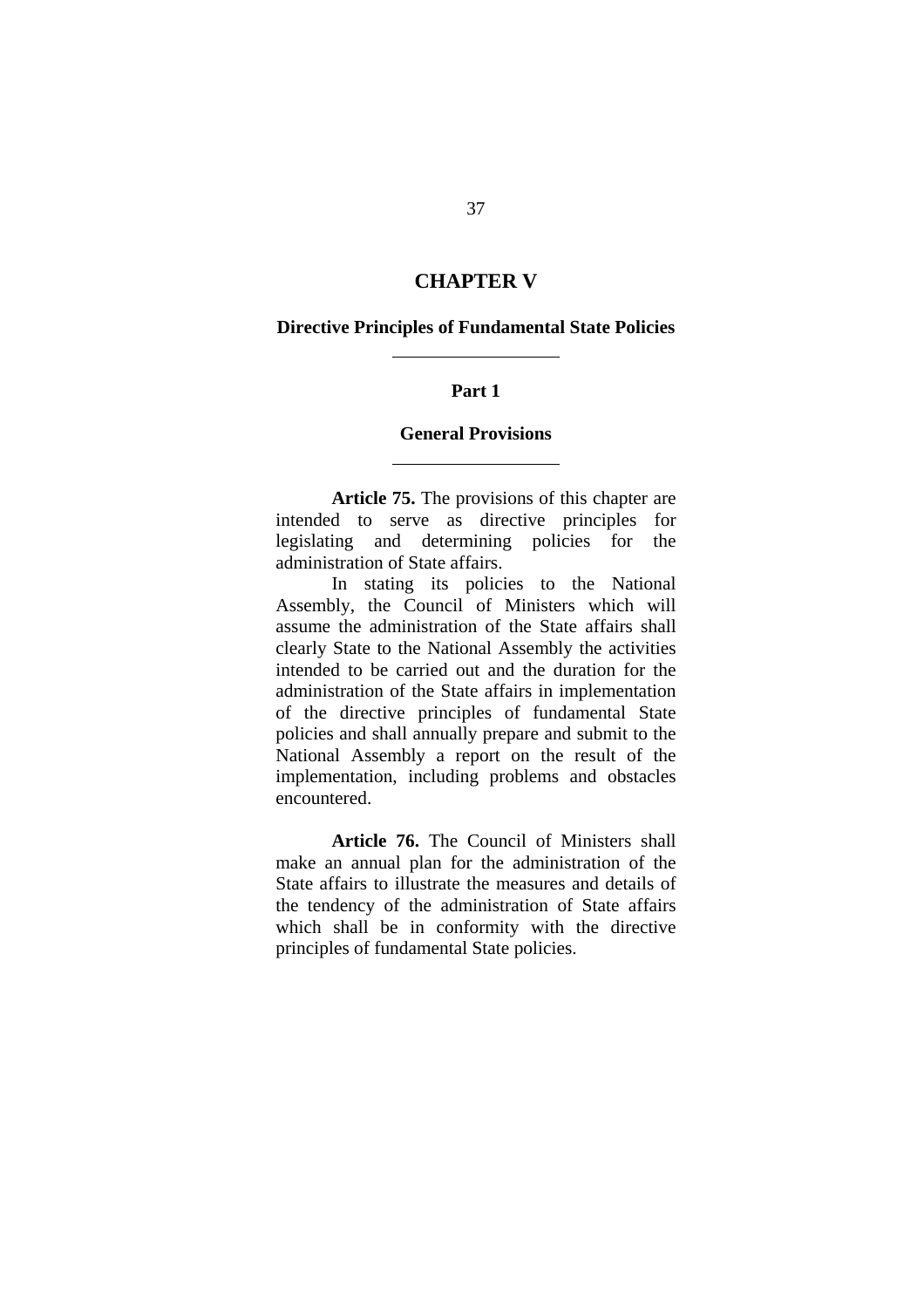In the administration of the State affairs, the Council of Ministers shall have a plan for enacting laws which are necessary for the implementation of the administrative policies and plans.

# **Part 2**

## **Directive Principles of State Security Policies**

l

 $\overline{a}$ 

**Article 77.** The State shall protect and uphold the institution of kingship and the independence and integrity of its territories. The State shall arrange for the maintenance of the armed forces, weapons, and high technologies which are necessary and sufficient for the protection and upholding of its independence, security of the State, institution of kingship, national interests, and the democratic regime of government with the King as Head of the State, and for national development.

# **Part 3**

# **Directive Principles of National Administrative Policies**

**Article 78.** The State shall implement the national administrative policy as follows: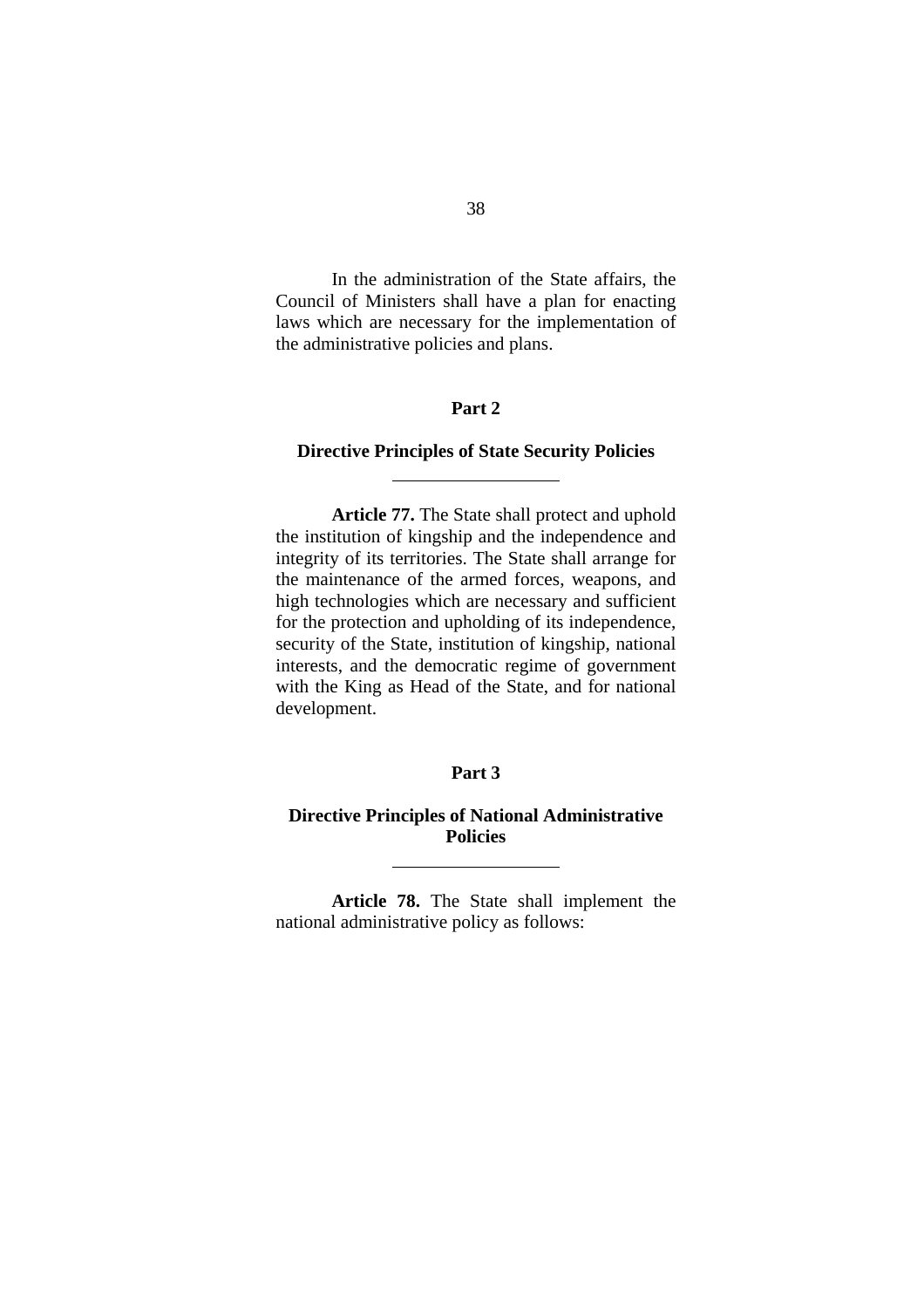(1) To administrate the State affairs to secure social and economic development and national security in a sustainable manner, to promote the implementation of the Volksgeist of Sufficiency Economy and to consider principally national interests as a whole;

(2) To arrange the administration at the central, regional, and local levels and clearly stipulate their areas of authority and responsibility to become conducive for the development of the country, and to support the provincial governments to have plan and budget in developing provinces for the benefit of the people in their areas;

(3) To decentralize powers to local government for the purpose of independence and self-determination of local affairs, to encourage the local governments to participate in implementation of fundamental State policies, to develop local public utilities, facilities and economic, as well as fundamental technology infrastructure thoroughly and equally in all area of the country, including to develop provincial governments to be ready to become large-scale administrative organizations by minding aspirations of the people in such provinces;

(4) To develop the State affair systems which emphasize quality, virtue, and ethics of State officials together with the improvement of their working pattern and methods to ensure effectiveness of the administration in State affairs and to encourage State agencies to apply the principle of good governance in their work;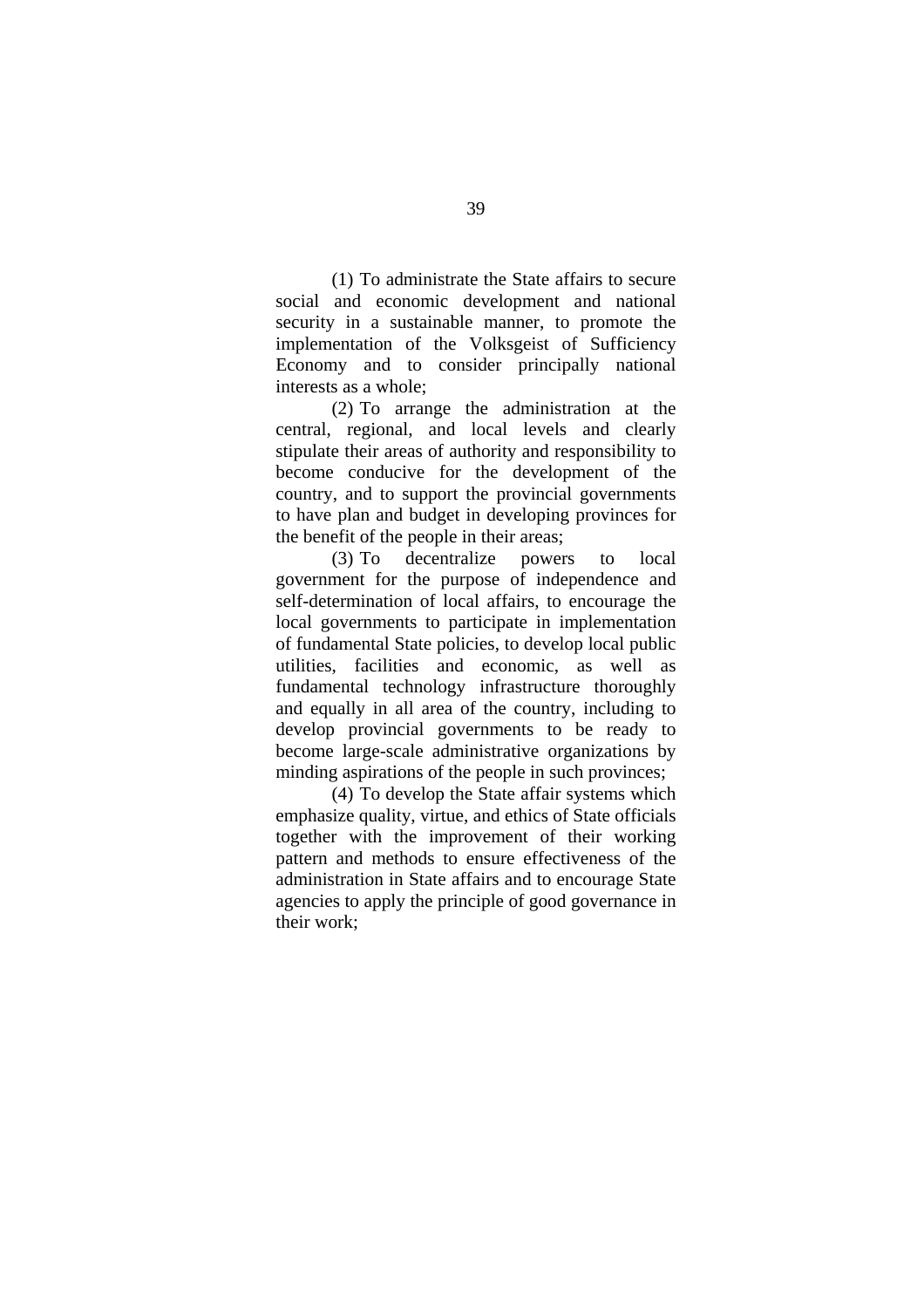(5) To arrange State affair systems and other works of State agency to ensure expeditious, effective, transparent, and accountable public services by keeping in mind the participation of people;

(6) To implement a plan for legal agencies, which have the duty to give advice on legality of State affairs and enactment, to function independently to ensure that the administration of country shall follow the rule of law;

(7) To arrange a political development plan and establish an independent council for political development in charge of monitoring and supervising to ensure strict implementation of the said plans; and

(8) To implement a plan for giving appropriate fringe benefits to Government officials and State officials.

## **Part 4**

# **Directive Principles of Religious, Social, Public Health, Education, and Cultural Policies**

l

**Article 79.** The State shall patronize and protect Buddhism which the majority of Thais have followed for a long time and other religions. It shall also promote good understanding and harmony among followers of all religions as well as encourage the application of religious principles to enhance virtues and develop quality of life.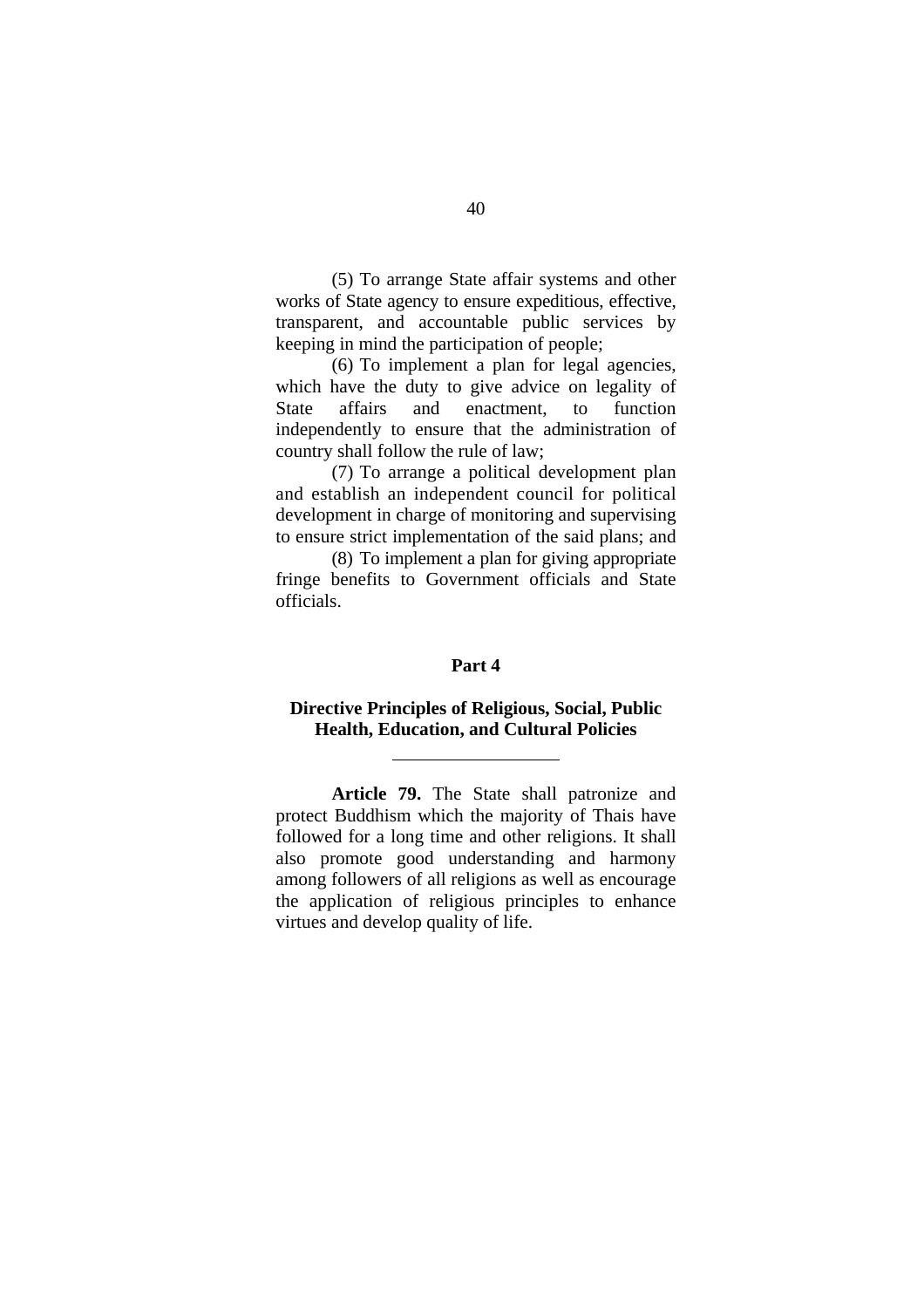**Article 80.** The State shall implement social, public health, education, and cultural policies as follows:

(1) To protect and develop children and youths, to support their bringing up them and provide fundamental education, to promote equality between men and women, to enhance and develop integrity of families and communities, including to provide assistance and welfare to the elderly, indigent, disabled or handicapped, and those in difficulties to ensure better quality of life and ability to depend on themselves;

(2) To promote, support, and develop health system which emphasis the sustainable good health of the people, thoroughly provide standard and efficient health service, to encourage the private sector and community to participate in health system development, to provide public health service by providers who work according to professional standard and ethics and they shall be protected by  $law<sup>2</sup>$ 

(3) To develop the quality and standard of all levels of education and all forms of education in conformity with social and economic changes, to provide a national education plan, and a law for national education development, to provide the development of quality of career teachers and personnel in education to be able to follow the global changes, and also to instill Thai awareness, discipline, public interests concerns and to believe firmly in a democratic form of government with the King as Head of the State;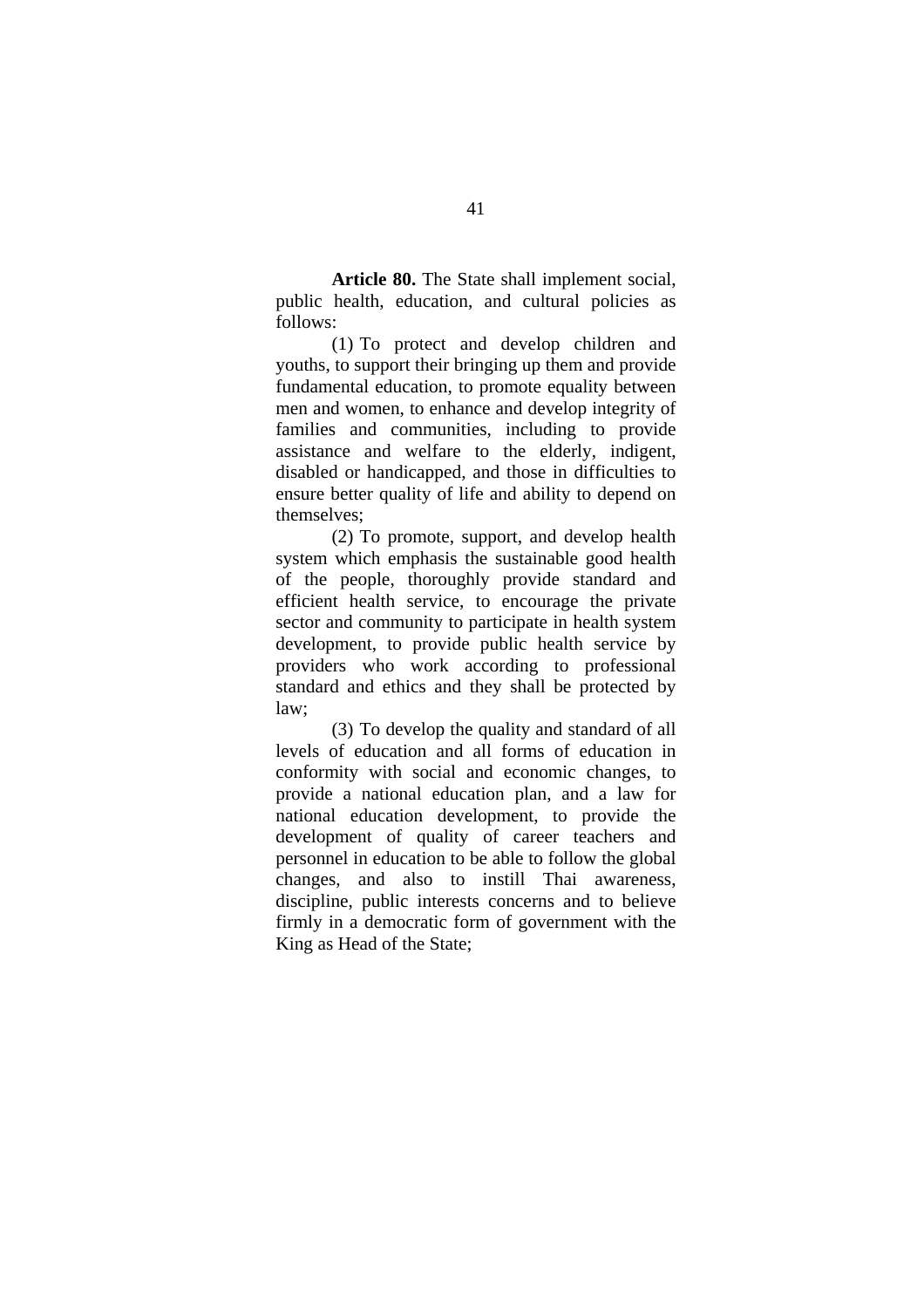(4) To encourage and support decentralization of power to local administrative bodies, communities, religious organizations, and the private sector to enable them to participate in provision of education to develop the quality of education to allow equality and to conform with the directive principles of fundamental State policies;

(5) To promote and encourage research in various sciences, propagate the results of those researches which are financially supported by the State; and

(6) To promote and encourage the unity and learning, to instill and propagate arts, culture and national customs and traditions including good values and local traditional knowledge.

## **Part 5**

# **Directive Principles of Policies for Law and Justice**

l

**Article 81.** The State shall implement the policies for law and justice as follows:

(1) To ensure the correct compliance and enforcement of law in an expeditious, equitable and thorough manner, to support legal assistance and dissemination of legal knowledge to people and to arrange the operations of government service and other State affairs in the judicial system to become efficient by providing the participation of people and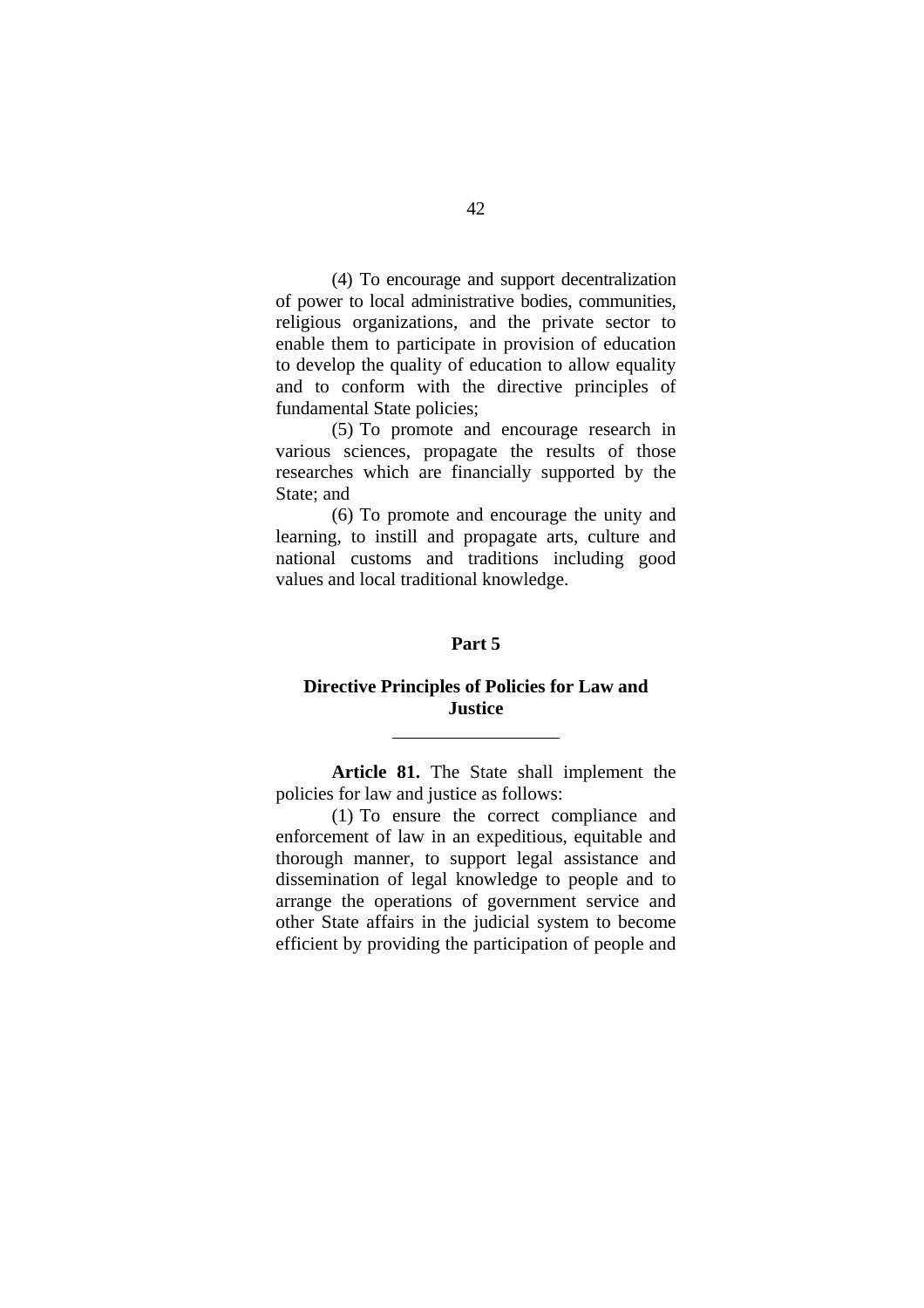professional organization in the judicial process and legal assistance;

(2) To protect people's rights and liberties from being violated by either State officials or other persons and administer justice to every people equally;

(3) To provide a law for the establishment of an independent law reform body to improve and develop the law of the country including to improve the law to comply with the Constitution by taking into the opinions of those who shall be affected by that law;

(4) To provide a law for the establishment of an independent organization to reform the judicial system and to improve and develop the operations of agencies involved in the judicial system; and

(5) To support the operation of private organizations which give legal assistance to the people, particularly those one who are affected by violence in the family.

#### **Part 6**

### **Directive Principles of Foreign Policies**

l

**Article 82.** The State shall promote friendly relations and cooperation with other countries, adopts the principle of non-discrimination, and complies with treaties on human rights which Thailand is a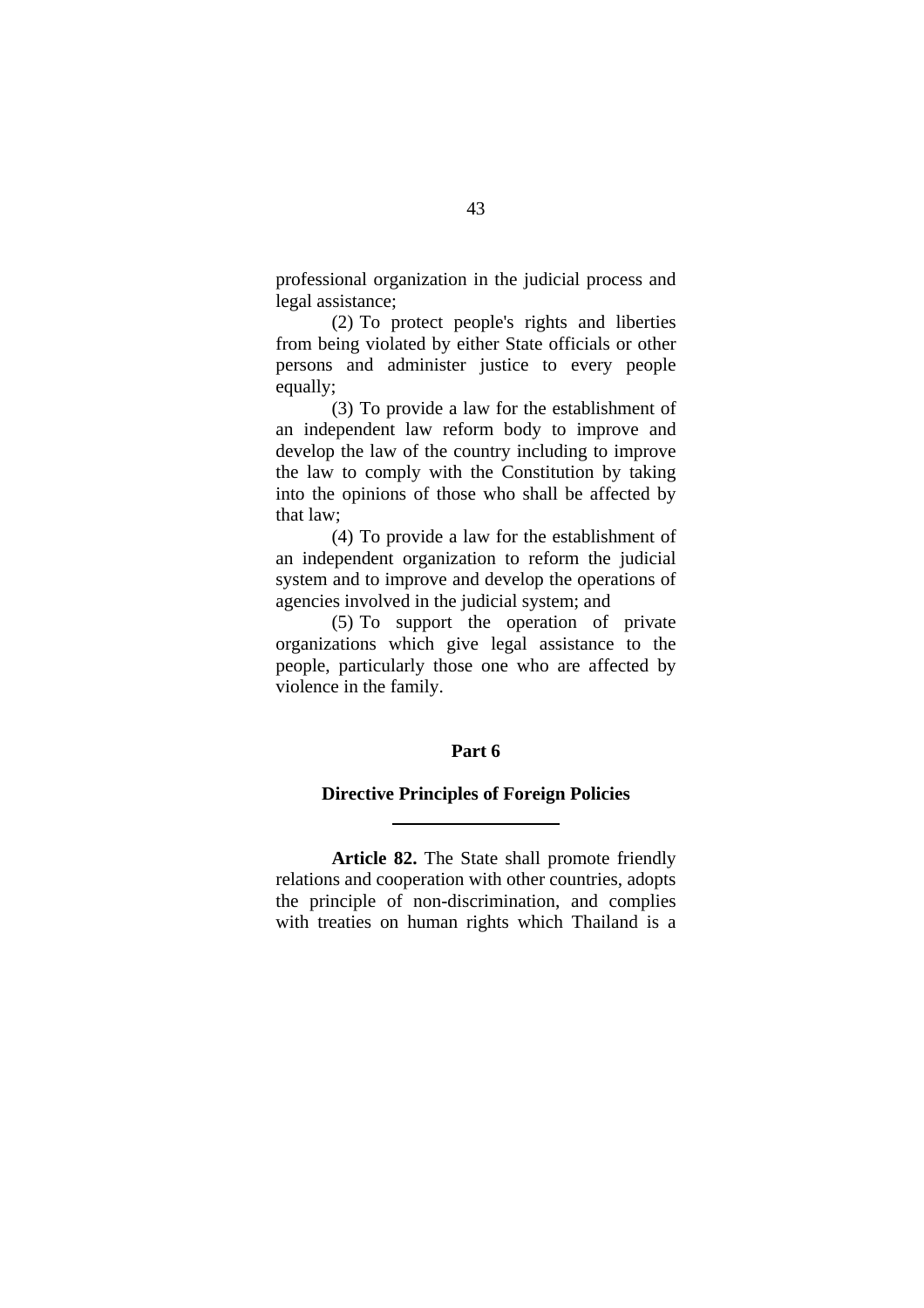party. It shall also follow the obligation committed to other countries and international organizations.

The State shall, with other countries, promote trade, investment, and tourism and protect and look after the interests of the Thai in foreign countries.

#### **Part 7**

## **Directive Principles of Economic Policies**

l

**Article 83.** The State shall promote and support the implementation of the Volksgeist in Sufficiency Economy.

**Article 84.** The State shall implement the economic policy as follows:

(1) To promote a free and equitable economy through market forces and sustainable development of economy by repealing and refraining from enacting business control laws and regulations which do not correspond with the economic necessity, and shall not engage in business activities in competition with the private sector unless it is necessary for maintaining the security of the State, public interests, or the provision of public facilities;

(2) To promote the principles of virtues, ethics, and good governance in doing business;

(3) To control the financial discipline to maintain the country's economic and social stability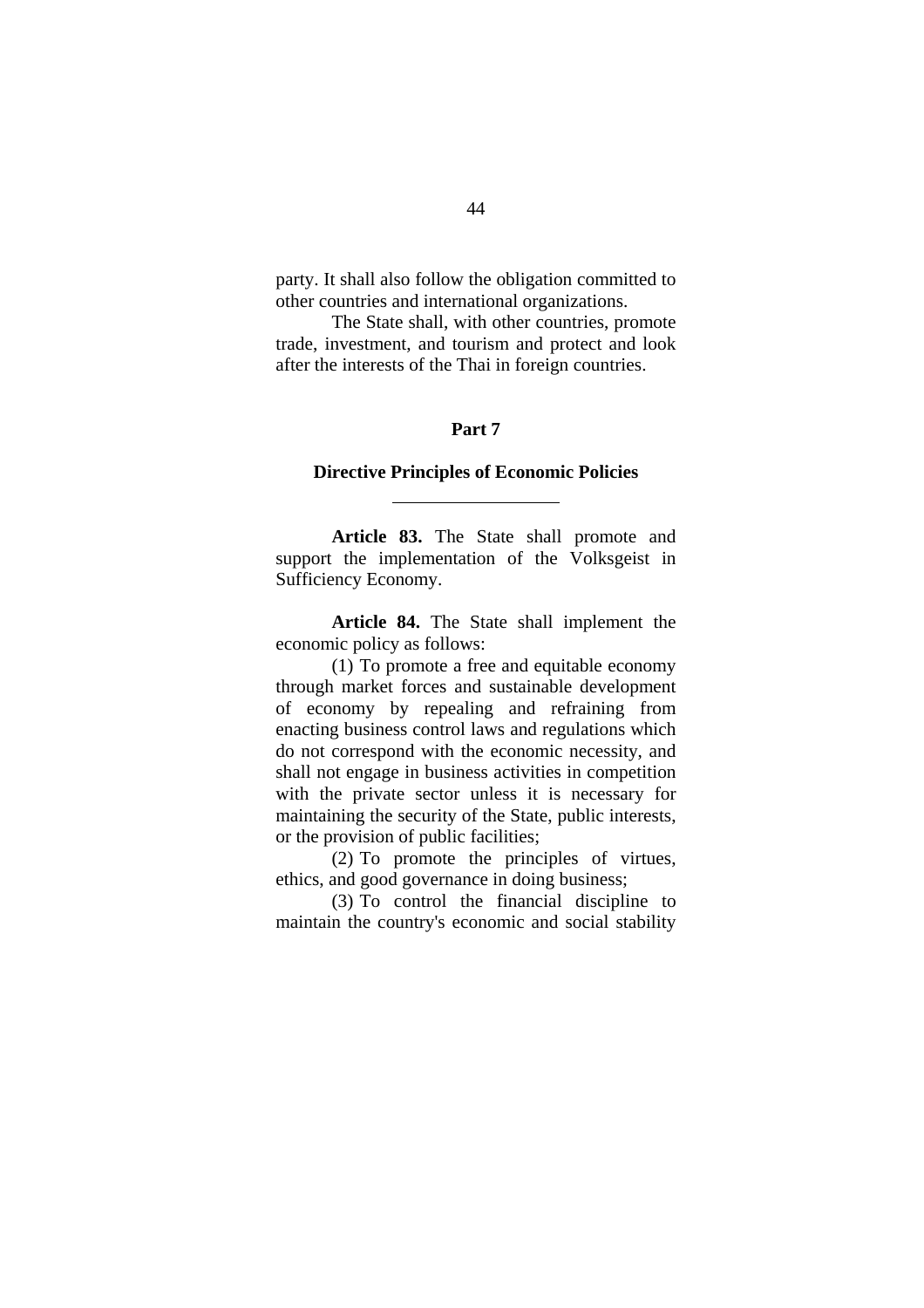and security, to improve taxation system to ensure fairness in conformity with socio-economic changes;

(4) To arrange thoroughly savings of people and government official to live on in old age;

(5) To supervise the conduct of business to ensure free and fair competition in business, to prevent direct and indirect monopolies, and to protect consumers;

(6) To implement fair distribution of income, to protect, promote and expand the opportunities for people to engage in occupations for economic development, to promote and support the development of local traditional knowledge and Thai folk wisdom for use in production of goods and services and the conduct of occupations;

(7) To promote job opportunities for people in working age, protect women and child labor, to promote labor relations and the tripartite system under which workers have the right to elect their own representatives, to arrange for social welfare system and to protect the equal work equal pay, benefits and social welfare for workers without discrimination;

(8) To protect and maintain the interests of farmers in production and marketing, to secure maximum prices for agricultural products, and to encourage formation of farmer groups in term of the assembly for making agricultural plans and to protect the common interests of farmers;

(9) To promote, support, and protect independent cooperative system, formation of an occupational or professional organization, and formation of people to engage in business activities;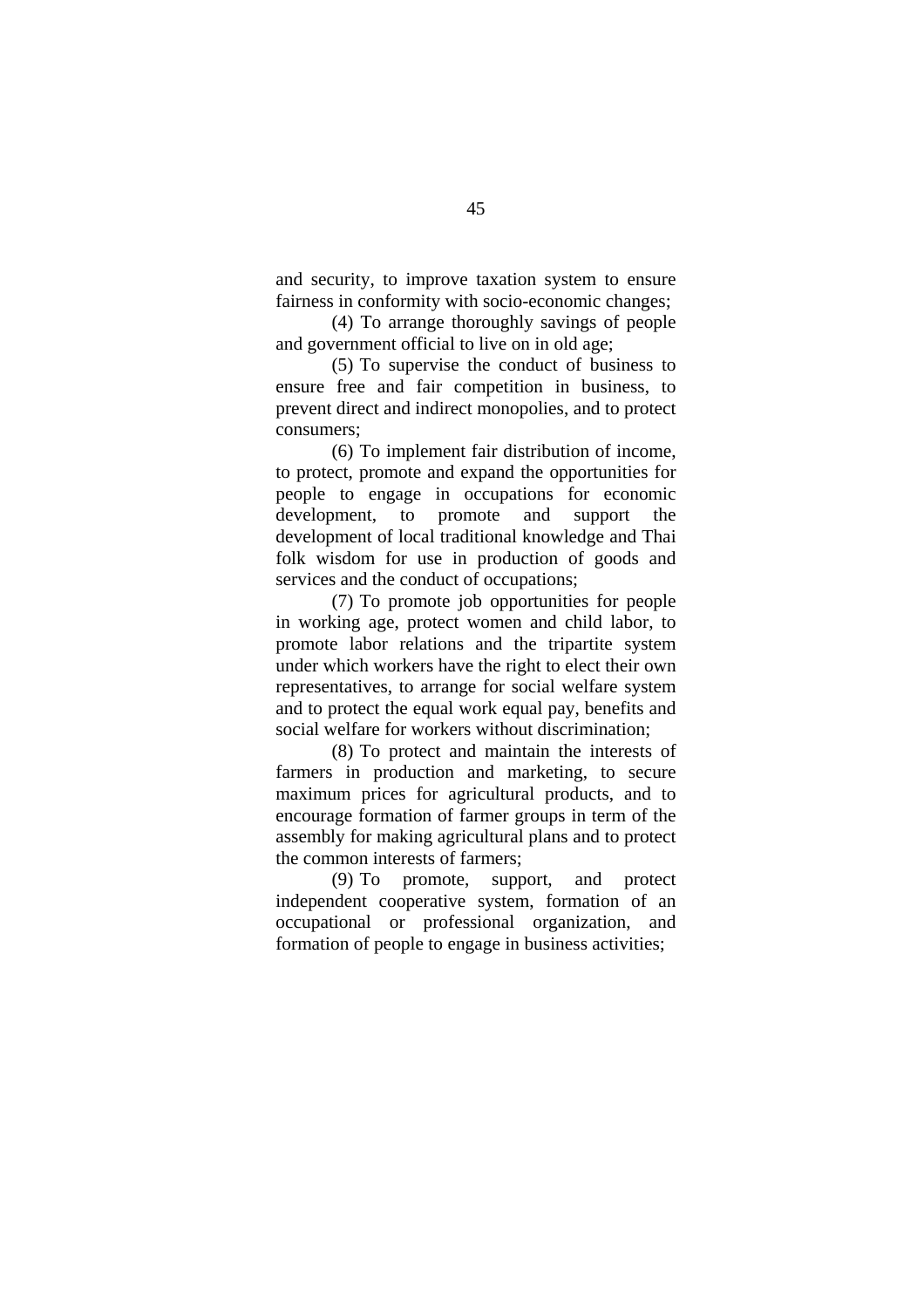(10) To provide basic public facilities necessary for the people to live for the purposes of maintaining the economic security of the State and shall not allow private sector to monopolize the basic public facilities necessary for people to live which cause damages to the State;

(11) To commit no act which causes the structures or networks of basic public facilities necessary for the people to live or the security of the State to be under private ownership or makes the State to own less than fifty one percent;

(12) To promote and support the maritime business, rail transportation, including the operation in domestic and international logistic system;

(13) To promote and support the private sector to be stable in both national and local level; and

(14) To promote the agri-product processing industry to gain a value added for the economy.

### **Part 8**

# **Directive Principles of Land, Natural Resources, and Environment Policies**

l

**Article 85.** The State shall implement the land, natural resources, and environment policy as follows:

(1) To set the principles of land use nationwide and to keep in mind the conformity to the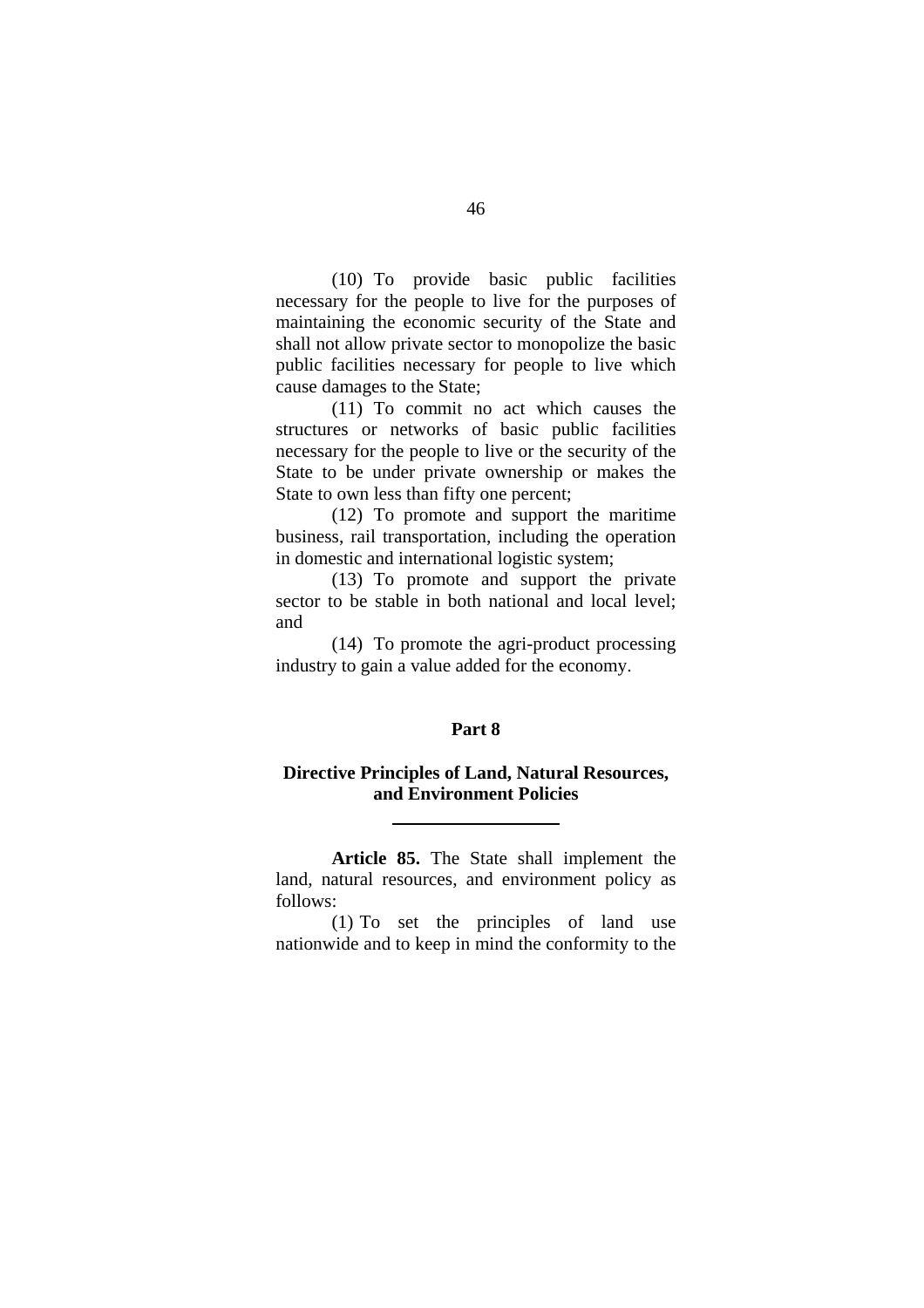natural environment be it land, water, ways of life of local community and the effective preservation and maintenance of natural resources, and to set standards on sustainable land use which allow people in the area affected by the implementation of that land use principles to participate in decision making process;

(2) To distribute the ownership of land equitably and take action to allow farmers have ownership or right on agricultural land throughout by land reform or other methods and to provide water sources to the farmer for their sufficient and proper use to suit their agriculture;

(3) To provide effective town planning develop, and carry out the town planning with efficiency and effectiveness for the sake of the sustainable preservation of natural resources;

(4) To provide the plan to manage water resources and other natural resources systematically for public interest, including to allow people to participate in preservation, maintenance and exploitation of natural resources and biological diversity in a well balanced manner; and

(5) To support, maintain and protect the equality of environment under a sustainable development, as well as to control and eliminate pollution which affect to people's health, well-being, and quality of life of the people by allowing the people, local communities, and administrative organization to participate in formulating of the operation plan.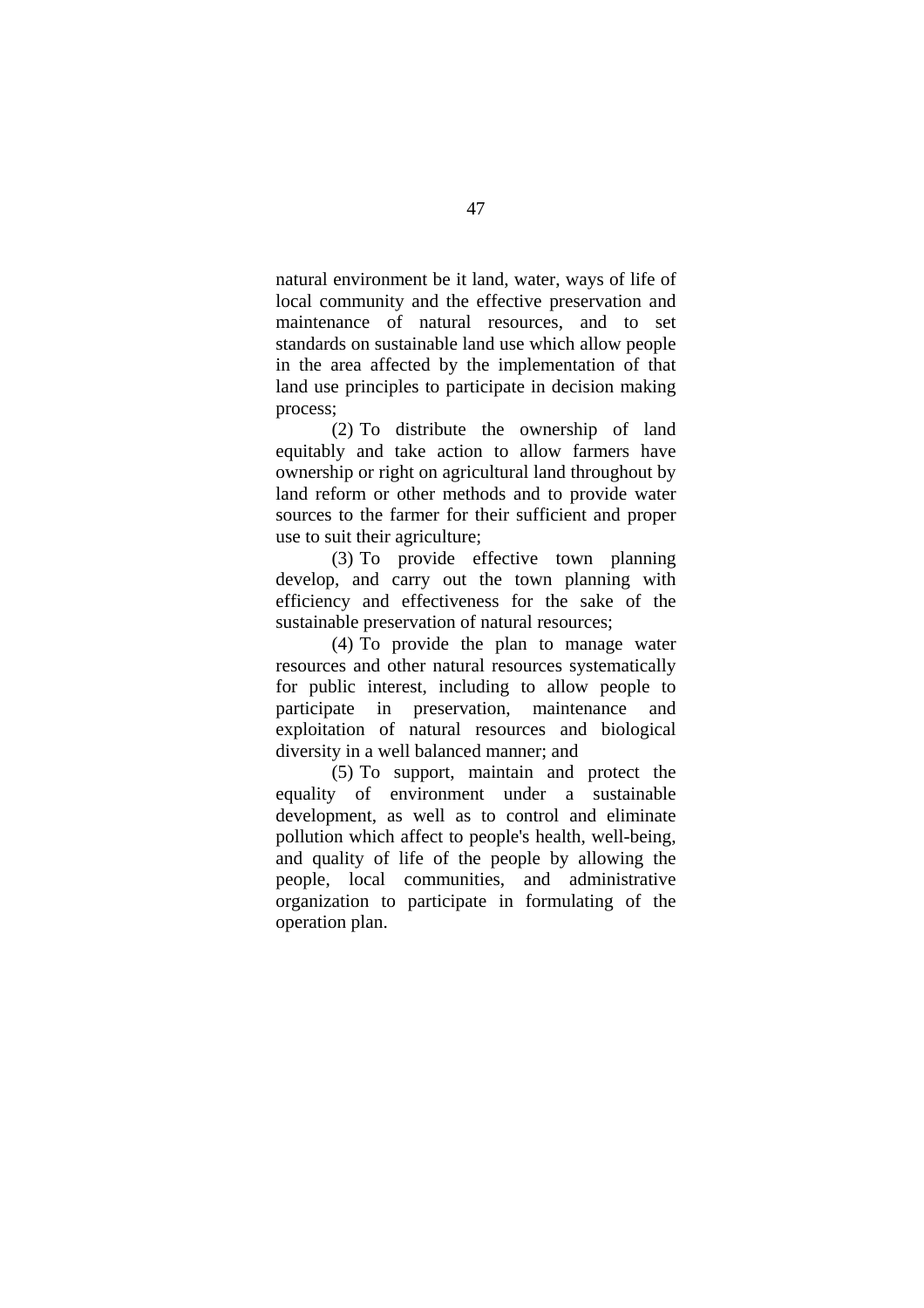#### **Part 9**

# **Directive Principles of Science, Intellectual Property, and Energy Policies**

l

**Article 86.** The State shall implement the Science, Intellectual Property and Energy Policies as follows:

(1) To promote the development of sciences, technologies, and innovation in various fields by providing particular supportive laws and to allocate budgets to support education, studies, research, and institute for research and development and to arrange for the utilization of the result of research and development, effective transfer technologies and proper manpower development, to disseminate knowledge on modern sciences and technologies and to encourage the people to apply sciences in making their living;

(2) To promote invention or innovation for the new knowledge, to preserve and develop local traditional knowledge and Thai folk wisdom, including to protect intellectual properties; and

(3) To consistently and systematically promote and support research, development, and utilization of natural alternative energies which are friendly to environment.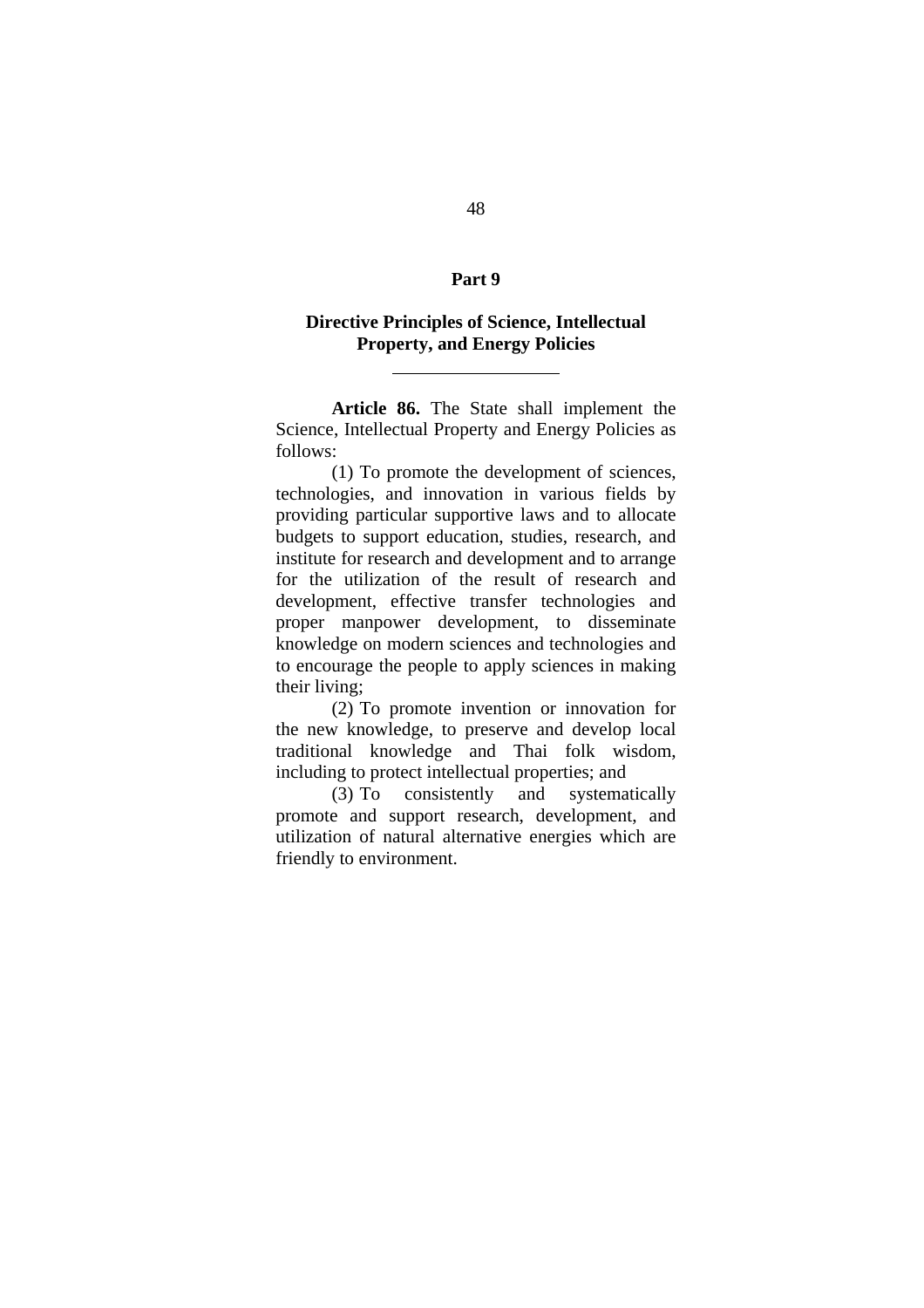#### **Part 10**

# **Directive Principles of Public Participation Policies**

l

**Article 87.** The State shall implement the Public Participation Policy as follows:

(1) To encourage people to participate in forming socioeconomic development policies and plans at both local and national levels;

(2) To promote and support public participation in the process of making political decision, formulation of plan for socioeconomic development and provision of public services;

(3) To promote and support public participation in examining the use of State power at all levels either in the form of various professional or occupational organization or other forms;

(4) To promote people's political strength, and to provide law on fund for people's political development to provide assistance to community public activities and to support the activities of people's groups in all forms of networking to allow them to express their views and needs of communities in each area; and

(5) To promote and give education to the people on political development and the democratic form of government with the King as Head of the State and to encourage the people to exercise their voting right with honesty and fairness.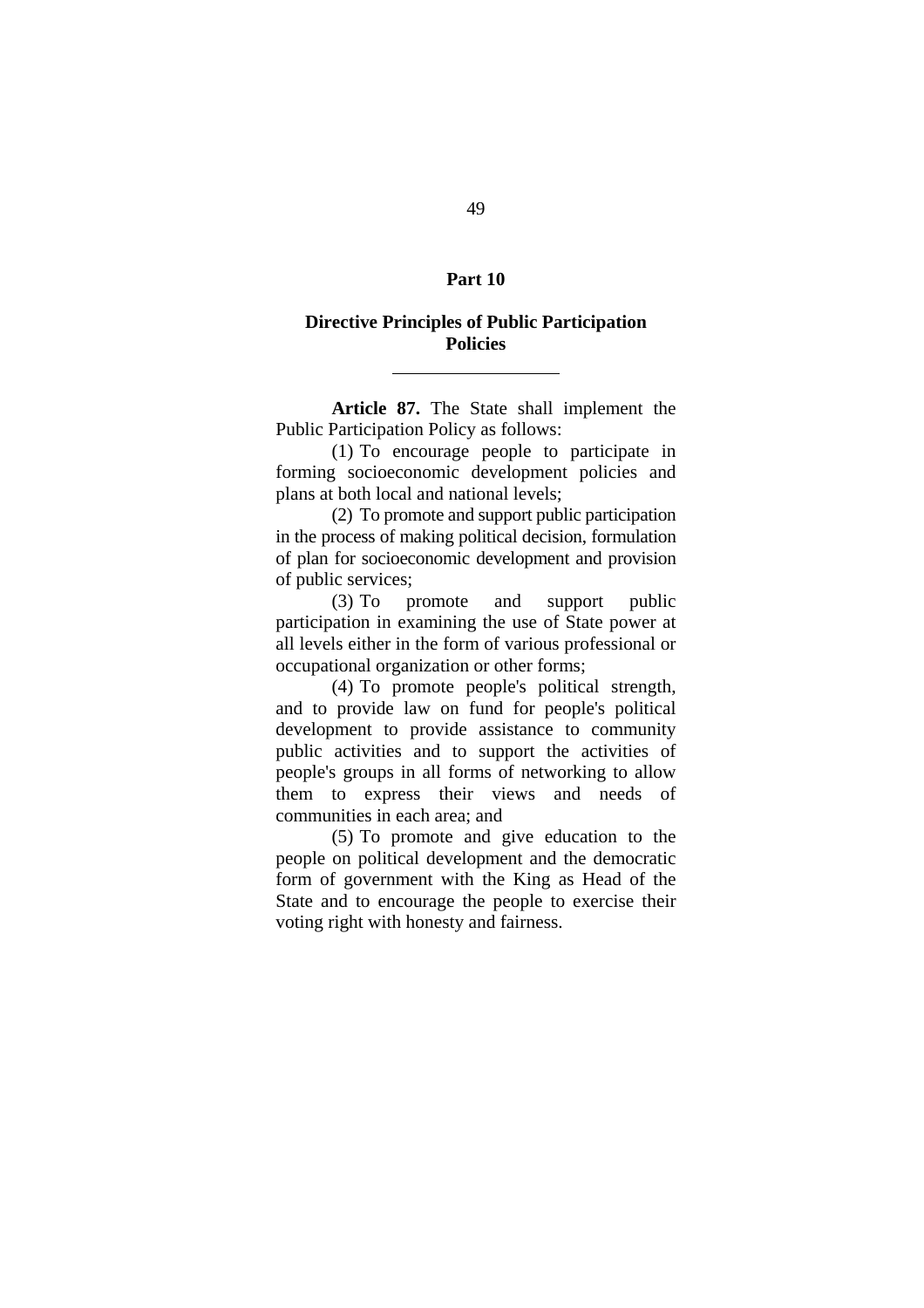The participation of people under this Article shall consider the approximate proportion in number between man and woman.

# **CHAPTER VI**

## **National Assembly**

l

l

## **Part 1**

#### **General Provisions**

**Article 88.** The National Assembly consists of the House of Representatives and the Senate.

Joint or separate sitting of the National Assembly shall be in accordance with the provisions of the Constitution.

No person can be a member of the House of Representatives and a Senator at the same time.

**Article 89.** The President of the House of Representatives is President of the National Assembly. The President of the Senate is Vice President of the National Assembly.

In the case where there is no President of the House of Representatives, or the President of the House of Representatives is not present or is unable to perform his or her duties, the President of the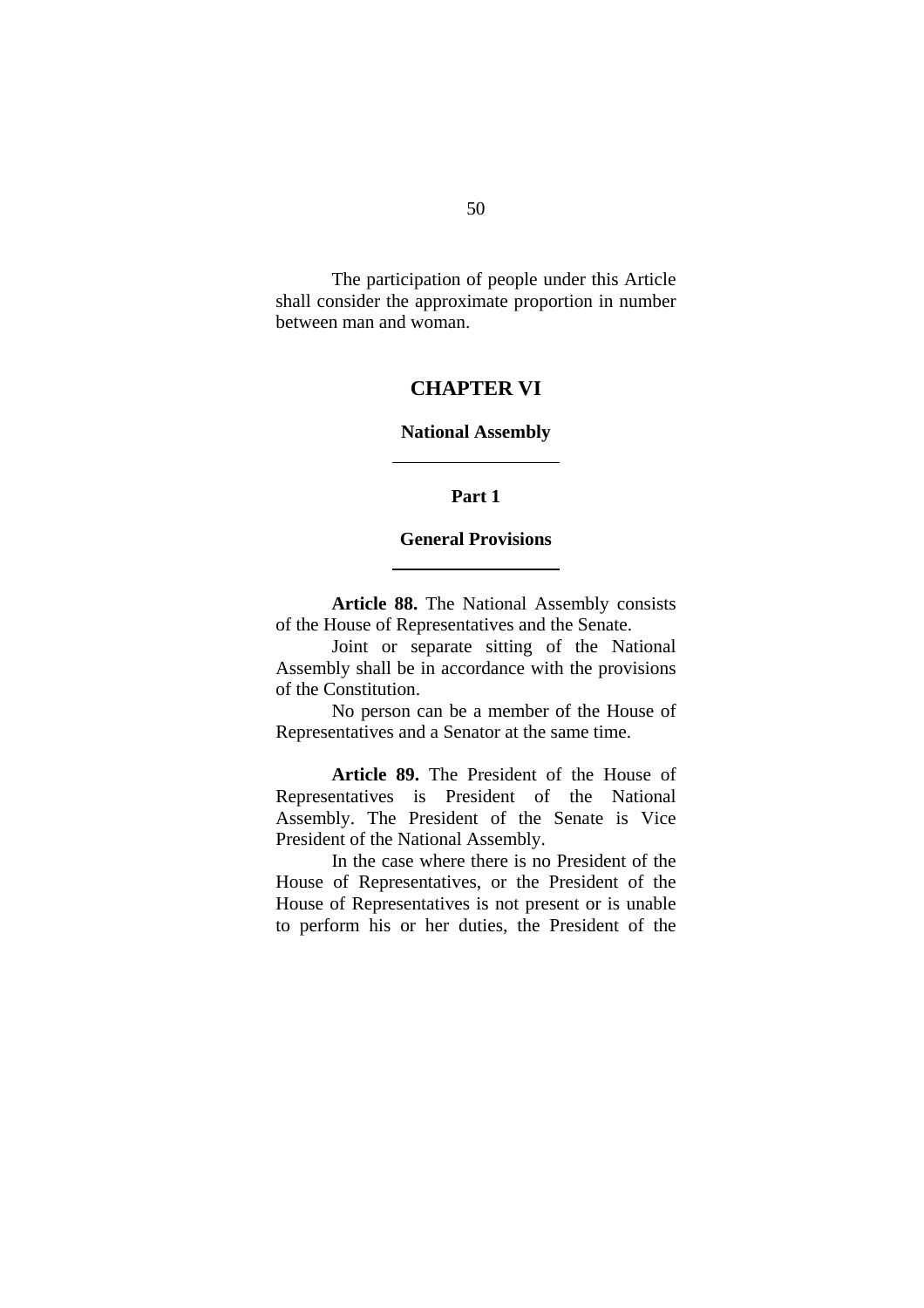Senate shall act as President of the National Assembly in his or her place.

The President of the National Assembly shall have the powers and duties as provided in this Constitution and shall conduct the proceedings of the National Assembly at joint sittings in accordance with the rules of procedure.

The President of the National Assembly and the person who acts as President of the National Assembly in his or her place shall be impartial in performance of duties.

The Vice President of the National Assembly shall have the powers and duties as provided in this Constitution and as entrusted by the President of the National Assembly.

**Article 90.** A bill or an organic law bill may be enacted as law only by and with the advice and consent of the National Assembly and when the King signed or it is taken the King had signed it as provided in this Constitution, it shall be publicized in the Government Gazette to become in force.

**Article 91**. Members of the House of Representatives or Senators of not less than one-tenth of the total number of existing members of each House have the right to lodge with the president of the House of which they are members a complaint asserting that membership of any member of such House has terminated under Article 106 (3) (4) (5) (6) (7) (8) (9) (10) or (11) or Article 119 (3) (4) (5) (6) (7) or (8), as the case may be, and the President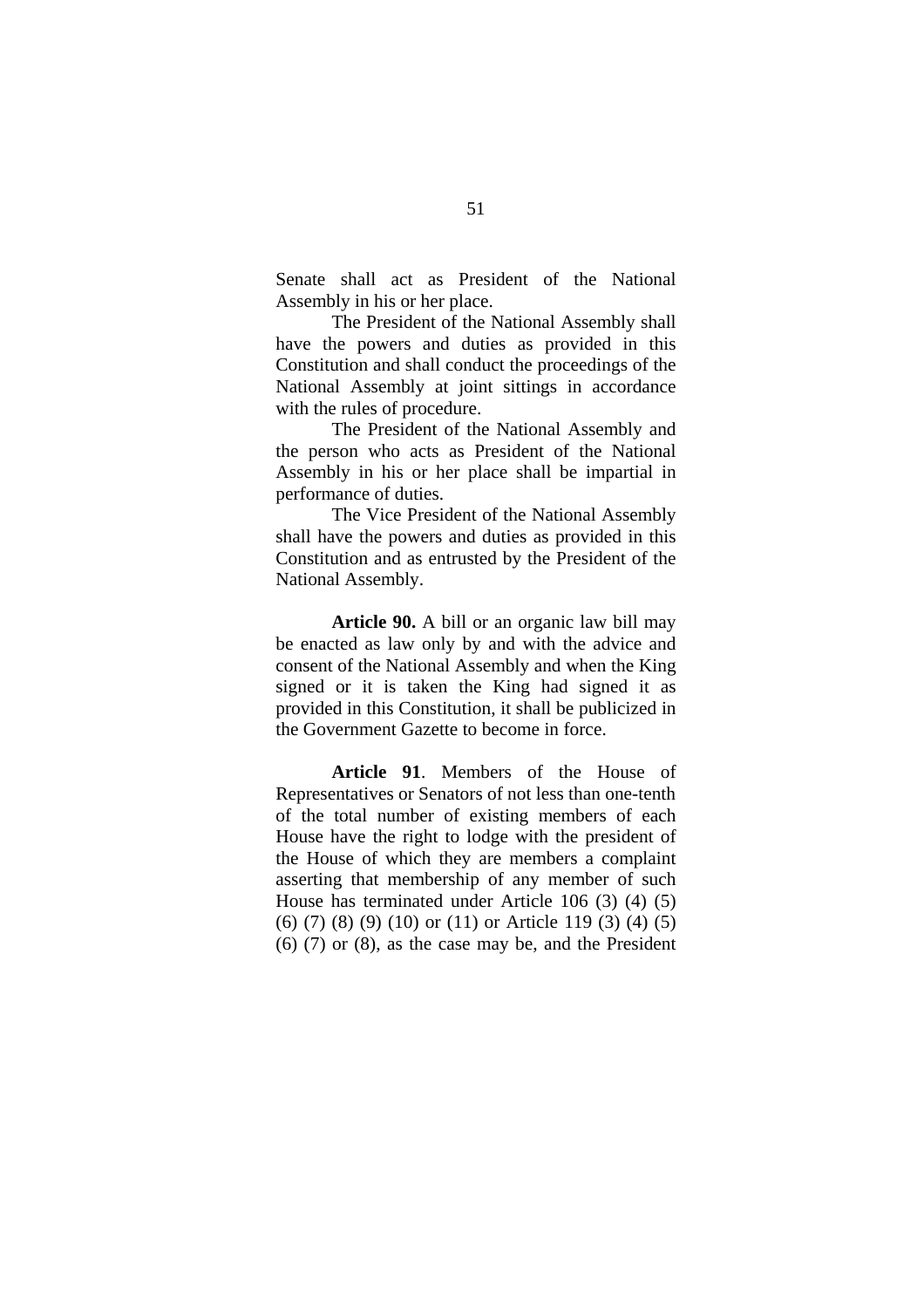of the House with whom the complaint is lodged shall refer it to the Constitutional Court for decision as to whether the membership of such person should be terminated.

When the Constitutional Court has taken a decision, it shall notify the President of the House with which the complaint has been lodged under paragraph one for such decision.

 In case where the Election Commission is of the opinion that membership of any member of the House of Representatives or Senate has terminated in accordance with the provisions of paragraph one, it shall refer the matter to the President of the House of which the person is member, and that the President shall refer it to the Constitutional Court for decision in accordance with the provisions of paragraph one and paragraph two.

**Article 92.** Vacation of the office of a member of the House of Representatives or Senator after the day on which his or her membership terminates or the day on which the Constitutional Court decides that membership of any member has terminated does not affect any act done by such member in his capacity as member including the receipt of emolument or other remuneration by such member before he or she vacates office or the President of the House of which such person is member has been notified of the decision of the Constitutional Court, as the case may be, except that in the case of vacation of office on the ground of his or her being elected in violation of the organic law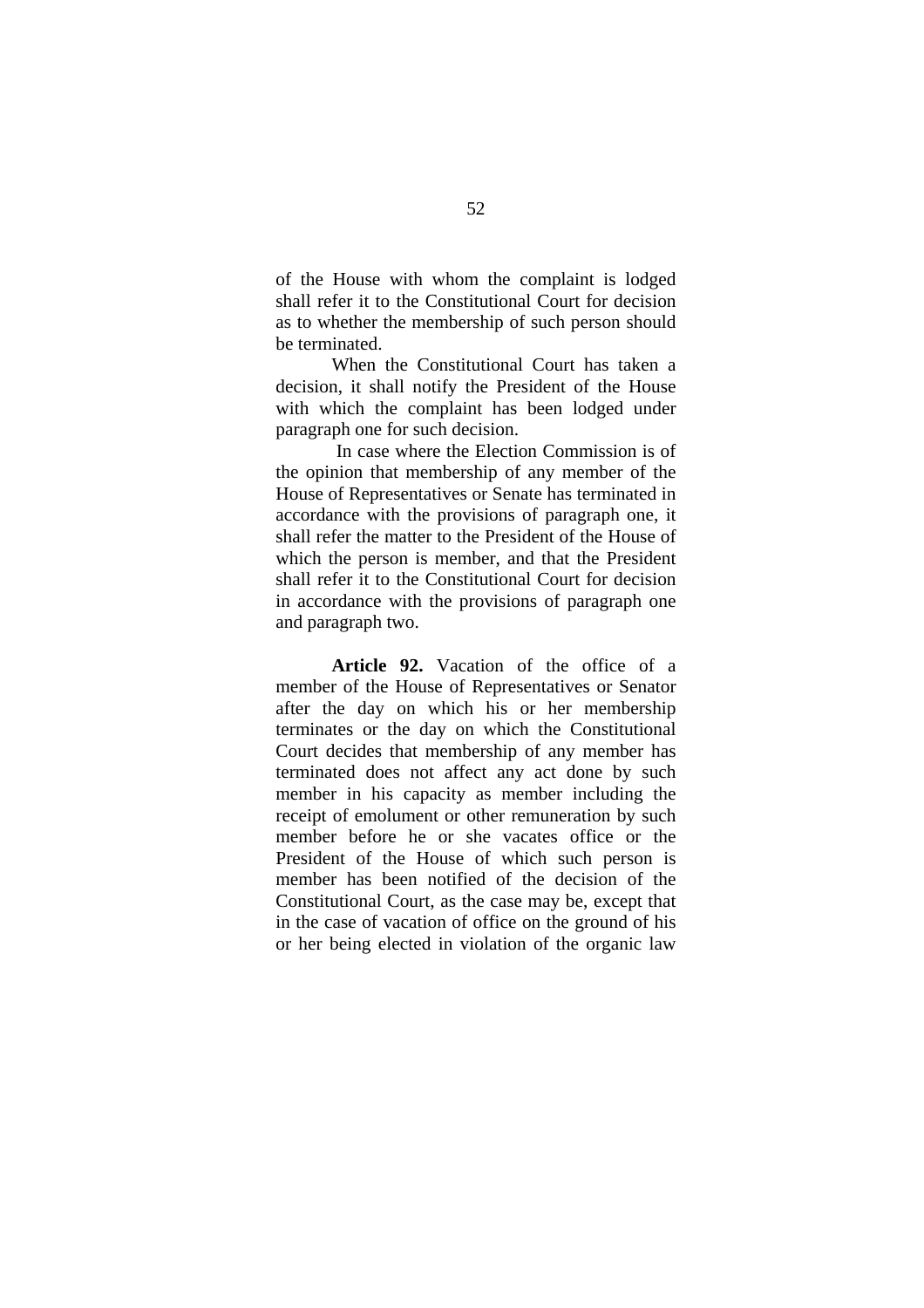on election of members of the House of Representatives and Senators, emolument and other remuneration received while in office shall be returned.

## **Part 2**

#### **The House of Representatives**

l

 **Article 93.** The House of Representatives consists of four hundred and eighty members, four hundred of whom are from the election on constituency basis and eighty of whom are from the election on a proportional basis.

 The election of a member of the House of Representatives shall be by direct suffrage and secret ballot, and it is required to cast a ballot card for each type of member of the House of Representatives.

 Rules and procedure for an election of members of the House of Representatives shall be in accordance with the organic law on the election of members of the House of Representatives and the source of senators.

 In the case where the office of a member of the House of Representatives becomes vacant for any reason and an election of a member of the House of Representatives has not been held to fill the vacancy, the House of Representatives shall consist of the existing members of the House.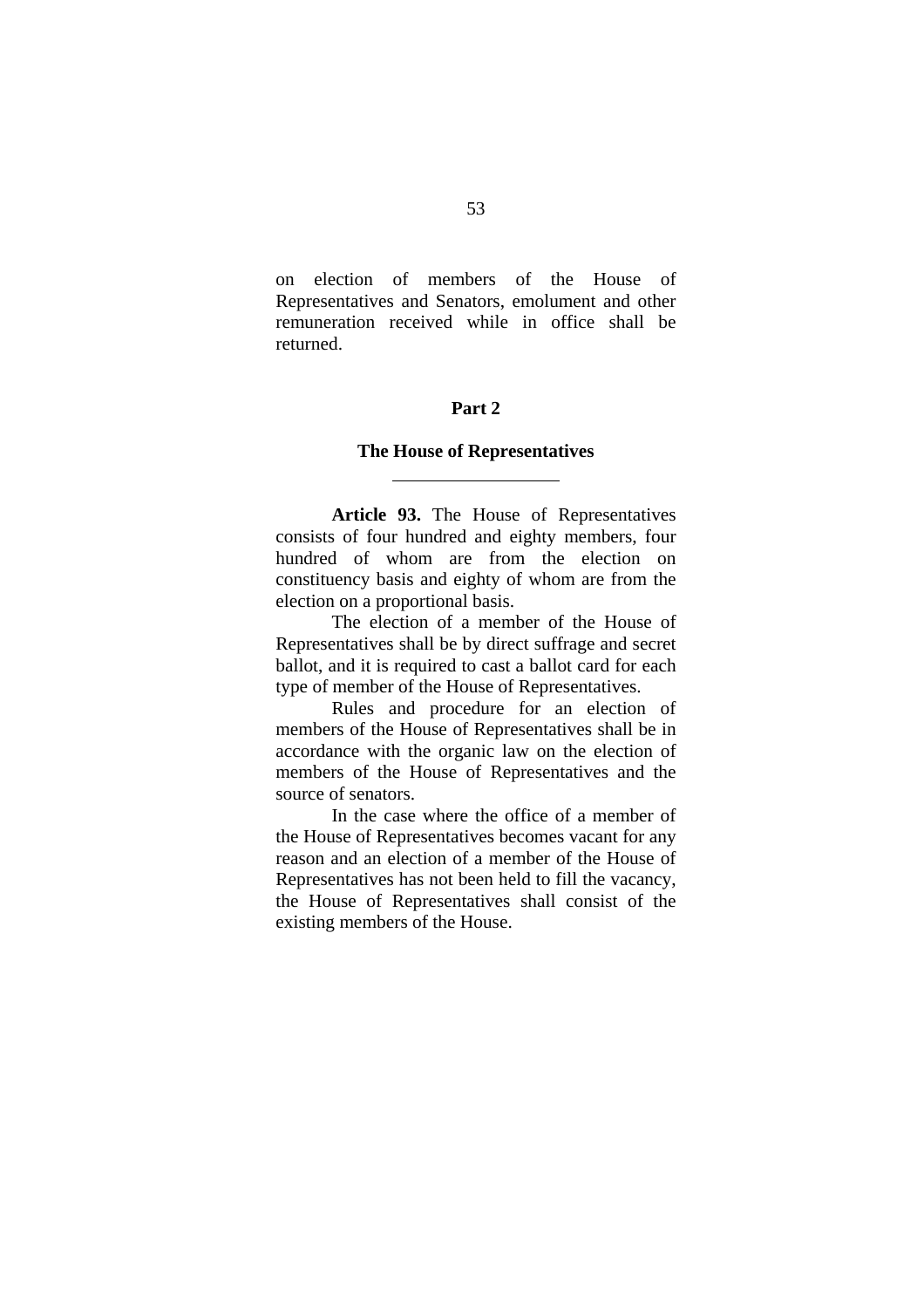Subject to Article 109 (2), in the case where there occurs, during the term of the House of Representatives, any cause resulting in the members elected from the election on a proportional basis being less than eighty in number, such members shall consist of the existing members.

 In the case where there occurs any cause resulting in the number of members of the House of Representatives following a general election is less than four hundred and eighty but not less than ninetyfive percent of the total number of members of the House of Representatives, the House of Representatives shall consist of existing members of the House and there shall be solution to have members of the House of Representatives up to the number prescribed by this Constitution within one hundred and eighty days and such members may serve only for the remainder of the term of the House of Representatives.

**Article 94.** In an election of a member of the House of Representatives on a constituency basis, a voter in any constituency shall have the right to cast ballot for candidates in the election in the number equal to the number of members of the House of Representatives as may be elected therein.

 The determination of the number of members of the House of Representatives which each constituency may have and the determination of constituency shall be made as follows:

 (1) the determination of the ratio of the number of inhabitants to one member shall be made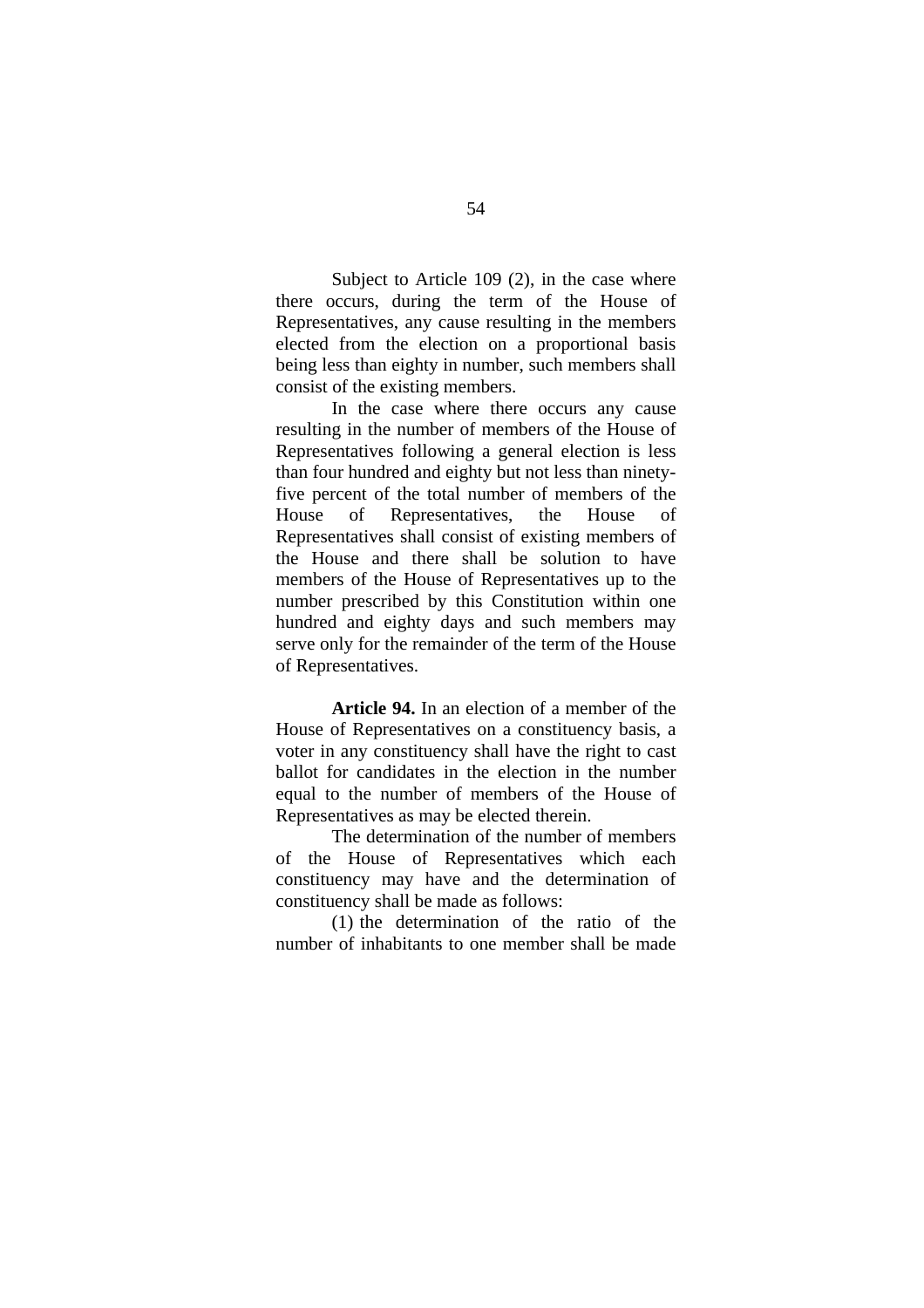by reference to the division of such number of inhabitants throughout the country as evidenced in the census announced in the year preceding the year of election by the number of four hundred members of the House of Representatives;

 (2) any *Province* with inhabitants below the number of inhabitants per one member under (1) shall have one member of the House of Representatives. Any *Province* with more inhabitants than the number of inhabitants per one member shall have an additional member of the House of Representatives for every such number of inhabitants as representing the number of inhabitants per one member;

 (3) upon the number of members of the House of Representatives of each *Province* being obtained under (2), if the number of members of the House of Representatives determined is still less than four hundred, any *Province* with the largest fraction remaining from determination under (2) shall have an additional member of the House of Representatives and the addition of the members of the House of Representatives in accordance with such procedure shall be made to *Provinces* in respective order of fractions remaining from the determination under (2) until the number of four hundred members of the House of Representatives is obtained;

 (4) the determination of constituency shall be that in a *Province* where the number of members of the House of Representatives to be elected is not more than three, the area of that *Province* shall be regarded as the constituency but in a *Province* where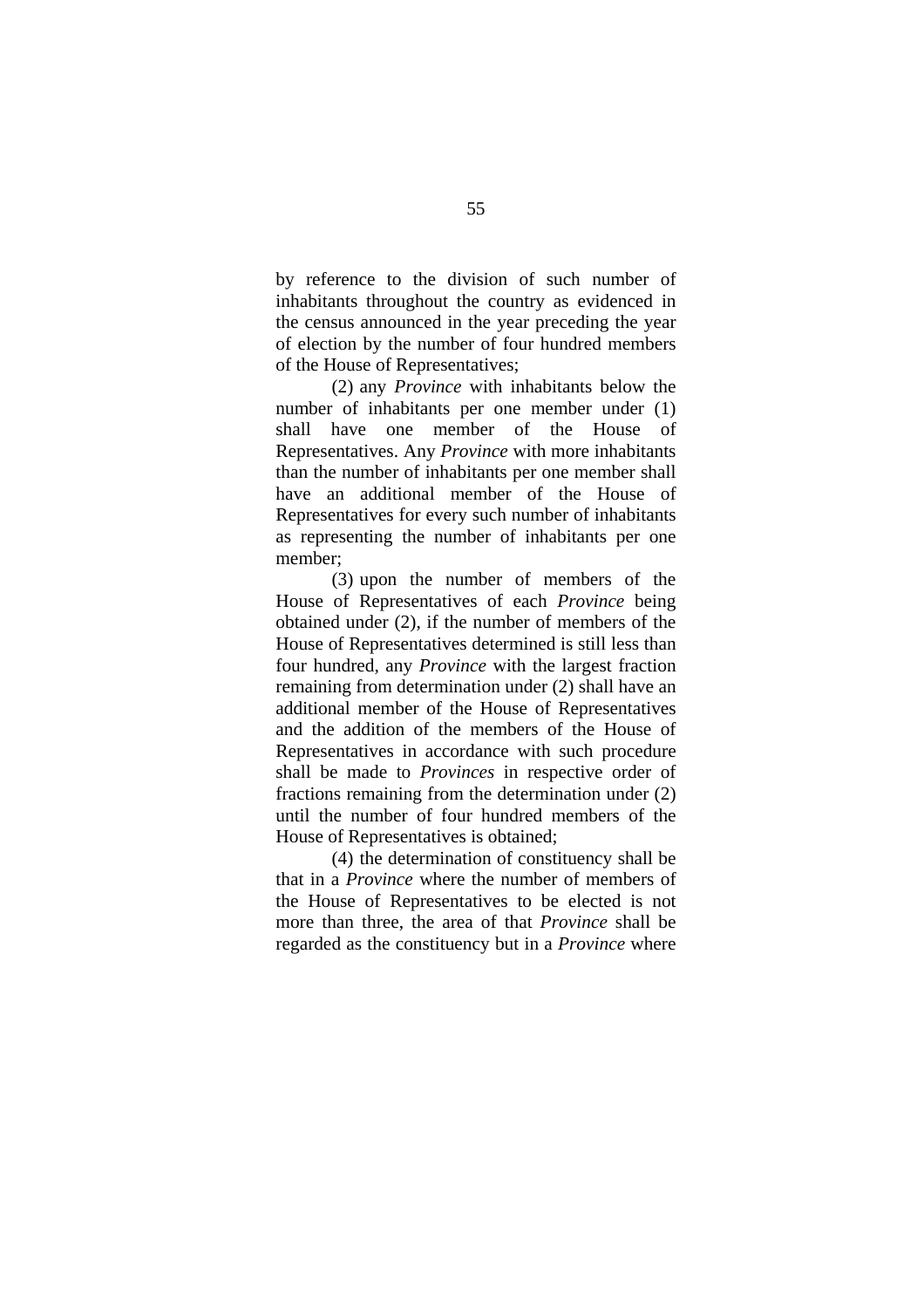the number of members of the House of Representatives is more than three, such *Province*  shall be divided into constituencies and, for this purpose, each constituency shall have three members of the House of Representatives.

 (5) in the case where the constituencies in a *Province* cannot be provided with three members of the House of Representatives, the constituencies with three members of the House of Representatives shall be first divided but each remaining constituency shall have no less than two members of the House of Representatives. If any *Province* where the number of members of the House of Representatives is four, there shall be two constituencies and there shall be two members of the House of Representatives in each constituency;

 (6) in a *Province* which is divided into more than one constituencies, the boundary of each constituency shall be adjoining and the number of inhabitants in each constituency must be closely apportioned.

 The counting of votes shall be conducted at polling station and the result of the vote-counting of such polling station shall be delivered to the constituency for the vote-counting in total. The result of the vote-counting shall be announced publicly at any single place in that constituency as designated by the Election Commission, except that in the case where necessity arises in a particular locality, the Election Commission may provide otherwise for the counting of votes, the calculating of votes and the announcement of the result of the vote-counting in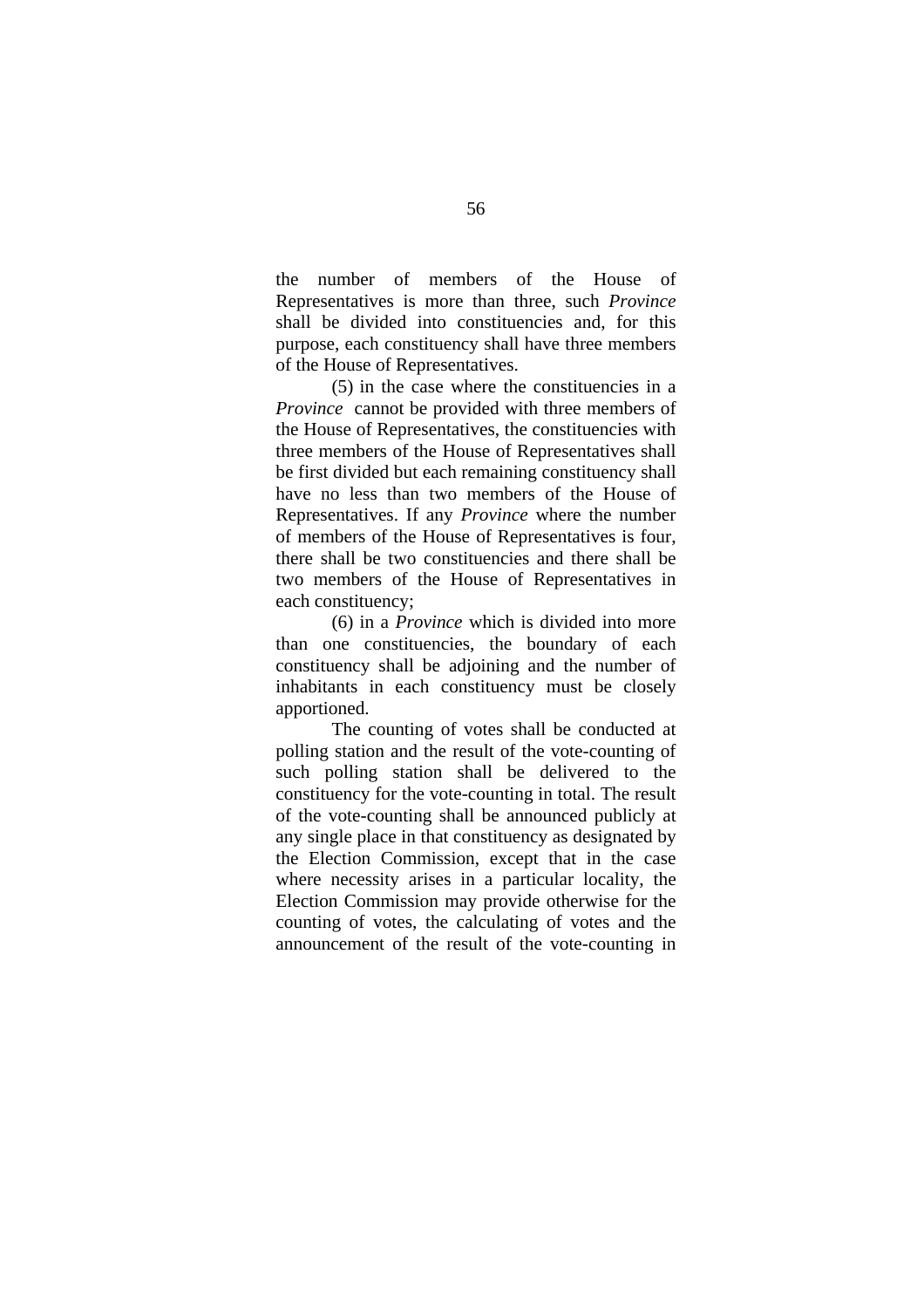accordance with the organic law on the election of members of the House of Representatives and the source of senators.

**Article 95.** In an election of members of the House of Representatives on a proportional basis, there shall be an election of members of the House of Representatives in accordance with the lists of candidates prepared by political parties; provided that a voter in any constituency shall have the right to cast ballot for political parties preparing the lists of candidates in that constituency and only one vote may be voted.

 A political party may send candidates on a proportional basis to every constituency or may send candidates to some constituencies.

 Upon the party-lists of candidates in the election on a proportional basis of any political parties submitted, in the case where there occurs, before or on the election day, and cause resulting in the number of candidates in the election on a proportional basis on the party-lists of such political party to fall short of the number submitted by such political party, such party-lists shall have the existing number of candidates in the election on a proportional basis as what is existing. In such case, the House of Representatives shall consist of the members of the House of Representatives as existed.

**Article 96.** The determination of constituencies for an election of members of the House of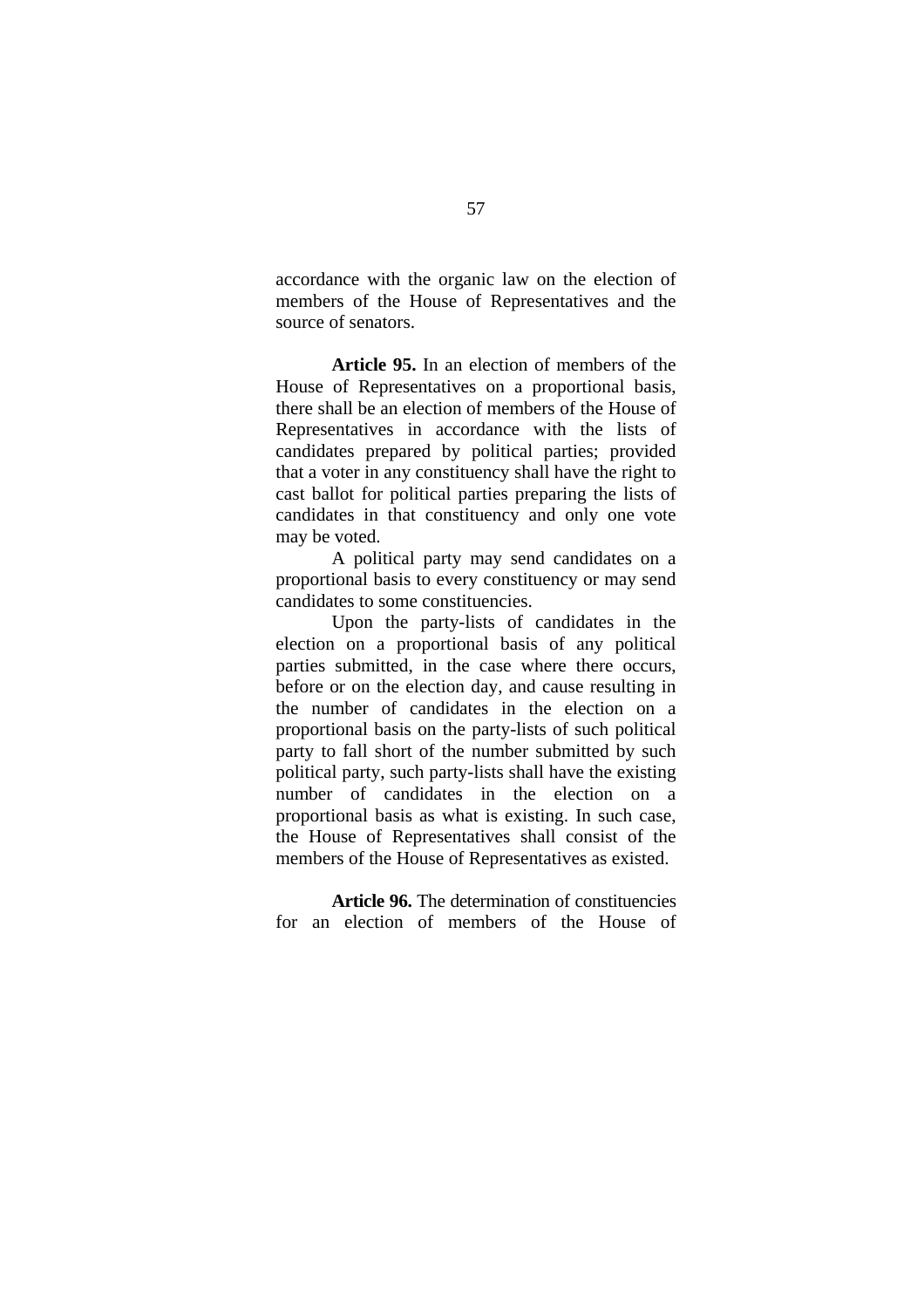Representatives on a proportional basis shall be conducted as follows:

 (1) the boundary of country shall be divided into eight groups of *Provinces* and each group of *Provinces* shall be regarded as one constituency and for this purpose, each constituency shall have ten members of the House of Representatives;

 (2) in the grouping of *Provinces,* adjoining *Province* shall be in the same group. Every group of *Province* shall have the number of inhabitants in total as evidenced in the census announced in the year preceding the year of election closely apportioned, for this purpose, a *Province* shall be in only one constituency.

**Article 97.** The preparation of the party-lists of candidates in the election made by political parties for an election of members of the House of Representatives on a proportional basis shall be conducted as follows:

 (1) the party-lists of candidates in each constituency shall have a list of candidates in the election in accordance with the number of members of the House of Representatives on a proportion basis in the constituency and shall be placed in numerical order before being submitted to the Election Commission prior to the date for candidacy in an election on the constituency basis commences;

 (2) the names of candidates under (1) shall not be repeated by the names of candidates of any political parties in the election both on the constituency basis and on the proportional basis and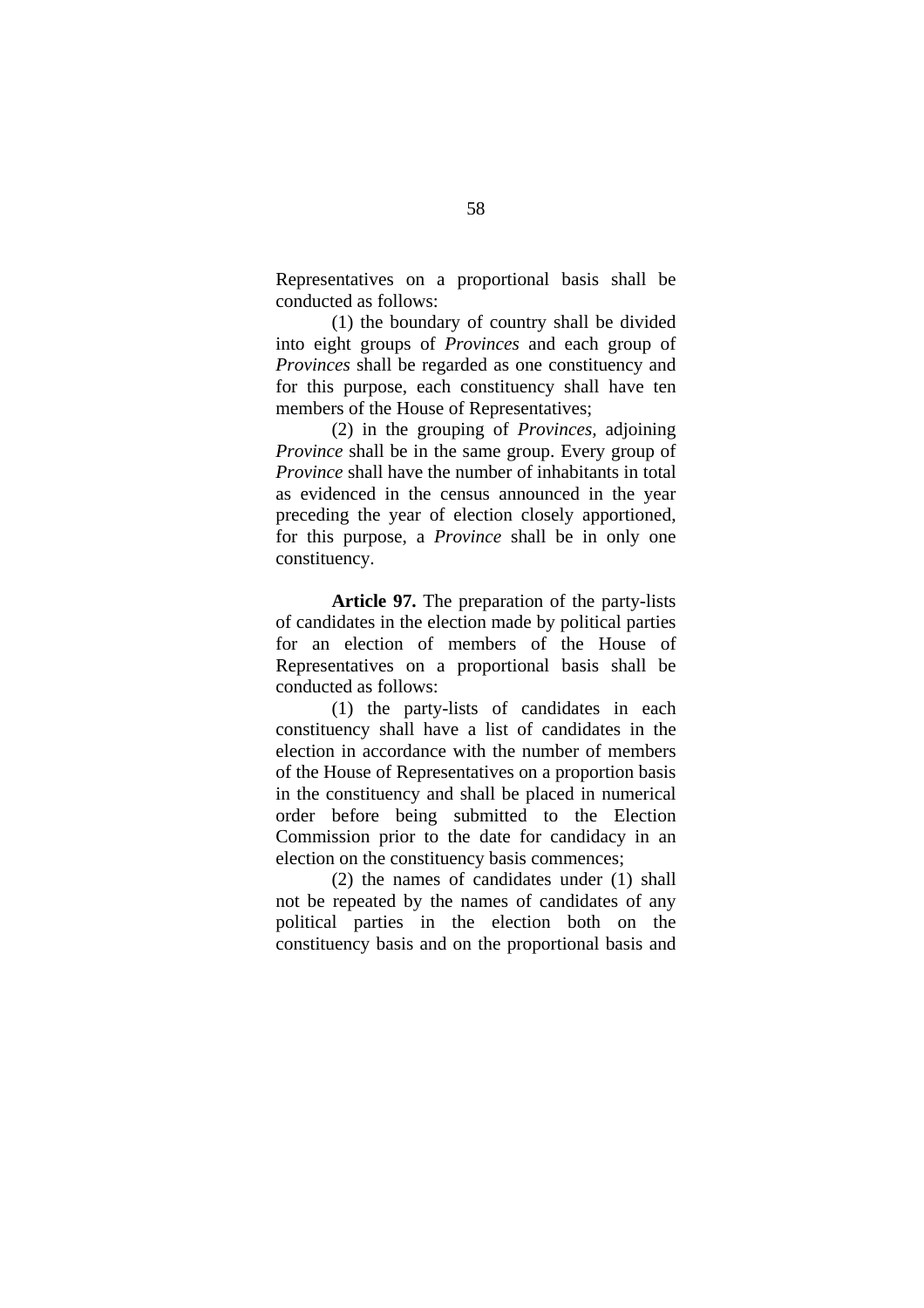shall consider opportunity, suitable proportion and sexual equality.

**Article 98.** In the calculation of the proportion by which the candidates whose names are in the list of each political party shall be elected in each constituency, votes received by each political party in such constituency shall be counted in total. The number of candidates of each political party to be elected shall be in the proportion directly related to such total votes, and the votes received by each political party and the number of members of the House of Representatives on a proportional basis being obtained in such constituency. The candidates whose names are in the list of each political party shall be elected in accordance with vote as calculated and in respective order of the allocated numbers in the list in accordance with rules and procedure provided by the organic law on the election of members of the House of Representatives and the source of senators.

 The provision of Article 94 paragraph three shall apply *mutatis mutandis* to the vote-counting of an election of members of the House of Representatives on a proportional basis; provided that the election commission may provide for the making of initial sum of the result of the votecounting at the *Province.* 

**Article 99.** A person having the following qualifications has the right to vote at an election: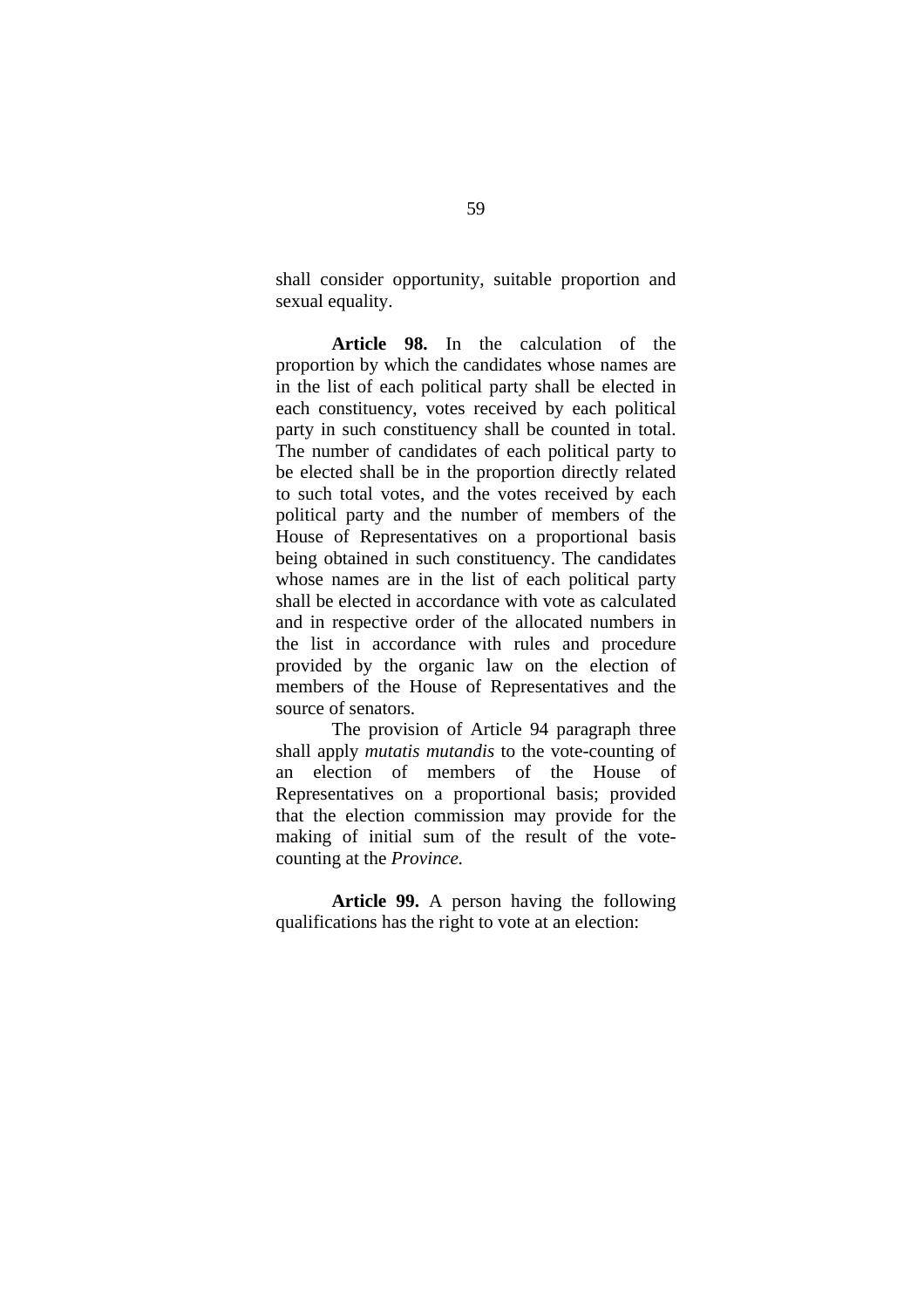(1) being of Thai nationality; provided that a person who has acquired Thai nationality by naturalization must hold the Thai nationality for not less than five years;

 (2) being not less than eighteen years of age on 1st January of the year of the election; and

 (3) having his or her name appear on the house register in the constituency for not less than ninety days up to the date of the election.

 A voter who has a residence outside the constituency within which his or her name appear in the house register, or who has his or her name appear in the house register in the constituency for the period of less than ninety days up to the date of the election, or who has a residence outside the Kingdom of Thailand shall have the right to cast ballot in an election in accordance with rules, procedure and conditions provided by the organic law on the election of members of the House of Representatives and the source of senators.

**Article 100.** A person under any of the following prohibitions on the election day is disfranchised:

 (1) being a Buddhist priest, novice, monk or clergy;

 (2) being under suspension of the right to vote;

 (3) being detained by a warrant of the Court or by a lawful order;

 (4) being of unsound mind or of mental infirmity.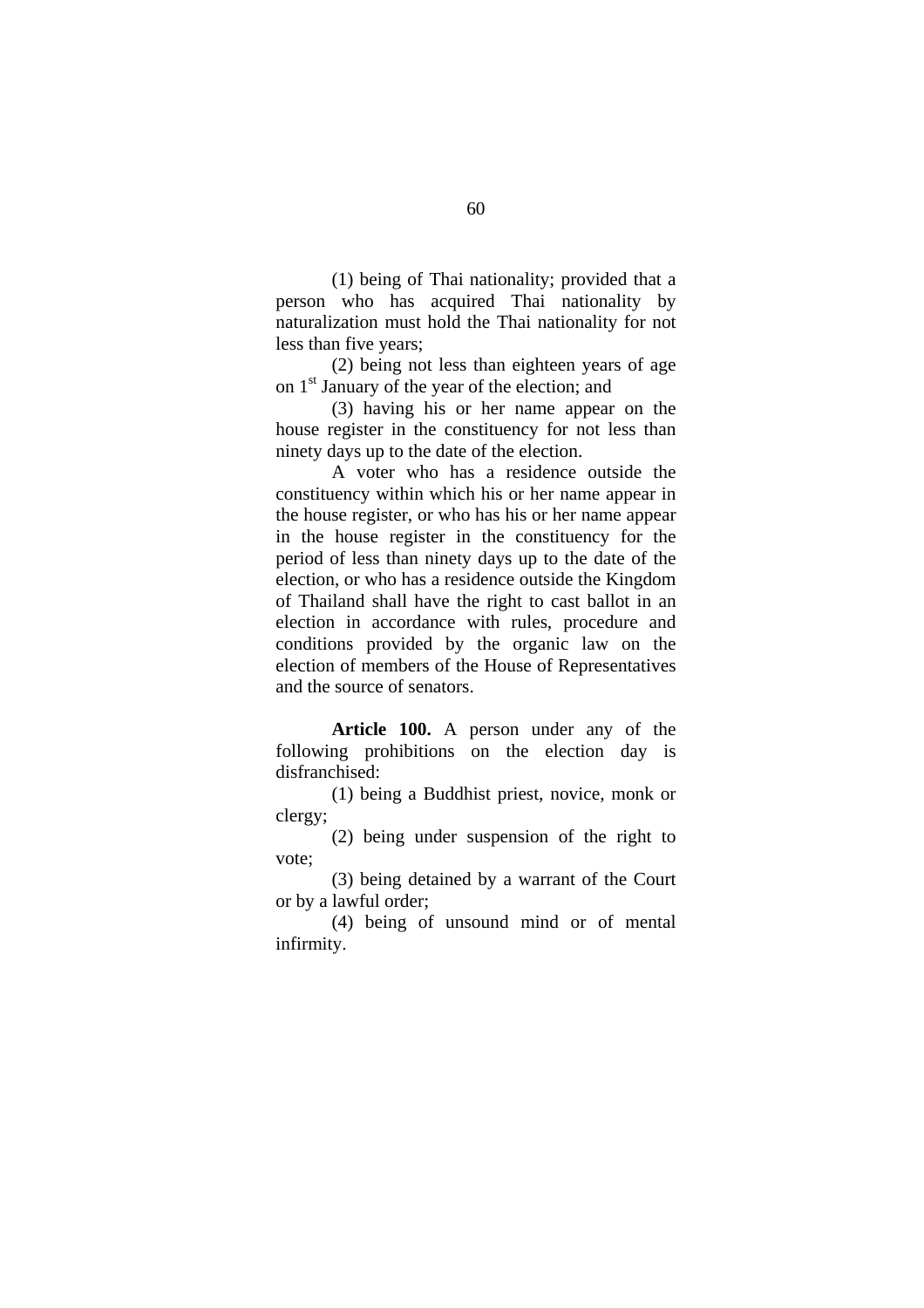**Article 101.** A person having the following qualifications has the right to be a candidate in an election of members of the House of Representatives:

(1) being of Thai nationality by birth;

 (2) being not less than twenty five years of age on the election day;

 (3) being a member of any and only one political party, for a consecutive period of not less than ninety days up to the date of the election except that in the case of the general election caused by dissolution, he or she shall be a member of any and only one political party for a consecutive period of not less than thirty days up to the date of the election;

 (4) a candidate in an election on a constituency basis shall also possess any of the following qualifications:

 (a) having his or her name appear in the house register in the *Province* where he or she stands for election for a consecutive period of not less than five years up to the date of applying for candidacy;

 (b) being born in the *Province* where he or she stands for election;

 (c) having studied in an education institution situated in the *Province* where he or she stands for election for a consecutive period of not less than five academic years before;

 (d) having served in the official service before or having had his or her name appear in the house register in the *Province* where he or she stands for election for a consecutive period of not less than five years before;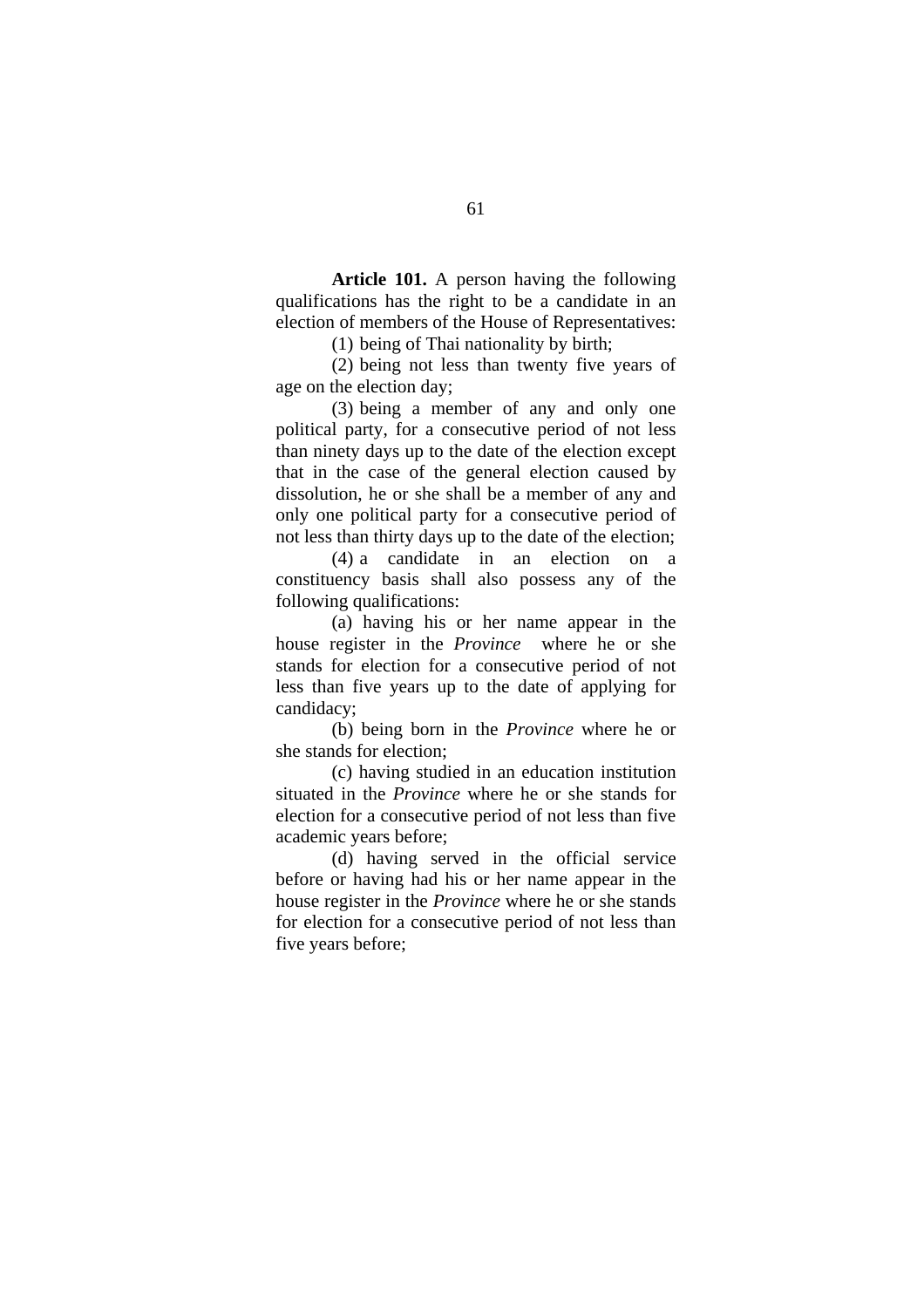(5) a candidate in an election on a proportional basis shall have any of the qualifications under (4), but any qualifications addressed *Province* shall mean a group of *Provinces;* 

(6) other qualifications provided by the organic law on the election of members of the House of Representatives and the source of senators.

**Article 102.** A person under any of the following prohibitions shall have no right to be a candidate in an election of members of the House of Representatives:

(1) being addicted to drug;

 (2) being a bankrupt or having been a dishonest bankrupt;

 (3) being disfranchised under Article 100 (1),  $(2)$  or  $(4)$ :

 (4) having been sentenced by a judgment to imprisonment and being detained by a warrant of the Court;

 (5) having been sentenced by a judgment to imprisonment and being discharged for a period of less than five years on the election day except for an offense committed through negligence or a petty offense;

 (6) having been expelled, dismissed or removed from the official service, a State agency or a State enterprise on the ground of dishonest performance of duties or corruption;

 (7) having been ordered by a judgment or an order of the Court that his or her assets shall dissolve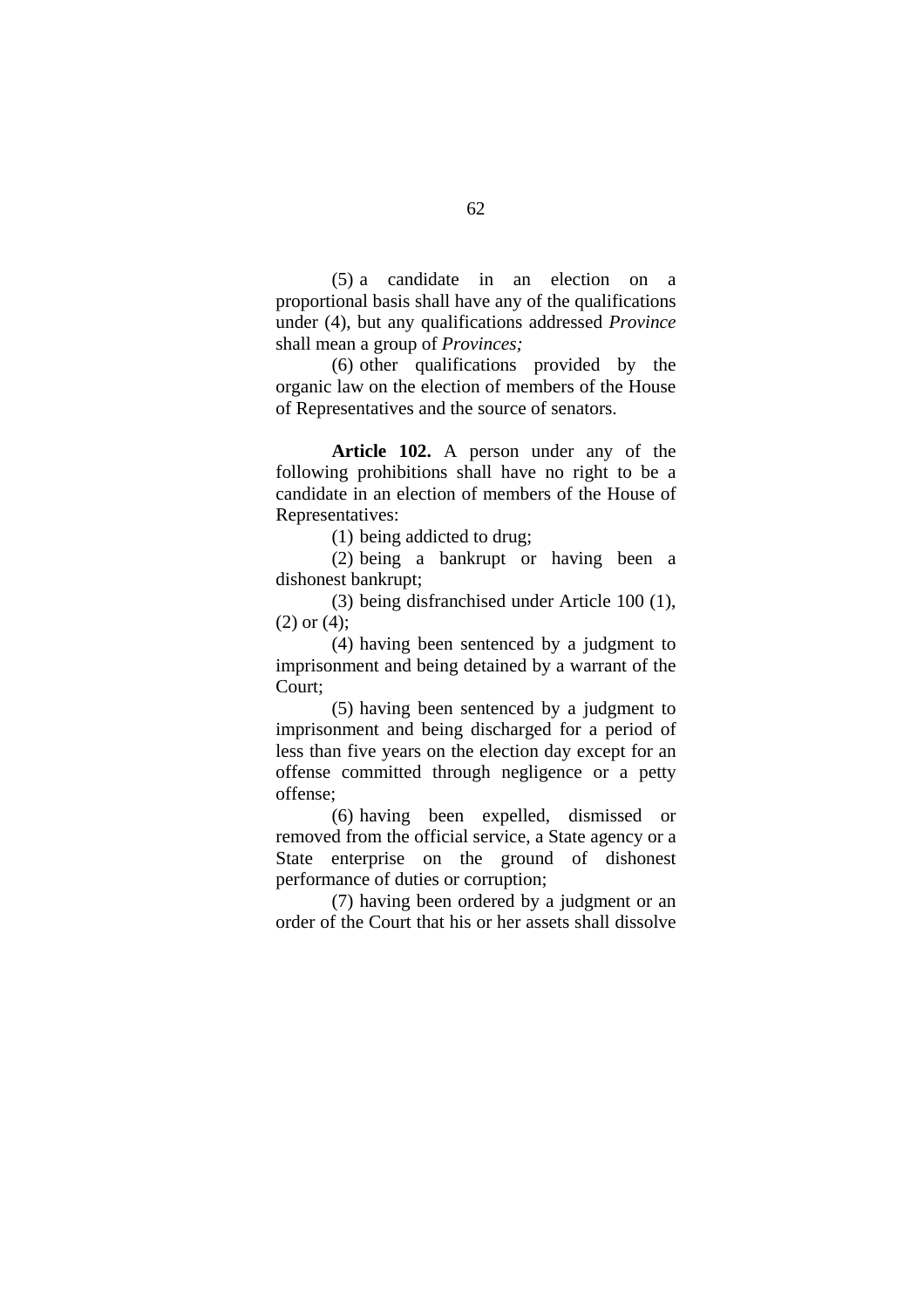on the State on the ground of unusual wealthiness on an unusual increase of his or her asset;

 (8) being a Government official holding a permanent position or receiving salary except a political official;

 (9) being a member of a local assembly or a local administrator;

 (10) being a senator or having been a senator and the termination of his membership had occurred not more than two years;

 (11) being an official or employee of a State agency, State enterprise or other State official;

 (12) being a judge of the Constitutional Court, an Election Commissioner, an Ombudsman, a member of the National Counter Corruption Commission, a member of the State Audit Commission or a member of the National Human Right Commission;

 (13) being under the prohibition from holding a political position under Article 263;

 (14) having been removed from office by the resolution of the Senate under Article 274.

**Article 103.** A political party sending member to stand for election in any constituencies shall send member to stand for election until the number of members of the House of Representatives being obtained in such constituency is obtained and shall not send them exceeding such number.

Upon the number of members standing for election sent by any political party being obtained under paragraph one, if, for any reason, the number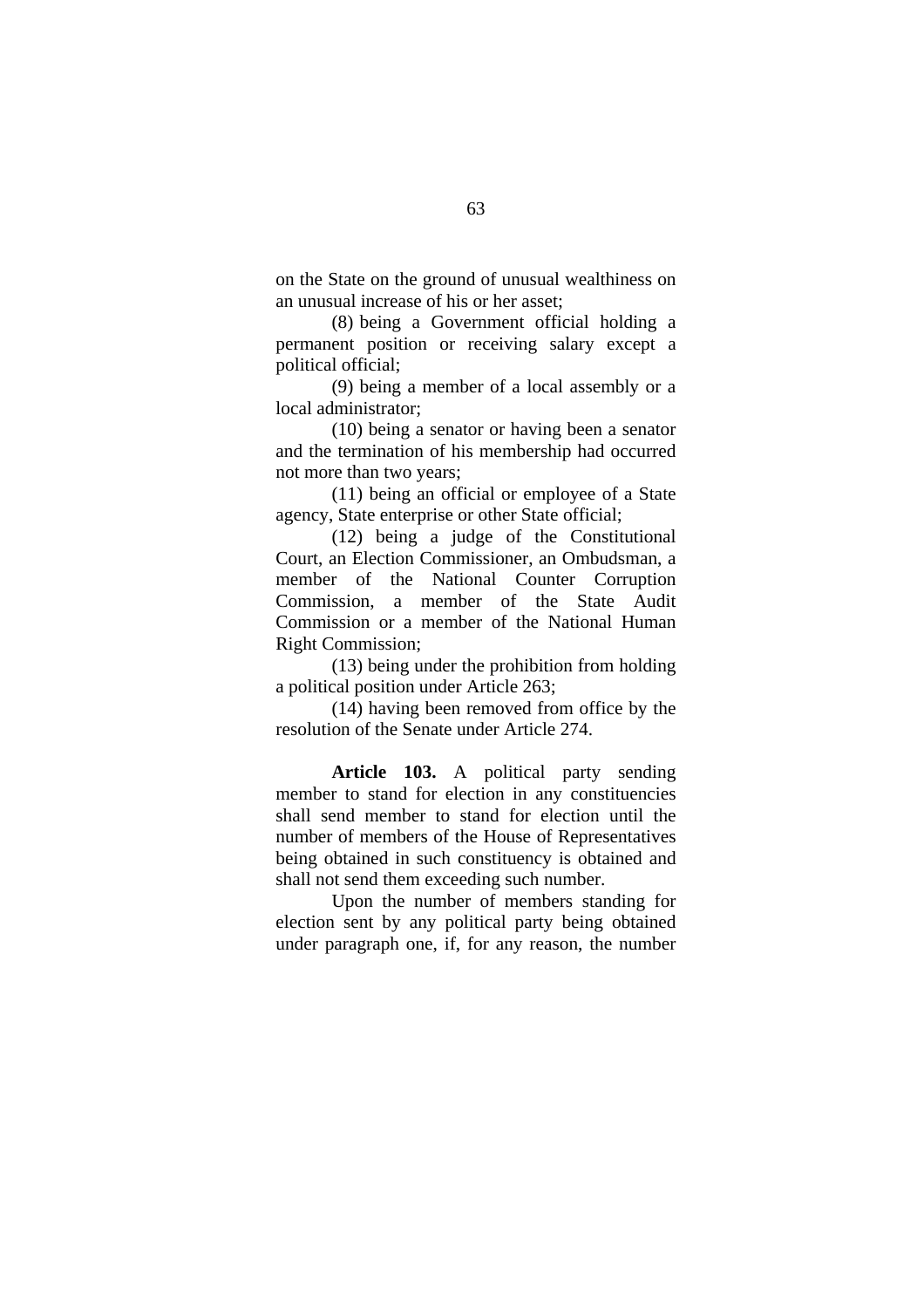of members reduces until the number under paragraph one is not obtained, it shall be deemed that such political party has already sent members to stand for election up to the required number.

Upon members being sent to stand for election by any political party, such political party or candidates in an election of such political party may not withdraw from the candidacy and neither it may change candidates in the election.

**Article 104.** The term of the House of Representatives is four years from the election day.

During the term of the House of Representatives, there shall not be any merger of political parties which have members holding membership of the House of Representatives.

**Article 105.** Membership of the House of Representatives commences on the election day.

**Article 106.** Membership of the House of Representatives terminates upon:

 (1) expiration of the term or dissolution of the House of Representatives;

### (2) death;

(3) resignation;

(4) being disqualified under Article 101;

 (5) being under any prohibition provided in Article 102;

 (6) acting in contravention of any prohibition under Article 265 or Article 266;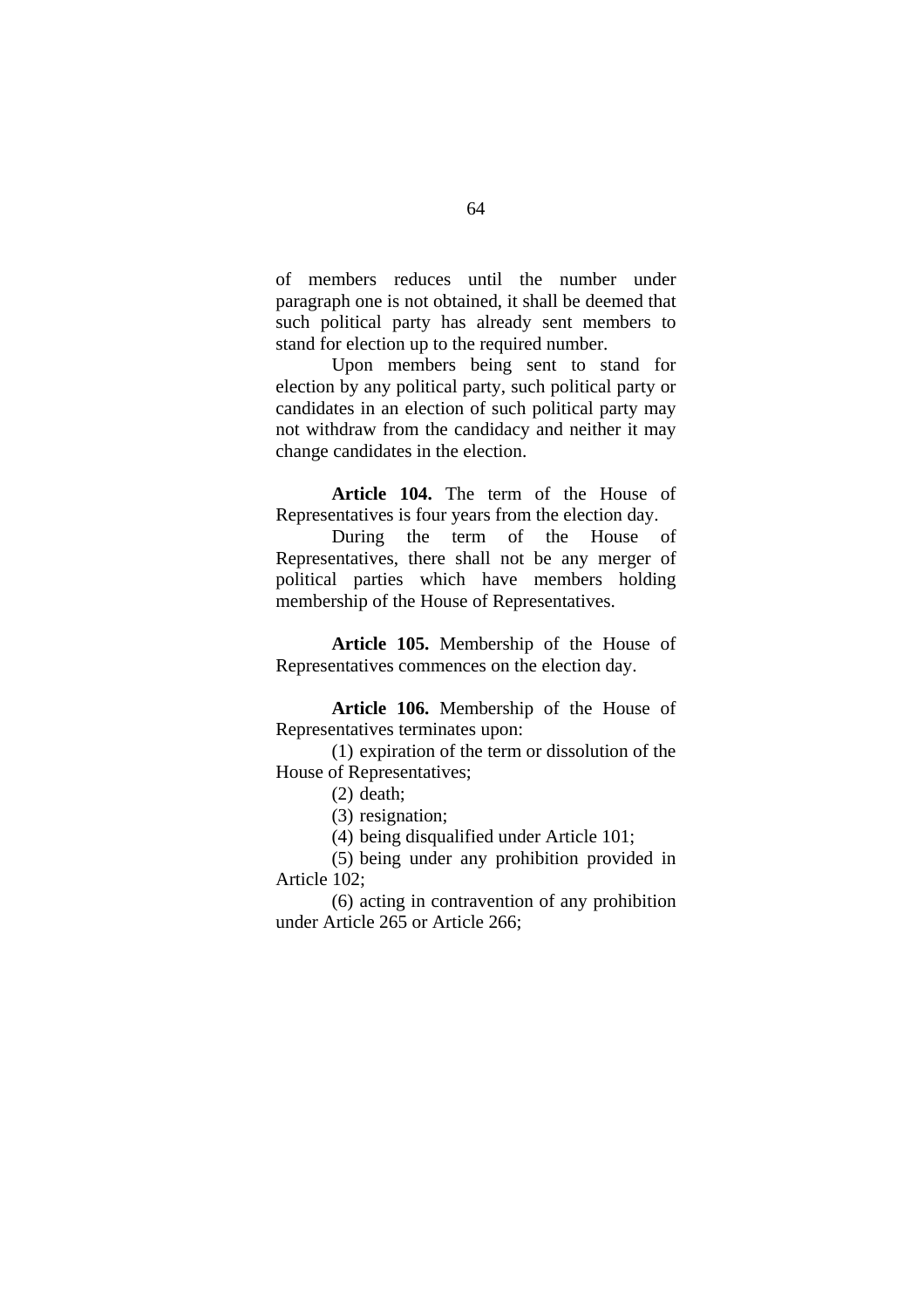(7) resignation from membership of his or her political party or his or her political party passing a resolution, with the votes of not less than threefourths of the joint meeting of the Executive Committee of that political party and members of the House of Representatives belonging to that political party, terminating his or her membership of the political party. In such cases, his or her membership shall be deemed to have terminated as from the date of the resignation or the resolution of the political party except where such member of the House of Representatives appeals to the Constitutional Court within thirty days as from the date of the resolution of the political party by raising an objection that such resolution is of such nature as specified in Article 65 paragraph three. If the Constitutional Court decides that the said resolution is not of the nature as specified in Article 65 paragraph three, his or her membership shall be deemed to have terminated as from the date of the decision of the Constitutional Court. If the Constitutional Court decides that the said resolution is of such nature as specified in Article 65 paragraph three that member of the House of Representatives may become a member of another political party within thirty days as from the date of the decision of the Constitutional Court;

 (8) loss of membership of the political party in the case where the political party of which he or she is a member is dissolved by an order of the Constitutional Court and he or she is unable to become a member of another political party within sixty days as from the date on which the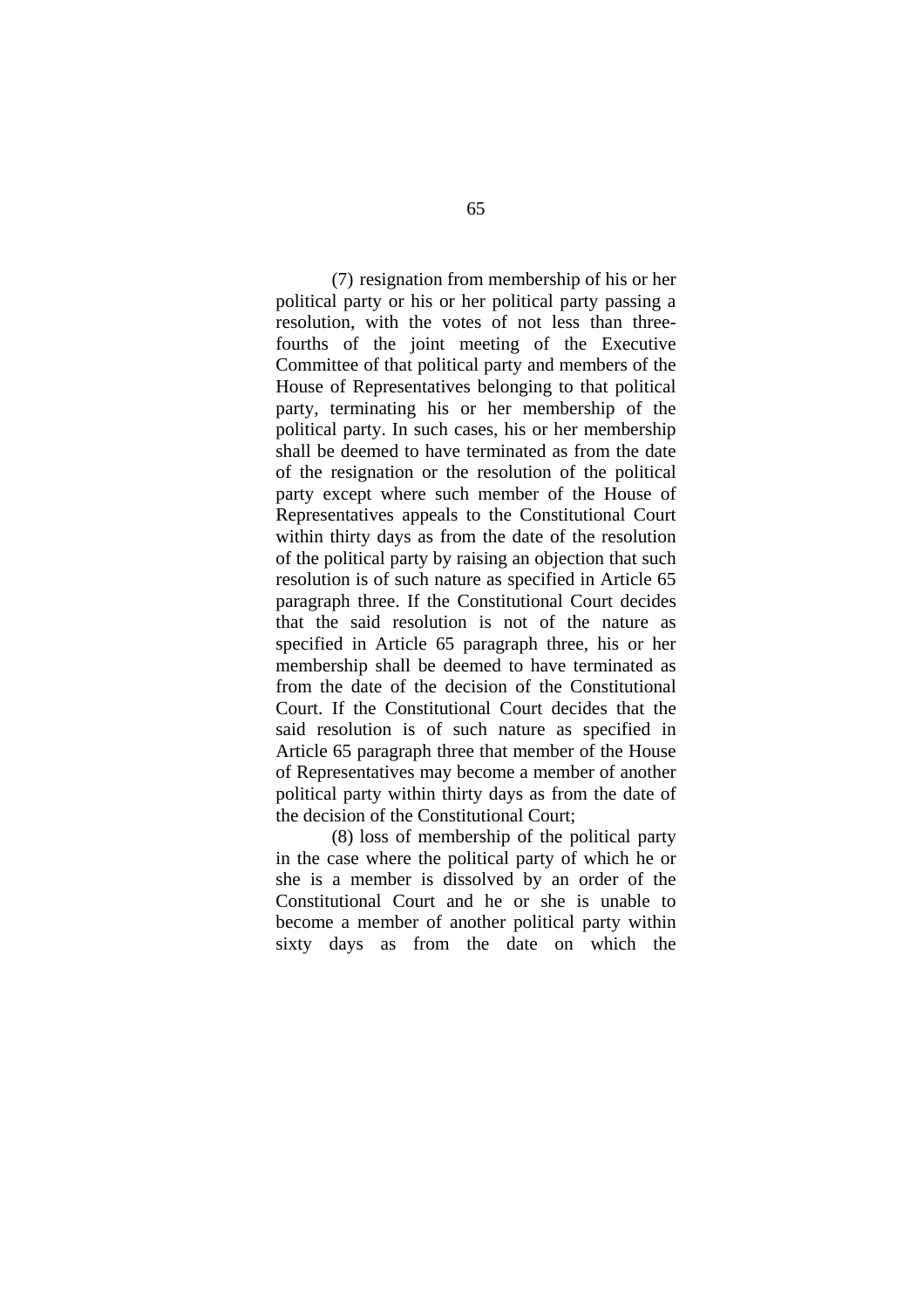Constitutional Court issues its order. In such case, his or her membership shall be deemed to have terminated as from the day following the date on which such period of sixty days has elapsed;

 (9) the Senate passing resolution under Article 274 removing him or her from office or the Constitutional Court having a decision terminating his or her membership under Article 91 or the Supreme Court having an order under Article 239 paragraph two. In such case, his or her membership shall be deemed to have terminated as from the date on which the Senate passes a resolution or the Constitutional Court has a decision or an order, as the case may be;

 (10) having been absent for more than onefourth of the number of days in a session the length of which is not less than ninety days without permission of the President of the House of Representatives;

 (11) having been imprisoned by a final judgment to a term of imprisonment even though there shall be suspension of punishment except for an offense committed through negligence, or a petty offense or a defamatory offense.

**Article 107.** Upon the expiration of the term of the House of Representatives, the King will issue a Royal Decree calling for a general election of members of the House of Representatives in which the election day must be fixed within forty five days as from the date of the expiration of the term of the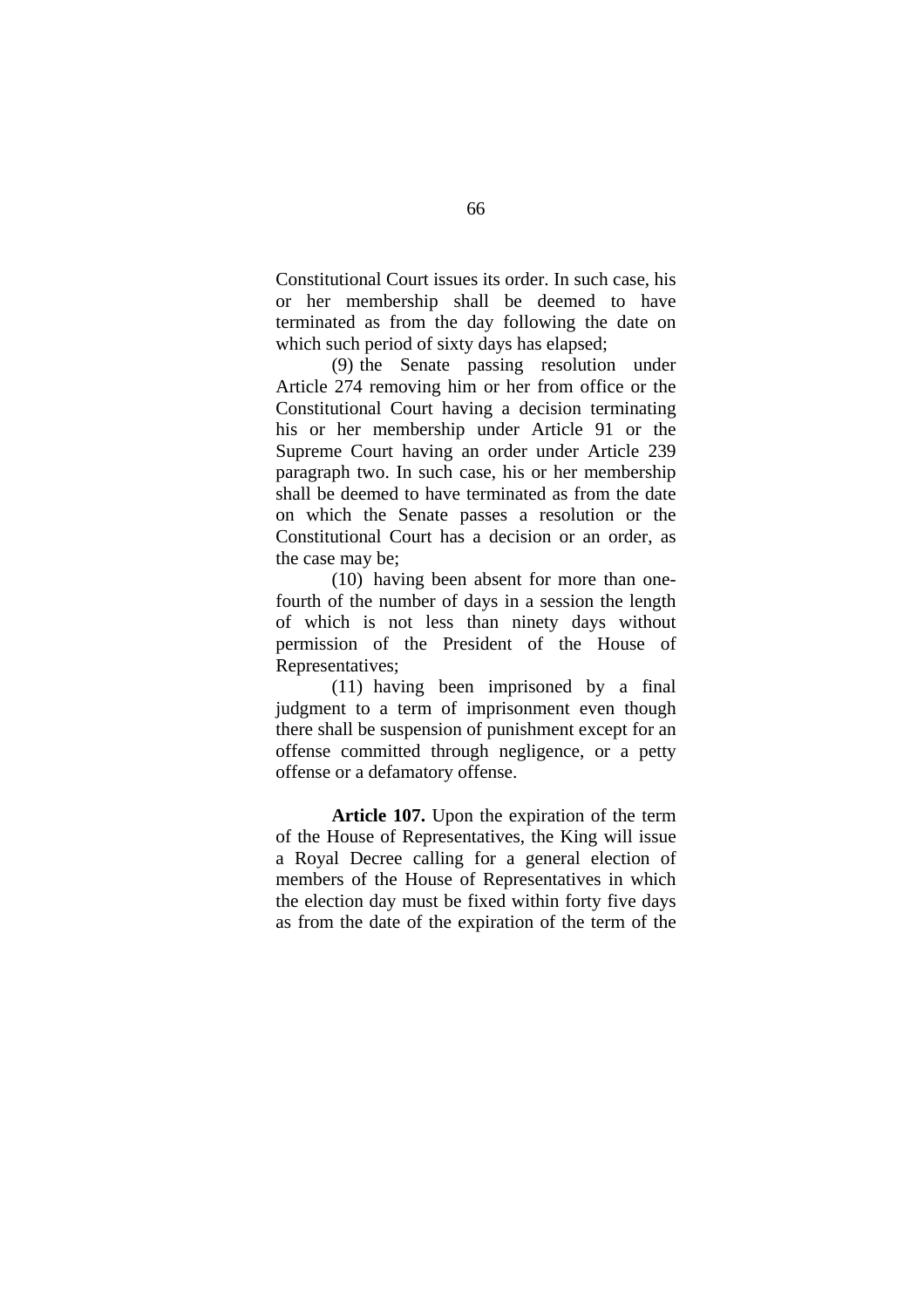House of Representatives and the election day must be the same throughout the Kingdom.

**Article 108.** The King has the prerogative to dissolve the House of Representatives for a new election of members of the House of Representatives.

Dissolution of the House of Representatives shall be made in the form of a Royal Decree in which the day for a new general election must be fixed within the period of not less than forty five days but not be later than sixty days as from the date of dissolution of the House of Representatives and such election day must be the same throughout the Kingdom.

 The dissolution of the House of Representatives may be made only once under the same circumstance.

**Article 109.** When the office of member of the House of Representatives becomes vacant for any reason other than the expiration of the term or the dissolution of the House of Representatives, the following actions shall be taken:

(1) in the case where the vacancy is that of the office of a member of the House of Representatives elected from the election on a constituency basis, an election of a member of the House of Representatives to fill the vacancy shall be held within forty five days as from the date of the vacancy unless the remainder of the term of the House of Representatives is less than one hundred and eighty days;

(2) in the case where the vacancy is that of the office of a member of the House of Representatives elected from the election on a proportional basis, the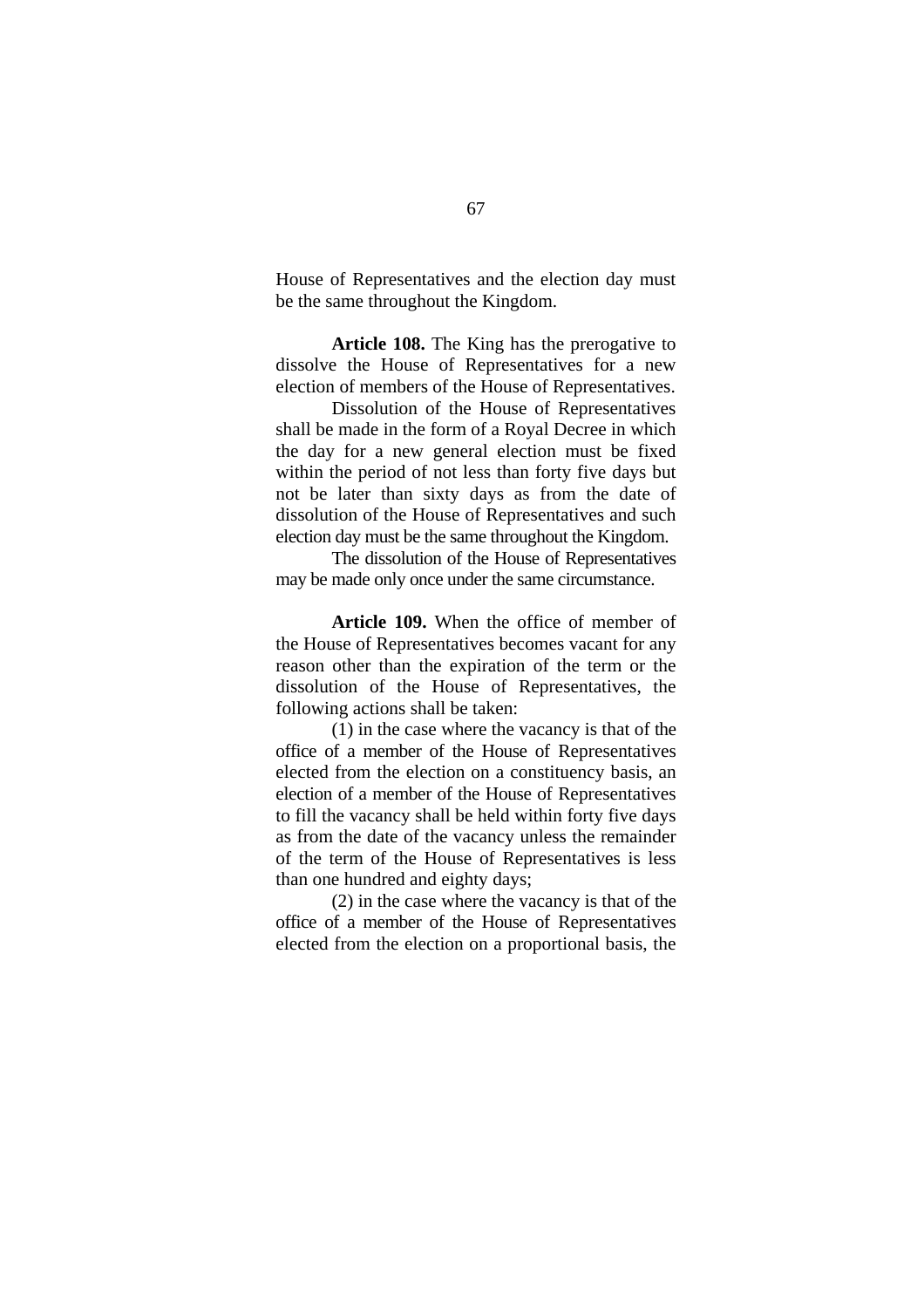President of the House of Representatives shall, by publication in the Government Gazette within seven days as from the date of the vacancy, elevate the person whose name in the list of that political party in that constituency is placed in the next order to be a replacing member of the House of Representatives unless there is no other name on the list, members of the House of Representatives on a proportional basis shall consist of the existing members.

Membership of the replacing member of the House of Representatives under (1) shall commence as from the day on which the election to fill the vacancy is held, while membership of the replacing member of the House of Representatives under (2) shall commence as from the day following the date of the publication of the name in the Government Gazette. The replacing member of the House of Representatives may serve only for the remainder of the term of the House.

**Article 110.** After the Council of Ministers has assumed the administration of the State affairs, the King will appoint as Leader of the Opposition in the House of Representatives a member of the House who is the leader of the political party having its members holding no ministerial positions and having the largest number of members among the political parties having their members holding no ministerial positions, provided that such number must not be less than one-fifth of the total number of members of the House of Representatives at the time of the appointment.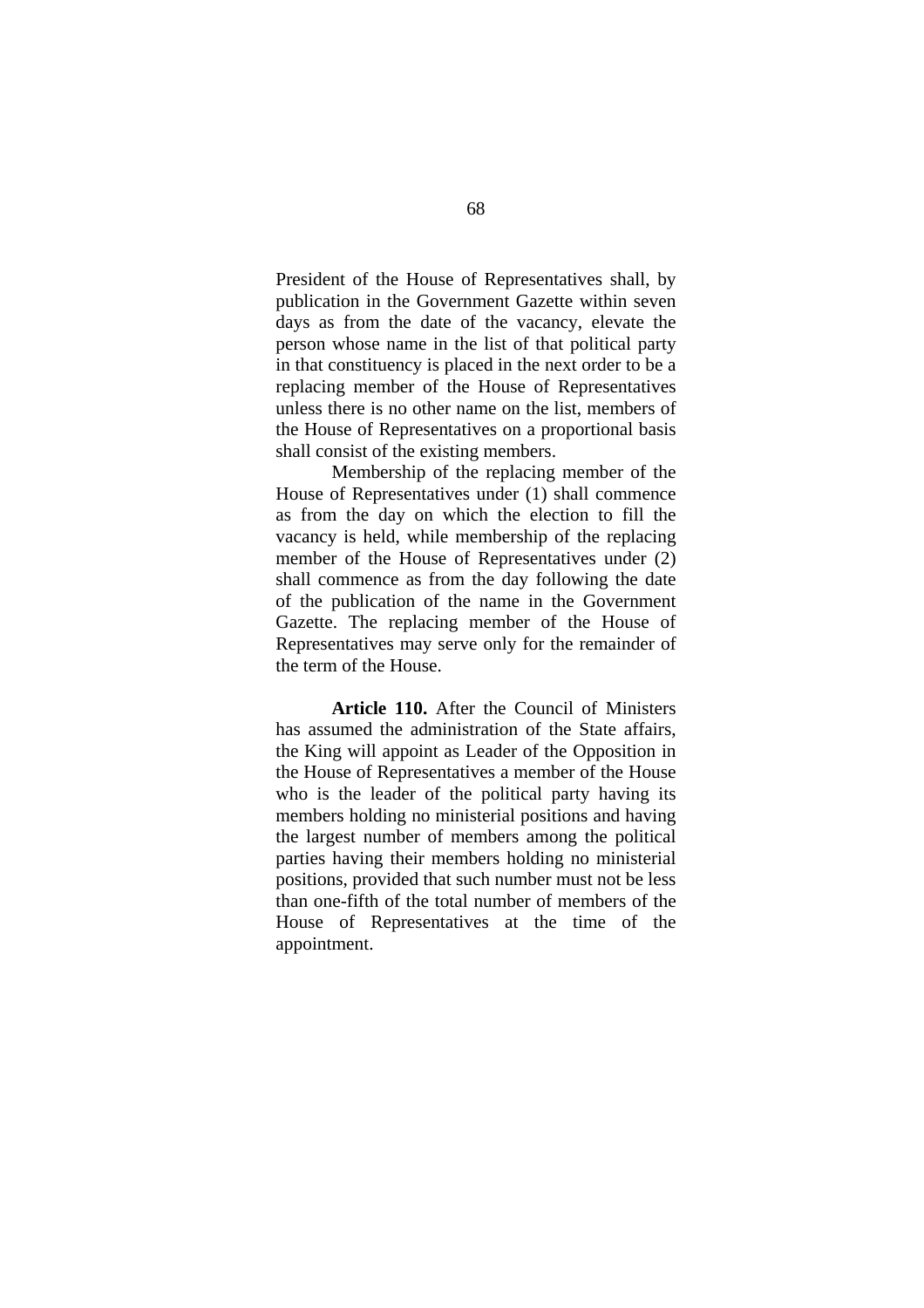In the case where no political party in the House of Representatives meets the condition as prescribed under paragraph one, the leader of the political party, who receives a majority of supporting votes from the members of the House who belong to the political parties having their members holding no ministerial positions shall be the Leader of the Opposition in the House. In case of an equality of supporting votes, it shall be decided by lot.

The President of the House of Representatives shall countersign the Royal Command appointing the Leader of the Opposition in the House of Representatives.

The Leader of the Opposition in the House of Representatives shall vacate office upon being disqualified as specified in paragraph one or paragraph two, and Article 124 paragraph four shall apply *mutatis mutandis,* and in such case, the King will appoint a new Leader of the Opposition in the House of Representatives to fill the vacancy.

## **Part 3**

## **The Senate**

 $\overline{a}$ 

**Article 111.** The Senate shall consist of one hundred and fifty members to be from the election in each *Province* which shall have one Senator and to be from the selection in the number equal to such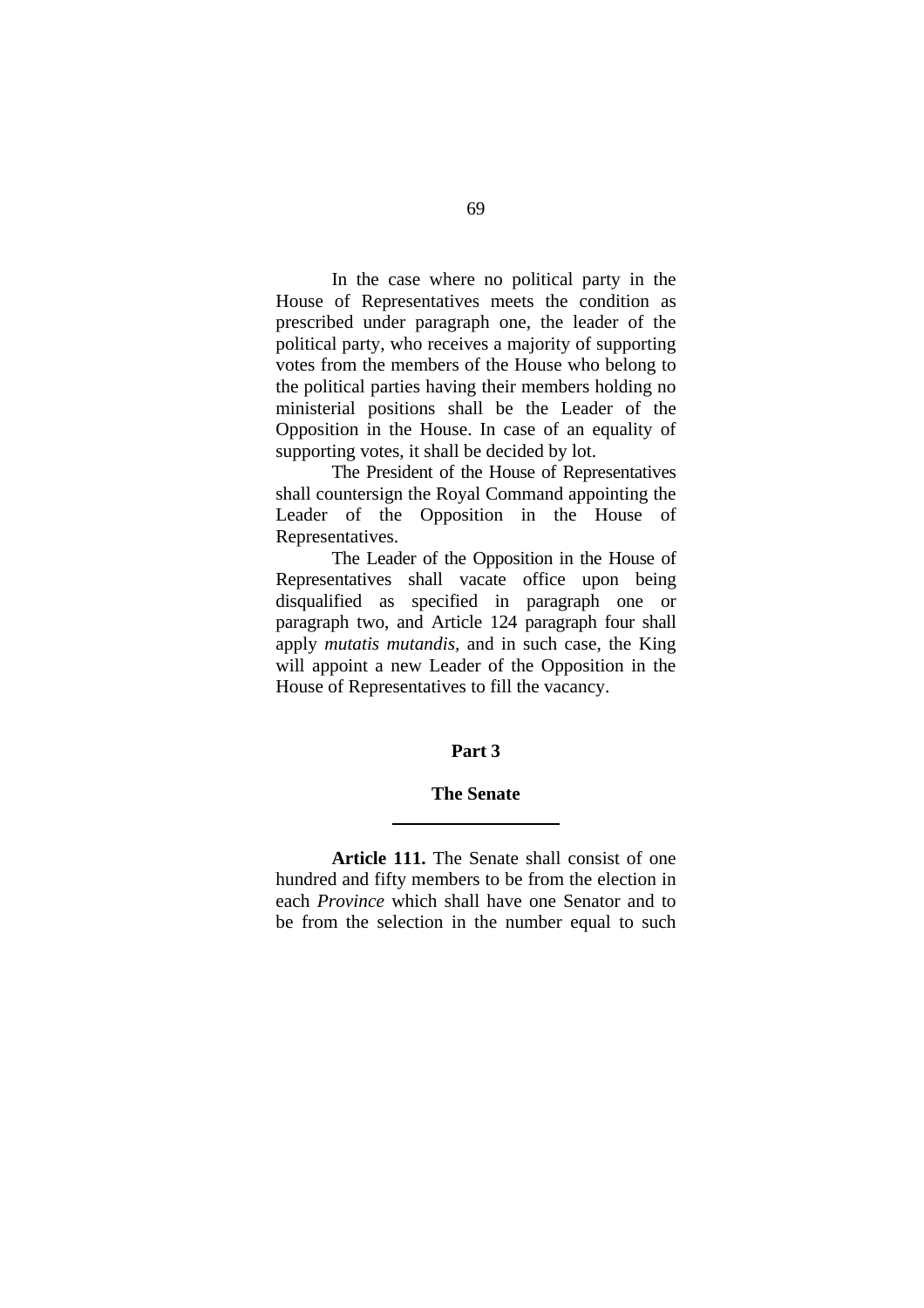total number minus the number of senators from the election.

In the case where a *Province* is added or reduced during the term of senators from the election, the Senate shall consist of the remaining senators.

In the case where the office of the senator becomes vacant for any reason whatsoever and an election or a selection of a senator to fill the vacancy has not yet been held, as the case may be, the Senate shall consist of the remaining senators.

In the case where the number of senators is less than the number under paragraph one but not less than ninety five percent of the total number of senators, the Senate shall consist of the existing senators. However, the election or selection of senators must be completed within one hundred and eighty days as from the date of such circumstance. The replacing senator may serve only for the remainder of the term of the Senate.

**Article 112.** In an election of senators in each *Province,* the area of *Province* shall be regarded as one constituency. Each *Province* can have one senator. The person having the right to vote at an election of candidates may cast ballot for one candidate and the election shall be by direct suffrage and secret ballot.

For the purpose of the election of senators, candidates in the election can launch election campaign only relating to the performance of official duty of senators.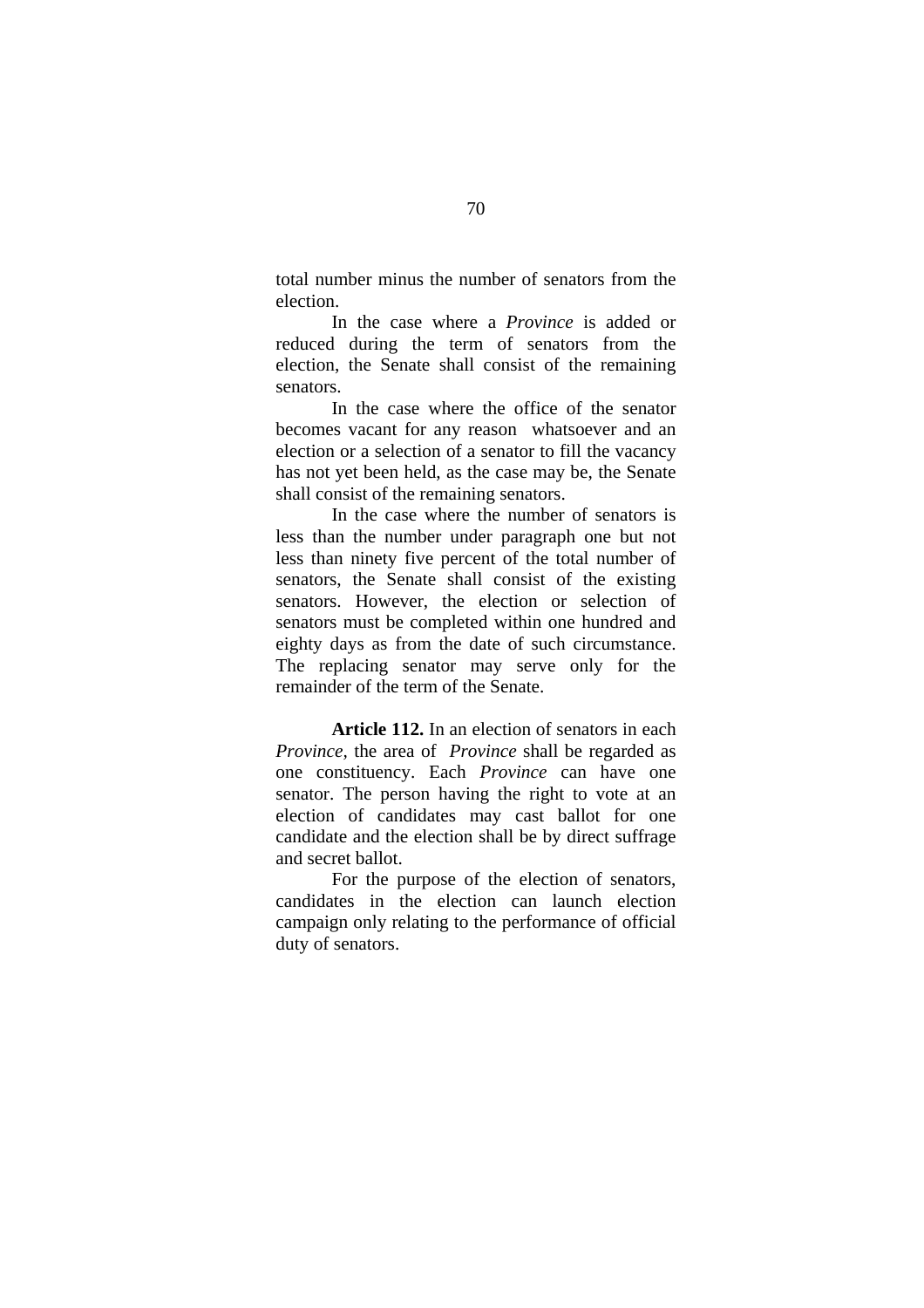Rules, procedure and conditions in an election and an election campaign of senators shall be in accordance with the organic law on the election of members of the House of Representatives and the source of senators.

**Article 113.** There shall be a Senator Selection Committee consisting of the President of the Constitutional Court, President of the Election Commission, President of Ombudsmen, President of the National Counter Corruption Commission, President of the State Audit Commission, a Judge of the Supreme Court of Justice holding office not lower than Judge of the Supreme Court entrusted by a General Meeting of the Supreme Court and a Judge of the Supreme Administrative Court entrusted by the General Assembly of Judges of the Supreme Administrative Court as member to be in charge of the selection of persons under Article 114 to be completed within thirty days as from the date of receiving the name list from the Election Commission and then, notify the result of such selection for announcing the list of nominated persons as senators to the Election Commission.

Members of the Committee under paragraph one shall elect among themselves Chairman.

In the case where member in any position does not exist or exists but is unable to perform his or her duty, if the remainder of the Committee is not less than half of the total number, Senator Selection Committee shall consist of the remaining members.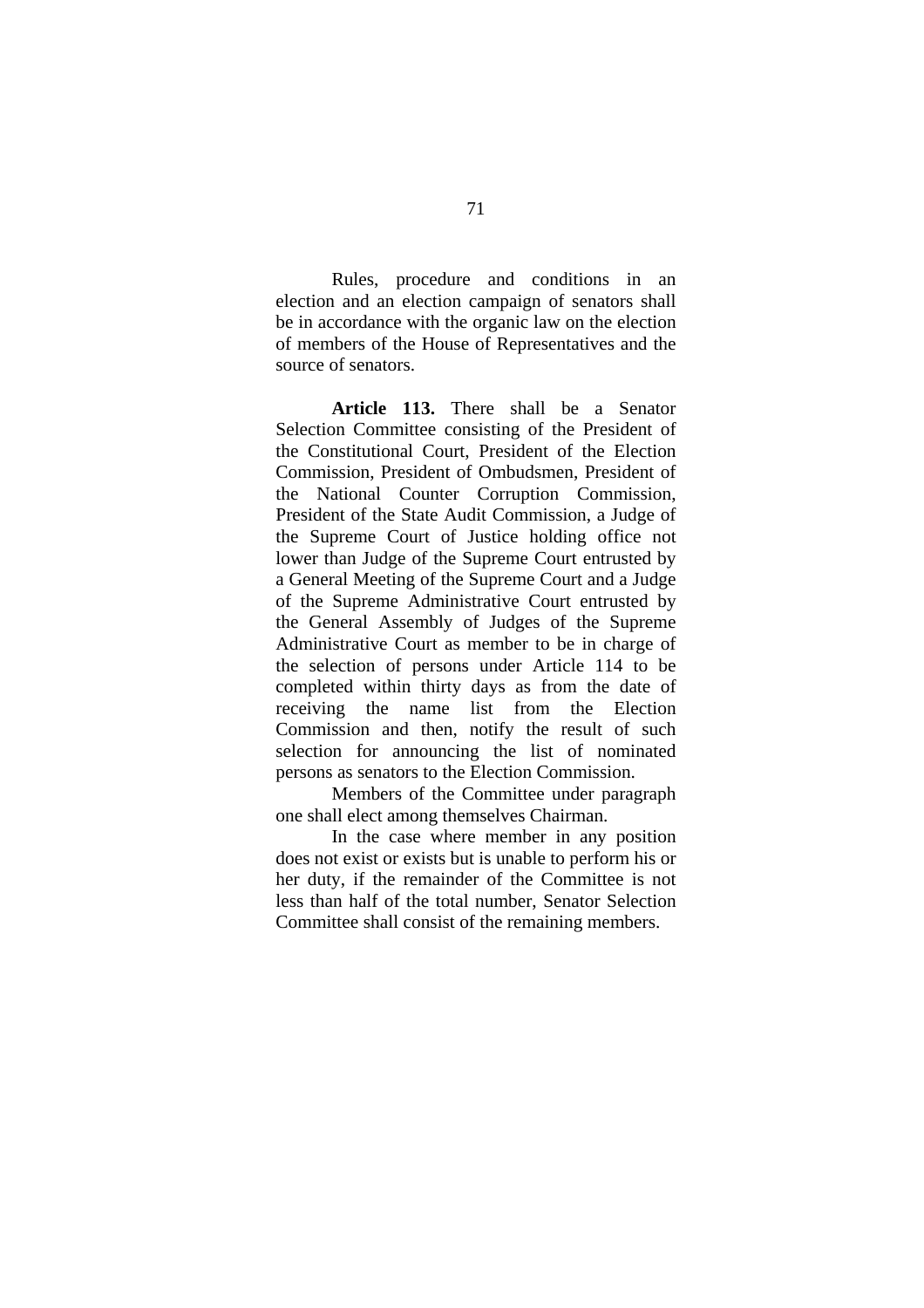**Article 114.** Senator Selection Committee shall elect a person who is suitable to be senator from the nominated persons from various organizations in academic sector, public sector, private sector, professional sector and other sectors which are beneficial for the performance of official duty of Senate in the number equal to the number to be obtained provided by Article 111 paragraph one.

In the selection of persons under paragraph one, regards shall be given to knowledge, expertise or experience which can be of benefit for the functioning of the Senate and shall be considered factors from a person with knowledge in different fields, gender opportunity and equality, adjoining proportion of persons in each sector under paragraph one as well as opportunity for the socially underprivileged.

The rules, procedure and conditions in a selection of senators shall be in accordance with the organic law on the election of members of the House of Representatives and the source of senators.

**Article 115.** A person having the following qualifications and not being under the following prohibitions has the right to be a candidate in an election or a nominee for the selection of senators:

(1) being of Thai nationality by birth;

(2) being of not less than forty years of age on the date of applying for the candidacy or the date of nomination;

(3) having graduated with not lower than a Bachelor's degree or its equivalent;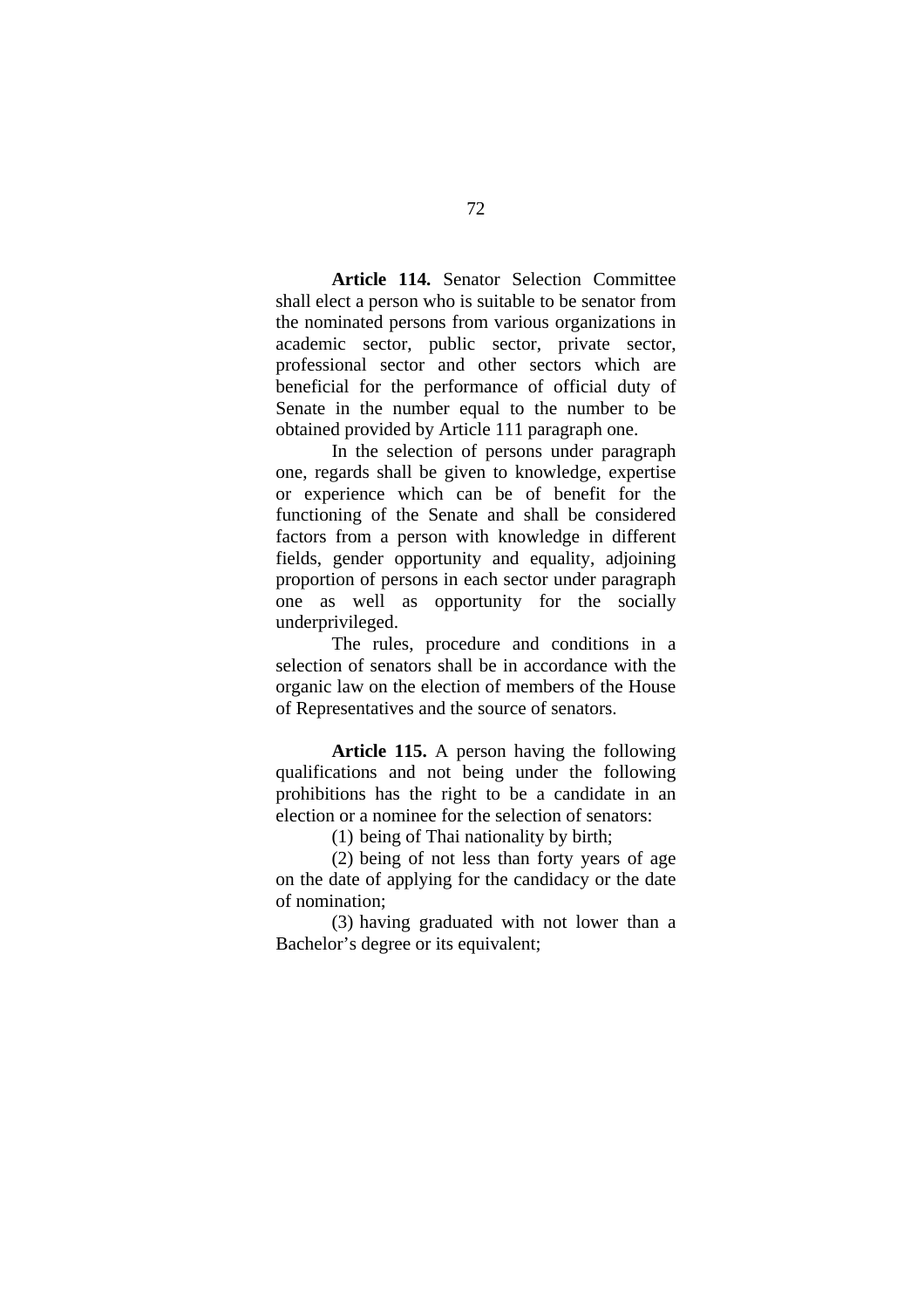(4) a candidate in an election of senators to be from the election shall also possess any of the following qualifications:

 (a) having his or her name appear in the house register in the *Province* where he or she stands for election for a consecutive period of not less than five years up to the date of applying for the candidacy;

 (b) being born in the *Province* where he or she stands for election;

 (c) having studied in an education institution situated in the *Province* where he or she stands for election for a consecutive period of not less than five academic years before;

 (d) having served in the official service before or having had his or her name appear in the house register in the *Province* where he or she stands for election for a consecutive period of not less than five years before;

 (5) not being an ascendants, spouse or child of holder of members of the House of Representatives or holder of political position;

 (6) not being a member of or holder of other position of a political party or having been a member or having been a holder and his or her membership or holder of other position of a political party has terminated for not yet more than five years up to the date of applying for the candidacy or the date of nomination;

 (7) not being a member of the House of Representatives or having been a member of the House of Representatives and his or her membership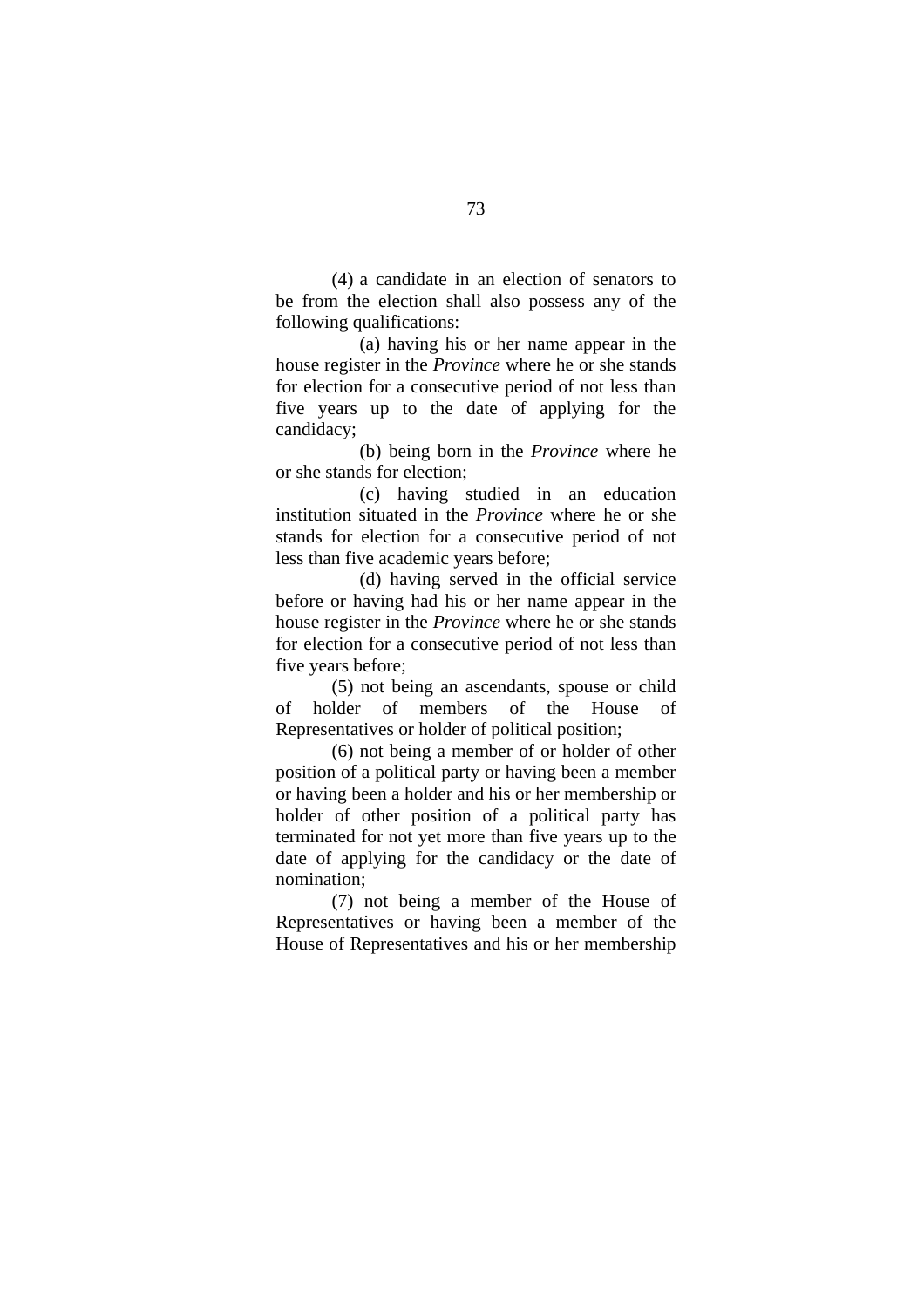has terminated for not yet more than five years up to the date of applying for the candidacy or the date of nomination;

 (8) being disfranchised under Article 102 (1),  $(2)$ ,  $(3)$ ,  $(4)$ ,  $(5)$ ,  $(6)$ ,  $(7)$ ,  $(8)$ ,  $(9)$ ,  $(11)$ ,  $(12)$ ,  $(13)$  or  $(14)$ ;

 (9) not being a minister or holder of other political position who is not a member of a local assembly or a local administrator or having been but his or her position has terminated for not yet more than five years.

**Article 116.** A senator shall not be a Minister, holder of other political position or holder of position in an independent agency under Constitution.

 The person having held office of senator with membership having terminated for not more than two years shall not be a Minister or holder of political position.

**Article 117.** Membership of senators being from the election shall commence as from the date of the election of senators and membership of senators being from the selection shall commence as from the date which the Election Commission announces the result of the selection.

 Membership of senators is the term of six years as from the election day or the date which the Election Commission announces the result of the selection, as the case may be; provided that senator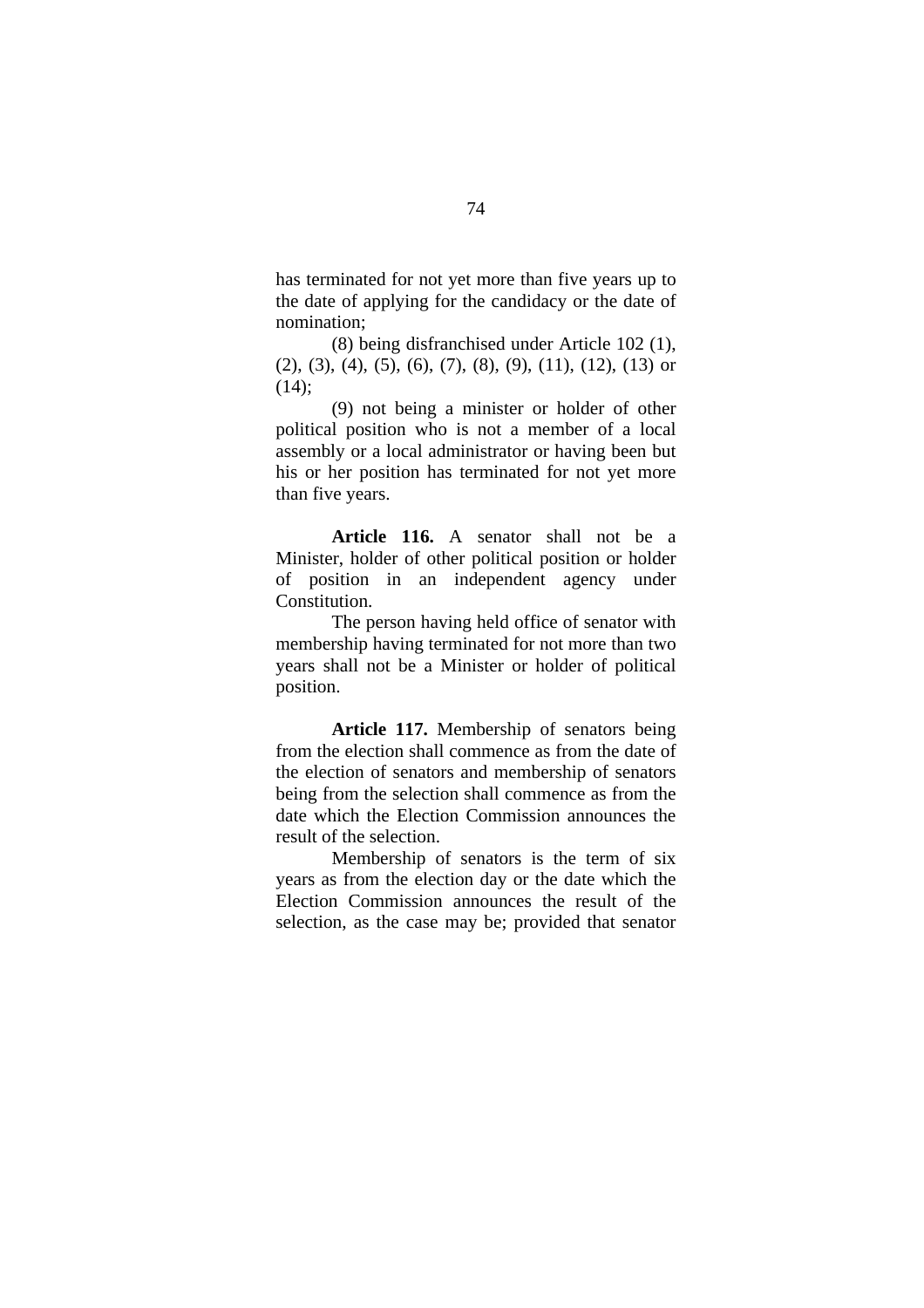shall not hold office consecutively for more than a term.

 Members of the Senate whose membership terminate upon the term of the Senate shall continue to perform their duties until newly elected senators assume their duties.

**Article 118.** Upon expiration of the term of senators from the election, the King will issue a Royal Decree calling for a new general election of senators from the election in which the election day must be fixed to be within thirty days as from the date of the expiration of the term of senators from the election and the election day must be on the same date throughout the Kingdom.

 Upon expiration of the term of senators from the selection, Election Commission shall announce the date of the commencement of selection and a period of selection of senators in which such selection shall be completed within sixty days as from the date of the expiration of the term of senators from the selection.

**Article 119.** Membership of the Senate terminates upon:

(1) expiration of the term of the Senate;

- (2) death;
- (3) resignation;

(4) being disqualified or being under any of the prohibitions under Article 115;

(5) acting in contravention of any of the prohibitions under Article 116, Article 265 or Article 266;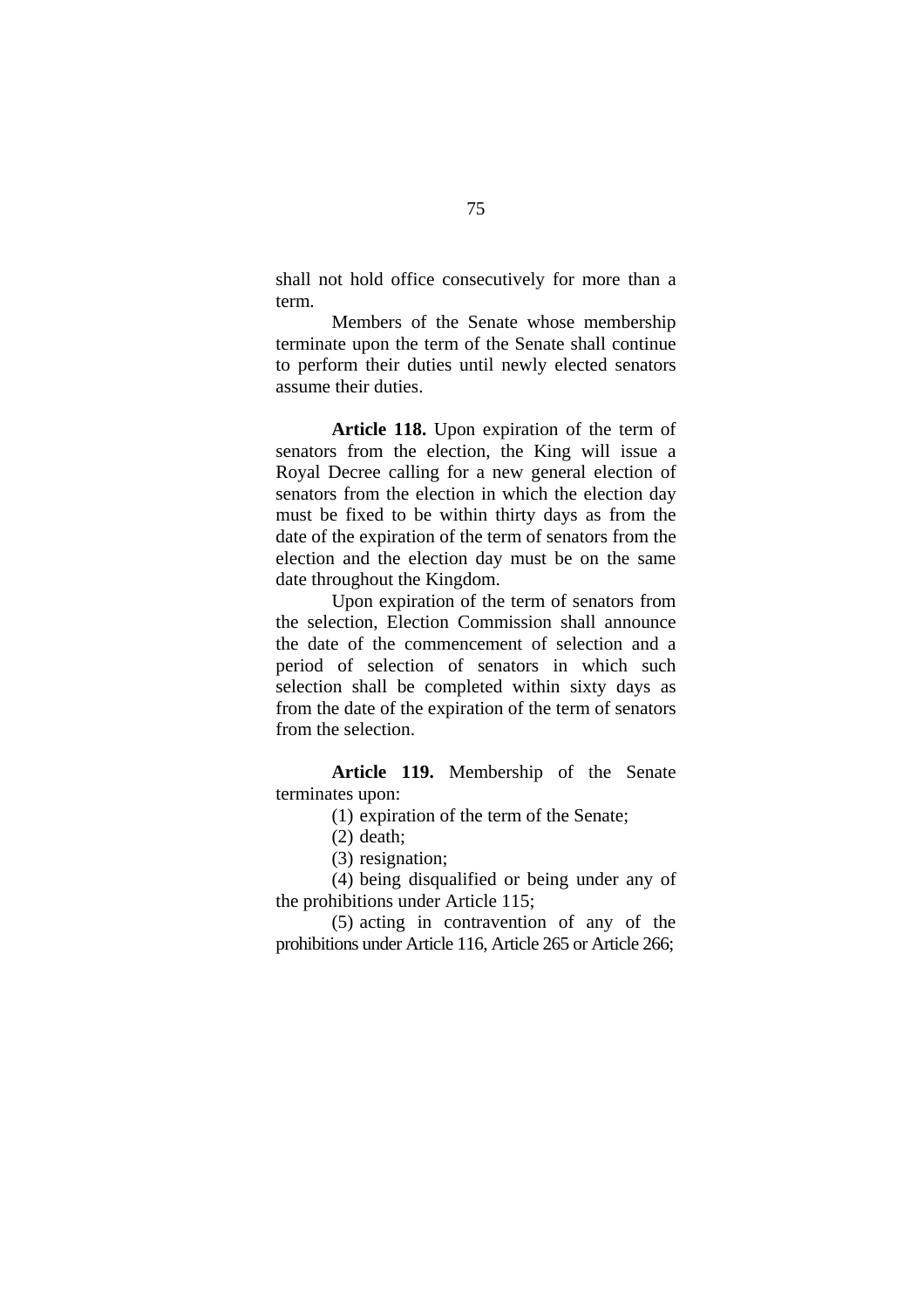(6) the Senate passing a resolution under Article 274 removing him or her from office or the Constitutional Court having a decision terminating his or her membership under Article 91 or the Supreme Court having an order under Article 239 paragraph two or Article 240 paragraph three; in such case, his or her membership shall be deemed to have terminated as from the date of the resolution of the Senate or the decision or the order of the Court, as the case may be;

(7) having been absent for more than onefourth of the number of days in a session with the length of not less than one hundred and twenty days without permission of the President of the Senate;

(8) having been imprisoned by a final judgment to a term of imprisonment even though there shall be suspension of punishment except for an offense committed through negligence, a petty offense or a defamatory offense.

**Article 120.** When the office of senator becomes vacant for a reason under Article 119, the provisions of Article 112, Article 113, Article 114 and Article 118 shall apply to the election or the selection of senators in such a case. The replacing senator may serve only for the remainder of the term of the replaced person; provided that the remainder of the term of the senators becoming vacant is less than one hundred and eighty days, the election or the selection may be waived.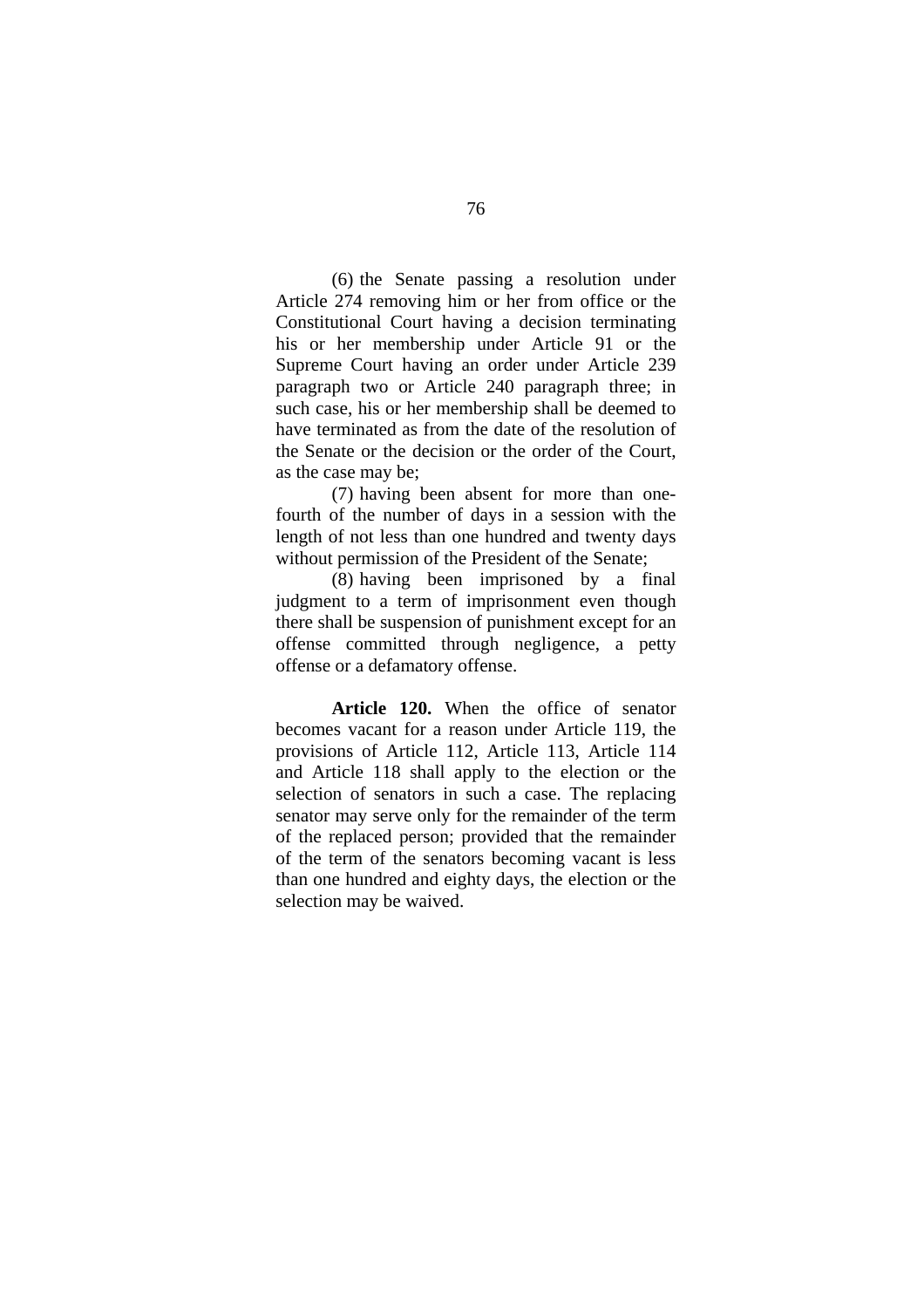**Article 121.** In considering a person to hold any position under the provisions of this Constitution, the Senate shall appoint a committee for examining past records, behaviors and ethical behaviors of the person nominated for holding such a position as well as gathering necessary facts and evidence to be reported to the Senate for its further consideration.

The proceeding by the committee under paragraph one shall be in accordance with the Rules of Procedure of the Senate.

## **Part 4**

#### **Provisions Applicable to Both Houses**

 $\overline{a}$ 

**Article 122.** Members of the House of Representatives and senators are representatives of the Thai people, free from any form of authority, assignment or domination, and shall honestly perform the duties for the common interest of the Thai people without conflict of interest.

**Article 123.** Before taking office, a member of the House of Representatives and a senator shall, at a sitting of the House of which he or she is a member, make a solemn declaration in the following words:

"I, (name of the declarer), do solemnly declare that I shall perform my duties in accordance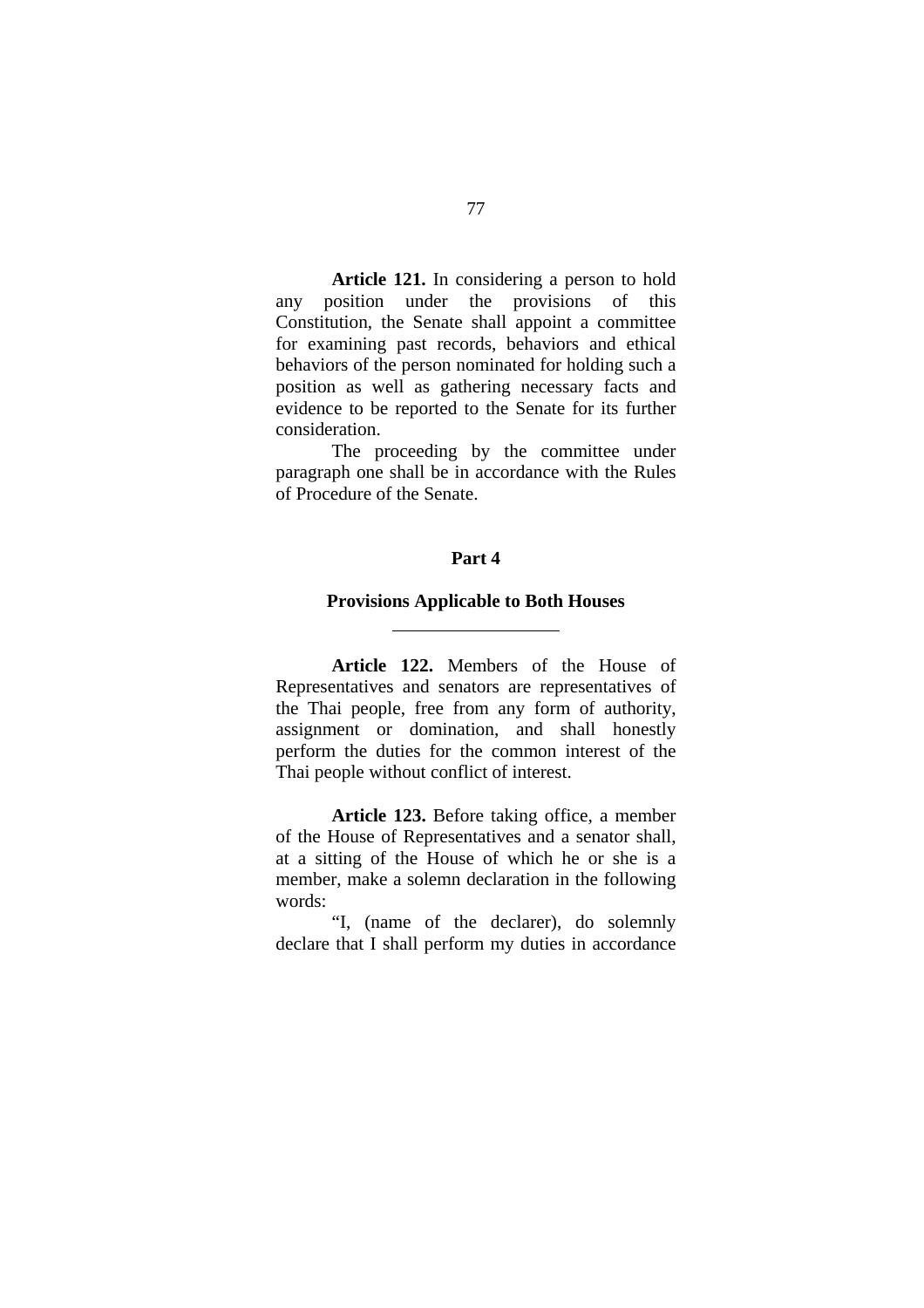with the honest dictates of my conscience in the interest of the country and of the Thai people. I shall also, in every respect, uphold and observe the Constitution of the Kingdom of Thailand."

**Article 124.** The House of Representatives and the Senate shall each have one President and one or two Vice-Presidents who are appointed by the King from the members of such House in accordance with its resolution.

The President and the Vice-Presidents of the House of Representatives hold office until the expiration of the term or the dissolution of the House.

The President and the Vice-Presidents of the Senate hold office until the day preceding the date of the election of the new President and Vice-Presidents.

The President and the Vice-Presidents of the House of Representatives and the President and the Vice-Presidents of the Senate shall vacate office before the expiration of the term of office under paragraph two or paragraph three, respectively, upon:

(1) loss of membership of the House which he or she is a member;

(2) resignation;

(3) holding a position of Prime Minister, Minister or other political official;

(4) having been imprisoned by a judgment even though the case is not yet finalized or pending punishment, unless the case is one of finalized or pending punishment in an offense committed through negligence, a petty offense or a defamatory offense.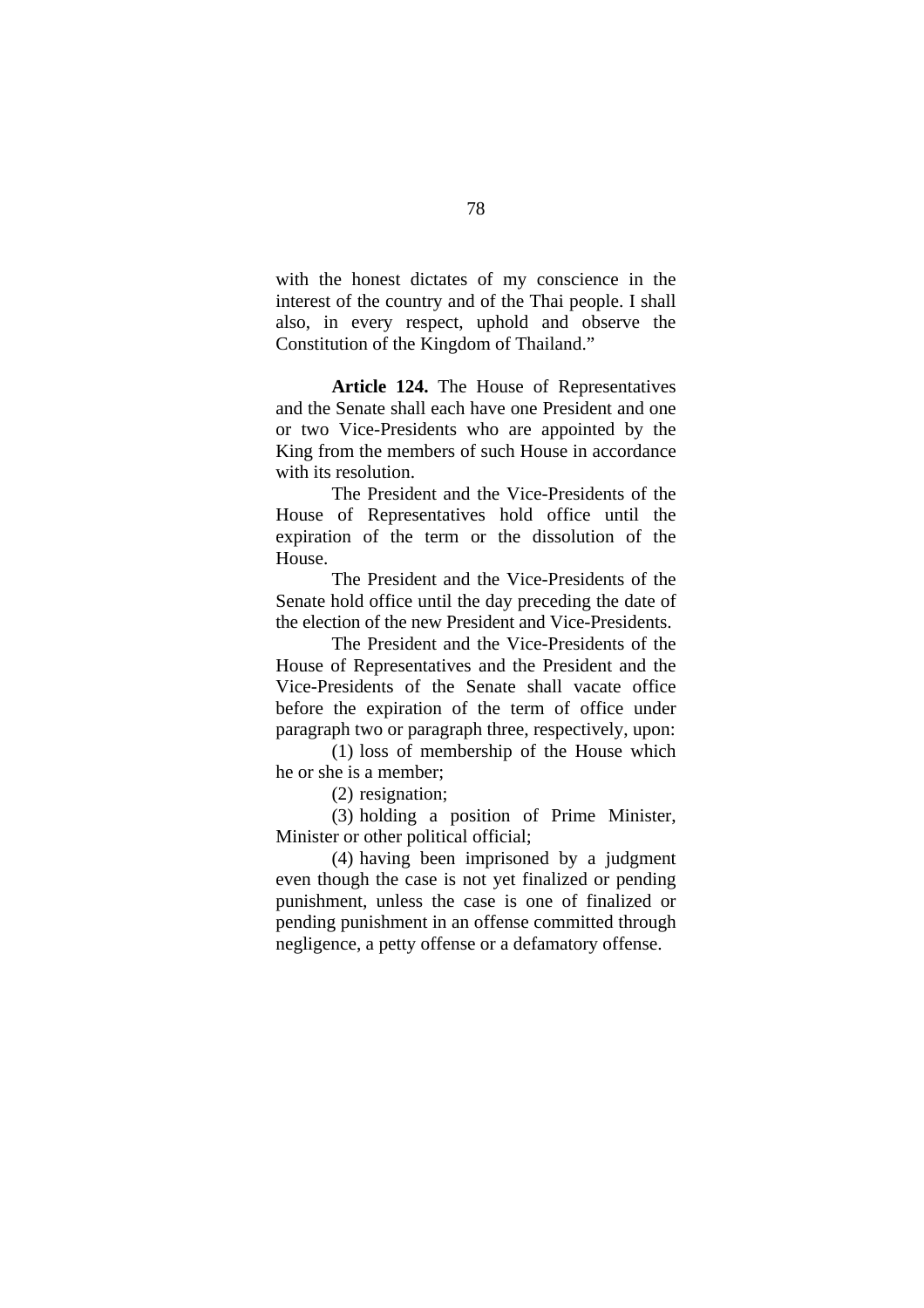The President and Vice-President of the House of Representatives, during holding office, shall not be an executive committee or holder of any position in a political party simultaneously.

**Article 125.** The President of the House of Representatives and the President of the Senate shall have the powers and duties to carry out the business of each House in accordance with its rules of procedure. The Vice-Presidents have the powers and duties as entrusted by the President and act on behalf of the President when the President is not present or unable to perform his or her duties.

The President of the House of Representatives, the President of the Senate and the persons who act on his or her behalf shall, in the performance of duties, be impartial.

When the President and the Vice-Presidents of the House of Representatives or the President and the Vice-Presidents of the Senate are not present at any sitting, the members of that particular House shall elect one among themselves to preside over such sitting.

**Article 126.** At a sitting of the House of Representatives or the Senate, the presence of not less than one-half of the total number of the existing members of House is required to constitute a chamber, except that in the case of considering the agenda on interpellation under Article 156 and Article 157, the House of Representatives and the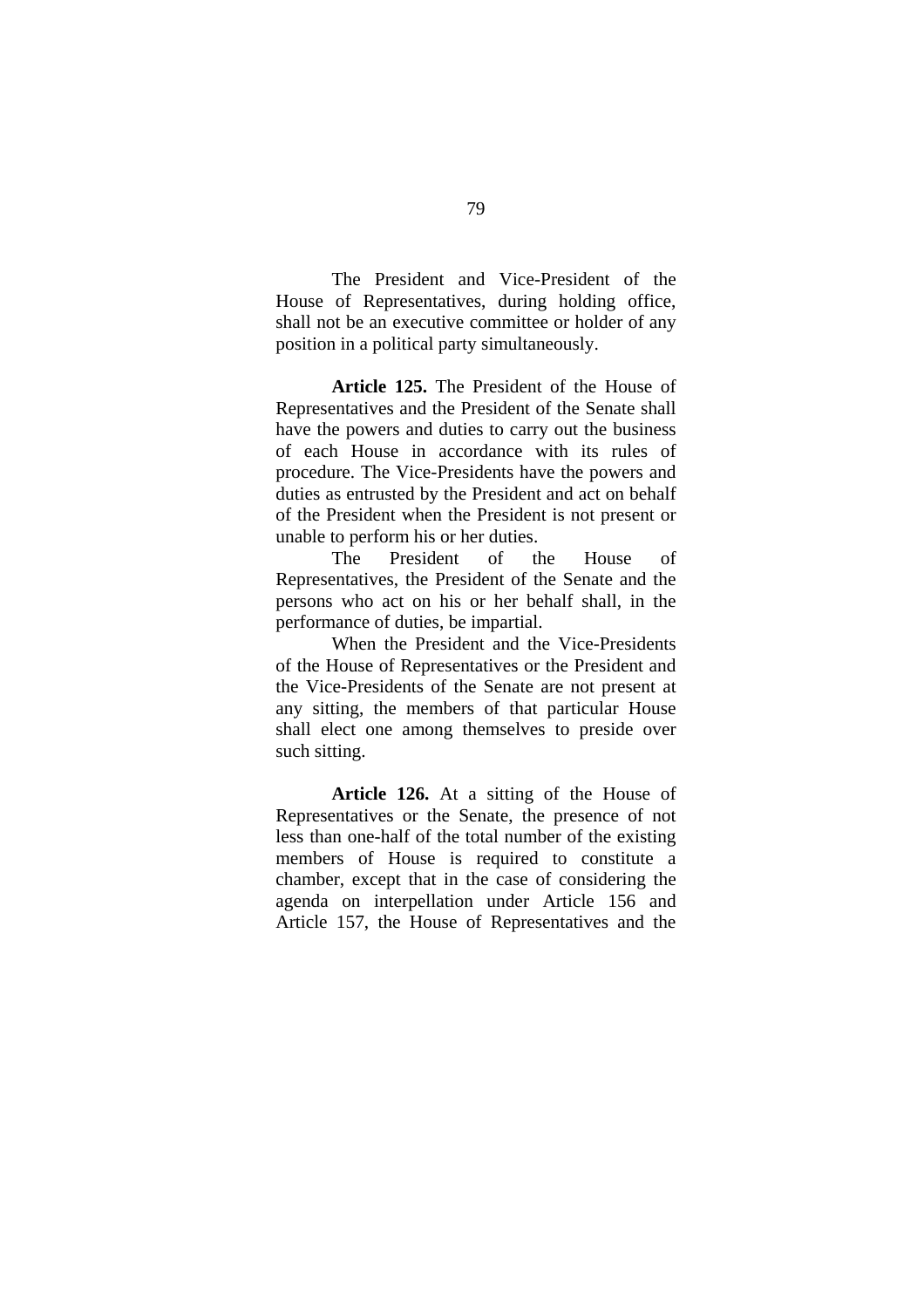Senate may prescribe a chamber in the rules of procedure otherwise.

A resolution on any issue shall be made by majority of votes, unless it is otherwise provided in this Constitution.

In casting vote, each member has one vote. In case of an equality of votes, the presiding member shall have an additional vote as a casting vote.

The President of the National Assembly, the President of the House of Representatives and the President of the Senate shall cause the voting of each member to be recorded and disclose such record in a place where the public entry for its inspection is possible, except for the case of the voting by secret ballot.

The casting of votes to elect or give approval to a person for holding office shall be secret, unless otherwise provided in this Constitution, and members shall have autonomy and shall not be bound by resolutions of their political parties or any other mandate.

**Article 127.** The National Assembly shall, within thirty days as from the date of the election of members of the House of Representatives, be summoned for the first sitting.

Each year, there shall be a general ordinary session and a legislative ordinary session.

The day on which the first sitting under paragraph one is held shall be considered as the first day of the general ordinary session, and the first day of the legislative ordinary session shall be fixed by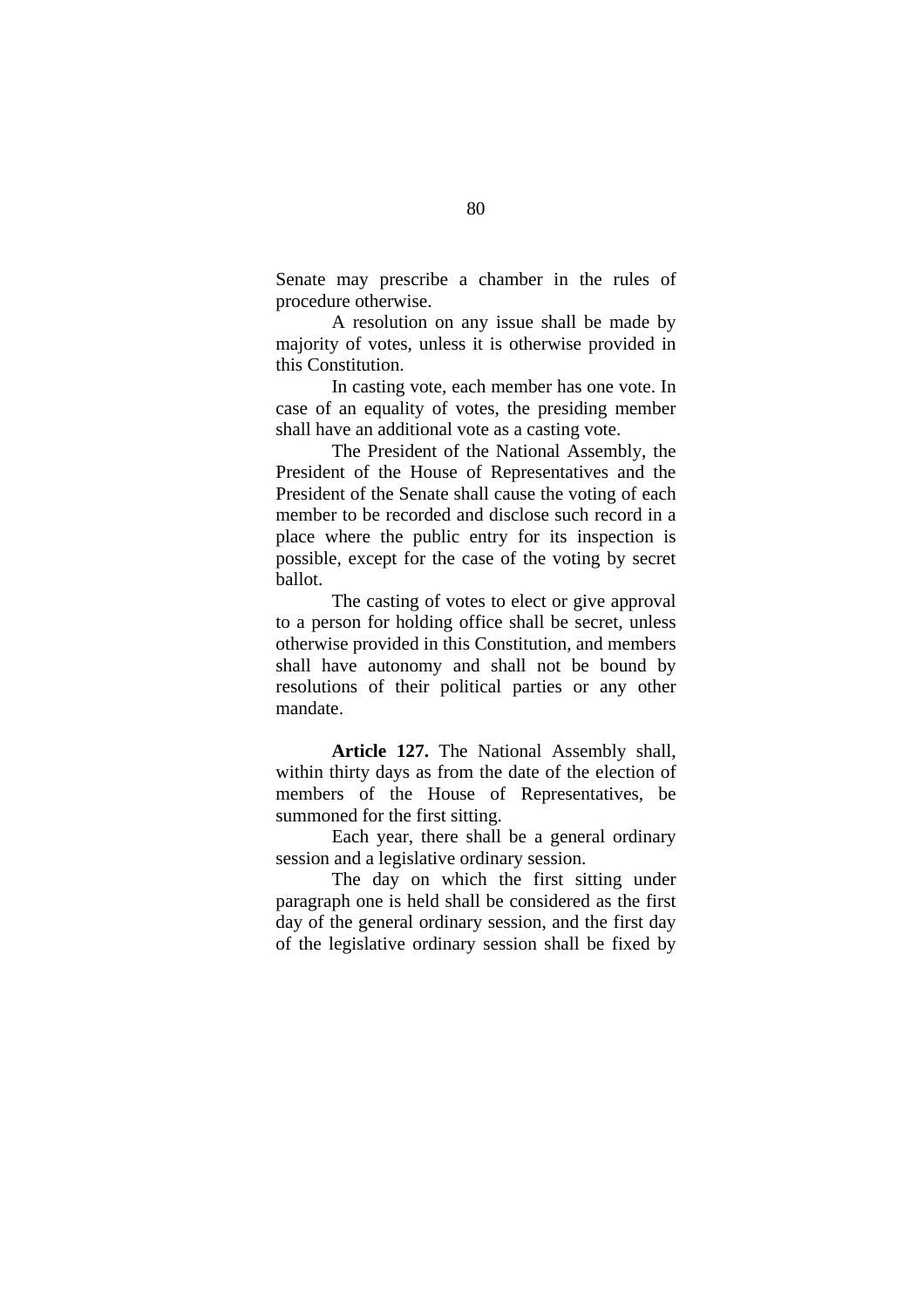the House of Representatives. In the case where the first sitting under paragraph one has less than one hundred and fifty days up to the end of a calendar year, the legislative ordinary session may be omitted in that year.

During the legislative ordinary session, the National Assembly shall hold a sitting only in such cases as prescribed in chapter II or in cases of the consideration of organic law bills or bills, the approval of an Emergency Decree, the approval of the declaration of war, hearing of explanation and the approval of a treaty, the election or approval of a person for holding office, the removal of a person from office, the interpellation and the amendment of the Constitution, unless the National Assembly has passed a resolution, by the votes of more than onehalf of the total number of the existing members of both Houses, for considering other matters.

An ordinary session of the National Assembly shall last one hundred and twenty days but the King may grant its prolongation.

An ordinary session may be prorogued before the end of one hundred and twenty days only with the approval of the National Assembly.

**Article 128.** The King convokes the National Assembly, opens and prorogues its session.

The King may be present to perform the opening ceremony of the first general ordinary session under Article 127 paragraph one or may command the Heir to the Throne who is *sui juris* or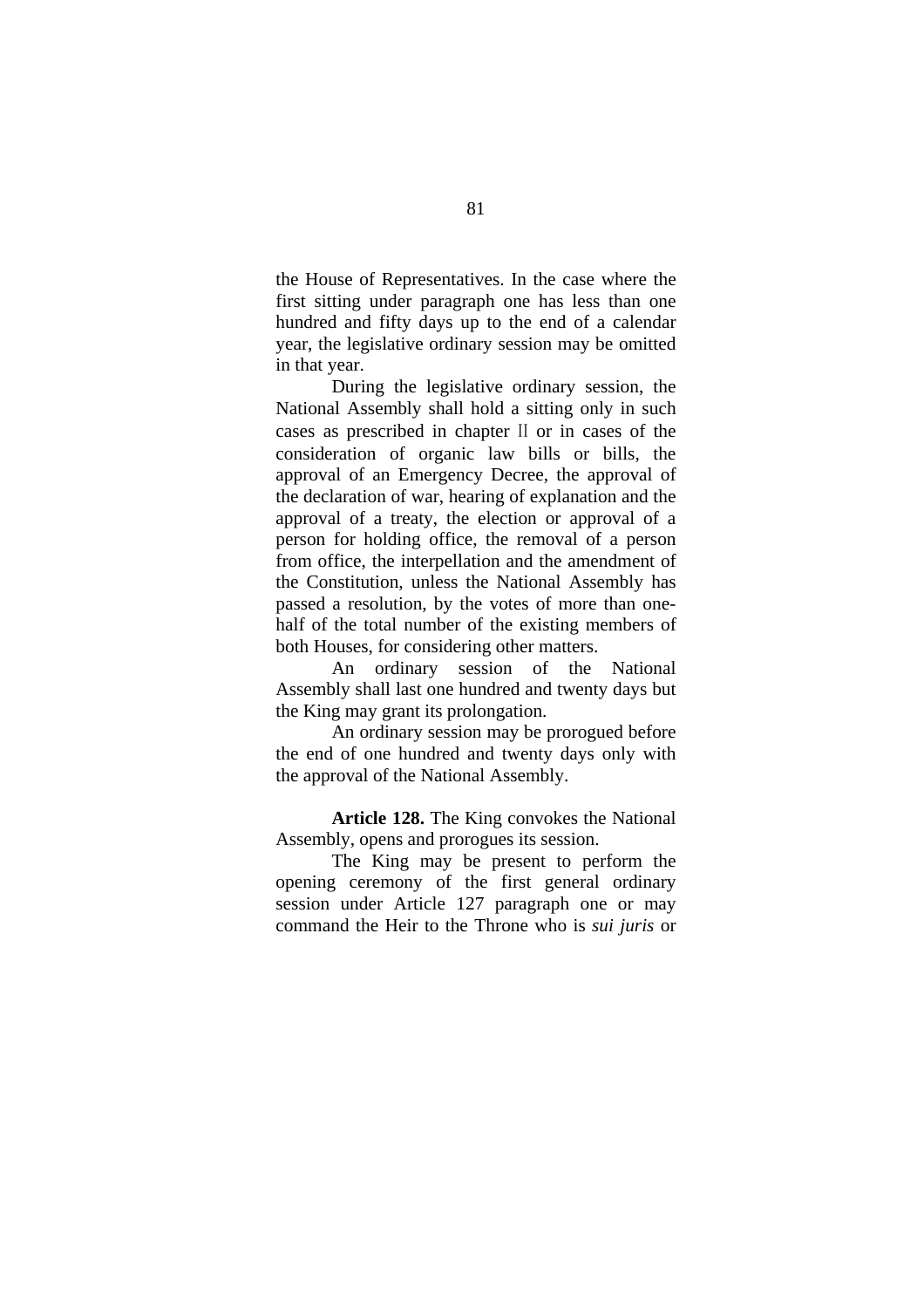any person to perform the ceremony as His Representative.

When it is necessary for the interests of the State, the King may convoke an extraordinary session of the National Assembly.

Subject to Article 129, the convocation, the prolongation of session and the prorogation of the National Assembly shall be made by a Royal Decree.

**Article 129.** Members of both Houses or members of the House of Representatives of not less than one-third of the total number of the existing members of both Houses have the right to present their petition to the King for the issuance of a Royal Command convoking an extraordinary session of the National Assembly.

The petition referred to in paragraph one shall be lodged with the President of the National Assembly.

The President of the National Assembly shall present the petition to the King and countersign the Royal Command.

**Article 130.** At a sitting of the House of Representatives or the Senate or at a joint sitting of the National Assembly, words expressed in giving statements of fact or opinions or in casting the vote by any member are absolutely privileged. No change or action in any manner whatsoever shall be brought against such number.

The privilege under paragraph one does not extend to a member who expresses words at a sitting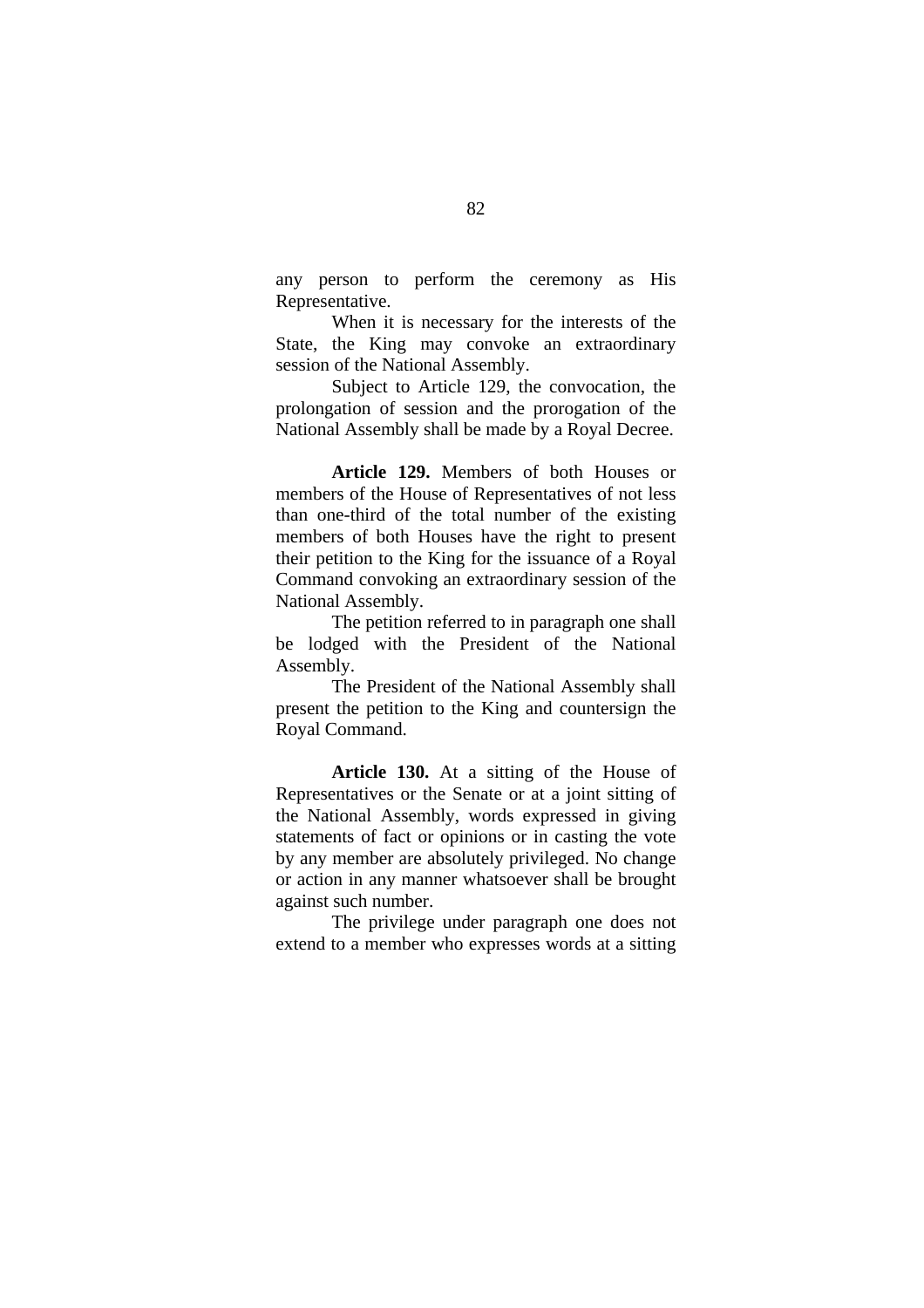which is broadcast through radio or television if such words appear out of the precinct of the National Assembly and the expression of such words constitutes a criminal offense or a wrongful act against any other person, who is not a Minister or member of that House.

In the case of paragraph two, if the words expressed by the member may cause damage to other person who is not a Minister or member of that House, the President of that House shall cause explanations to be published as requested by that person in accordance with procedure and within such period of time as prescribed in the rules of the procedure of that House, without prejudice to the person's right to bring the case before the Court.

The privilege provided in this section extends, *mutatis mutandis,* to printers and publishers of the minutes of sittings in accordance with the rules of procedure of the House of Representatives, the Senate or the National Assembly, as the case may be, and to persons permitted by the presiding member to give statements of fact or opinions at such sitting as well as to persons who broadcast the sitting through radio or television with the permission of the President of such House*.* 

**Article 131.** No member of the House of Representatives or senator shall, during a session, be arrested, detained or summoned by a warrant for inquiry as the suspect in a criminal case unless permission of the House of which he or she is a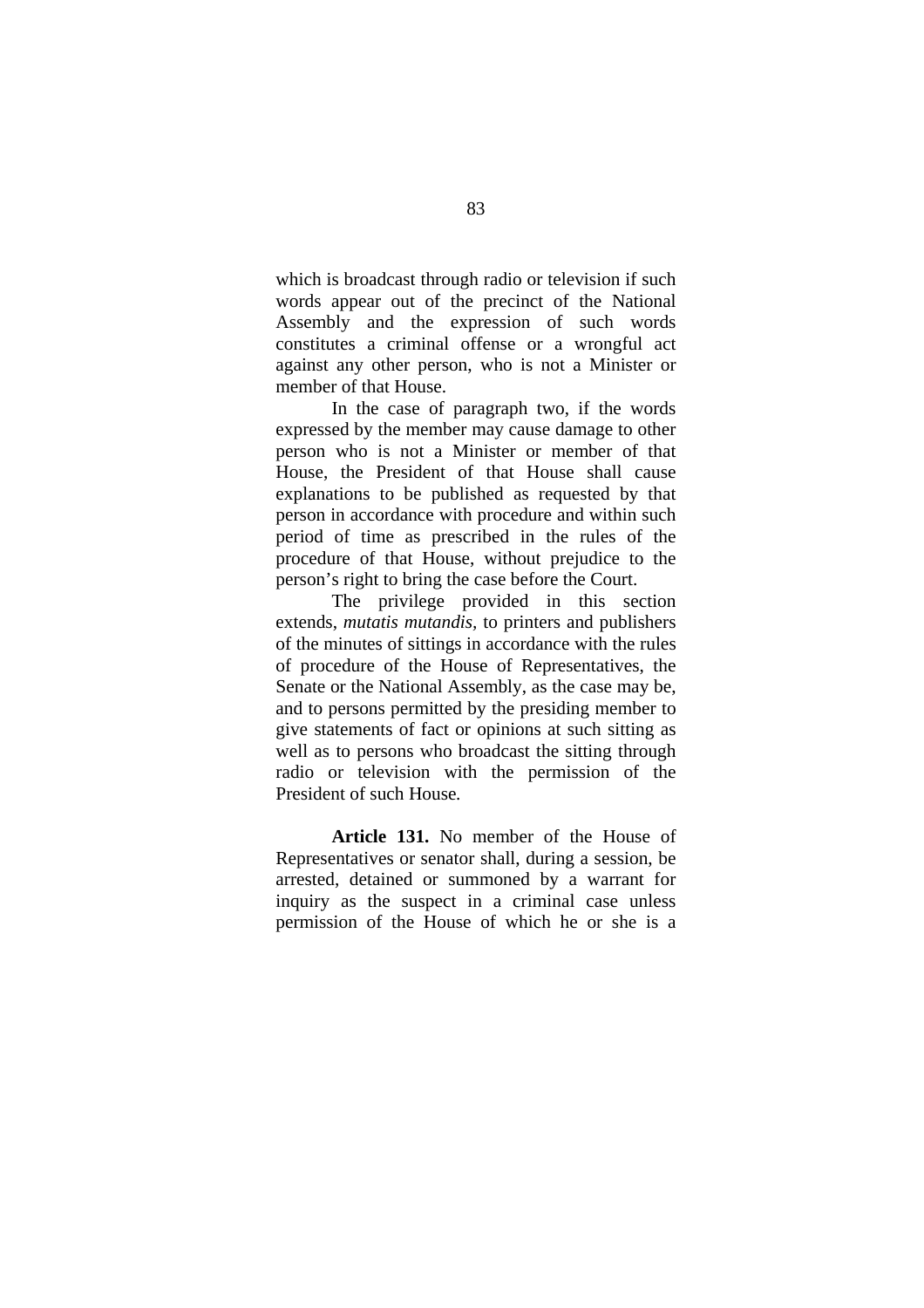member is obtained or he or she is arrested in *flagrante delicto*.

In the case where a member of the House of Representatives or a senator has been arrested in *flagrante delicto*, it shall be forthwith reported to the President of the House of which he or she is member and such President may order the release of the person so arrested.

In the case where a criminal charge is brought against a member of the House of Representatives or a senator, whether the House is in session or not, the Court shall not try the case during a session, unless permission of the House of which he or she is a member is obtained or it is a case concerning the organic law on the election of members of the House of Representatives and the source of senators, the organic law on Election Commission or the organic law on political parties; provided that the trial of the Court shall not hinder such member from attending the sitting of the House.

The trial and adjudication of the Court conducted before it is involved that the accused is a member of either House are valid.

If a member of the House of Representatives or a senator is detained during the inquiry or trial before the beginning of a session, when the session begins, the inquiry official or the Court, as the case may be, must order his or her release as soon as the President of the House of which he or she is a member has so requested.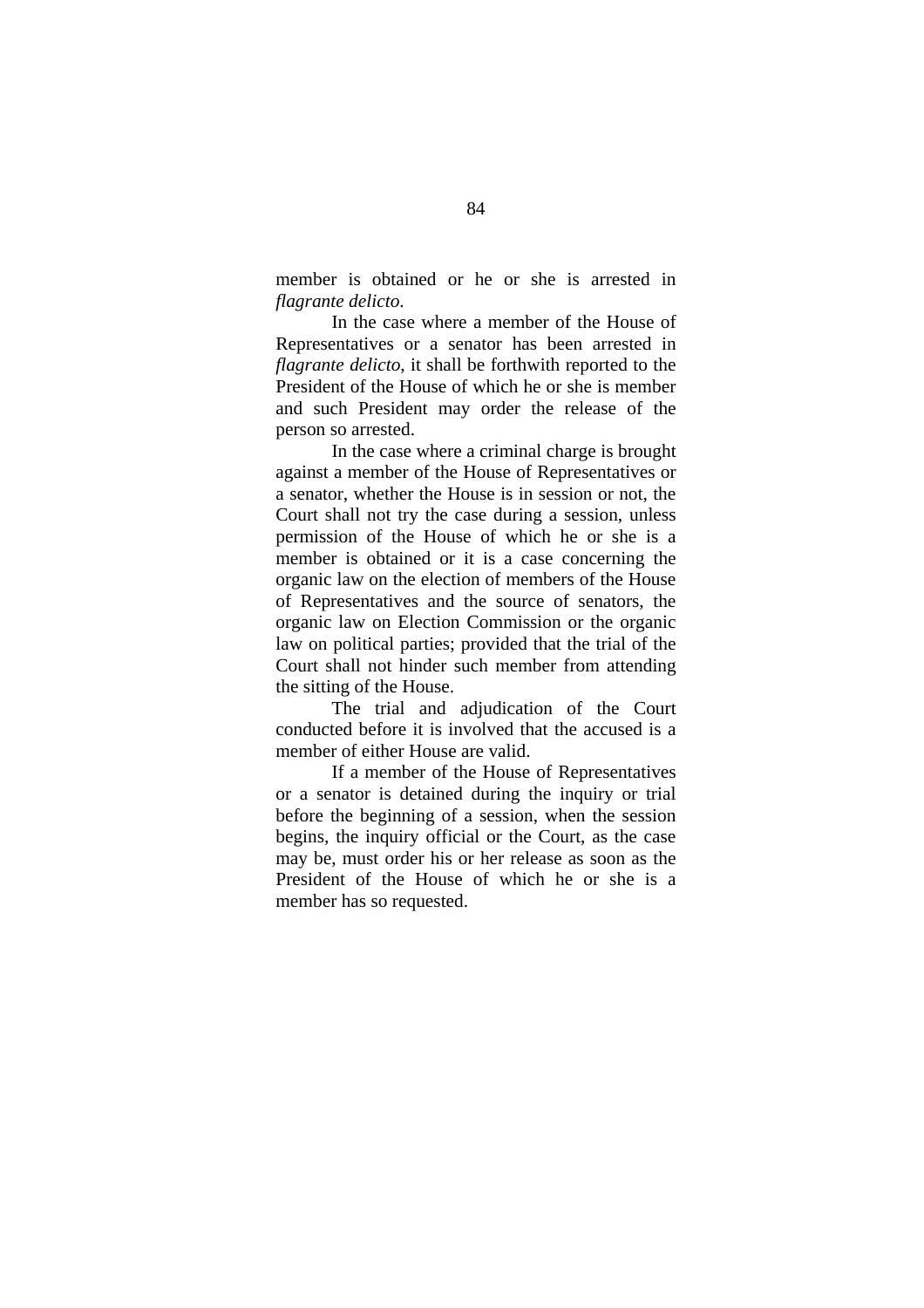The order of release shall be effective as from the date of such order until the last day of the session.

**Article 132.** During the expiration of the term or the dissolution of the House of Representatives, the Senate shall not hold its sitting except in the following cases:

(1) a sitting at which the Senate shall act as the National Assembly under Article 19, Article 21, Article 22, Article 23 and Article 189, and the votes taken shall be based on the number of senators;

(2) a sitting at which the Senator shall consider a person for holding any office under the provisions of this Constitution;

(3) a sitting at which the Senate shall consider and pass a resolution removing a person from office.

**Article 133.** A Sitting of the House of Representatives and of the Senate and a joint sitting of the National Assembly are public under the conditions stipulated in the rules of procedure of each House. A sitting *in camera* shall be held at the request of the Council of Ministers or members of not less than one-fourth of the total number of the existing members of each House or of both Houses, as the case may be.

**Article 134.** The House of Representatives and the Senate have the power to make the rules of procedure governing the election and performance of duties of the President, Vice-Presidents, matter or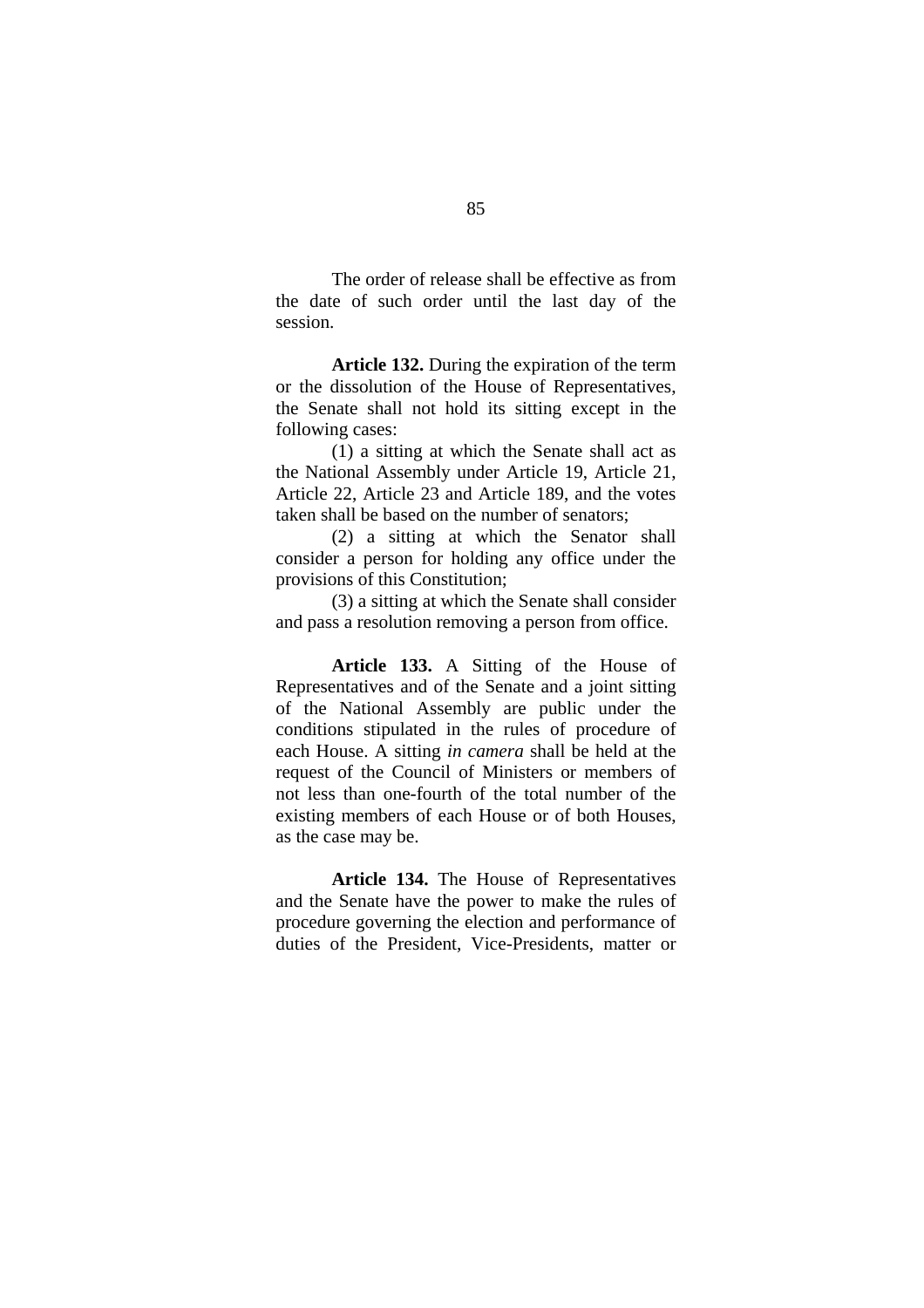activities which are within the powers and duties of each standing committee, performance and chamber of committees, sittings, submission and consideration of organic law bills and bills, submission of motions, consultation, debate, passing of a resolution, recording and disclosure of the passing of a resolution, interpellation, general debate, observation of the rules and orders, codes of ethics of members and committee members, and other matters for the execution of this Constitution.

**Article 135.** The House of Representatives and the Senate have the power to select and appoint members of each house to constitute a standing committee and have the power to select and appoint persons, being or not being its members, to constitute an *ad hoc* committee in order to perform any act, inquire into or study any matter within the powers and duties of the House and report its findings to the House. The resolution appointing such *ad hoc*  committee must specify the activity or the matter concerned clearly and without repetition or duplication.

The committee under paragraph one has the power to demand documents from any person or summon any person to give statements of fact or opinions on the act or the matter under its inquiry or study. Such demand shall come into force as provided by law but such demand shall not apply to judges performing their duties required by legal proceedings or personnel management of each court. It shall also not apply to Ombudsman or committee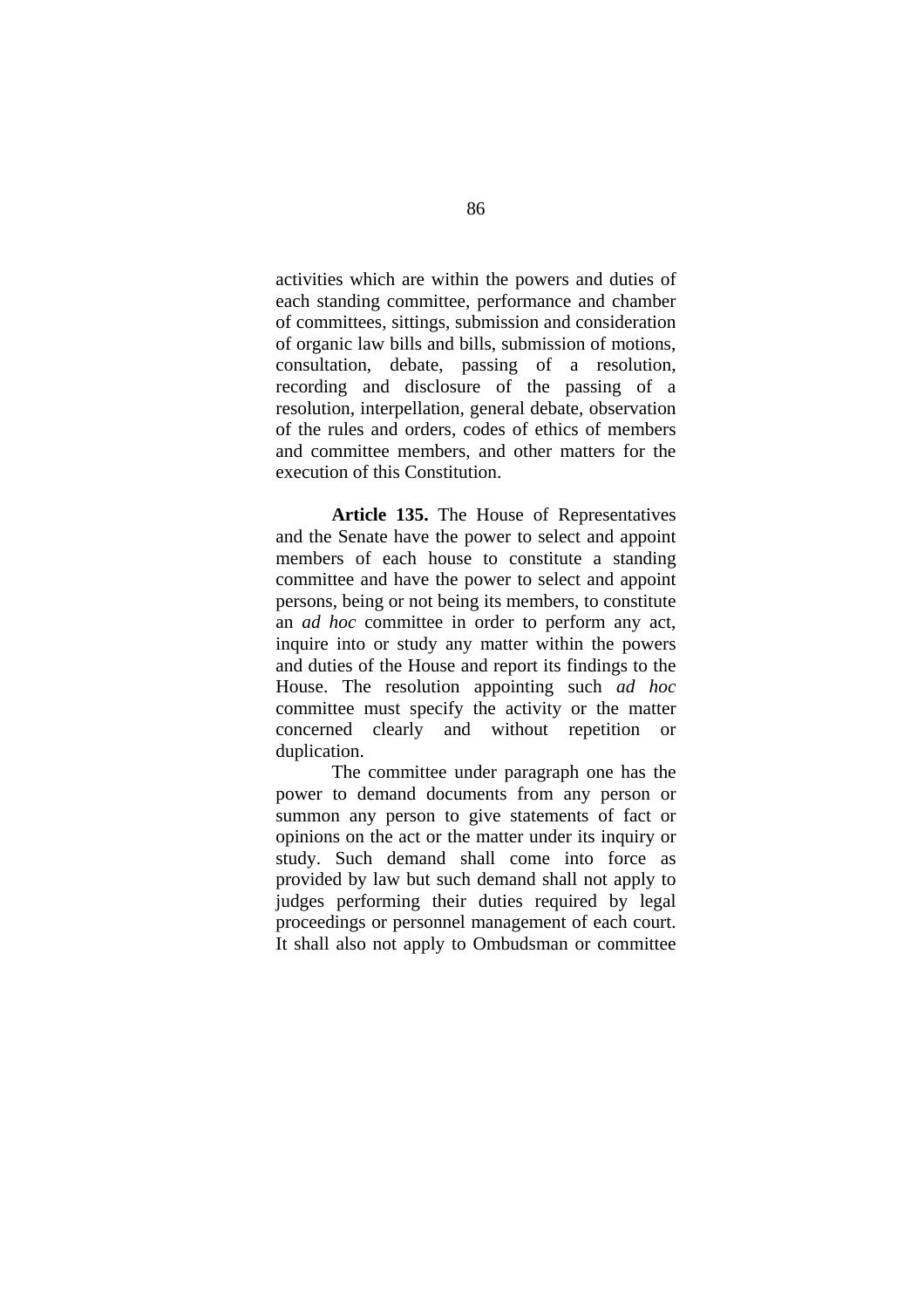of independent agency under Constitution performing their duties directly required by each agency under Constitution under the provisions of Constitution or organic law, as the case may be.

In the case where the person under paragraph two is a Government official, official or employee of State agency, State enterprise or local government organization, the Chairman of the committee shall notify the Minister who supervises and controls the agency to which such person is attached in order to instruct him or her to act as prescribed in paragraph two, except that, in the case of the safety or benefit of importance to the State, it shall be deemed as a ground of an exemption to the compliance with paragraph two.

The privileges provided in Article 130 shall also extend to the persons performing their duties under this section.

The number of members of a standing committee appointed solely from members of the House of Representatives shall be in proportion to or in close proportion to the number of members of the House of Representatives of each political party or group of political parties in the House of Representatives.

In the absence of the rules of procedure of the House of Representatives under Article 134, the President of the House of Representatives shall determine the proportion under paragraph five.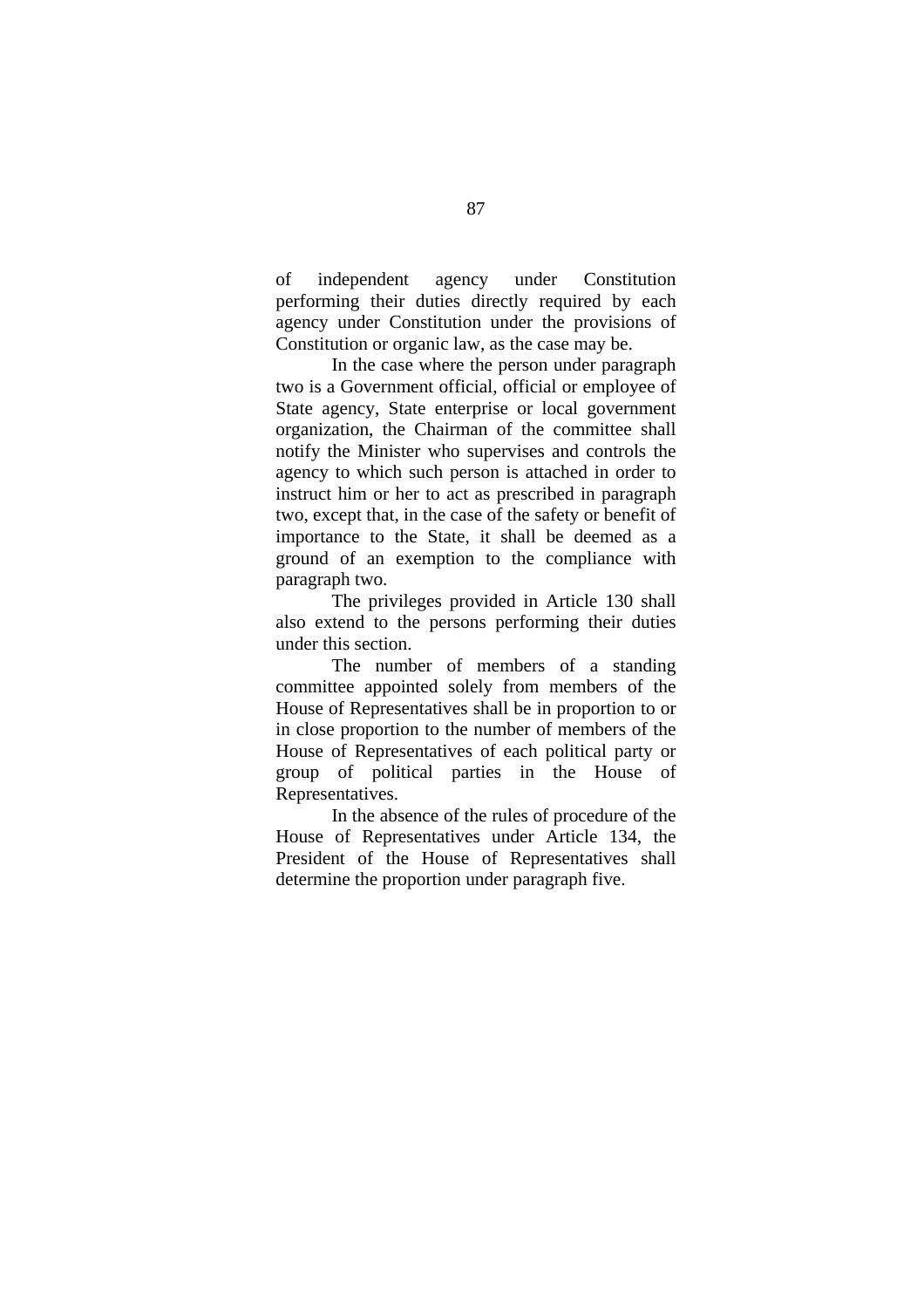## **Part 5**

## **Joint Sittings of the National Assembly**

 $\overline{a}$ 

**Article 136.** The National Assembly shall hold a joint sitting in the following cases:

 (1) the approval of the appointment of the Regent under Article 19;

 (2) the making of a solemn declaration by the Regent before the National Assembly under Article 21;

 (3) the acknowledgement of an amendment of the Palace Law on Succession, B.E. 2467 under Article 22;

 (4) the acknowledgement or approval of the succession to the Throne under Article 23:

 (5) the passing of a resolution for the consideration by the National Assembly of other matters during a legislative ordinary session under Article 127;

 (6) the approval of the prorogation of a session under Article 127;

 (7) the opening of the session of the National Assembly under Article 128;

 (8) the making of the rules of procedure of the National Assembly under Article 137;

 (9) the approval of the further consideration of an organic law bill or a bill under Article 145;

 (10) the consultation of an organic law bill or a bill under Article 151;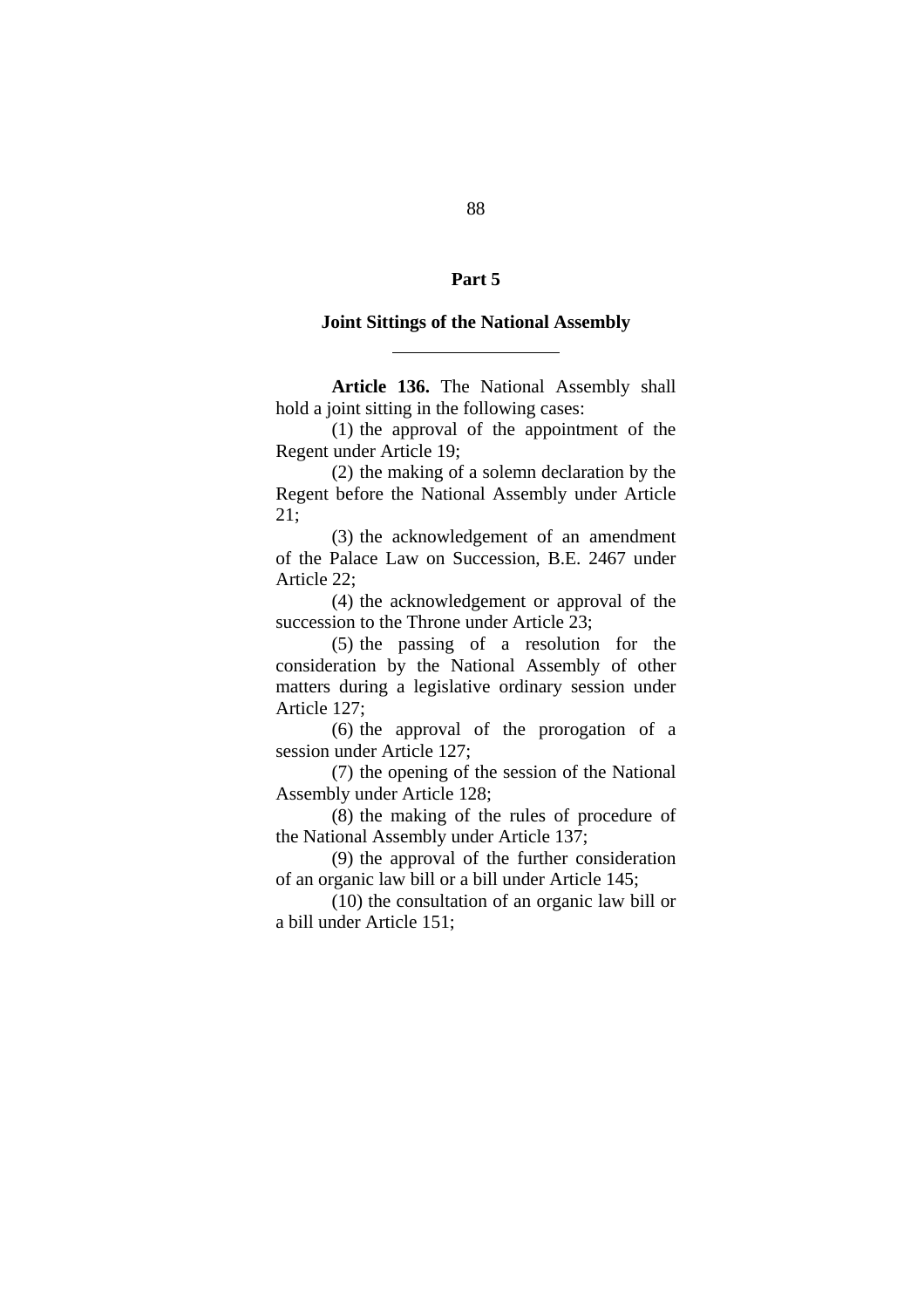(11) the approval of the further consideration of a Constitution Amendment, an organic law bill or a bill under Article 153 paragraph two:

 (12) the announcement of policies under Article 176;

 (13) the holding of a general debate under Article 179;

 (14) the approval of the declaration of war under Article 189;

 (15) hearing of explanation and the approval of a treaty under Article 190;

 (16) the amendment of the Constitution under Article 291.

**Article 137.** At a joint sitting of the National Assembly, the rules or procedure of the National Assembly shall apply. While the rules of procedure of the National Assembly has not yet been issued, the rules of procedure of the House of Representatives shall apply *mutatis mutandis.* 

The provisions applicable to both Houses shall apply *mutatis mutandis* to the joint sitting of the National Assembly, except that, for the appointment of a committee, the number of committee members appointed from the members of each House must be in proportion to or in close proportion to the number of members of each House.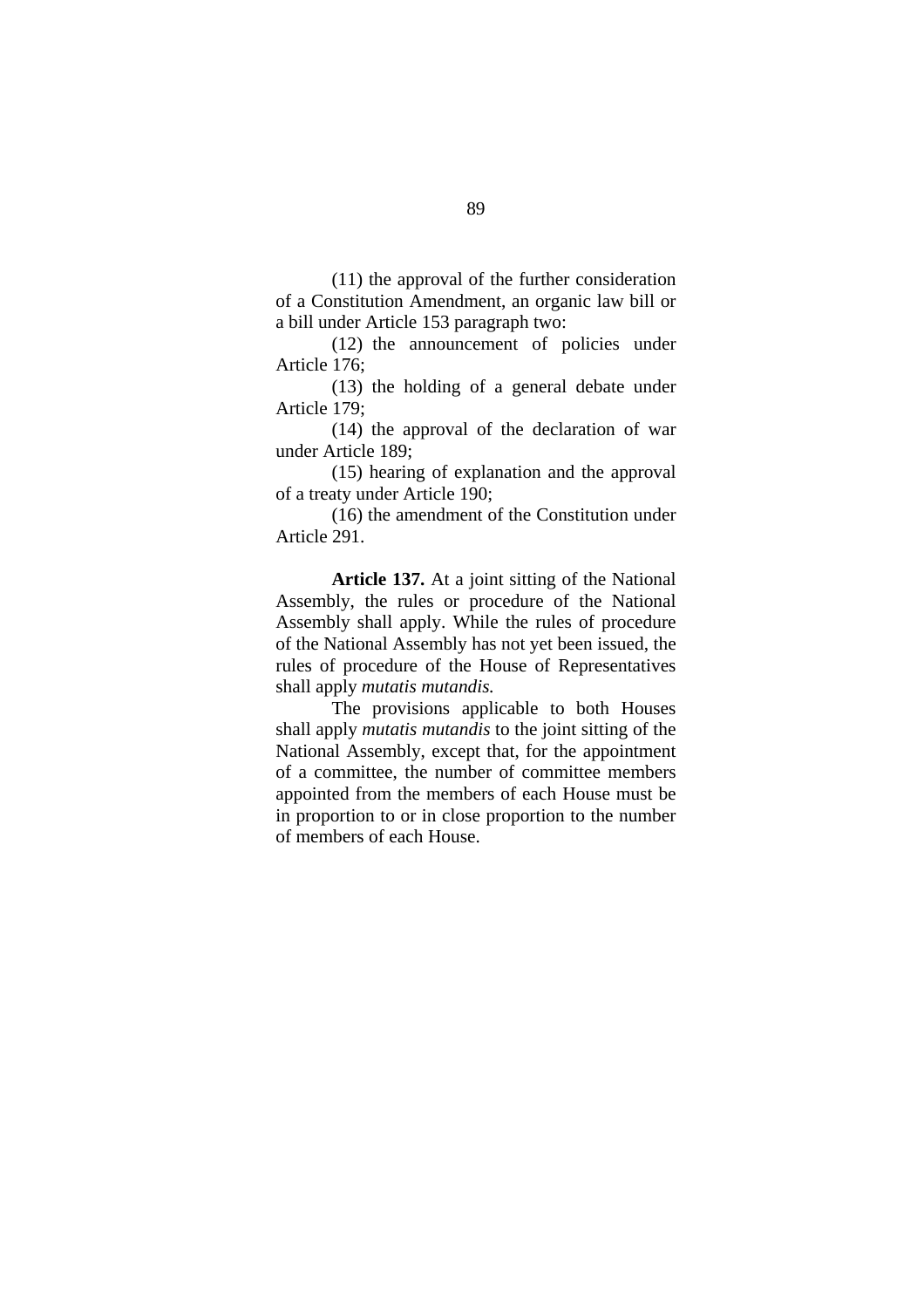# **Part 6**

#### **The Enactment of Organic Laws**

 $\overline{a}$ 

**Article 138.** There shall be the following organic laws.

(1) the organic law on the election of members of the House of Representatives and the source of senators;

(2) the organic law on the Election Commission;

(3) the organic law on political parties;

(4) the organic law on referendum;

(5) the organic law on procedure of Constitutional Court;

(6) the organic law on criminal procedure for persons holding political positions;

(7) the organic law on Ombudsmen;

(8) the organic law on Counter Corruption;

(9) the organic law on State audit.

**Article 139.** A bill of the organic law may be introduced only by

(1) the Council of Ministers;

(2) members of the House of Representatives of not less than one-tenth of the total number of the existing members of the House of Representatives or members of the House of Representatives and senators of not less than one-tenth of the total number of the existing members of both Houses or;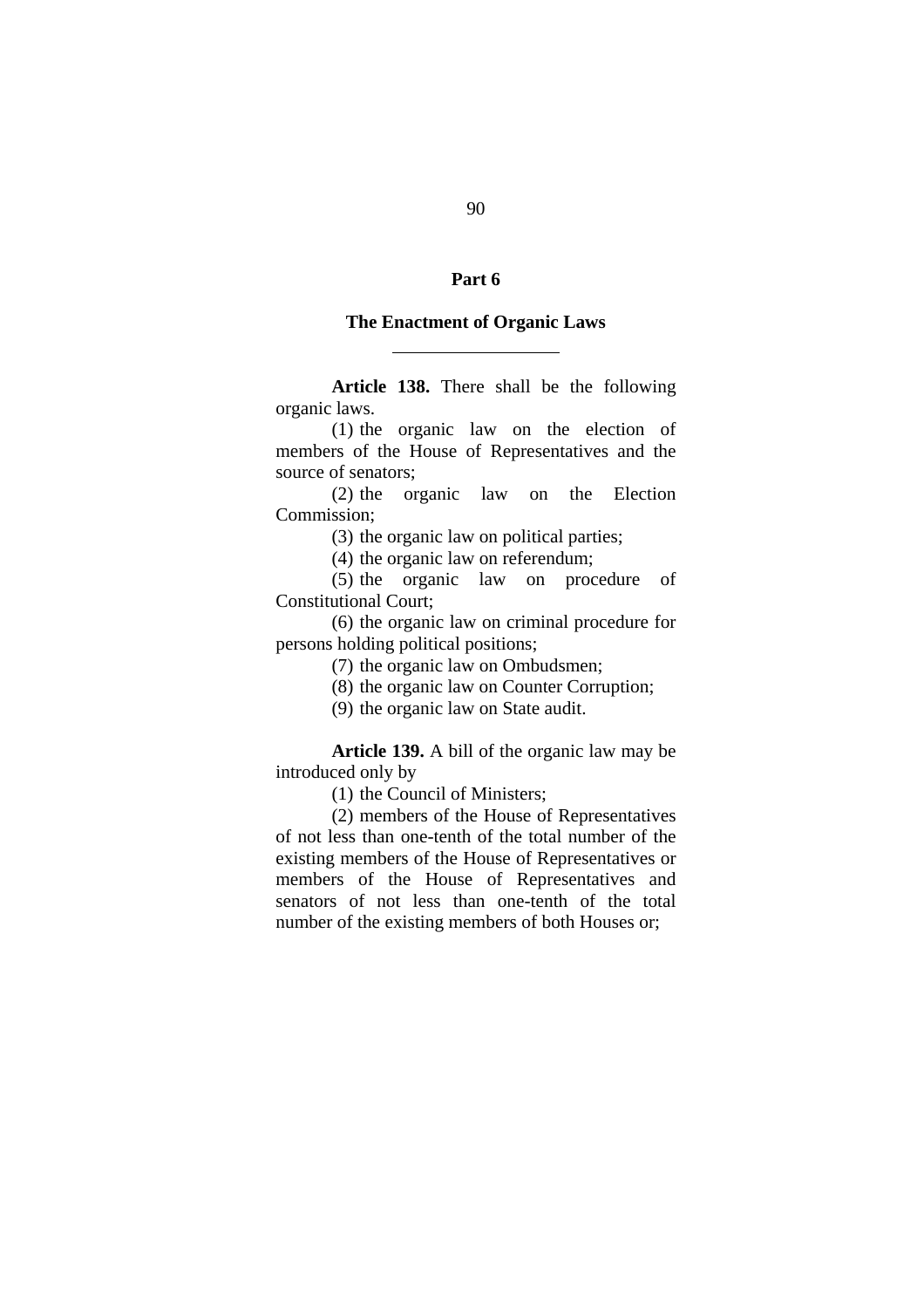(3) the Constitutional Court, Supreme Court or independent agency under the Constitution which are in charge of President of such court and President of such organ under such organic law.

**Article 140.** The consideration of a bill of the organic law by the House of Representatives and the Senate shall be made in three readings as follows:

(1) the voting in the first reading for acceptance in principle and in the second reading for section by section consideration shall be decided by a majority of votes;

(2) the voting in the third reading in order to approve the promulgation of the organic law must be done by votes of more than one-half of the total number of the existing members of each House.

The provisions of Part 7 of Chapter VI on the Enactment of Acts shall apply *mutatis mutandis* to the consideration of such bill of the organic law.

**Article 141.** After a bill of the organic law has been approved by the National Assembly, and prior to present it to the King for signature, the National Assembly shall refer it to the Constitutional Court for consideration of its constitutionality which shall be completed within thirty days as from the date of receiving such bill.

If the Constitutional Court decides that the provisions of any bill of the organic law are in conflict with or in contradiction to the Constitution, such conflicting or contradictory provisions shall lapse. In the case where such provisions form the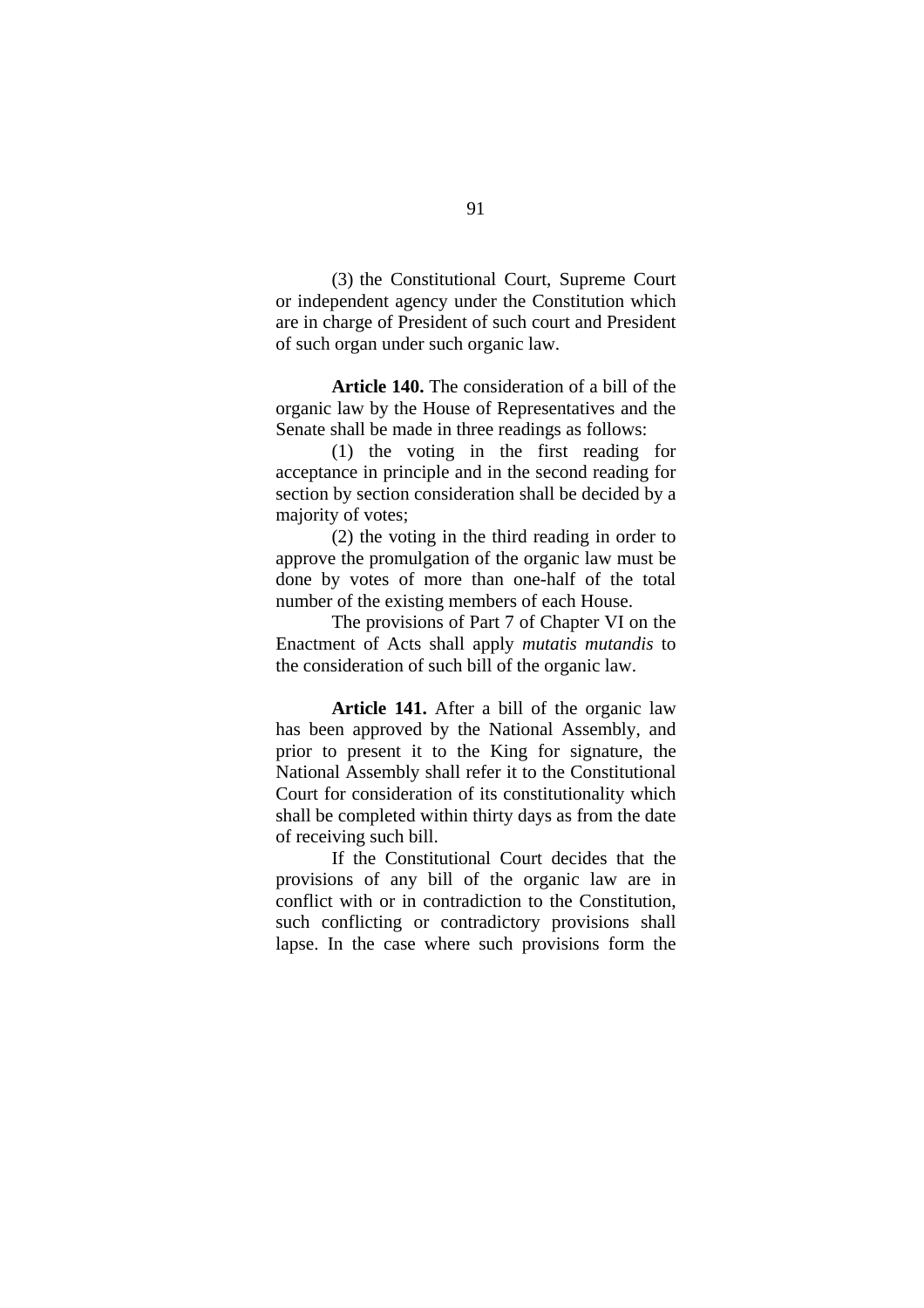essential element or a bill of the organic law is enacted in such a manner which is inconsistent with the provisions of this Constitution, such bill of the organic law shall lapse.

In the case where the decision of the Constitutional Court results that the provisions being in conflict with or in contradiction to the Constitution lapse under paragraph two, the National Assembly shall return such bill of the organic law to the House of Representatives and the Senate for consideration respectively.In such case, the House of Representatives or the Senate can amend to be not in conflict with or in contradiction to the Constitution; provided that resolution for amendment shall be done by votes of more than one-half of the total number of the existing members of each House and then the Prime Minister shall proceed in accordance with Article 90 and Article 150 or Article 151, as the case may be.

## **Part 7**

#### **Enactment of Acts**

**Article 142.** Subject to Article 139, a bill may be introduced only by

(1) the Council of Ministers;

 $\overline{a}$ 

 (2) not less than twenty members of the House of Representatives;

 (3) court or independent agency under Constitution, only law on organization and law in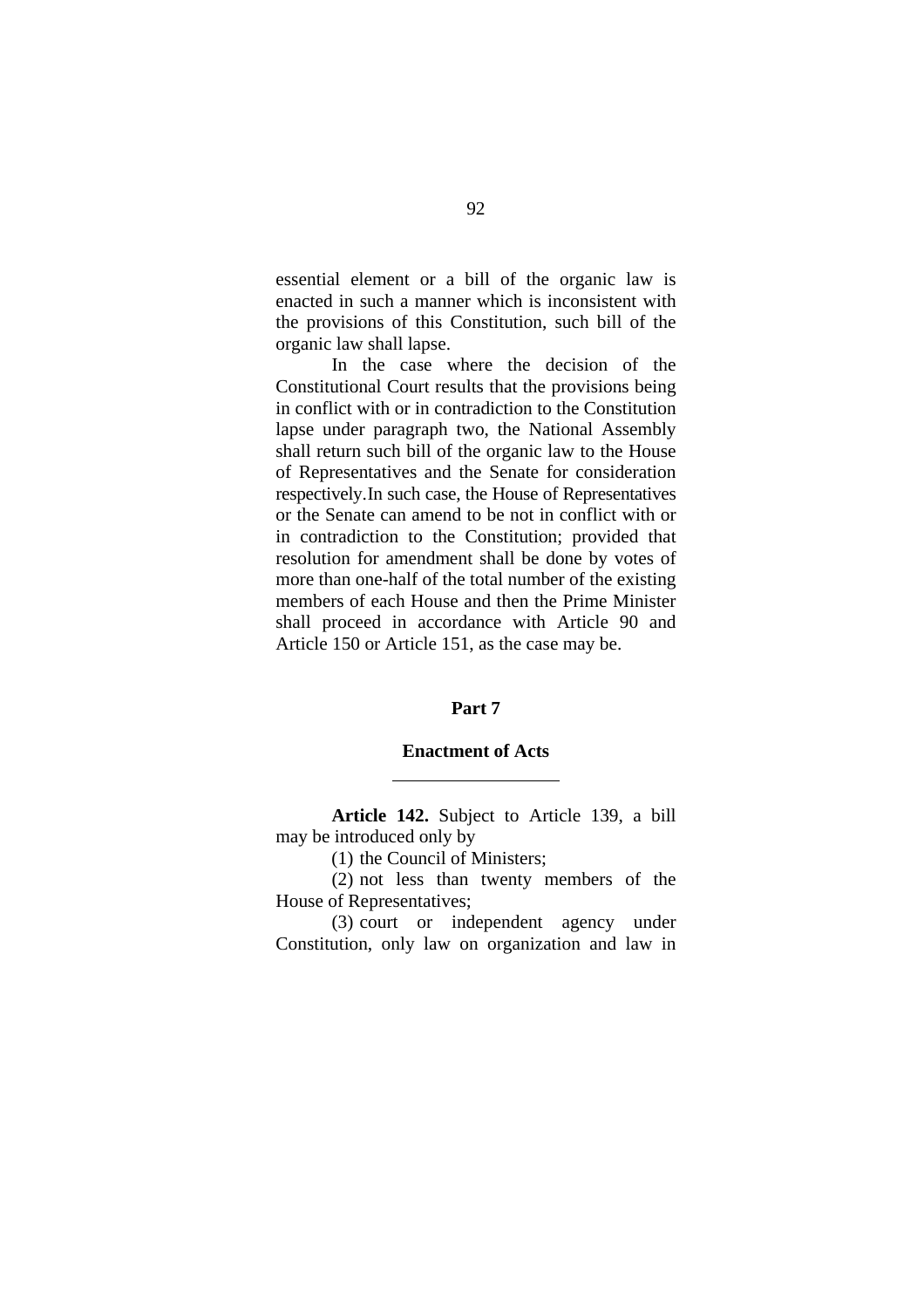charge of President of such court and President of such organ or;

 (4) the persons having the right to vote of not less than ten thousand in number shall submit law under Article 163.

In the case where a bill submitted under (2), (3) or (4) is a money bill, it may be introduced only with the endorsement of the Prime Minister.

After people submit any bill under (4), if persons under (1) or (2) submit a bill having the same principle as that of such bill, the provisions of Article 163 paragraph four shall apply to the consideration of such bill.

A bill shall be first submitted to the House of Representatives.

In the submission of such bill under paragraph one, an analyzed and summarized note of such bill must be attached to such bill.

A bill submitted to the National Assembly must be disclosed to people and people can have access to the information and details of such a bill with convenience.

**Article 143.** A money bill means a bill with provisions dealing with any of the following matters:

(1) the imposition, repeal, reduction, alteration, modification, remission, or regulation of taxed or duties;

(2) the allocation, receipt, custody, payment of the State funds, or transfer of expenditure estimates of the State;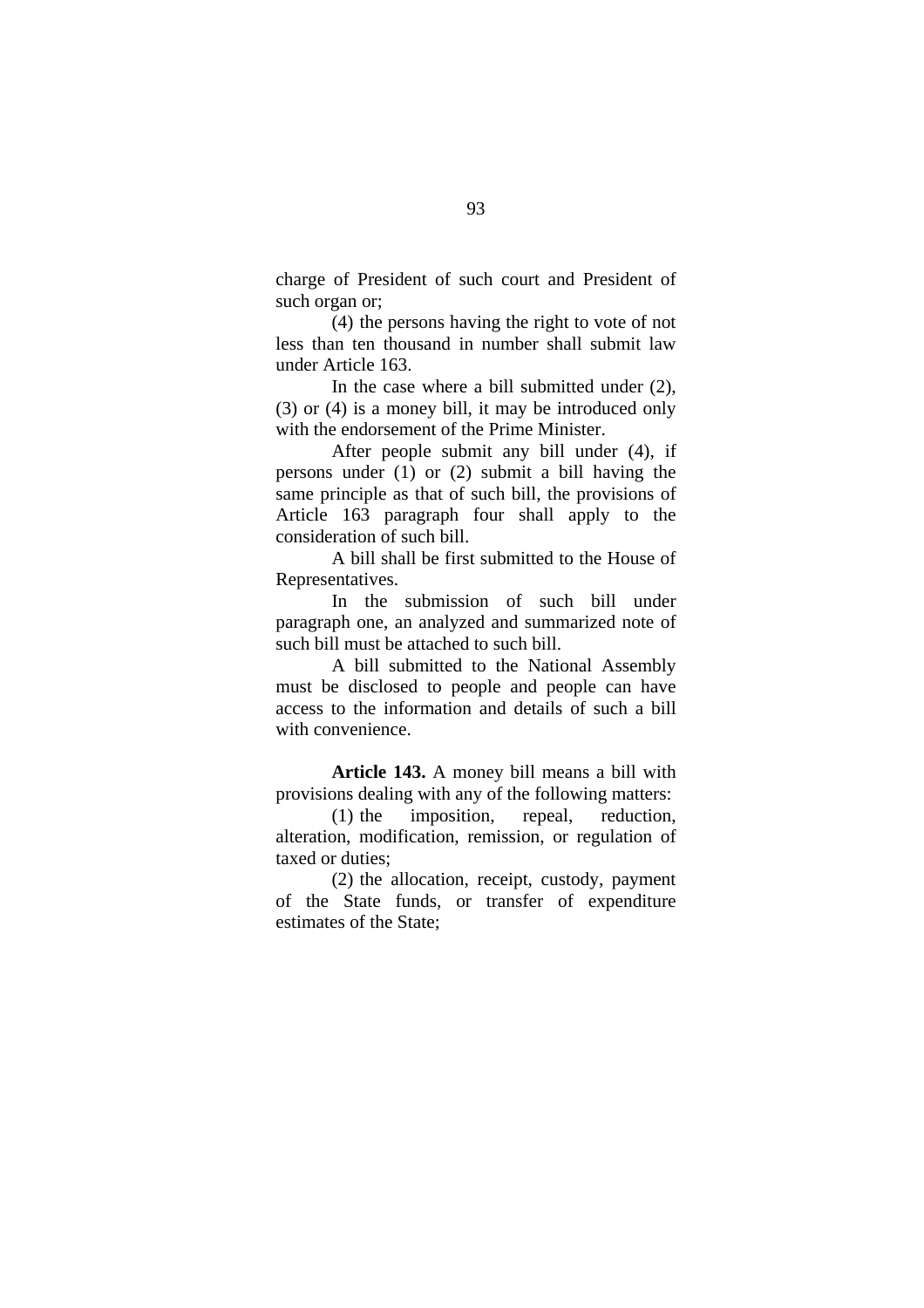(3) the raising of loans, guarantee, redemption of loans or proceeding binding State assets;

(4) currency.

In case of doubt as to whether a bill is a money bill which requires the endorsement of the Prime Minister or not, it shall be the power of a joint sitting of the President of the House of Representatives and Presidents of all standing committees of the House of Representatives to make a decision thereon.

The President of the House of Representatives shall hold a joint sitting to consider the case under paragraph two within fifteen days as from the date such case occurs.

The resolution of the joint sitting under paragraph two shall be decided by a majority of votes. In case of an equality of votes, the President of the House of Representatives shall have an additional vote as a casting vote.

**Article 144.** For any bill introduced by members of the House of Representatives which, at the stage of the adoption of its principle, was not a money bill but was then amended by the House of Representatives and, in the opinion of the President of the House, such amendment has rendered it to exhibit the characteristic of a money bill, the President of the House shall suspend the consideration of such bill and, within fifteen days as from the day on which such case occurs, shall refer it to a joint sitting of the President of the House of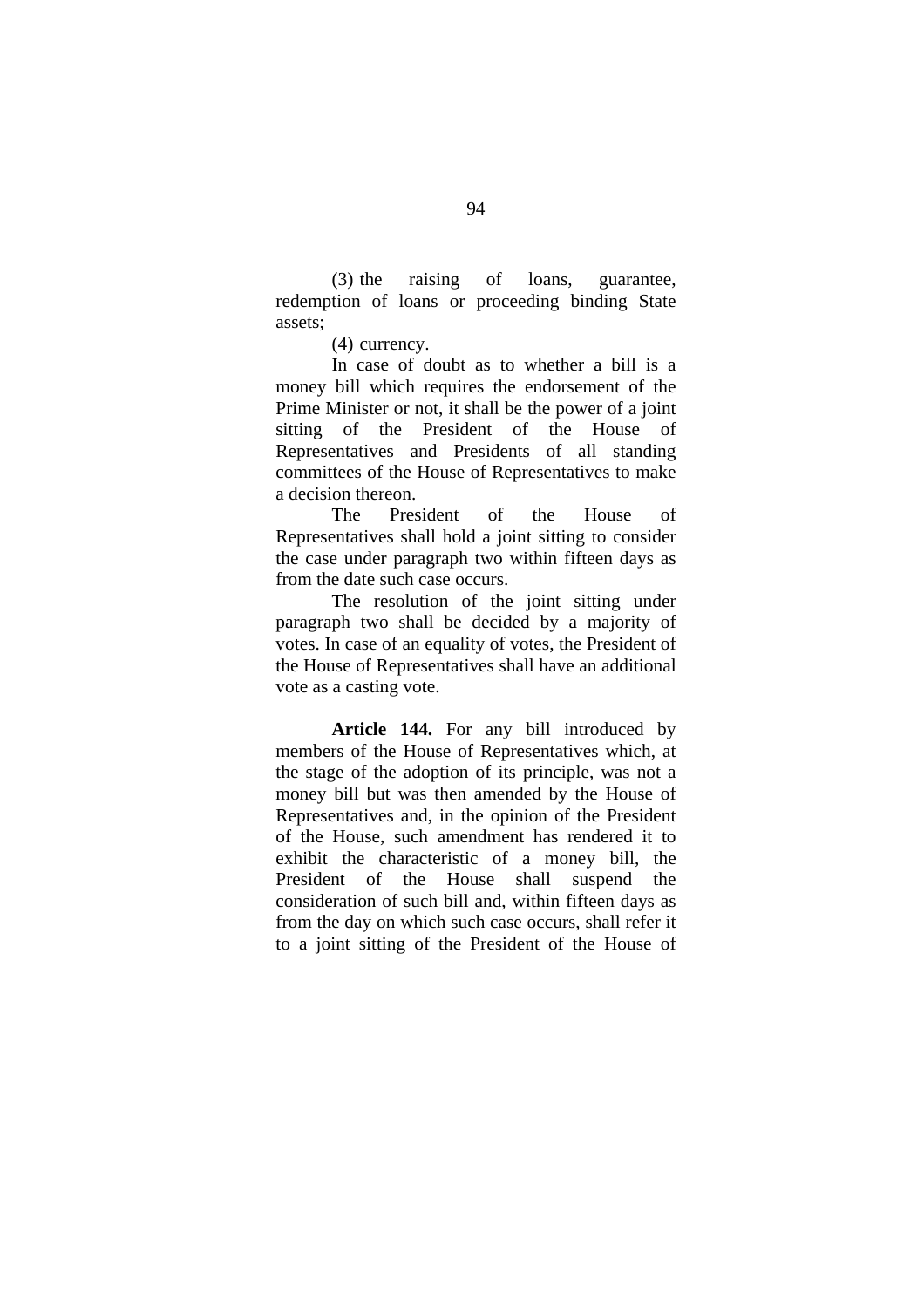Representatives and Presidents of all its standing committees to make a decision thereon.

In the joint sitting under paragraph one decides that the amendment resulted in such bill exhibiting the characteristic of a money bill, the President of the House shall refer it to the Prime Minister for endorsement. In the case where the Prime Minister does not endorse it, the House of Representatives shall amend it so as to prevent it from being a money bill.

**Article 145.** When a bill which has been specified by the Council of Ministers, in its policies stated to the National Assembly under Article 176, as necessary for the administration of the State affairs is not approved by a resolution of the House of Representatives and the votes disapproving it are less than one-half of the total number of the existing members of the House, the Council of Ministers may request the National Assembly to hold a joint sitting for passing a resolution on another occasion. If it is approved, the National Assembly shall appoint the persons, being or not being members of each house, in such an equal number as proposed by the Council of Ministers, to constitute a joint committee of the National Assembly for considering such bill, and the joint committee of the National Assembly shall prepare a report thereon and submit the bill which it has already considered to the National Assembly. If such bill is approved by the National Assembly, further proceedings under Article 150 shall be taken. If it is not approved, such bill shall lapse.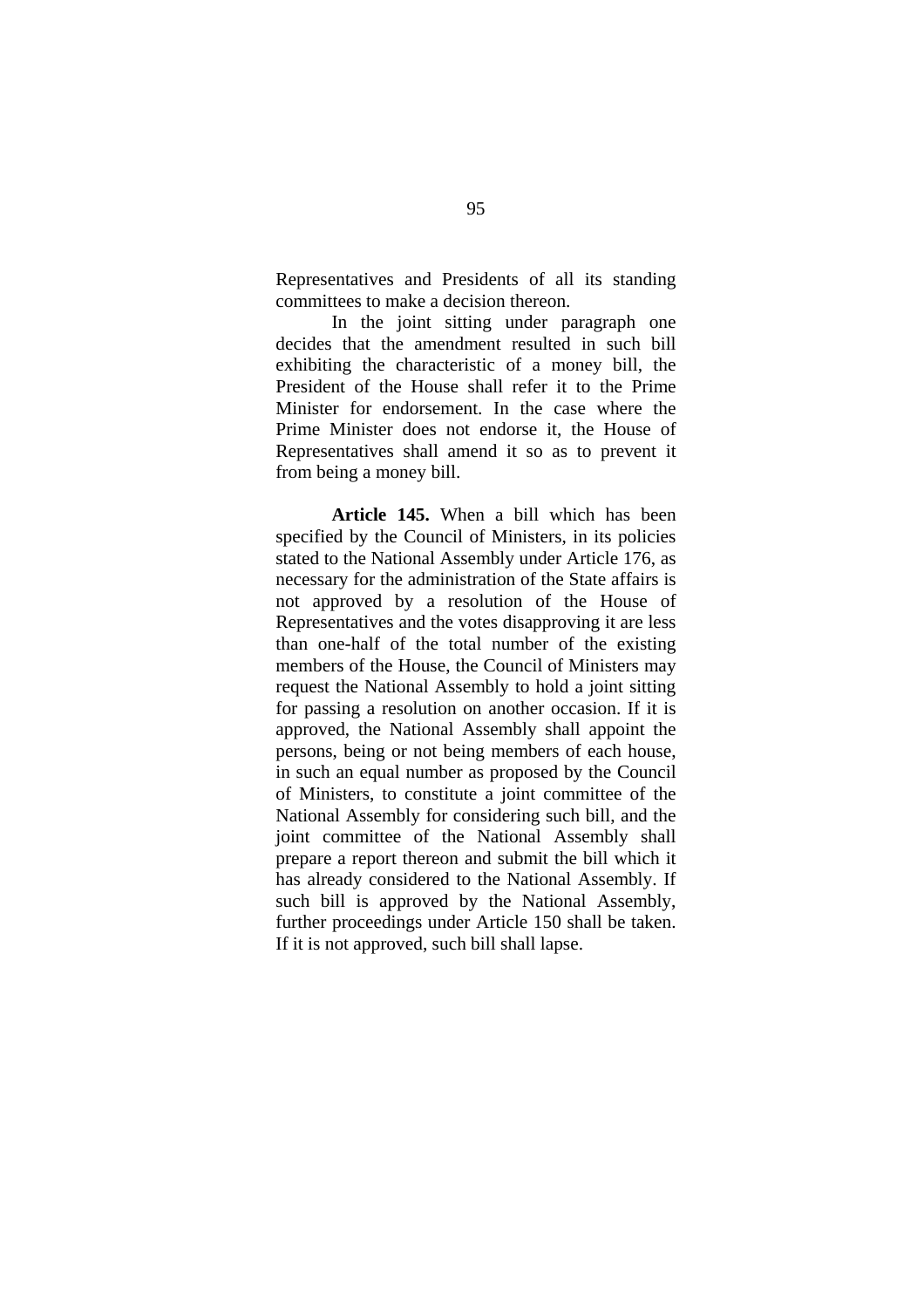**Article 146.** Subject to Article 168, when the House of Representatives has considered a bill submitted under Article 142 and resolved to approve it, the House of Representatives shall submit such bill to the Senate. The Senate must finish the consideration of such bill within sixty days; but if it is a money bill, the consideration thereof must be finished within thirty days; provided that the Senate may, as a special case, resolve to extend the period for not more than thirty days. The said period shall mean the period during a session and shall be counted as from the day on which such bill reaches the Senate.

 The period referred to in paragraph one shall not include the period during which the bill is under the consideration of the Constitutional Court under Article 149.

 If the Senate has not finished the consideration of the bill within the period referred to in paragraph one, it shall be deemed that the Senate has approved it.

 In the case where the House of Representatives submits a money bill to the Senate, the President of the House of Representatives shall also advise the Senate that the bill so submitted is a money bill. The advice of the President of the House of Representatives shall be deemed final.

 In the case where the President of the House of Representatives does not advise the Senate that the bill is a money bill, such bill shall not be deemed a money bill.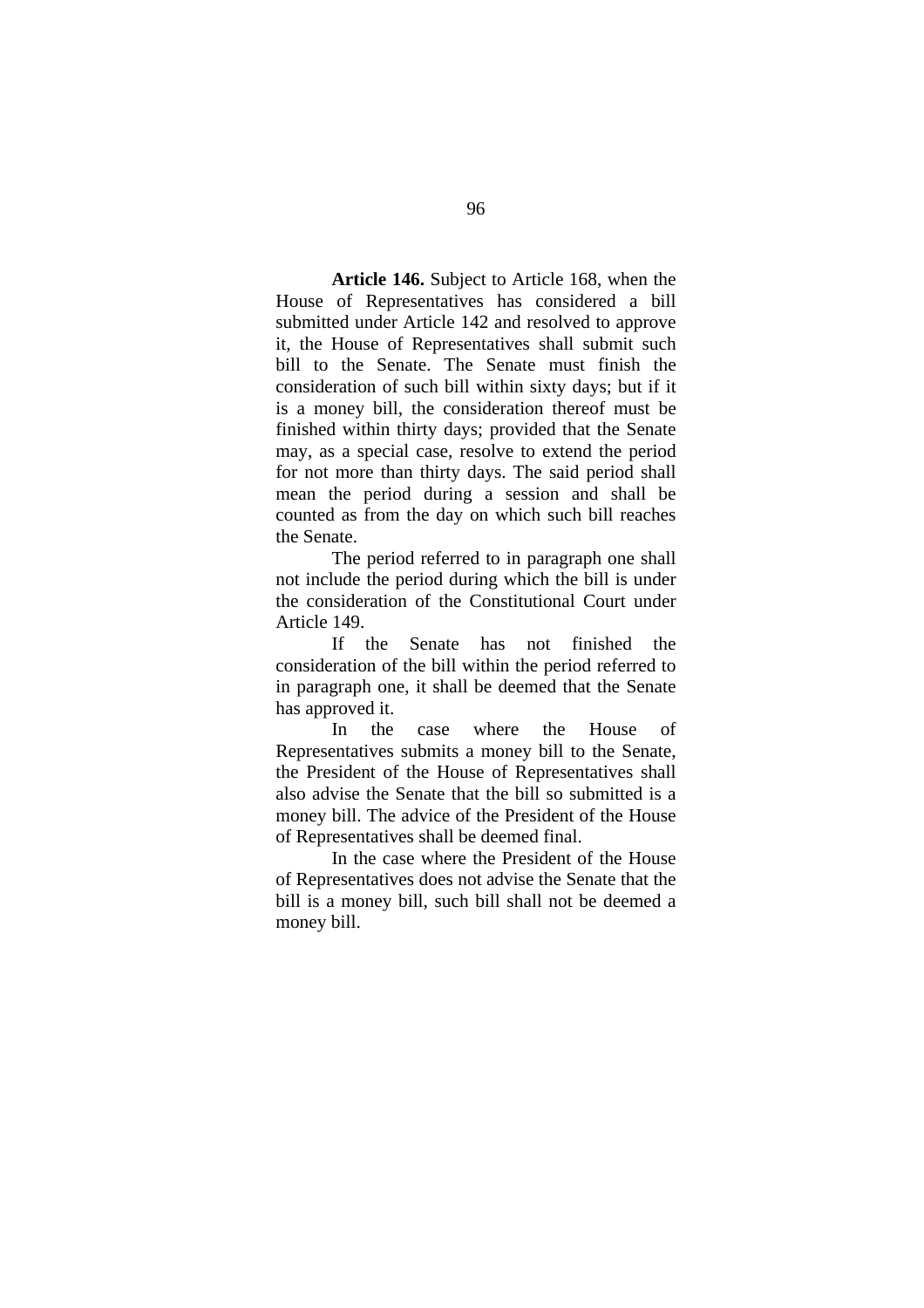**Article 147.** Subject to Article 168, after the Senate has finished the consideration of a bill,

 (1) if it agrees with the House of Representatives, further proceedings under Article 150 shall be taken;

 (2) if it disagrees with the House of Representatives, such bill shall be withheld and returned to the House of Representatives;

 (3) if there is an amendment, the amended bill shall be returned to the House of Representatives. If the House of Representatives approves such amendment, further proceedings under Article 150 shall be taken. In other cases, each House shall appoint persons, being or not being its members, in such an equal number as may be fixed by the House of Representatives, to constitute a joint committee for considering the bill and the joint committee shall prepare a report thereon and submit the bill which it has already considered to both Houses. If both Houses approve the bill already considered by the joint committee, further proceedings under Article 150 shall be taken. If either House disapproves it, the bill shall be withheld.

 The joint committee has the power to demand documents from any person or summon any person to give statements of fact or opinions in respect of the consideration of the bill and the privileges provided in Article 130 shall also extend to the person performing his or her duties under this section.

 At a meeting of the joint committee, the presence of the members of the joint committee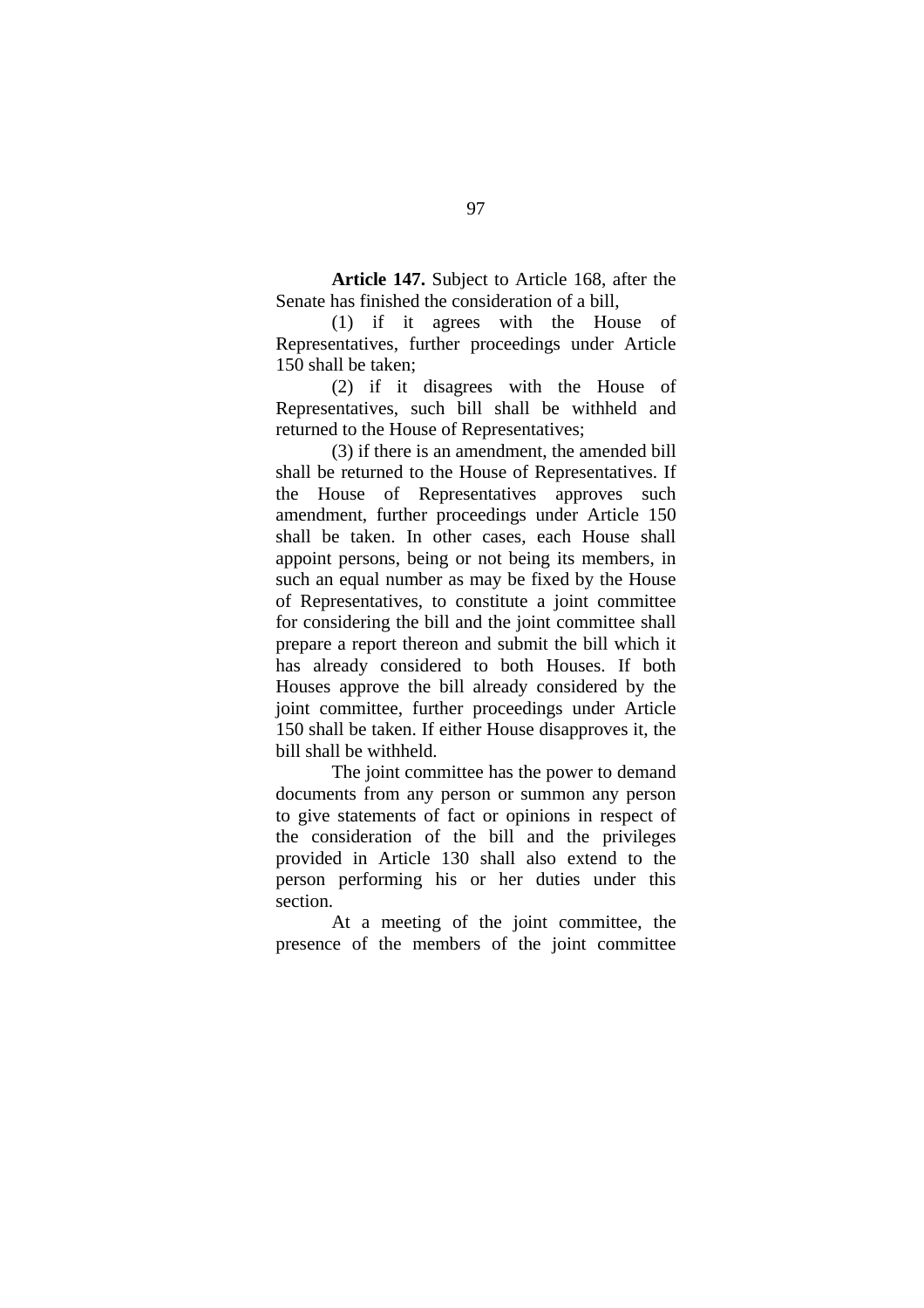appointed by both Houses of not less than one-half of the total number of its members is required to constitute a chamber and the provisions of Article 137 shall apply *mutatis mutandis.* 

If a bill is not returned by the Senate to the House of Representatives within the period specified under 146, such bill shall be deemed to have been approved by the National Assembly and further proceedings under Article 150 shall be taken.

**Article 148.** A bill withheld under Article 147 may be reconsidered by the House of Representatives only after the lapse of one hundred and eighty days as from the date the bill is returned to the House of Representatives by the Senate in case of withholding under Article 147 (2) and as from the date either House disapproves it in case of withholding under Article 147 (3). In such cases, if the House of Representatives resolves to reaffirm the original bill or the bill considered by the joint committee by the votes of more than one-half of the total number of the existing members of the House of Representatives, such bill shall be deemed to have been approved by the National Assembly and further proceedings under Article 150 shall be taken.

If the bill withheld is a money bill, the House of Representatives may forthwith proceed to reconsider it. In such case, if the House of Representatives resolves to reaffirm the original bill or the bill considered by the joint committee by the votes of more than one-half of the total number of the existing members of the House of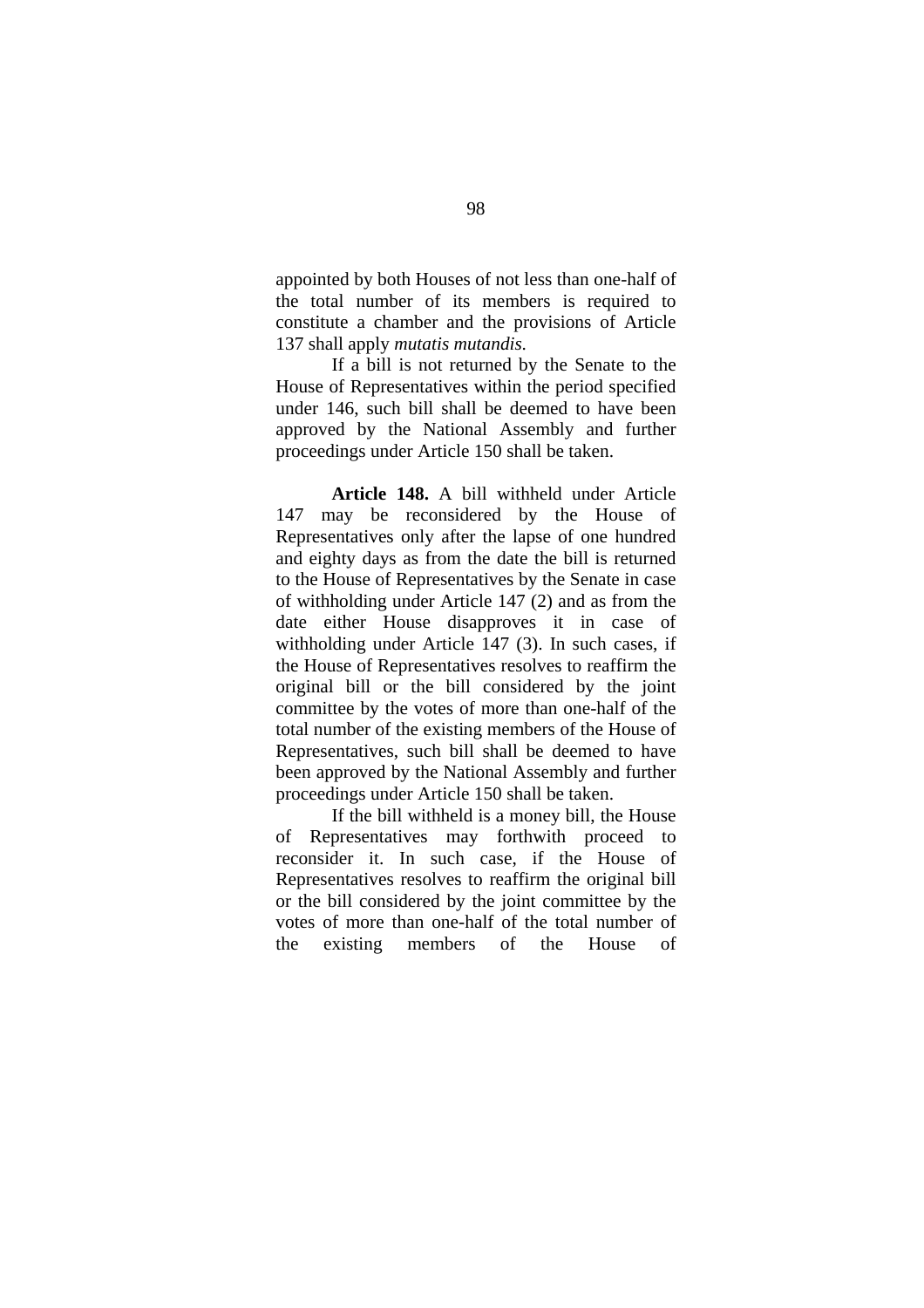Representatives, such bill shall be deemed to have been approved by the National Assembly and further proceedings under Article 150 shall be taken.

**Article 149.** While a bill is being withheld under Article 147, the Council of Ministers or members of the House of Representatives may not introduce a bill having the same or similar principle as that of the bill so withheld.

In the case where the House of Representatives or the Senate is of the opinion that the bill so introduced or referred to for consideration has the same or similar principle as that of the bill being withheld, the President of the House of Representatives or the President of the Senate shall refer the said bill to the Constitutional Court for decision. If the Constitutional Court decides that it is a bill having the same or similar principle as that of the bill so withheld, such bill shall lapse.

**Article 150.** After a bill has already been approved by the National Assembly, the Prime Minister shall present it to the King for signature within twenty days as from the date of the receipt of such bill from the National Assembly, and it shall come into force after publication in the Government Gazette has been carried out.

**Article 151.** If the King refuses His assent to a bill and either returns it to the National Assembly or does not return it within ninety days, the National Assembly must redeliberate such bill. If the National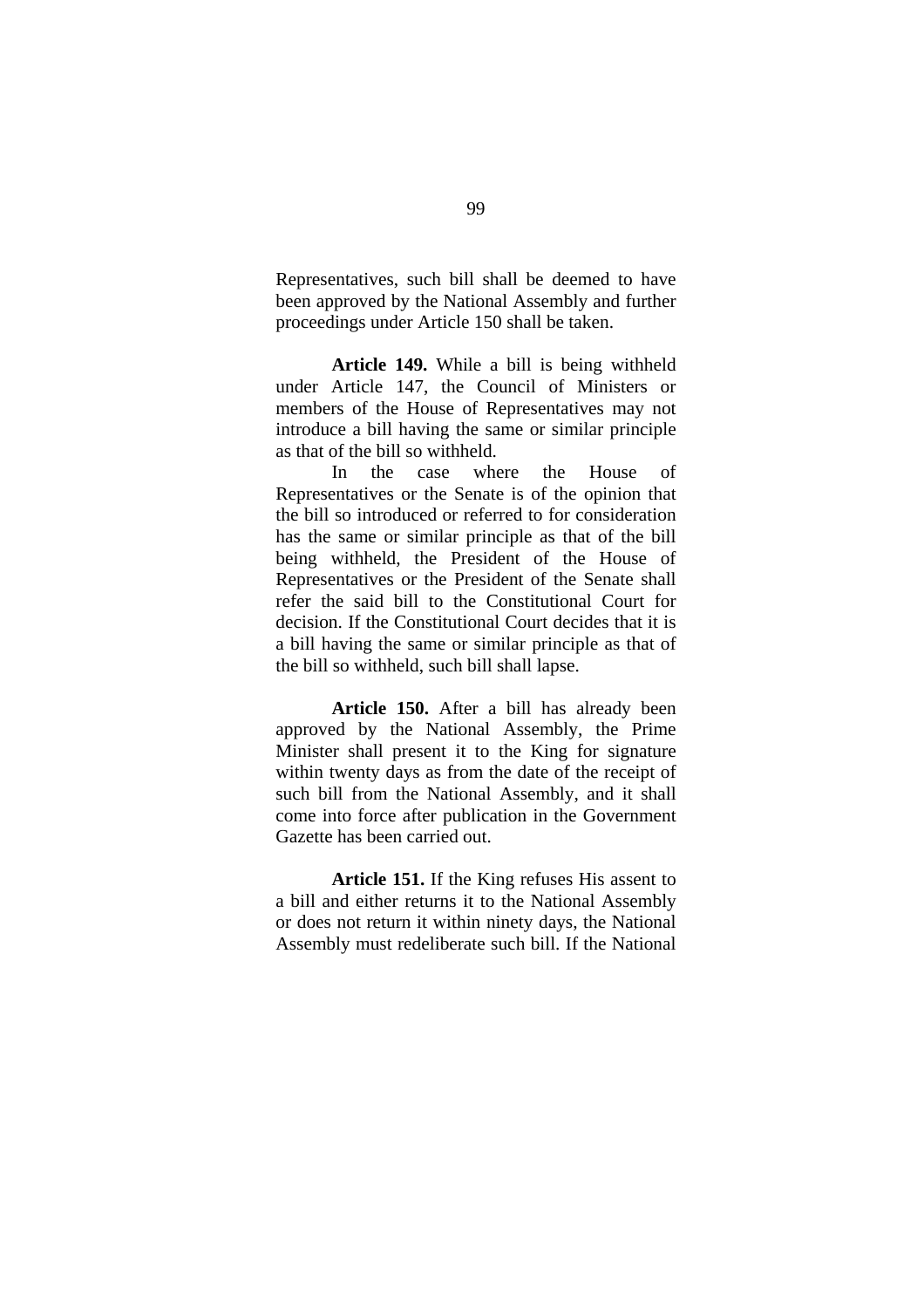Assembly resolves to reaffirm the bill with the votes of not less than two-thirds of the total number of existing members of both Houses, the Prime Minister shall present such bill to the King for signature once again. If the King does not sign and return the bill within thirty days, the Prime Minister shall cause the bill to be published in the Government Gazette and it shall have the force of law as if the King has signed it.

**Article 152.** In considering a bill the substance of which is decides by the President of the House of Representatives to be concerned with children, women, the elderly, the disabled or handicapped, if the House of Representatives does not consider it by its full committee, the House of Representatives shall appoint an *ad hoc* committee consisting of representatives, from private organizations concerned with the respective types of persons, of not less than one-third of the total number of members of the committee; provided that the number of men and women must be closely apportioned.

**Article 153.** In the case where the term of the House of Representatives expires or the House of Representatives is dissolved, the draft Constitution Amendment, or all bills to which the King has refused His assent or which have not been returned by the King within ninety days, shall lapse.

 In the case where the term of the House of Representatives expires or where the House of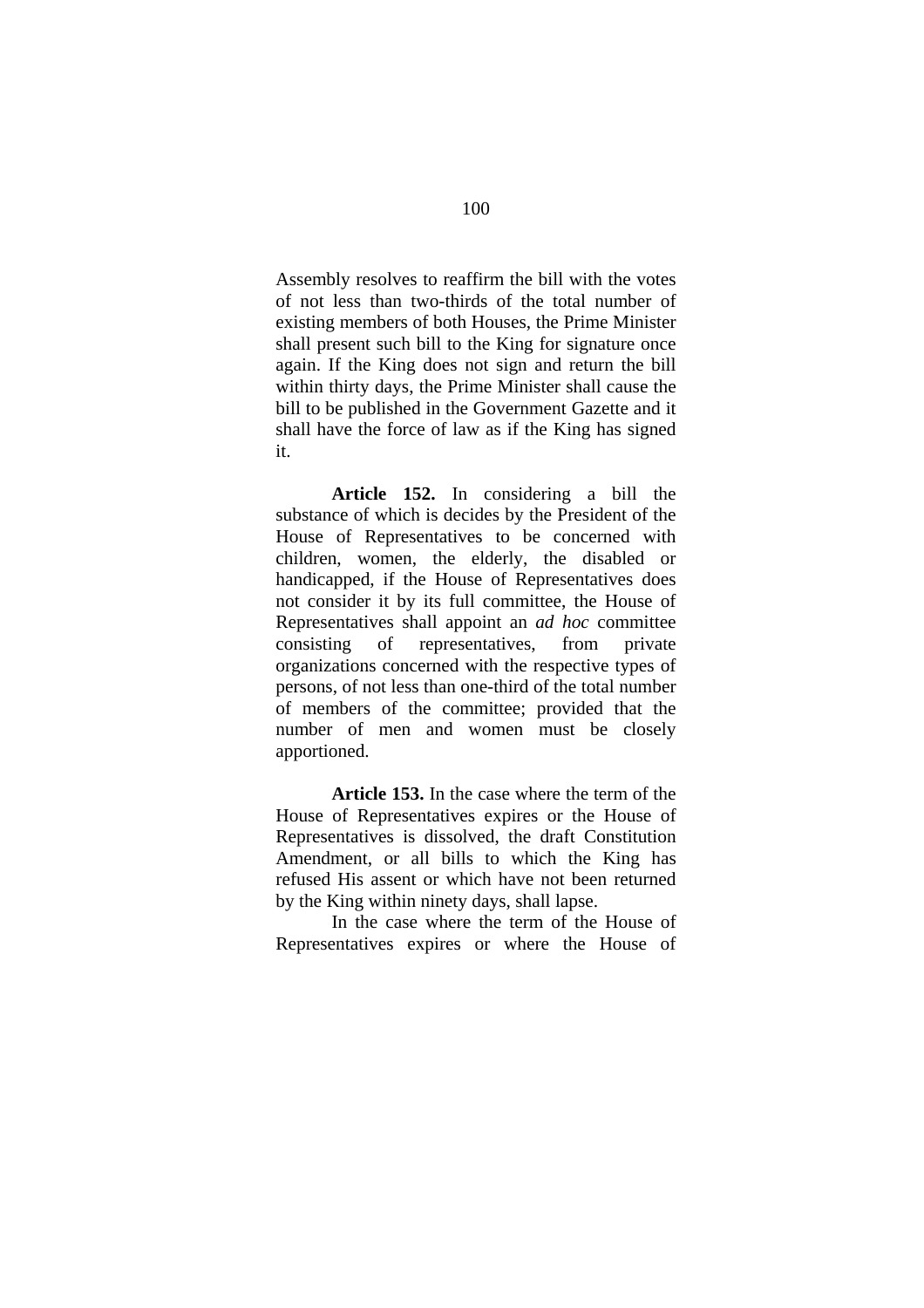Representatives is dissolved, the National Assembly, the House of Representatives or the Senate, as the case may be, may, after a general election of members of the House of Representatives, continue the consideration of the draft Constitution Amendment or the bill which has not yet been approved by the National Assembly if the Council of Ministers which is newly appointed after the general election so requests within sixty days as from the first sitting day of the National Assembly after the general election and the National Assembly approves it. If the Council of Ministers does not so request within such period of time, such draft Constitution Amendment or bill shall lapse.

 The further consideration of the draft Constitution Amendment, the bill under paragraph two shall be in accordance with the rules of procedure of the House of Representatives, the Senate or the National Assembly, as the case may be.

# **Part 8**

# **The Control of Enactment of Law Conflicting with or Contradictory to the Constitution**

 $\overline{a}$ 

**Article 154.** Any bill has been approved by the National Assembly but before the Prime Minister presents it to the King for signature under Article 150 or any bill has been reaffirmed by the National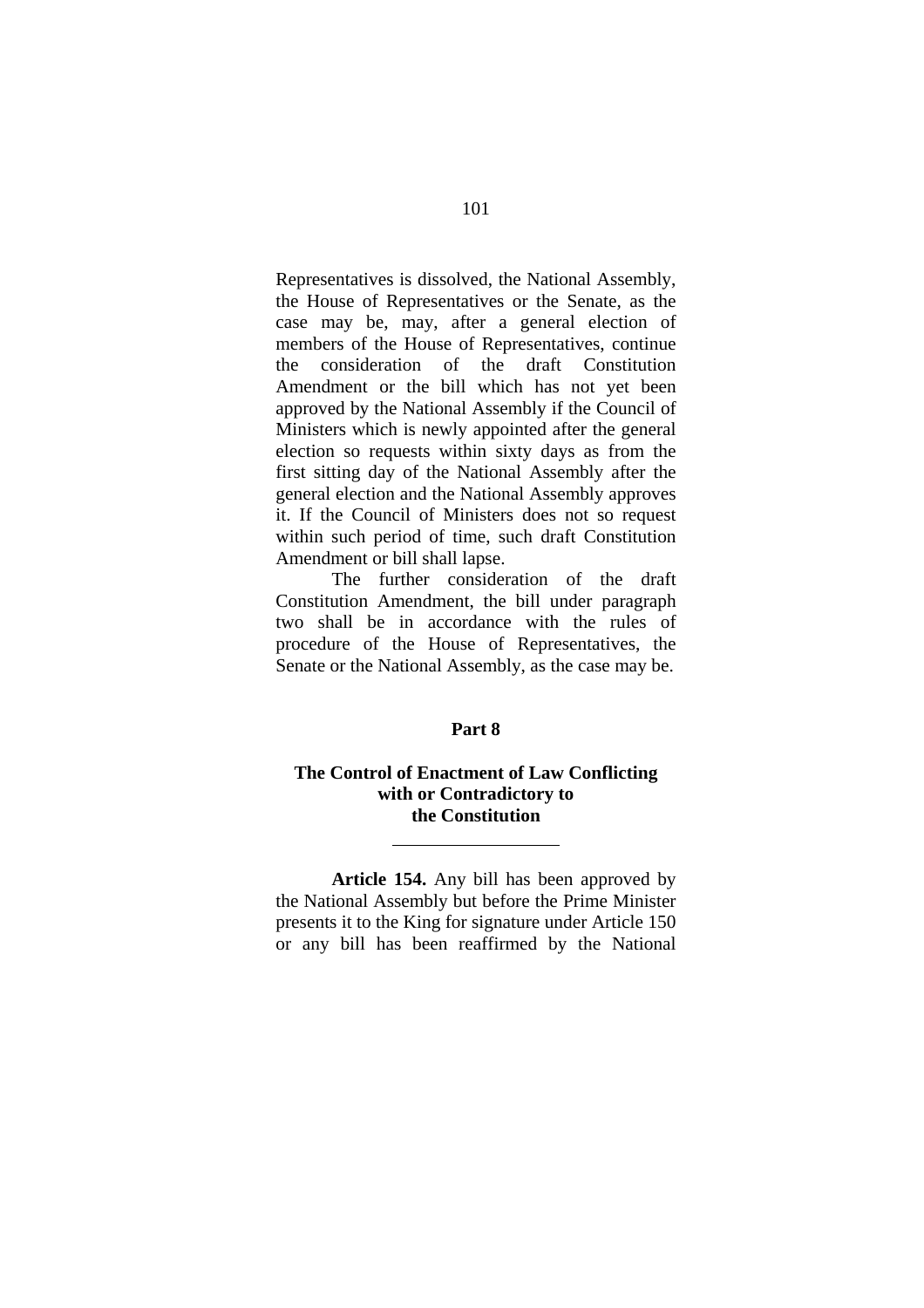Assembly but before the Prime Minister presents it to the King for another time under Article 151:

(1) if members of the House of Representatives, senators or members of both Houses of not less than one-tenth of the total number of the existing members of both Houses are of the opinion that provisions of the said bill are in conflict with or in contradiction to this Constitution or such bill is enacted in a manner which is inconsistent with the provisions of this Constitution, they shall submit their opinion to the President of the House of Representatives, the President of the Senate or the President of the National Assembly, as the case may be, and the President of the House receiving such opinion shall then refer it to the Constitutional Court for decision and, without delay, inform the Prime Minister thereof;

(2) if the Prime Minister is of the opinion that the provisions of the said bill are in conflict with or in contradiction to this Constitution or it is enacted in a manner which is inconsistent with the provisions of this Constitution, the Prime Minister shall refer such opinion to the Constitutional Court for decision and, without delay, inform the President of the House of Representatives and the President of the Senate thereof.

During the consideration of the Constitutional Court, the Prime Minister shall suspend the proceedings in respect of the promulgation of the bill until the Constitutional Court gives a decision thereon.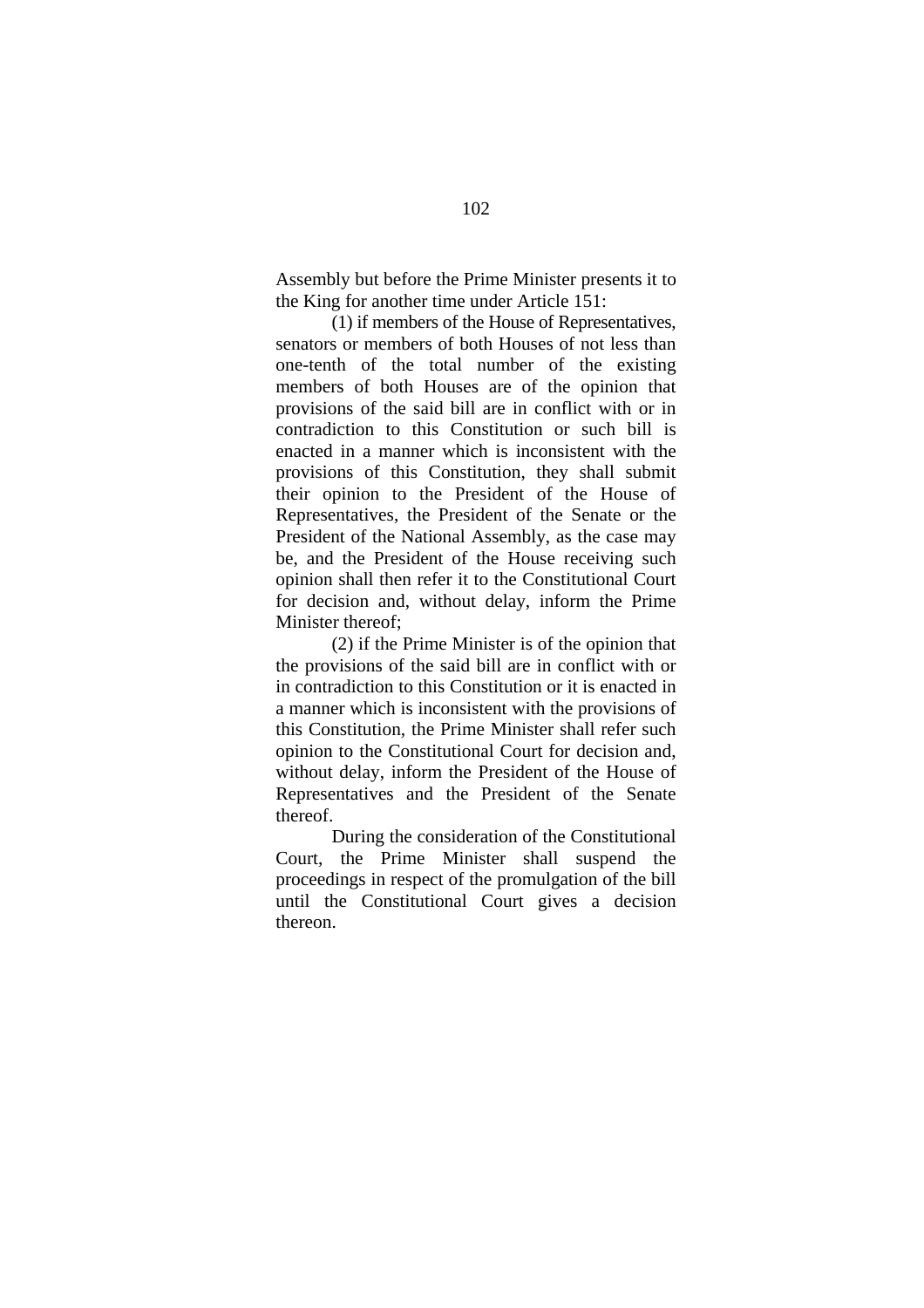If the Constitutional Court decides that the provisions of such bill are in conflict with or in contradiction to this Constitution or it is enacted in such a manner which is inconsistent with the provisions of this Constitution and that such provisions of the bill form the essential element, such bill shall lapse.

If the Constitutional Court decides that the provisions of such bill are in conflict with or in contradiction to this Constitution in any manner other than the case specified in paragraph three, such conflicting or contradictory provisions shall lapse and the Prime Minister shall proceed further under Article 150 or Article 151, as the case may be.

**Article 155.** The provisions of Article 154 shall apply *mutatis mutandis* to draft rules of procedure of the House of Representatives, draft rules of procedure of the Senate and draft rules of procedure of the National Assembly which have already been approved by the House of Representatives, the Senate or the National Assembly, as the case may be, but remain unpublished in the Government Gazette.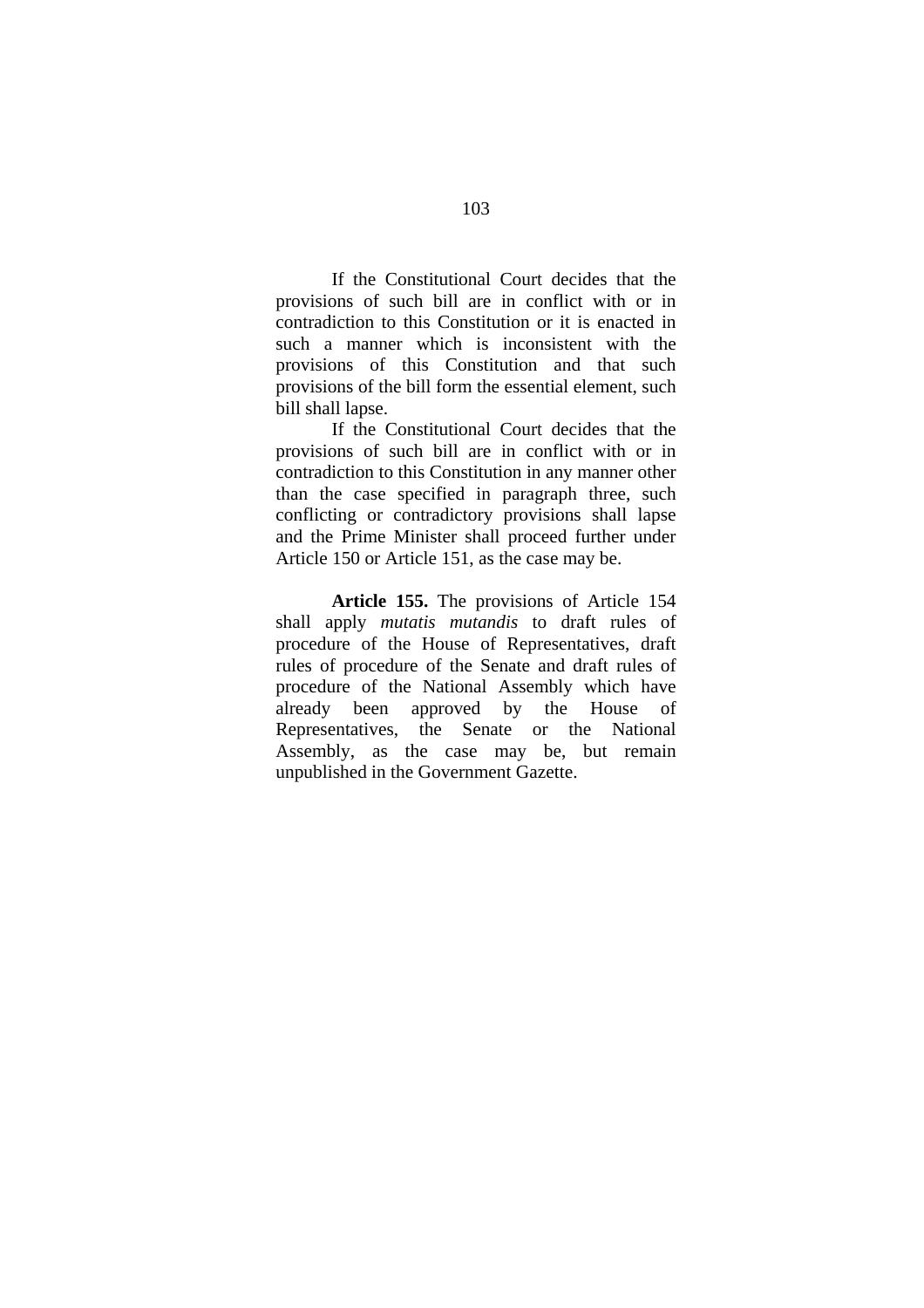# **Part 9**

#### **The Control of Administration of State Affairs**

 $\overline{a}$ 

**Article 156.** Every member of the House of Representatives or senator has the right to interpellate a Minister on any matter within the scope of his or her authority, but the Minister has the right to refuse to answer it if the Council of Ministers is of the opinion that the matter should not yet be disclosed on the ground of safety or vital interest of the State.

**Article 157.** In the administration of the State affairs on any matter which involves an important problem of public concern, affects national or public interest, or requires urgency, a member of the House of Representatives may notify the President of the House of Representatives in writing prior to the commencement of the sitting of the day, that they will interpellate the Prime Minister or the Minister responsible for the administration of the State affairs on that matter without specifying the question, and the President of the House of Representatives shall place such matter on the agenda of the meeting of that day.

The interpellation and the answer to the interpellation under paragraph one may be made once a week, and a verbal interpellation by a member of the House of Representatives on a matter involving the administration of the State affairs may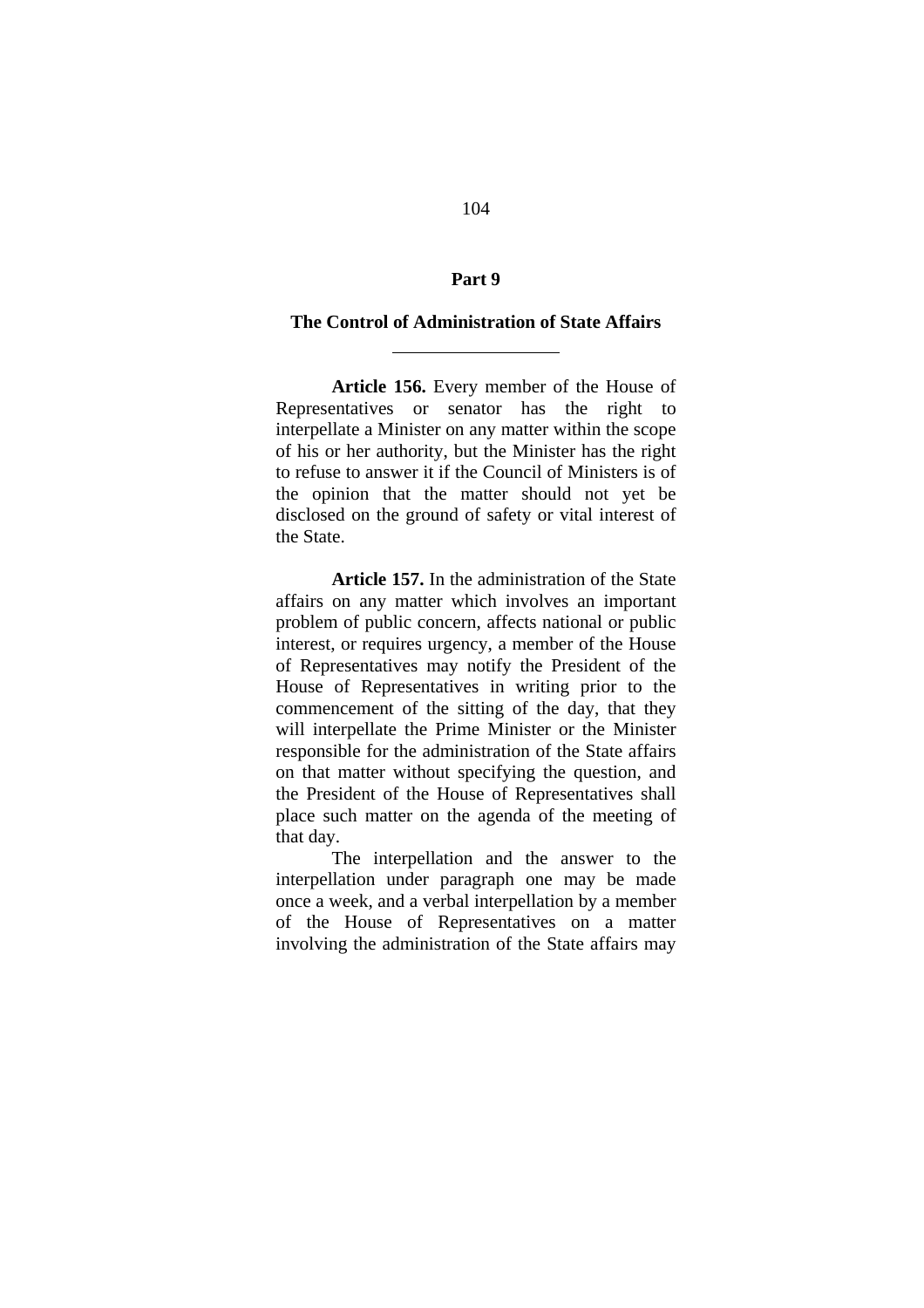be made not exceeding three times on each matter in accordance with the rules of procedure of the House of Representatives.

**Article 158.** Members of the House of Representatives of not less than one-fifth of the total number of the existing members of the House have the right to enlist the submission of a motion for a general debate for the purpose of passing a vote of no-confidence in the Prime Minister. Such motion must nominate the suitable next Prime Minister who is also a person under Article 171 paragraph two and, when the motion has been submitted, the dissolution of the House or Representatives shall not be permitted, except that the motion is withdrawn or the resolution is passed without being supported by the vote in accordance with paragraph three.

In the submission of the motion for a general debate under paragraph one, if it is concerned with the behavior of the Prime Minister, which involves circumstances of unusual wealthiness, exhibits a sign of malfeasance in office or intentionally violates the provisions of the constitution or law, it shall not be submitted without the petition under Article 271 having been presented. Upon the submission of the petition under Article 271, it may be proceeded without awaiting the outcome of the proceedings under Article 272.

If the general debate is concluded with a resolution not to pass over the agenda of the general debate, the House of Representatives shall pass a vote of confidence or no-confidence. Voting in such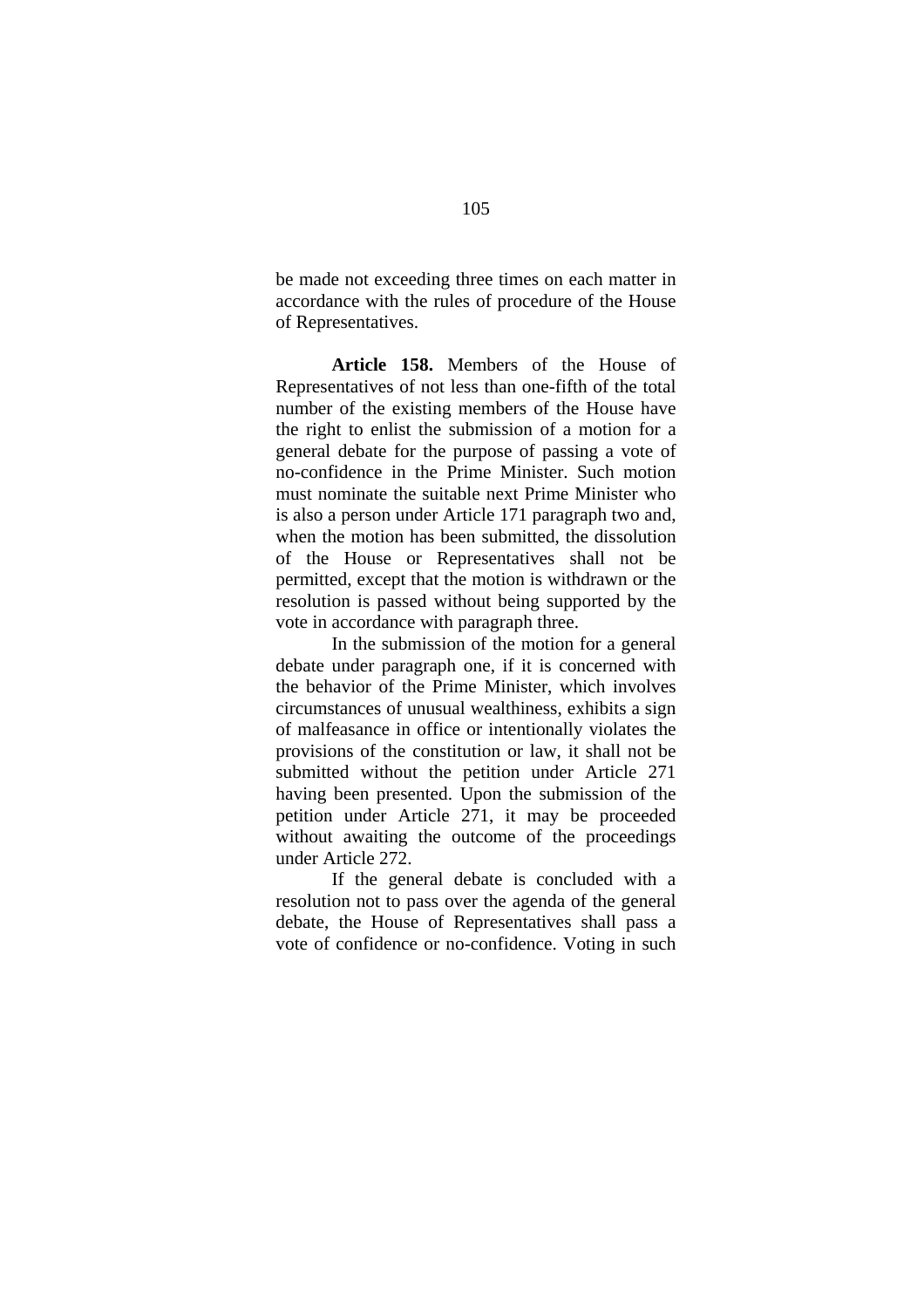case shall not take place on the date of the conclusion of the debate. The vote of no-confidence must be passed by more than one-half of the total number of the existing members of the House of Representatives.

In the case where a vote of no-confidence is passed by not more than one-half of the total number of the existing members of the House of Representatives, the members of the House of Representatives who submit the motion for the general debate shall no longer have the right to submit another motion for a general debate for the purpose of passing a vote of no-confidence in the Prime Ministers throughout the session.

In the case where a vote of no-confidence is passed by more than one-half of the total number of the existing members of the House of Representatives, the President of the House of Representatives shall submit the name of the person nominated under paragraph one to the King for further appointment and Article 172 shall not apply.

**Article 159.** Members of the House of Representatives of not less than one-sixth of the total number of the existing members of the House of Representatives have the right to submit a motion for a general debate for the purpose of passing a vote of no-confidence in an individual Minister and the provisions of Article 158 paragraph two, paragraph three and paragraph four shall apply *mutatis mutandis.*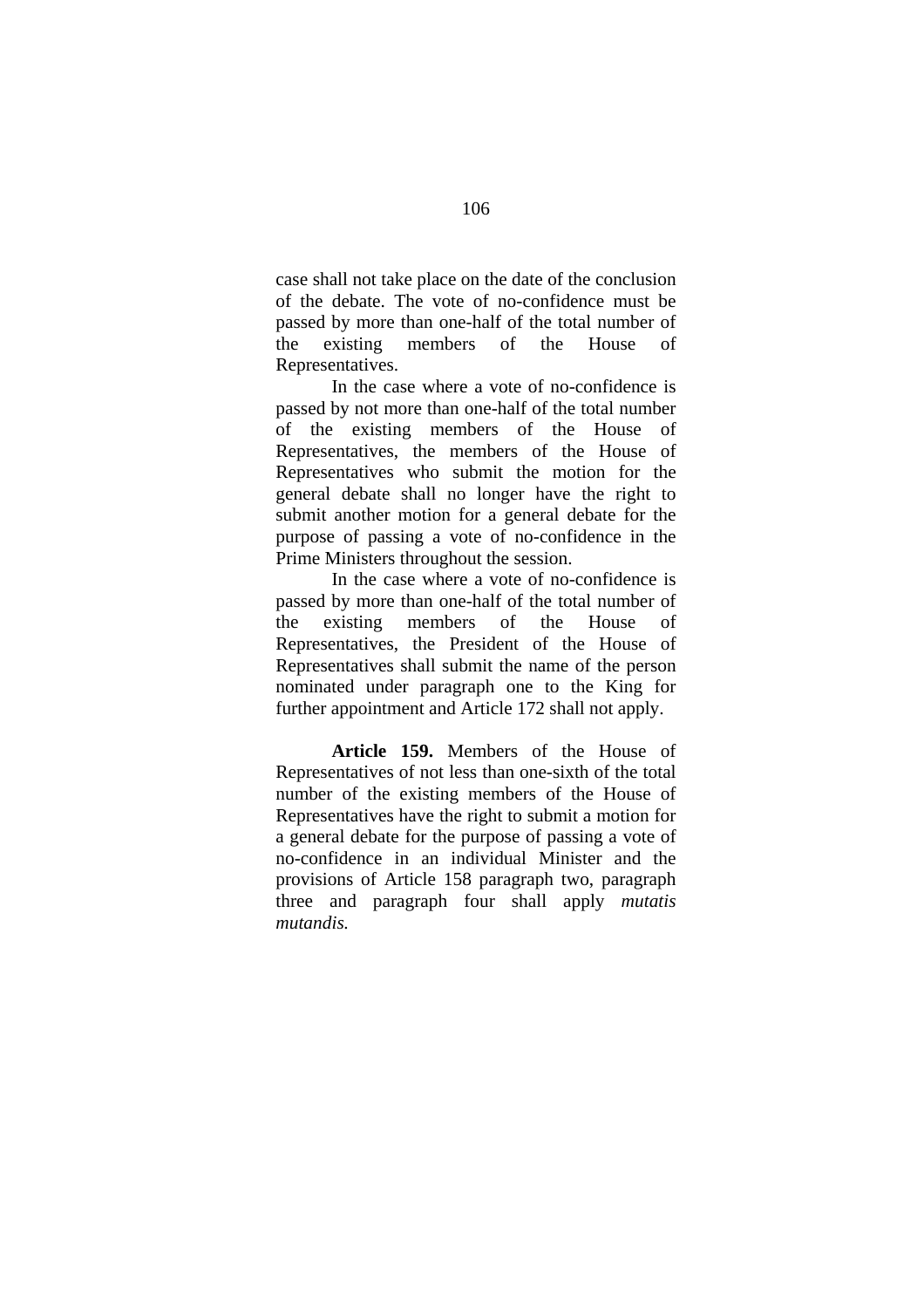Any Minister vacates office but remains in office in other position after the day of the submission under paragraph one of members of the House of Representatives, such Minister shall continue to be debated for the purpose of passing a vote of no-confidence under paragraph one.

The provisions under paragraph two shall apply *mutatis mutandis* to Minister vacating office not exceeding ninety days before the day of the submission under paragraph one of members of the House of Representatives but remaining in office in other position.

**Article 160.** In the case where the number of members of the House of Representatives are not members of political parties to which ministers belong is insufficient to submit a motion for a general debate under Article 158 or Article 159, members of the House of Representatives of more than one-half of the total number of the existing members shall have the right to submit a motion for a general debate for the purpose of passing a vote of no-confidence in the Prime Minister or an individual minister under Article 158 or Article 159 after the Council of Ministers has been in office for more than two years.

**Article 161.** Senators of not less than onethird of the total number of the existing members of the Senate have the right to submit a motion for a general debate in the Senate for the purpose of requesting the Council of Ministers to give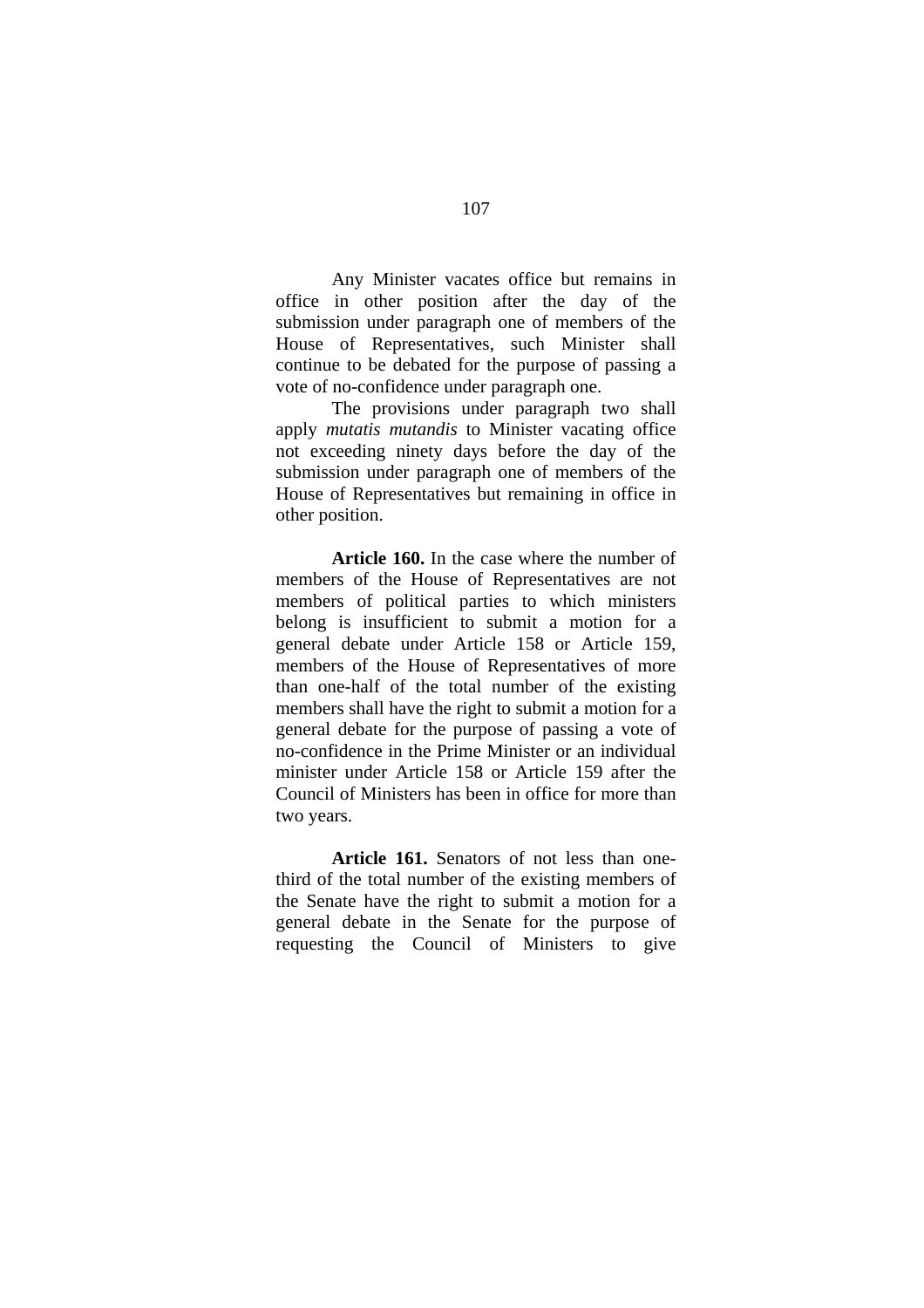statements of fact or explain important problems in connection with the administration of the State affairs without a resolution to be passed.

The motion for the general debate under this section may be submitted only once in each session.

**Article 162.** In the case where there shall be a sitting of the House of Representatives or Senate for interpellating any Prime Minister or Minister on any matter within the scope of his or her authority or a general debate of no-confidence in any Prime Minister or Minister, such Prime Minister or Minister shall attend the sitting of the House of Representatives or the Senate to explain or answer such an interpellation in person, except if he or she is unavoidably prevented from attending for explaining or answering such an interpellation, for which he or she must notify the President of the House of Representatives or the President of the Senate in advance or on the day of such sitting.

Members of the House of Representatives are free from resolutions adopted by political parties in an interpellation, debate and the passing of a resolution of no-confidence.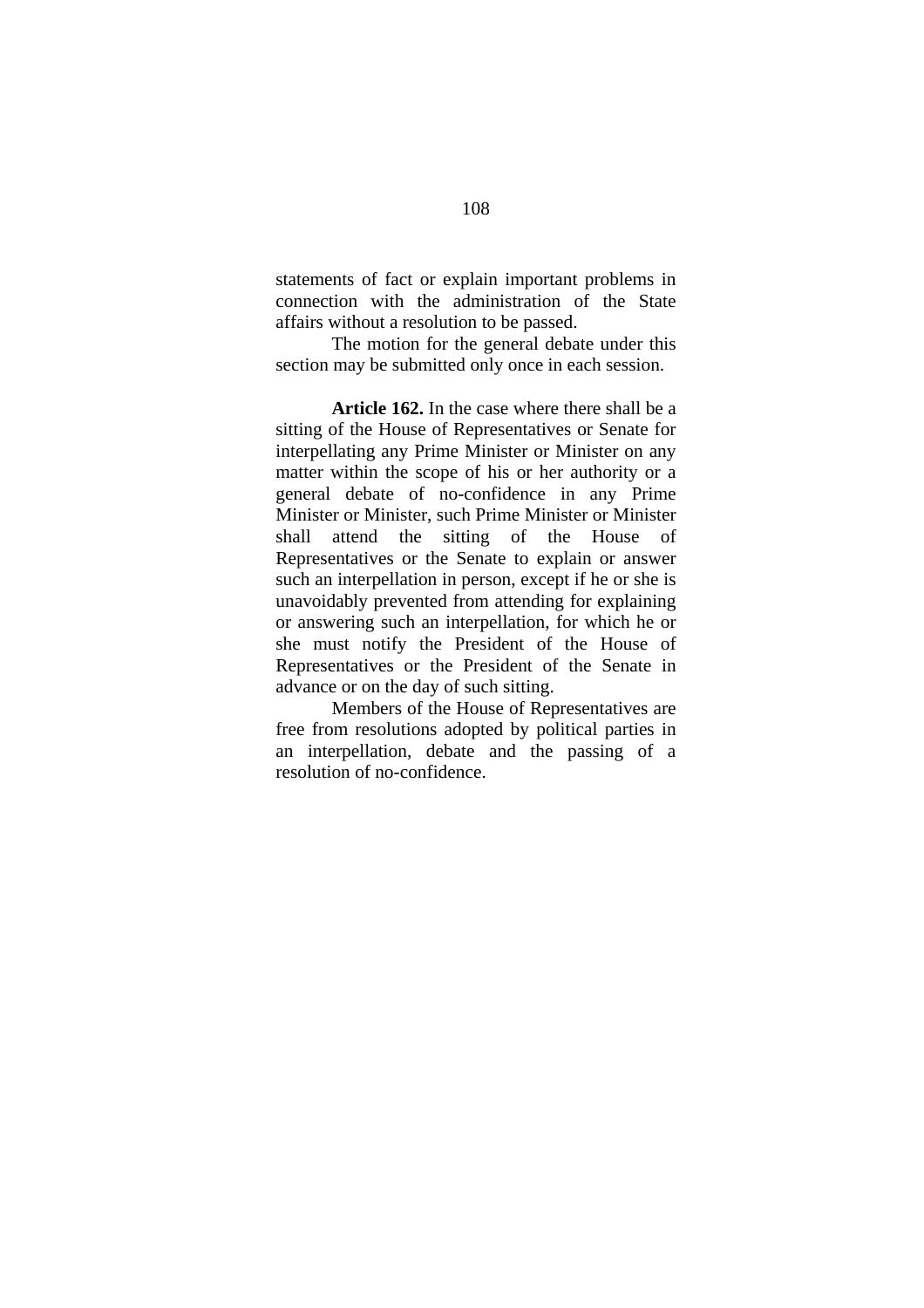## **CHAPTER VII**

#### **Direct Political Participation of People**

l

**Article 163.** People having the right to vote of not less than ten thousand in number shall have a right to submit a petition to the President of the National Assembly to consider such bill as prescribed in Chapter III and Chapter V of this Constitution.

A bill must be attached to the petition referred to in paragraph one.

The rules and procedure for the petition and the examination thereof shall be in accordance with the provisions of the law.

In the consideration of the bill under paragraph one, the House of Representatives and the Senate must provide representatives of people having the right to vote in a submission of such bill an opportunity for explaining principle of the bill and an *ad hoc* committee for the consideration of such bill shall consist of representatives of people having the right to vote in a submission of such bill of not less than one-third of the total number of committee.

**Article 164.** People having the right to vote of not less than twenty thousand in number shall have a right to submit a petition to the President of the Senate to pass a resolution under Article 274 removing persons under Article 270 from office.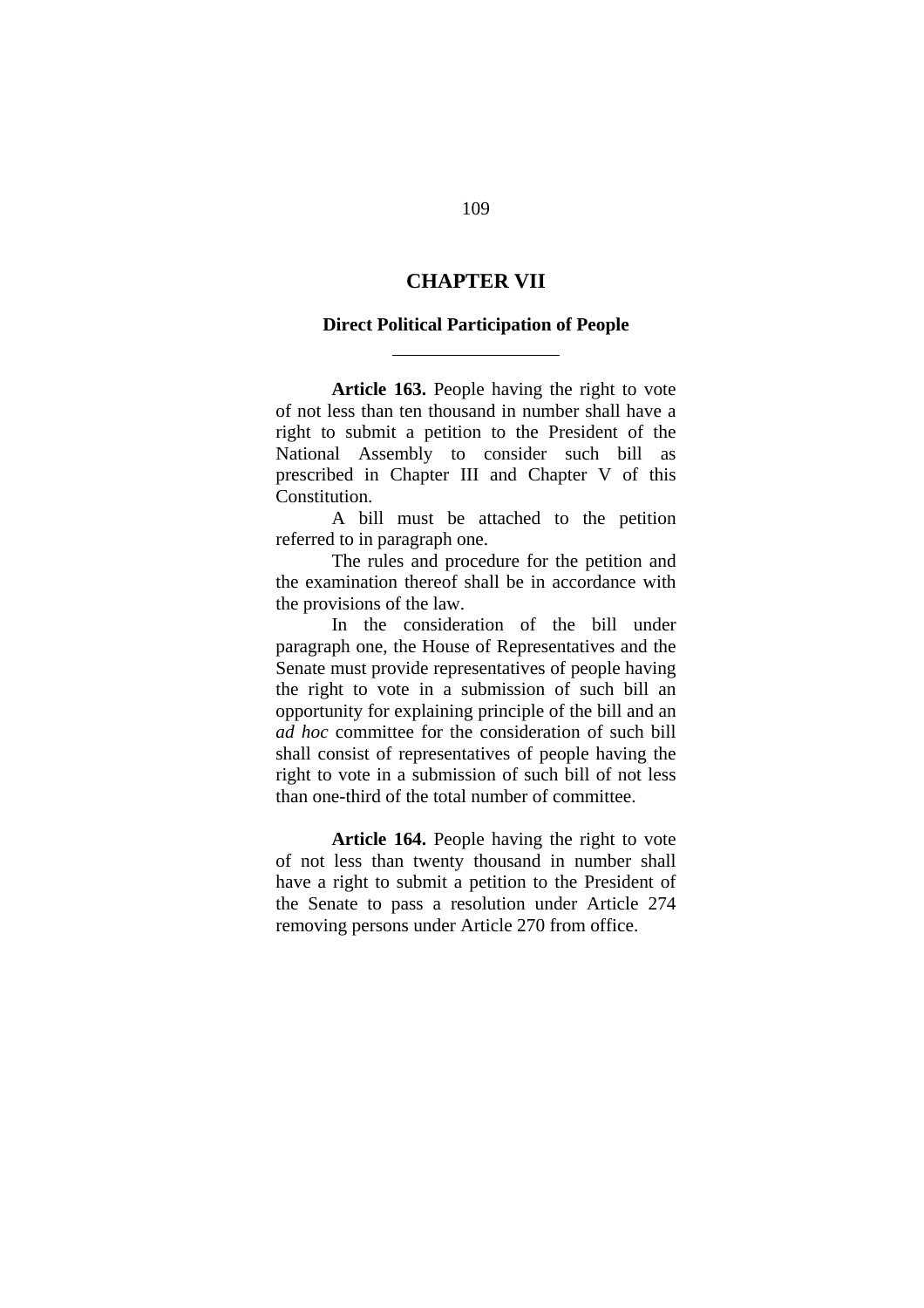The request under paragraph one shall clearly itemize circumstances in which such persons have allegedly committed the act.

The rules, procedure and conditions for the petition under paragraph one shall be in accordance with the organic law on counter corruption.

**Article 165.** People having the right to vote shall have the right to vote in a referendum.

A referendum shall be held under the following conditions:

(1) in the case where the Council of Ministers is of the opinion that any issue may affect national or public interests, the Prime Minister, with the approval of the Council of Ministers, may consult the President of the House of Representatives and the President of the Senate for the purpose of announcing the calling for a referendum in the Government Gazette;

(2) in the case where a referendum is held in compliance with the provisions of law.

A referendum under (1) or (2) may be held for a resolution by the majority of the persons having the right to vote in a referendum on an issue held for such referendum or a referendum for giving an advice to the Council of Ministers except when there is a law provides otherwise.

A referendum shall be as to whether the affairs held for such referendum will be approved or not and a referendum shall not be held on affairs conflicting with or contradictory to the Constitution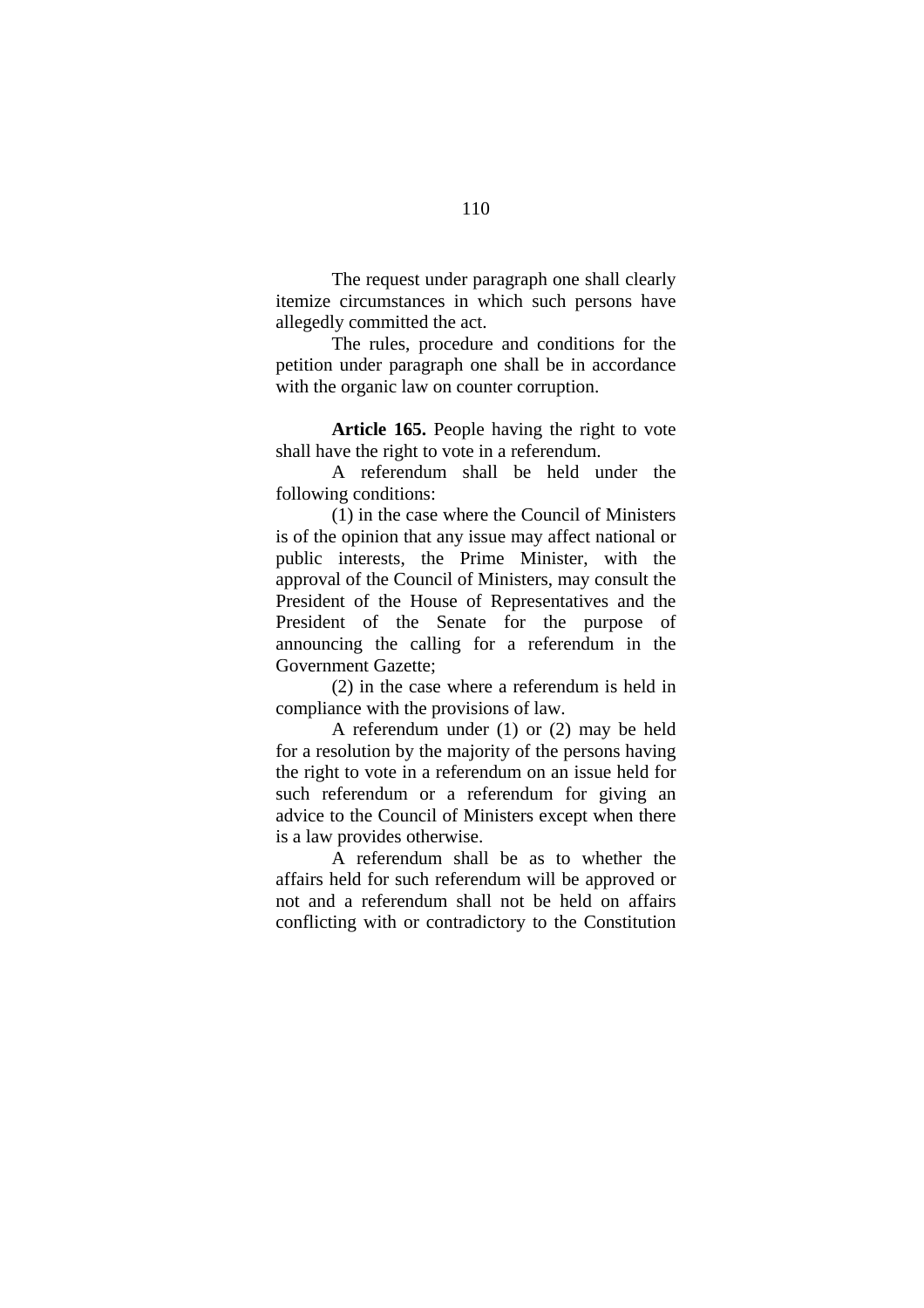or affairs specifically relating to any individual or group of persons.

Before a referendum, the State shall take action to ensure that there shall be adequate information and persons who agree or disagree with such affairs shall have an opportunity to express their opinions equally.

The rules and procedure for voting in a referendum shall be in accordance with the organic law on referendum which must at least spell out the details of the procedure for voting in a referendum, the period of proceeding and the number of votes required to resolve the affairs.

## **CHAPTER VIII**

#### **Money, Finance, and Budget**

l

**Article 166.** The expenditure estimates of the State shall be made in the form of an Act. If the Annual Appropriations Act for the following fiscal year is not enacted in time, the law on annual appropriations for the preceding fiscal year shall apply for the time being.

**Article 167.** The submission of annual appropriations bill for the fiscal year shall, for the sake of consideration, clearly contain accompanying documents which shall include the details of the estimated revenues, objectives, activities, plans,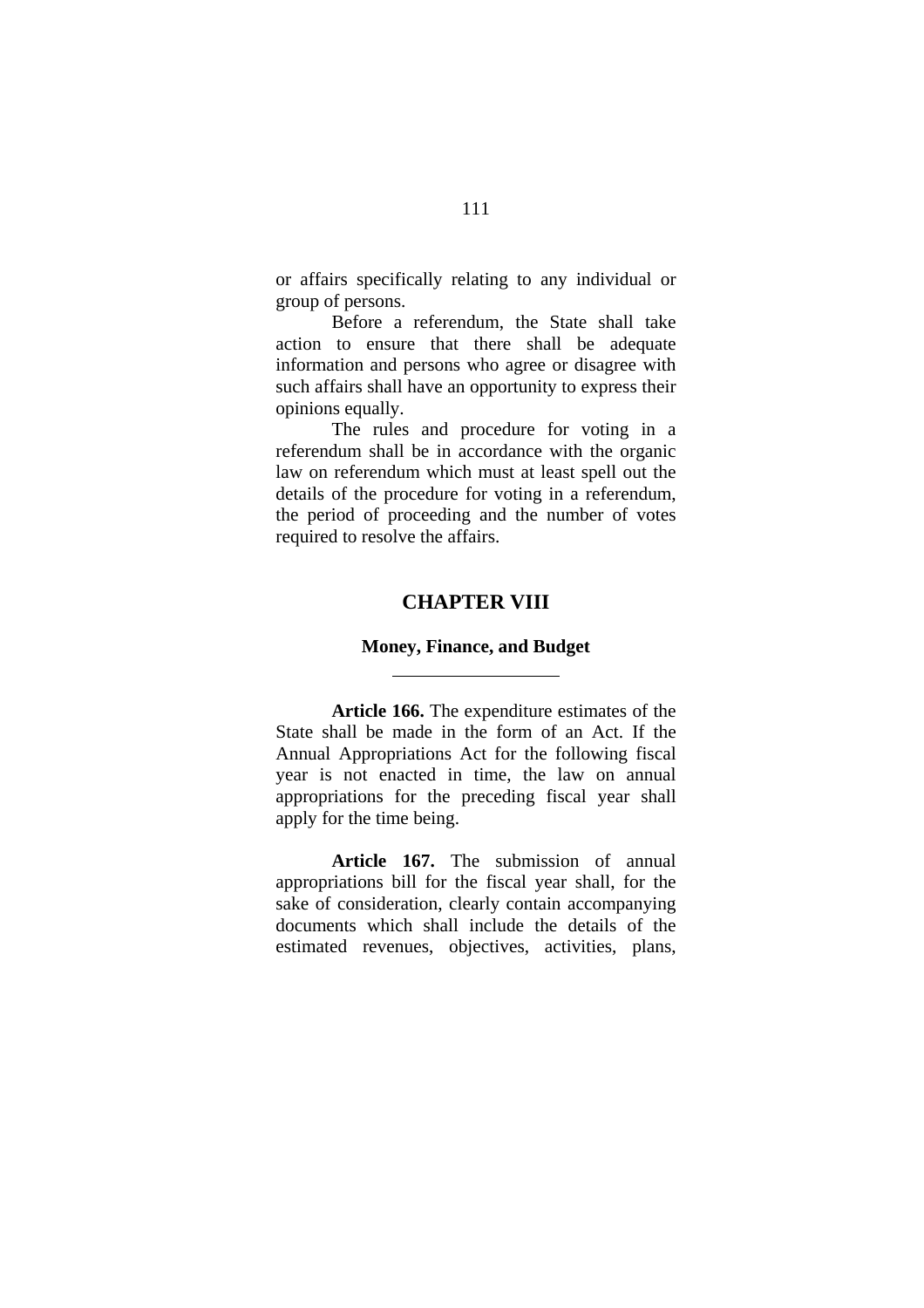projects of each item of expenditure as well as shall demonstrate the monetary and financial status of the country relating to the overall of economic circumstance resulting from expenditure and the provisions of income, interest and missing income out of individual exclusion of various taxes, the necessity of the submission of binding budget for the next fiscal year, debt burden and debt incurred by State and financial status of State enterprise in the year such budget is to be approved and the last fiscal year.

If any expenditure cannot be directly allocated to a government agency, State enterprise or any State agency, such expenditure shall be itemized in the central expenditure list with reason and necessity in determining such central expenditure.

There shall be law on money and finance of the State for determining framework for monetary and financial discipline which shall include rules on financial planning in a middle term, the provisions of income, the establishment of guidelines for preparing State expenditure budget, the administration of money and asset, accounting of public fund, the debt incurring or action binding upon asset or financial burden of the State, the rules on the determination of an advanced budget in cases of emergency or necessity and other related matters which shall be applied as a framework for providing income, supervising expenditure in accordance with the principles of maintenance of stability, sustainable economic development and equity in society.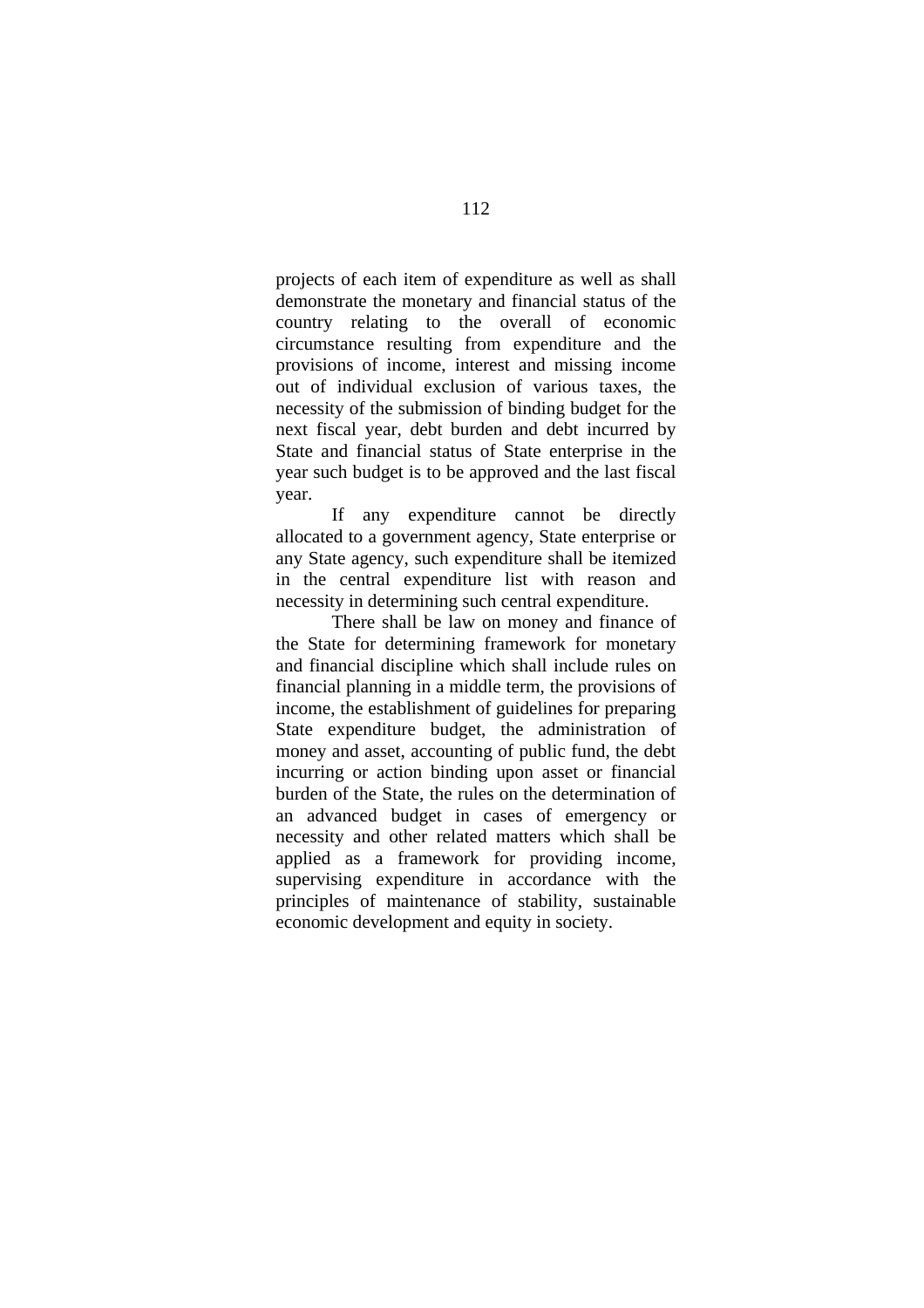**Article 168.** The House of Representatives must finish the consideration of an annual appropriations bill, a supplementary appropriations bill and a transfer of appropriations bill within one hundred and five days as from the date the bill reaches the House of Representatives.

If the House of Representatives has not finished the consideration of the bill within the period referred to in paragraph one, such bill shall be deemed to have been approved by the House of Representatives and shall be submitted to the Senate.

In the consideration by the Senate, the Senate must approve or disapprove it without any amendment within twenty days as from the date the bill reaches the Senate. Upon the lapse of such period, such bill shall be deemed to have been approved; in such case and in the case where the Senate approves it, further proceedings under Article 150 shall be taken.

If the Senate disapproves the bill, the provisions of Article 148 paragraph two shall apply *mutatis mutandis.* 

In the consideration of the annual appropriations bill, the supplementary appropriations bill and the transfer of appropriations bill, a member of the House of Representatives shall not submit a motion adding any item or amount to the bill, but may submit a motion reducing or abridging the expenditures which are not expenditures according to any of the following obligations:

 (1) money for payment of the principal of a loan;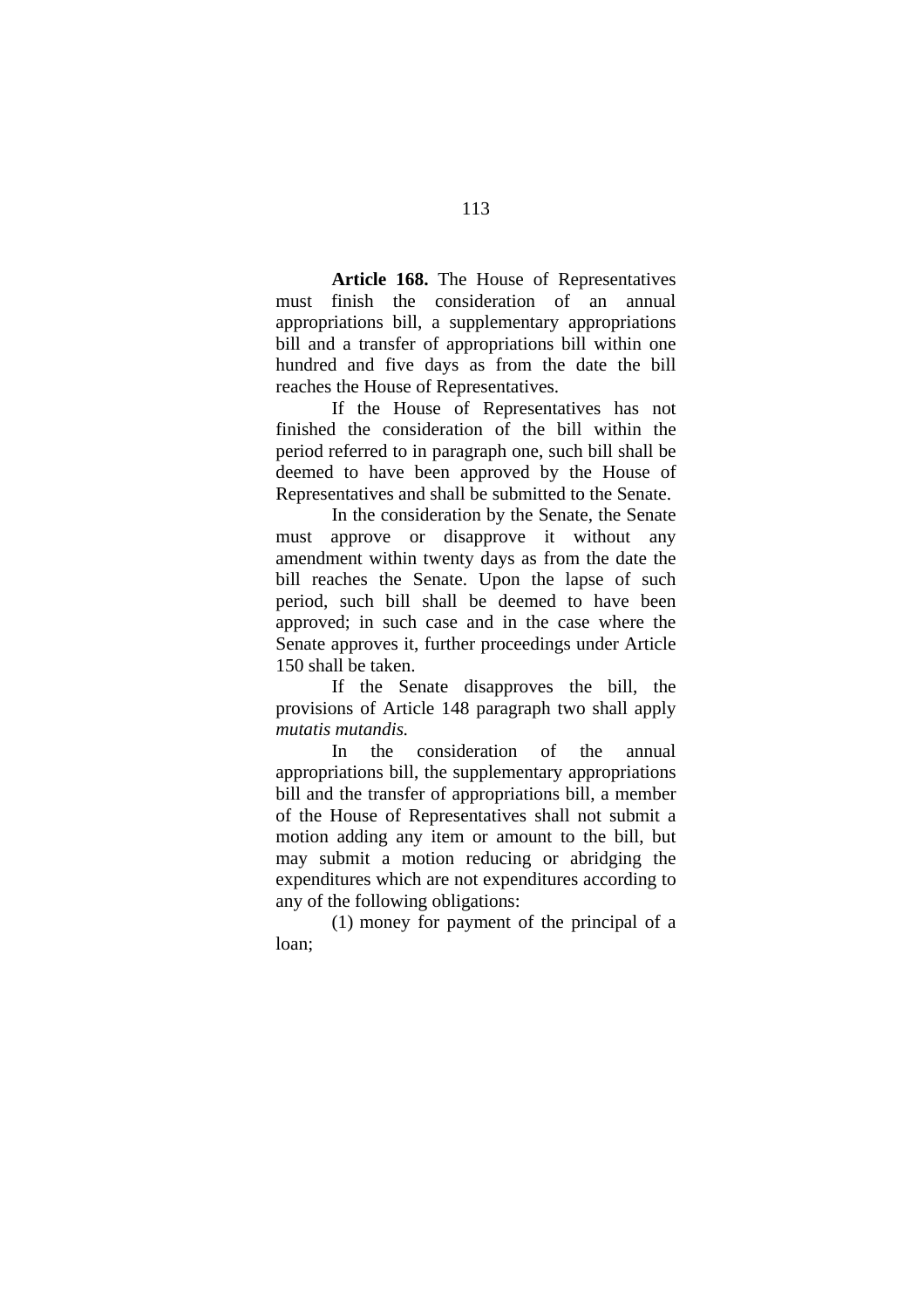(2) interest on a loan;

 (3) money payable in accordance with the law.

In the consideration by the House of Representatives or a committee, any proposal, submission of a motion or commission of an act, which results in direct or indirect involvement by members of the House of Representatives, senators or members of a committee in the use of the appropriations, shall not be permitted.

In the case where members of the House of Representatives or senators of not less than one-tenth of the total number of the existing members of each House are of the opinion that the violation of the provisions of paragraph six has occurred, they shall refer it to the Constitutional Court for decision and the Constitutional Court shall decide it within seven days as from the date of its receipt. In the case where the Constitutional Court decides that the violation of the provisions of paragraph six has occurred, such proposal, submission of the motion, or commission of the act shall be ineffective.

The State shall allocate adequate budget for the independent administration of the National Assembly, the Constitutional Court, the Courts of Justice, the Administrative Courts, and organs under the Constitution.

In the consideration of the appropriations, the National Assembly, courts, and organs under paragraph eight may submit a motion directly to the commission if they are of opinion that their appropriations are insufficient.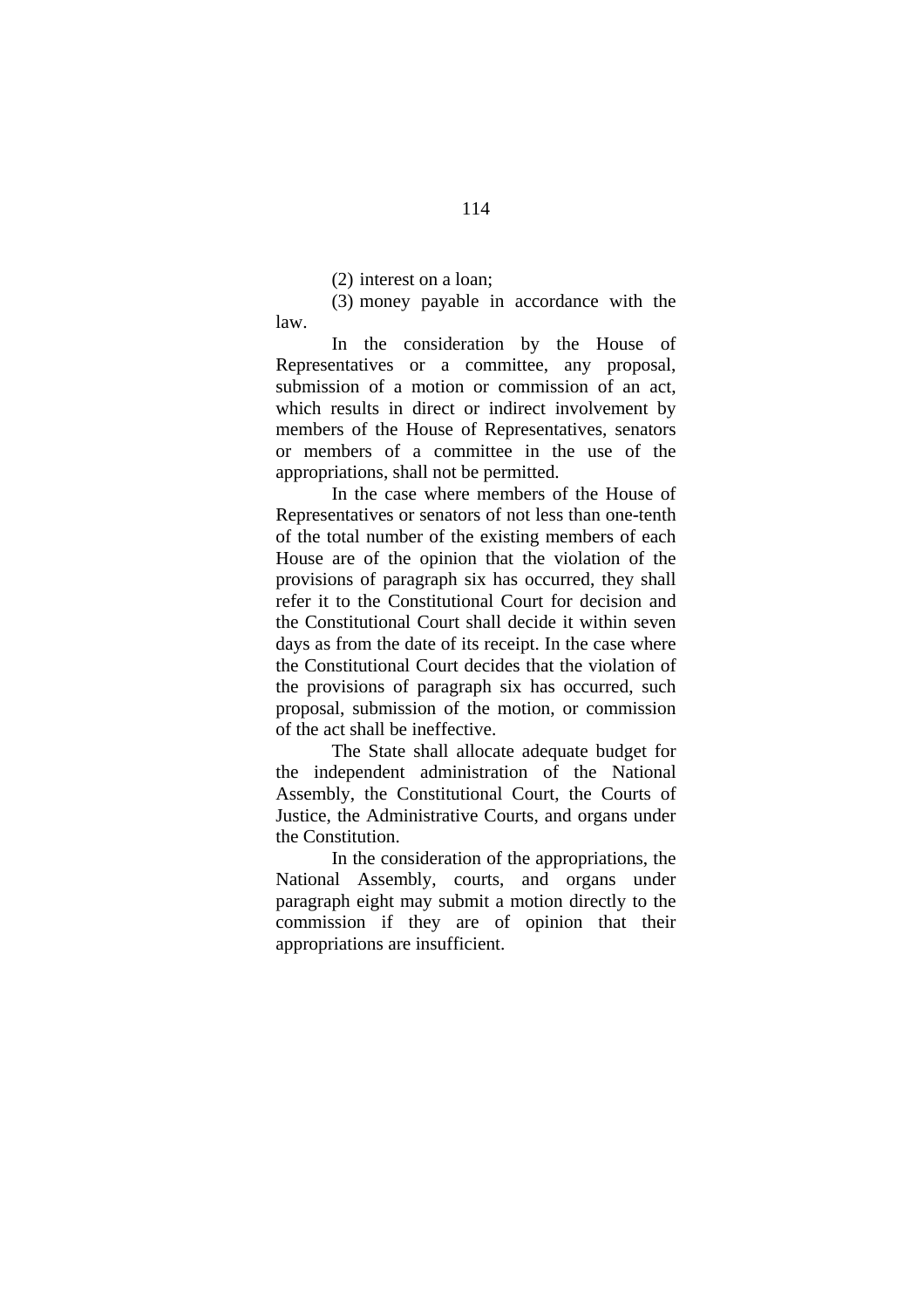**Article 169.** The payment of State funds shall be made only when it has been authorized by the law on appropriations, the law on budgetary procedure, the law on transfer of appropriations or the law on treasury balance, except that it may be prepaid in the case of urgent necessity under the rules and procedure provided by the law. In such case, the expenditure estimates for reimbursing the treasury balance must be set aside in the Transfer of Appropriations Act, the Supplementary Appropriations Act, or the Annual Appropriations Act for the following fiscal year. The revenue sources for reimbursement of the prepaid expenditure shall be specified.

During the period when the country is under a state of warfare or fighting, the Council of Ministers has the power to transfer or use the appropriations allocated for other State agencies or State enterprises to finance any other activities which is not stipulated in the Annual Appropriations Act and shall report the matter to the National Assembly without delay.

In the case where the allocated appropriations are transferred or used for other activity of any State agency or State enterprise, the Government shall report the matter to the National Assembly every six months.

**Article 170.** A State agency whose income is not required to be sent to become public revenue, that particular State agency shall prepare its own balance sheet of income and expenditure and submit it to the Council of Ministers at the end of every fiscal year. The Council of Ministers shall then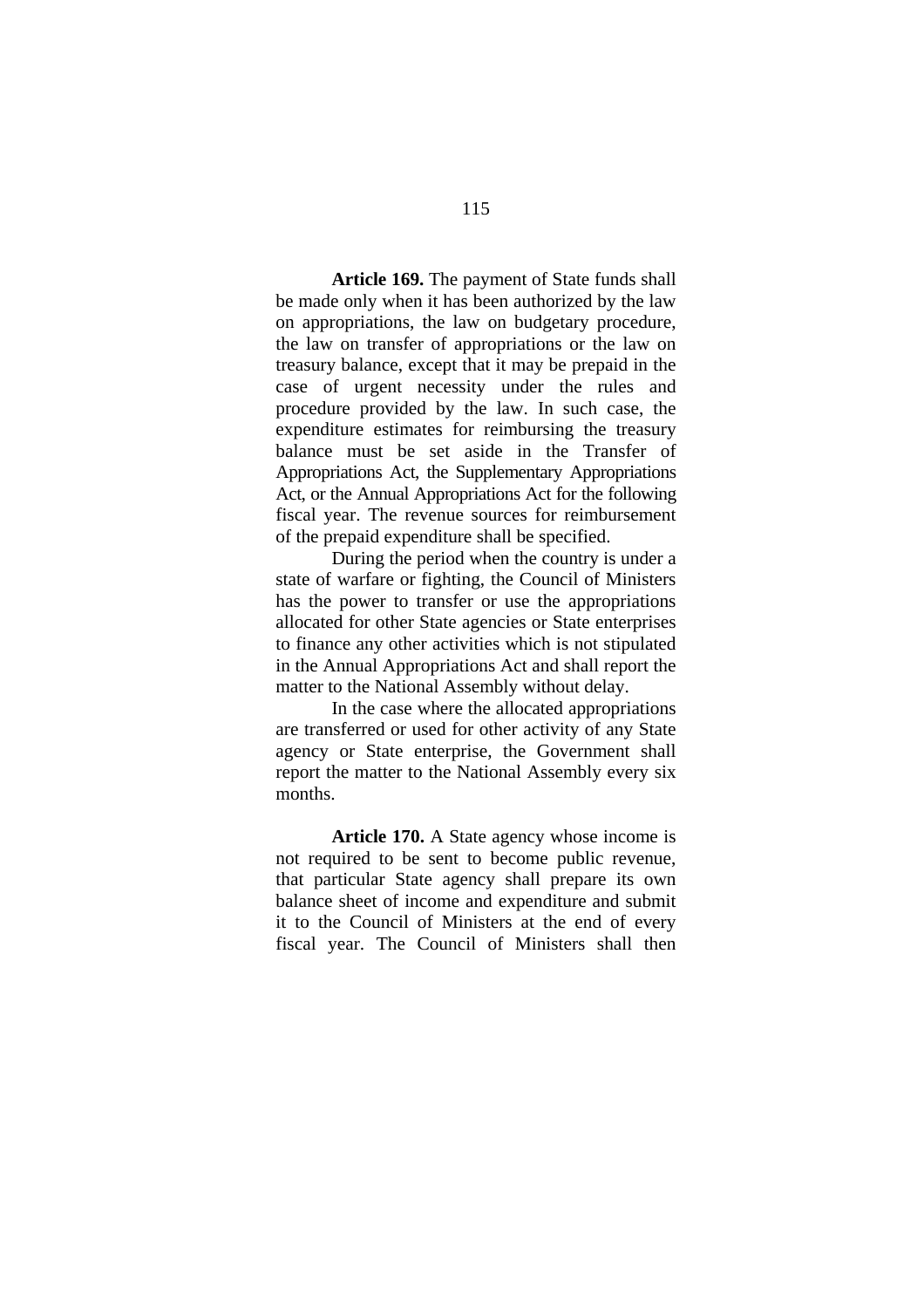prepare and submit a report to the House of Representatives and the Senate.

 The disbursement of the revenue under paragraph one shall be under the framework for monetary and financial discipline under this chapter.

## **CHAPTER IX**

## **Council of Ministers**

l

**Article 171.** The King appoints the Prime Minister and not more than thirty-five other Ministers to constitute the Council of Ministers having the duties to carry out the administration of the State affairs on the principles of collective responsibility.

The Prime Minister must be a member of the House of Representatives, being elected under the provisions of Article 172.

The President of the House of Representatives shall countersign the Royal Command appointing the Prime Minister.

The appointed Prime Minister shall not continue to take office more than eight years.

**Article 172.** The House of Representatives shall complete its consideration and approval of the person suitable to be appointed as Prime Minister within thirty days as from the date the National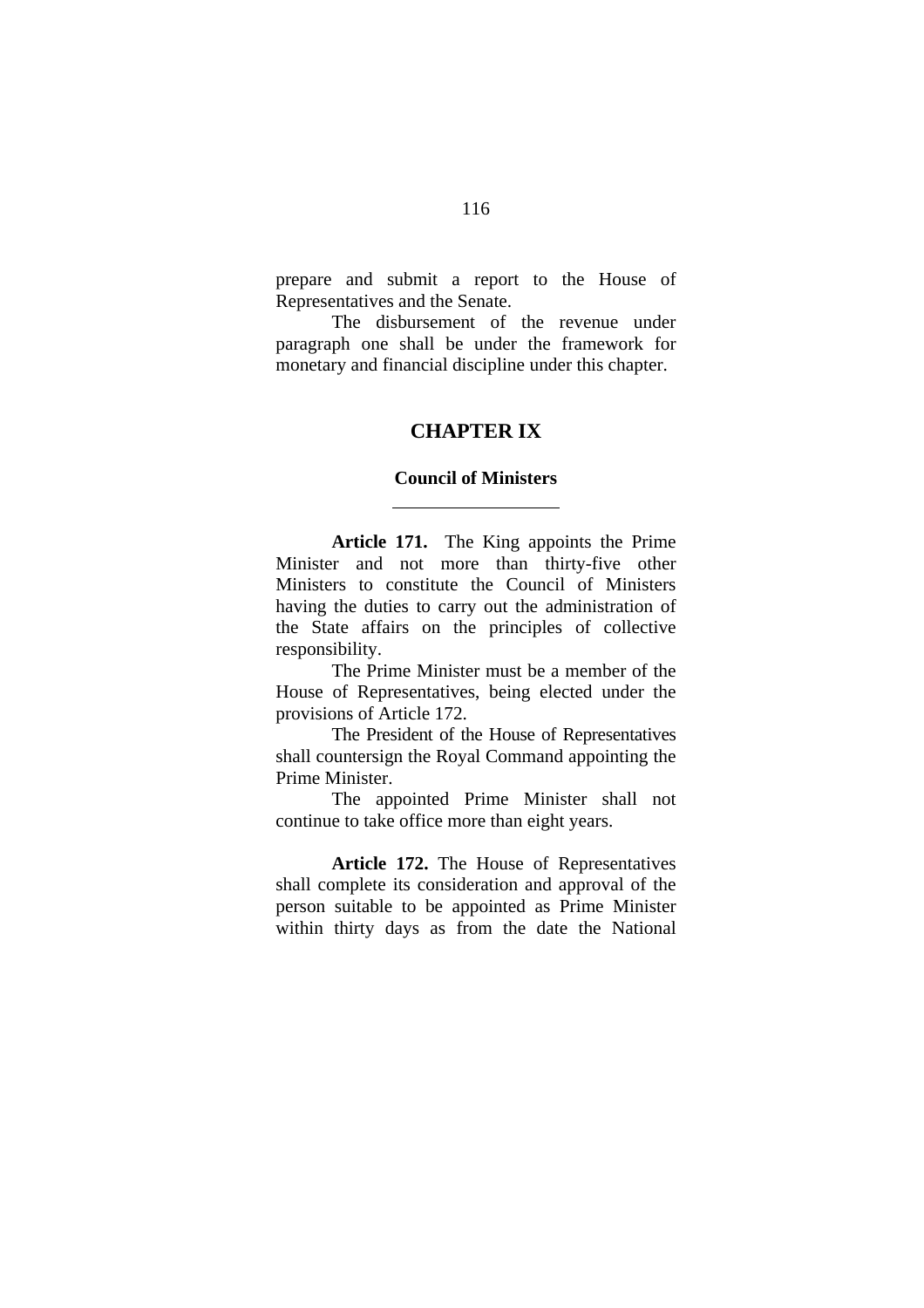Assembly is convoked for the first sitting under Article 127.

The nomination of a person who is suitable to be appointed as Prime Minister under paragraph one shall be endorsed by members of the House of Representatives of not less than one-fifth of the total number of the existing members of the House.

The resolution of the House of Representatives approving the appointment of a person as Prime Minister shall be passed by the votes of more than one-half of the total number of the existing members of the House of Representatives. The passing of the resolution in such case shall be by open votes.

**Article 173.** In the case where the period of thirty days as from the date the National Assembly is convoked for the first sitting of its members has elapsed and no one has been approved for appointment as Prime Minister under Article 172 paragraph three, the President of the House of Representatives shall, within fifteen days as from the lapse of such period, present to the King for the issuance of a Royal Command appointing the person who has received the highest votes as the Prime Minister.

**Article 174.** A Minister must possess the qualifications and must not be under any of the prohibitions as follows:

(1) being of Thai nationality by birth;

(2) being not less than thirty five years of age;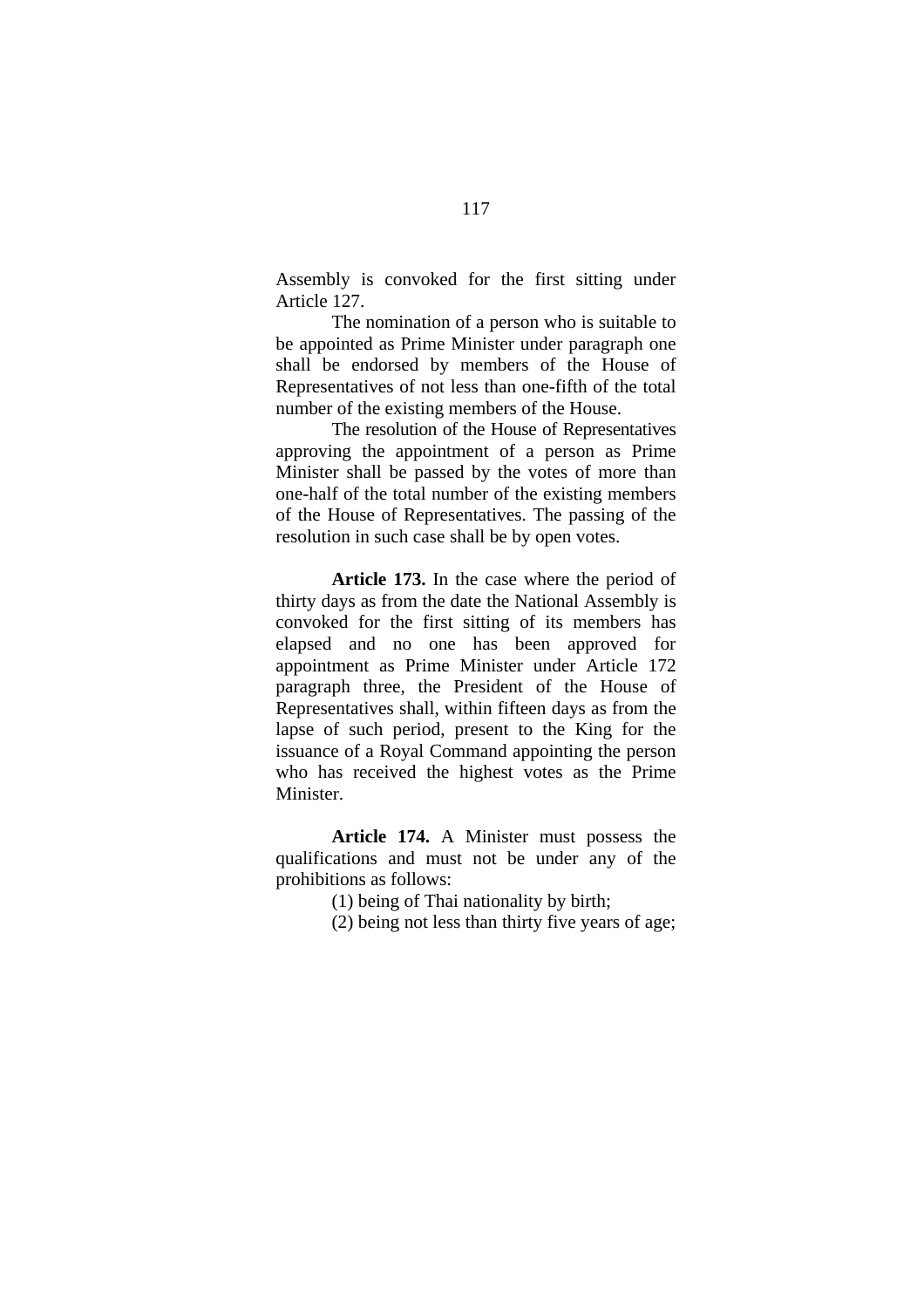(3) having graduated with not lower than a Bachelor's degree or its equivalent;

(4) not being under any of the prohibitions under Article 102 (1), (2), (3), (4), (6), (7), (8), (9),  $(11)$ ,  $(12)$ ,  $(13)$  or  $(14)$ ;

(5) having been discharged for a period of less than five years before the appointment after being sentenced by a judgment to imprisonment, except for an offense committed through negligence or a petty offense;

(6) not being a senator or having been a senator whose membership has terminated for not more than two years up to the date of the appointment as Minister.

**Article 175.** Before taking office, a Minister must make a solemn declaration before the King in the following words:

"I, (name of the declarer), do solemnly declare that I shall be loyal to the King and shall faithfully perform my duties in the interests of the country and of the people. I shall also uphold and observe the Constitution of the Kingdom of Thailand in every respect."

**Article 176.** The Council of Ministers which will assume the administration of the State affairs must, within fifteen days as from the date it takes office, state its policies to the National Assembly and clarify the implementation in compliance with the directive principles of the basic State policies under Article 75; provided that no vote of confidence shall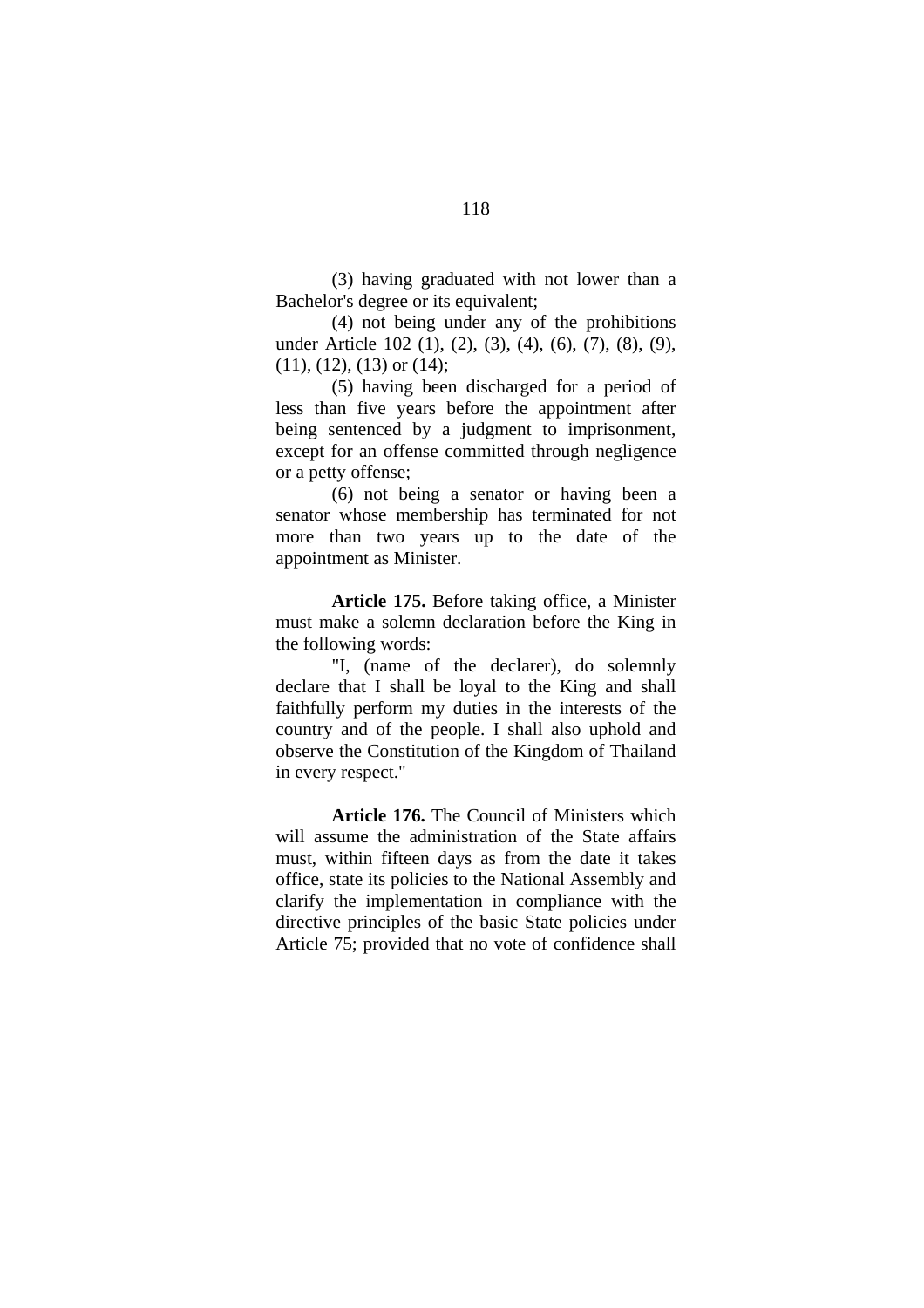be passed. Afterward, it shall prepare a plan for administration of State affairs to prescribe annual guidelines for administrative practice under Article 76.

Before stating policies to the National Assembly under paragraph one, if there occurs a case of importance and urgent necessity which, if left delayed, will affect material interest of the State, the Council of Ministers which has taken office may, for the time being, carry out such act in so far as it is necessary.

**Article 177.** A Minister has the right to attend and give statements of fact or opinions at a sitting of the House. In the case where the House of Representatives or the Senate has passed a resolution requiring a Minister to attend a sitting for any matter, he shall attend the sitting and the provisions of Article 130 governing privileges shall apply *mutatis mutandis*.

In the sitting of the House of Representatives, if any Minister simultaneously holds a position as a member of the House of Representatives, he or she is prohibited to vote for any matter concerning his or her being in office, his or her performance of duties, or his or her being an interested party in that matter.

**Article 178.** Ministers shall carry out the administration of the State affairs in accordance with the provisions of the Constitution, laws and the policies stated under Article 176, and shall be responsible individually to the House of Representatives for the performance of their duties and shall also be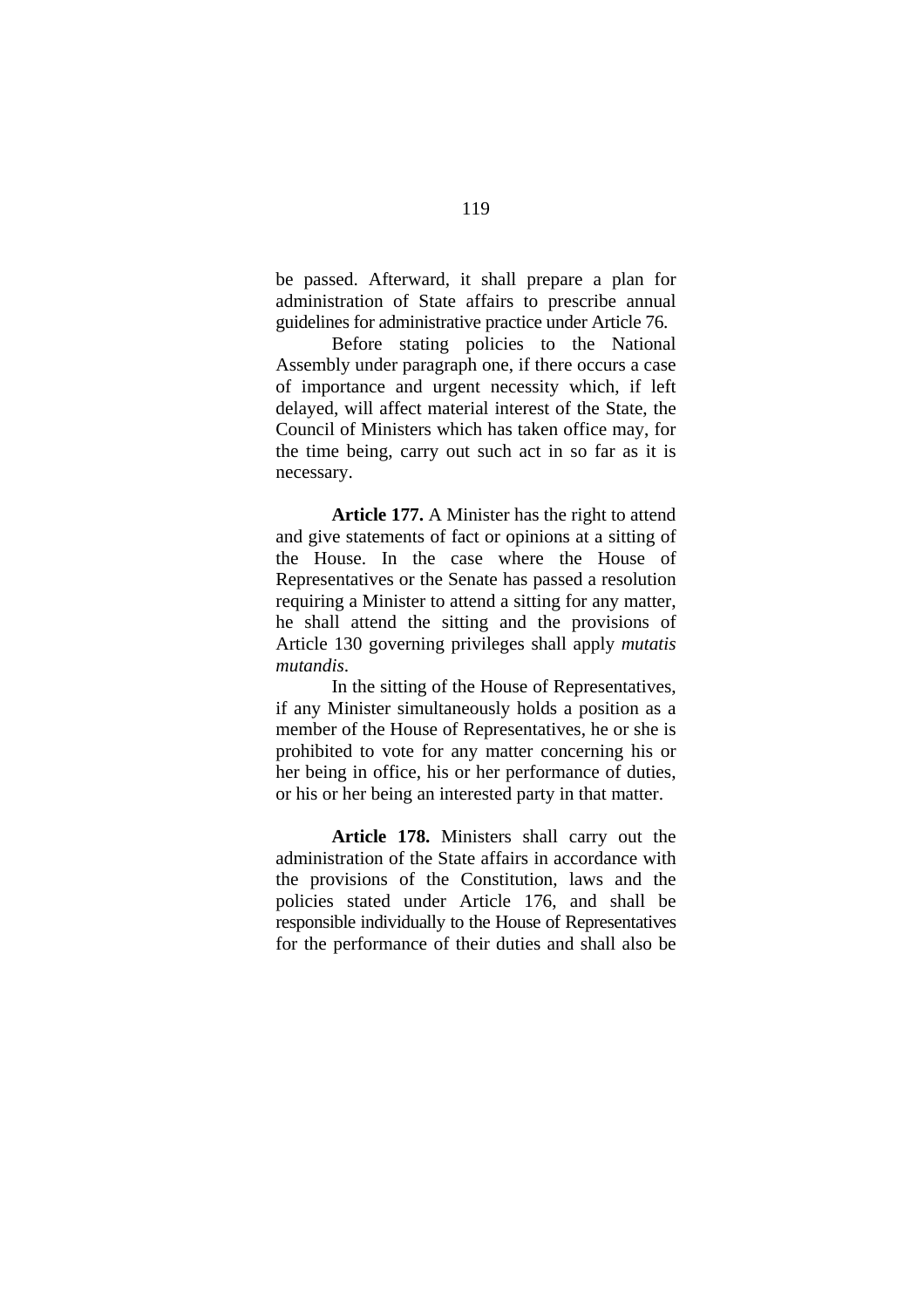responsible collectively to the National Assembly for the general policies of the Council of Ministers.

**Article 179.** In the case where there is an important problem in the administration of the State affairs in regard to which the Council of Ministers deems it advisable to take opinion of members of the House of Representatives and senators, the Prime Minister may give a notice to the President of the National Assembly requesting that a general debate be held at a joint sitting of the National Assembly. In such case, no resolution shall be passed by the National Assembly on the issue put in the debate.

**Article 180.** Ministers vacate office *en masse* upon:

(1) the termination of ministership of the Prime Minister under Article 182;

(2) the expiration of the term or the dissolution of the House of Representatives;

(3) the resignation of the Council of Ministers.

In the case where the ministership of the Prime Minister terminates under Article 182 (1), (2), (3), (4), (5), (7), or (8), the procedure under Article 172 and Article 173 shall apply *mutatis mutandis*.

**Article 181.** The outgoing Council of Ministers shall remain in office for carrying out duties until the newly appointed Council of Ministers takes office but, in the case of the vacation of office under Article 180 (2), the Council of Ministers and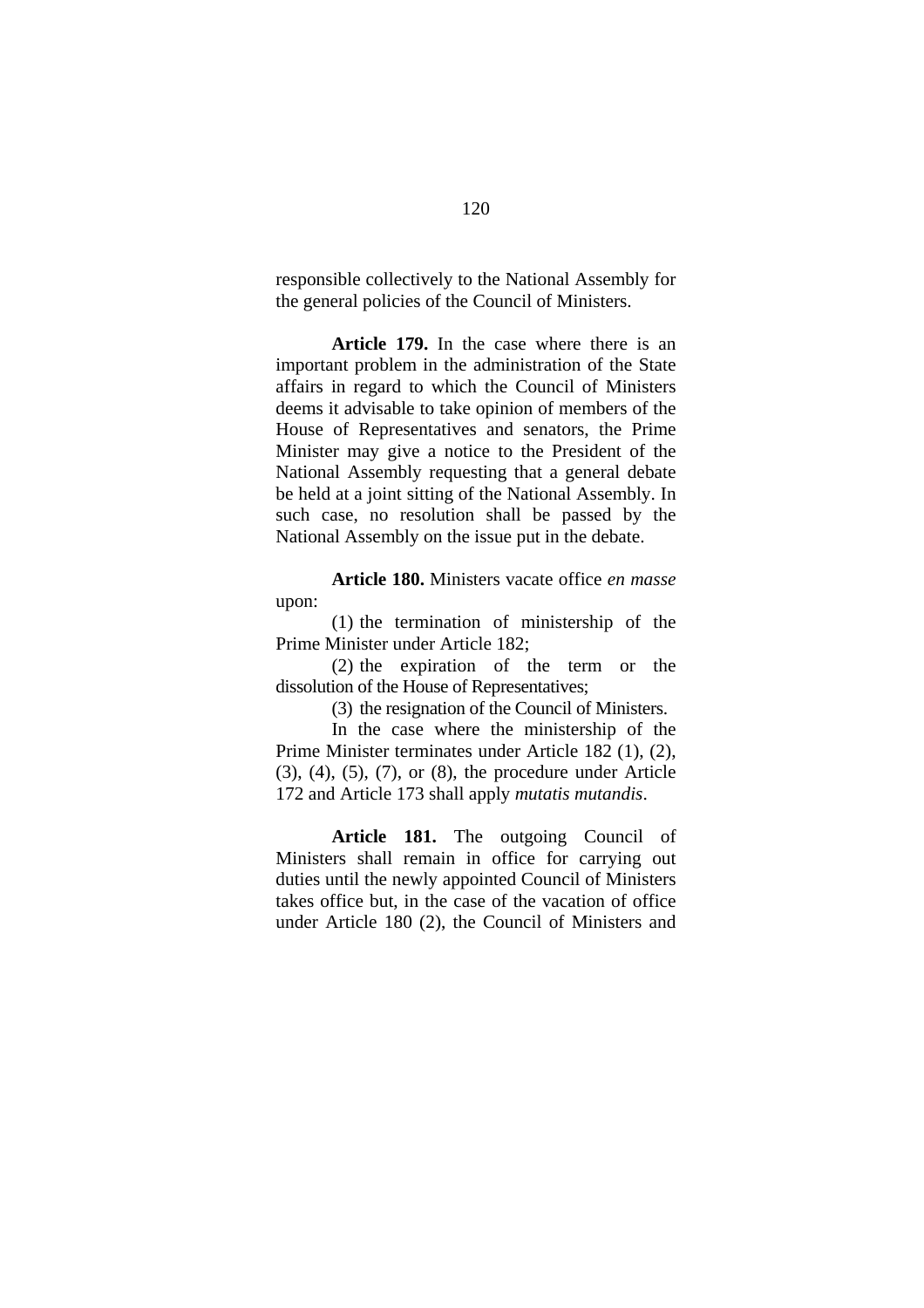its Ministers are allowed to perform their duties as far as it is necessary under the following conditions:

(1) they shall not exercise its power to appoint or transfer a Government official holding a permanent position or receiving a regular salary or an official of a State agency, State enterprise or any enterprise which the State is the major shareholder, or remove him or her from duties or vacate his or her office, or replace his or her office with the replacing person, except with the prior approval of the Election Commission;

(2) they shall not take any action with an effect of giving approval to the disbursement of a reserved budget in case of an emergency or other necessity, except with the prior approval of the Election Commission;

(3) they shall not take any action with an effect of giving approval to any work or project or may cause the next Council of Ministers binding obligations;

(4) they shall not use the State's resources or manpower to carry out an act which has impacts on the results of the election and shall not carry out an action which is contrary to the rules and regulations prescribed by the Election Commission.

**Article 182.** The ministership of an individual Minister terminates upon:

- (1) death;
- (2) resignation;

(3) being sentenced by a judgment to imprisonment, even though the case has not been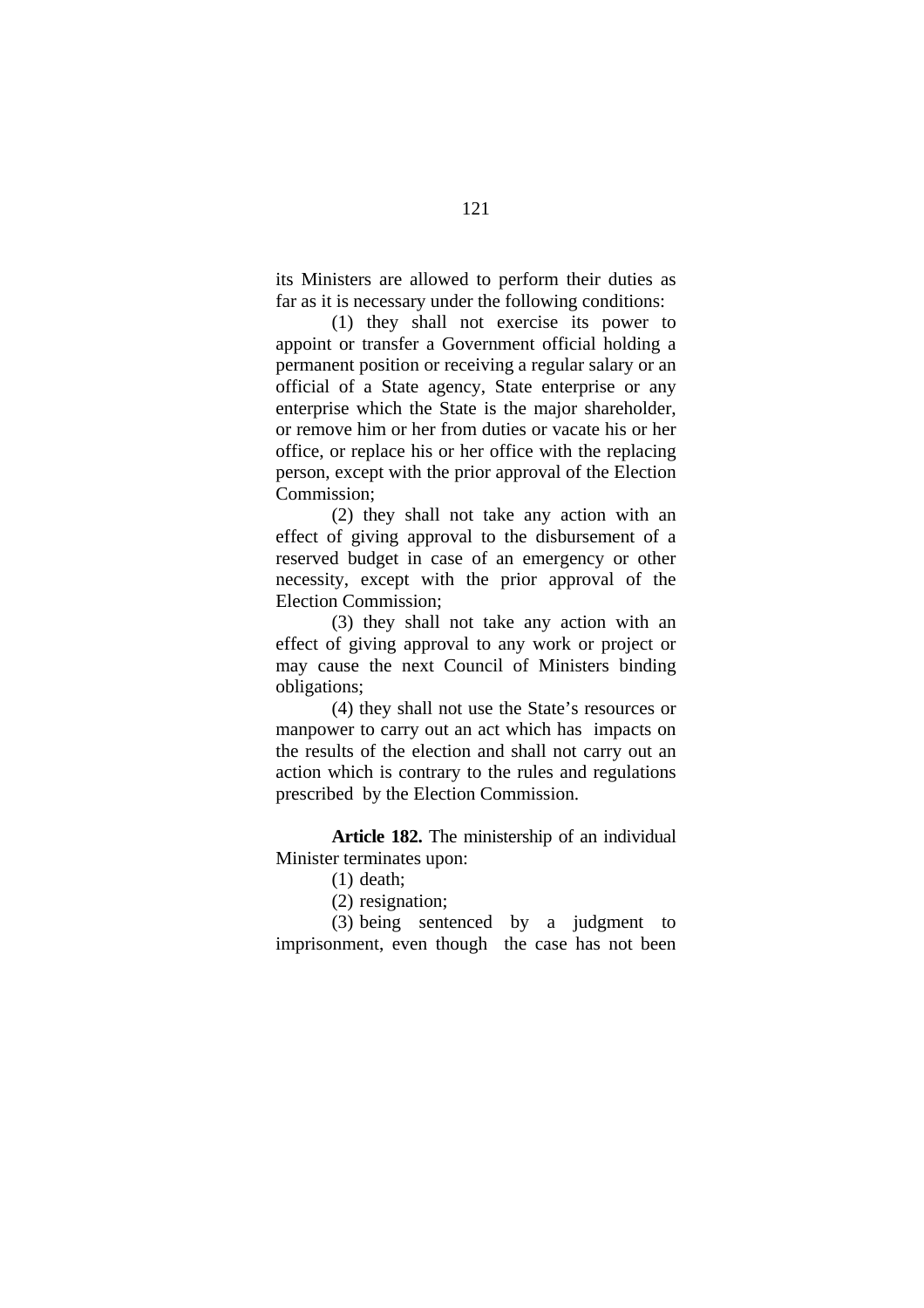finalized, or there is suspension of the jail term, unless the offense is committed through negligence, a petty offense, or a defamatory offense;

(4) the passing of a vote of no-confidence by the House of Representatives under Article 158 or Article 159;

(5) being disqualified or being under any of the prohibitions under Article 174;

(6) the issuance of a Royal Command terminating the ministership under Article 183;

(7) having committed an act prohibited by Article 267, Article 268, or Article 269;

(8) being removed from office by a resolution of the Senate under Article 274.

In addition to the termination of the ministership of an individual Minister under paragraph one, the ministership of the Prime Minister shall also terminate upon the expiration of terms under Article 171 paragraph four.

The provisions of Article 91 and Article 92 shall apply to the termination of the ministership under  $(2)$ ,  $(3)$ ,  $(5)$  or  $(7)$ , or paragraph two. For this purpose, the Election Commission shall also refer it to the Constitutional Court for decision.

**Article 183.** The King has the prerogative to remove a Minister from his or her office upon the advice of the Prime Minister.

**Article 184.** For the purpose of maintaining national or public safety or national economic security, or averting public calamity, the King may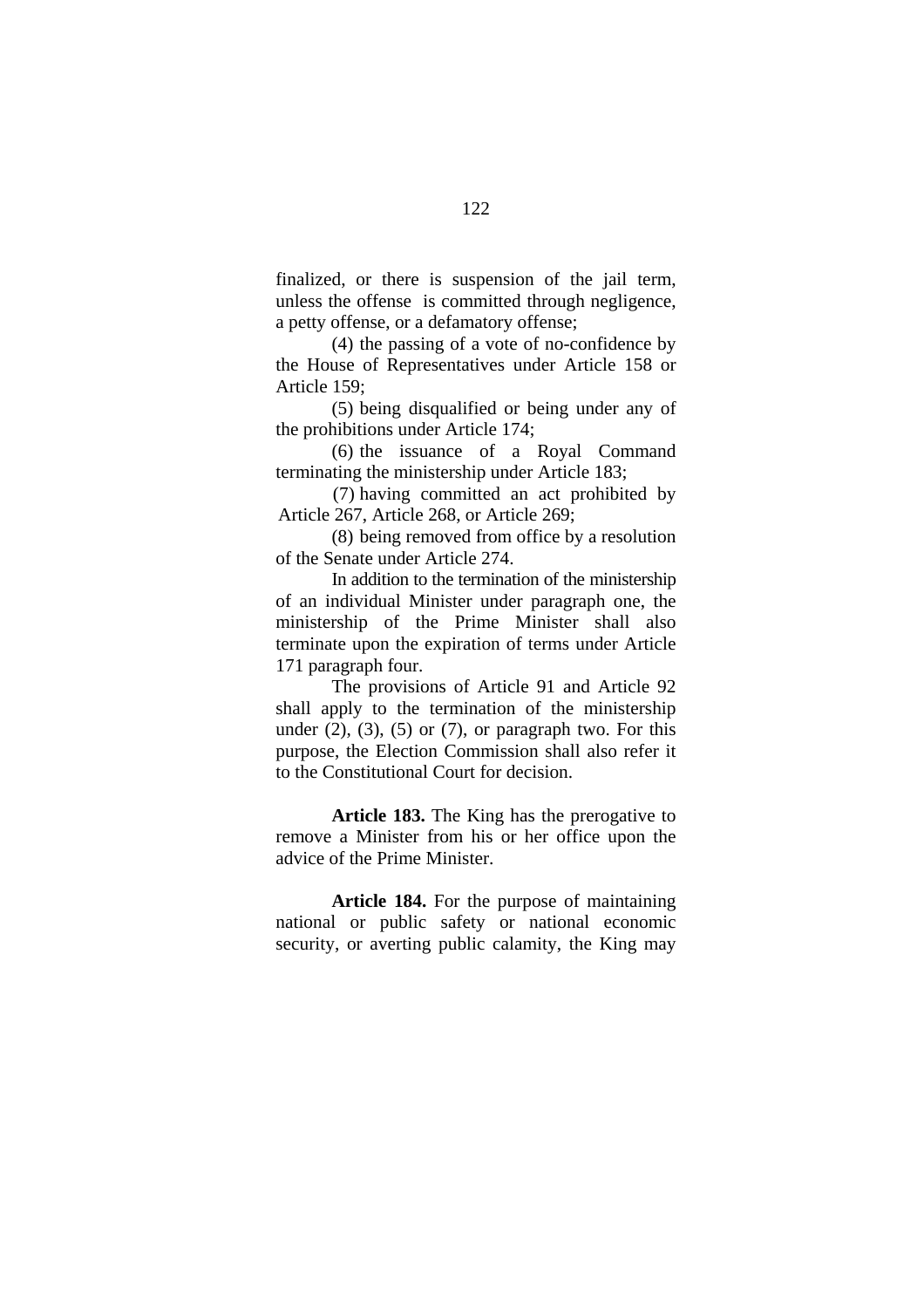issue an Emergency Decree which shall have the force as an Act.

The issuance of an Emergency Decree under paragraph one shall be made only when the Council of Ministers is of the opinion that it is the case of emergency and urgent necessity which is unavoidable.

In the next succeeding sitting of the National Assembly, the Council of Ministers shall submit the Emergency Decree to the National Assembly for its consideration without delay. If it is out of session and it would be a delay to wait for the opening of an ordinary session, the Council of Ministers must proceed to convoke an extraordinary session of the National Assembly in order to consider whether to approve or disapprove the Emergency Decree expeditiously. If the House of Representatives disapproves it or approves it but the Senate disapproves it and the House of Representatives reaffirms its approval by the votes of not more than one-half of the total number of the existing members of the House, the Emergency Decree shall lapse; provided that it shall not affect any act done during such Emergency Decree is in force.

If the Emergency Decree under paragraph one has the effect of amending or repealing any provisions of any Act and such Emergency Decree has lapsed in accordance with paragraph three, the provisions of the Act in force before the amendment or repeal shall continue to be in force as from the date the disapproval of such Emergency Decree is effective.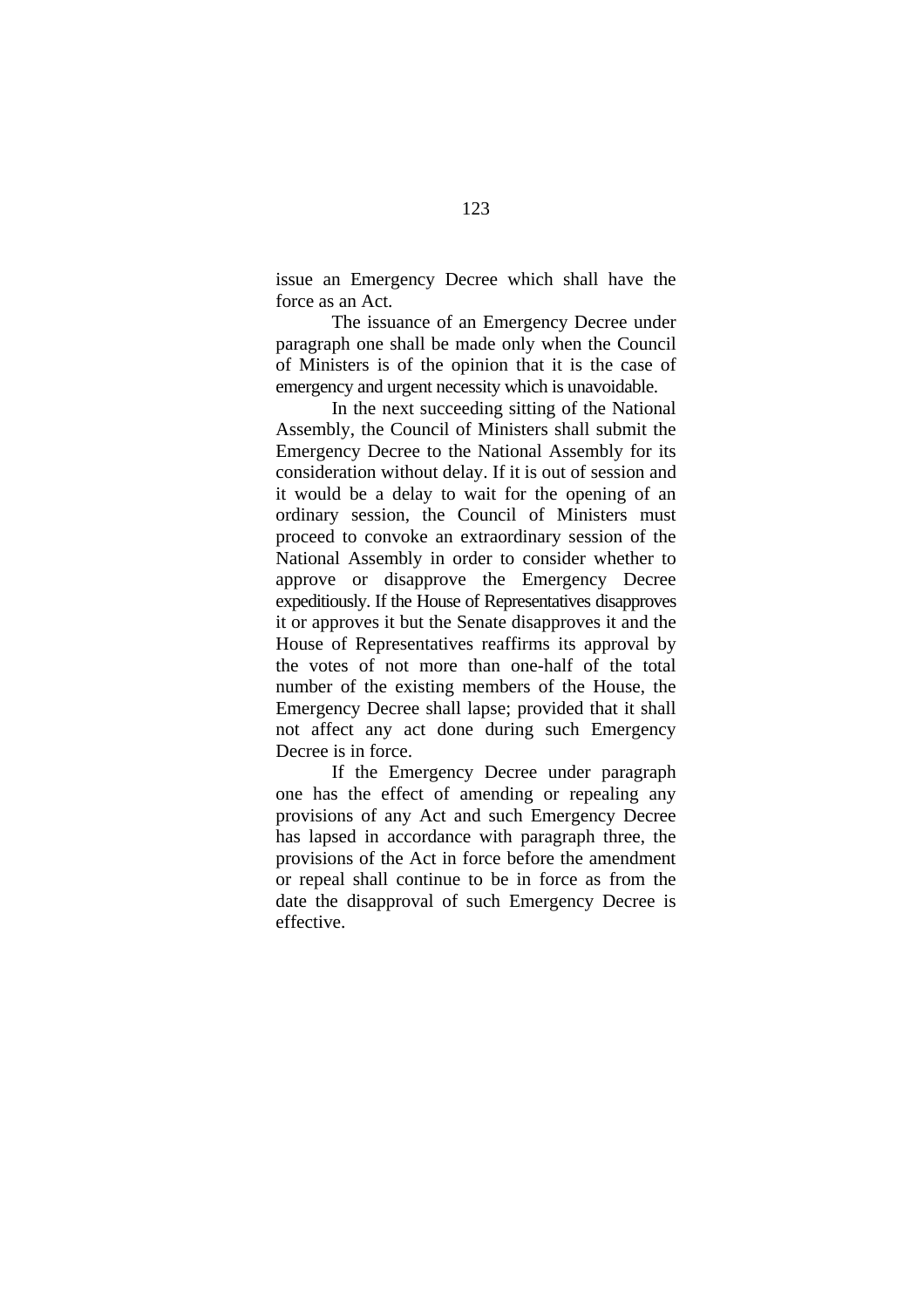If the House of Representatives and the Senate approve the Emergency Decree, or if the Senate disapproves it but the House of Representatives reaffirms its approval by the votes of more than one-half of the total number of the existing members of the House, such Emergency Decree shall continue to be in force as an Act.

The Prime Minister shall cause the approval or disapproval of the Emergency Decree to be published in the Government Gazette. In case of disapproval, it shall be effective as from the day following the date of its publication in the Government Gazette.

The consideration of an Emergency Decree by the Senate and the House of Representatives in case of reaffirmation of the Emergency Decree must take place at the first opportunity when such Houses hold their sittings.

**Article 185.** Before the House of Representatives or the Senate approves an Emergency Decree under Article 184 paragraph three, members of the House of Representatives or senators of not less than onefifth of the total number of the existing members of each House have the right to submit an opinion to the President of the House of which they are members that the Emergency Decree is not in accordance with Article 184 paragraph one or paragraph two, and the President of the House shall then refer it to the Constitutional Court for decision. After the Constitutional Court has given a decision thereon, it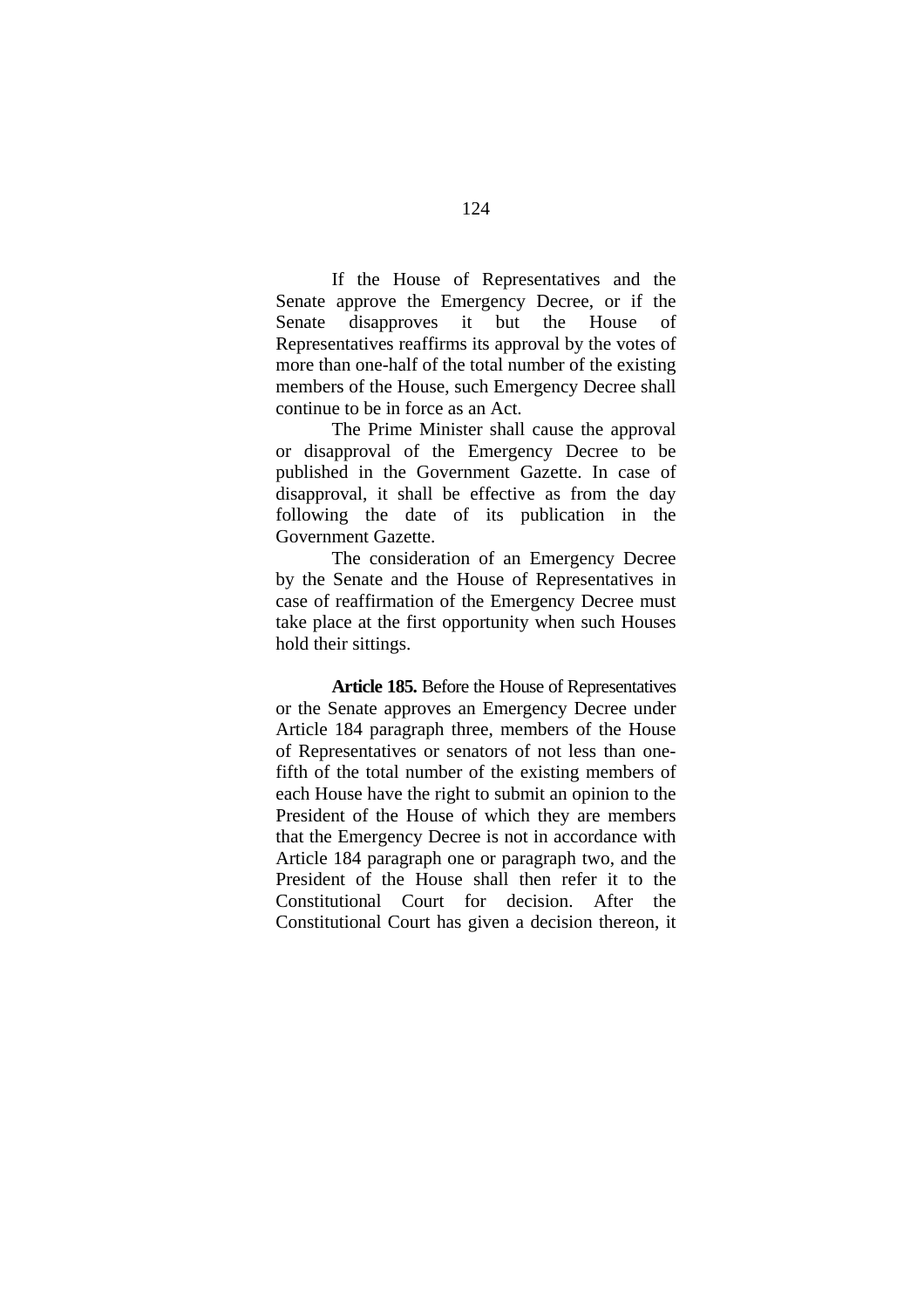shall notify its decision to the President of the House referring such opinion.

When the President of the House of Representatives or the President of the Senate has received the opinion from members of the House of Representatives or senators under paragraph one, the consideration of such Emergency Decree shall be deferred until the decision of the Constitutional Court under paragraph one has been notified.

In the case where the Constitutional Court decides that any Emergency Decree is not in accordance with Article 184 paragraph one or paragraph two, such Emergency Decree shall not have the force of law *ab initio*.

The decision of the Constitutional Court that an Emergency Decree is not in accordance with Article 184 paragraph one or paragraph two must be given by votes of not less than two-thirds of the total number of members of the Constitutional Court.

**Article 186.** If, during a session, it is necessary to have a law on taxes, duties or currency, which, in the interests of the State, requires an urgent and confidential consideration, the King may issue an Emergency Decree which shall have the force as an Act.

The Emergency Decree issued under paragraph one must be submitted to the House of Representatives within three days as from the day following the date of its publication in the Government Gazette, and the provisions of Article 184 shall apply *mutatis mutandis*.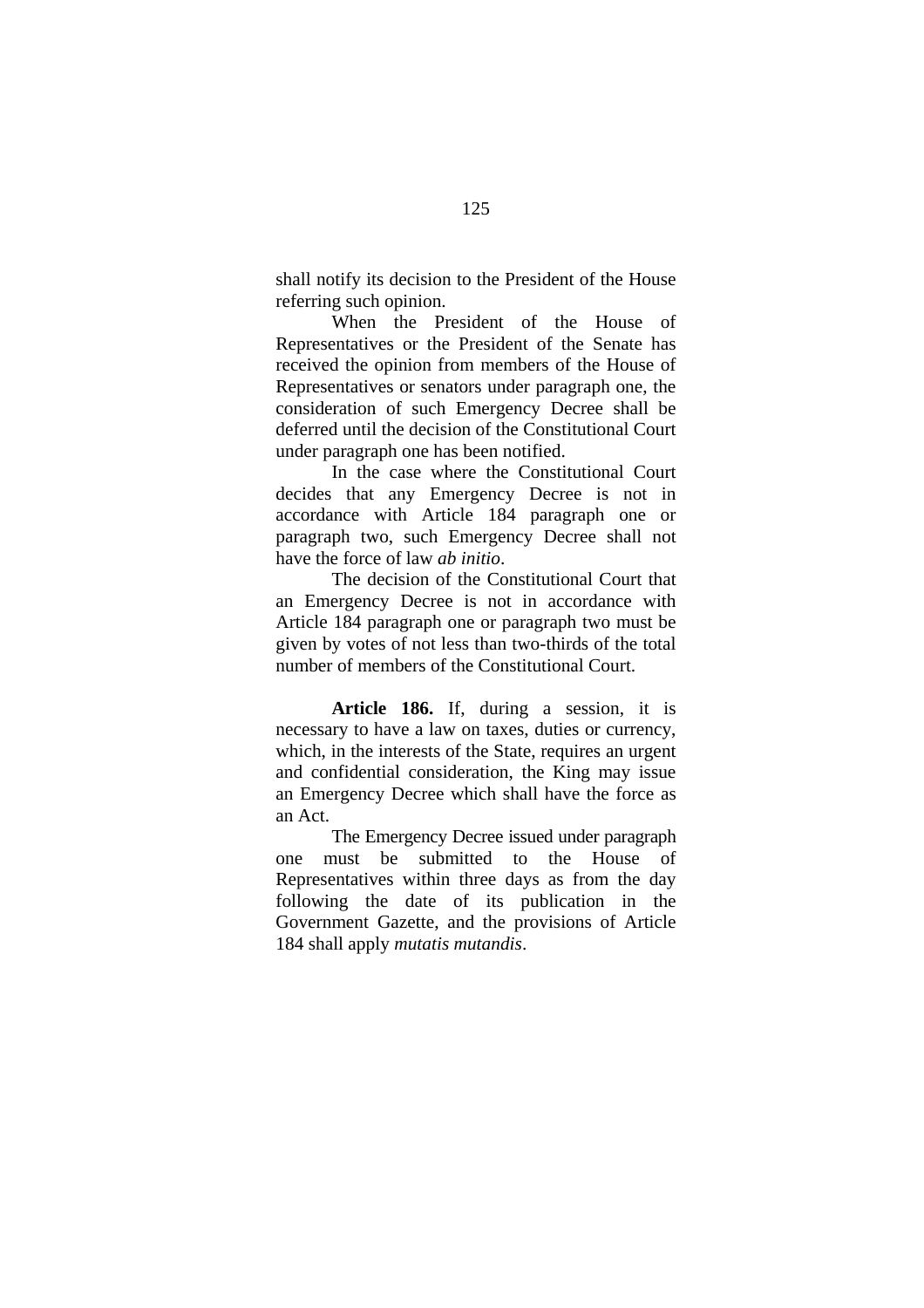**Article 187.** The King has the prerogative to issue a Royal Decree which is not contrary to the law.

**Article 188.** The King has the prerogative to declare and lift the martial law in accordance with the conditions and manner under the Martial Law.

In the case where it is necessary to declare the martial law in a certain locality as a matter of urgency, the military authority may do so under the Martial Law.

**Article 189.** The King has the prerogative to declare war with the approval of the National Assembly.

The approval resolution of the National Assembly must be passed by votes of not less than two-thirds of the total number of the existing members of both Houses.

During the expiration of the term or the dissolution of the House of Representatives, the Senate shall perform the function of the National Assembly in giving the approval under paragraph one, and the resolution shall be passed by votes of not less than two-thirds of the total number of the existing senators.

**Article 190.** The King has the prerogative to conclude a peace treaty, armistice and other treaties with other countries or international organizations.

Any treaty, which provides for a change in the Thai territories or extraterritorial areas in which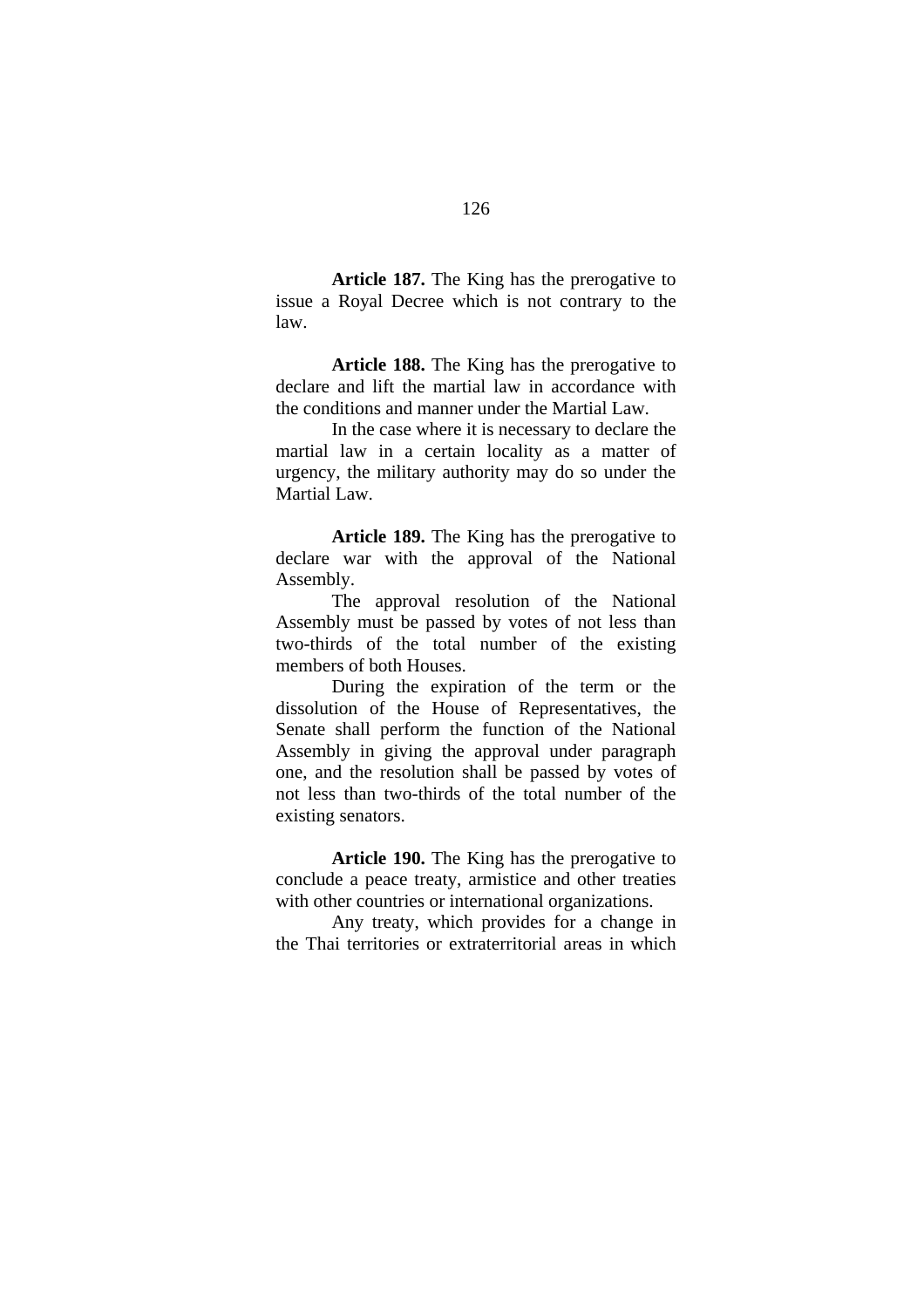the Kingdom has the sovereign rights or any jurisdiction through treaty or international law, or the Kingdom is required to enact an Act for implementation of the treaty or has a vast impact on the country's economic and social stability, or has a significant binding effect upon the trade, investment or budget of the country, it shall be approved by the National Assembly. The National Assembly shall finish the consideration thereof within sixty days as from the date it receives the matter.

Prior to action taken for the conclusion of a treaty to be made with other countries or international organizations under paragraph two, the Council of Ministers shall publicize relevant information, make arrangement for a public hearing on the matter, and provide for a clarification of such a treaty to the National Assembly. In this regard, the Council of Ministers shall also propose the scope of negotiation to the National Assembly for approval.

After the signing of a treaty under paragraph two and before an expression of intention to bring the binding effect is made, the Council of Ministers shall provide the public with an access to the details of the treaty. In the case where the implementation of such a treaty will affect the people or the small and the medium entrepreneurs, the Council of Ministers shall take actions to provide corrections or remedies to the affected individuals in an expeditious, suitable, and fair manner.

There shall be a law governing the setting of the stages and procedure for making a treaty which has a vast impact on the economic and social stability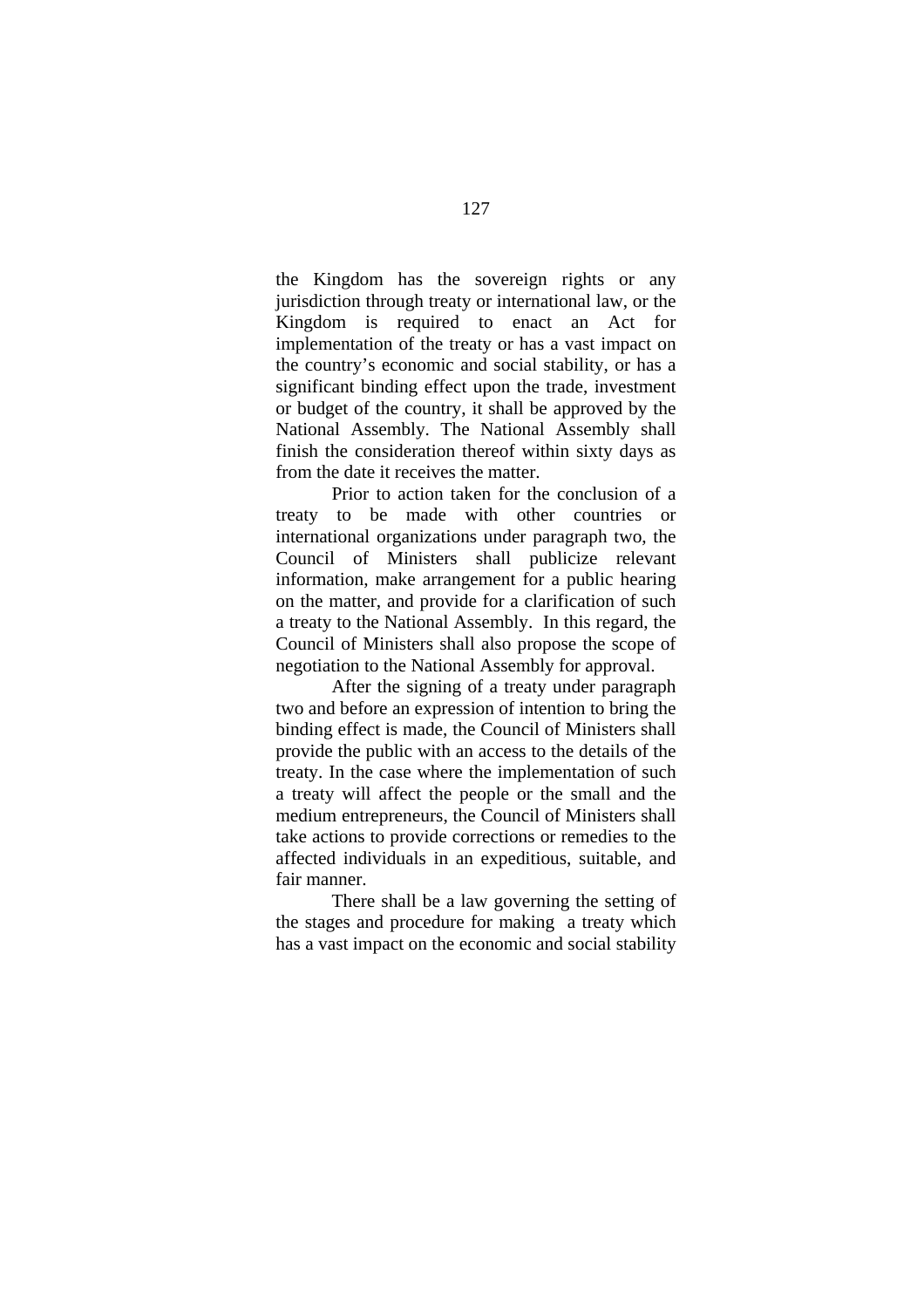of the country or has a significant binding effect upon the trade or investment of the country, and the corrections or remedies given to the individuals affected by the implementation of such a treaty, keeping in mind the impartiality between the benefited individuals and the affected individuals from such an implementation as well as the public.

In the case where there is a problem under paragraph two, it shall be under the jurisdiction of the Constitutional Court for its decision and the provisions of Article 154 (1) shall apply to the referring of the matter to the Constitutional Court *mutatis mutandis*.

**Article 191.** The King has the prerogative to grant a pardon.

Article 192. The King has the prerogative to remove titles and recall decorations.

**Article 193.** The King appoints and removes officials in the military service and civil service who hold the positions of Permanent Secretary of State, Director-General and their equivalents except in the case where they vacate office upon death.

**Article 194.** A Government official and a State official holding a permanent position or receiving a salary and not being a political official shall not be a political official or hold other political position.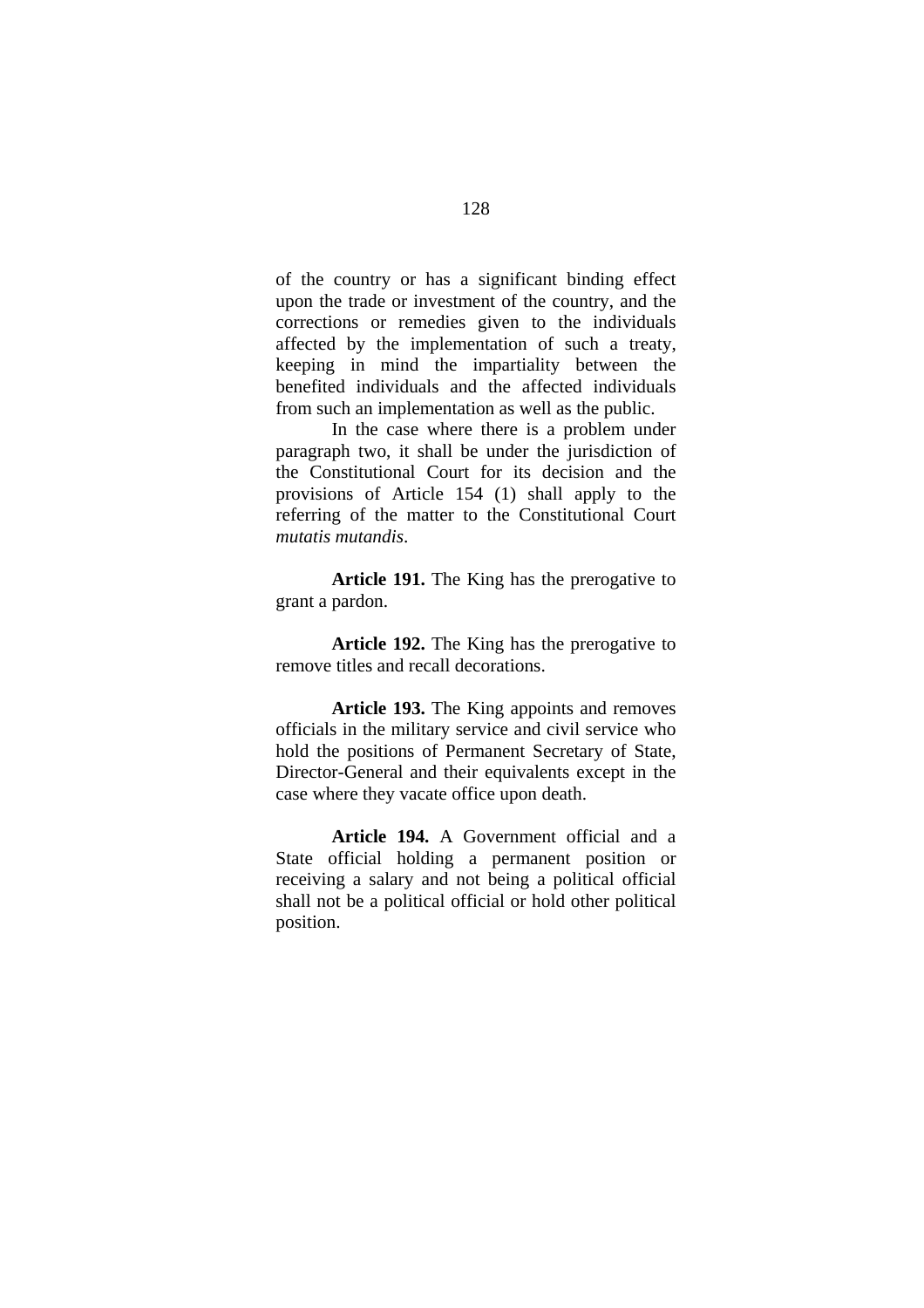**Article 195.** All laws, Royal Prescripts and Royal Commands relating to the State affairs must be countersigned by a Minister unless otherwise provided in this Constitution.

All laws which have been signed or deemed to have been signed by the King shall forthwith be published in the Government Gazette.

**Article 196.** Emoluments and other remuneration of Privy Councilors, President and Vice-Presidents of the House of Representatives, President and Vice-Presidents of the Senate, Leader of the Opposition in the House of Representatives, members of the House of Representatives and senators shall be prescribed by the Royal Decree to be payable not before the date of taking office.

Retirement compensation, pensions or other remuneration of Privy Councilors who vacate their office shall be prescribed by the Royal Decree.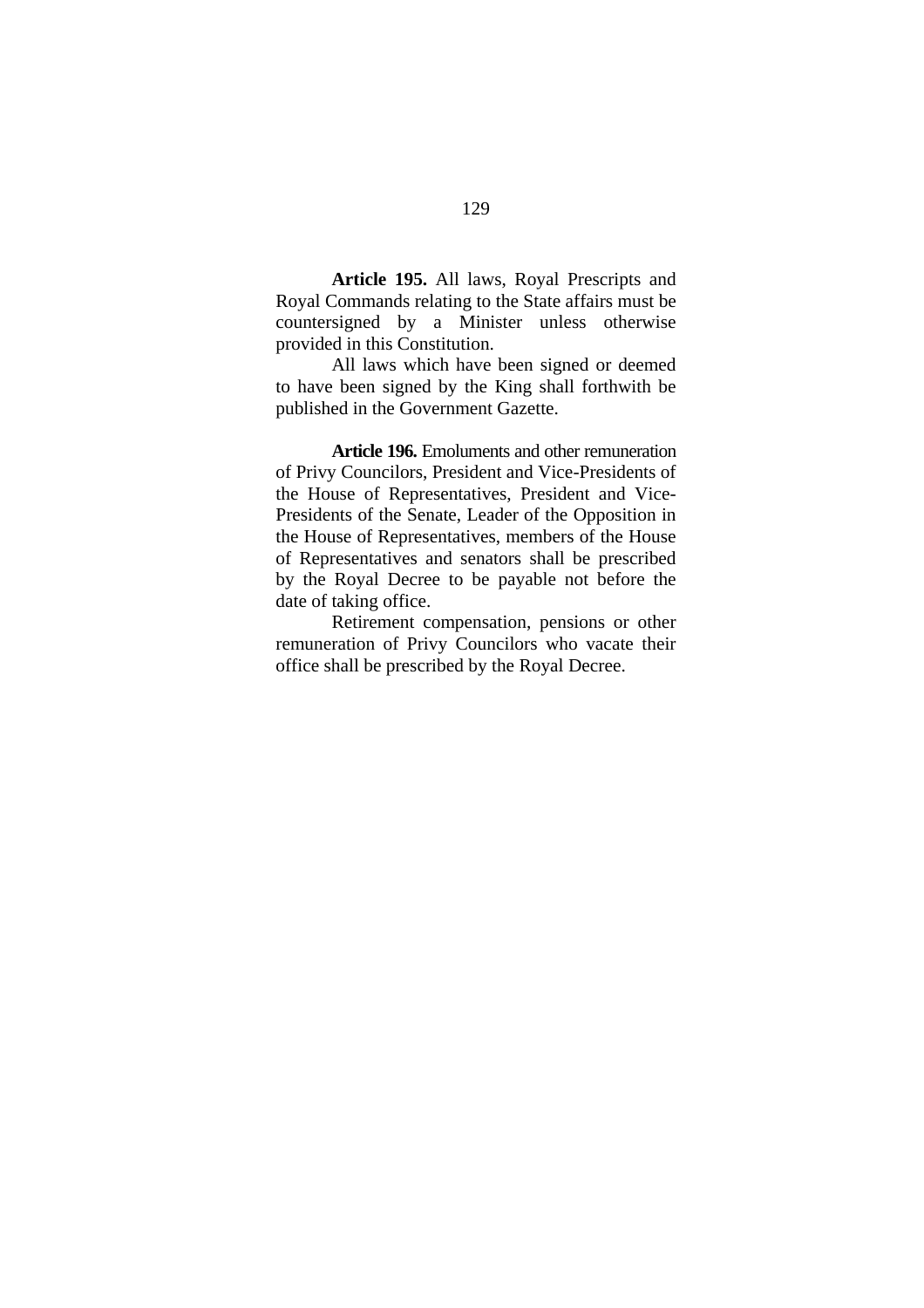# **CHAPTER X**

## **The Courts**

 $\overline{a}$ 

 $\overline{a}$ 

#### **Part 1**

#### **General Provisions**

**Article 197.** The trial and adjudication of cases are the powers of the Courts, which must proceed justly in accordance with the Constitution and the law, and in the name of the King.

Justices or judges are independent in the trial and adjudication of cases in correct, expeditious, and just manner, as well as in accordance with the Constitution and the law.

The transfer of a justice or judge without his or her prior consent shall not be permitted except in the case of termly transfer as provided by law, promotion to a higher position, being under a disciplinary action, becoming a defendant in a criminal case, in the case where justice in the trial and adjudication of cases might be affected, or *force majeure* or any other unavoidable necessity, as provided by law.

Justices or judges shall not be political officials or hold political positions.

**Article 198.** All Courts may be established only by Acts.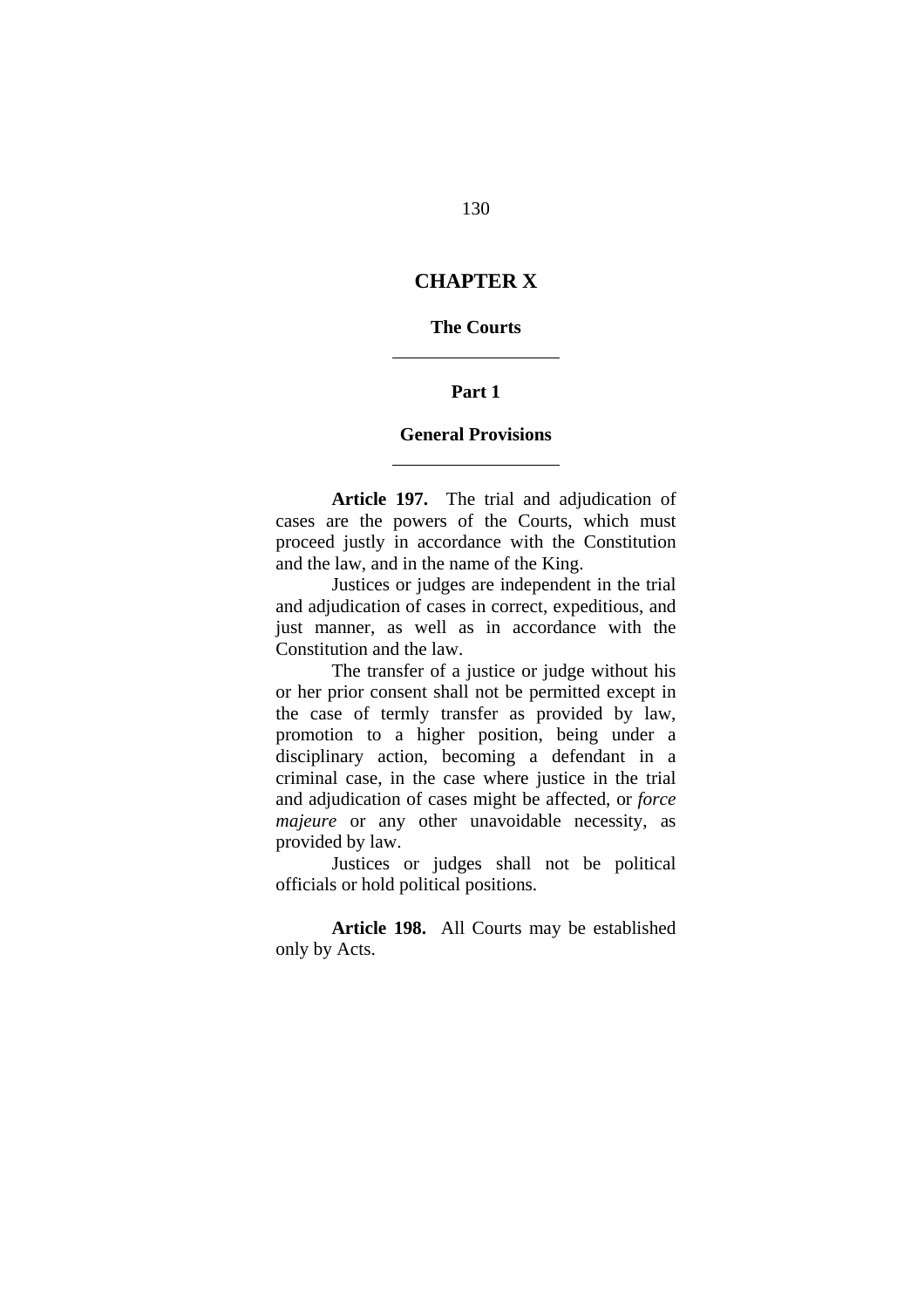A new Court for the trial and adjudication of any particular case or a case of any particular charge in place of an ordinary Court existing under the law and having jurisdiction over such case shall not be established.

A law having an effect of changing or amending the law on the organization of Courts or on judicial procedure for the purpose of its application to a particular case shall not be enacted.

**Article 199.** In the case where there is a dispute on the competent jurisdiction among the Court of Justice, the Administrative Court, the Military Court or any other Court, it shall be decided by a committee consisting of the President of the Supreme Court of Justice as Chairman, the President of the Supreme Administrative Court, the President of such other Court and not more than four qualified persons as provided by law as members.

The rules for the submission of the dispute under paragraph one shall be as provided by law.

**Article 200.** The King appoints and removes justices or judges except in the case of removal from office upon death.

The appointment and removal from office of a justice or judge of any Court other than the Constitutional Court, the Court of Justice, the Administrative Court and the Military Court as well as the adjudicative jurisdiction and procedure of such Courts shall be in accordance with the law on the establishment of such Courts.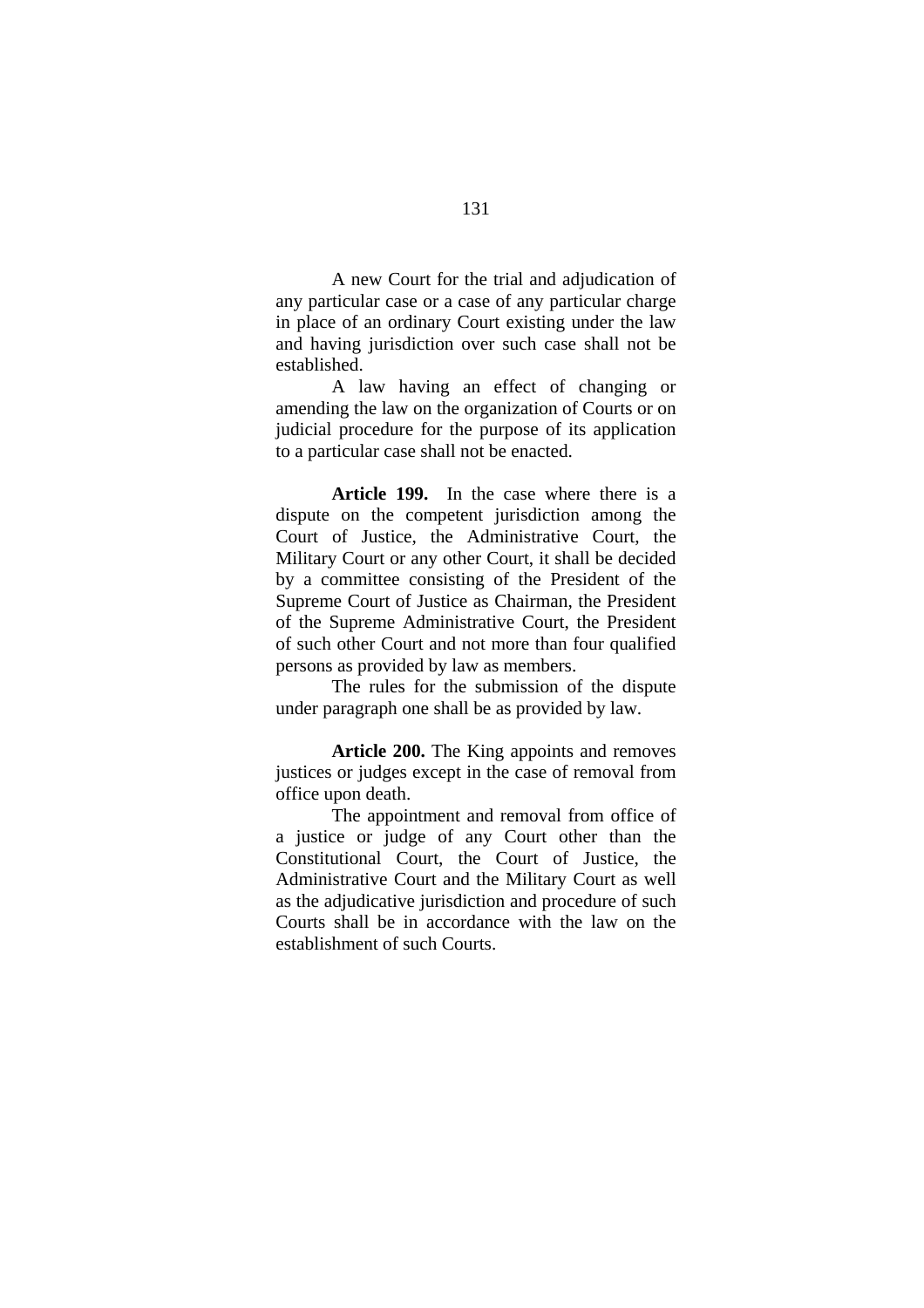**Article 201.** Before taking office, a justice or judge shall make a solemn declaration before the King in the following words:

"I, (name of the declarer) do solemnly declare that I shall be loyal to His Majesty the King and shall faithfully perform my duties in the name of the King without any partiality, in the interest of justice of the people and of the public order of the Kingdom. I shall also uphold and observe the Democratic Regime of Government with the King as Head of the State, the Constitution of the Kingdom of Thailand and the law in every respect."

**Article 202.** Salaries, emoluments and other benefits of justices or judges shall be as provided by law; provided that the system of salary-scale or emoluments applicable to civil servants shall not be applied.

The provisions of paragraph one shall apply to Election Commissioners, Ombudsmen, members of the National Counter Corruption Commission and members of the State Audit Commission *mutatis mutandis*.

**Article 203.** No person may simultaneously become a member, whether an *ex officio* member or a qualified member, of the Judicial Commission of the Courts of Justice, the Administrative Court or any other Courts as provided by law.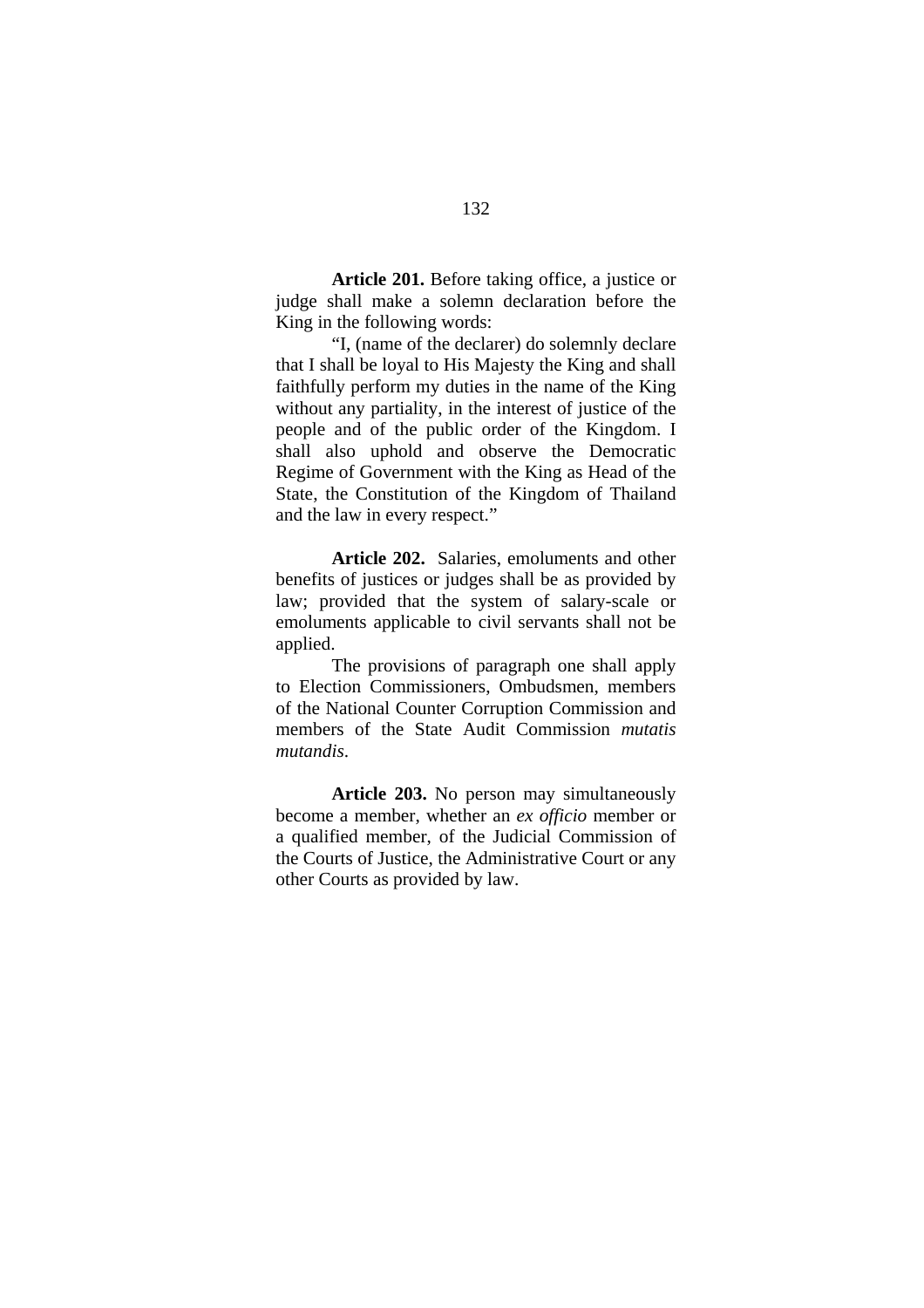## **Part 2**

#### **Constitutional Court**

 $\overline{a}$ 

 **Article 204.** The Constitutional Court consists of the President and eight judges of the Constitutional Court to be appointed by the King upon advice of the Senate from the following persons:

(1) three justices of the Supreme Court of Justice holding a position of not lower than justice of the Supreme Court of Justice and elected at a General Meeting of the Supreme Court of Justice by secret ballot;

(2) two judges of the Supreme Administrative Court elected at a General Assembly of Judges of the Supreme Administrative Court by secret ballot;

(3) two qualified persons in law with thorough knowledge and expertise of law, to be elected under Article 206;

(4) two qualified persons in political science, public administration, or other social sciences with thorough knowledge and expertise in administration of State affairs, to be elected under Article 206.

In the case where no justice of the Supreme Court of Justice or judge of the Supreme Administrative Court is elected under (1) or (2), the General Meeting of the Supreme Court of Justice and the General Assembly of Judges of the Supreme Administrative Court, as the case may be, shall elect other qualified persons who are not under any of the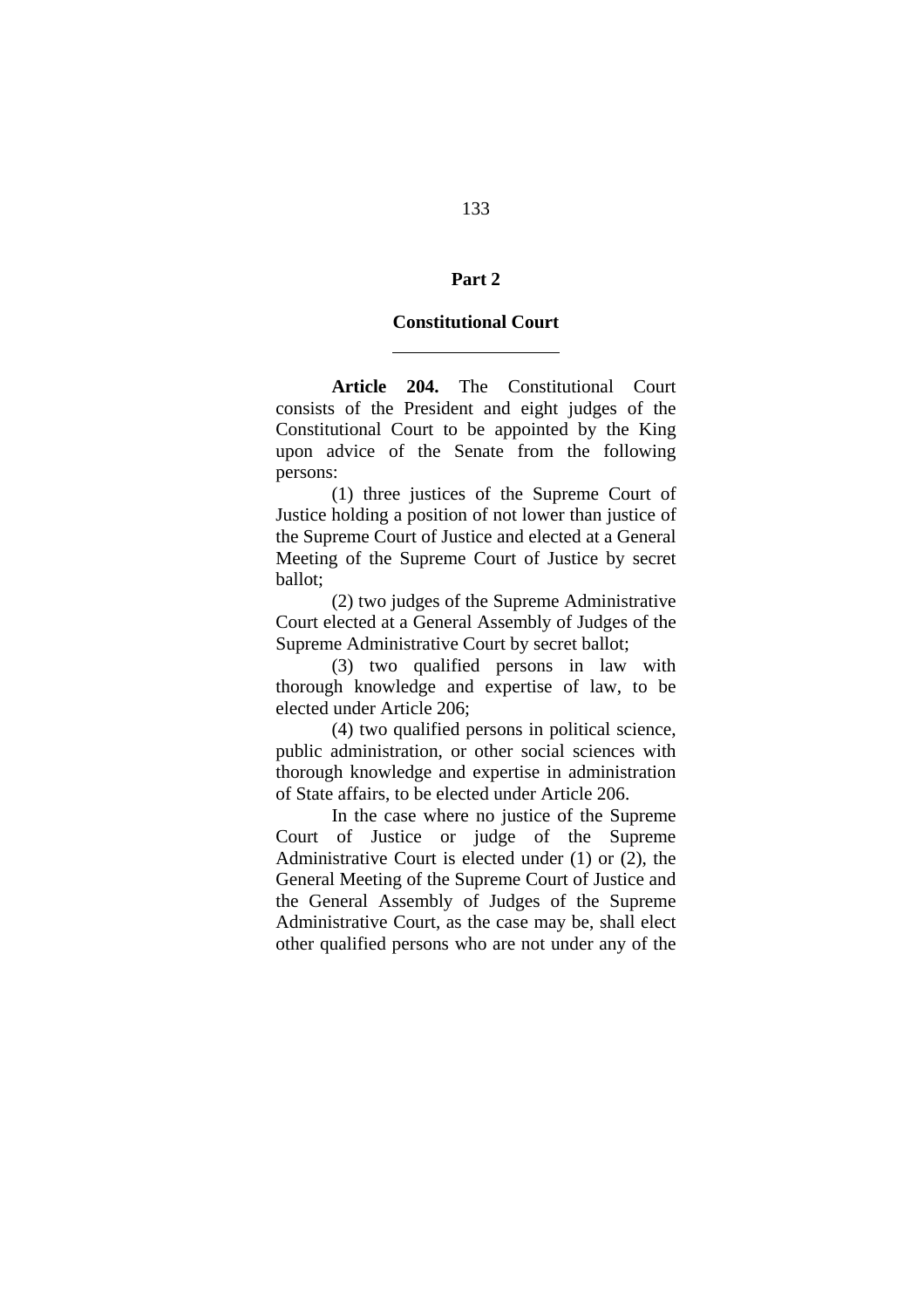prohibitions under Article 205 and possess thorough knowledge and expertise of law for functioning as the judge of the Constitutional Court under (1) or (2), as the case may be.

The elected persons under paragraph one shall hold a meeting and elect one among themselves to be the President of the Constitutional Court and notify the result to the President of the Senate accordingly.

The President of the Senate shall countersign the Royal Command appointing the President and judges of the Constitutional Court.

**Article 205.** The qualified person under Article 204 (3) and (4) shall possess the qualifications and shall not be under any of the prohibitions as follows:

(1) being of Thai nationality by birth;

(2) being not less than forty five years of age;

(3) having been, in the past, a Minister, a judge of the Supreme Military Court, an Election Commissioner, an Ombudsman, a member of the National Counter Corruption Commission, a member of the State Audit Commission, or a member of the National Human Rights Commission, or having served, in the past, in a position of not lower than Deputy Prosecutor General, Director-General or its equivalent in a State agency, or holding a position of not lower than Professor, or a lawyer of at least thirty years of continuous practice up to the date of nomination;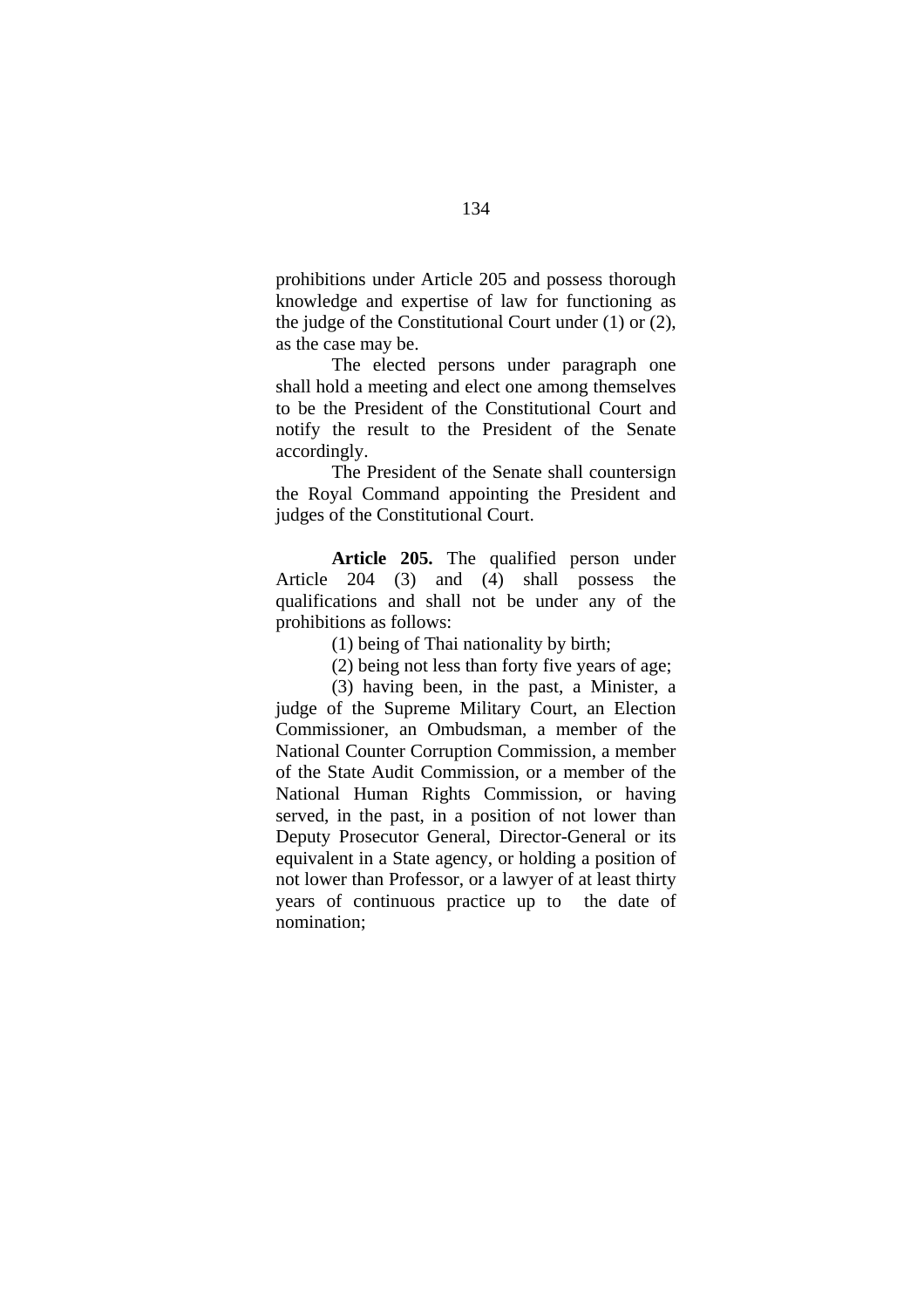(4) not being under any of the prohibitions under Article 100 or Article 102 (1), (2), (4), (5), (6),  $(7)$ ,  $(13)$  or  $(14)$ ;

(5) not being a member of the House of Representatives, senator, political official, member of a local assembly or local administrator;

(6) not being or having been, in the past, a member or holder of other position of a political party over the period of three years preceding the taking of office;

(7) not being an Election Commissioner, an Ombudsman, a member of the National Counter Corruption Commission, a member of the State Audit Commission or a member of the National Human Rights Commission.

**Article 206.** The selection and election of judges of the Constitutional Court under Article 204 (3) and (4), shall be proceeded as follows:

(1) there shall be a Judge Selection Committee of the Constitutional Court consisting of the President of the Supreme Court of Justice, the President of the Supreme Administrative Court, the President of the House of Representatives, the Leader of the Opposition in the House of Representatives, and the Chairpersons of the independent organs under the Constitution, being elected among themselves to be one in number, as members. The Committee shall have the duties to select and choose qualified persons under Article 204 (3) and (4) within thirty days as from the date when the ground for the selection of persons to be in such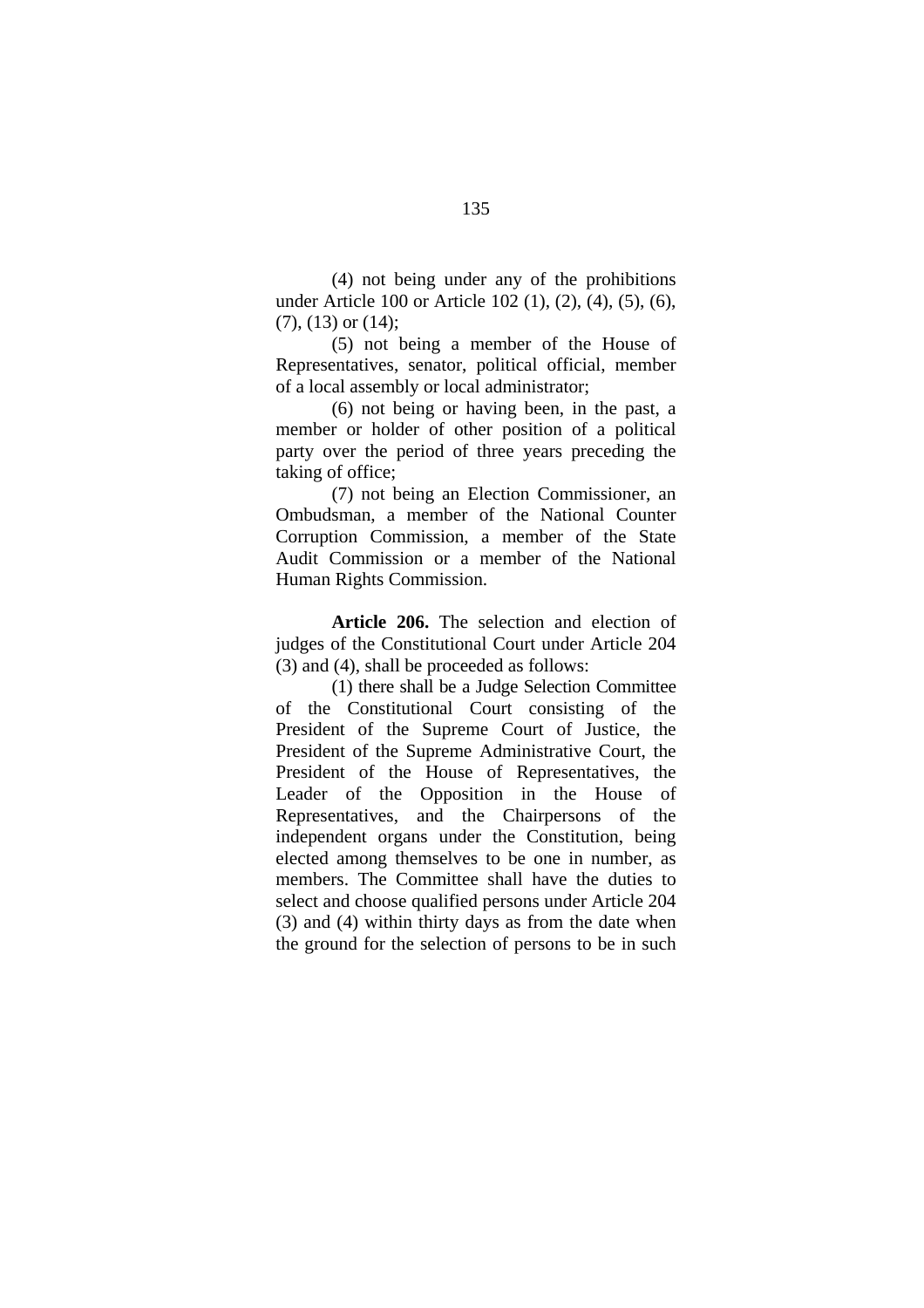office occurs and submit the list of names of the selected persons to the President of the Senate with the consent of the selected persons. The resolution making such selection must be passed by open votes of not less than two-thirds of the total number of the existing members of the Committee. In the case where there are some vacancies in the Committee or if there are members who cannot perform duties, the remaining members, of not less than one-half of the total number, shall constitute the Selection Committee. The provisions of Article 113 paragraph two shall be applied to the matter *mutatis mutandis*.

(2) the President of the Senate shall convoke the Senate for a sitting for the purpose of passing, by secret ballot, a resolution of approval of the selected persons under (1) within thirty days as from the date of receiving the name list. If the Senate approves, the President of the Senate shall refer the name(s) to the King for appointment. If the Senate disapproves all or some of the nominees in the list, the name list and the reasons for the rejections shall be referred back to the Judge Selection Committee of the Constitutional Court to begin the selection process anew. If the Judge Selection Committee of the Constitutional Court disagrees with the Senate and resolves to reaffirm the original resolution with unanimous votes, the President of the Senate shall refer the name list to the King for further appointment. If the resolution reaffirming the original resolution is not passed unanimously, the selection process shall begin anew and be completed within thirty days as from the date when the ground for such a process occurs.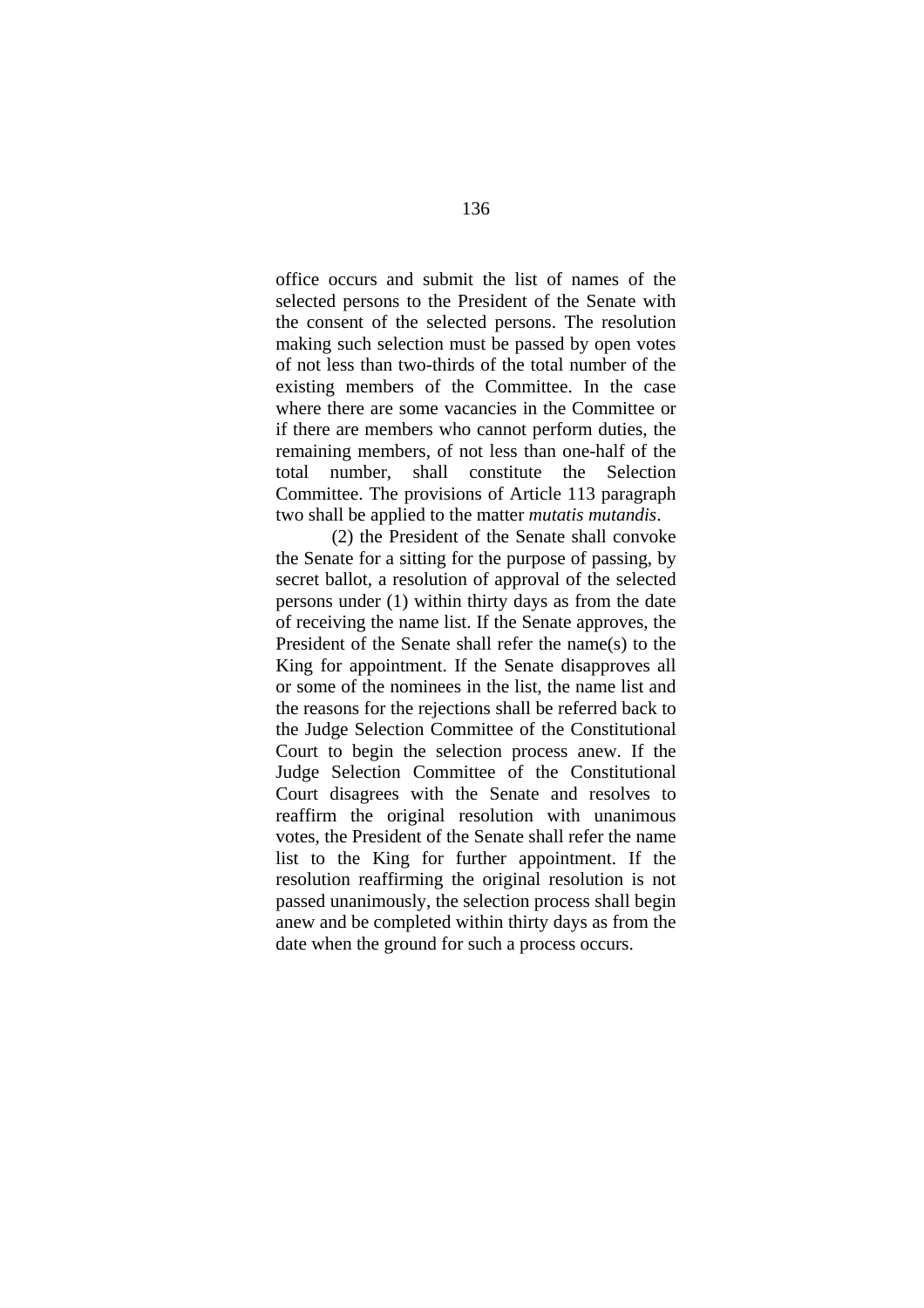In the case where no qualified person, for any reasons, is selected within the time limit under (1), the General Meeting of the Supreme Court of Justice shall appoint three justices in the Supreme Court with positions of not lower than justice of the Supreme Court and the General Assembly of Judges of the Supreme Administrative Court shall appoint two judges of the Supreme Administrative Court for constituting the Selection Committee to perform the functions subject to (1).

**Article 207.** The President and judges of the Constitutional Court shall not:

(1) be a Government official holding a permanent position or receiving a salary;

(2) be an official or employee of a State agency, State enterprise or local government organization or a director or adviser of a State enterprise or State agency;

(3) hold any position in a partnership, a company or an organization carrying out business with a view to sharing profits or incomes, or be an employee of any person;

(4) engage in any independent profession.

In the case where the General Meeting of the Supreme Court of Justice or the General Assembly of Judges of the Supreme Administrative Court has elected the persons, or the Senate has approved a person in  $(1)$ ,  $(2)$ ,  $(3)$  or  $(4)$  with the consent of that person, the elected person can commence the performance of duties only when he or she has resigned from the position in  $(1)$ ,  $(2)$  or  $(3)$  or has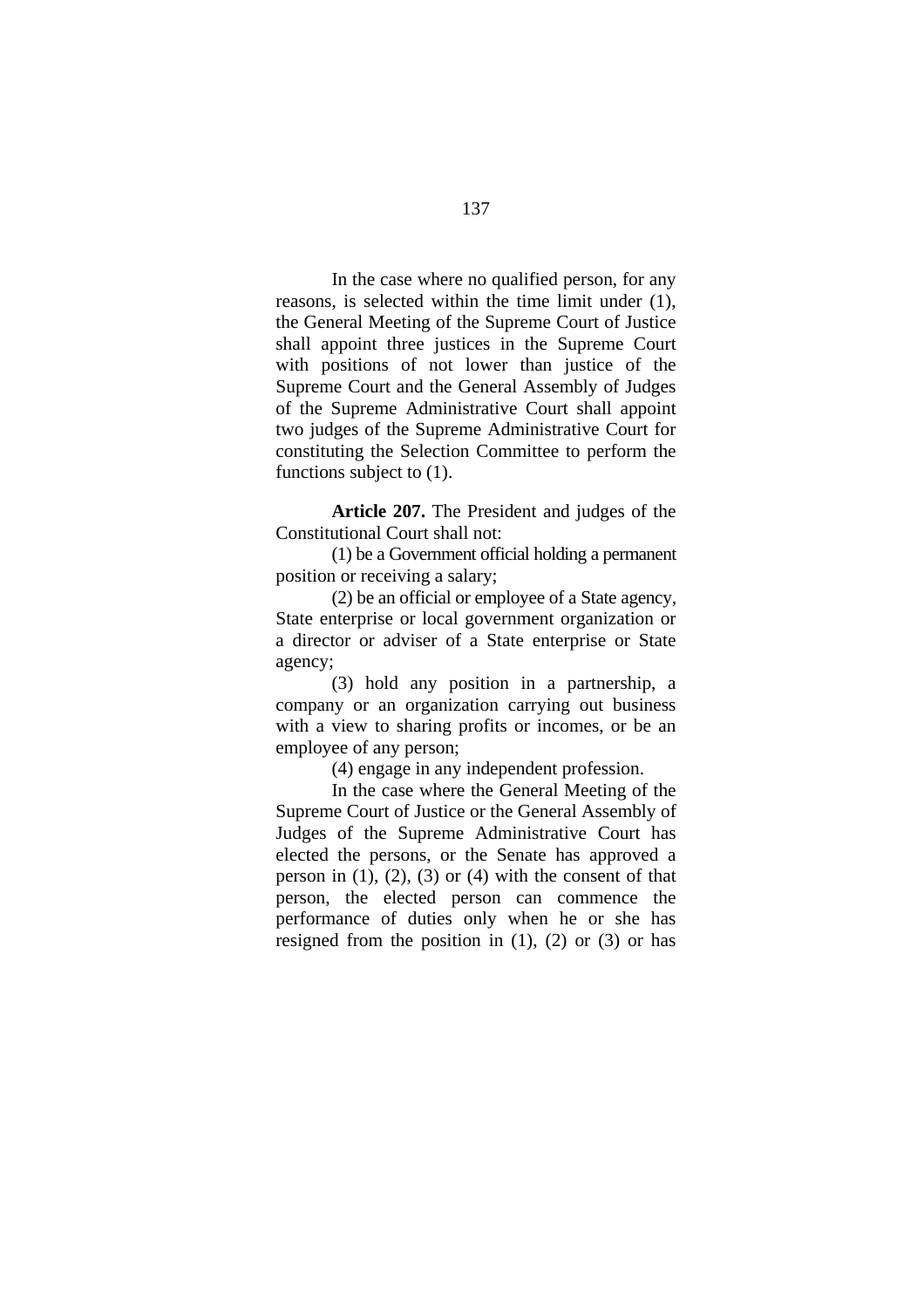satisfied with evidence that he or she has ceased to engage in such independent profession. This shall be done within fifteen days as from the date of the election or approval. If such person has not resigned or has not ceased to engage in the independent profession within the specified time, it shall be deemed that the person has never been elected or approved to be a judge of the Constitutional Court and the provisions of Article 204 or Article 206, as the case may be, shall apply.

**Article 208.** The President and judges of the Constitutional Court shall hold office for nine years as from the date of their appointment by the King and shall hold office for only one term.

The outgoing President and judges of the Constitutional Court shall remain in office to perform duties until the newly appointed President and judges of the Constitutional Court take office.

The President and judges of the Constitutional Court shall be judicial officials under the law.

**Article 209.** In addition to the vacation of office upon the expiration of term, the President and judges of the Constitutional Court vacate office upon:

- (1) death;
- (2) being of seventy years of age;
- (3) resignation;

(4) being disqualified or being under any of the prohibitions under Article 205;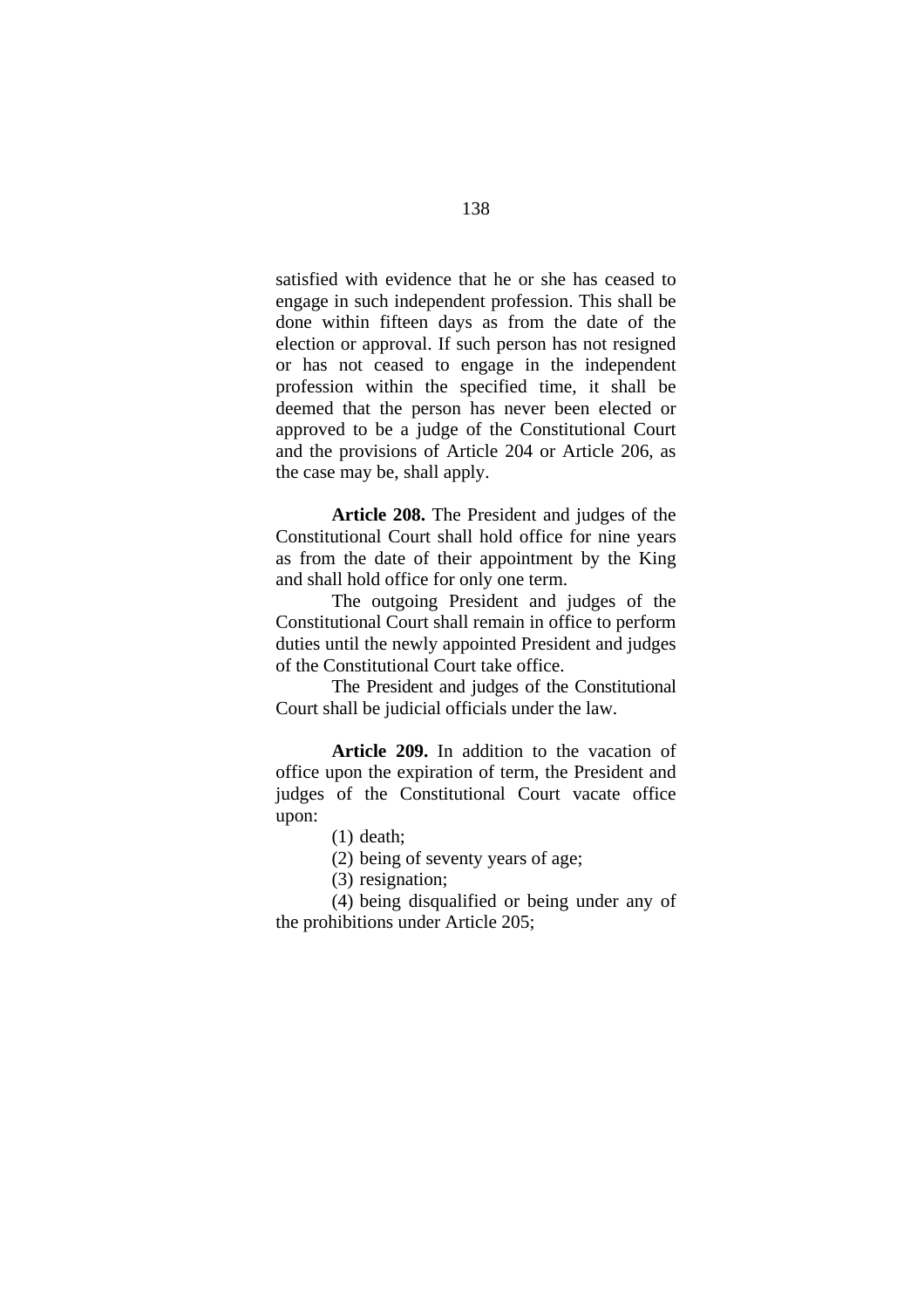(5) having done an act in violation of Article 207;

(6) the Senate passing a resolution under Article 274 for the removal from office;

(7) being sentenced by a judgment to imprisonment, even though the case has not been finalized, or in the case of the suspension of a jail term, except for an offense committed through negligence, a petty offense, or a defamatory offense.

When a case under paragraph one occurs, the remaining judges of the Constitutional Court shall continue to perform their duties subject to Article 216.

**Article 210.** In the case where the President and judges of the Constitutional Court vacate office *en masse* at the expiration of term, the proceedings under Article 204 and Article 206 shall be taken within thirty days as from the date of the vacation of office.

In the case where the President and judges of the Constitutional Court vacate office otherwise than in the case under paragraph one, the following proceedings shall be taken:

(1) in the case of the judge of the Constitutional Court who was elected at the General Meeting of the Supreme Court of Justice, the proceedings under Article 204 shall be taken within thirty days as from the date of the vacation of office;

(2) in the case of the judge of the Constitutional Court who was elected at the General Assembly of Judges of the Supreme Administrative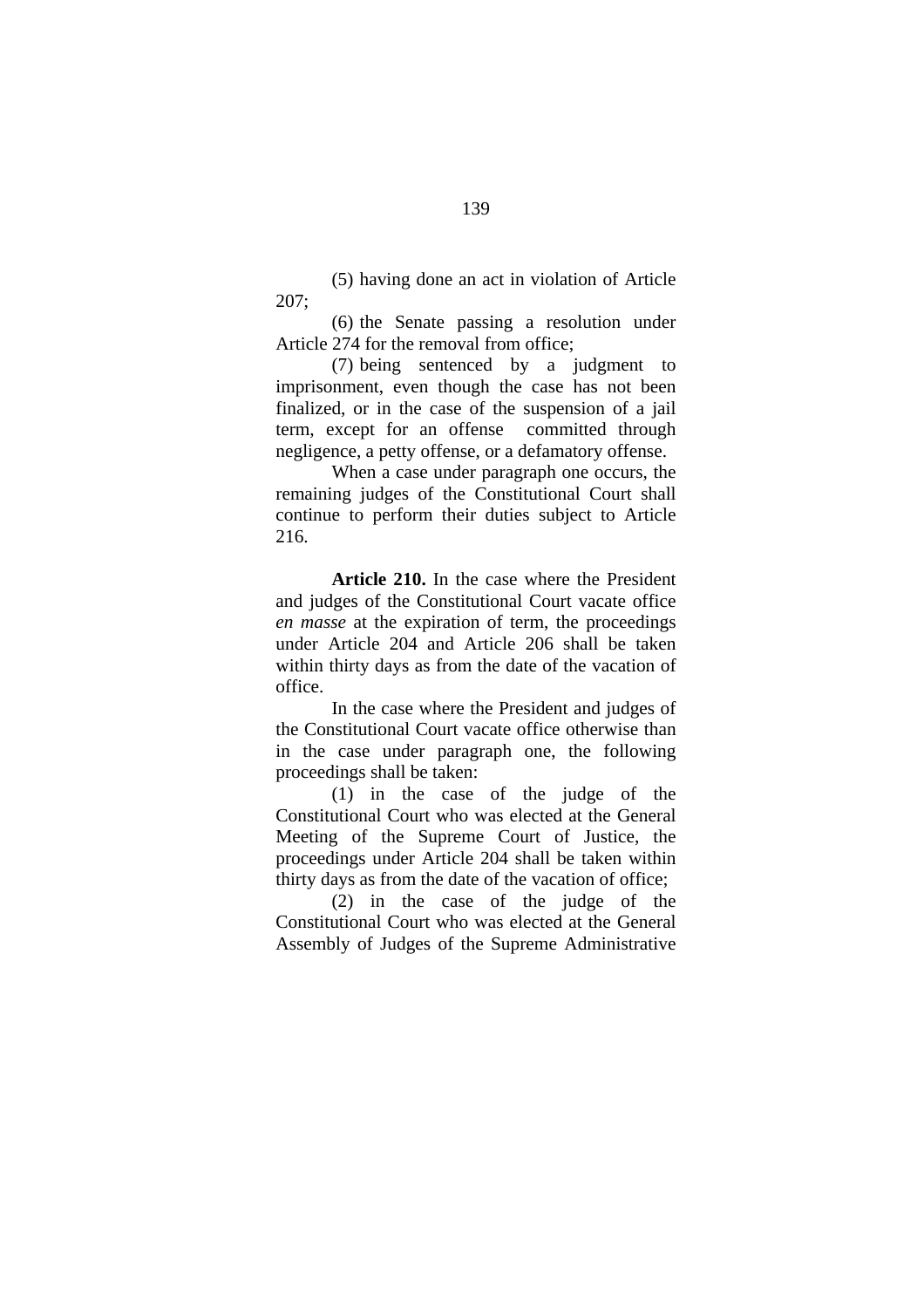Court, the proceedings under Article 204 shall be taken within thirty days as from the date of the vacation of office;

(3) in the case of the judges of the Constitutional Court under Article 204 (3) or (4), the proceedings under Article 206 shall be taken within thirty days as from the date of the vacation of office.

In the case where some or all judges of the Constitutional Court vacate office out of a session of the National Assembly, the proceedings under Article 206 shall be taken within thirty days as from the date of the opening of a session of the National Assembly.

In the case where the President of the Constitutional Court vacates office, the provisions of Article 204 paragraph three shall apply.

**Article 211.** In the application of the provisions of any law to any case, if the Court by itself is of the opinion that, or a party to the case raises an objection that, the provisions of such law fall within the provisions of Article 6 and there has not yet been a decision of the Constitutional Court on such provisions, the Court shall submit, in the course of official service, its opinion to the Constitutional Court for consideration and decision. During that period of time, the Court can continue the trial, but stay its adjudication pending the decision from the Constitutional Court.

In the case where the Constitutional Court is of the opinion that the objection of a party under paragraph one is not essential for decision, the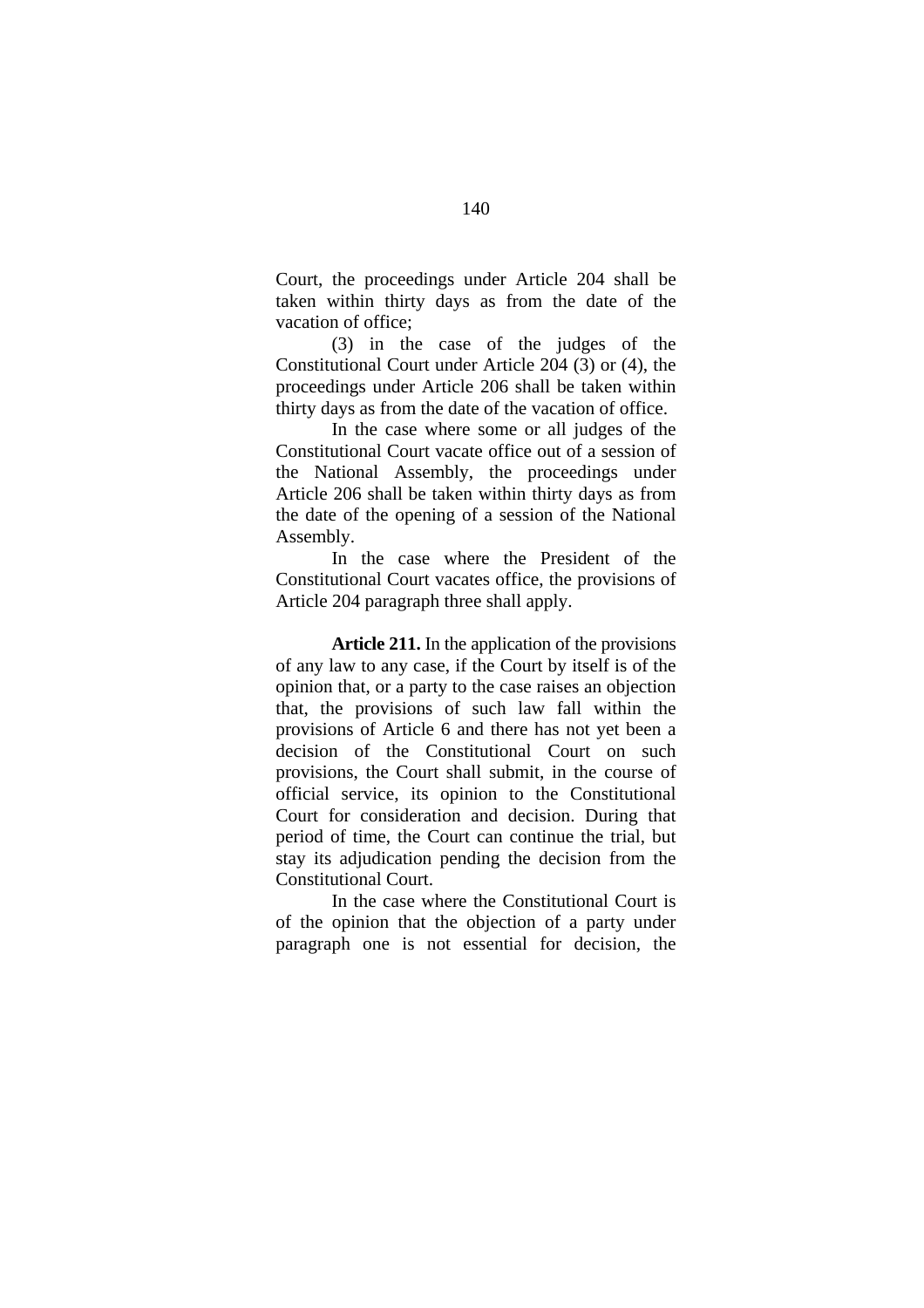Constitutional Court may refuse to accept the case for consideration.

The decision of the Constitutional Court shall apply to all cases but shall not affect final judgments of the Courts.

**Article 212.** A person whose rights or liberties as guaranteed by this Constitution are violated has right to submit a petition to the Constitutional Court for its decision over whether the provision of a particular law is inconsistent with or in contradiction to the Constitution.

The right under paragraph one must be exercised in the case where such a person can not exercise his or her right through any other means as provided by the organic law on procedure of Constitutional Court.

**Article 213.** In the performance of duties, the Constitutional Court shall have the power to demand documents or relevant evidence from any person or summon any person to give statements of fact as well as request the Courts, inquiry officials, a State agency, State enterprise or local government organization to carry out any act for the purpose of its consideration.

The Constitutional Court shall have the power to appoint a person or a group of persons to carry out duties as entrusted.

**Article 214.** In the case where a conflict arises as to the powers and duties between or among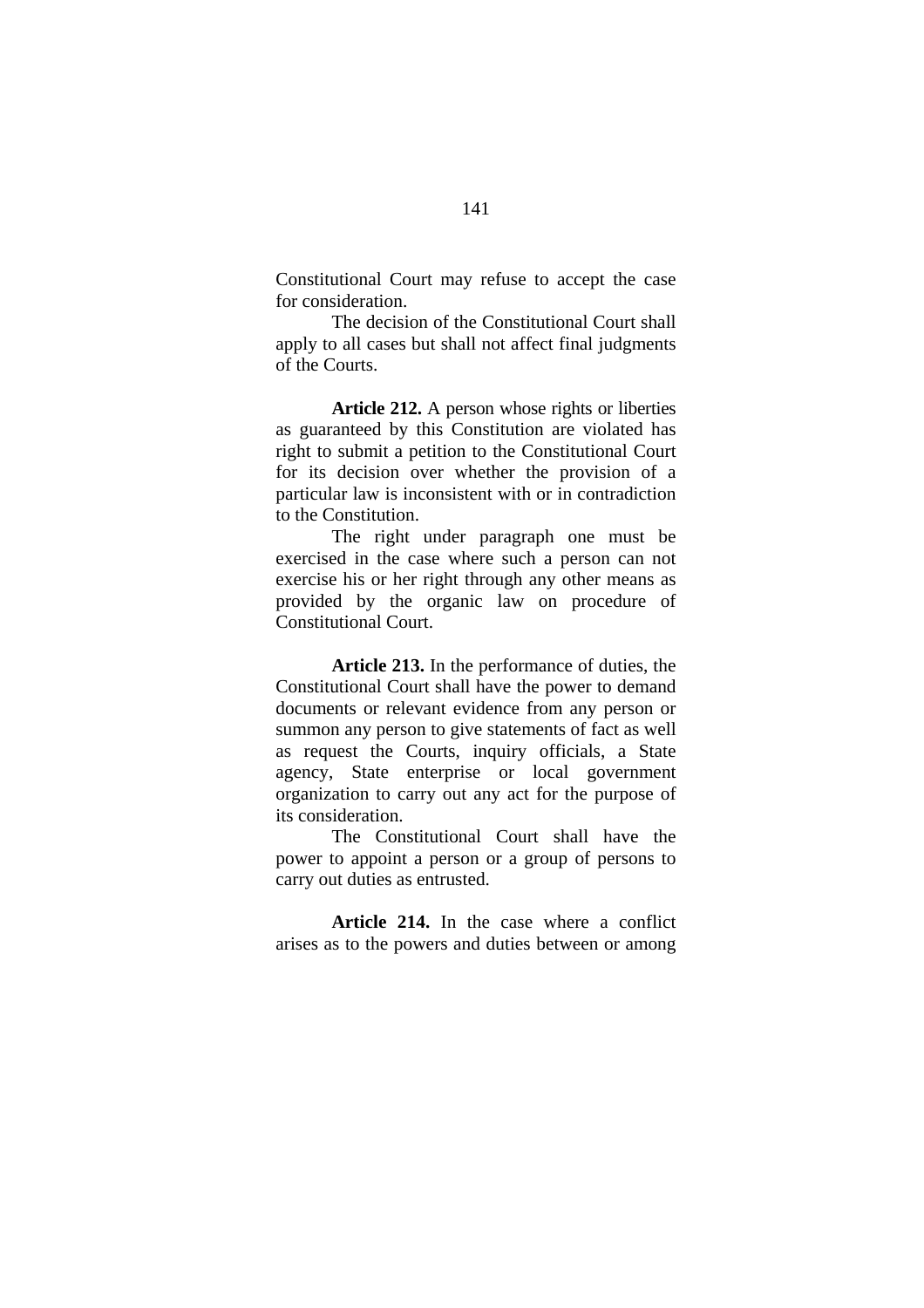the National Assembly, the Council of Ministers, or non-judiciary organs under the Constitution, involving two or more organs, the President of the National Assembly, the Prime Minister, or such organs shall submit the matter together with opinions to the Constitutional Court for decision.

**Article 215.** In the case where the Constitutional Court is of opinion that any petition submitted to the Constitutional Court for consideration is a matter or issue decided, in the past, by the Constitutional Court, the Constitutional Court can refuse to accept that petition for decision.

**Article 216.** The chamber of judges of the Constitutional Court for hearing and giving a decision shall consist of not less than five judges. The decision of the Constitutional Court shall be made by a majority of votes, unless otherwise provided in this Constitution.

Every judge of the Constitutional Court who constitutes a chamber shall give a decision on his or her own part and make an oral statement to the meeting before passing a resolution.

The decisions of the Constitutional Court and all judges thereof shall be published in the Government Gazette.

The decision of the Constitutional Court must at least consist of the background or allegation, summary of facts obtained from hearings, reasons for the decision on questions of fact and questions of law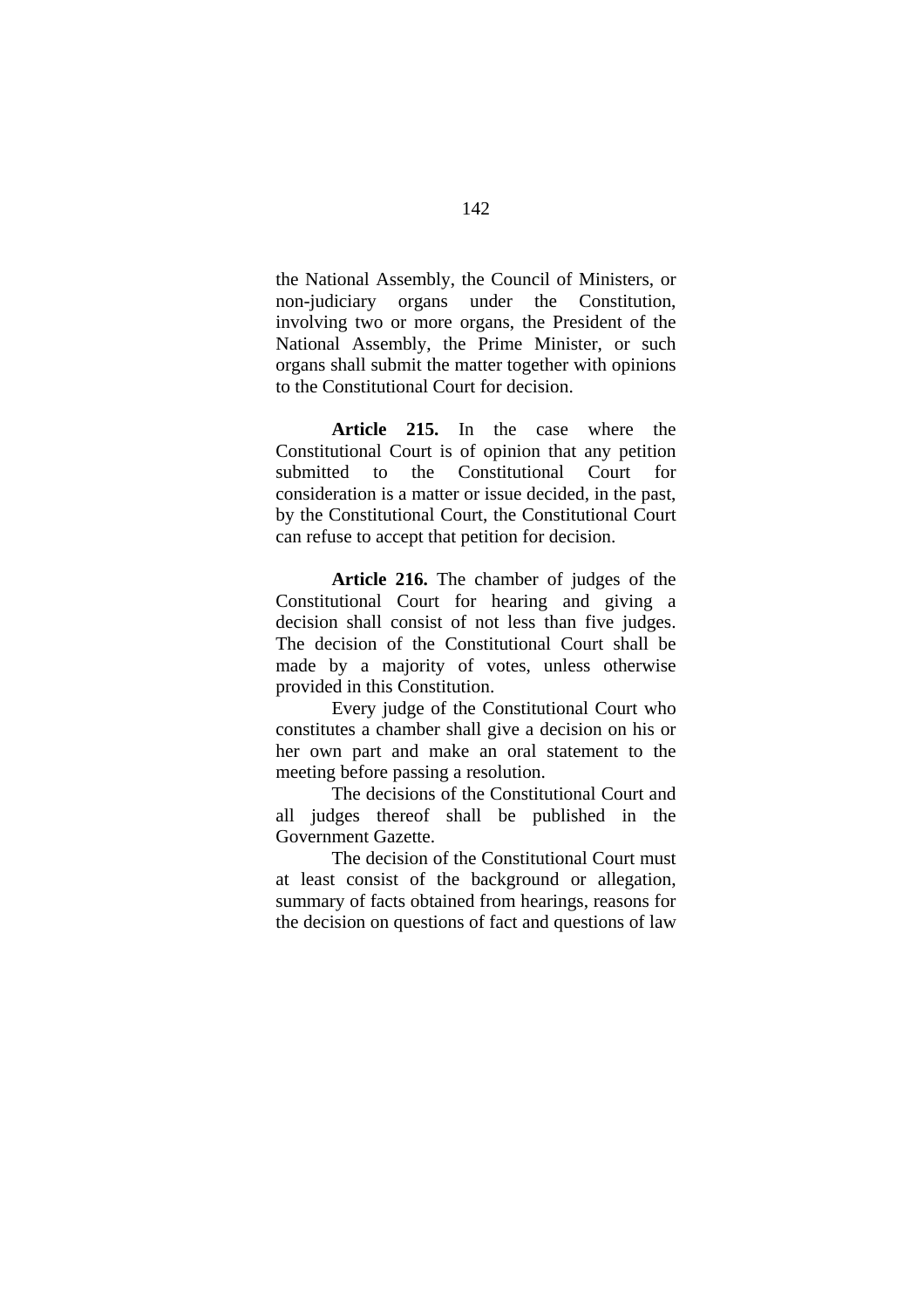and the provisions of the Constitution and the law invoked and resorted to.

The decision of the Constitutional Court shall be deemed final and binding on the National Assembly, Council of Ministers, Courts and other State organs.

The procedure of the Constitutional Court shall be prescribed by the organic law on procedure of Constitutional Court.

**Article 217.** The Constitutional Court shall have its independent secretariat, with the Secretary-General of the Office of the Constitutional Court as the superior responsible directly to the President of the Constitutional Court.

The appointment of the Secretary-General of the Office of the Constitutional Court must be done through the nomination of the President of the Constitutional Court and shall be approved by judges of the Constitutional Court, as provided by law.

The Office of the Constitutional Court shall have autonomy in personnel administration, budgeting and other activities as provided by law.

## **Part 3**

### **Courts of Justice**

 $\overline{a}$ 

**Article 218.** The Courts of Justice have the powers to try and adjudicate all cases except those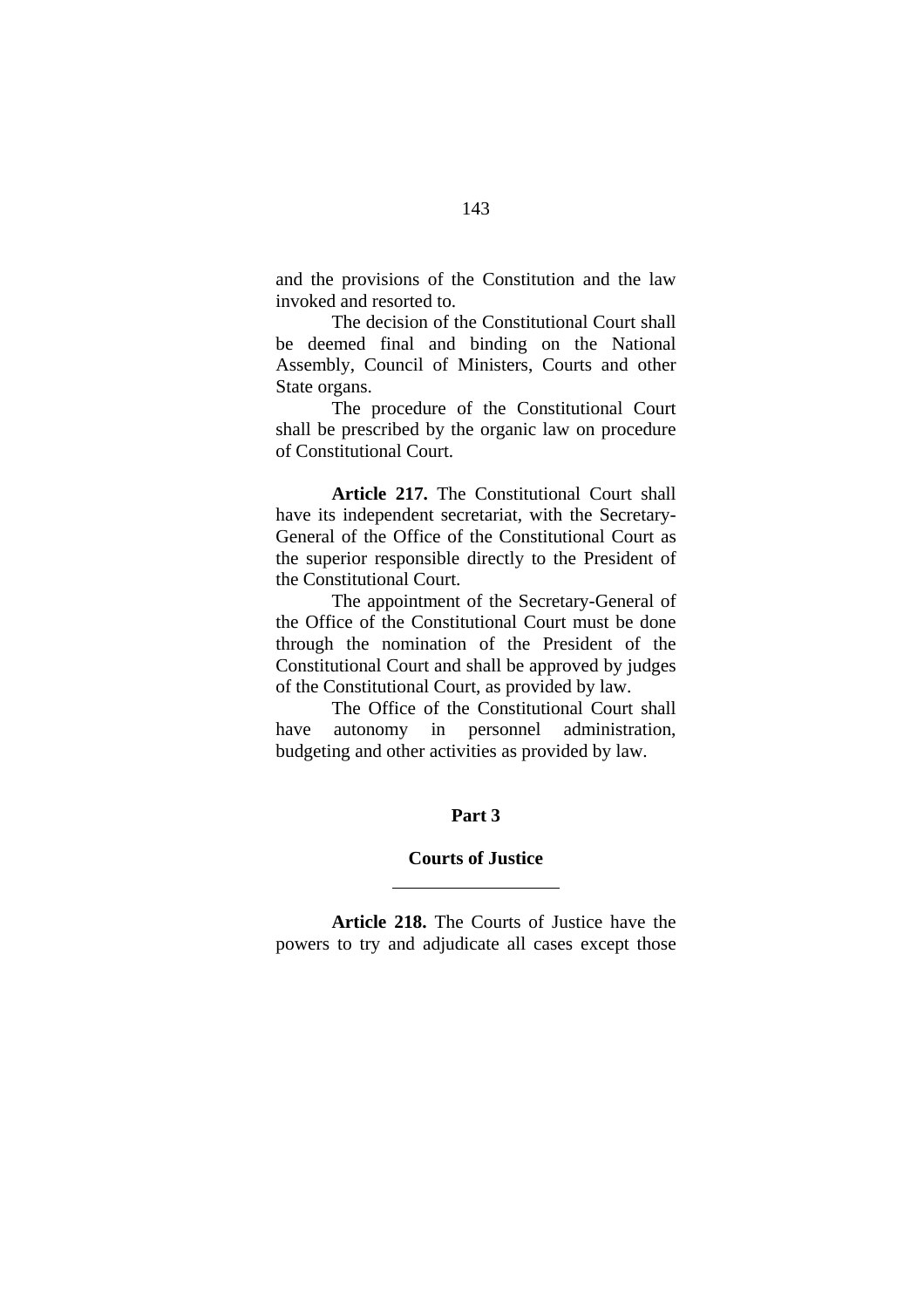specified by this Constitution or the law to be within the jurisdiction of other courts.

**Article 219.** There shall be three levels of Courts of Justice, viz, Courts of First Instance, Courts of Appeal and the Supreme Court of Justice, except otherwise provided by this Constitution or other laws.

The Supreme Court of Justice has the power to try and adjudicate cases as prescribed by the Constitution or a law to be filed with it directly, and appeal cases, or petition against judgments or orders of the Courts of First Instance or the Courts of Appeal in accordance with the provisions of the law, except in the case where the Supreme Court of Justice has the opinion that the questions of fact and questions of law appearing in that appeal or petition are deemed not essential enough for its consideration, the Supreme Court of Justice has the power to refuse to accept such a case for trial and adjudication subject to the rules of the General Meeting of the Supreme Court of Justice.

The Supreme Court of Justice shall have the power to try and adjudicate cases pertaining to the election and disfranchisement in the election of members of the House of Representatives and the source of senators. The Courts of Appeal shall have the power to try and adjudicate cases pertaining to the election and disfranchisement in the election of members of local assemblies and local administrators. The procedures for the trial and adjudication shall be subject to the rules set by the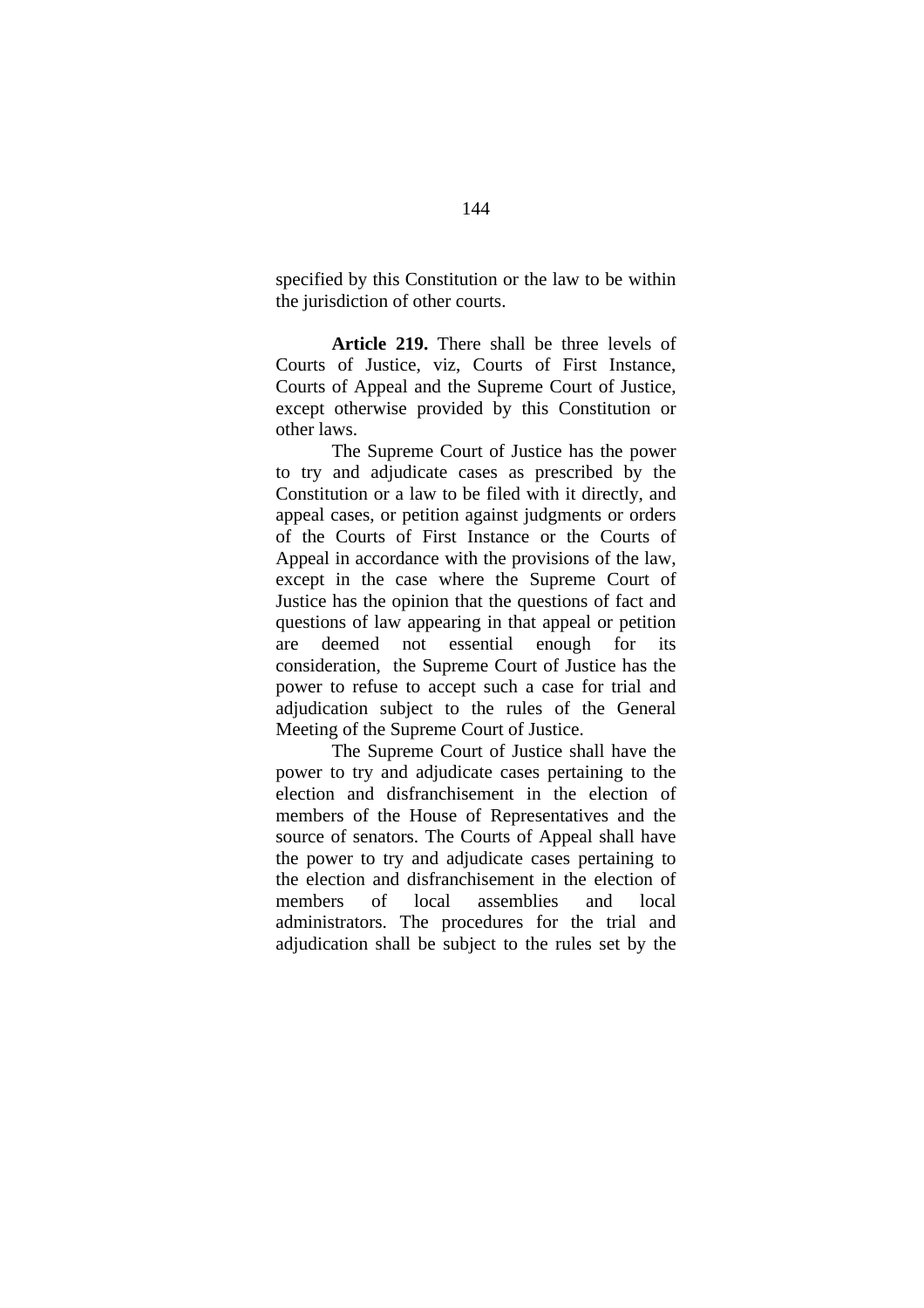General Meeting of the Supreme Court of Justice. And the inquisitorial system of procedure shall be applied and carried out in an expeditious manner.

There shall be in the Supreme Court of Justice a Criminal Division for Persons Holding Political Positions and the chamber of which consists of nine justices of the Supreme Court of Justice holding a position of not lower than Justice of the Supreme Court of Justice or senior justice who, in the past, held a position of not lower than Justice of the Supreme Court of Justice and elected at a General Meeting of the Supreme Court of Justice by secret ballot and on a case-by-case basis.

The competence of the Supreme Court of Justice's Criminal Division for Persons Holding Political Positions and the criminal procedure for such persons shall be as provided by this Constitution and the organic law on criminal procedure for persons holding political positions.

**Article 220.** The appointment and removal from office of a justice of a Court of Justice must be approved by the Judicial Commission of the Courts of Justice before they are tendered to the King.

The promotion, increase of salaries and punishment of justices of the Courts of Justice must be approved by the Judicial Commission of the Courts of Justice. For this purpose, the Judicial Commission of the Courts of Justice shall appoint a sub-committee in each level of Courts for preparing and presenting its opinion on such matter for consideration.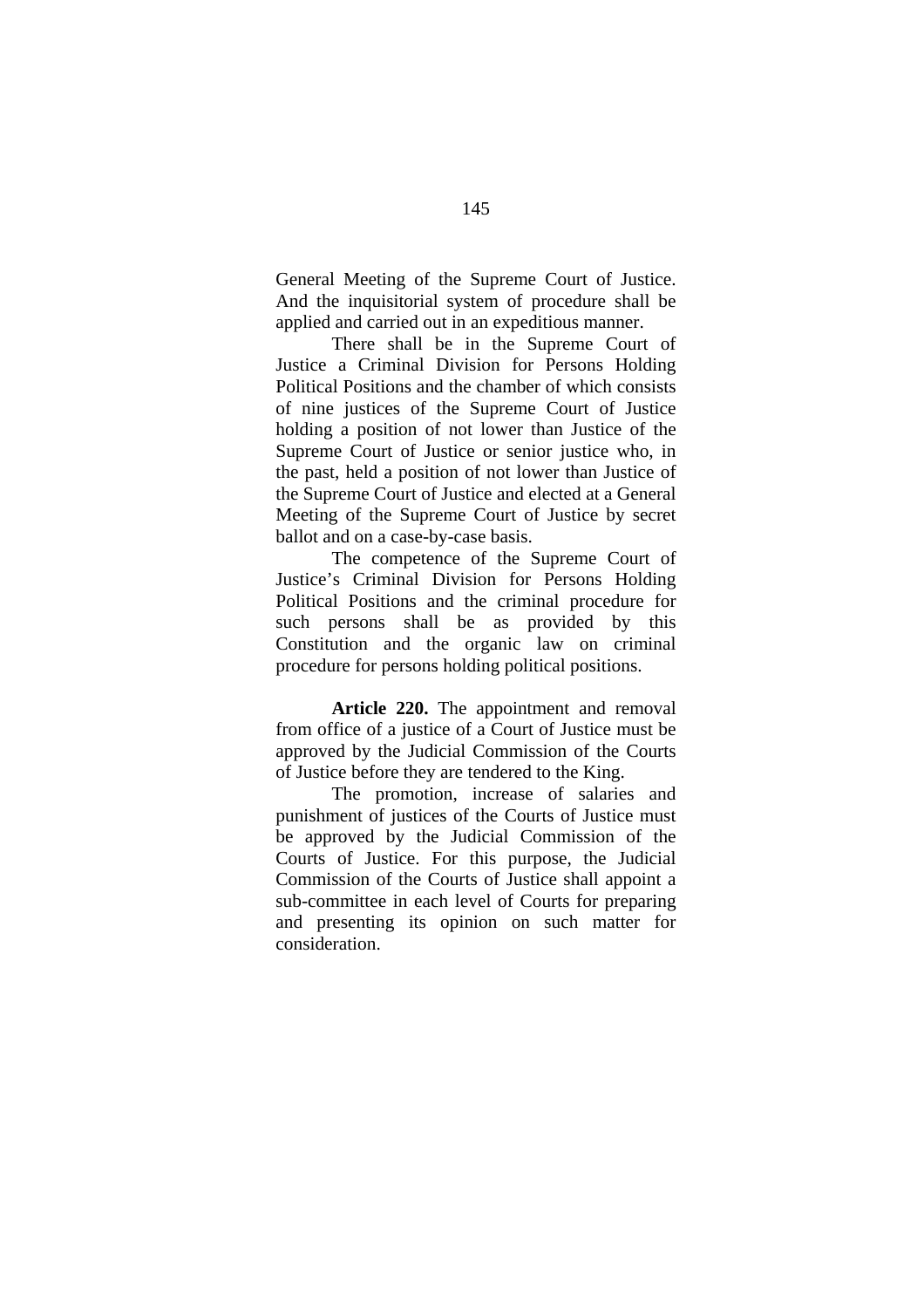The approval, under paragraph one and paragraph two, by the Judicial Commission of the Courts of Justice must also be, in substance, done by taking the capacities and moral behaviors of such a person into consideration.

**Article 221.** The Judicial Commission of the Courts of Justice consists of the following persons:

(1) President of the Supreme Court of Justice as Chairman;

(2) qualified members of each level of Courts: six of whom are from the Supreme Court, four of whom are from the Courts of Appeal, and two of whom are from the Courts of First Instance, being judicial officials of each level of Courts and elected by judicial officials of each level of Courts;

(3) two qualified members who are not judicial officials and who are elected by the Senate.

The qualifications, prohibitions and procedure for the election of the qualified members shall be in accordance with the provisions of the law.

In the case where no qualified members under paragraph one (3) is elected or the incomplete number of two members under paragraph one (3) is elected, if at least seven members of the Judicial Commission of the Courts of Justice have the opinion that there is an urgent matter required an approval, the Judicial Commission of the Courts of Justice, in the number as above stated, shall constitute a chamber to review such an urgent matter.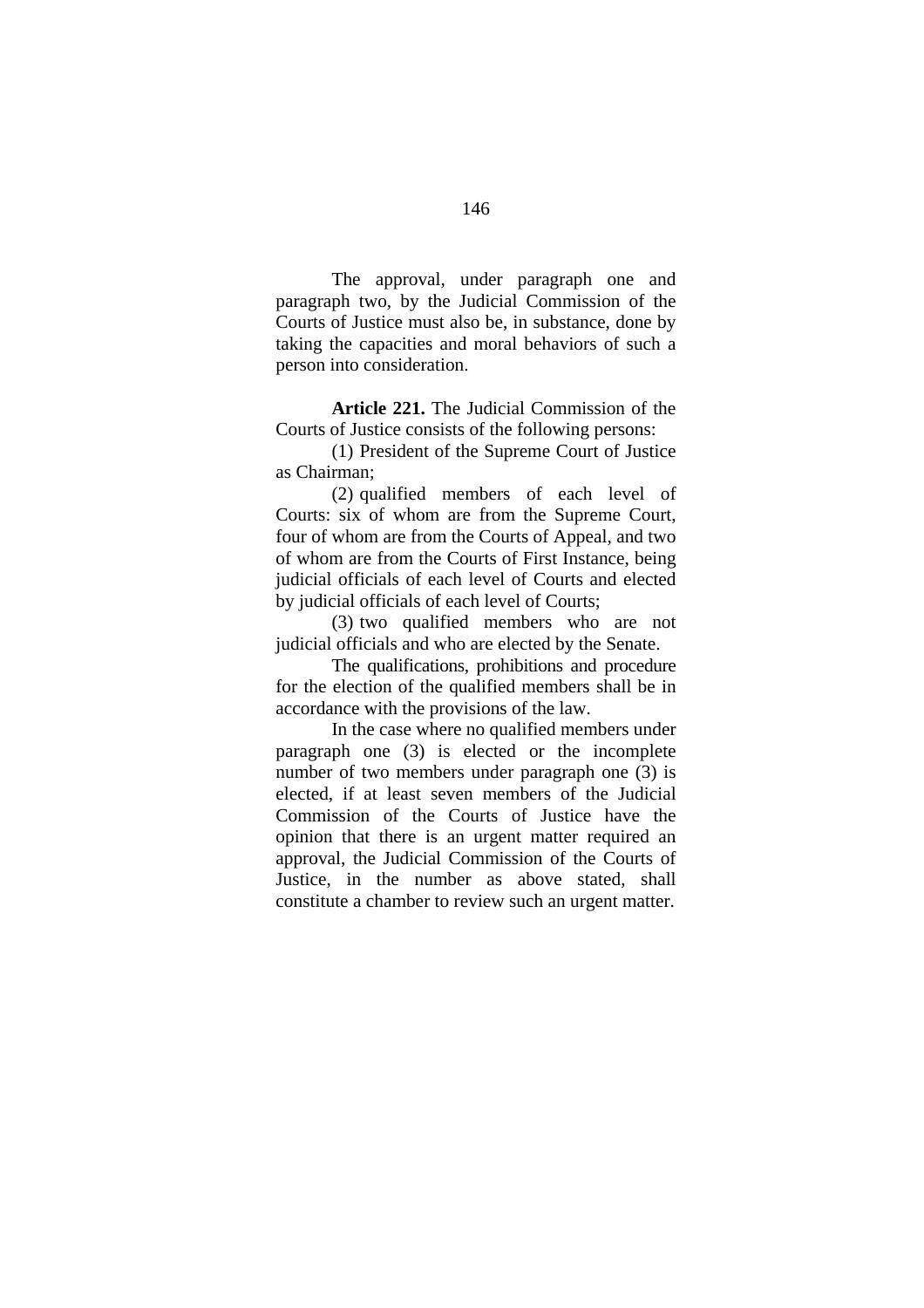**Article 222.** The Courts of Justice shall have an independent secretariat, with the Secretary-General of the Office of the Courts of Justice as the superior responsible directly to the President of the Supreme Court of Justice.

The appointment of the Secretary-General of the Office of the Courts of Justice must be done through the nomination of the President of the Supreme Court of Justice and shall be approved by the Judicial Commission of the Courts of Justice, as provided by law.

The Office of the Courts of Justice shall have autonomy in personnel administration, budgeting and other activities as provided by law.

#### **Part 4**

#### **Administrative Courts**

 $\overline{a}$ 

**Article 223.** Administrative Courts have the powers to try and adjudicate cases of dispute between a State agency, State enterprise, local government organization, organ under the Constitution or State official on one part and a private individual on the other part, or between a State agency, State enterprise, local government organization, organ under the Constitution or State official on one part and another such agency, enterprise, organization or official on the other part, which is the dispute as a consequence of the exercise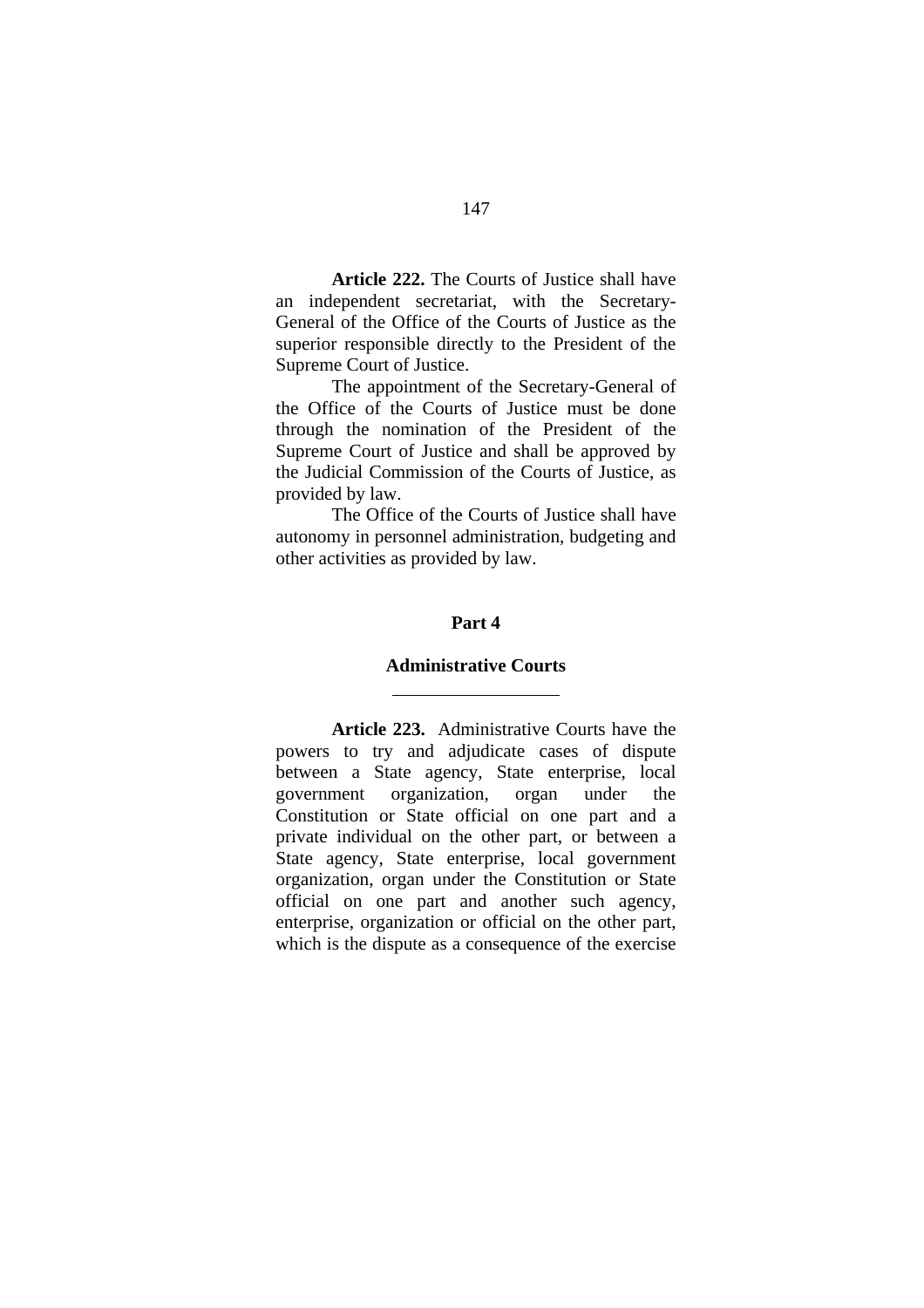of administrative power under the law or as a consequence of the administrative activities of a State agency, State enterprise, local government organization, organ under the Constitution or State official, as provided by law, as well as other cases as prescribed by the Constitution and law to be under the jurisdiction of the Administrative Courts.

 The powers under paragraph one of the Administrative Courts shall not include the final decision of the organs under the Constitution, which is deemed the direct exercise of power as prescribed by the Constitution of such a particular organ.

There shall be the Supreme Administrative Court and Administrative Courts of First Instance, and there may also be the Appellate Administrative Court.

**Article 224.** The appointment and removal from office of an administrative judge must be approved by the Judicial Commission of the Administrative Court as provided by law before they are tendered to the King.

Qualified persons in the field of law or the administration of the State affairs may be appointed as judges of the Supreme Administrative Court. Such appointment shall be made in the number of not less than one-third of the total number of judges of the Supreme Administrative Court and must be approved by the Judicial Commission of the Administrative Court as provided by law and by the Senate before it is tendered to the King.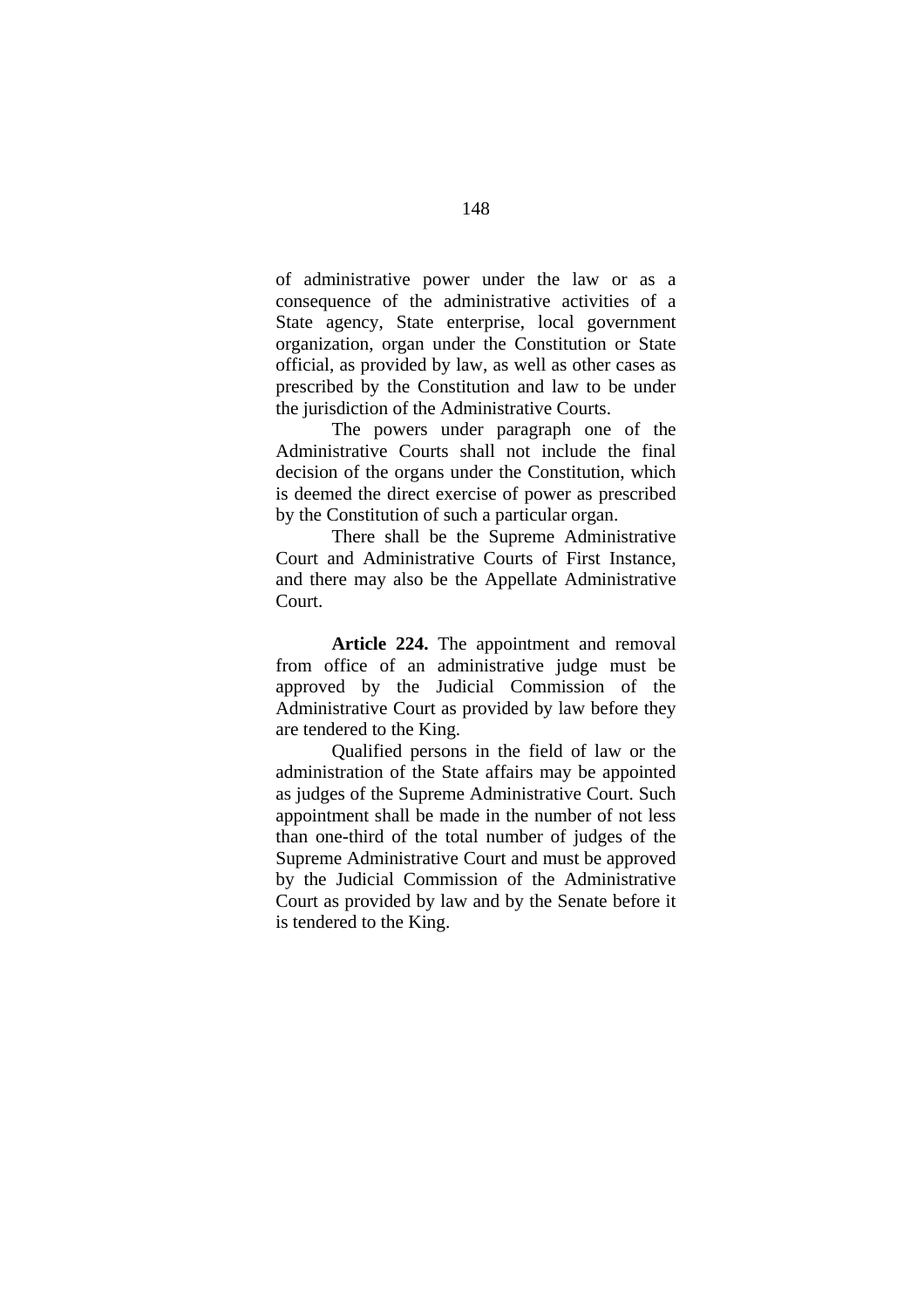The promotion, increase of salaries, and punishment of administrative judges must be approved by the Judicial Commission of the Administrative Court as provided by law.

 The number of judges in each level of the Administrative Courts shall be decided by the Judicial Commission of the Administrative Court.

**Article 225.** The appointment of an administrative judge as President of the Supreme Administrative Court, shall, when already approved by the Judicial Commission of the Administrative Court and the Senate, be tendered by the Prime Minister to the King for appointment.

**Article 226.** The Judicial Commission of the Administrative Court consists of the following persons:

(1) President of the Supreme Administrative Court as Chairman;

(2) nine qualified members who are administrative judges and elected by administrative judges among themselves;

(3) three qualified members, two of whom are elected by the Senate and the other by the Council of Ministers.

The qualifications, prohibitions and procedure for the election of the qualified members shall be in accordance with the provisions of the law.

In the case where no qualified members under paragraph one (3) is elected or the incomplete number of three members under paragraph one (3) is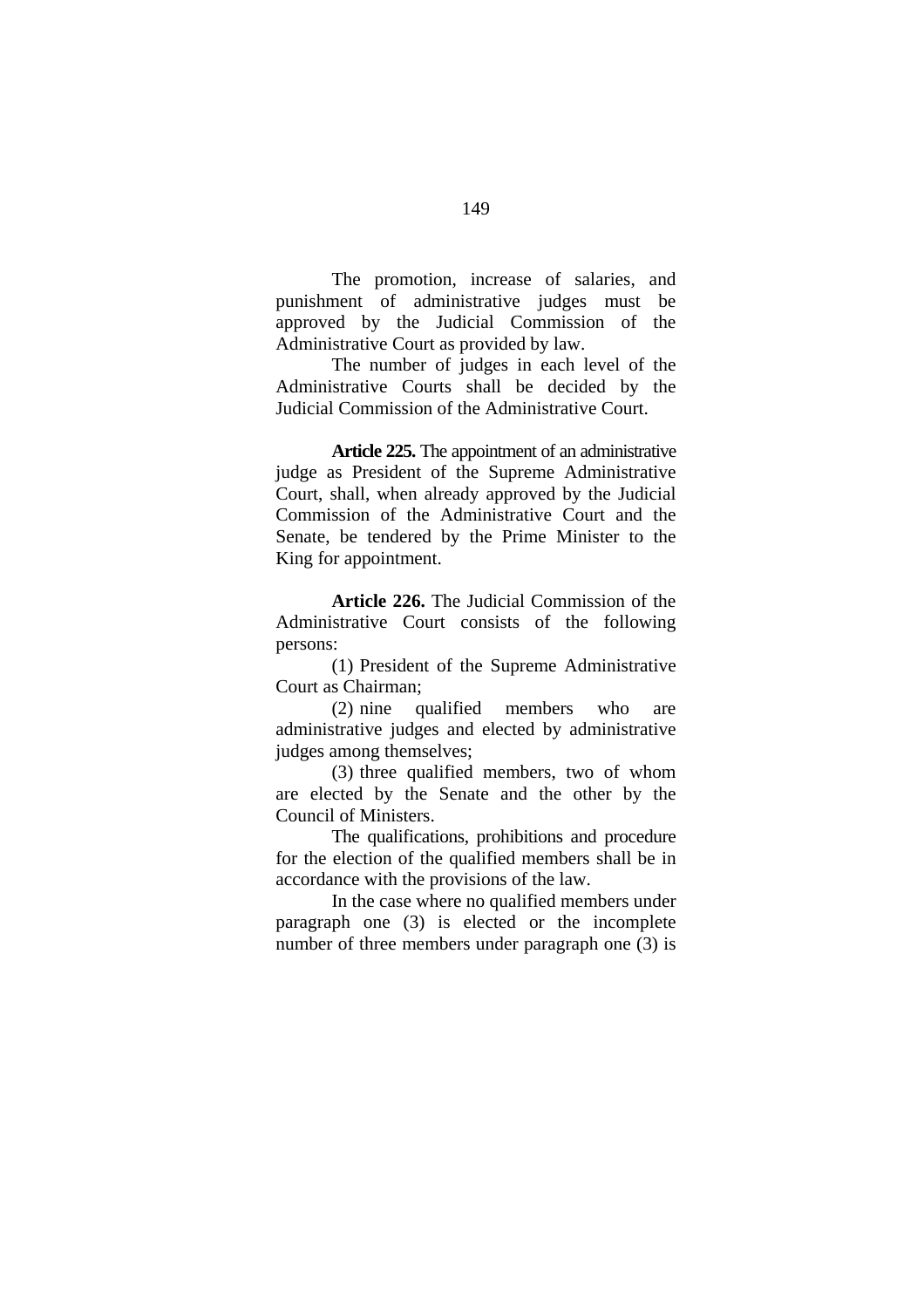elected, if at least six members of the Judicial Commission of the Administrative Court have the opinion that there is an urgent matter required an approval, the Judicial Commission of the Administrative Court, in the number as above stated, shall constitute a chamber to review such an urgent matter.

**Article 227.** The Administrative Courts shall have an independent secretariat, with the Secretary-General of the Administrative Court as the superior responsible directly to the President of the Supreme Administrative Court.

The appointment of the Secretary-General of the Administrative Court must be done through the nomination by the President of the Supreme Administrative Court and shall be approved by the Judicial Commission of the Administrative Court as provided by law.

The Secretariat General of the Administrative Court shall have autonomy in personnel administration, budgeting and other activities as provided by law.

#### **Part 5**

#### **Military Courts**

 $\overline{a}$ 

**Article 228**. Military Courts have the power to try and adjudicate military criminal cases, in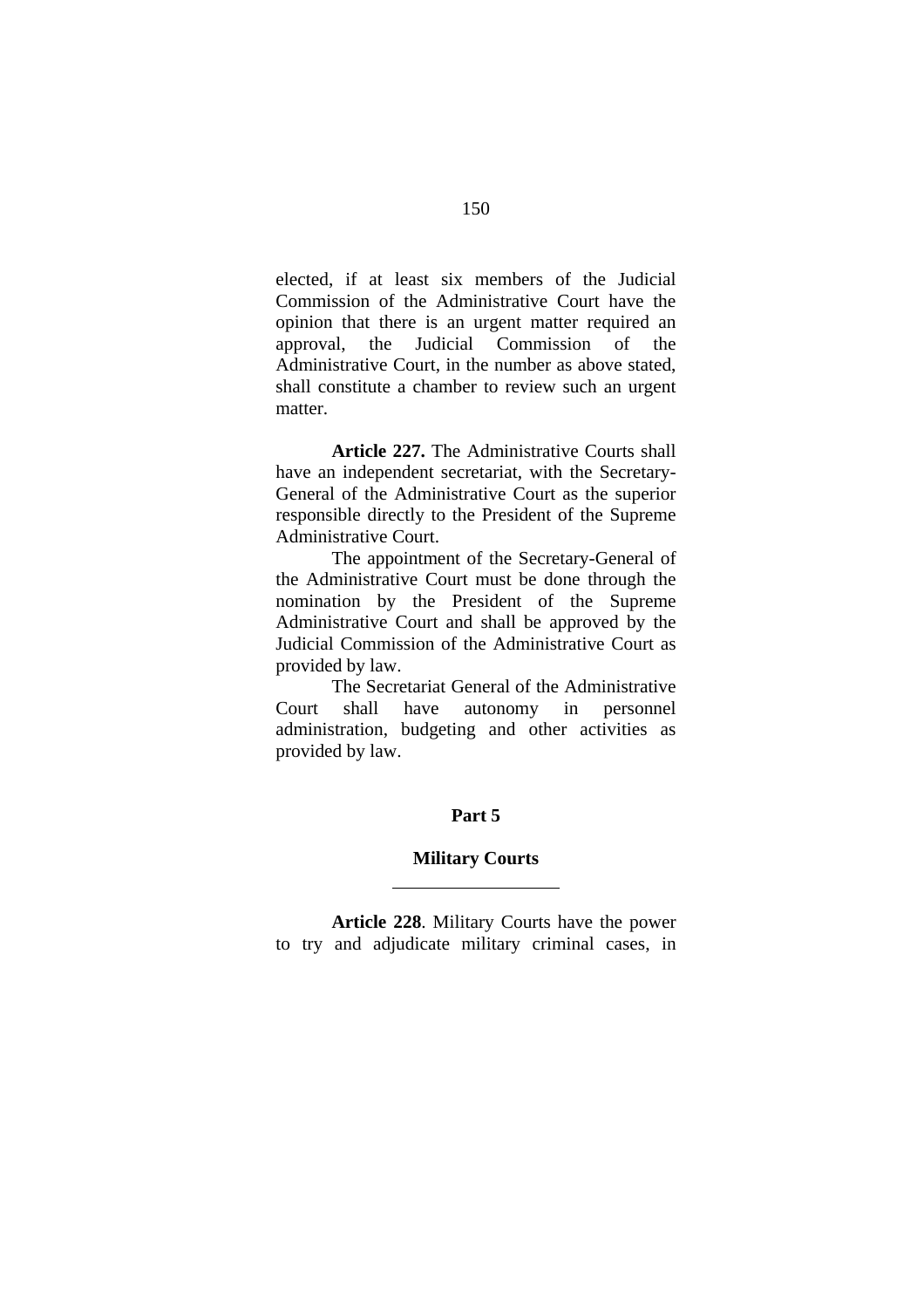which an offender is under the jurisdiction of the Military Courts, and other cases as provided by the law.

The appointment and removal from office of military judges shall be as provided by the law.

## **CHAPTER XI**

## **Organs under the Constitution \_\_\_\_\_\_\_\_\_\_\_\_\_\_\_\_\_\_\_\_\_\_**

## **Part 1**

# **Independent Organs under the Constitution \_\_\_\_\_\_\_\_\_\_\_\_\_\_\_\_\_\_\_\_\_\_**

# **1. Election Commission \_\_\_\_\_\_\_\_\_\_\_\_\_\_\_\_\_\_\_\_\_\_**

 **Article 229.** The Election Commission consists of a Chairman and other four Commissioners appointed, by the King with the advice of the Senate, from persons of apparent political impartiality and integrity.

The President of the Senate shall countersign the Royal Command appointing the Chairman and Commissioners under paragraph one.

**Article 230.** An Election Commissioner shall have the qualifications and shall not be under any prohibition as follows: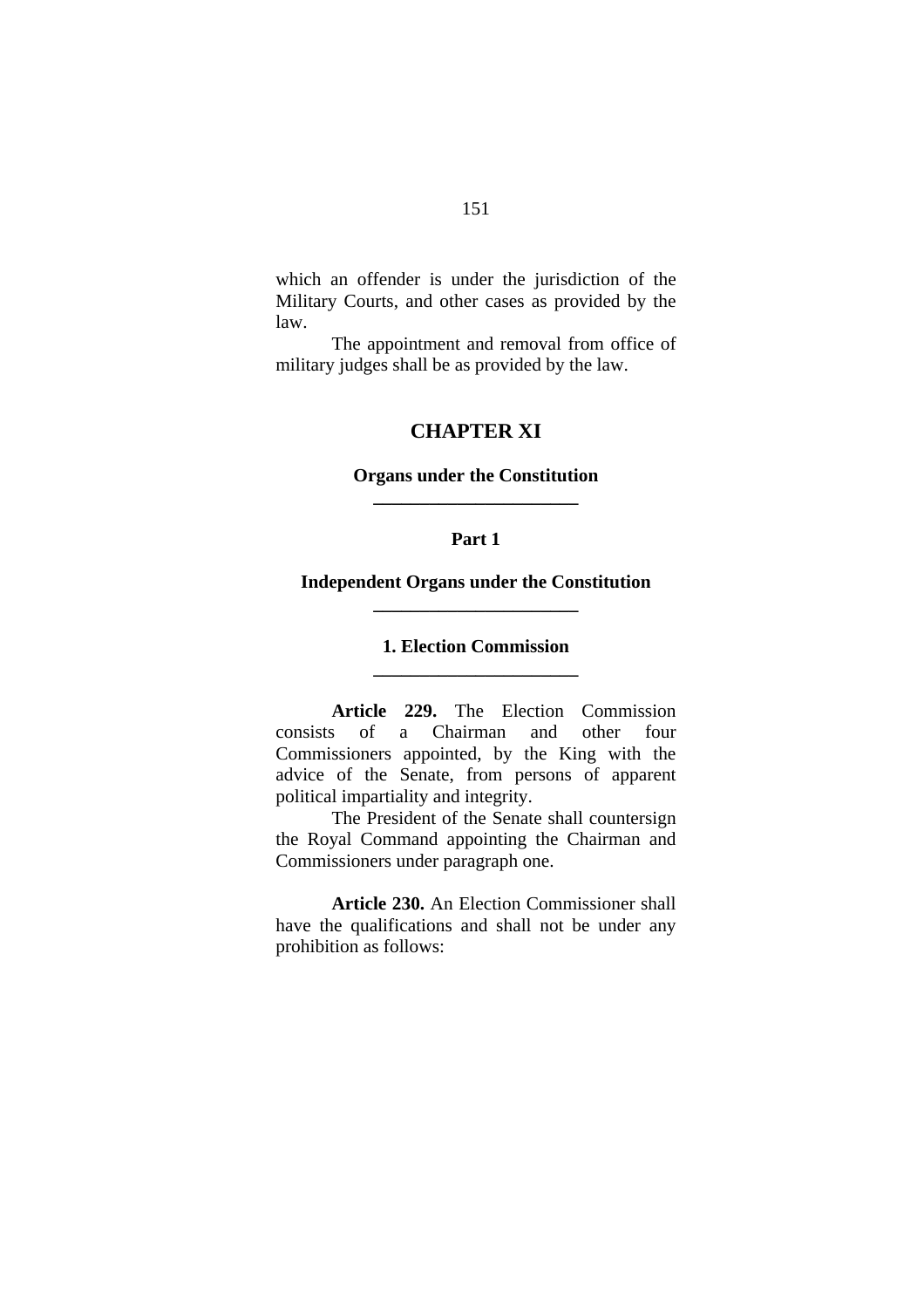(1) being of not less than forty years of age;

(2) having graduated with not lower than a Bachelor's degree or its equivalent;

(3) being qualified and not being under any of the prohibitions under Article 205 (1), (4), (5), and (6);

(4) not being a judge of the Constitutional Court, an Ombudsman, a member of the National Counter Corruption Commission, a member of the State Audit Commission or a member of the National Human Rights Commission.

 The provisions of Article 207 shall apply to the Election Commissioners *mutatis mutandis*.

**Article 231.** The selection and election of Chairman and Election Commissioners shall be proceeded as follows:

(1) there shall be a Selection Committee for the Election Commissioners of seven members consisting of the President of the Supreme Court of Justice, the President of the Constitutional Court, the President of the Supreme Administrative Court, the President of the House of Representatives, the Leader of the Opposition in the House of Representatives, one person selected at a General Meeting of the Supreme Court of Justice and one person selected at a General Assembly of Judges of the Supreme Administrative Court, as members, to be in charge of the selection of three persons, who have the qualifications under Article 230 and who are suitable to be Election Commissioners, for making nomination to the President of the Senate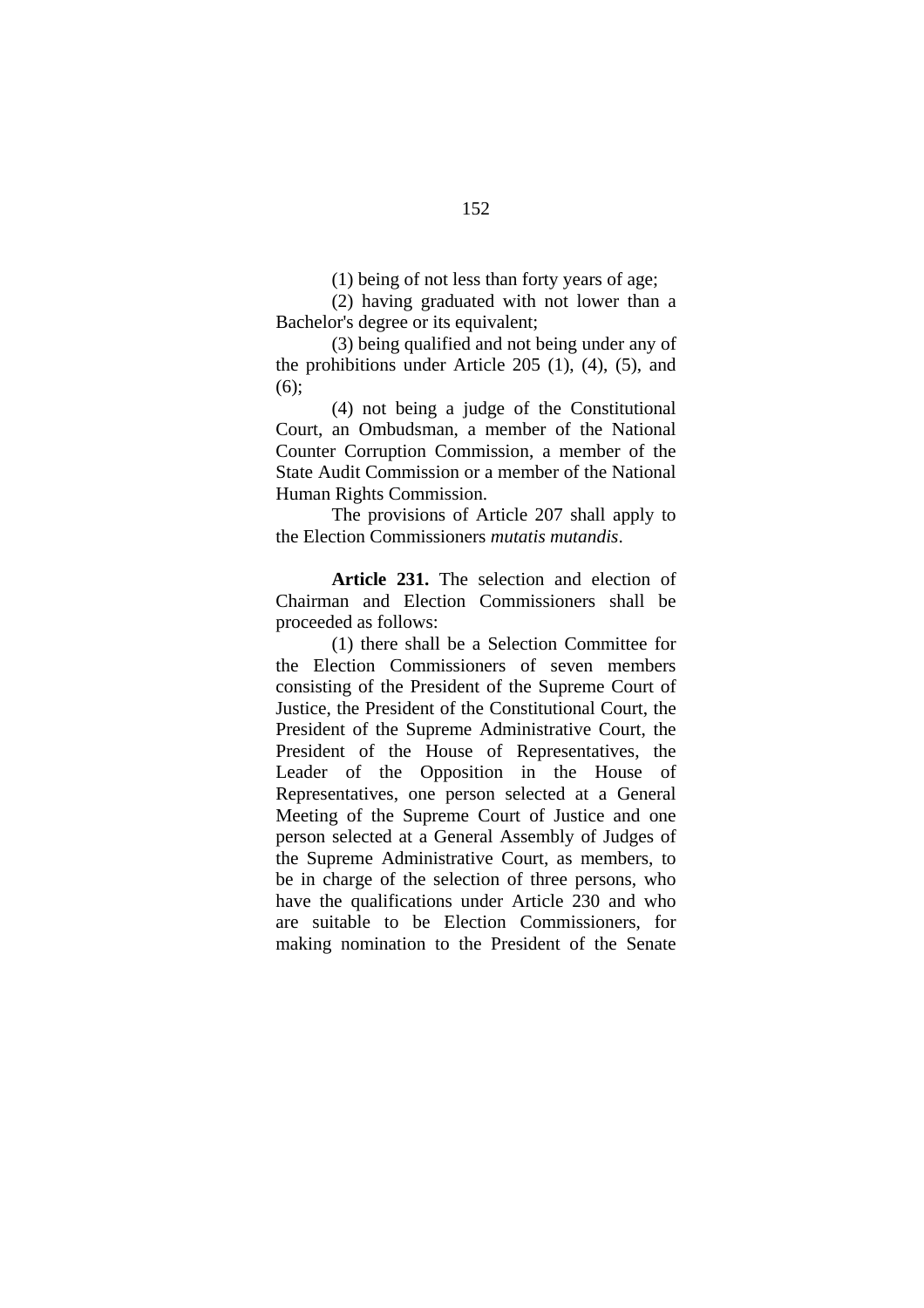upon consent of the nominated persons. The resolution making such nomination must be passed by votes of not less than two-thirds of the number of all existing members of the Selection Committee. In the case where a position of members of the committee is vacant or any of the commissioners is unable to perform their duties, if the number of the remaining members of committee is not less than one-half of the total number, the Selection Committee shall comprise the remaining members. For this purpose, the provisions of Article 113 paragraph two shall apply *mutatis mutandis*.

The selected persons at a General Meeting of the Supreme Court of Justice and a General Assembly of Judges of the Supreme Administrative Court under paragraph one must not be a justice or judge and a member of Selection Committee for the positions in other organs under the Constitution simultaneously;

(2) the Supreme Court of Justice shall, at its General Meeting, consider and select two persons who have the qualifications under Article 230 and who are suitable to be Election Commissioners for making nomination to the President of the Senate upon consent of the nominated persons;

(3) the selection under (1) and (2) shall be made within thirty days as from the date when the ground for the selection of persons to be in such office occurs. In the case where it is unable to make the selection or unable to make the selection in the complete number, within the prescribed time under (1), the Supreme Court of Justice shall, at its General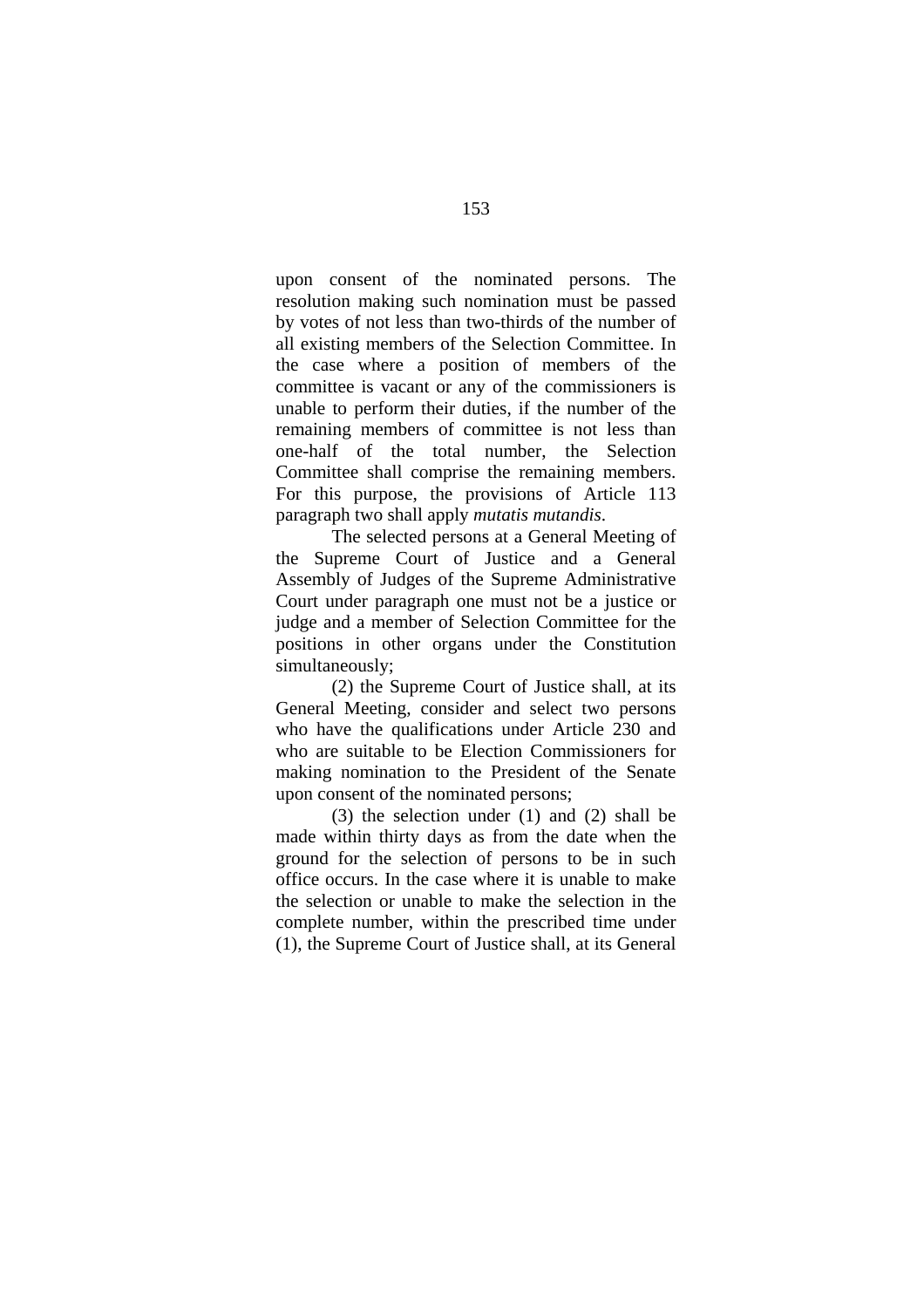Meeting, complete the consideration and selection to obtain the complete number within fifteen days as from the date of the expiration of the selection time under  $(1)$ :

(4) the President of the Senate shall convoke the Senate for passing, by secret ballot, a resolution approving the selected persons under  $(1)$ ,  $(2)$  and  $(3)$ .

(5) In the case of giving approval by the Senate, the procedure under (6) shall be taken. If the Senate rejects all or some of the nominees, the name list shall be referred back to the Selection Committee for the Election Commissioners or the General Meeting of the Supreme Court of Justice, as the case may be, to begin the selection process anew. If the Selection Committee for the Election Commissioners or the General Meeting of the Supreme Court of Justice disagrees with the rejection by the Senate and resolves to reaffirm the original resolution with unanimous votes or the votes of not less than twothirds of the General Meeting of the Supreme Court of Justice, as the case may be, the procedure under (6) shall be taken. Otherwise the resolution reaffirming the original resolution is not passed by the unanimous votes or the votes of less than the prescribed number, the selection process shall begin anew and be completed within thirty days as from the date when the ground for such a process occurs;

(6) the approved persons under (4) or (5) shall meet and elect one among themselves to be the Chairman of the Election Commission and, then, notify the President of the Senate of the result. And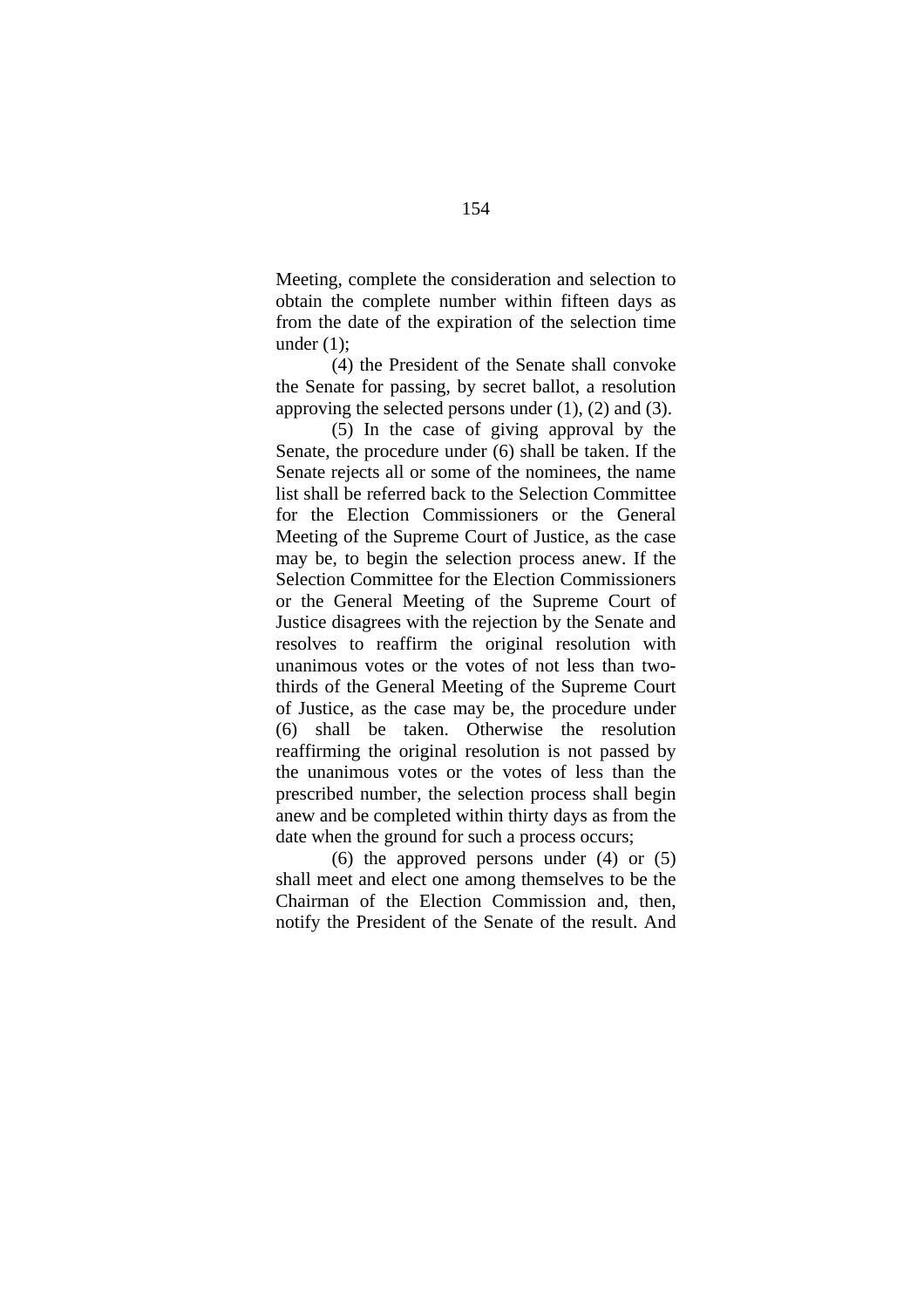the President of the Senate shall tender it to the King for further appointment.

**Article 232.** Election Commissioners shall hold office for a term of seven years as from the date of their appointment by the King and shall serve for only one term.

The Election Commissioners who vacate office upon the expiration of the term shall remain in office to continue to perform their duties until the newly appointed Election Commissioners take office.

The provisions of Article 209  $(1)$ ,  $(2)$ ,  $(3)$ , (5), (6), and (7), and the disqualifications and the prohibitions under Article 230 shall apply to the vacation of office of the Election Commissioners *mutatis mutandis*.

**Article 233.** Members of the House of Representatives, senators, or members of both Houses of not less than one-tenth of the total number of the existing members of the two Houses have the right to lodge with the President of the National Assembly a petition that any Election Commissioner is disqualified or is under any of the prohibitions under Article 230 and the President shall refer that petition to the Constitutional Court for its decision within three days as from the date that petition is received.

When the Constitutional Court has passed a decision, it shall notify the President of the National Assembly and the Chairman of the Election Commission of such decision.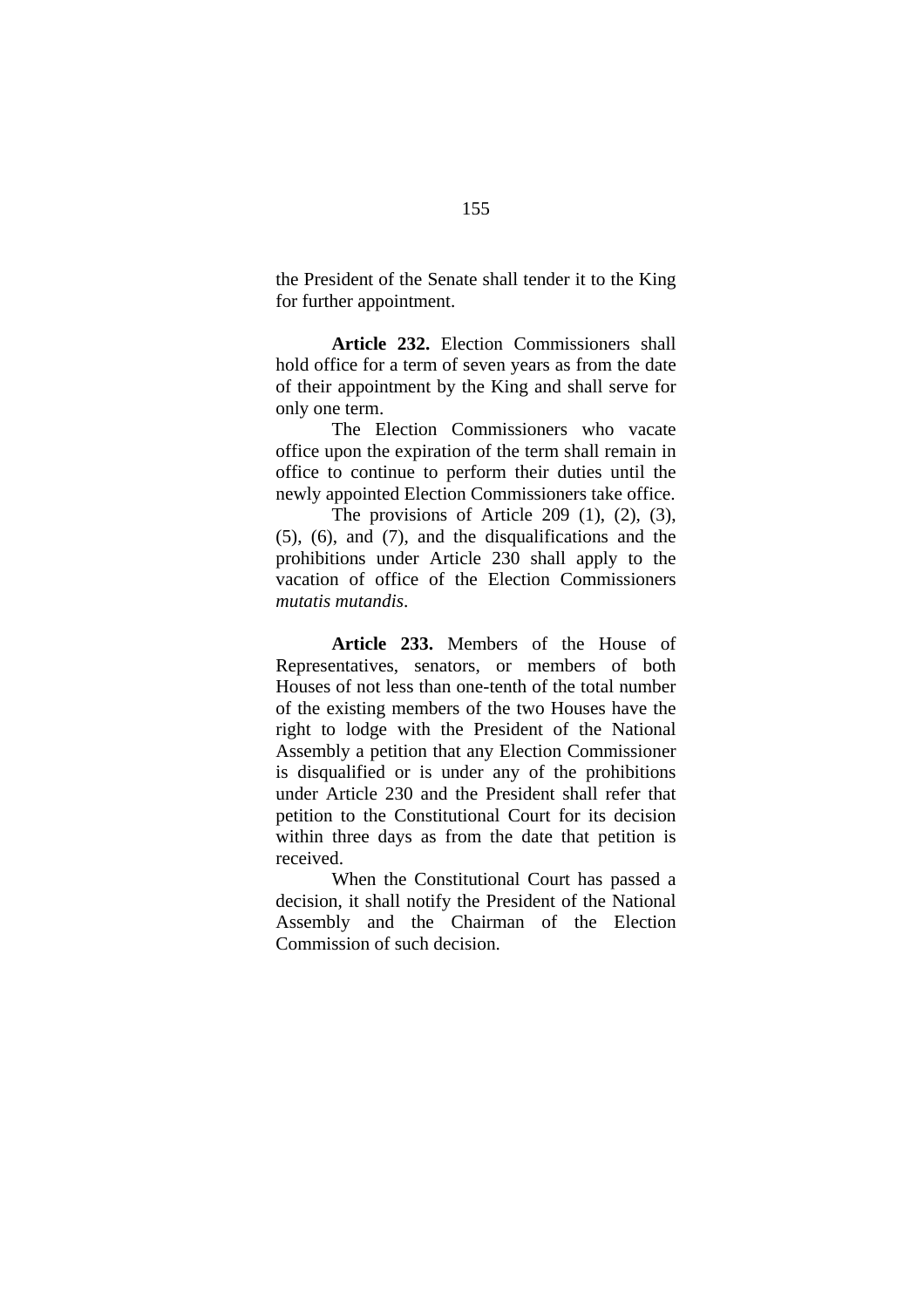The provisions of Article 92 shall also apply *mutatis mutandis* to the vacation of office of Election Commissioners.

**Article 234.** In the case where the Election Commissioners have vacated office *in toto*, the selection process under Article 231 shall be taken within ninety days as from the date of the vacation.

In the case where an Election Commissioner vacates office for any reason other than the expiration of term, the selection process under Article 231 shall be taken and completed within sixty days as from the date when the ground for such process occurs and the approved person shall serve only for the remainder of the term of the replaced Commissioner.

**Article 235.** The Election Commission shall control and hold, or cause to be held, an election or a selection of members of the House of Representatives, senators, members of a local assembly and local administrators, as the case may be, including the voting in a referendum for the purpose of rendering it to proceed in an honest and fair manner.

The Chairman of the Election Commission shall have the charge and control of the execution of the organic law on the election of members of the House of Representatives and the source of senators, the organic law on political parties, the organic law on the Election Commission, the organic law on referendum, and the law on the election of members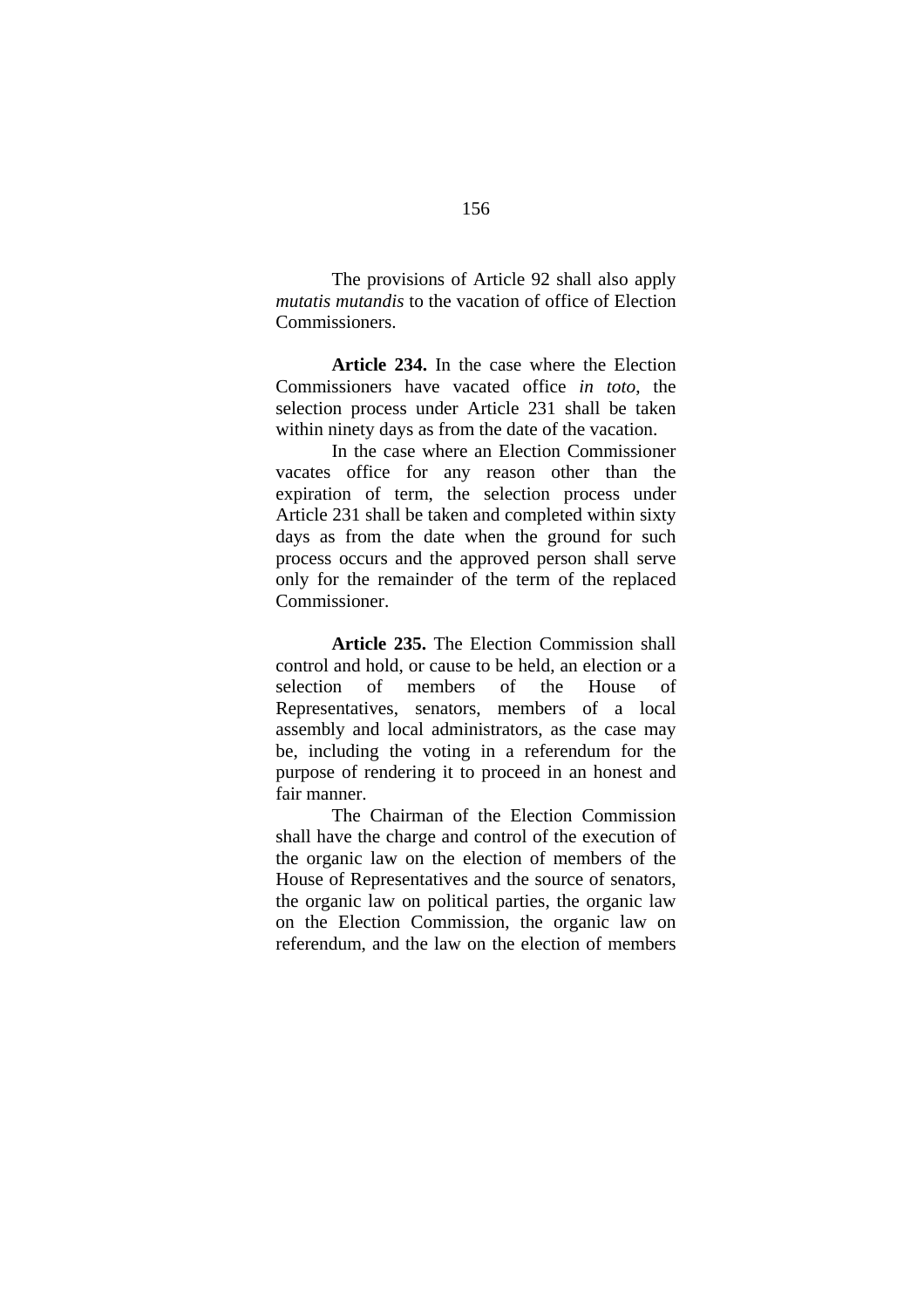of local assemblies or local administrators and shall be the political-party registrar.

There shall be the Office of the Election Commission, a body with autonomy in personnel administration, budgeting and other activities as provided by law.

**Article 236.** The Election Commission shall have the following powers and duties:

(1) to issue Notifications and set Rules prescribing all activities necessary for the execution of the laws referred to in Article 235 paragraph two, including rules governing the election campaign and other activities of political parties, election candidates, and eligible voters to uphold honesty and fairness, as well as the criteria for the action of the State to promote an impartial election and equal opportunities in the election campaign;

(2) to set rules governing the prohibitions of the Council of Ministers and Ministers while taking offices to perform duties under Article 181 by having a regard to the protection of the State's interests and a regard to honesty, impartiality, equity and equal opportunities in the election campaign;

(3) to prescribe measures and to control the financial contributions to the political parties, subsidies given by the State, the expenditures of the political parties and electoral candidates, including to openly audit the financial accounts of political parties as well as to monitor the disbursement and receiving of money for affecting the voting;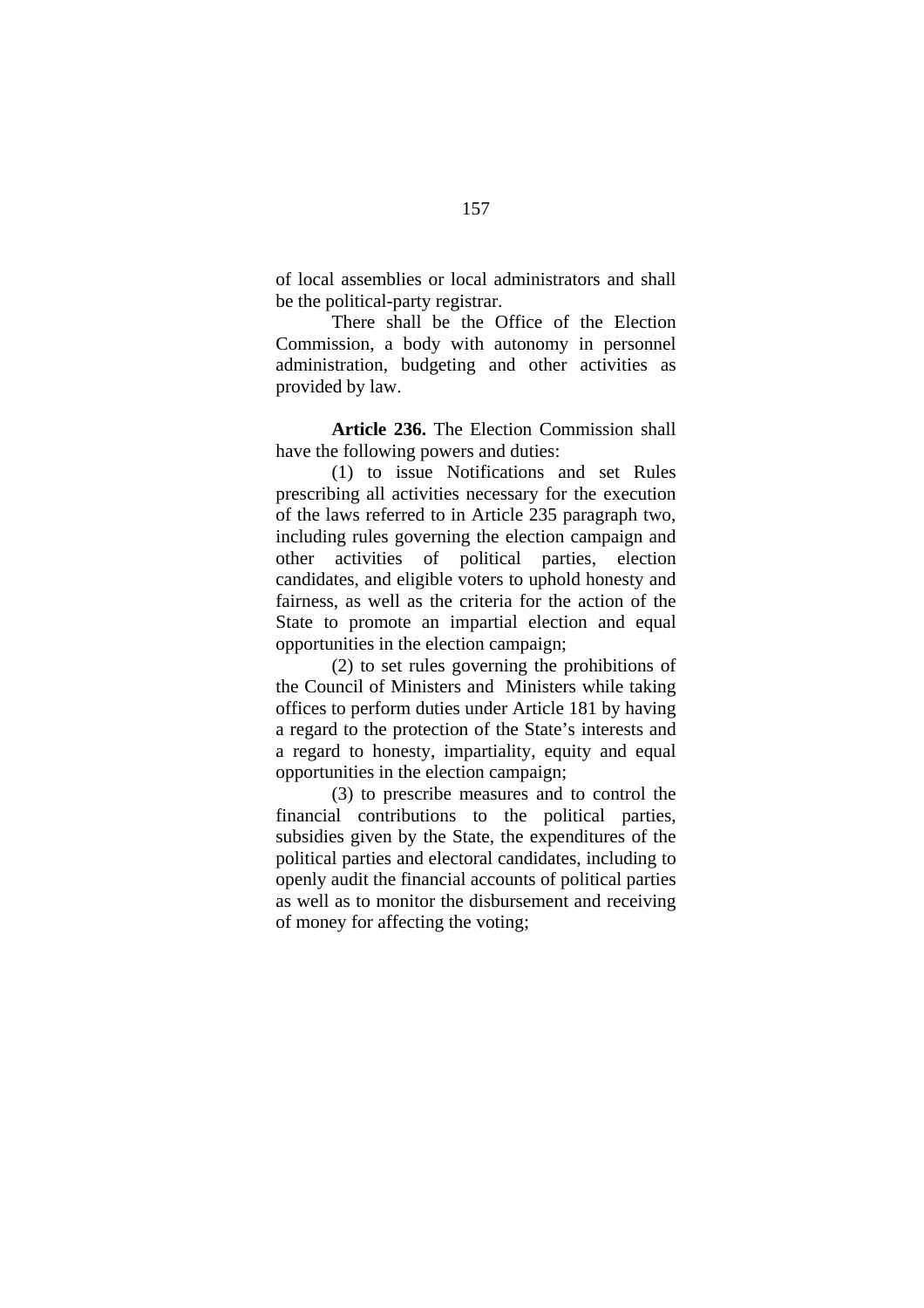(4) to give orders to instruct Government officials, officials or employees of a State agency, State enterprise or local government organization or other State officials to perform all necessary acts under the laws referred to in Article 235 paragraph two;

(5) to conduct investigations and inquiries for fact-finding and decision on problems or disputes arising under the laws referred to in Article 235 paragraph two;

(6) to order a new election or a new voting at a referendum to be held in any or all polling stations when there is convincing evidence that the election or the voting at a referendum in that or those polling stations did not proceed in an honest and fair manner;

 (7) to announce the result of an election, selection and the voting in a referendum;

(8) to promote and support or coordinate with State agencies, State enterprises, or local government organizations, or to support private organizations in providing the public with education on the democratic regime of government with the King as Head of the State as well as to promote the public participation in politics;

(9) to perform other acts as provided by law.

In the performance of its duties, the Election Commission has the power to summon any relevant document or evidence from any person, or summon any person to give statements as well as to request the public prosecutors, inquiry officials, State agencies, State enterprises or local government organizations to take action for the purpose of its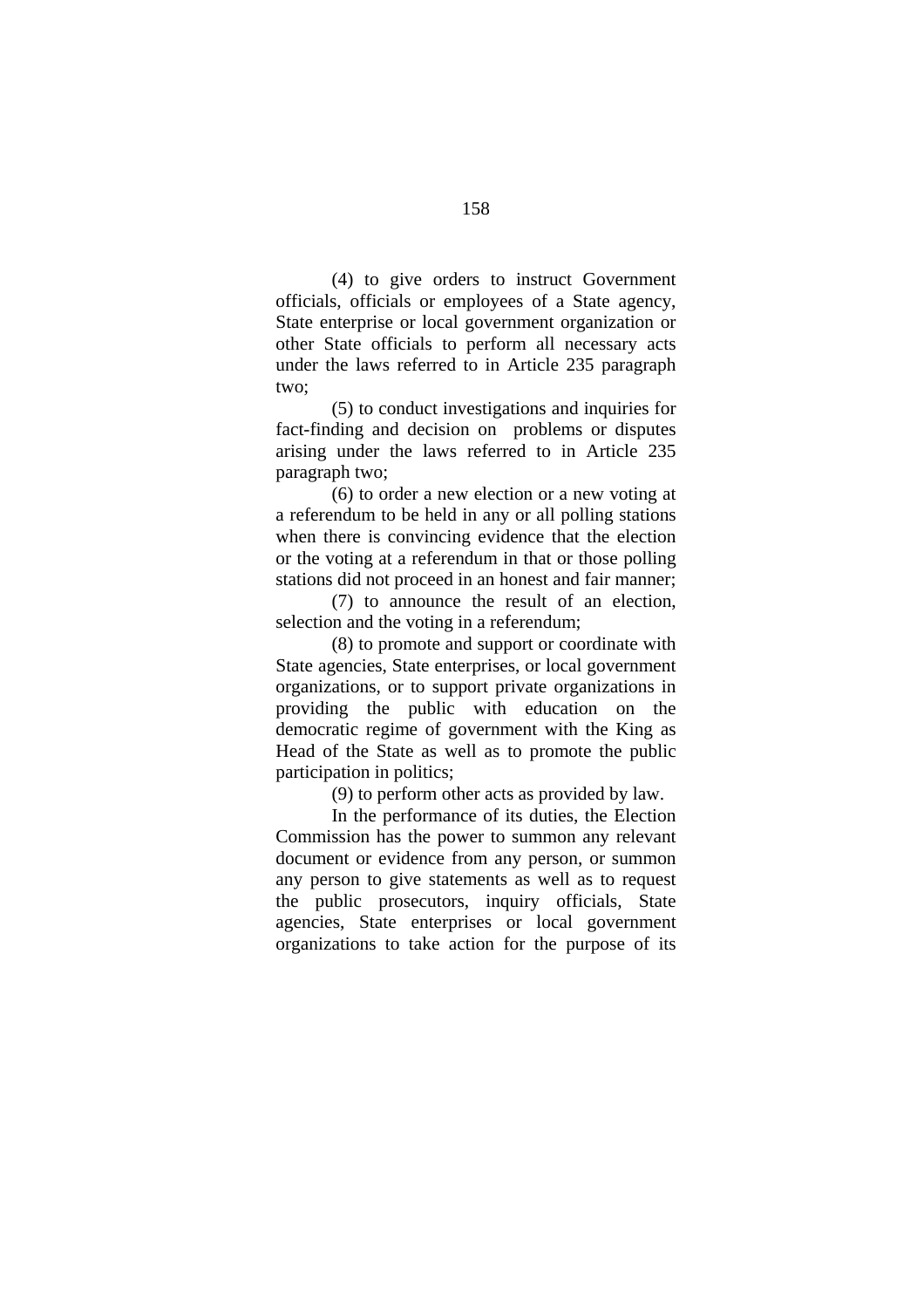performance of duties, investigator, inquiry and passing decisions.

The Election Commission has the power to appoint persons, a group of persons or representatives of private organizations to perform such entrusted duties.

**Article 237.** Any election candidate who acts or causes or supports others to act in violation of organic law on the election of members of the House of Representatives and the source of senators, or Rules or Notifications of the Election Commission, which results in the elections to be in dishonest and unfair manner, the electoral right of such a candidate shall be revoked under the organic law on the election of members of the House of Representatives and the source of senators.

Pertaining to the act of such a person under paragraph one, if convincing evidence has appeared that any leader or member of executive committee of a political party connived at the act, or knew it but did not thwart or corrected the incident to ensure the honest and fair election, it shall be deemed that such political party acted to acquire the ruling power over the country through means not in accordance with the way prescribed in this Constitution under Article 68. In the case where the Constitutional Court orders to dissolve that political party, the leader and members of executive committee of such political party shall be revoked their electoral right for a period of five years as from the date the order dissolving the party is effective.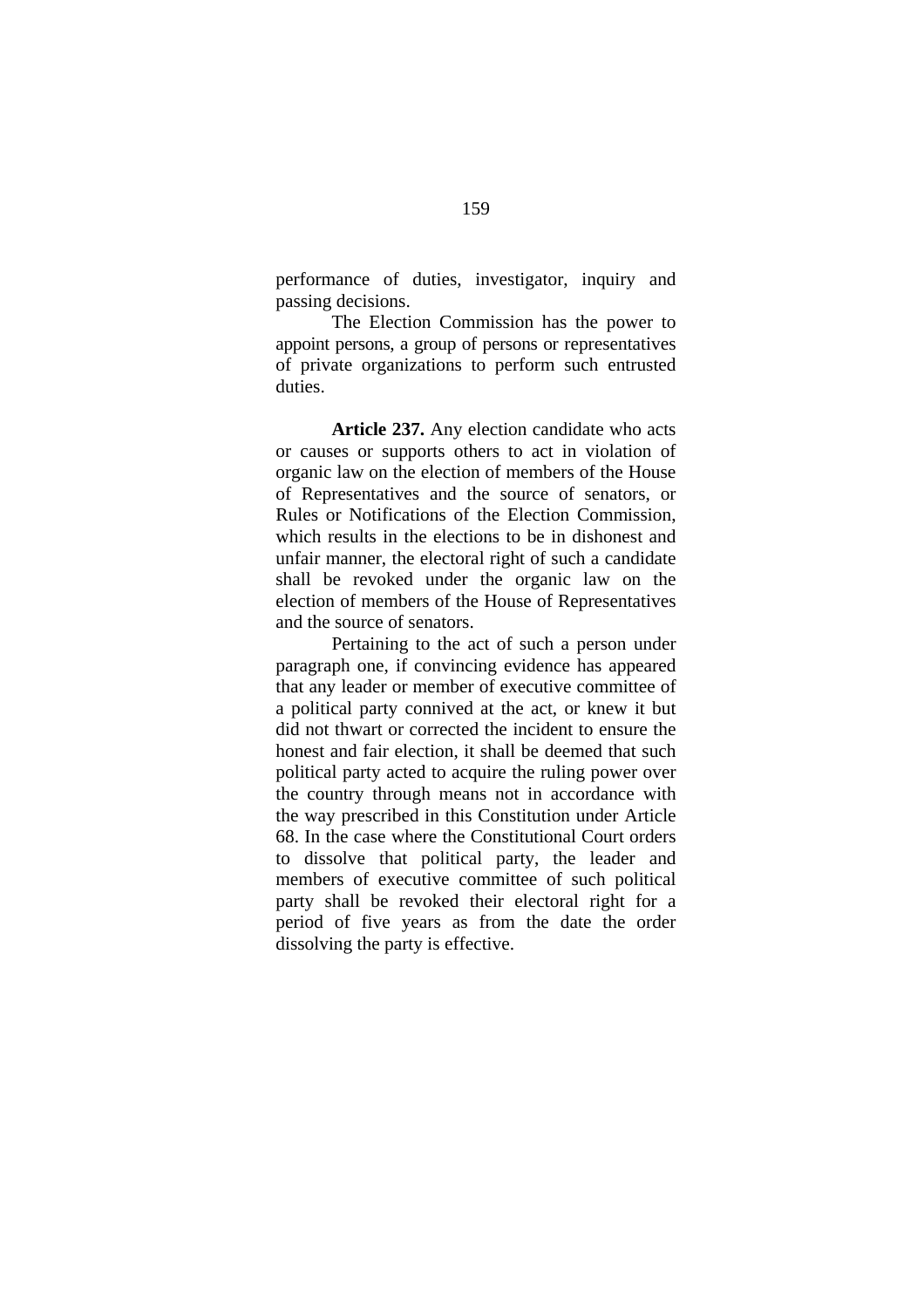**Article 238.** The Election Commission shall forthwith conduct an investigation and inquiry for finding facts in any of the following cases;

(1) an objection by a voter, a candidate in an election or a political party a member of which stood for the election in any of the constituencies has objected that the election in that constituency has proceeded inappropriately or unlawfully;

(2) an objection by a candidate for senator or member of an agency under Article 114 paragraph one that the selection of senators has proceeded inappropriately or unlawfully;

(3) convincing evidence has appeared that any member of the House of Representatives, senator, member of a local assembly or local administrator, before being elected, had committed any dishonest act to enable him or her to be elected or selected, or has dishonestly been elected or selected as a result of an act committed by any person or political party in violation of organic law on the election of members of the House of Representatives and the source of senators, organic law on political parties or the law on the election of members of local assemblies and local administrators;

(4) convincing evidence has appeared that the voting in a referendum did not proceed lawfully or an objection has been raised by a voter that the voting in a referendum in any polling station proceeded incorrectly or unlawfully;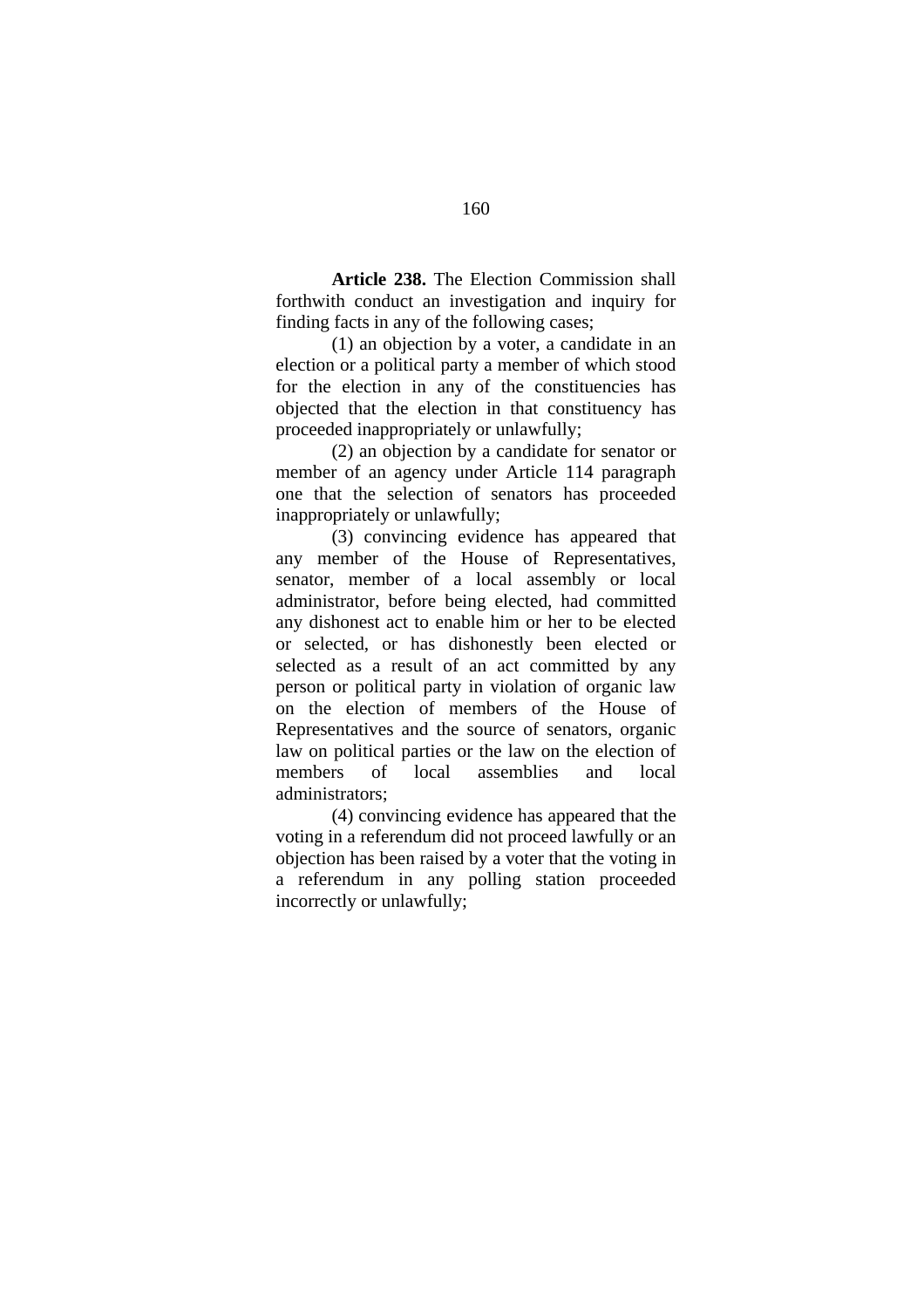Upon completion of actions under paragraph one, the Election Commission shall pass a decision forthwith.

**Article 239.** In the case where the Election Commission decides to have a new election or to revoke the electoral right, before the announcement of the results of election, of members of the House of Representatives and senators, the decision of the Election Commission shall be final.

In the case where the Election Commission is of opinion, after the announcement of the results of the election, that there should be a new election or the electoral rights of any member of the House of Representatives or senator should be revoked, it shall submit a motion to the Supreme Court of Justice for its decision. After the Supreme Court of Justice receives a motion thereof, that member of the House of Representatives or senator shall not be able to perform duties until the Supreme Court of Justice have an order dismissing such motion. In the case where the Supreme Court of Justice orders to have a new election in any constituency or revoke an electoral right of any member of the House of Representatives or senator, his or her membership in that constituency shall terminate.

In the case where the person under paragraph two can not continue to perform duties, that person shall not be counted in the total number of the existing members of the House of Representatives or Senate, as the case may be.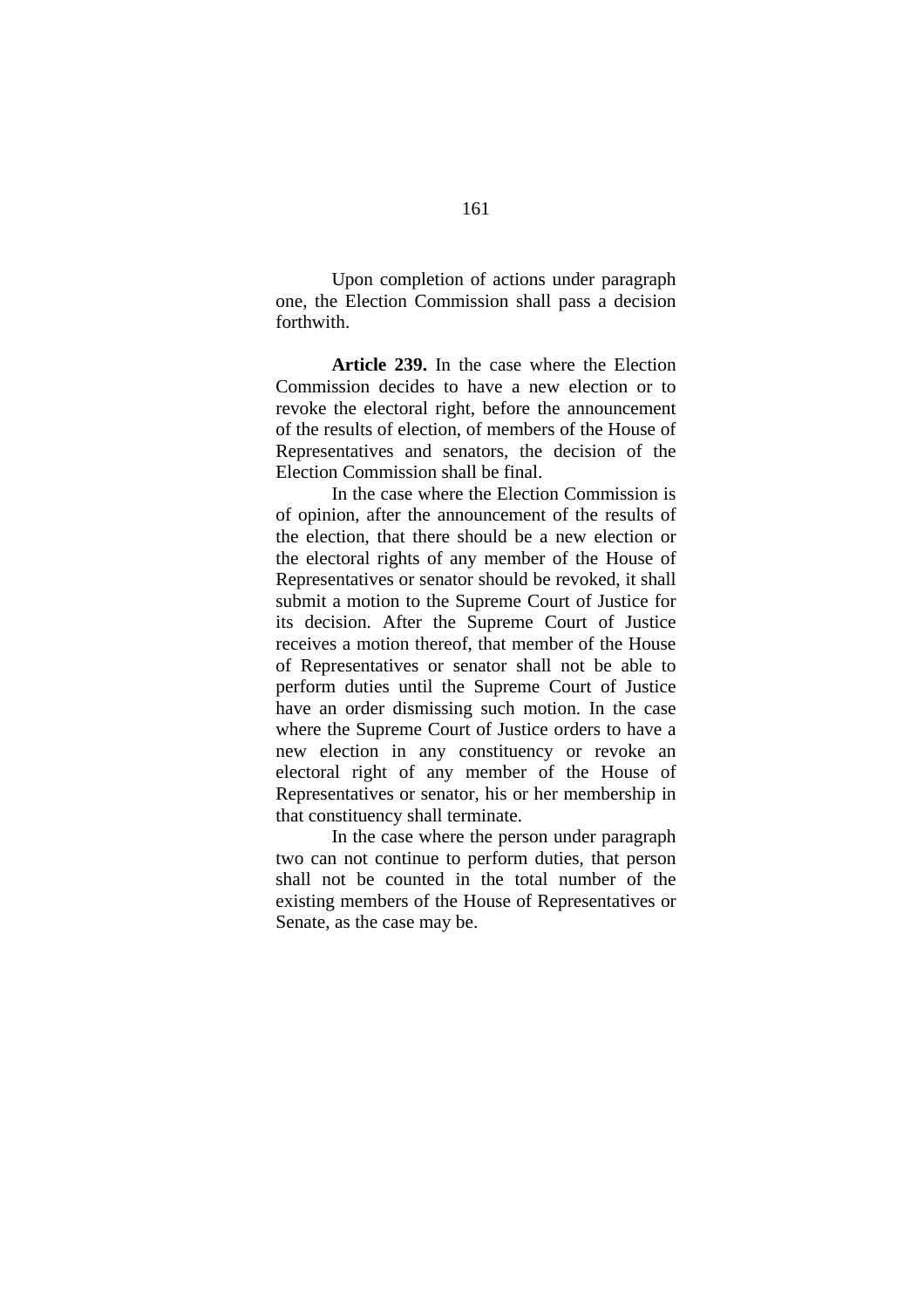The provisions of paragraph one, paragraph two and paragraph three shall apply *mutatis mutandis* to the election of local assemblies and local administrators and the motion stated in paragraph two shall be submitted to the Courts of Appeal and its order shall be deemed final.

**Article 240.** In the case where an objection has been raised that the selection of a senator has proceeded incorrectly or unlawfully or convincing evidence has appeared that, before being selected, any senator acted under Article 238, the Election Commission shall forthwith conduct an investigation over the matter.

When the Election Commission has decided and made its ruling, it shall forthwith refer the matter to the Supreme Court of Justice for its decision and the provisions of Article 239 paragraph two and paragraph three shall apply *mutatis mutandis* to the discontinuance of performance of duties of that senator.

In the case where the Supreme Court of Justice has an order canceling the selection or revoking an electoral right of any senator, the membership of senator of that person shall terminate as from the date of such an order and the selection process of a new senator shall begin to replace the vacancy.

The Chairman of the Election Commission shall not participate in or has a decision-making over the process under paragraph one or paragraph two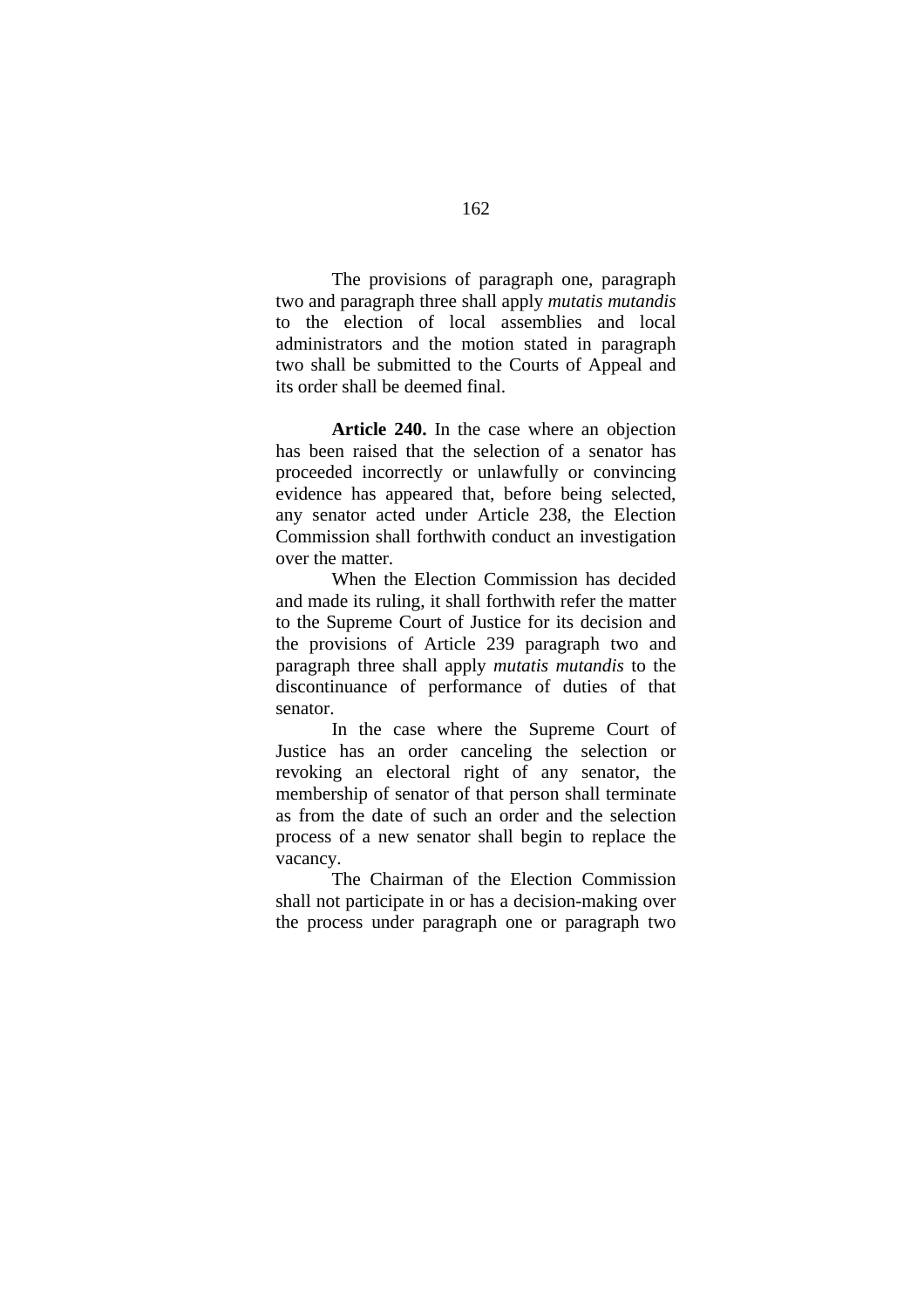and the Election Commission comprises the existing chamber to proceed thereof.

The objection and the consideration by the Election Commission shall be proceeded in accordance with organic law on the election of members of the House of Representatives and the source of senators.

**Article 241.** During the period in which a Royal Decree calling for an election of members of the House of Representatives or Senators, a Notification calling for a selection of senator or a Notification calling for the voting in a referendum is effective, no Election Commissioner shall be arrested, detained or summoned by a warrant for inquiry except in the case where permission of the Election Commission is obtained or where the arrest is made in *flagrante delicto*.

In the case where an Election Commissioner has been arrested in *flagrante delicto*, or where an Election Commissioner has been arrested or detained in other cases, it shall be forthwith reported to the Chairman of the Election Commission and the Chairman may order a release of the person so arrested. Nevertheless, in the case where the Chairman of the Election Commission has been arrested or detained, it shall be the authority of the remaining Election Commissioners to proceed an action thereof.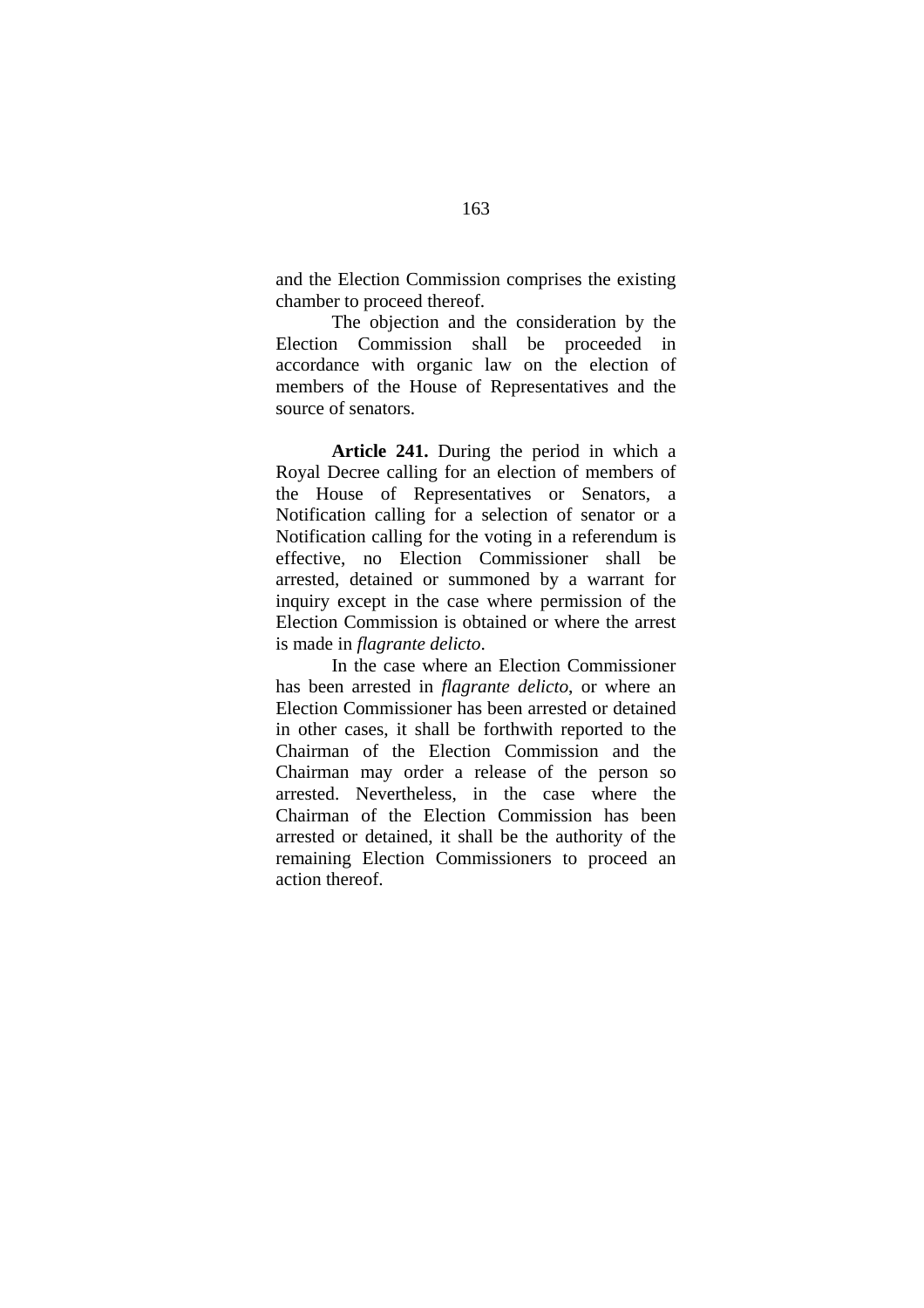#### **2. Ombudsmen**

l

**Article 242.** The Ombudsmen shall be three in number, who shall be appointed, by the King with the advice of the Senate, from the persons recognized and respected by the public, with knowledge and experience in the administration of the State affairs, enterprises or activities of common interest of the public and with apparent integrity.

The persons elected as the ombudsmen shall meet and select one among themselves to be the Chairperson of the Ombudsmen and shall notify the result to the President of the Senate.

The President of the Senate shall countersign the Royal Command appointing the Chairperson and the Ombudsmen.

The qualifications and prohibitions of the Ombudsmen shall be in accordance with the organic law on Ombudsman.

The Ombudsmen shall hold office for a term of six years as from the date of their appointment by the King and shall serve for only one term.

There shall be the Office of the Ombudsman, a body with autonomy in personnel administration, budgeting and other activities as provided by law.

**Article 243.** The provisions of Article 206 and Article 207 shall apply *mutatis mutandis* to the selection and election of the Ombudsmen. There shall be a Selection Committee of seven members consisting of the President of the Supreme Court of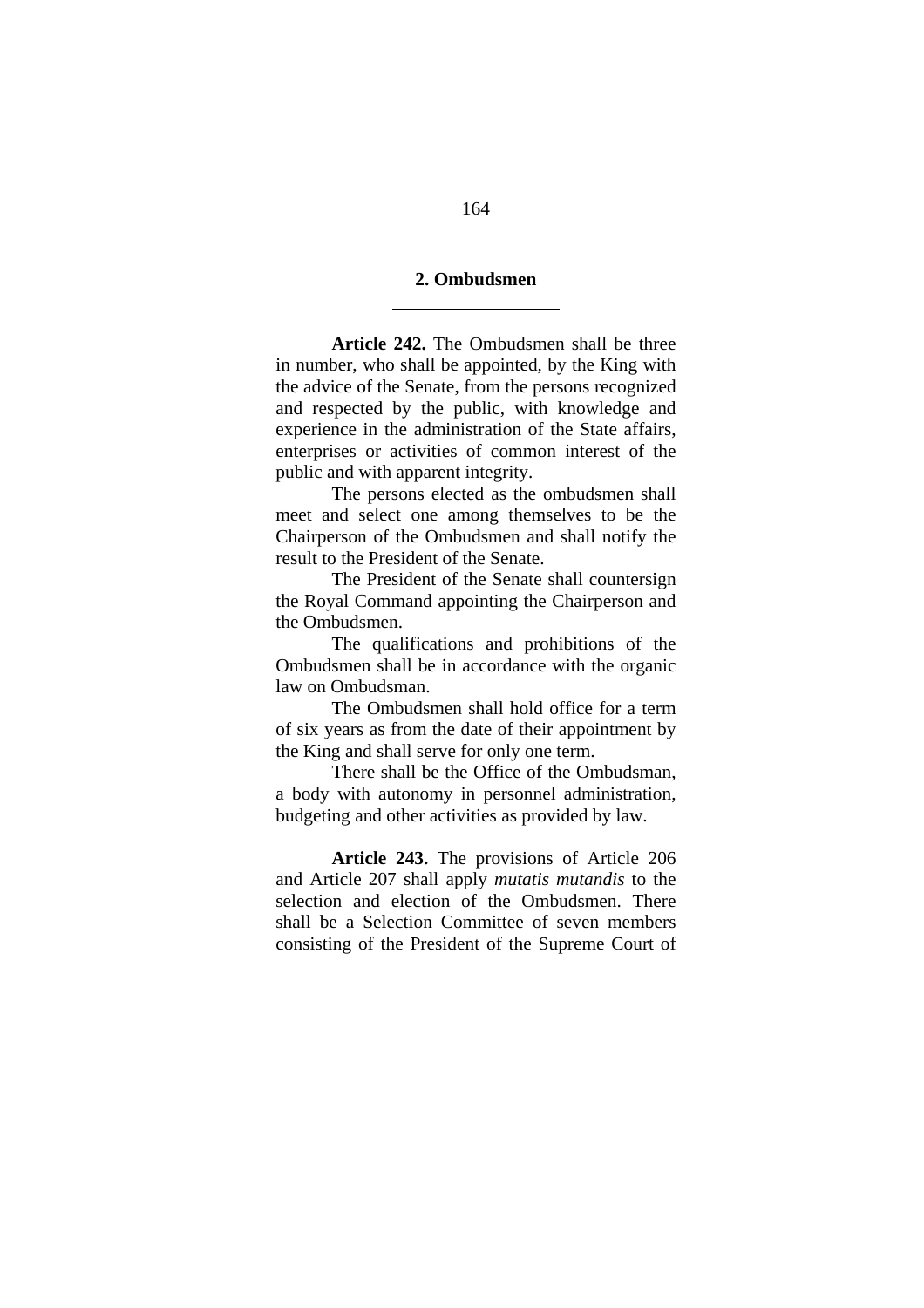Justice, the President of the Constitutional Court, the President of the Supreme Administrative Court, the President of the House of Representatives, the Leader of the Opposition in the House of Representatives, one person elected at a General Meeting of the Supreme Court of Justice and one person elected at a General Assembly of Judges of the Supreme Administrative Court. And the provisions of Article 231 (1) paragraph two shall also apply *mutatis mutandis*.

**Article 244.** The Ombudsmen have the powers and duties as follows:

(1) to consider and inquire into the complaint for fact findings in the following cases:

(a) failure to perform in compliance with the law or performance beyond powers and duties as provided by the law of a Government official, an official or employee of a State agency, State enterprise or local government organization;

(b) performance of or omission to perform duties of a Government official, an officer or employee of a State agency, State enterprise or local government organization, which unjustly causes injuries to the complainant or the public whether such act is lawful or not;

(c) the monitoring on the unlawful omission or performance of duties of organs under the Constitution and organizations working in the judicial process, excluding the trial and adjudication of cases by courts;

(d) other cases as provided by law;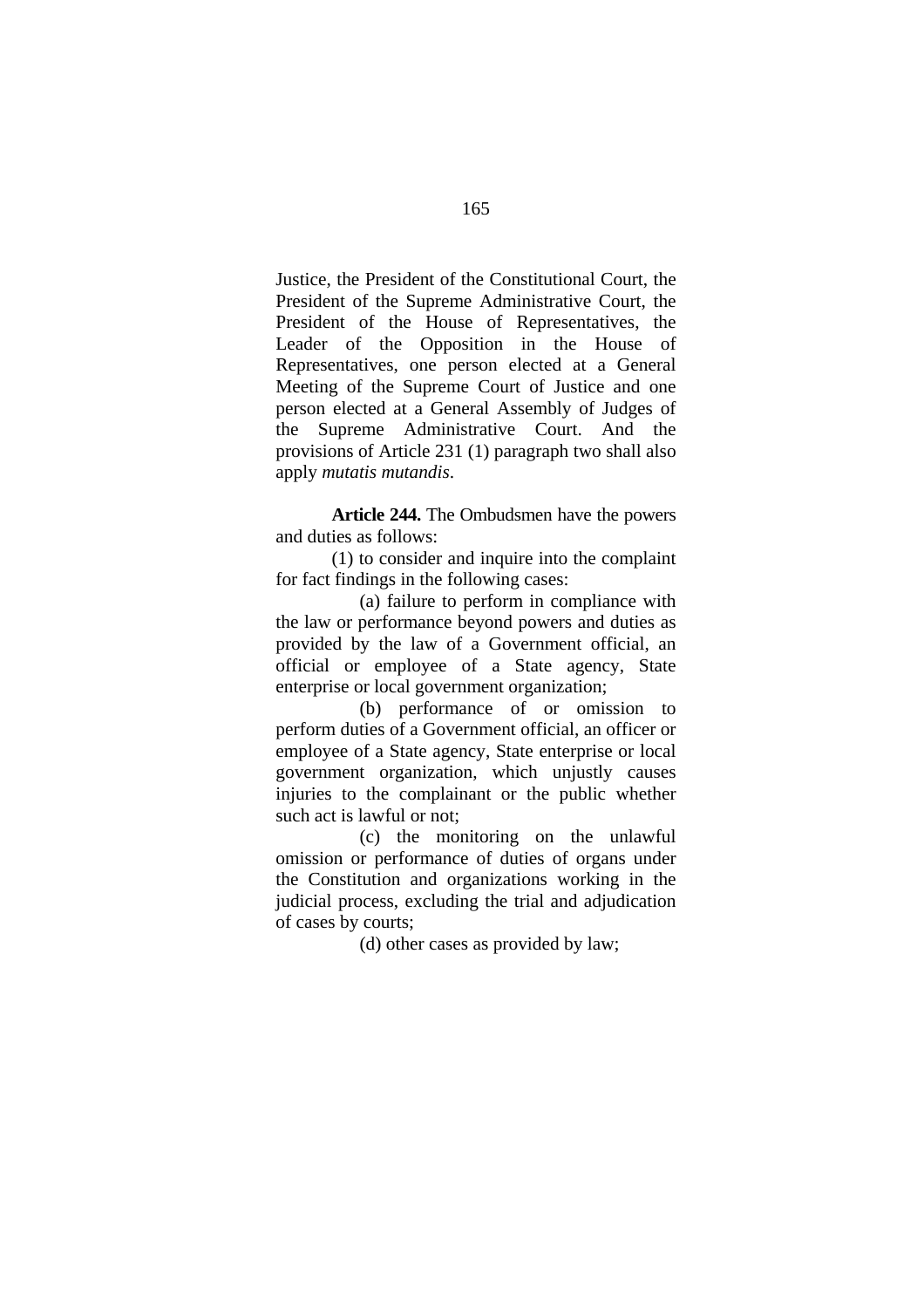(2) to take action concerning the ethics of holders of political positions and State officials under Article 279 paragraph three and Article 280:

(3) to follow-up, assess and prepare proposals on the implementation under the Constitution including the issues for the amendment of the Constitution in case of a notice of necessity:

(4) to report on the results of monitoring and implementation of their duties together with remarks to the Council of Ministers, the House of Representatives and the Senate every year; and to publish such report in the Government Gazette and to release it to the public.

Concerning the exercise of powers and duties under (1) (a), (b), and (c), the Ombudsmen shall take action if a complaint is lodged. However, in cases where the Ombudsmen think that the said act or acts will vastly affect the public, or to protect public interests, they may consider and interrogate without a complaint being lodged.

**Article 245.** The Ombudsmen may submit a case to the Constitutional Court or the Administrative Court when they see that there is any of the following cases;

(1) the provisions of the law beg the question of the constitutionality, the Ombudsmen shall submit the matter together with its opinion to the Constitutional Court. And the Constitutional Court shall, without delay, decide the case in accordance with the organic law on procedure of Constitutional Court.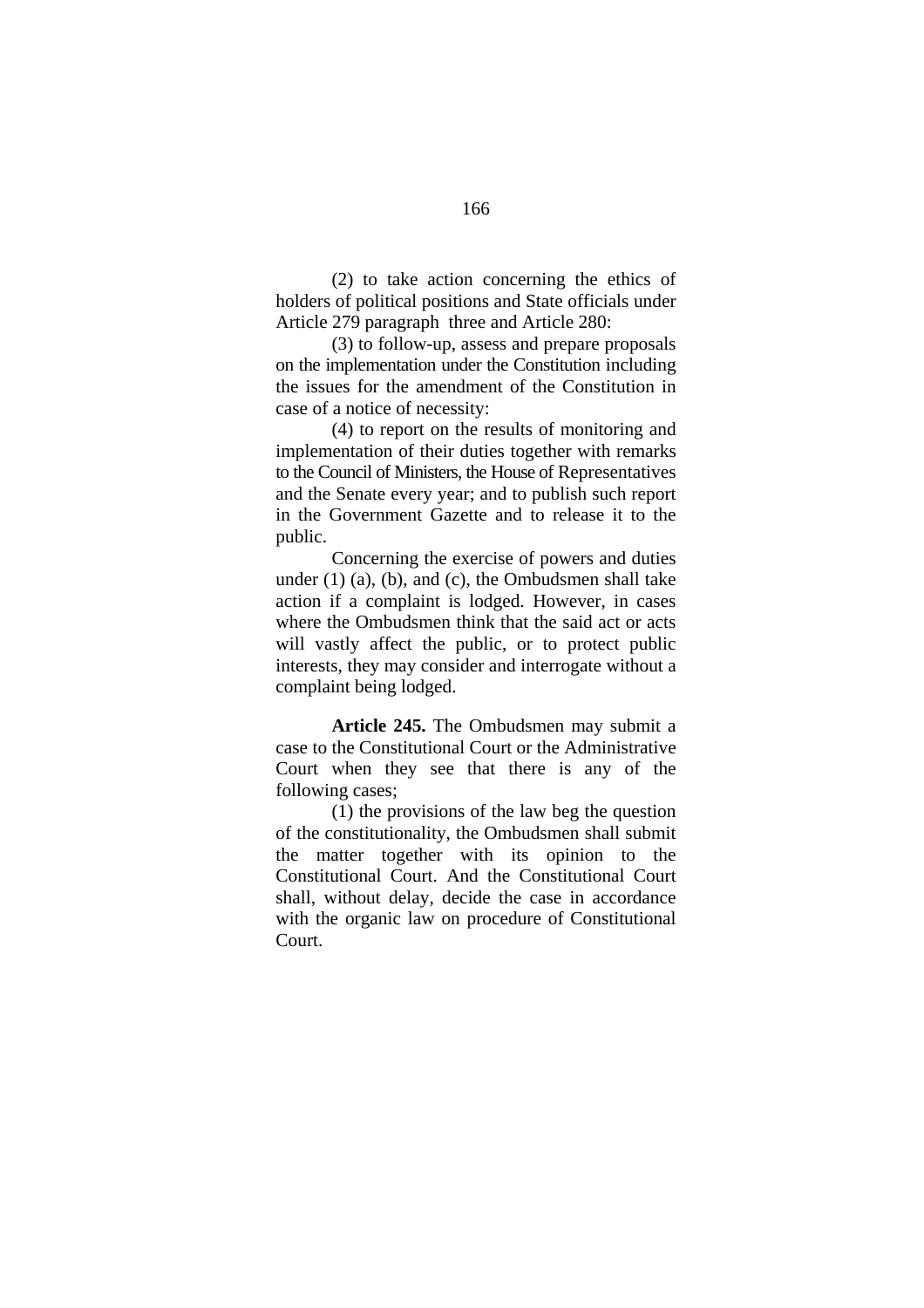(2) the rules, orders or an act of any person under Article 244 (1) (a) beg the question of the constitutionality, the Ombudsmen shall submit the matter together with its opinion to the Administrative Court. The Administrative Court shall decide the case in accordance with the Act on Establishment of the Administrative Court and Administrative Court Procedure without delay.

#### **3. The National Counter Corruption Commission**

l

**Article 246.** The National Counter Corruption Commission consists of the President and eight members appointed by the King with the advice of the Senate.

Members of the National Counter Corruption Commission shall be persons of apparent integrity, with qualifications and without any of the prohibitions under Article 205, also having been, in the past, a Minister, an Election Commissioner, an Ombudsman, a member of the National Human Rights Commission, a member of the State Audit Commission, or having served, in the past, in a position of not lower than Director-General or its equivalent in a State agency, or holding a position of not lower than Professor, a representative from Non Government Organizations (NGOs) or a professional of at least of not less than thirty years of practice with a lawful professional organization, certified and nominated by the Non Government Organizations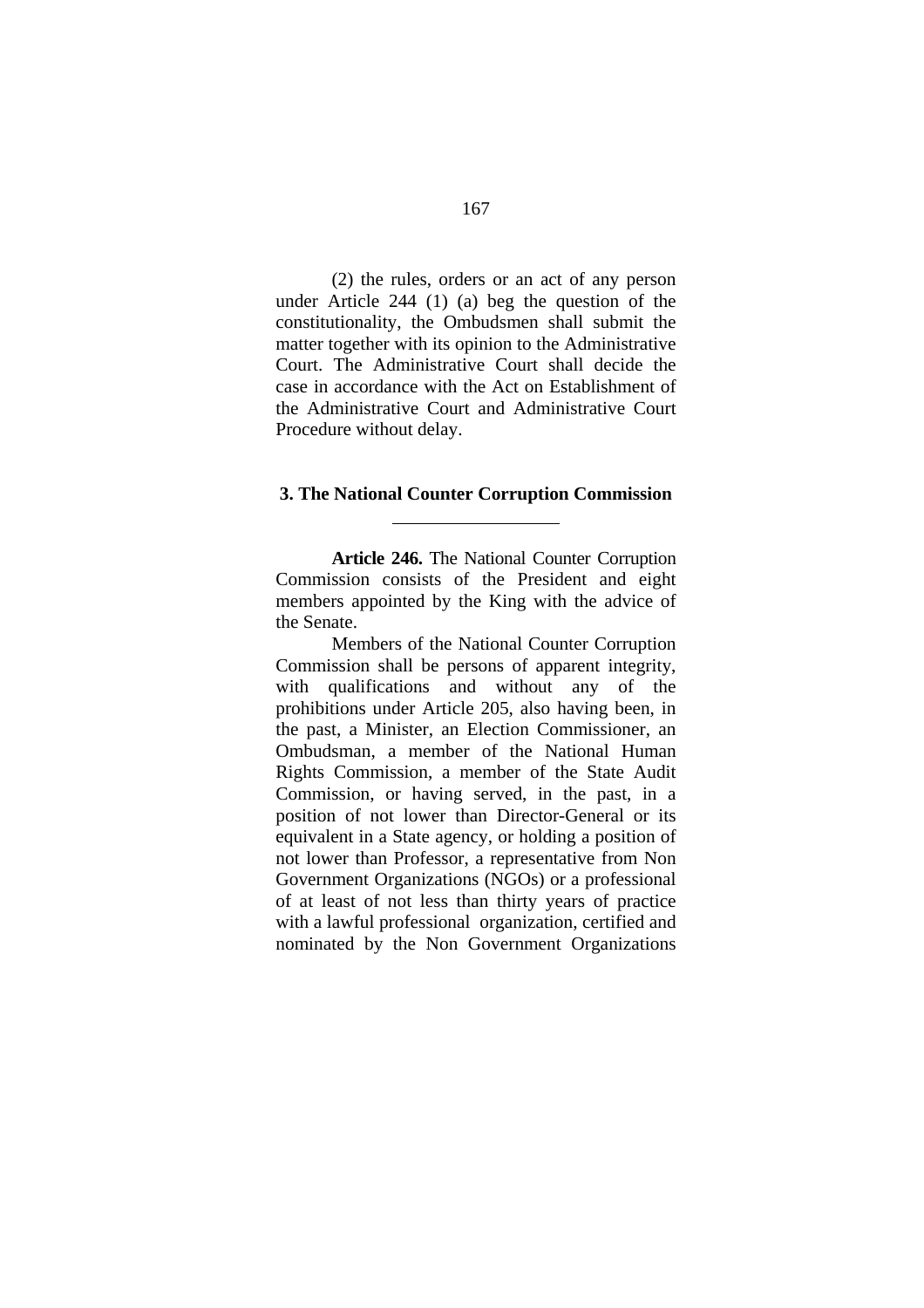(NGOs) and the professional organizations concerned to enter into the selection process.

The provisions of Article 204 paragraph three and paragraph four, Article 206 and Article 207 shall apply to the selection and election of members of the National Counter Corruption Commission *mutatis mutandis*. For this purpose, there shall be a Selection Committee of five members consisting of the President of the Supreme Court of Justice, the President of the Constitutional Court, the President of the Supreme Administrative Court, the President of the House of Representatives, and the Leader of the Opposition in the House of Representatives.

 The President of the Senate shall countersign the Royal Command appointing the President and members of the National Counter Corruption Commission.

 There shall be Provincial Counter Corruption Commission. In this regard, the qualifications, the selection process, and its powers and duties shall be as provided by the organic law on Counter Corruption.

**Article 247.** Members of the National Counter Corruption Commission shall hold office for a term of nine years as from the date of their appointment by the King and shall serve for only one term.

Members of the National Counter Corruption Commission who vacate office at the expiration of term shall remain in office to continue to perform their duties until the newly appointed members take office.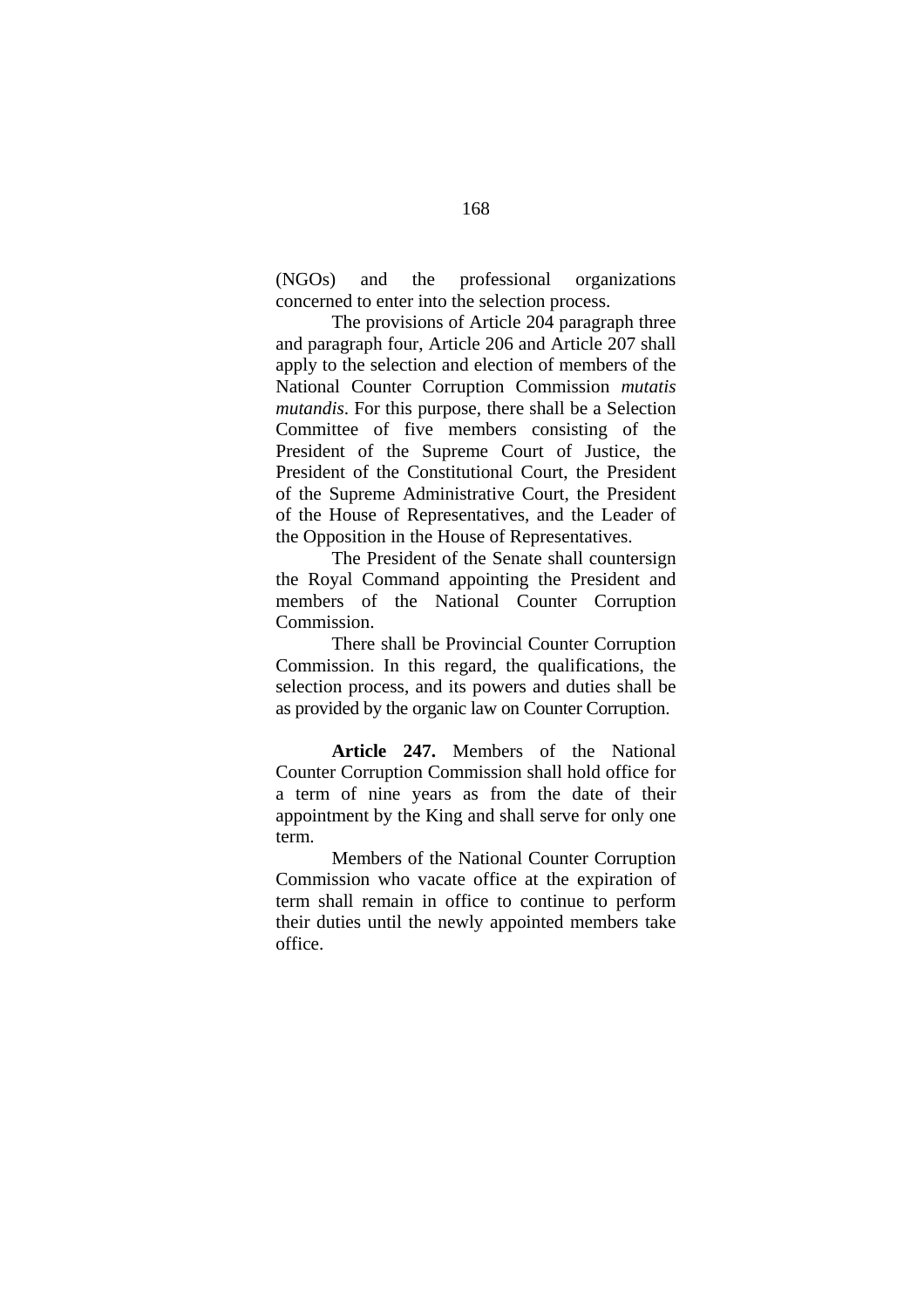Article 209 and Article 210 shall apply to the vacation, selection and election replacing the vacancy of members of the National Counter Corruption Commission *mutatis mutandis*.

**Article 248.** Members of the House of Representatives of not less than one-fourth of the total number of the existing members of the House, or the people with electoral right of not less than twenty thousands in number have a right to lodge with the President of the Senate a petition that any member of the National Counter Corruption Commission has acted unjustly, intentionally violated the Constitution or laws or has been under any circumstance which is seriously detrimental to the dignity of the holding of office, in order to request the Senate to pass a resolution removing him or her from office.

 The resolution of the Senate removing the member of the National Counter Corruption Commission from office under paragraph one shall be passed by votes of not less than three-fourths of the total number of the existing members of the Senate.

**Article 249.** Members of the House of Representatives, senators or members of both Houses of not less than one-fifth of the total number of the existing members of both Houses have a right to lodge with the Supreme Court of Justice's Criminal Division for Persons Holding Political Positions a complaint that any member of the National Counter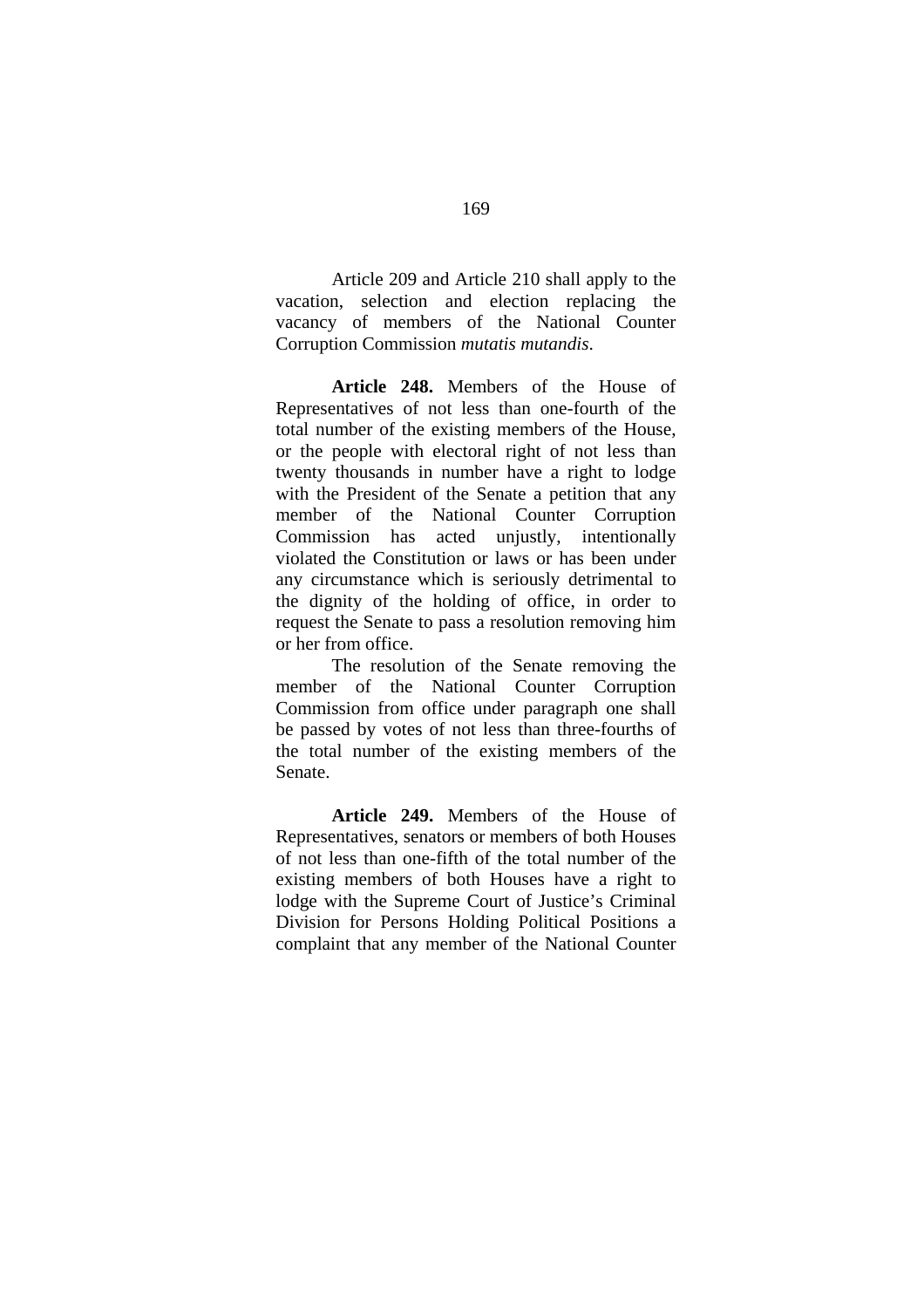Corruption Commission has become unusually wealthy or has committed an offense of corruption or malfeasance in office.

 The complaint under paragraph one shall clearly, itemize the circumstance in which such position holder has allegedly committed the act under paragraph one and shall be submitted to the President of the Senate. When the President of the Senate has received the said complaint, the President shall refer it to the Supreme Court of Justice's Criminal Division for Persons Holding Political Positions for trial and adjudication.

The alleged member of the National Counter Corruption Commission shall not perform his or her duty until the Supreme Court of Justice's Criminal Division for Persons Holding Political Positions has dismissed the said complaint.

 In the case where the member of the National Counter Corruption Commission can not perform his or her duty under paragraph three and where there is a remaining number of the members of the National Counter Corruption Commission of less than onehalf of the total number of the members of the National Counter Corruption Commission, the President of the Supreme Court of Justice and the President of the Supreme Administrative Court shall appoint a person with qualifications but none of the prohibited characteristics similar to such member of the National Counter Corruption Commission to act as member of the National Counter Corruption Commission for a temporary term. The appointed member shall remain in office until the replaced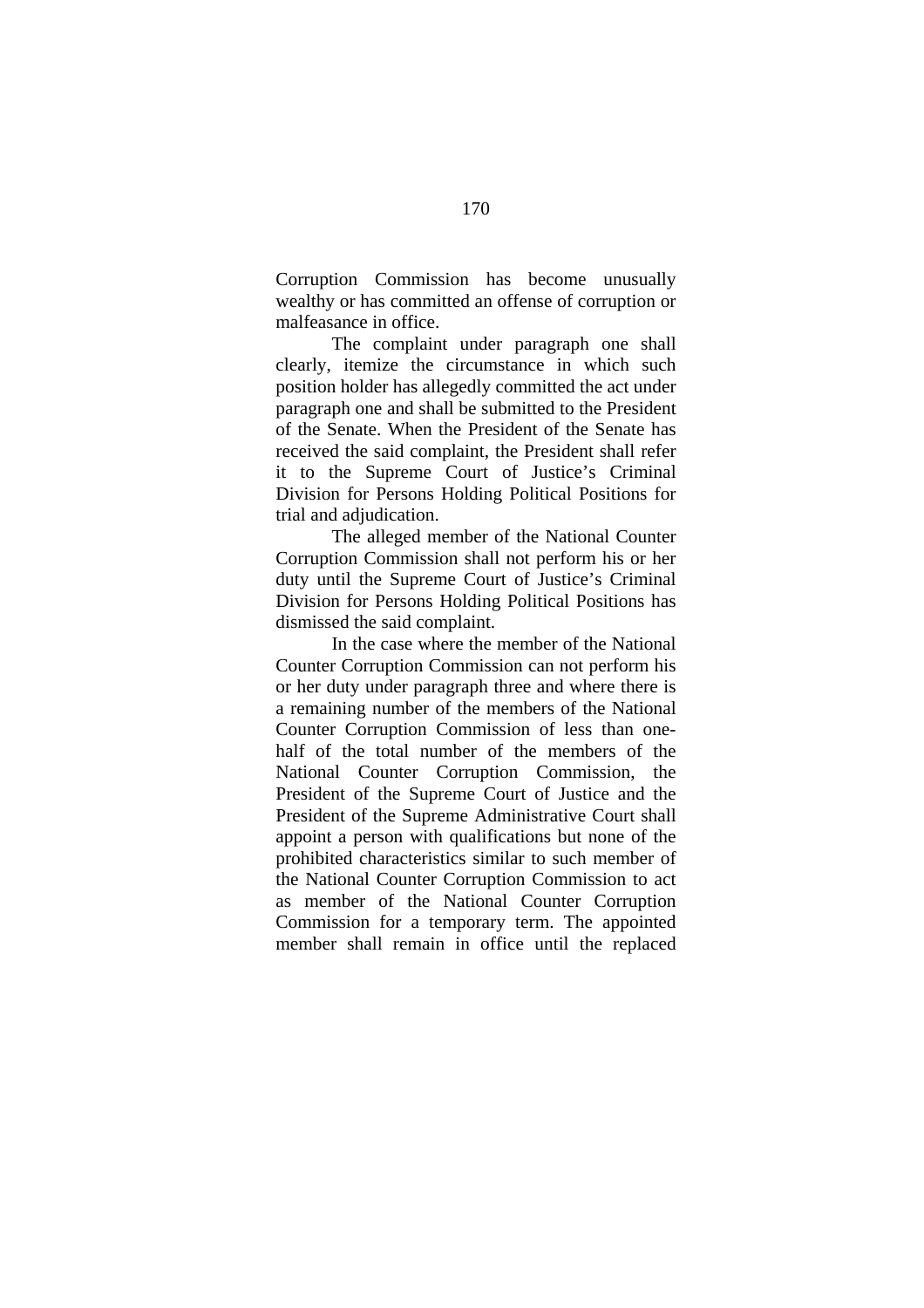member of the National Counter Corruption Commission has returned to carry on his or her duties or the Supreme Court of Justice's Criminal Division for Persons Holding Political Positions has decided that the said member committed an offense.

**Article 250.** The National Counter Corruption Commission shall have the following powers and duties:

 (1) to inquire into facts, summarize the case and prepare opinion on removal from office to be submitted to the Senate subject to Article 272 and Article 279 paragraph three;

(2) to inquire into facts, summarize the case and prepare opinion on the criminal proceedings against the holders of the political position to be submitted to the Supreme Court of Justice's Criminal Division for Persons Holding Political Positions subject to Article 275;

(3) to inquire and decide whether a State official from the top administrative or a civil servant holding the position of Director of a Division or its equivalent upwards, who has become unusually wealthy or has committed an offense of corruption, malfeasance in office or malfeasance in judicial office, including taking action against State officials of lower ranks who collaborated with the said position holder, or holder of political position, or committed an offense in the manner regarded by the National Counter Corruption Commission that an action should also be taken against and in accordance with the organic law on Counter Corruption;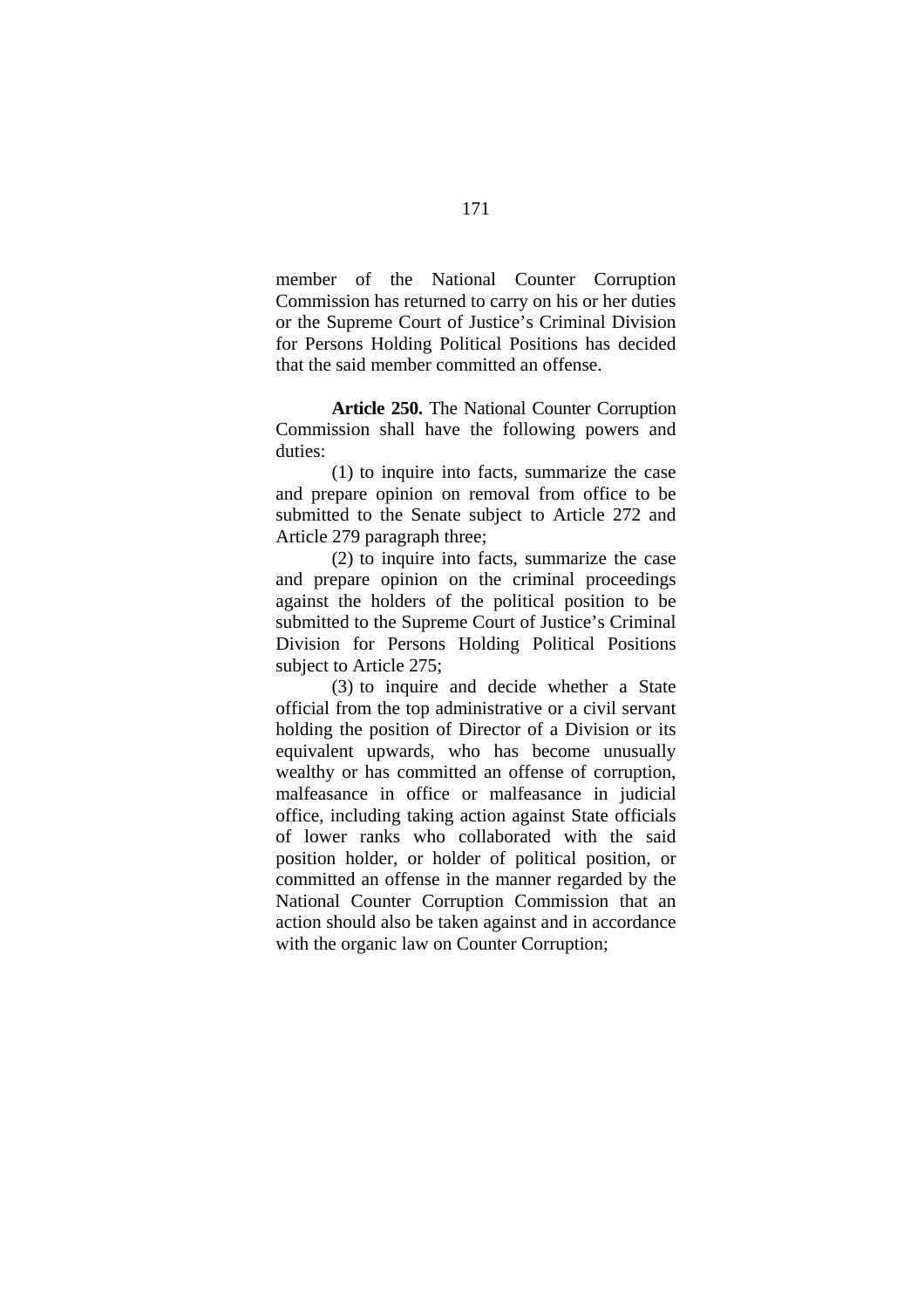(4) to inspect the accuracy, actual existence as well as change of assets and liabilities of the persons holding positions under Article 259 and Article 264 as stated in the account and supporting documents submitted in accordance with the rules and the processes prescribed by the National Counter Corruption Commission;

(5) to control morals and ethics of the persons holding political positions;

(6) to submit a report on the result of inspection and performance of duties together with remarks to the Council of Ministers, the House of Representatives and the Senate every year and publish that report in the Government Gazette and release it to public;

(7) to carry out other acts as provided by law.

Article 213 shall apply to the performance of duties of the National Counter Corruption Commission *mutatis mutandis*.

The President and members of the National Counter Corruption Commission shall become the judicial officials as provided by law.

**Article 251.** The National Counter Corruption Commission shall have an independent secretariat, with the Secretary-General of the National Counter Corruption Commission as the superior responsible directly to the President of the National Counter Corruption Commission.

The appointment of the Secretary-General of the National Counter Corruption Commission shall be approved by the National Counter Corruption Commission and the Senate.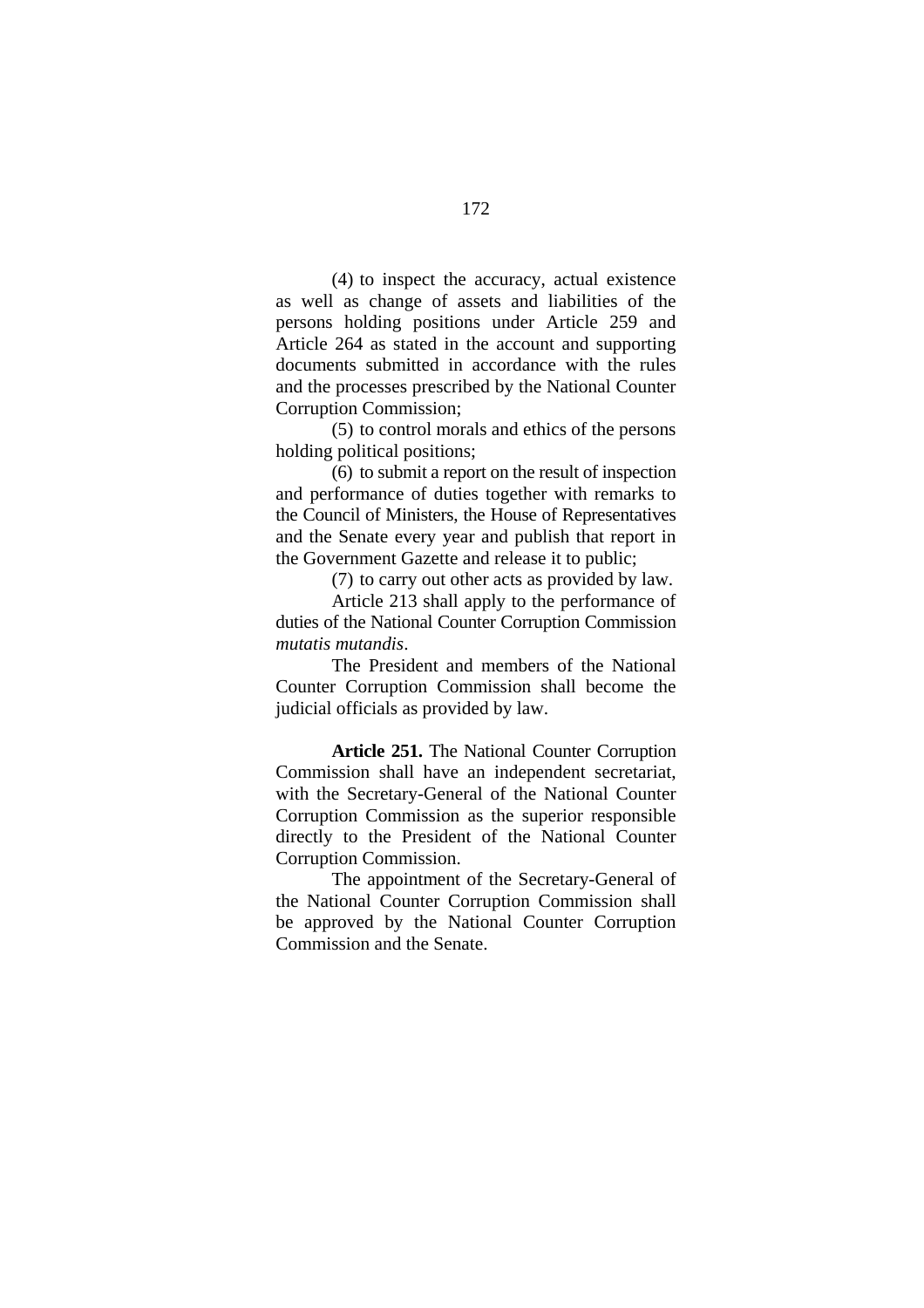The Office of the National Counter Corruption Commission shall have autonomy in personnel administration, budgeting and other activities as provided by law.

### **4. State Audit Commission**

 $\overline{a}$ 

**Article 252.** The State audit shall be carried out by the State Audit Commission, which shall be independent and impartial.

 The State Audit Commission consists of the Chairman and six other members appointed by the King from persons with expertise and experience in state audit, accounting, internal audit, fiscal affairs, finance and other fields.

 The selection and election of members and Auditor-General shall be in accordance with the provisions of Article 204 paragraph three and paragraph four, Article 206 and Article 207 *mutatis mutandis*, except the composition of the State Audit Selection Committee shall be in accordance with Article 243.

 The President of the Senate shall countersign the Royal Command appointing the Chairman and members of the State Audit Commission and the Auditor-General.

Members of the State Audit Commission shall hold office for a term of six years from the date of their appointment by the King and shall serve for only one term.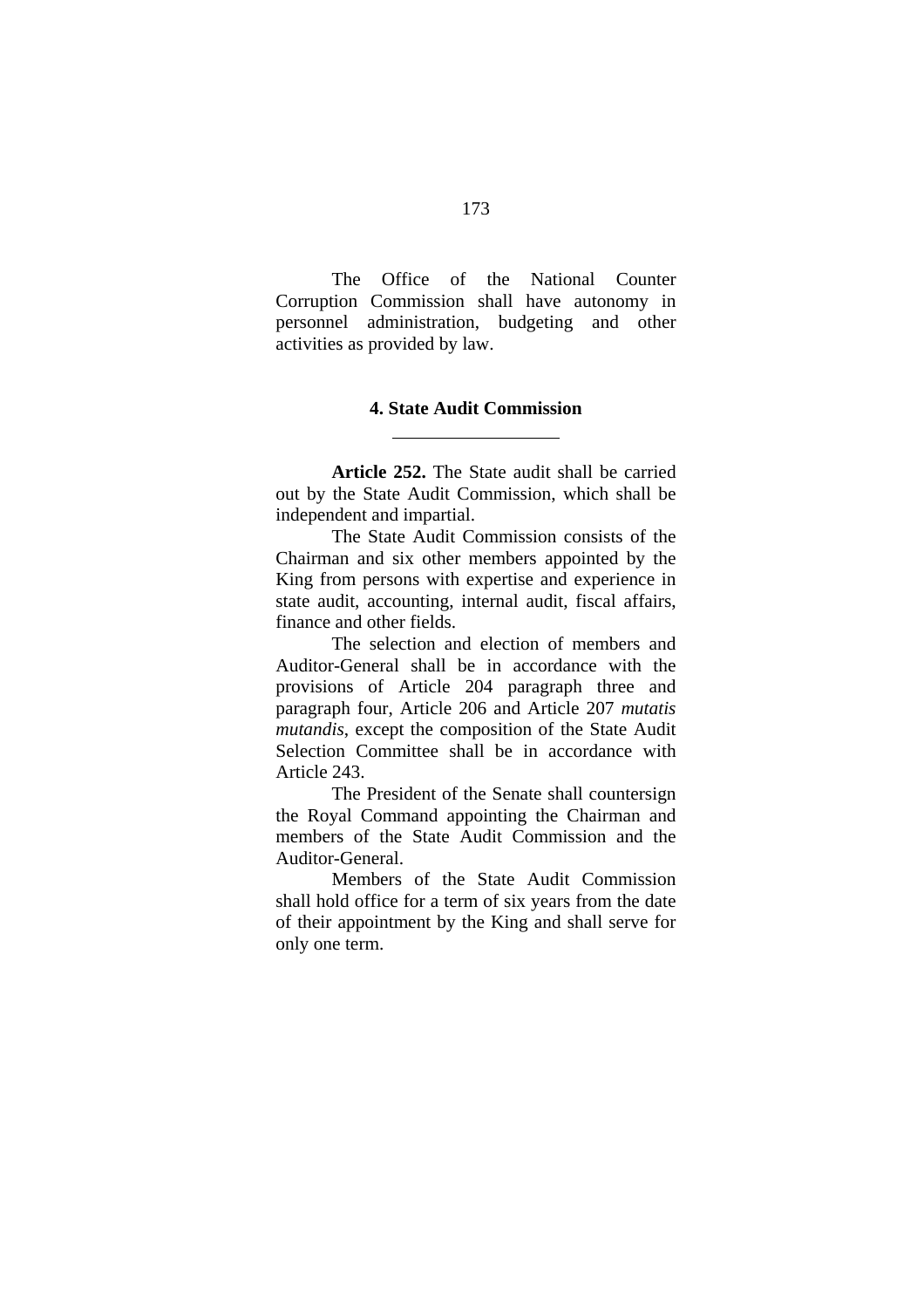Qualifications, prohibitions, and vacation of office of members of the State Audit Commission and the Auditor-General as well as powers and duties of the State Audit Commission, the Auditor-General and the Office of the State Audit Commission shall be in accordance with the organic law on State audit.

The determination of qualifications and procedure for the election of persons to be appointed as members of the State Audit Commission and the Auditor-General shall be made in order to acquire the persons with appropriate qualifications and apparent honesty and providing the guarantee of the independence in the performance of duties of such persons.

**Article 253.** The State Audit Commission has the powers and duties to prescribe the standards and rules for state audit, advise, recommend and propose the remedial measures on State audit. It also has the powers to appoint the Independent Financial and Fiscal Disciplines Committee responsible for deciding on matters relating to financial, fiscal and budgetary disciplines and referring cases involving a dispute in relation to its decisions to the jurisdiction of the Administrative Court.

The Auditor-General shall have the independent and impartial powers and duties relating state audit.

**Article 254.** The State Audit Commission shall have an independent secretariat, with the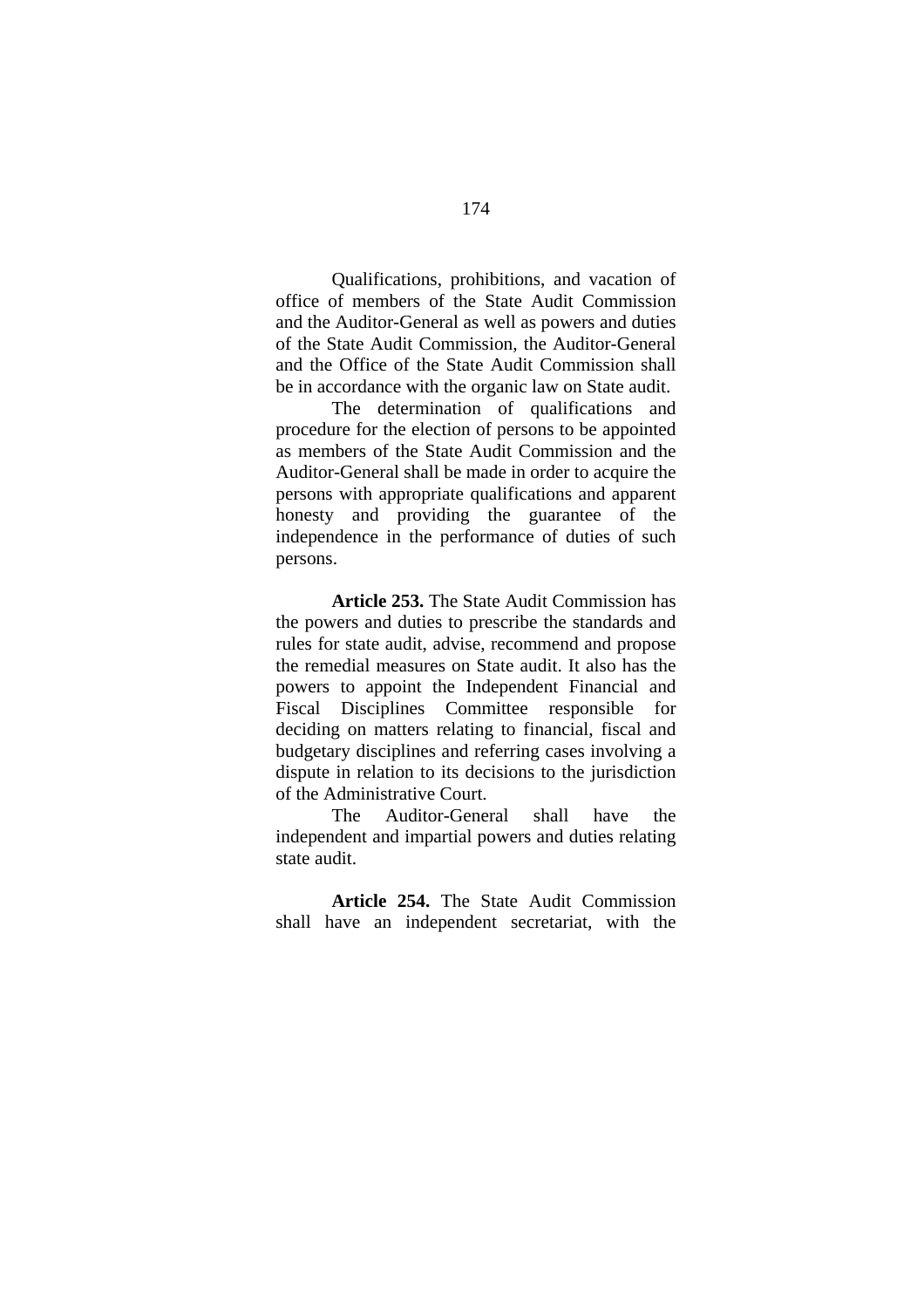Auditor-General as the superior responsible directly to the Chairman of the State Audit Commission.

The Office of the State Audit shall have autonomy in personnel administration, budgeting and other activities as provided by law.

# **Part 2 Other Statutory Agencies**

 $\overline{a}$ 

 $\overline{a}$ 

### **1. The Office of Public Prosecutors**

**Article 255.** Public prosecutors shall have the powers and duties as provided by this Constitution and the act on powers and duties of public prosecutors as well as other acts.

Public prosecutors shall have independence to decide whether to prosecute or not to prosecute and perform their functions justly.

The appointment and dismissal of the Supreme Public Prosecutor shall be in accordance with the resolution of the Committee of Public Prosecutors and subject to the Senate's approval.

The President of the Senate shall countersign the Royal Command appointing the Supreme Public Prosecutor.

The Office of Public Prosecutors has an independent secretariat for personnel administration, budgeting and other activities under the supervision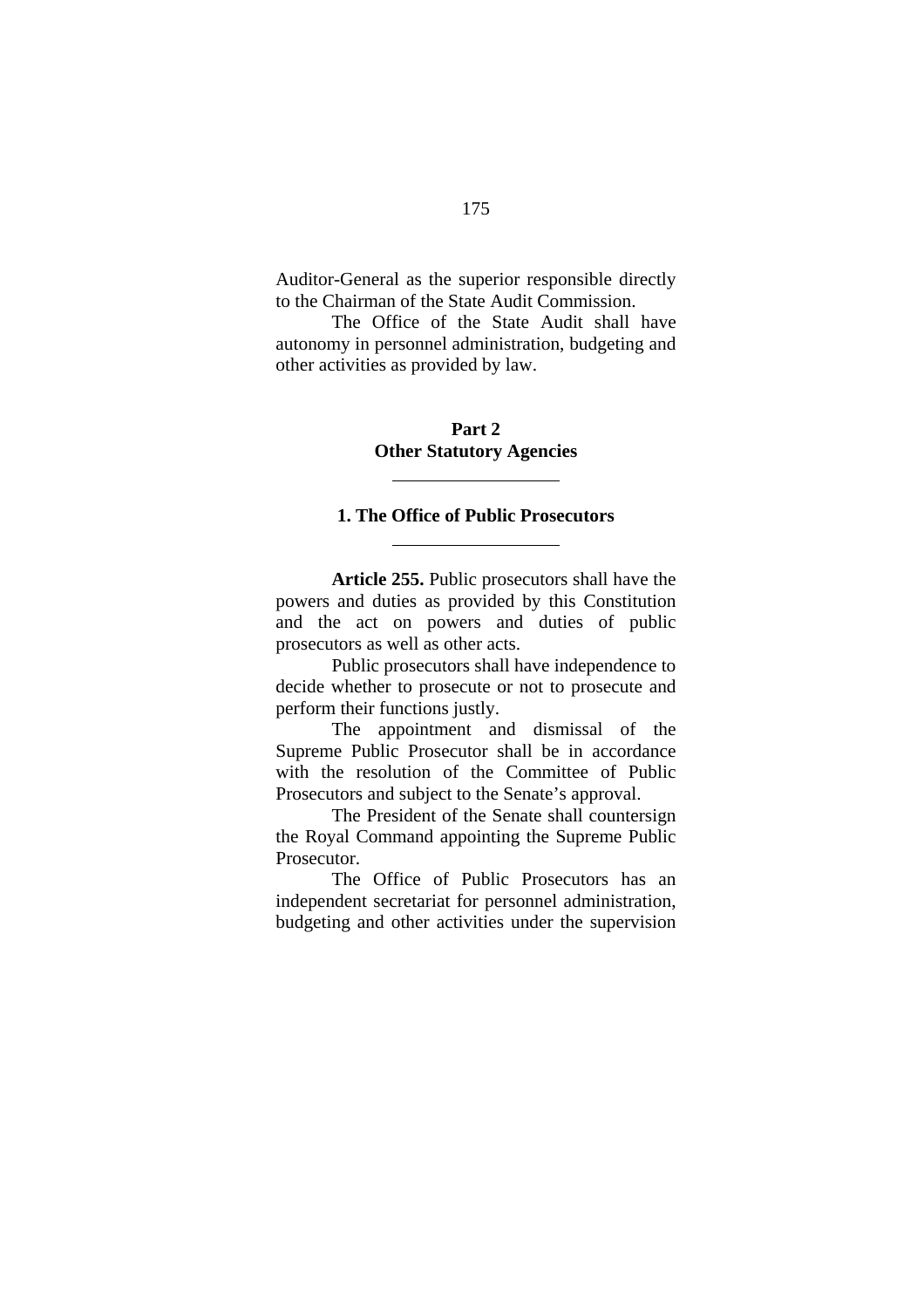of the Supreme Public Prosecutor as provided by law.

Public prosecutors are prohibited to hold a position of committee in State enterprise or other State affairs of similar nature except having the approval of the Committee of Public Prosecutors. They shall not engage in any activities or carry out any functions affecting their performance or degrading the dignity of official authority and shall not be a director, manager or legal adviser, or shall not hold other positions of the same nature in partnerships or company.

The provisions of Article 202 shall apply *mutatis mutandis*.

#### **2. The National Human Rights Commission**

 $\overline{a}$ 

**Article 256.** The National Human Rights Commission consists of a President and six other members appointed, by the King with the advice of the Senate, from the persons having apparent knowledge and experiences in the protection of rights and liberties of the people, having regard also to the participation of representatives from private organizations in the field of human rights.

 The President of the Senate shall countersign the Royal Command appointing the President and members of the National Human Rights Commission.

The qualifications, prohibitions, removal and determination of the remuneration of members of the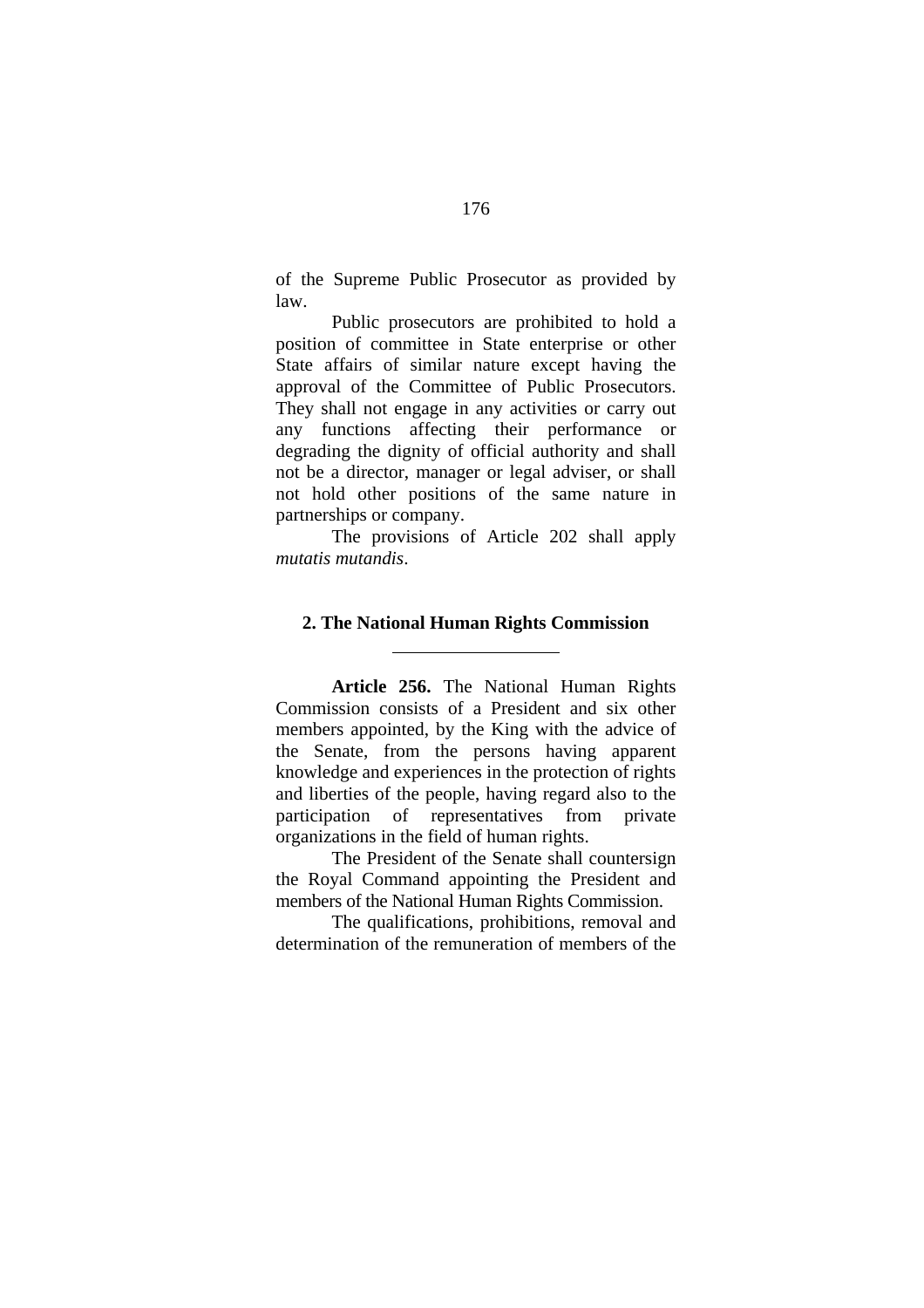National Human Rights Commission shall be as provided by law.

 The members of the National Human Rights Commission shall hold office for a term of six years from the date of their appointment by the King and shall serve for only one term.

 The provisions of Article 204 paragraph three, Article 206, Article 207 and Article 209 (2) shall apply *mutatis mutandis*. The composition of the Selection Committee shall be in accordance with Article 243.

 The Office of the National Human Rights Commission shall have autonomy in personnel administration, budgeting and other activities as provided by law.

**Article 257.** The National Human Rights Commission has the powers and duties as follows:

(1) to examine and report on the commission or omission of acts which violate human rights or which do not comply with obligations under international treaties to which Thailand is a party, and propose appropriate remedial measures to the person or agency committing or omitting such acts for taking action. In the case where it appears that no action has been taken as proposed, the Commission shall report to the National Assembly for further action;

 (2) to present the matter together with opinion to the Constitutional Court as provided by the organic law on procedure of Constitutional Court in the case where the Commission agrees with the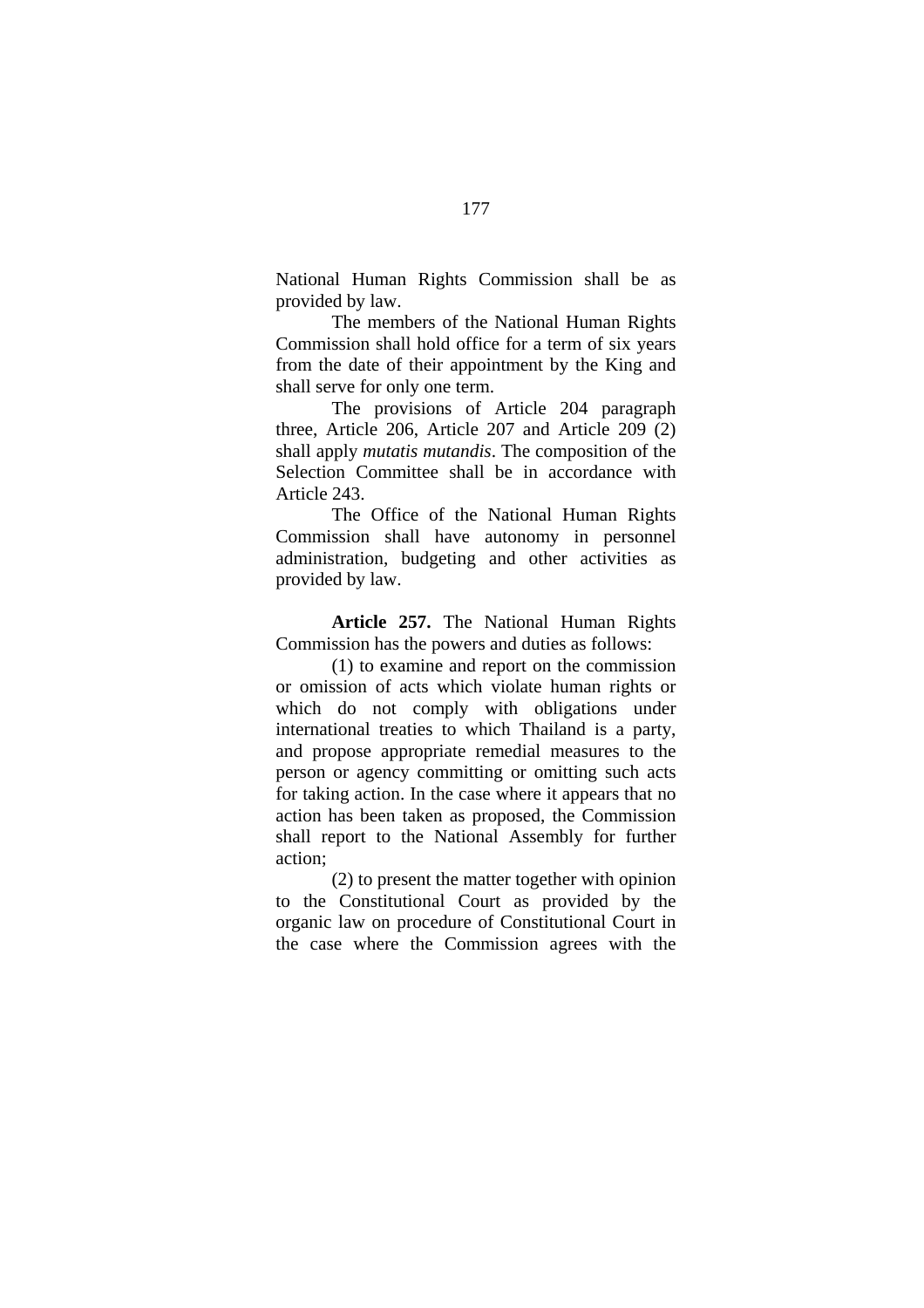complainant that the provisions of certain law affect human rights and are constitutionality of which is at question;

 (3) to present the matter together with opinion to the Administrative Court as provided by Act on Establishment of Administrative Court and Administrative Court Procedure in the case where the Commission agrees with the complainant that the regulations, orders, or other administrative acts affect human rights and the constitutionality or illegality of which is at question;

 (4) to submit a case to the Courts of Justice, on behalf of the aggrieved person after receiving a request and having considered it appropriate to submit the case for correcting the problem of violation of human rights in general as provided by law;

(5) to propose to the National Assembly and the Council of Ministers policies and recommendations for the revision of laws, rules or regulations for the purpose of promoting and protecting human rights;

(6) to promote education, researches and the dissemination of knowledge on human rights;

(7) to promote co-operation and co-ordination among Government agencies, private organizations, and other organizations in the field of human rights;

(8) to prepare an annual report for the appraisal of situations in the sphere of human rights in the country and submit it to the National Assembly;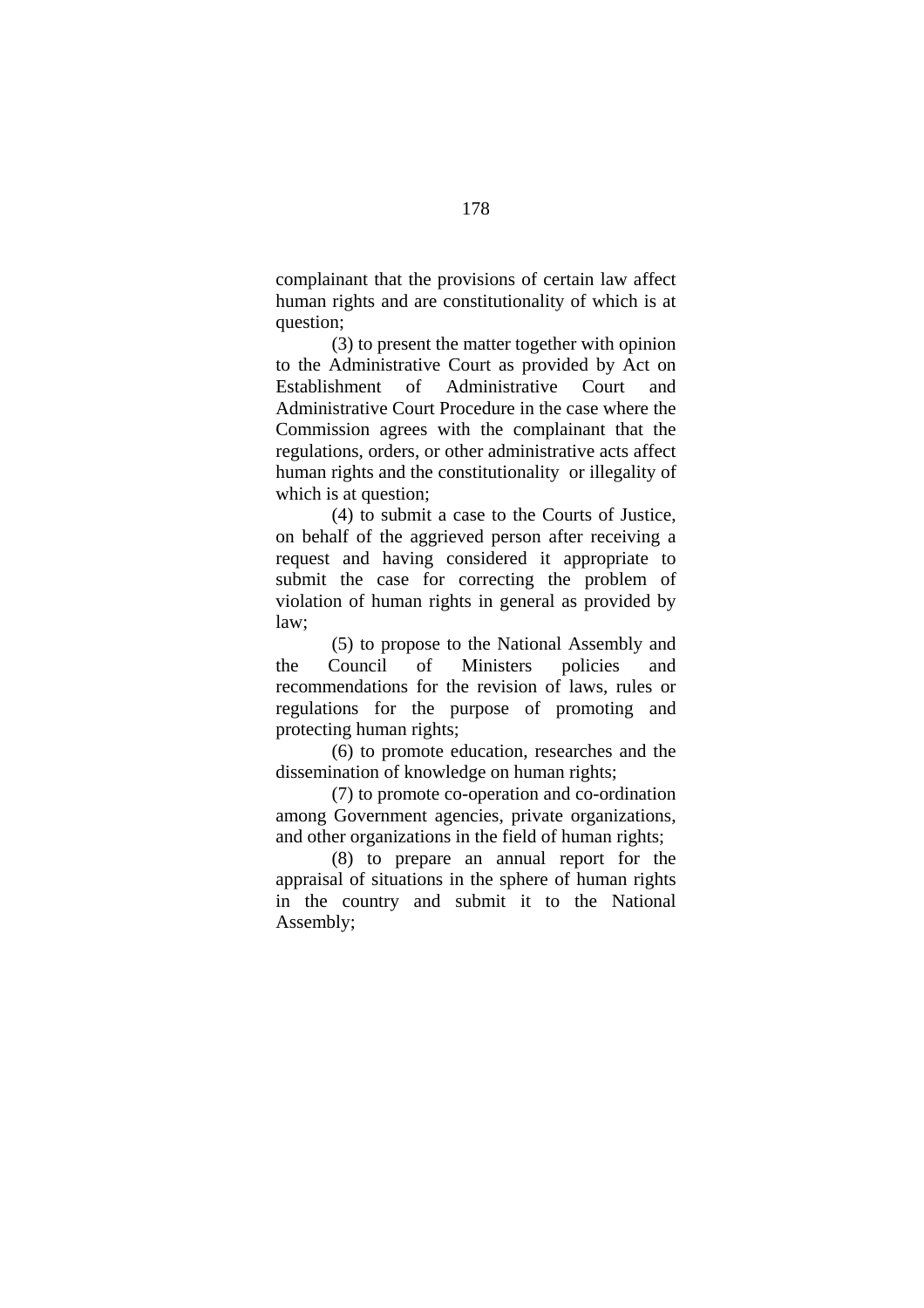(9) other powers and duties as provided by law.

In the performance of duties, the National Human Rights Commission shall also have regard to the general interests of the country and the public.

The National Human Rights Commission has the power to demand relevant documents or evidence from any person or summon any person to give statements of fact including other powers for the purpose of performing its duties as provided by law.

## **3. The National Economic and Social Advisory Council**

 $\overline{a}$ 

**Article 258.** The National Economic and Social Advisory Council has duties to advise and make recommendations to the Council of Ministers on economic and social issues as well as on related laws.

A national economic and social development plan and other plans as provided by law shall be subject to the review of the National Economic and Social Advisory Council before it is being considered in order to be announced and put into force.

The composition, origin, powers and duties and the operations of the National Economic and Social Advisory Council shall be as provided by law.

The Office of the National Economic and Social Advisory Council shall have autonomy in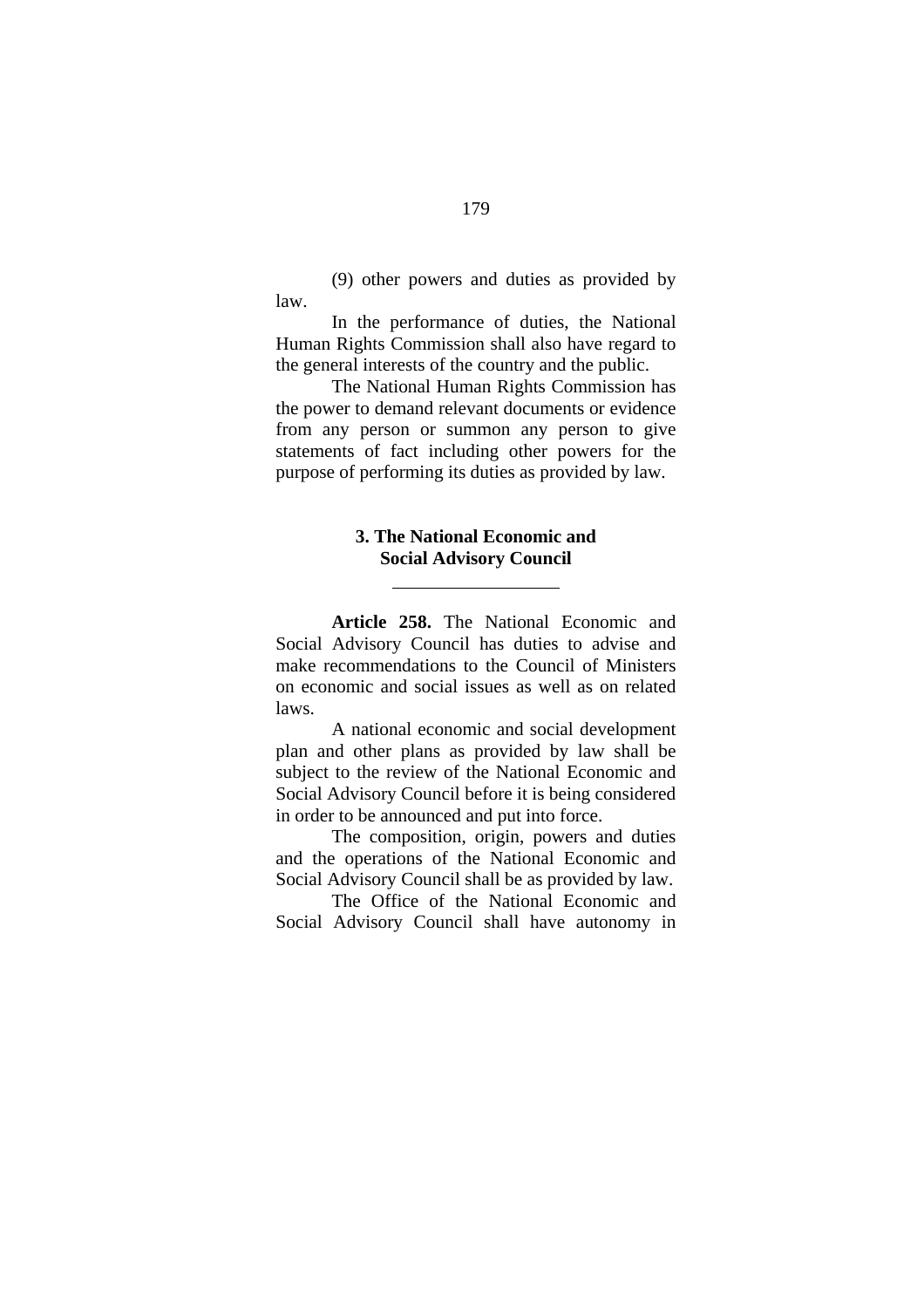personnel administration, budgeting and other activities as provided by law.

# **CHAPTER XII**

#### **Inspection of the Exercise of State Power**

## **Part 1**

### **Inspection of Assets**

**Article 259.** Persons holding the following political positions shall submit an account showing particulars of assets and liabilities of themselves, their spouses and children who have not yet become *sui juris* to the National Counter Corruption Commission on each occasion of taking or vacating office:

(1) Prime Minister;

 $\overline{a}$ 

 $\overline{a}$ 

- (2) Ministers;
- (3) members of the House of Representatives;
- (4) senators;
- (5) other political officials;

(6) local administrators and members of a local assembly as provided by law.

The account under paragraph one shall be submitted together with the supporting documents evidencing the actual existence of such assets and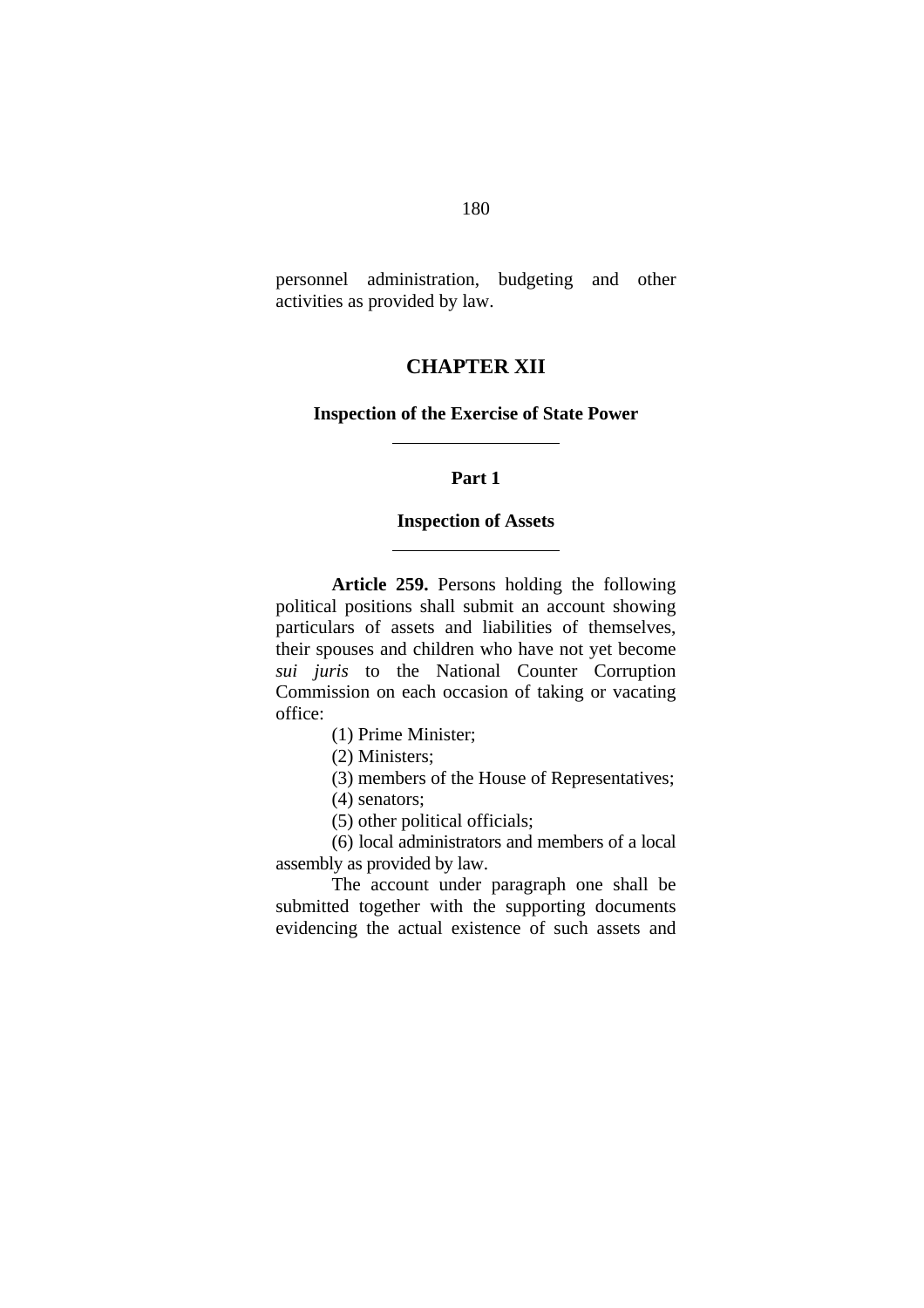liabilities as well as a copy of the personal income tax return of the previous fiscal year.

The submission of the account showing particulars of assets and liabilities under paragraph one and paragraph two shall include the assets of the persons holding political positions that are assigned to be under the possession and the protection of other persons either directly or indirectly.

**Article 260.** The account showing particulars of assets and liabilities under Article 259 shall disclose the particulars of assets and liabilities actually existing as of the date of taking office or the date of vacating office as the case may be and shall be submitted within such time as follows:

(1) in the case of the taking of office, within thirty days as from the date of taking office;

(2) in the case of the vacation of office, within thirty days as from the date of vacating office;

(3) in the case where the person under Article 259, who has already submitted the account, dies while being in office or before the submission of the account after vacating office, an heir or an administrator of an estate of such person shall submit an account showing particulars of assets and liabilities existing on the date of such person's death within ninety days as from the date of the death.

In addition to the submission of the account under (2), the person holding a position of Prime Minister, Minister, local administrator, member of a local assembly or the person holding a political position but having vacated office shall also re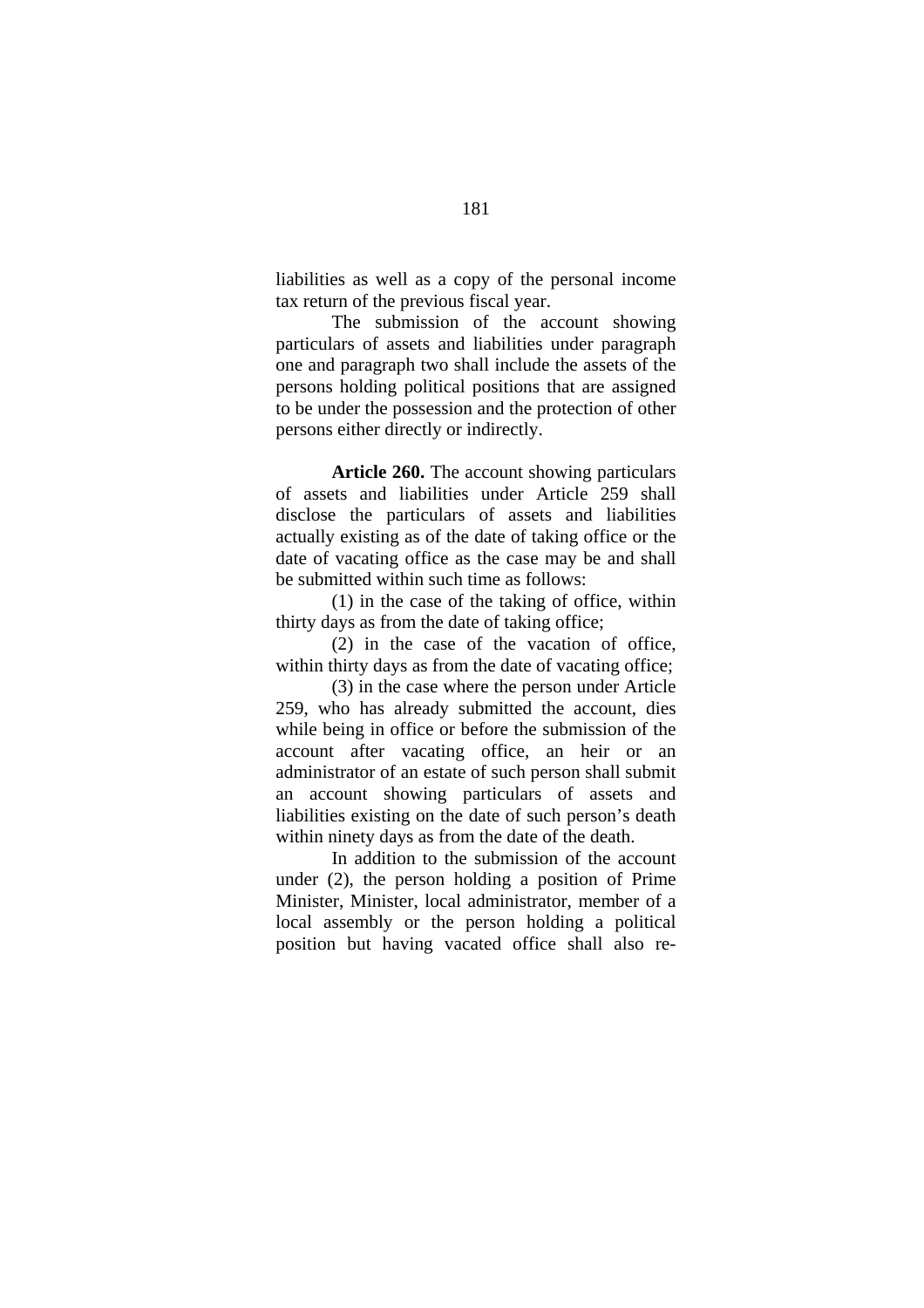submit an account showing particulars of assets and liabilities existing on the date of the expiration of one year within thirty days as from the date of the expiration of one year after the vacation of office.

**Article 261.** The account showing particulars of assets and liabilities and supporting documents submitted by the Prime Minister, Ministers, members of the House of Representatives, and senators shall be disclosed to public without delay but not later than thirty days as from the date of the expiration of the time limit for the submission of such account. The account of the persons holding other positions shall not be disclosed to any person unless the disclosure will be beneficial for the trial and adjudication of cases or for making decision and be requested by the courts or the interested party or the State Audit Commission.

The President of the National Counter Corruption Commission shall convoke a sitting of the Commission to inspect the accuracy and the actual existence of assets and liabilities without delay.

**Article 262.** In the case where the submission of the account is made on the ground of the vacation of office or death of any person holding a political position, the National Counter Corruption Commission shall inspect the change of assets and liabilities of such person and prepare a report of the inspection. Such report shall be published in the Government Gazette.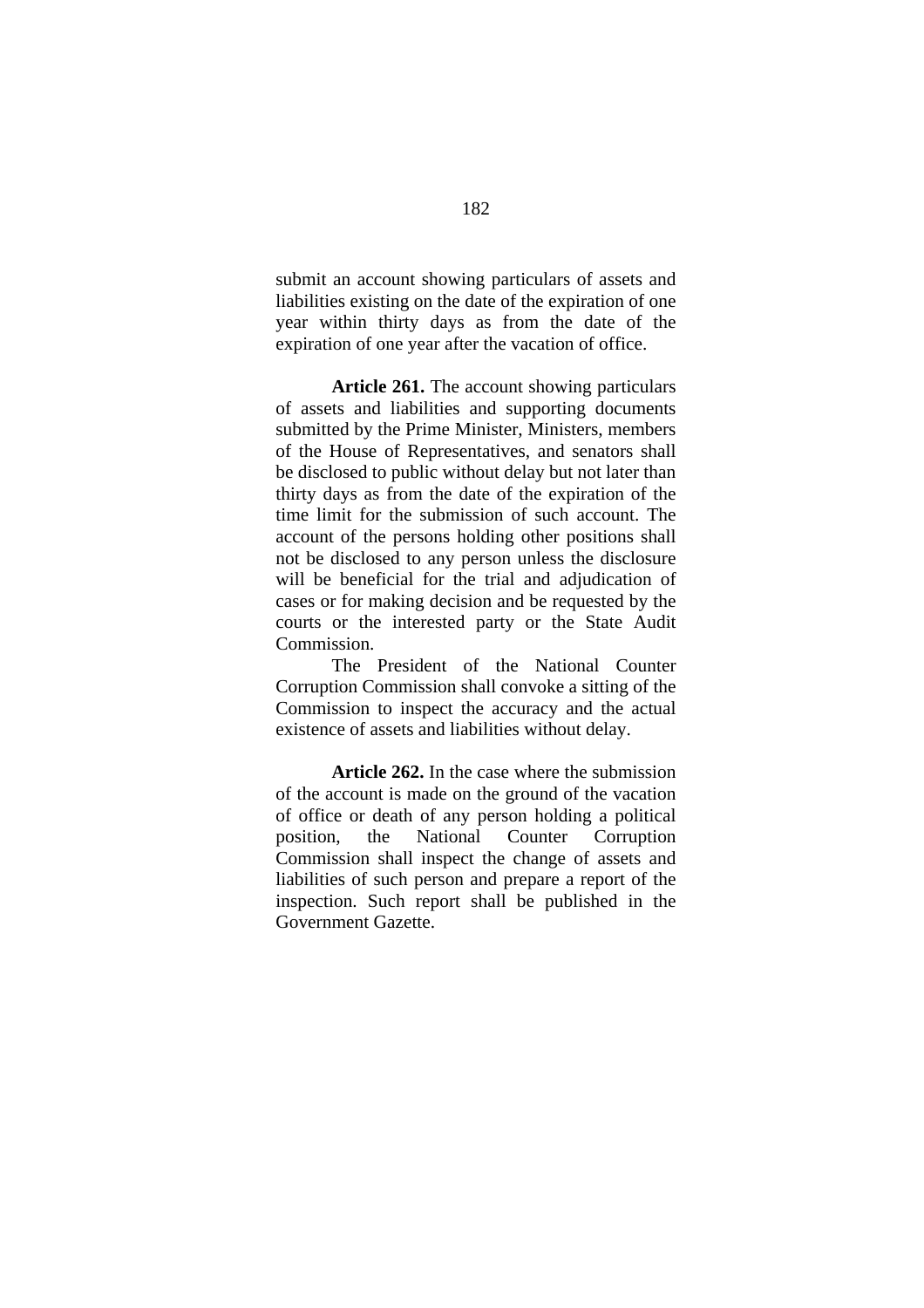In the case where it appears that the assets of the person under paragraph one have unusually increased, the President of the National Counter Corruption Commission shall refer all documents together with the inspection report to the Supreme Public Prosecutor for proceeding against the Supreme Court of Justice's Criminal Division for Persons Holding Political Positions so that the unusually increasing assets shall vest in the State. And the provisions of Article 272 paragraph five shall apply *mutatis mutandis*.

**Article 263.** Any person holding a political position intentionally fails to submit the account showing particulars of assets and liabilities and the supporting documents as provided in this Constitution or intentionally submits the account showing particulars of assets and liabilities with false statement or conceals the facts which should be revealed, the National Counter Corruption Commission shall submit the matter to the Supreme Court of Justice's Criminal Division for Persons Holding Political Positions for decision.

 If the Supreme Court of Justice's Criminal Division for Persons Holding Political Positions decides that any person holding a political position committed an offense under paragraph one, such person shall vacate office as from the date of the decision of the Supreme Court of Justice's Criminal Division for Persons Holding Political Positions. The provisions of Article 92 shall apply *mutatis mutandis* and such person shall be prohibited from holding any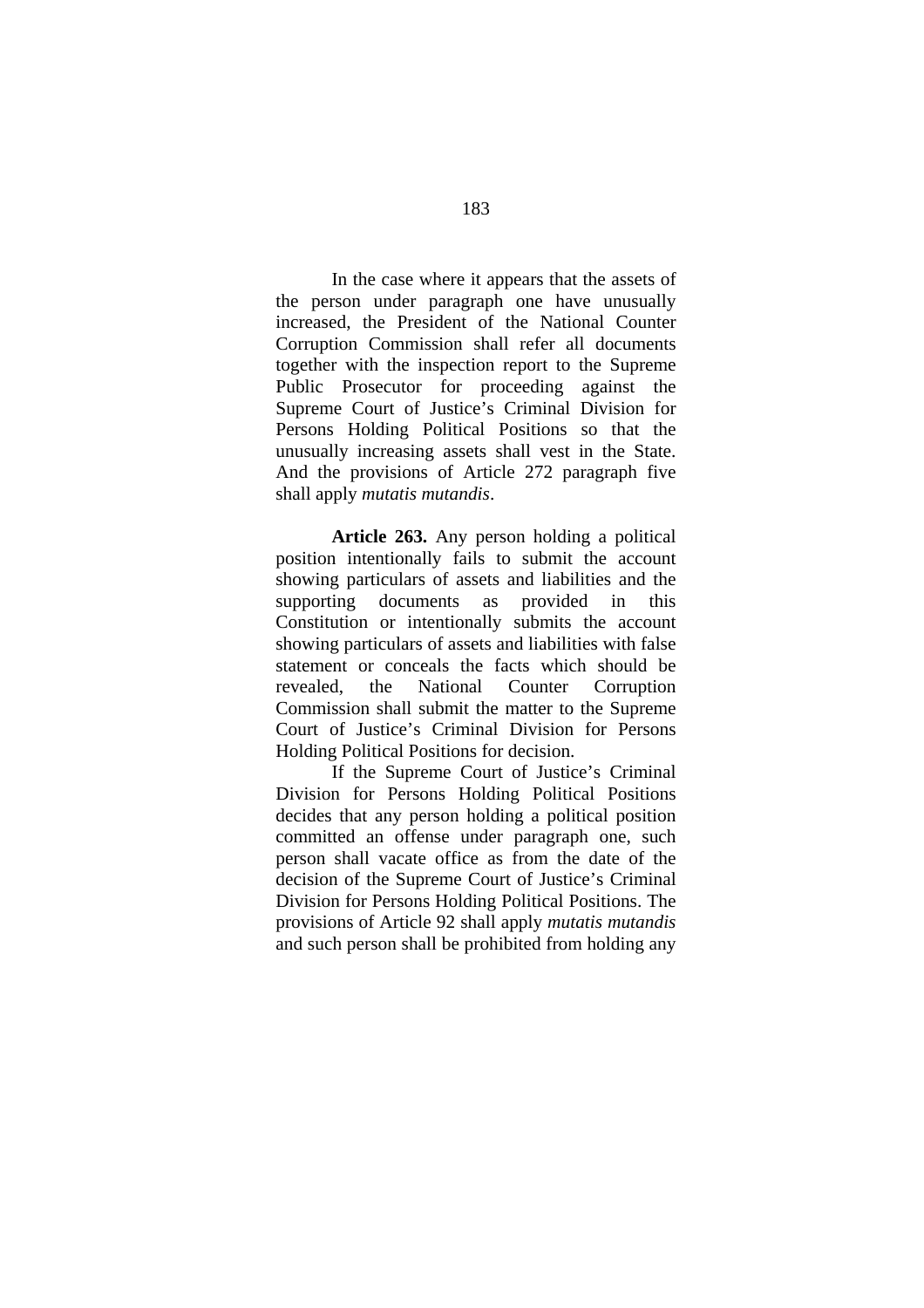political position for five years as from the date of the decision of the Supreme Court of Justice's Criminal Division for Persons Holding Political Positions.

**Article 264.** The provisions of Article 259, Article 260, Article 261 paragraph two and Article 263 paragraph one shall apply *mutatis mutandis* to State officials as prescribed by the National Counter Corruption Commission.

 The National Counter Corruption Commission may disclose the account showing particulars of assets and liabilities and the supporting documents submitted to an interested party if such disclosure is beneficial for the trial and adjudication of cases or for the final decision as provided in the organic law on Counter Corruption.

#### **Part 2**

#### **Acts of Conflicting Interest**

 $\overline{a}$ 

**Article 265**. A member of the House of Representatives and a member of the Senate shall not:

(1) hold any position or have any duty in any Government agency, State agency or State enterprise; or hold a position of member of a local assembly, local administrator or local government official;

(2) receive, interfere, or intervene any concession from the State, a Government agency,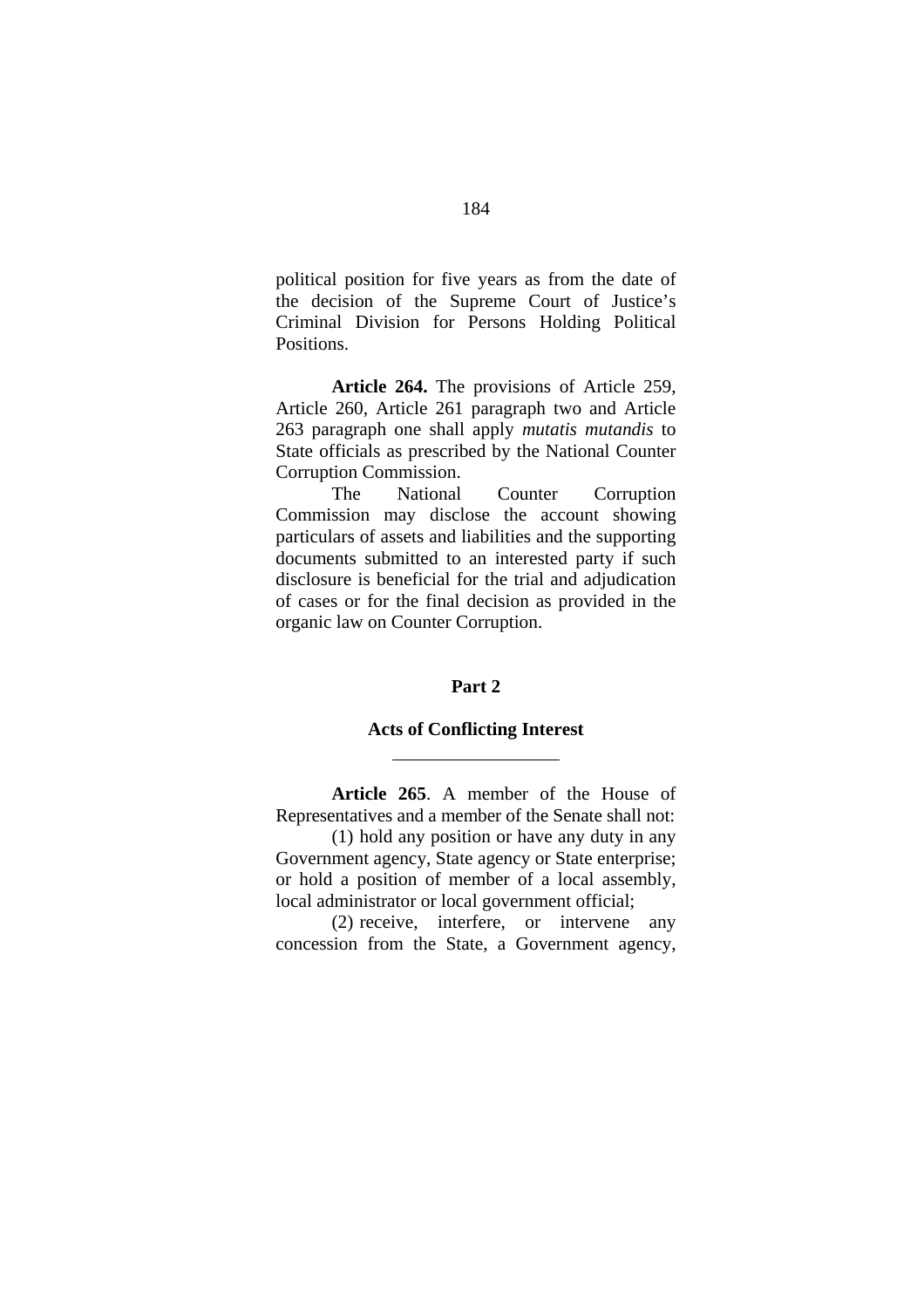State agency or State enterprise; or become a party to a contract of the nature of economic monopoly with the State, a State agency or State enterprise; or be a partner or shareholder in a partnership or company receiving such concession or be a party to the contract of such nature, either directly or indirectly;

(3) receive any special money or benefit from any Government agency, State agency or State enterprise apart from that the given by the Government agency, State agency or State enterprise to other persons in the ordinary course of business;

(4) carry on other acts under the prohibitions under Article 48.

The provisions of this Article shall not apply in the case where a member of the House of Representatives or a member of the Senate receives military pensions, retirement compensation, pensions, annuities of members of the Grand Royal Families or any other form of payment of the same nature and shall not apply in the case where a member of the House of Representatives or a member of the Senate accepts or holds a position of committee member of the National Assembly, the House of Representatives or the Senate, or committee member appointed in the course of the administration of State affairs.

The provisions in  $(2)$ ,  $(3)$ , and  $(4)$  shall apply to the spouse and offspring of a member of the House of Representatives or a member of the Senate or to other persons who are not the spouse or offspring of such member of the House of Representatives or such member of the Senate, who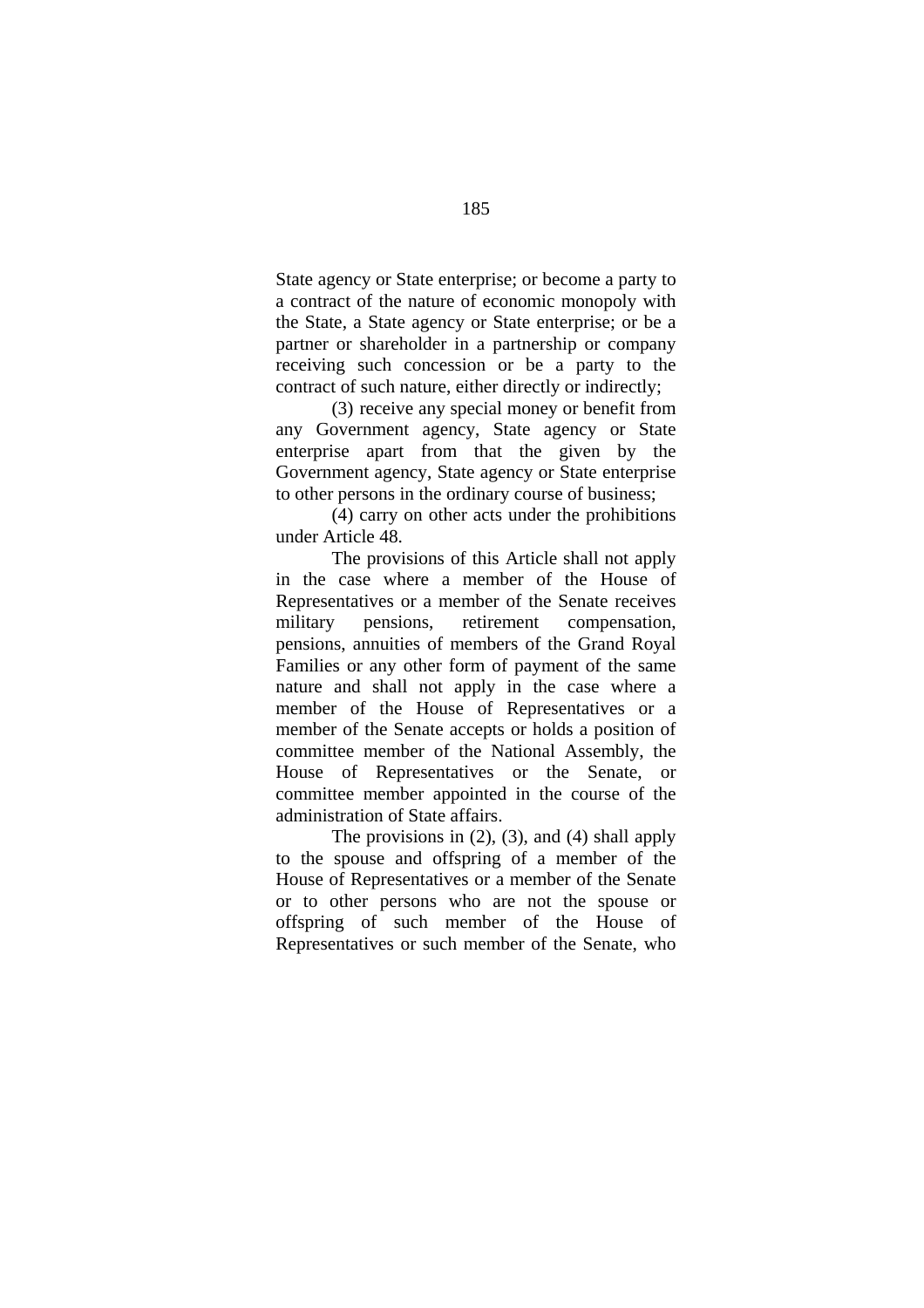act as employee, collaborator, or assignee of the House of Representatives or the member of the Senate.

**Article 266**. A member of the House of Representatives or a member of the Senate shall not, directly or indirectly, through the status or position of member of the House of Representatives or member of the Senate, to interfere or intervene for his or her personal benefits or those of others or a political party, in the following matters:

(1) performance of civil service, or performance of regular duties of a civil servant, officer or employee of a Government agency, State agency, State enterprise, any business in which the State holds a majority share, or local government organization;

(2) recruitment, appointment, reshuffle, transfer, promotion, and elevation on the salary scale of a Government official holding a permanent position, receiving salary and not being a political official, an official or employee of a Government agency, State agency, State enterprise, any business in which the State holds a majority share, or local government organization; or

(3) removal from office of a Government official holding a permanent position, receiving salary and not being a political official, an official or employee of a Government agency, State agency, State enterprise, any business in which the State holds a majority share, or local government organization.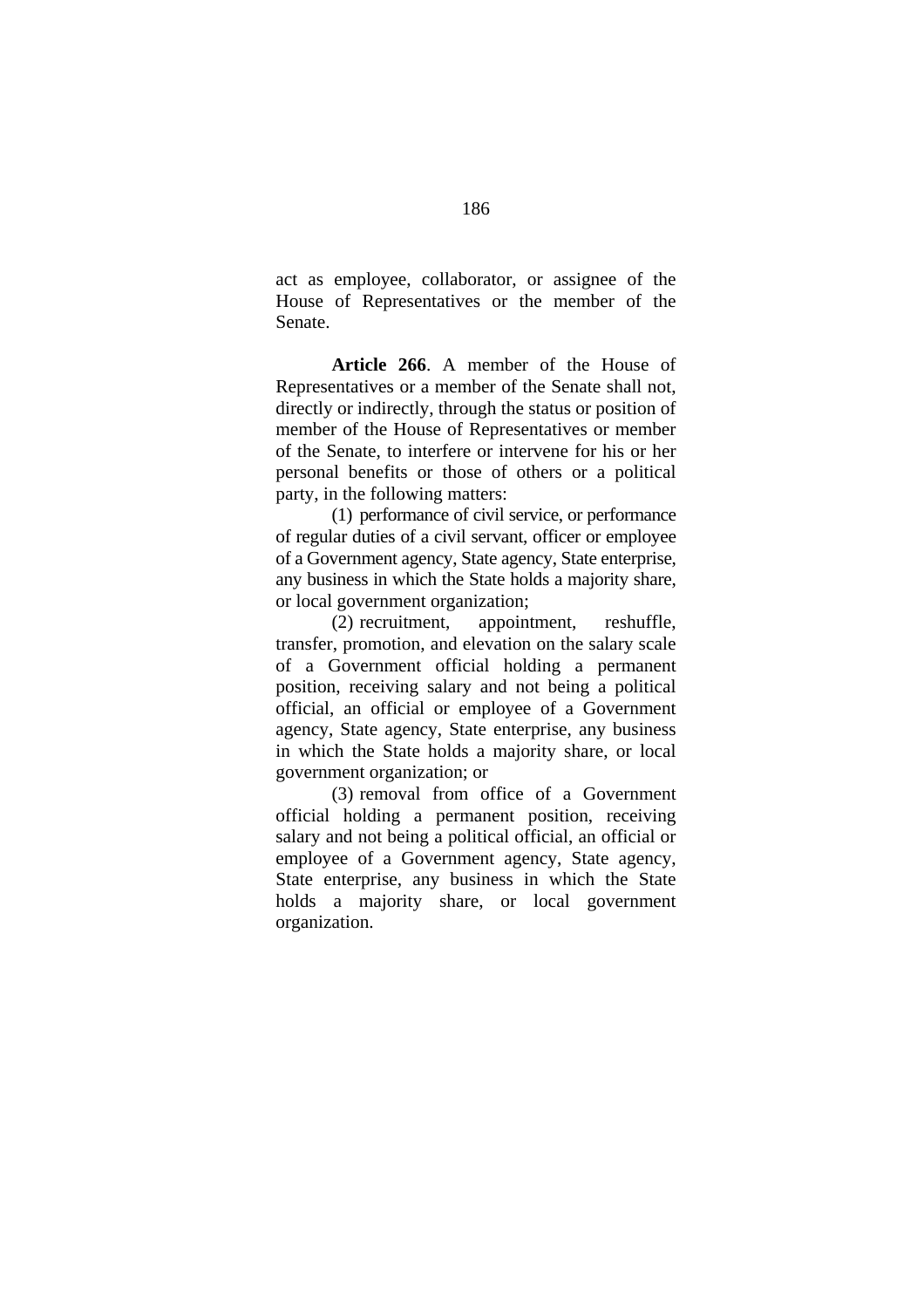**Article 267**. The provisions of Article 265 shall apply to the Prime Minister and Ministers except for holding a position or performing duties in accordance with the provisions of the law. The Prime Minister or Ministers are prohibited to hold a position in a partnership, company, or business enterprise pursuing profits or income to be shared, or be an employee of any person.

**Article 268**. The Prime Minister or Ministers shall not carry on other acts provided by Article 266, except in the exercise of powers and duties in relation to the administration of State affairs in accordance with a policy stated to the National Assembly or as provided by law.

**Article 269**. The Prime Minister or a Minister shall not be a partner in a partnership or shareholder in a company, or retain his or her being a partner or shareholder of a partnership or a company up to the limit permitted by law. In the case where the Prime Minister or a Minister wishes to continue receiving the benefits from the said incidents, the Prime Minister or a Minister must inform the President of the National Counter Corruption Commission within thirty days as from the date of the appointment, and the Prime Minister or that Minister shall transfer his or her shares in the partnership or company to a juristic person which manages assets for benefits of others as provided by law.

The Prime Minister and that Minister shall not carry on any act which is an involvement in any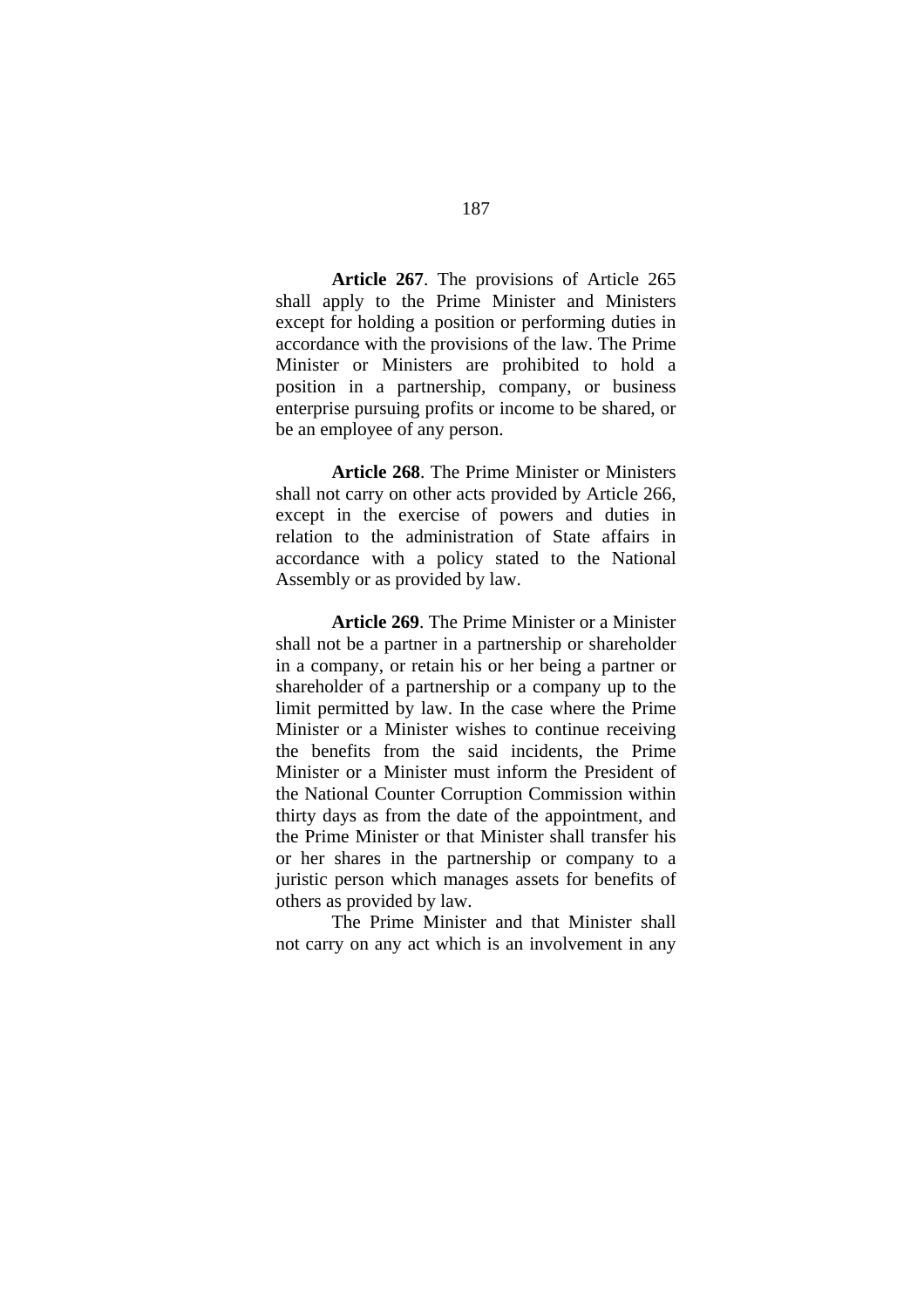administration or management related to the share or activities of the said partnership or company.

The provisions of this Article shall also apply to the spouse and offspring *alieni juris* of the Prime Minister and the Minister and the provisions of Article 259 paragraph three shall apply *mutatis mutandis*.

### **Part 3**

#### **The Removal from Office**

 $\overline{a}$ 

**Article 270.** A person holding a position of Prime Minister, Minister, member of the House of Representatives, senator, President of the Supreme Court of Justice, President of the Constitutional Court, President of the Supreme Administrative Court or Supreme Public Prosecutor, who is under the circumstance of unusual wealthiness indicative of the commission of corruption, malfeasance in office, malfeasance in judicial office or an intentional exercise of power contrary to the provisions of the Constitution or law, or a serious violation or noncompliance with the ethical standard may be removed from office by the Senate.

The provisions of paragraph one shall also apply to the persons holding the following positions:

 (1) judge of the Constitutional Court, Election Commissioner, Ombudsman, and member of the State Audit Commission;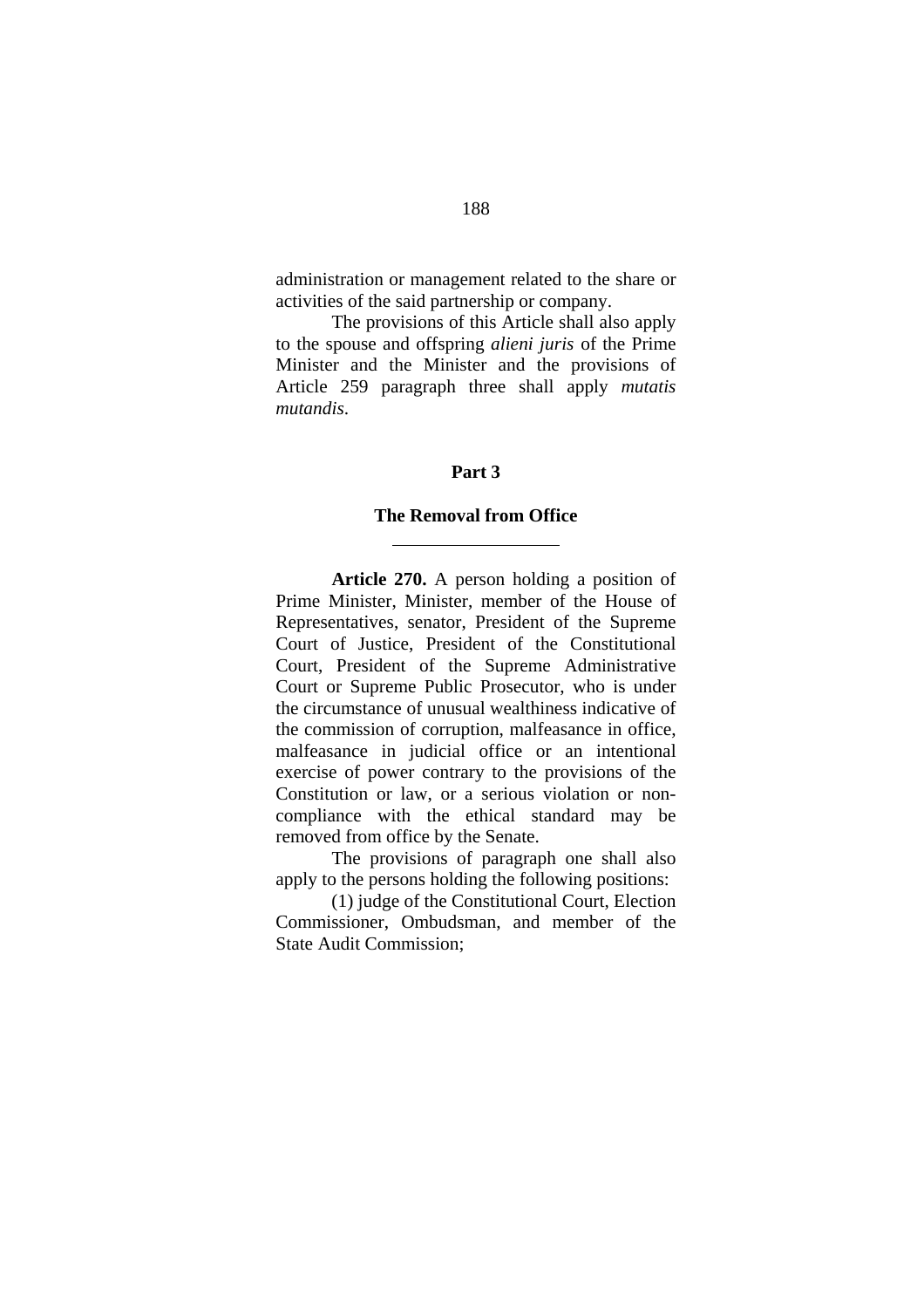(2) justice, judge, public prosecutor or high ranking official in accordance with the organic law on Counter Corruption.

**Article 271.** Members of the House of Representatives of not less than one-fourth of the total number of the existing members of the House have the right to lodge with the President of the Senate a petition to request the Senate to pass a resolution under Article 274 removing the persons under Article 270 from office. The said petition shall clearly itemize circumstances in which such holder of the position has allegedly committed the act.

Senators of not less than one-fourth of the total number of the existing members of the Senate have the right to lodge with the President of the Senate a petition to request the Senate to pass a resolution under Article 274 removing a senator from office.

The eligible voters of not less than twenty thousand in number have the right to lodge a petition to request for removal of the persons under Article 270 from office as provided in Article 164.

**Article 272.** Upon receipt of the request under Article 271, the President of the Senate shall refer the matter to the National Counter Corruption Commission for investigation without delay.

When the investigation is complete, the National Counter Corruption Commission shall prepare a report thereon for submission to the Senate. The said report shall clearly state whether, and to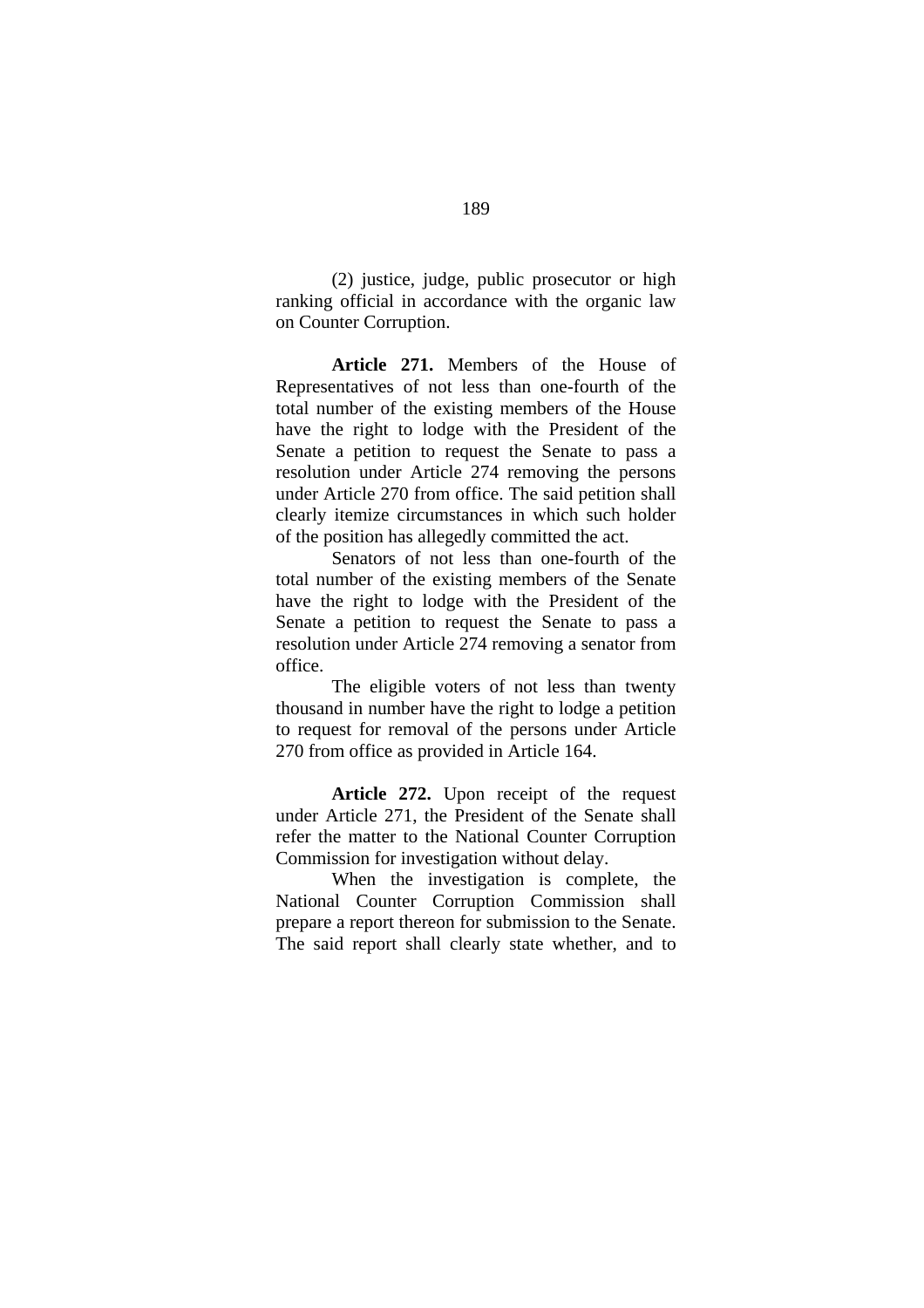what extent, the allegation put in the request is *prima facie* case and how reliable the evidence and withnesses are, along with a conclusion and recommendations of how to process a further action.

In the case where the National Counter Corruption Commission is of the opinion that the allegation put in the allegation under any item on the petition is an important matter, the National Counter Corruption Commission may conduct a separate report specifically on the said allegation and refer it to the Senate in accordance with paragraph one in advance.

If the National Counter Corruption Commission passes a resolution with a vote of not less than one-half of the total number of the existing members that any allegation has a *prima facie* case, the holder of the position against whom the allegation has been made shall not, as from the date of such resolution, perform his or her duties until the Senate has passed its resolution. The President of the National Counter Corruption Commission shall refer the report and existing documents together with opinion to the President of the Senate for proceeding in accordance with Article 273 and to the Supreme Public Prosecutor for instituting prosecution in the Supreme Court of Justice's Criminal Division for Persons Holding Political Positions. If the National Counter Corruption Commission is of the opinion that any allegation has no *prima facie* case, such allegation shall lapse.

In the case where the Supreme Public Prosecutor is of the opinion that the report,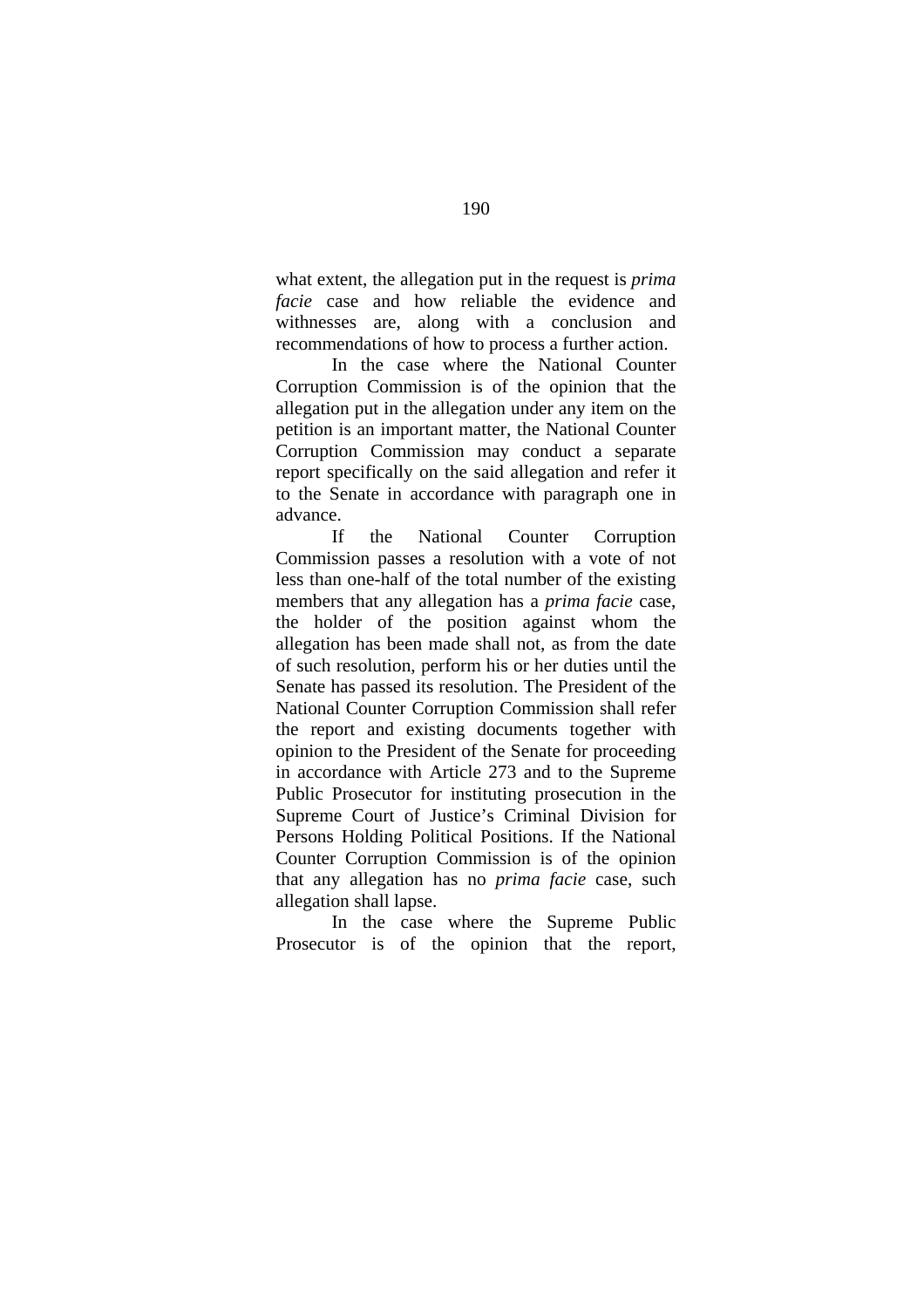documents and opinion submitted by the National Counter Corruption Commission under paragraph four are not so complete as to institute prosecution, the Supreme Public Prosecutor shall notify the National Counter Corruption Commission for further proceedings and, for this purpose, the incomplete items shall be specified on the same occasion. In such case, the National Counter Corruption Commission and the Supreme Public Prosecutor shall appoint a working committee, consisting of their representatives in an equal number, for collecting complete evidence and submit it to the Supreme Public Prosecutor for further prosecution. In the case where the working committee is unable to reach a decision as to the prosecution, the National Counter Corruption Commission shall have the power to prosecute by itself or appoint a lawyer to prosecute on its behalf.

**Article 273.** Upon receipt of the report under Article 272, the President of the Senate shall convoke a sitting of the Senate for considering the said matter without delay.

In the case where the National Counter Corruption Commission submits the report out of session of the Senate, the President of the Senate shall inform the President of the National Assembly in order to tender a petition to the King for the issuance of a Royal Command convoking an extraordinary session of the National Assembly. The President of the National Assembly shall countersign the Royal Command.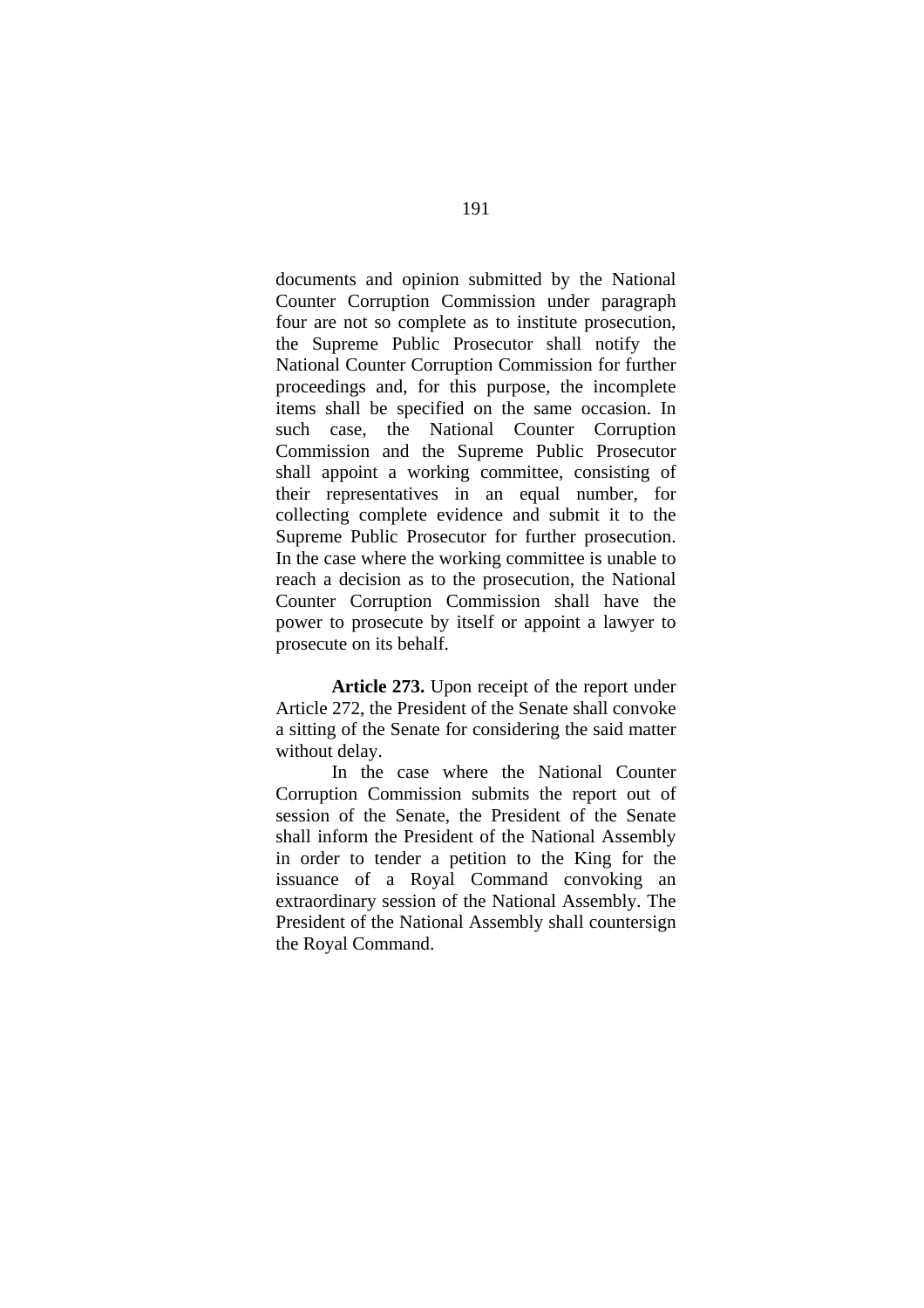**Article 274.** A senator shall have autonomy in casting a vote, which must be by secret ballot. A resolution for the removal of any person from office shall be passed by votes of not less than three-fifths of the total number of the existing members of the Senate.

A person who is removed from office shall vacate office or be released from government service as from the date of the resolution of the Senate. Such person shall be deprived of the right to hold any political position or to serve in the government service for five years.

The resolution of the Senate under this Article shall be final and no request for the removal of such person from office shall be made on the same ground, without, however, prejudice to the trial of the Supreme Court of Justice's Criminal Division for Persons Holding Political Positions.

## **Part 4**

## **Criminal Proceedings against Persons Holding Political Positions**

 $\overline{a}$ 

**Article 275.** In the case where the Prime Minister, a Minister, member of the House of Representatives, senator or other political official has been accused of becoming unusually wealthy, or of the commission of malfeasance in office according to the Penal Code or a dishonest act in the performance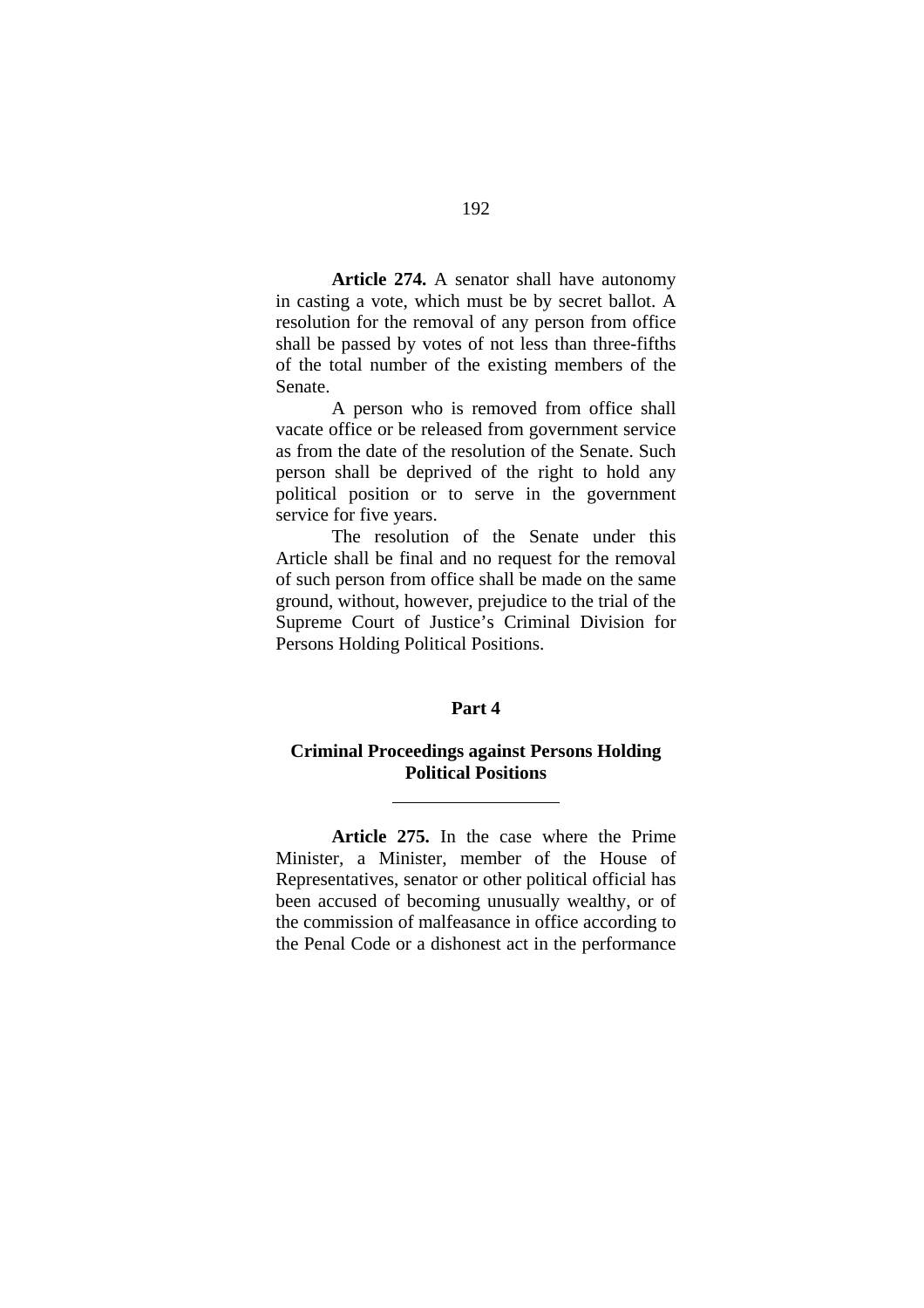of duties or corruption according to other laws, the Supreme Court of Justice's Criminal Division for Persons Holding Political Positions shall have the competent jurisdiction to try and adjudicate the case.

The provisions of paragraph one shall also apply to the case where the said person or other person is a principal, an instigator or a supporter, giver, pledgor or promisor of assets or other benefits, offered as an incentive to act or omit the act or to delay the act contrary to his or her duties, to the person in paragraph one.

Lodging of a petition with the National Counter Corruption Commission for proceeding according to Article 250 (2) shall be in accordance with the organic law on Counter Corruption.

In the case where the accused persons under paragraph one are the persons holding a position of Prime Minister, Minister, President of the House of Representatives or President of the Senate, the injured person by such act shall have the right to lodge with the National Counter Corruption Commission the petition for action to be taken under Article 250 (2) or with the General Meeting of the Supreme Court of Justice to request for appointing an independent investigator under Article 276. Upon the lodging of a petition with the National Counter Corruption Commission, the aggrieved person shall have the right to lodge with the General Meeting of the Supreme Court of Justice if the National Counter Corruption Commission refuses to conduct an investigation or carries out a proceeding with undue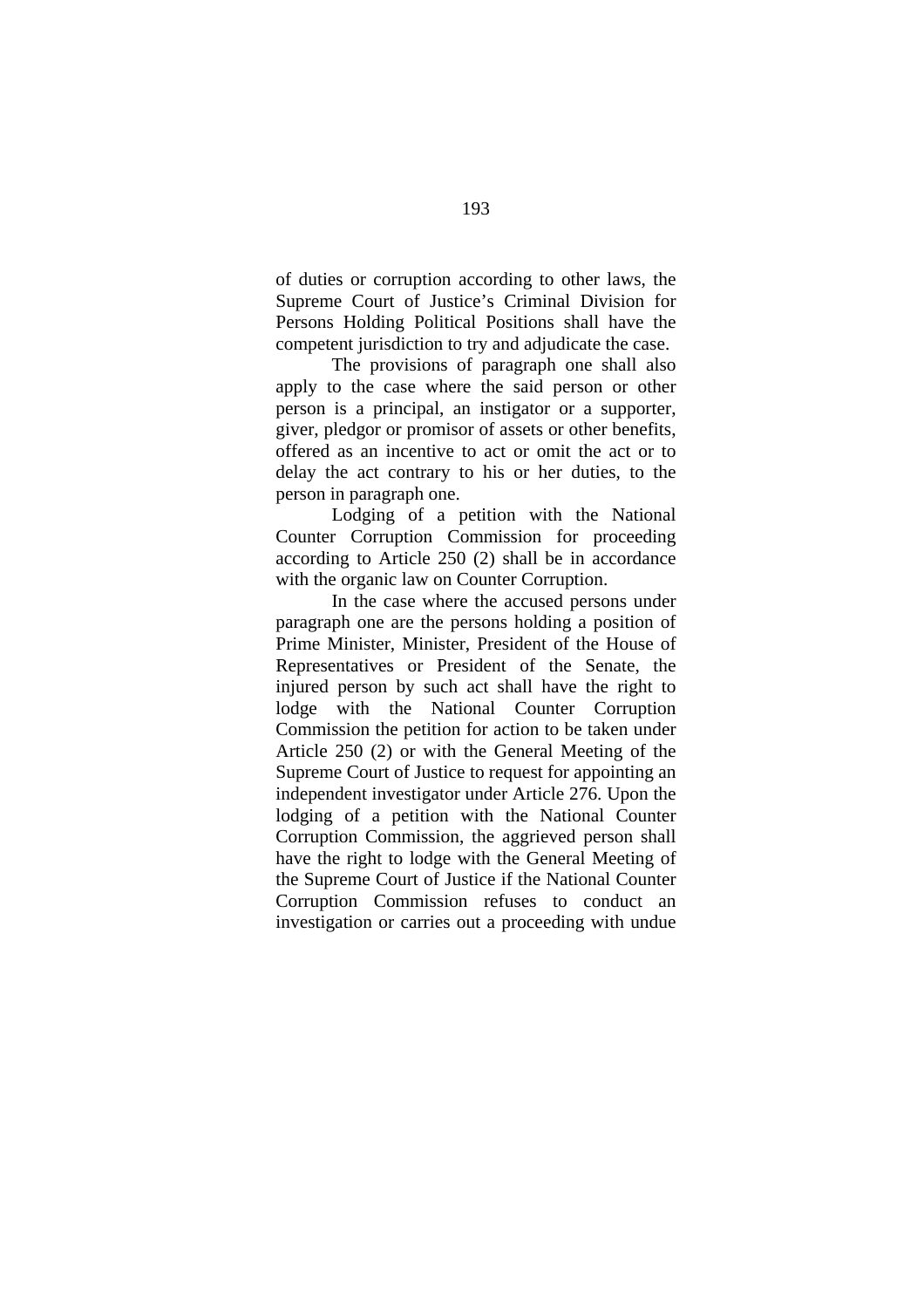delay or is of the opinion that the allegation has no *prima facie* case.

In the case where the National Counter Corruption Commission is of the opinion that the case under paragraph four has a *prima facie* case and passes a resolution for proceeding under Article 250 (2) with a vote of not less than one-half of the total number of the existing members, the National Counter Corruption Commission shall take an action under Article 250 (2) without delay. In such case, the aggrieved person shall not have the right to lodge with the General Meeting of the Supreme Court of Justice.

The provisions of Article 272 paragraph one, paragraph four and paragraph five shall apply *mutatis mutandis*.

**Article 276.** In the case where the petition submitted under Article 275 paragraph four is approved for action, the General Meeting of the Supreme Court of Justice shall appoint an independent inquirer from the persons having apparently political neutrality and honesty or refer the issue to the National Counter Corruption Commission for inquiry under Article 250 (2).

The qualifications, powers and duties, inquiry processes and other necessary operations of the independent inquirer shall be as provided by law.

When the independent inquirer carries out an inquiry and prepares a conclusion along with an opinion, and is of the opinion that the allegation has *prima facie* case, the independent inquirer shall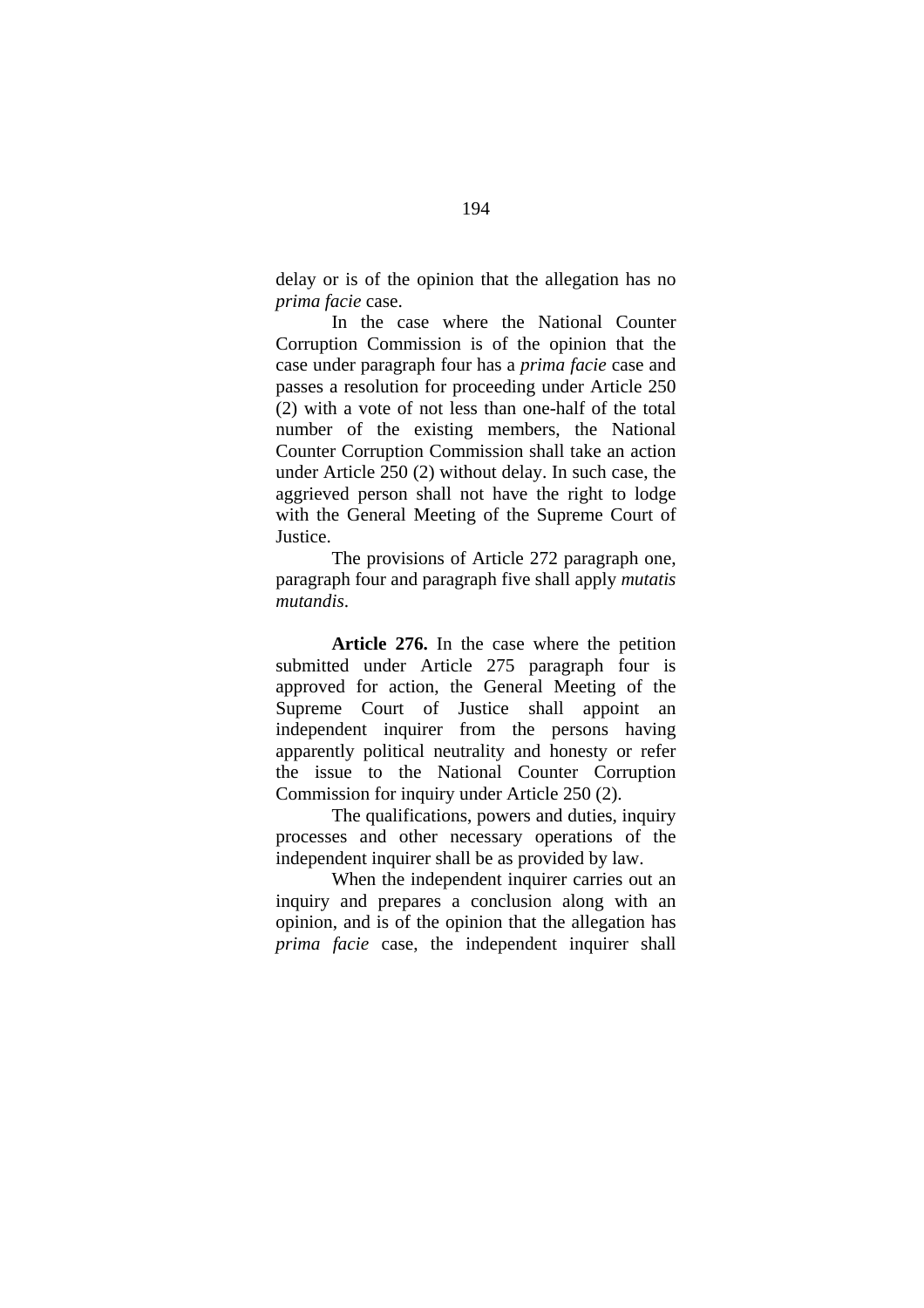submit the report, existing documents and its opinion to the President of the Senate to proceed in accordance with Article 273 and to the Supreme Public Prosecutor for instituting prosecution in the Supreme Court of Justice's Criminal Division for Persons Holding Political Positions. The provisions of Article 272 paragraph five shall apply *mutatis mutandis*.

**Article 277.** In a trial, the Supreme Court of Justice's Criminal Division for Persons Holding Political Positions shall rely on the file of the National Counter Corruption Commission or of the independent inquirer as the case may be and may conduct an inquiry in order to obtain additional facts or evidence as it thinks fit.

 The procedure of the Supreme Court of Justice's Criminal Division for Persons Holding Political Positions shall be as provided by the organic law on criminal procedure for persons holding political positions. The provisions of Article 213 shall apply to the performance of duties of the Supreme Court of Justice's Criminal Division for Persons Holding Political Positions *mutatis mutandis*.

The provisions on the immunity of members of the House of Representatives and senators under Article 131 shall not apply to a trial of the Supreme Court of Justice's Criminal Division for Persons Holding Political Positions.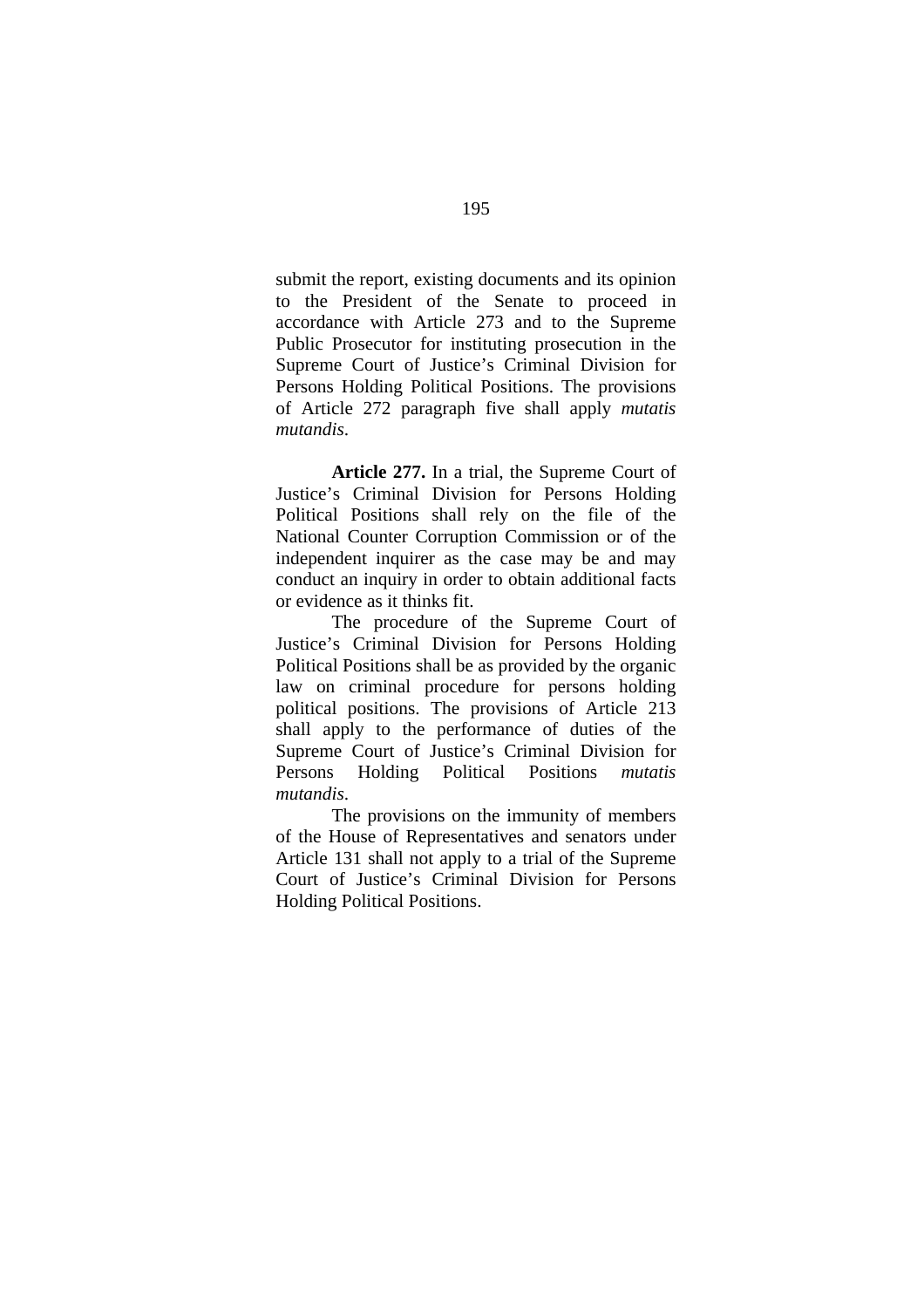**Article 278.** An adjudication of a case shall be made by a majority of votes; provided that every judge constituting the chamber shall prepare his or her written opinion and make oral statements to the meeting prior to the passing of a resolution.

Orders and decisions of the Supreme Court of Justice's Criminal Division for Persons Holding Political Positions shall be disclosed and considered final except in cases under paragraph three.

In the case where the sentenced person of the Supreme Court of Justice's Criminal Division for Persons Holding Political Positions produces additional evidence, which may substantially alter the facts of the case, such person shall appeal to the General Meeting of the Supreme Court of Justice within thirty days as from the date of the judgment of the Supreme Court of Justice's Criminal Division for Persons Holding Political Positions.

The principles for appeal and judicial procedure of the General Meeting shall be in accordance with the rules of the General Meeting of the Supreme Court of Justice.

# **CHAPTER XIII**

# **Ethics for Holders of Political Positions and State Officials**

 $\overline{a}$ 

**Article 279**. The ethical standard of holders of political positions, civil servants, and State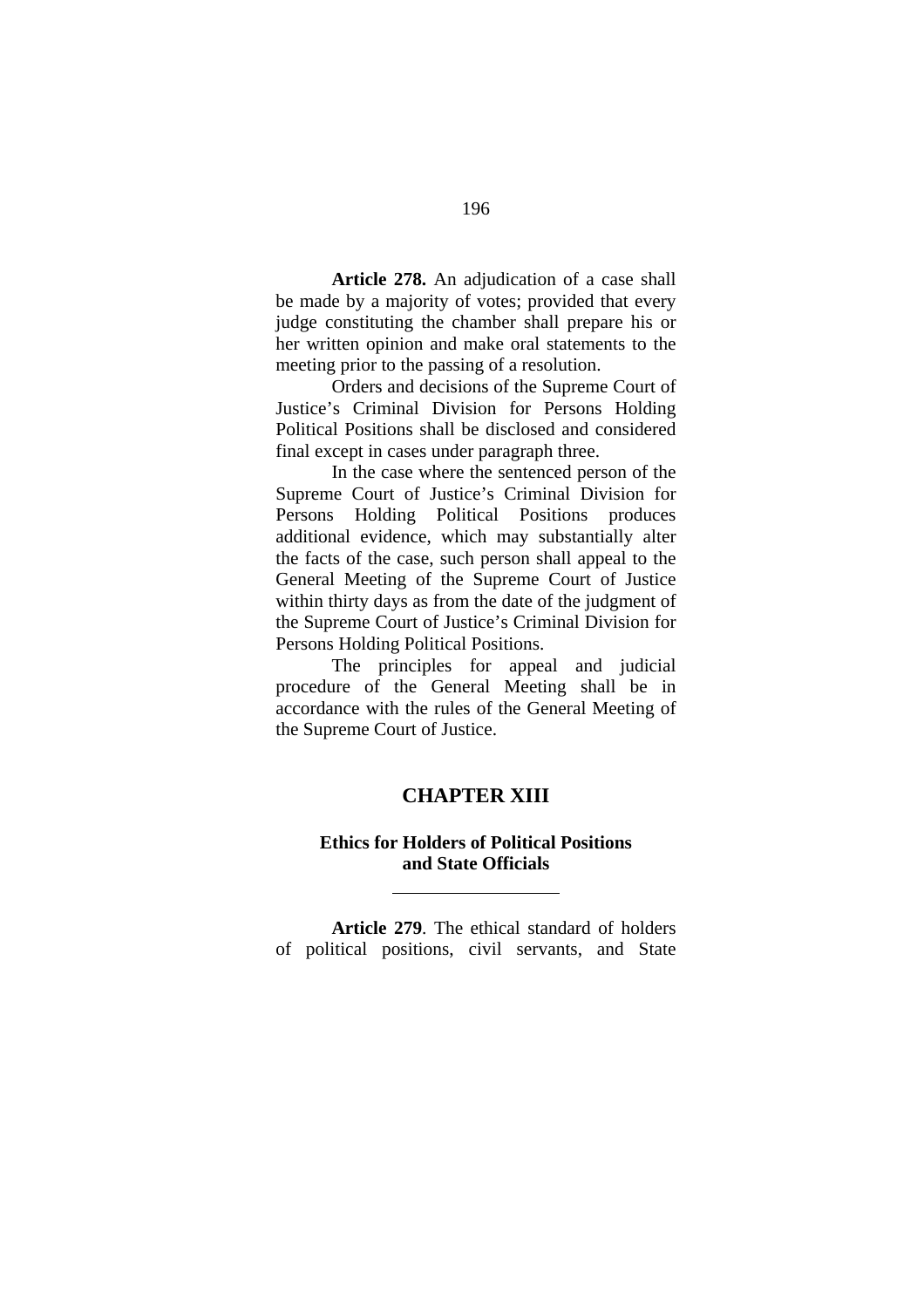officials of different categories shall be in accordance with the prescription under the Code of Ethics.

The ethical standard under paragraph one shall include a mechanism and system for taking action so that the execution can be efficient, and shall include the process of punishment in accordance with the gravity of acts.

Violation or non-compliance with the ethical standard under paragraph one shall be considered a lapse of discipline. In the case where a holder of a political position violates and fails to comply, the Ombudsmen shall report to the National Assembly, the Council of Ministers, or the concerned local assembly as the case may be. In case of a serious offense, the matter shall be referred to the National Counter Corruption Commission to consider for further actions. It shall be a ground for removal from office under Article 270.

The consideration, selection, and screening or appointment of a person to a position relevant to the exercise of State powers, including reshuffle, promotion, elevation or the salary scale, and punishment of such person, shall be in accordance with the morality and the consideration on the ethical conduct of such person.

**Article 280.** For the benefits of action under this Chapter, the Ombudsmen shall have the powers and duties to advise or make recommendations on the preparation or improvement of the Code of Ethics under Article 279 paragraph one and to promote the awareness of ethics among holders of political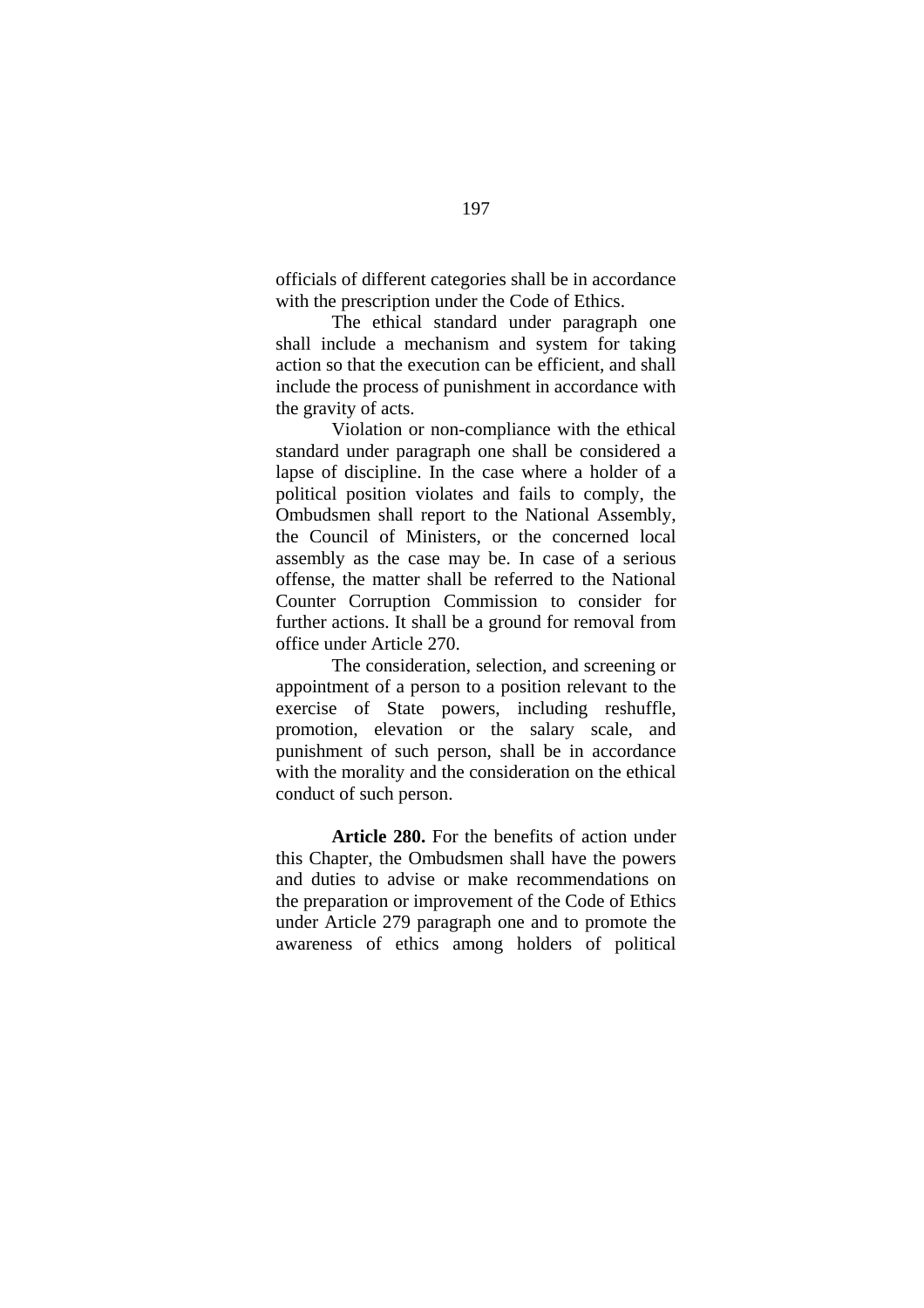positions, civil servants, and State officials and to report any acts that violate the Code of Ethics so that the person responsible for the execution of the code may proceed to ensure the compliance with the Code of Ethics under Article 279 paragraph three.

In case of a serious violation or noncompliance of the ethical standard, or when there occurs convincing ground that the act of the responsible person is unlikely to be just, an Ombudsman shall inquire and disclose the results of the inquiry to the public.

## **CHAPTER XIV**

### **Local Government**

 $\overline{a}$ 

**Article 281.** Subject to Article 1, the State shall give autonomy to the locality in accordance with the principle of self-government according to the will of the people in the locality and shall promote the role of a local administration to be the key agency in the provision of public service and the participative role in making decisions to solve local problems.

Any locality which meets the conditions of self- government shall have the right to be formed as a local government organization as provided by law.

**Article 282.** As long as it follows the provisions of law, the supervision of a local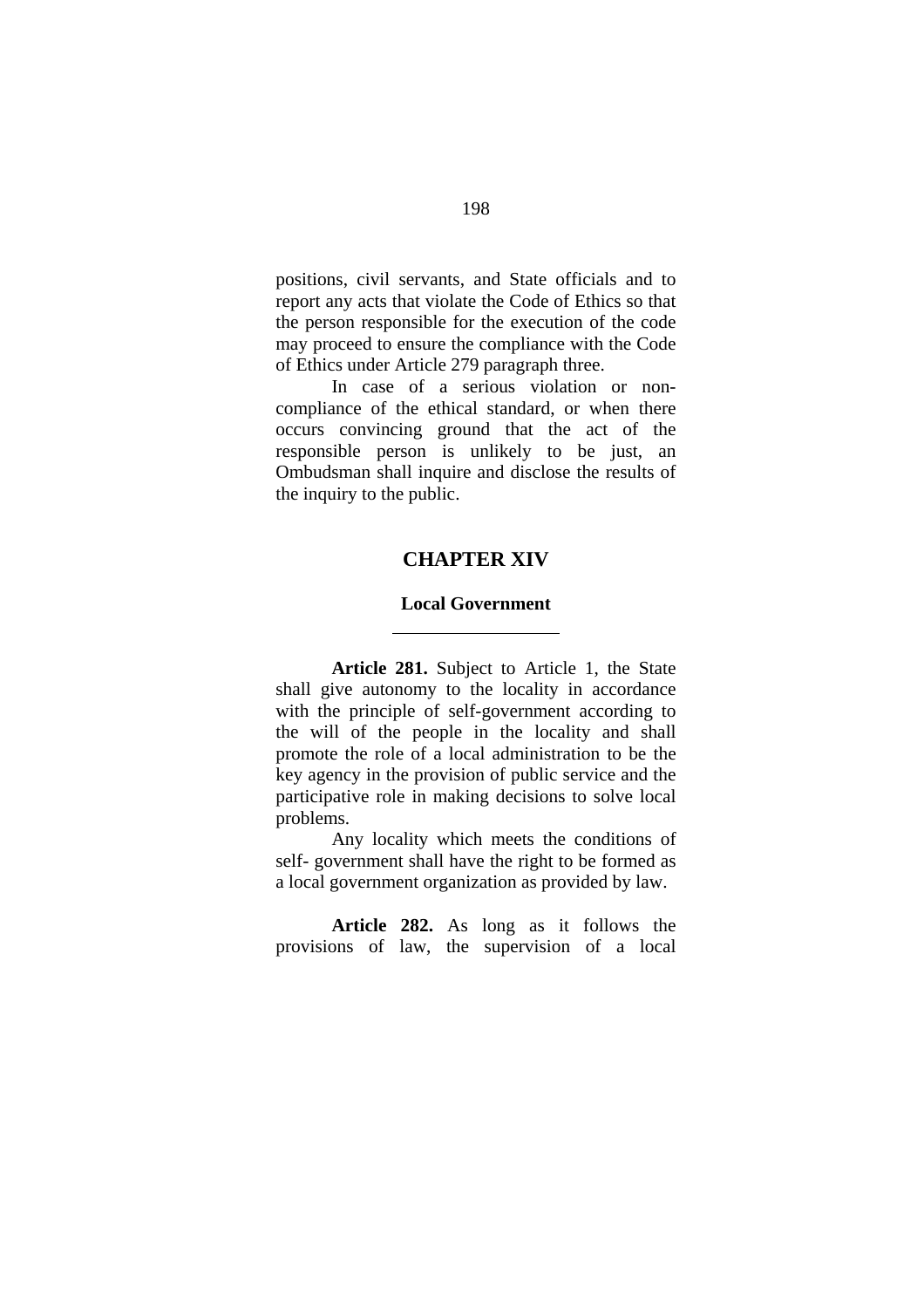government organization must be exercised in so far as it is necessary and include the clear rules, procedure and conditions consistent and suitable to form of local government but must be done for protecting the interests of local people or the interests of the country as a whole. And it shall not affect the substance of the principle of self-government according to the will of the people in the locality or it cannot transgress what is provided by law.

In the supervision under paragraph one, a neutral standard shall be set to be a guideline so that a local government organization can choose and put into practice independently, having regard to the suitability, difference in levels of development, and management efficiency of each form of local government organization. The said determination shall not affect the ability of making decision on the operation according to the needs of the local people. A people-based scrutinizing mechanism shall also be provided.

**Article 283.** All local government organizations shall have powers and duties to oversee and to provide the public services for the benefit of local people and shall enjoy autonomy in laying down policies for administration and provision of public services, personnel administration, fiscal and financial matter. They shall also have powers and duties, and particularly they shall consider that they are also consistent with the development of the province and of the country as a whole.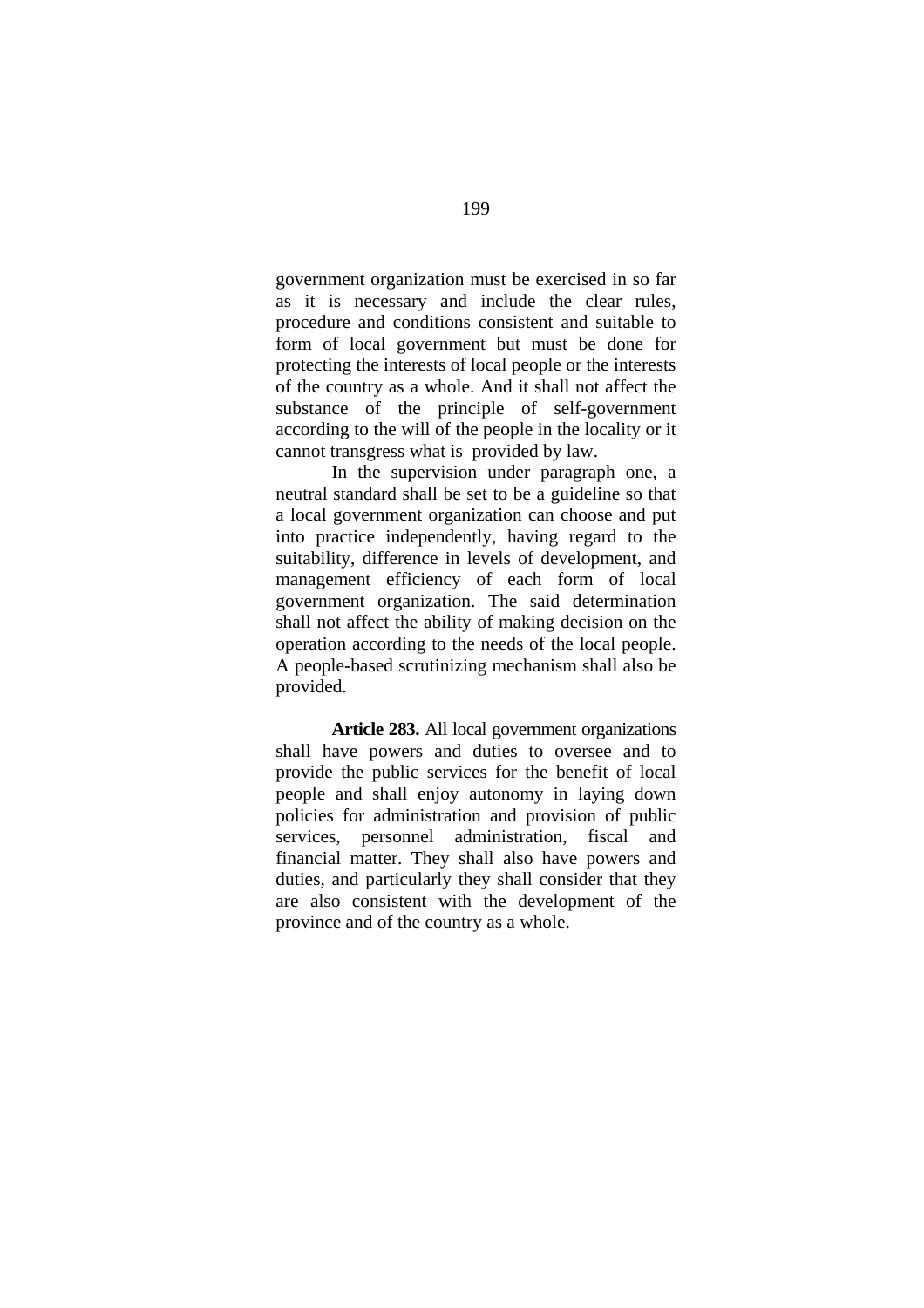Local government organizations shall be given promotion and support so that they can be strong and able to administer independently and efficiently responsive to the needs of the local people. They can also develop the local financial system to provide a complete range of public services according to their powers and duties. Local government organizations shall jointly set up publicservice organization so that there shall be a costeffectiveness and the people can be served in a well distributed manner.

There shall be the law determining plans and stages of decentralization to provide the allotment of powers and duties, to allocate income between the State and the local government organization, and among the local government organizations themselves. There shall be regard to increasing decentralization according to the capability levels of local government organizations of different forms including the monitoring and evaluation system which shall include a committee consisting of representatives of relevant governmental agencies, representatives of local government organizations and qualified persons in an equal number to carry out matters as provided by law.

 There shall be the law on local revenue to determine the powers and duties in taxation and other revenue of local government organizations. There shall also be the appropriate rules for each category of tax, allocation of resources in government sector and availability of sufficient revenue for expenses of local government organizations, having regard to the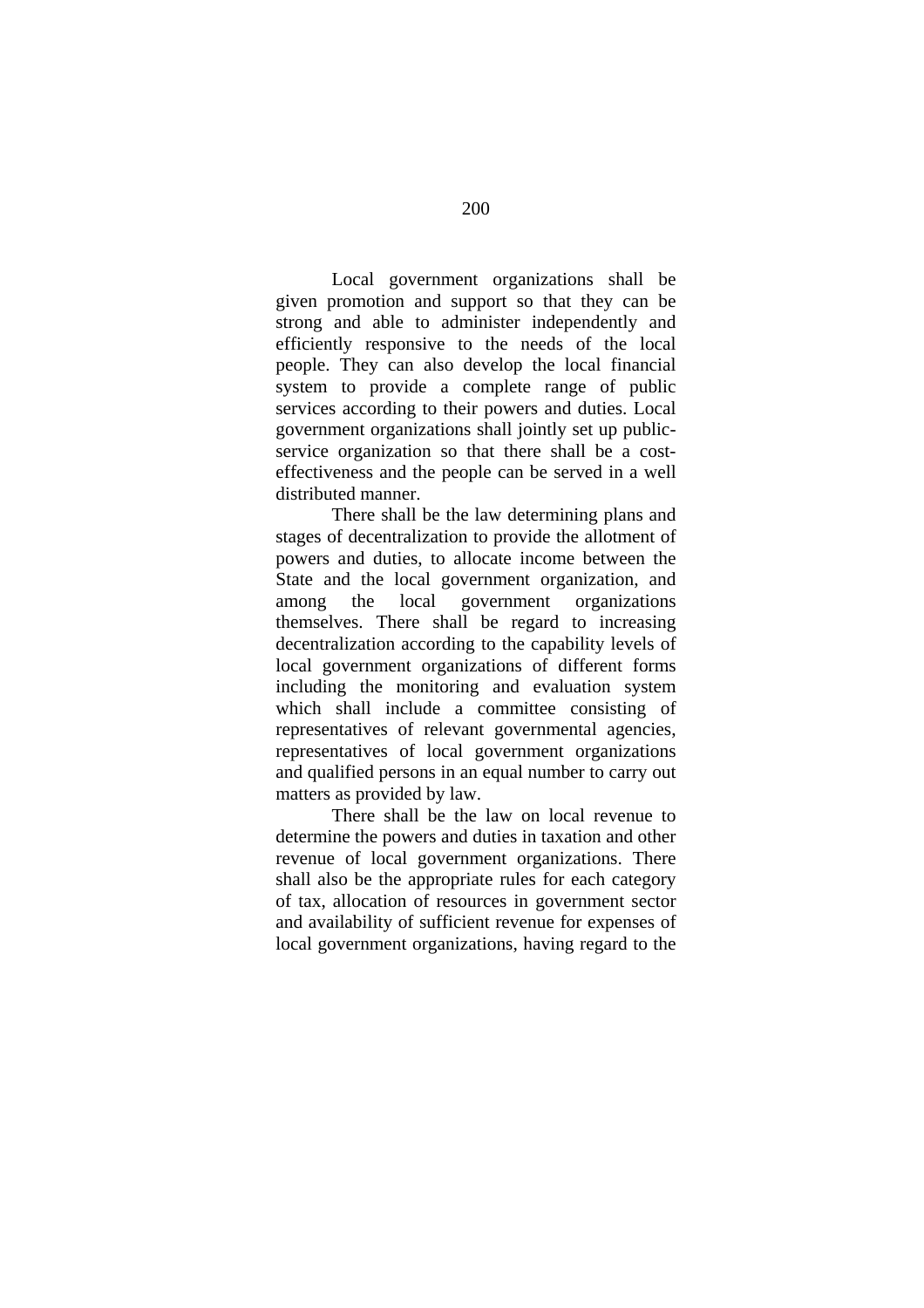level of development local economy, financial status of local government organizations and the financial sustainability of the State.

 In the case where the allotment of powers and duties and the allocation of revenue have been made for any local government organizations, the committee under paragraph three shall review them every five years in order to consider the suitability of the allotment of powers and duties and the allocation of revenue previously made, having particular regard to the promotion of decentralization.

 The action under paragraph five shall come into force when the approval of the Council of Ministers has been obtained and the National Assembly has been notified thereof.

**Article 284.** A local government organization shall have a local assembly and local administrative committee or local administrators.

Members of a local assembly shall be elected.

A local administrative committee or local administrators shall be directly elected by the people or shall be from the approval of a local assembly.

An election of members of a local assembly and local administrative committee or local administrators who must be directly elected by the people shall be made by direct suffrage and secret ballot.

Members of a local assembly, local administrative committee or local administrators shall hold office for the period of four years.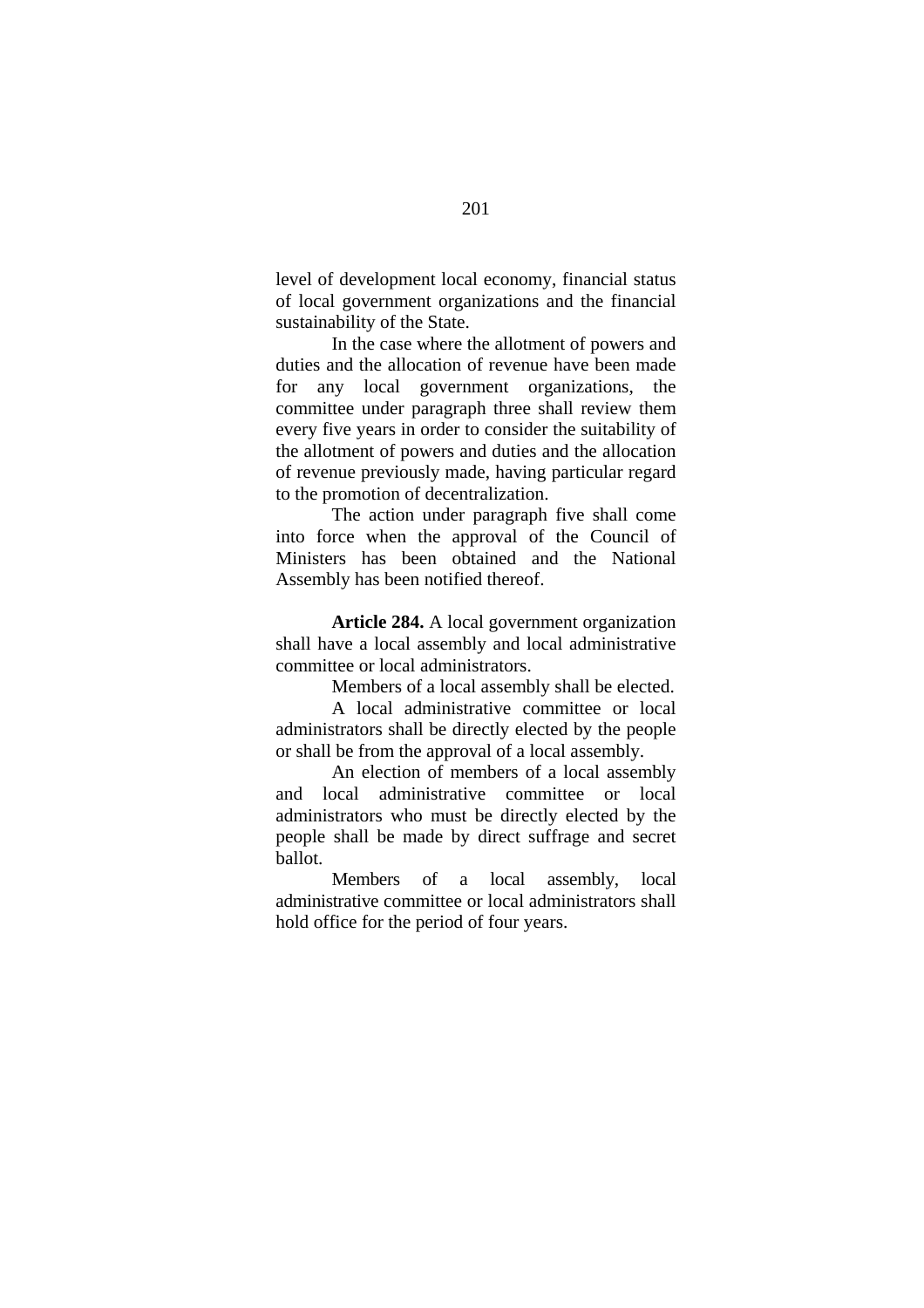A member of a local administrative committee or local administrator shall not be a Government official holding a permanent position or receiving a salary or an officer or employee of a State agency, State enterprise or local government organization. As provided by law, it is also prohibited to have an interest which is in conflict with the holding of a position.

The qualifications of the person having the right to vote and the person having the right to apply for candidacy in an election of members of a local assembly, members of a local administrative committee and local administrators and rules and procedure therefore shall be in accordance with the provisions of the law.

In the case where there is dissolution of a local assembly or where members of a local assembly have vacated office *en masse* and a local administrative committee or local administrators must be temporarily appointed, the provisions of paragraph three and paragraph six shall not apply, as provided by law.

 The establishment of any local government organization of which the administration structure is different from what is provided in this Article, shall be made as provided by law. However, a local administrative committee or local administrators shall be elected.

 The provisions of Article 265, Article 266, Article 267 and Article 268 shall apply, *mutatis mutandis*, to members of local assembly, local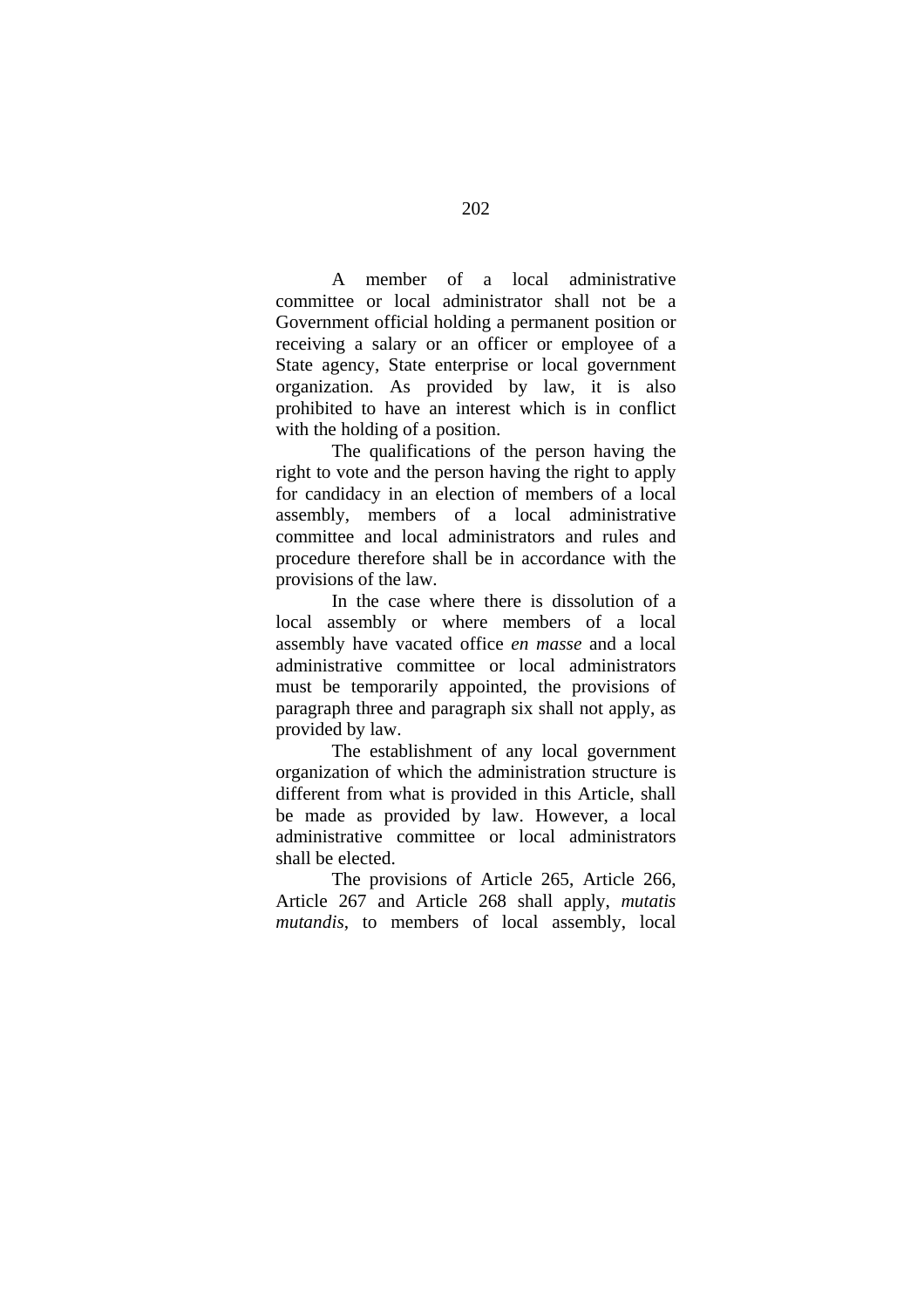administrative committee or local administrators as the case may be.

**Article 285.** The people, having the right to vote in an election in any local government organization, consider that any member of the local assembly, any local administrative committee or any administrator of that local government organization is not suitable to remain in office, they may remove such member, local administrative committee, or administrator from office by voting. The number of eligible persons for enlisting, the rule and procedure for the enlisting, the examination of name list and the voting shall be as provided by law.

**Article 286.** The people, having the right to vote in any local government organization shall have the right to enlist the President of the local assembly a request for the issuance of local ordinances by the local assembly.

 The number of eligible persons, the rules and procedure for the enlisting and the examination thereof shall be as provided by law.

**Article 287**. The people in the local area shall have the right to participate in administration of the activities of the local government organizations. The local government organization shall provide the method so that the people can participate in such activities.

In the case where action of the local government organization will affect substantially the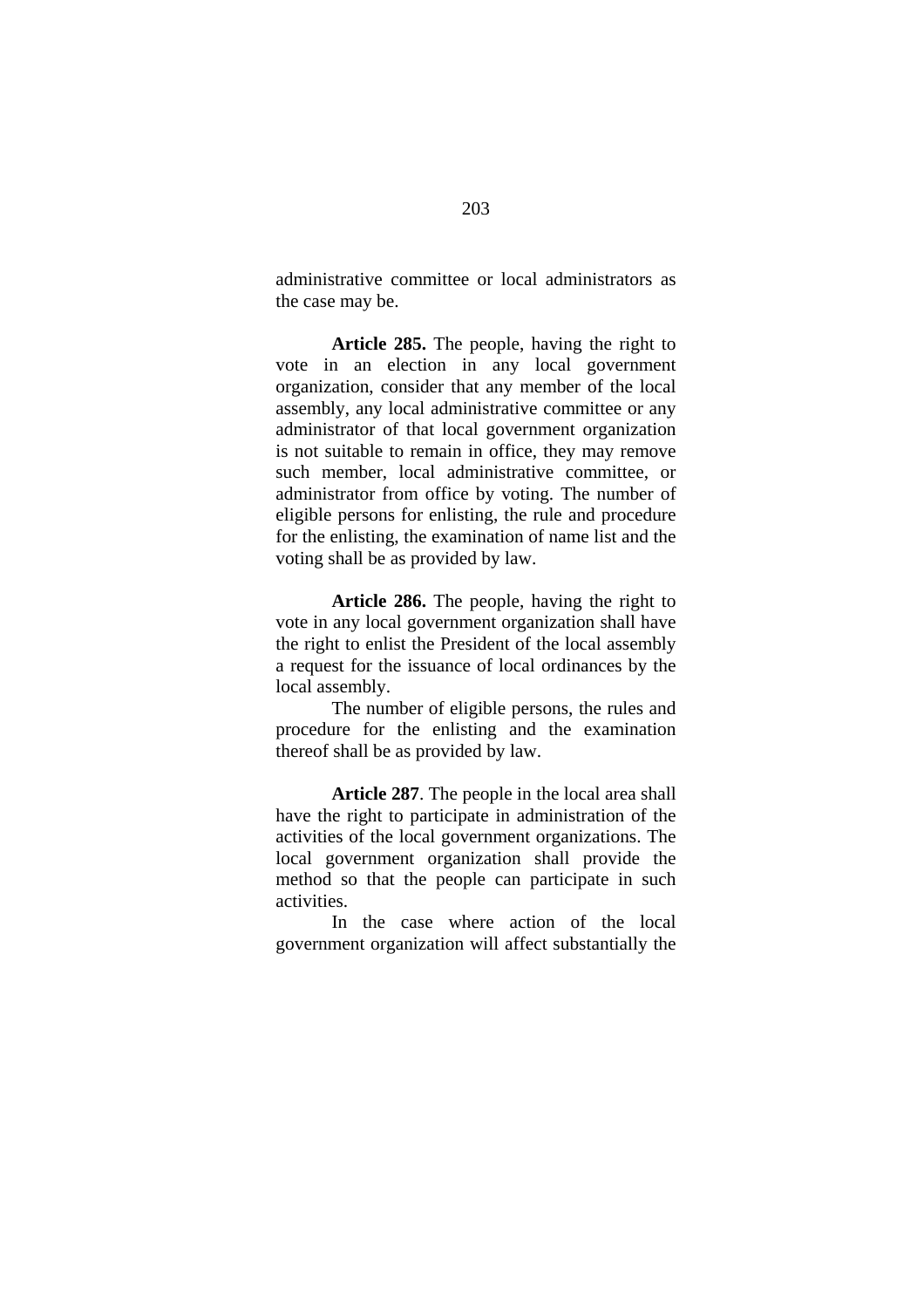life and living conditions of the local people, the local government organization shall give the detailed information to the people for an ample period of time before undertaking the action and in the case it sees it fit; or upon the request of the people having right to vote in any local government organization, there shall be a hearing of opinion prior to such action or a referendum as provided by law.

A local government organization shall report to the people the work progress in the preparation of budgets, expenditure, and the results of the performance during the year so that the people can participate in the review and overseeing of the management of the local government organization.

In preparation of the budget under paragraph three, the provisions in Article 168 paragraph six shall apply *mutatis mutandis*.

**Article 288.** The appointment and removal of officials and employees of a local government organization shall be in accordance with the need of and suitability to each locality. The personnel administration of local government organizations shall have coherent standards, and can acquire co-development or personnel rotation between local government organizations themselves and shall obtain prior approval from the Local Officials Committee which is the central local personnel administration, as provided by law.

 In personnel administration of a local government organization, there shall be an organization to uphold a merit system of officials of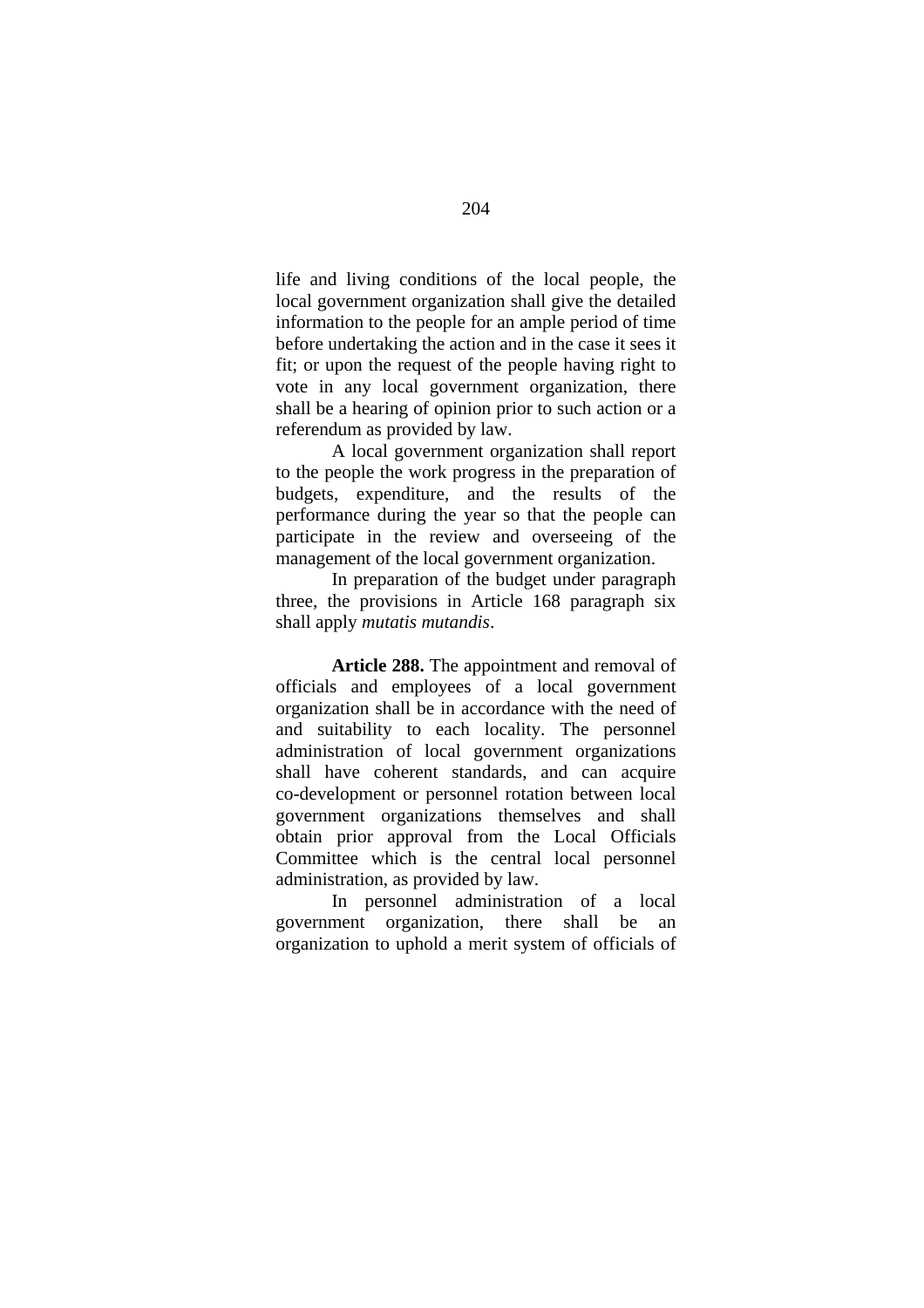a local government organization in order to lay down a system to protect merit and ethics in personnel administration as provided by law.

The Local Officials Committee under paragraph one shall consist, in an equal number, of representatives of relevant Government agencies, representatives of local government organizations, representatives of local civil servants and qualified persons as provided by law.

The transfer, promotion, elevation on the salary scale and the punishment of the officials and employees of a local government organization shall be as provided by law.

**Article 289.** A local government organization has the duty to conserve local arts, custom, knowledge and good culture.

A local government organization has the right to provide education and professional training in accordance with the suitability and the need of that locality and participate in the provision of education and training by the State; with due regard to the standard and the educational system of the country.

In providing education and training in the locality under paragraph two, the local government organization shall also have regard to the conservation of local arts, custom, knowledge and good culture.

**Article 290.** For the purpose of promoting and maintaining the quality of the environment, a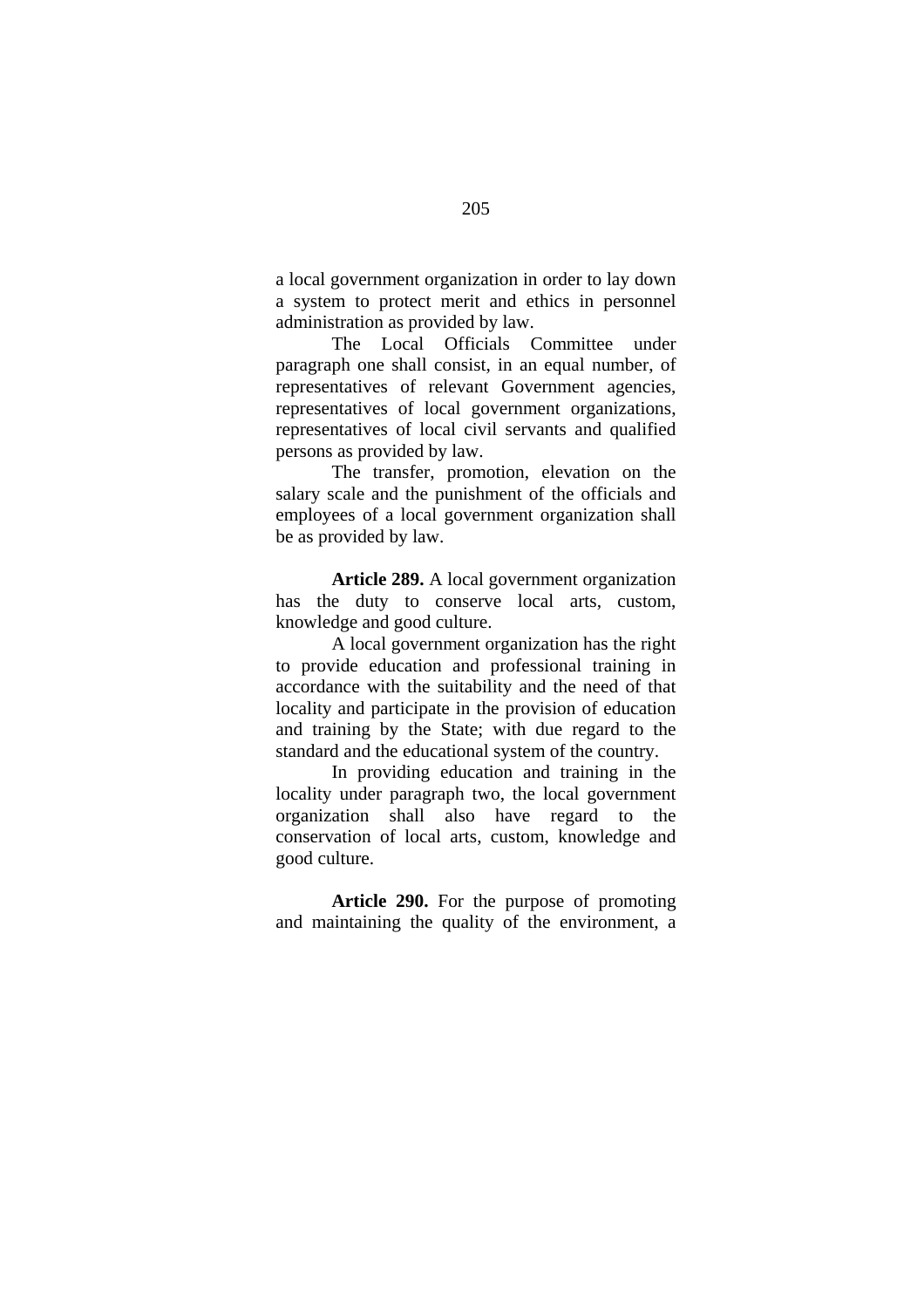local government organization has powers and duties as provided by law.

The law under paragraph one shall at least contain the following matters as its substance:

(1) the management, preservation and exploitation of the natural resources and environment in the area of the locality;

(2) the participation in the preservation of natural resources and environment outside the area of the locality only in the case where the living of the inhabitants in the area may be affected;

(3) the participation in considering the initiation of any project or activity outside the area of the locality which may affect the quality of the environment, health or sanitary conditions of the inhabitant in the area;

(4) the participation of local community.

# **CHAPTER XV**

#### **Amendment of the Constitution**

 $\overline{a}$ 

**Article 291.** An amendment of the Constitution may be made only under the rules and procedure as follows:

(1) a motion for amendment must be proposed either by the Council of Ministers or members of the House of Representatives of not less than one-fifth of the total number of the existing members of the House of Representatives or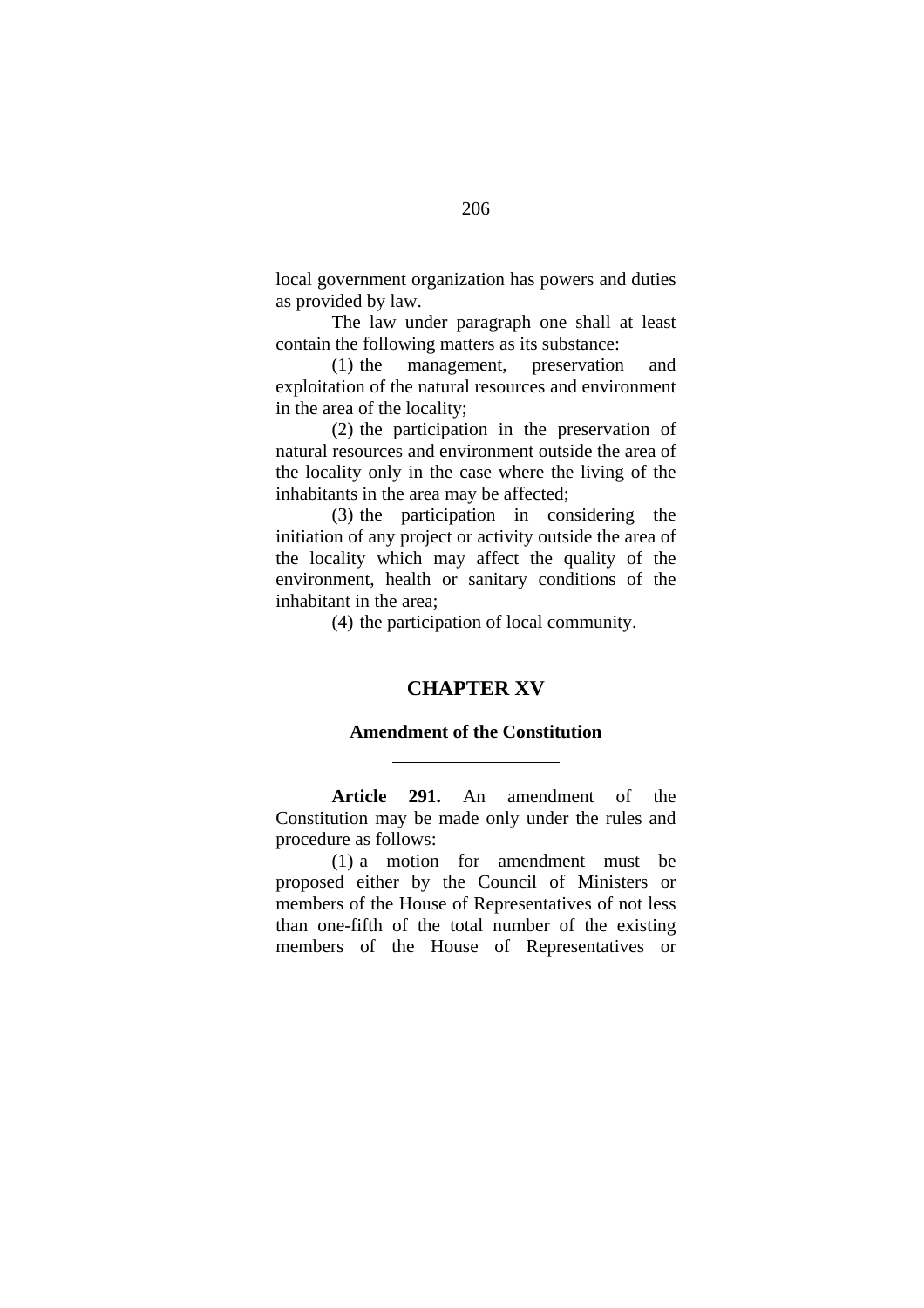members of both Houses of not less than one-fifth of the total number of the existing members thereof, or eligible voters of not less than fifty thousands as provided by law on the lodge of proposal on law.

A motion for amendment which has the effect of changing the democratic regime of government with the King as Head of the State or changing the form of the State shall be prohibited;

(2) a motion for amendment must be proposed in the form of a draft Constitution Amendment and the National Assembly shall consider it in three readings;

(3) the voting in the first reading for acceptance in principle shall be by roll call and open voting, and the amendment must be approved by votes of not less than one-half of the total number of the existing members of both Houses;

(4) the consideration in the second reading to read Article by Article shall include hearing opinions of eligible voters who lodge the draft Constitution Amendment.

The voting in the second reading for reading Article by Article shall be decided by a simple majority of votes;

(5) at the conclusion of the second reading, there shall be an interval of fifteen days after which the National Assembly shall proceed with its third reading;

(6) the voting in the third and final reading shall be by roll call and open voting, and its promulgation as the Constitution must be approved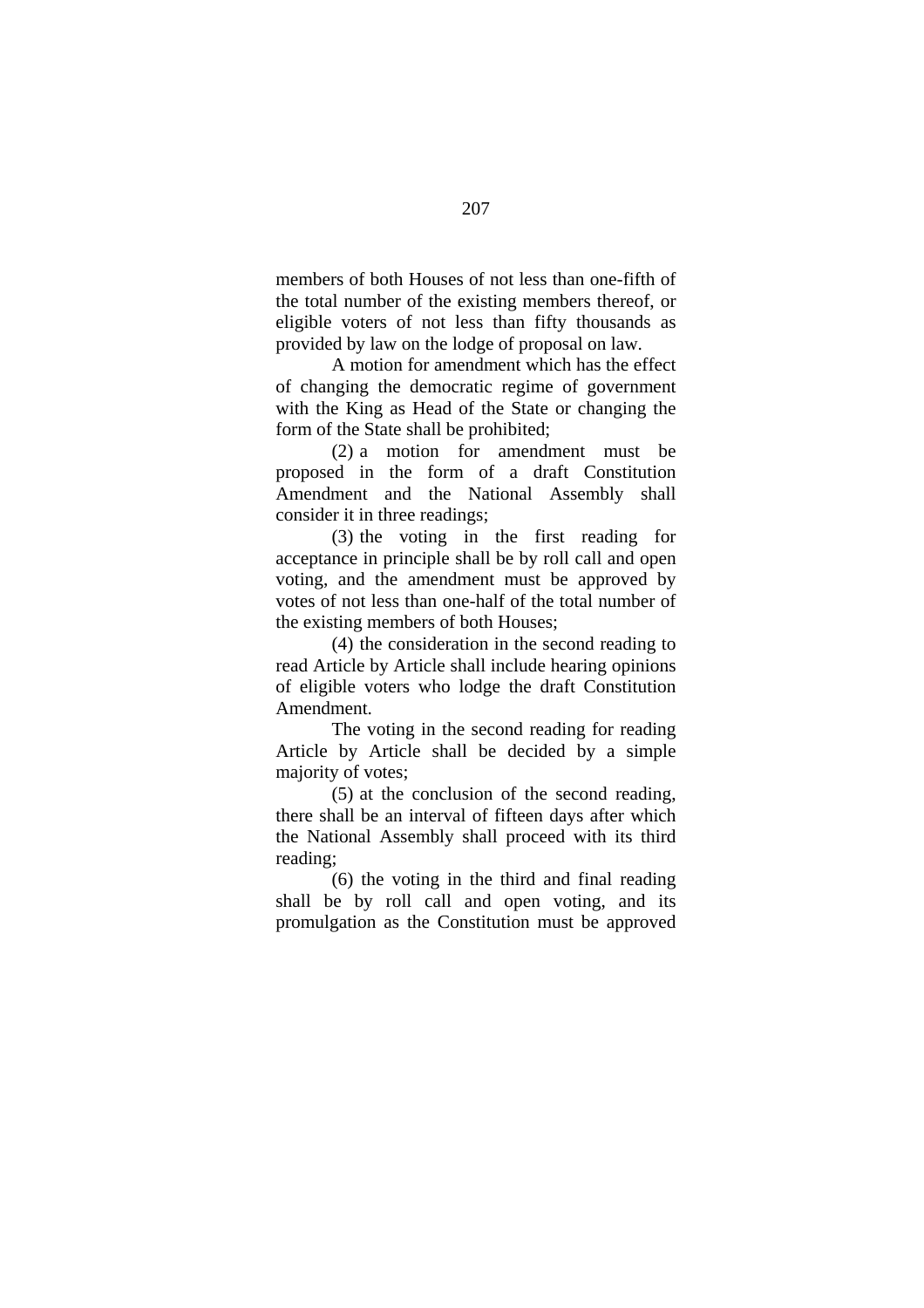by votes of more than one-half of the total number of the existing members of both Houses;

(7) after the resolution has been passed in accordance with the above mentioned, the draft Constitution Amendment shall be presented to the King, and the provisions of Article 150 and Article 151 shall apply *mutatis mutandis*.

#### **Transitory Provisions**

 $\overline{a}$ 

**Article 292.** The Privy Council holding office on the date of the promulgation of this Constitution shall be the Privy Council under the provisions of this Constitution.

**Article 293.** The National Legislative Assembly provided by the Constitution of the Kingdom of Thailand (Interim Edition), B.E. 2549 (2006) shall perform the duties of the National Assembly, the House of Representatives and the Senate in accordance with the provisions of this Constitution until the first sitting of the National Assembly under Article 127 occurs.

During the period under paragraph one, if any provision of this Constitution or other laws provides that the President of the National Assembly, the President of the House of Representatives or the President of the Senate countersign the Royal Command, the President of the National Legislative Assembly shall countersign the Royal Command.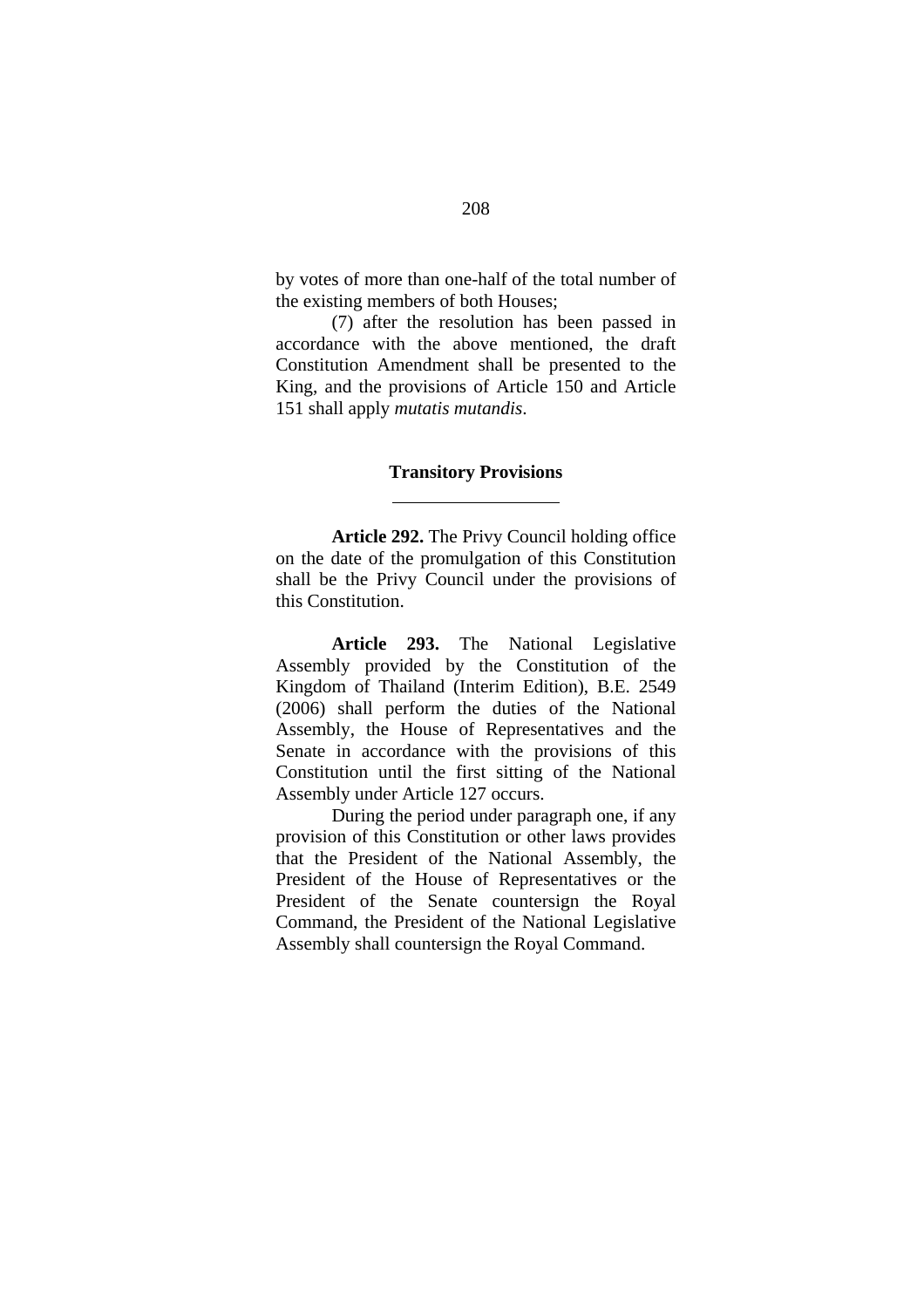In the initial period, at the first sitting of the National Assembly under Article 127, in the case where there is no presence of the Senate, the National Legislative Assembly shall continue to act as the Senate, except in the matter of consideration on the appointment of a person to a position and the removal from office according to the provisions of this Constitution, until the newly appointed Senate under the Constitution has taken office. All activities carried out by the National Legislative Assembly during that period shall be considered the results of performance of the Senate. If any provision of the Constitution or other laws provides that the President of the Senate countersign the Royal Command, the President of the National Legislative Assembly shall countersign the Royal Command.

The provisions of Article 93, Article 94, Article 101, Article 102, Article 106, Article 109, Article 111, Article 113, Article 114, Article 115, Article 119, Article 120, Article 197 paragraph four, Article 261 and the provisions of any law providing the prohibitions of persons holding office in political position shall not apply to the holding office of members of the National Legislative Assembly.

The provisions of Article 153 shall apply to the termination of membership of the National Legislative Assembly *mutatis mutandis*.

**Article 294.** The Constitution Drafting Council and the Constitution Drafting Committee under the Constitution of the Kingdom of Thailand (Interim Edition), B.E. 2549 (2006) shall terminate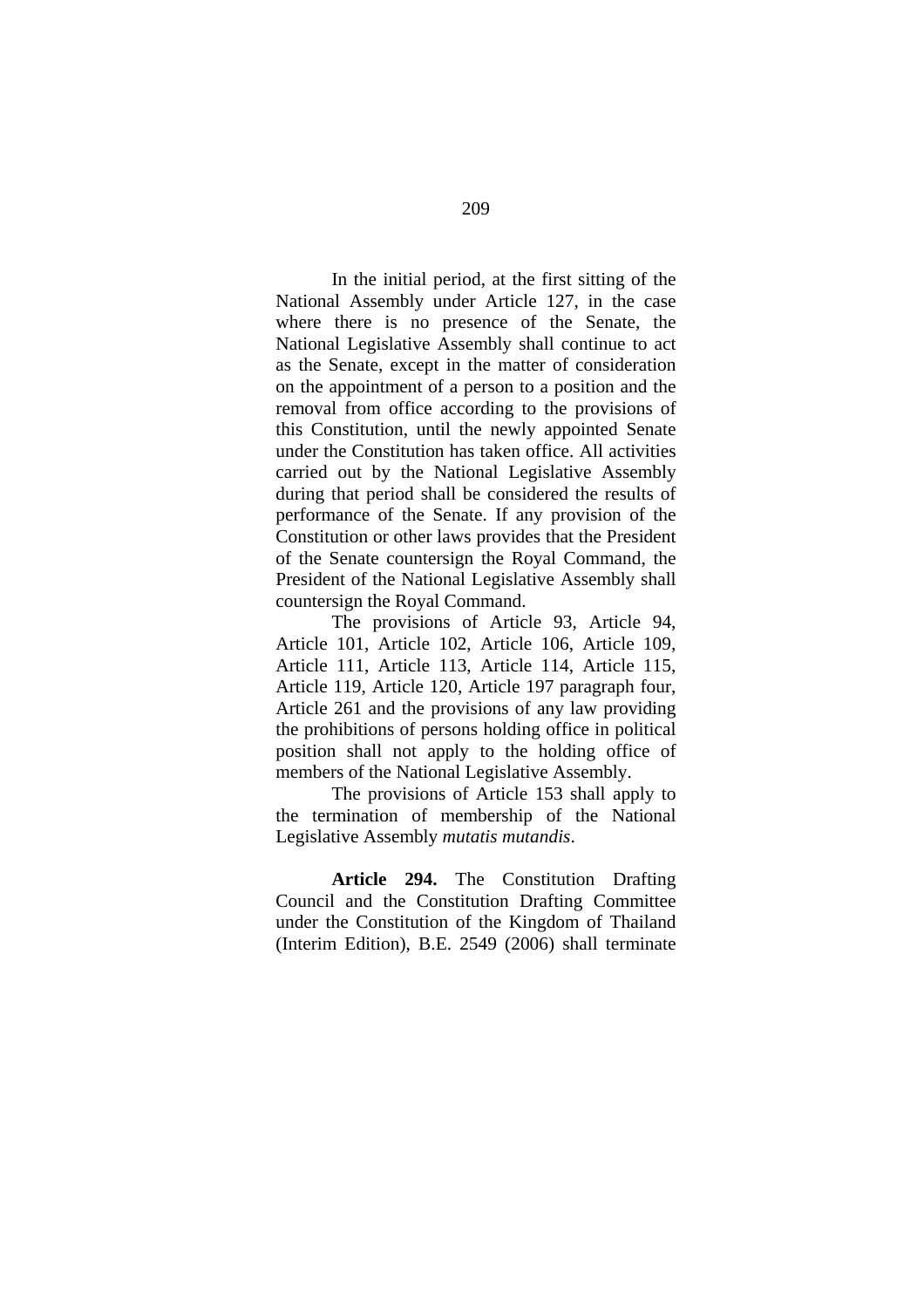as from the date of the promulgation of this Constitution.

For the purpose of the abatement of interest, the Constitution Drafting Committee shall not be candidate in an election to act as member of the House of Representatives or hold office in the position of senator within two years as from the date of the vacation of office under paragraph one.

**Article 295.** The National Legislative Assembly shall complete the consideration and approval of the bill of the organic law on the election of members of the House of Representatives and source of senators, the bill of the organic law on political parties, the bill of the organic law on the Election Commission proposed by the Constitution Drafting Committee within the period of time provided by the Constitution of the Kingdom of Thailand (Interim Edition), B.E. 2549 (2006).

In the case where such period of time under paragraph one has lapsed but the consideration of all bills of the organic laws has not yet been completed, the President of the National Legislative Assembly shall present all bills of the organic laws drafted by the Constitution Drafting Committee to the King for signing his signature within seven days. It is deemed that the National Legislative Assembly has approved the said bills of the organic laws.

While the organic law on political parties and the organic law on the Election Commission have not yet come into force, the organic law on political parties, B.E. 2541 (2006) and the organic law on the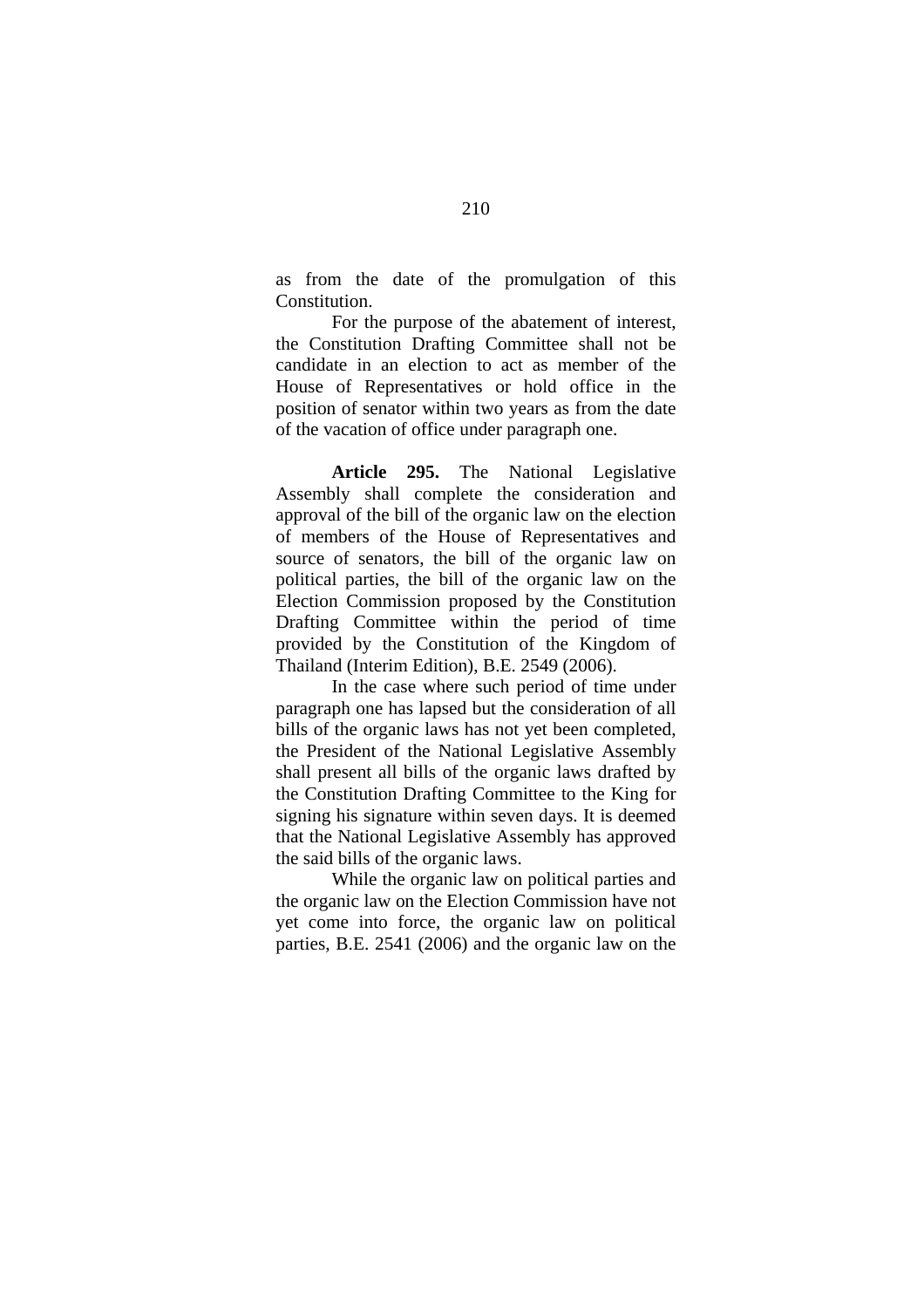Election Commission, B.E. 2541 (2006) shall be in force until the said bills of the organic laws come into force.

**Article 296.** The election of members of the House of Representatives under this Constitution shall be held within ninety days and action to source senators under this Constitution shall be held within one hundred and fifty days as from the date of coming into force of the organic laws under Article 295.

In the first general election of members of the House of Representatives after the promulgation date of this Constitution, an election candidate must be a member of only a political party not less than thirty days prior to the election date. The period of time under Article 101 (4) (a) is fixed at a year and the period of time under Article 101 (4) (c) and (d) is fixed at two years.

In the initial period, a past member of the Senate, who was elected for the first time under the Constitution of the Kingdom of Thailand, B.E. 2540 (2006), shall not take office as a member of the Senate, which shall be sourced for the first time under this Constitution and the provisions of Article 115 (9) and Article 116 paragraph two shall not apply to a past member of the Senate, who was elected in the latest election under the Constitution of the Kingdom of Thailand, B.E. 2540 (2006).

**Article 297.** In the initial period, a selected senator shall hold office for a term of three years as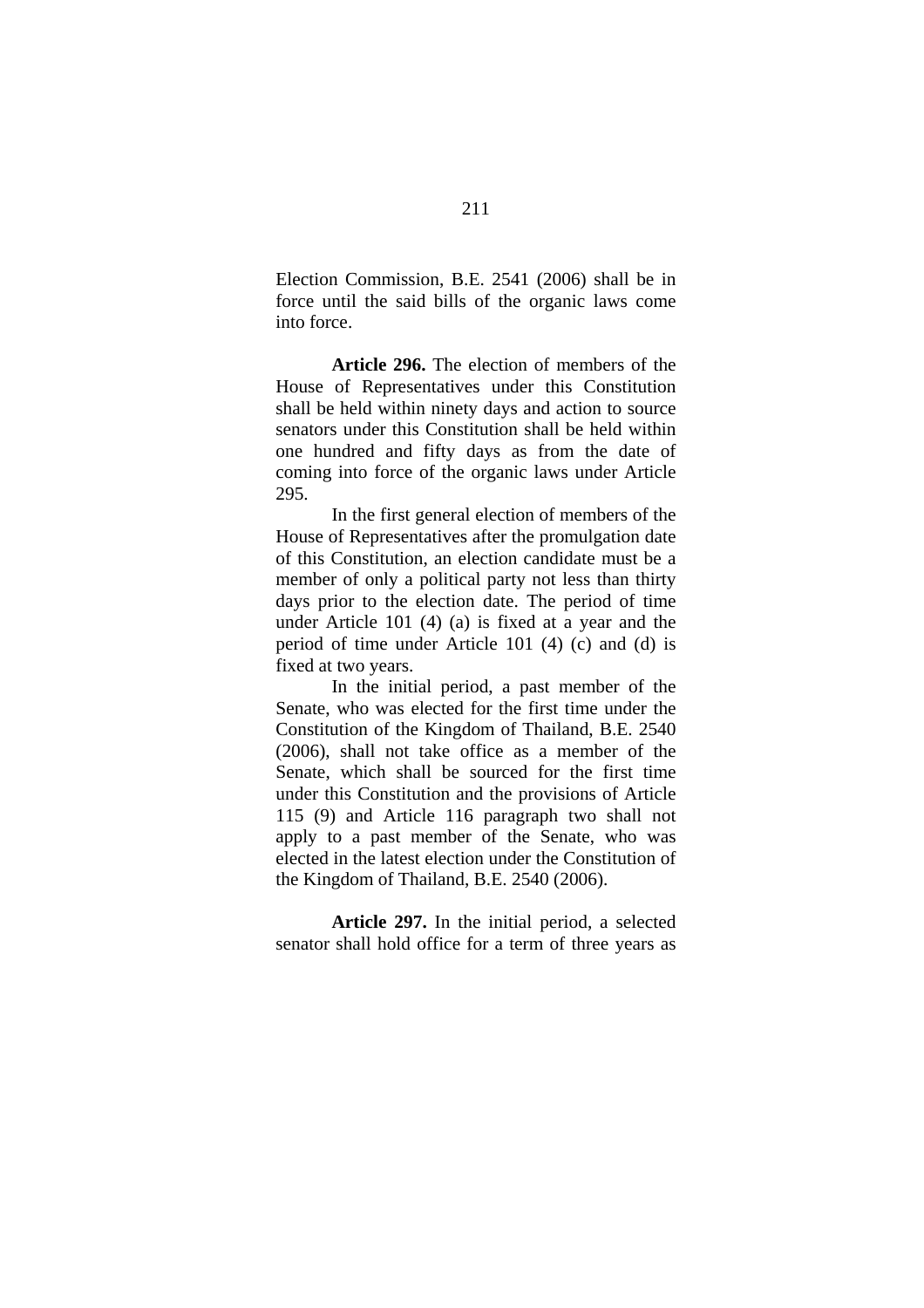from the date which the membership begins. The provisions on the prohibition of consecutive holding of office for more than a term shall not apply to such person in case of the next selection after the termination of membership.

**Article 298.** The Council of Ministers carrying out the administration of the State affairs on the date of the promulgation of this Constitution shall be the Council of Ministers under this Constitution and shall vacate office when the newly appointed Council of Ministers under this Constitution has taken office.

The Council of National Security under the Constitution of the Kingdom of Thailand (Interim Edition), B.E. 2549 (2006) shall vacate office *en masse* at the same time of the vacation of office of the Council of Ministers carrying out the administration of the State affairs on the date of the promulgation of this Constitution.

The provisions of Article 171 paragraph two, Article 172, Article 174, and Article 182 (4) (7) and (8) shall not apply to the holding of office of the Prime Minister and Ministers carrying out the administration of the State affairs on the date of the promulgation of this Constitution.

**Article 299.** The Ombudsmen, who hold office on the date of the promulgation of his Constitution, shall be the Ombudsmen under this Constitution and remain in office until the expiration of term as from the date of the appointment by the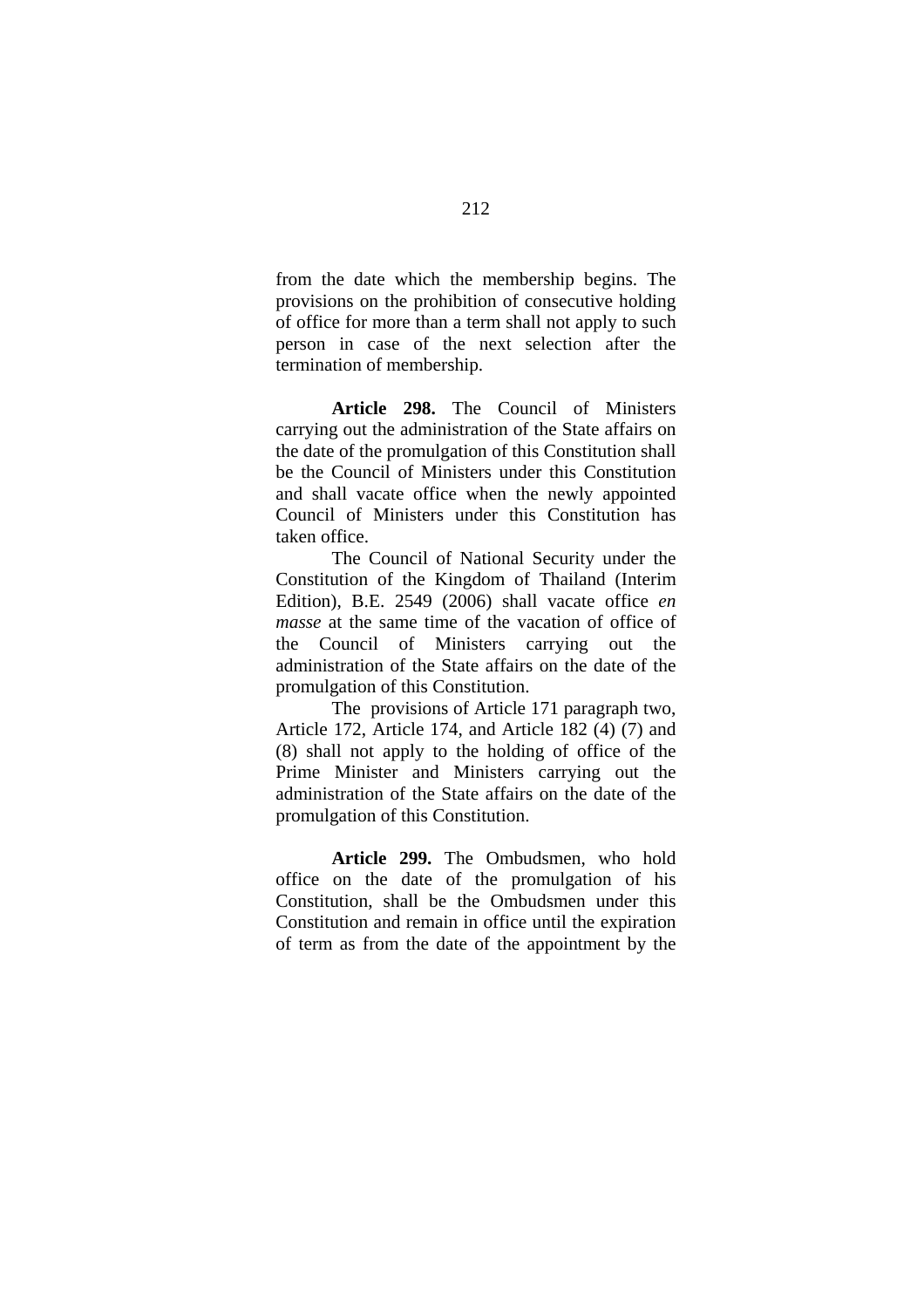King. The Ombudsmen shall elect a person among themselves to be the Chairman of the Ombudsmen within sixty days as from the date of the promulgation of this Constitution and the provisions of Article 242, paragraph two and paragraph three shall apply *mutatis mutandis.*

The members of the Election Commission, the members of the National Counter Corruption Commission and the members of the National Economic and Social Advisory Council, who hold office on the date of the promulgation of this Constitution, shall remain in office until the expiration of term as from the date of the appointment.

The members of the National Human Rights Commission, who hold office on the date of the promulgation of this Constitution, shall remain in office until the newly National Human Rights Commission under this Constitution has been appointed. If such person has been appointed to take office less than a year as from the date of the promulgation of this Constitution, the provisions on the prohibition of consecutive holding office of more than a term shall not apply to such person in case of the first appointment of the National Human Rights Commission under this Constitution.

The persons under this Article shall perform the duties in accordance with the organic laws of this Constitution or other relevant laws as in force on the date of the promulgation of this Constitution until the organic laws of this Constitution or other laws in accordance with this Constitution have been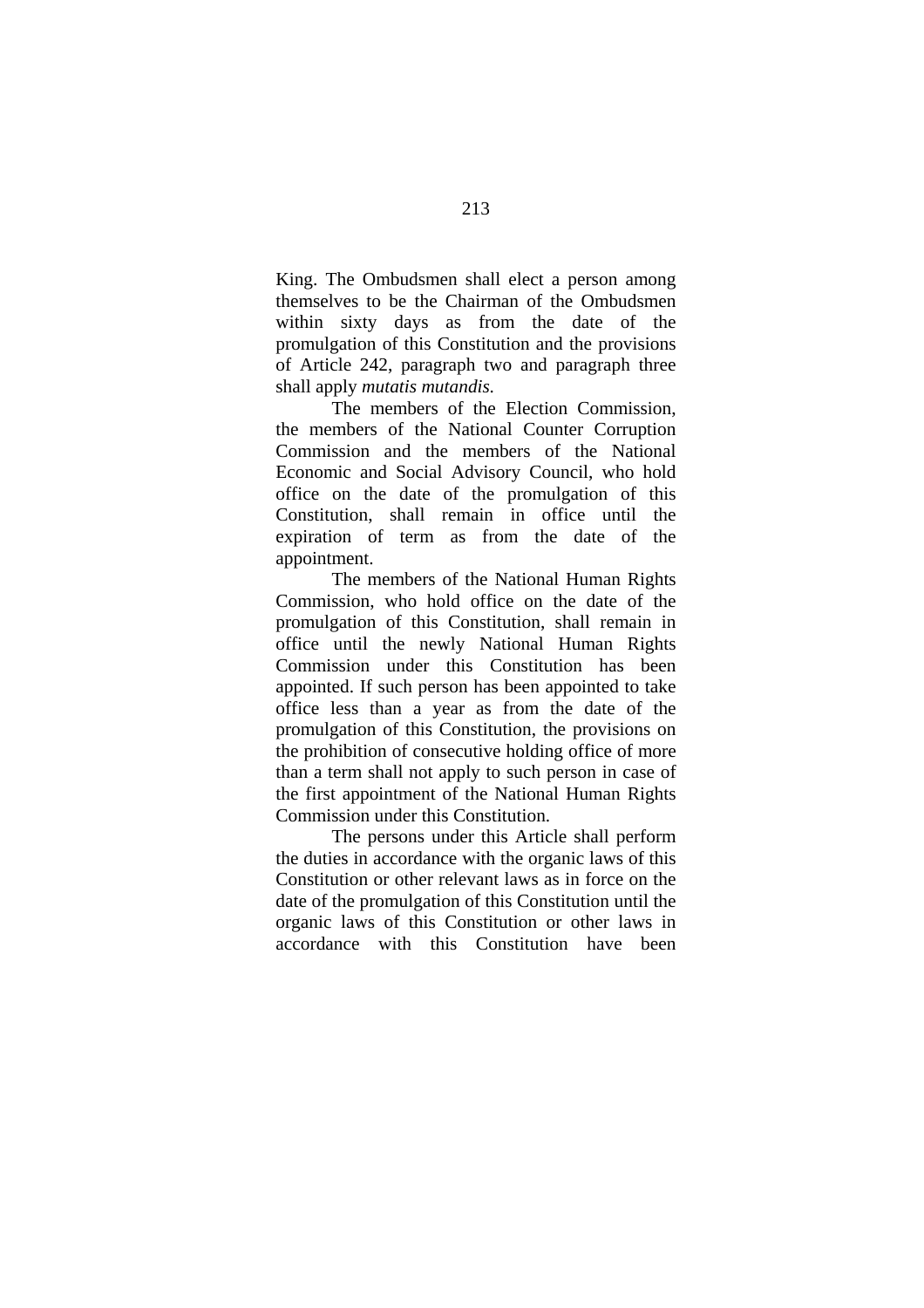promulgated. If any provisions are in conflict with or in contradiction to the provisions of this Constitution, the provisions of this Constitution shall prevail.

**Article 300.** The Constitutional Tribunal under the Constitution of the Kingdom of Thailand (Interim Edition), B.E. 2549 (2006) shall be the Constitutional Court under this Constitution. The person holding the position of President of the Supreme Court of Justice shall act as President of the Constitutional Court, the person holding a position of President of the Supreme Administrative Court shall act as Vice-President of the Constitutional Court. The justices of the Supreme Court of Justice and the judges of the Supreme Administrative Court elected under Article 35 of the Constitution of the Kingdom of Thailand (Interim Edition), B.E. 2549 (2006) shall continue to hold a position of Judge of the Constitutional Court until the judges of the Constitutional Court have been elected under this Constitution within not more than one hundred and fifty days as from the date of the appointment of the President of the House of Representatives and the Leader of the Opposition in the House of Representatives after the first general election of members of the House of Representatives under this Constitution.

The provisions of Article 205 (3), Article 207 (1), (2) and Article 209 (5) shall not apply to the holding of a position of judge of Constitutional Court under paragraph one.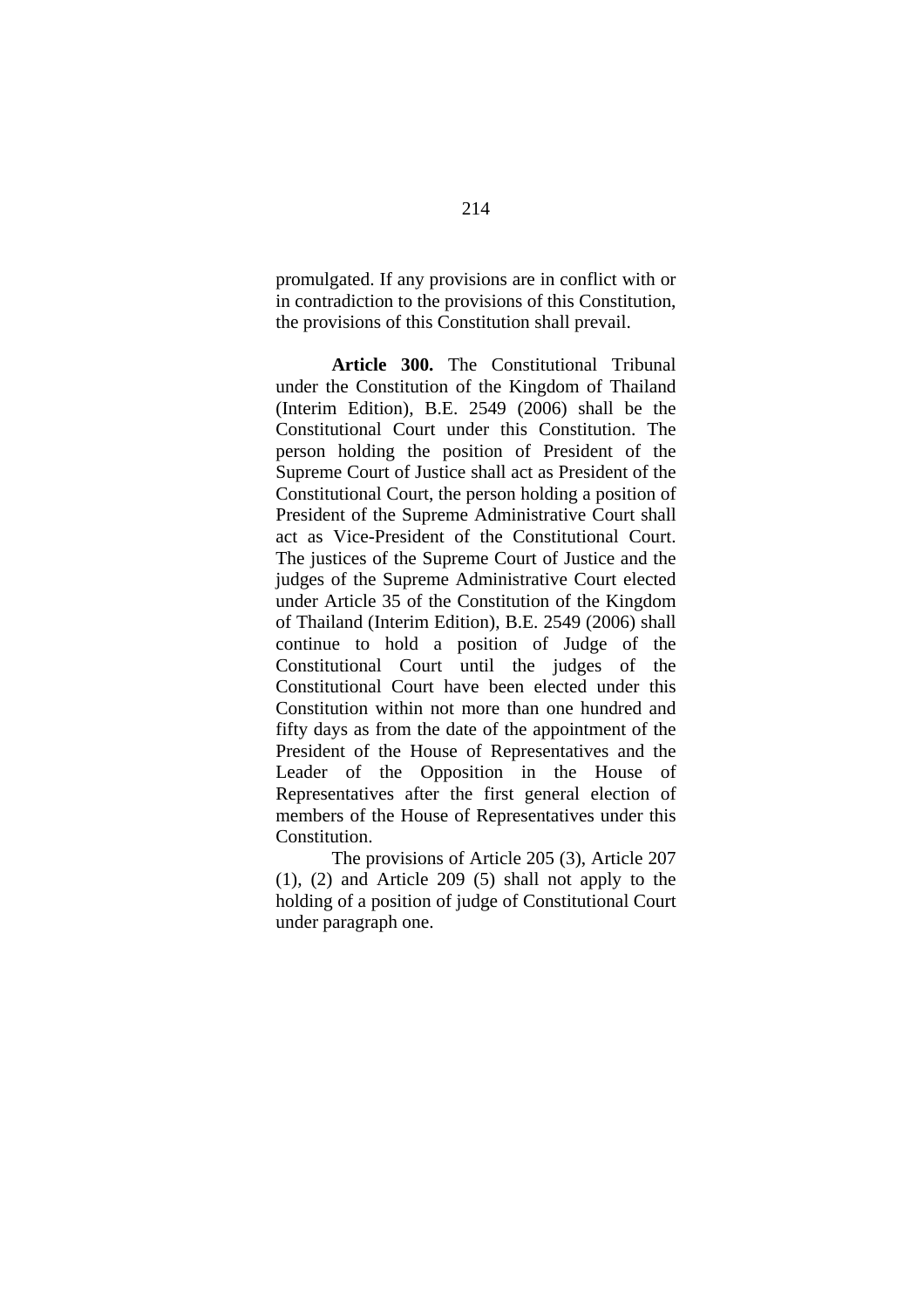The provisions of Article 35 paragraph two, paragraph three and paragraph four of the Constitution of the Kingdom of Thailand (Interim Edition), B.E. 2549 (2006) shall continue to be in force until the organic law on procedure of Constitutional Court shall come into force.

Any case or matter pending in the proceeding of the judges of the Constitutional Court under paragraph one shall continue to be proceeded by the Constitutional Court under this Article. When the appointment of the judges of the Constitutional Court under this Constitution has been held, such case or matter shall be transferred to the powers and duties of the newly appointed Constitutional Court.

While the organic law on procedure of Constitutional Court has not yet been enacted, the Constitutional Court shall have the powers to issue the rules on the procedure and to issue decisions. The enactment of the organic law shall be completed within a year as from the date of the promulgation of this Constitution.

**Article 301.** The selection of members of the State Audit Commission and the Auditor-General shall be held within one hundred and twenty days as from the date of the appointment of the President of the House of Representatives and the Leader of the Opposition in the House of Representatives after the first general election of members of the House of Representatives under this Constitution. If there is no President of the Constitutional Court selected under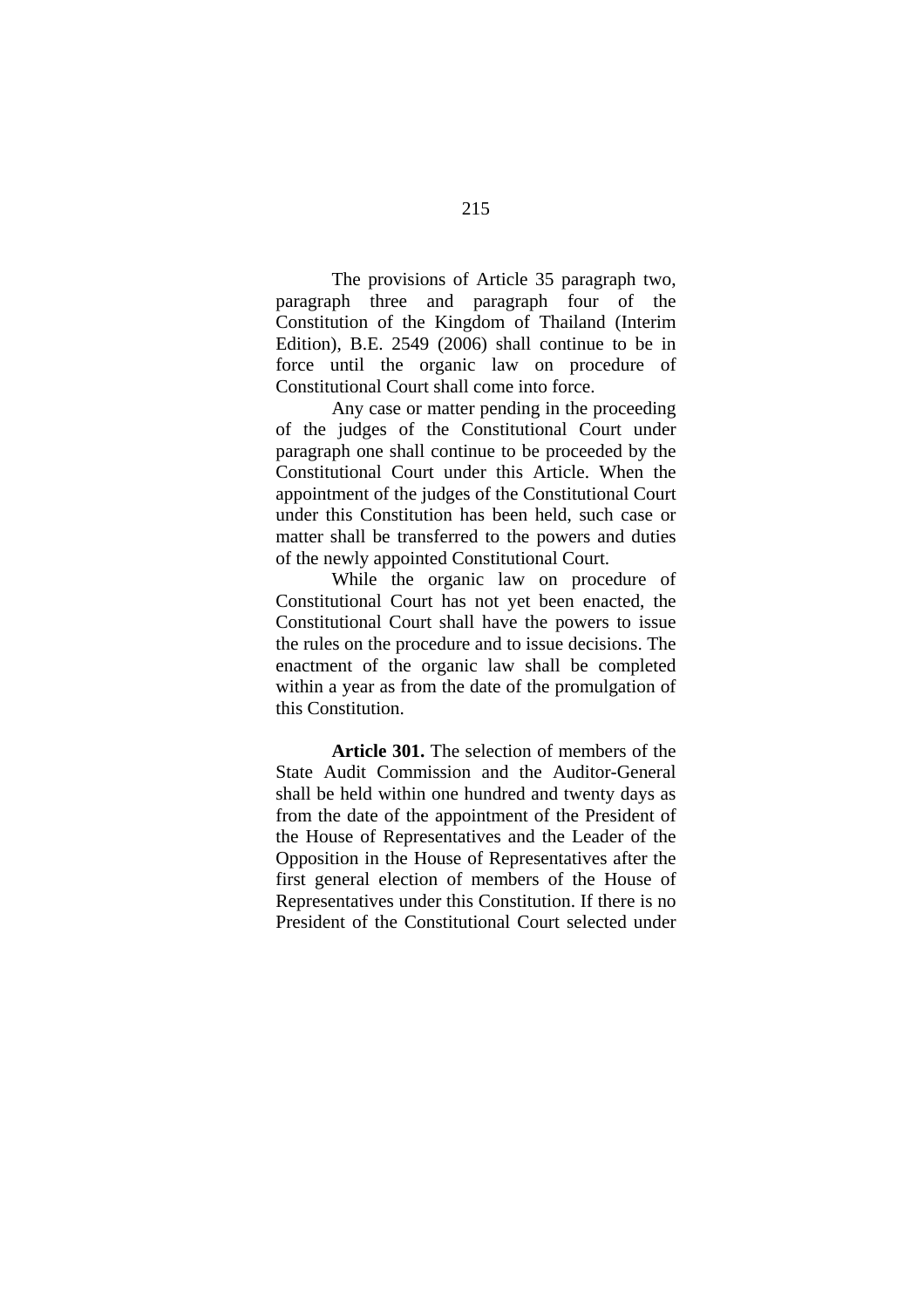this Constitution, the Selection Committee shall consist of the existing members.

While there is no State Audit Commission, the Auditor-General of the State Audit shall exercise the powers and duties in place of the Chairman of the State Audit Commission and the State Audit Commission.

**Article 302.** Under the conditions prescribed under this Article, the following organic laws shall continue to be in force:

(1) the organic law on Ombudsmen, B.E. 2542 (1999), providing that the Chairman shall be the person in charge under this organic law;

(2) the organic law on Counter Corruption, B.E. 2542 (1999), providing that the President of the National Counter Corruption Commission shall be the person in charge under this organic law;

(3) the organic law on the State audit, providing that the President of the State Audit Commission shall be the person in charge under this organic law;

(4) the organic law on criminal procedure for persons holding political positions, B.E. 2542 (1999), providing that the President of the Supreme Court of Justice shall be the person in charge under this organic law.

The amendment of organic laws promulgated during the days the Constitution of the Kingdom of Thailand (Interim Edition), B.E. 2549 (1999) was in force shall be the amendment of organic laws under this Constitution.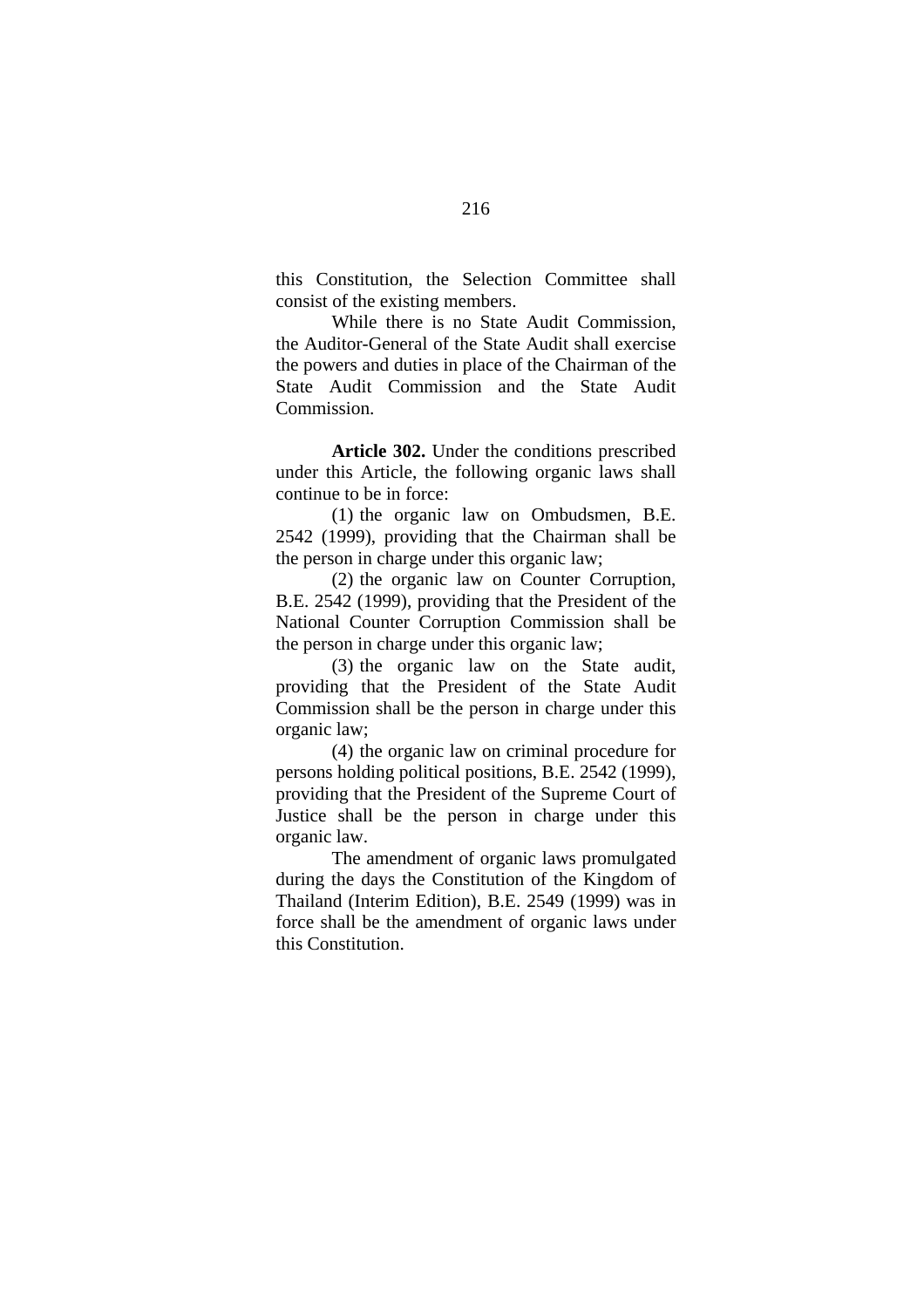The persons in charge under the organic laws under paragraph one shall carry out the amendment of the organic laws in accordance with the provisions under this Constitution within one year as from the date of the promulgation of this Constitution. In the case where there is no person holding a position of the person in charge under such organic laws, the period of a year shall begin as from the date of the appointment of person holding such position.

The House of Representatives shall complete the consideration of the bills of organic laws under this Article within one hundred and twenty days as from the date of receiving such bill. The Senate shall complete the consideration of such bills within ninety days as from the date of receiving each of the bills of the organic laws.

The resolution for the amendment or the disapproval of the bills of the organic laws under paragraph one shall consist of the vote of not less than one-half of the total members of both Houses.

The Election Commission shall prepare the bills of the organic laws on referendum in accordance with the provisions of this Constitution and the provisions under paragraph three, paragraph four and paragraph five shall apply *mutantis mutandis.*

**Article 303.** In the initial period, the Council of Ministers carrying out the administration of the State affairs after the first general election under this Constitution shall complete the preparation and the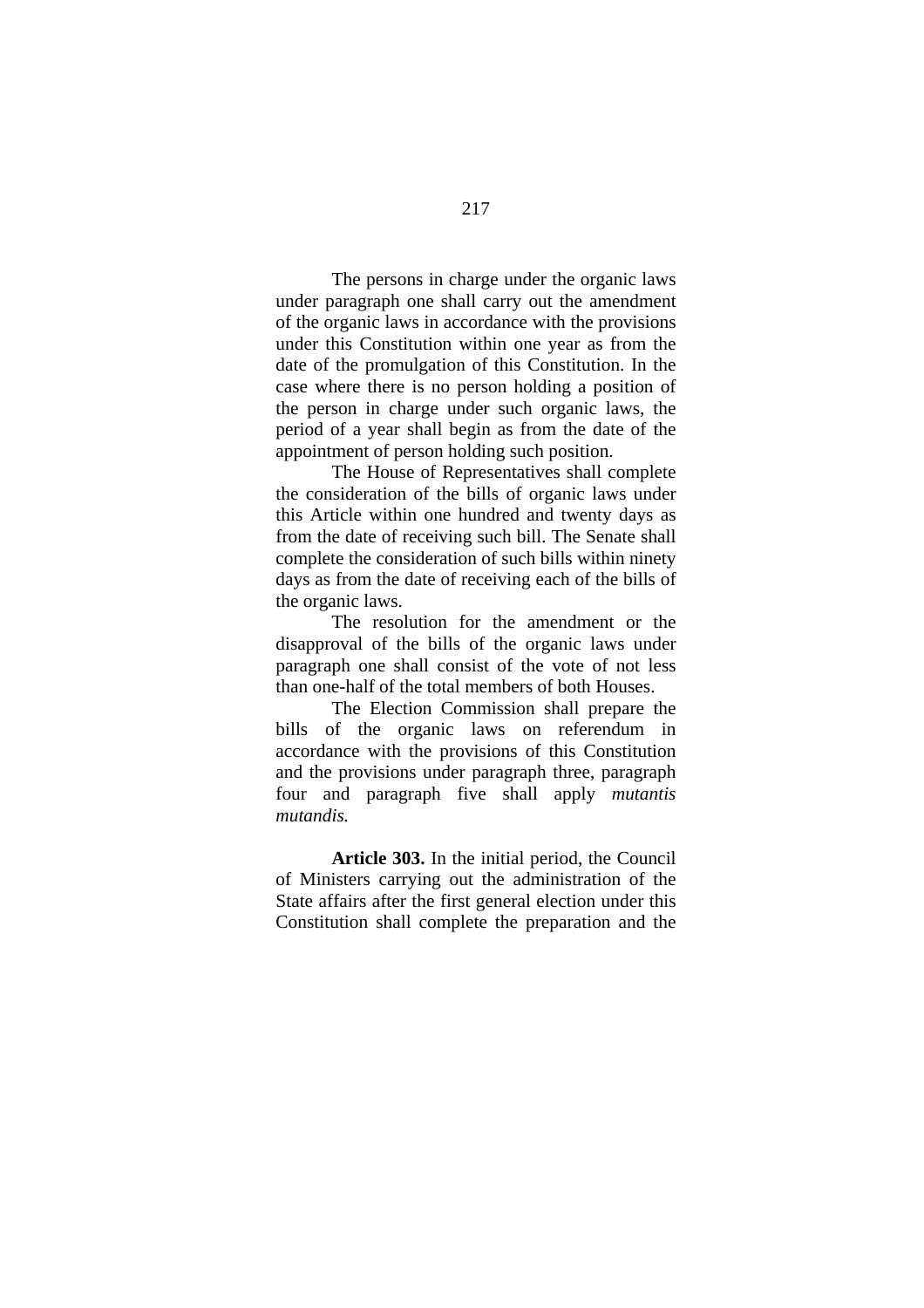amendment of the following laws within the period of time prescribed:

(1) the law on determination of details to promote and protect the exercise of rights and liberties under Article 40 and Article 44, the provisions of part 7-Liberty of Expression of Individuals and Media, Part 8- Rights and Liberties in Education, Part 9- Right to Receive Public Health and Welfare Services from the State, Part 10-Right to Information and Complaint, including law on personal information under Article 56, Part 12- Community Right, law on establishment of Independent Organization for Consumer Protection under Article 61 paragraph two, law on the Council for Political Development under Article 78 (7), law on establishment of Organization for Judicial Reform under Article 81 (4), law on establishment of the Council of Farmer under Article 84 (8), law on establishment of Fund for Political Development in Citizen Sector under Article 87 (4) and law on the National Human Rights Commission under Article 256 within a year as from the date of stating the policies to the National Assembly under Article 176;

(2) the law on development of national education under Article 80 by promoting formal education, non-formal education, informal education, self-learning, life-long learning, community colleges or other forms and including the law reform to determine the responsible agency for providing the education which is appropriate and consistent with the basic education at all levels within a year as from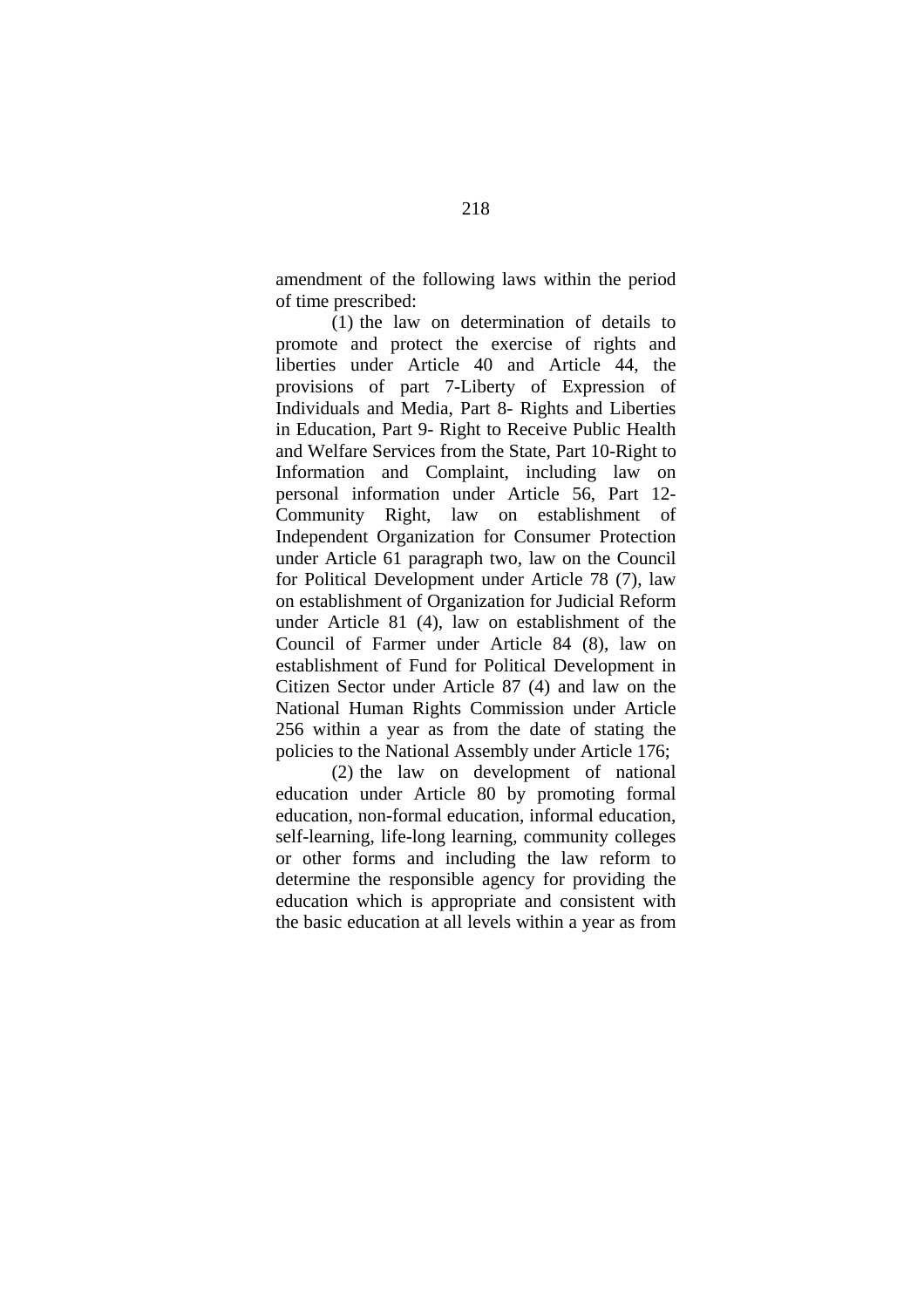the date of stating the policies to the National Assembly under Article 176;

(3) the law under Article 190 paragraph five containing at least the stages and procedure for making a treaty which shall include the review of the balance of powers between the Council of Ministers and the National Assembly to provide transparency, efficiency and actual participation of people, including the independent research prior to the negotiation for making a treaty without the conflict between the interest of the State and the interest of the persons engaged in any period of time of the application of treaty as from the date of stating the policies to the National Assembly under Article 176;

(4) the law under Article 86 (1) and Article 167 paragraph three within two years as from the date of stating the policies to the National Assembly under Article 176;

(5) the law determining plans and stages of decentralization, the law on local revenue, law on establishment of local government organizations, law on local government officials and other laws under Chapter XIV - Local Administration in accordance with this Constitution within two years as from the date of stating the policies to the National Assembly under Article 176, in such case, there shall be the preparation of Local Code.

In the case where the provisions of any law enacted prior to the date of the promulgation of this Constitution are consistent with the provisions of the Constitution, such provisions shall be exempted from being implemented under this Article.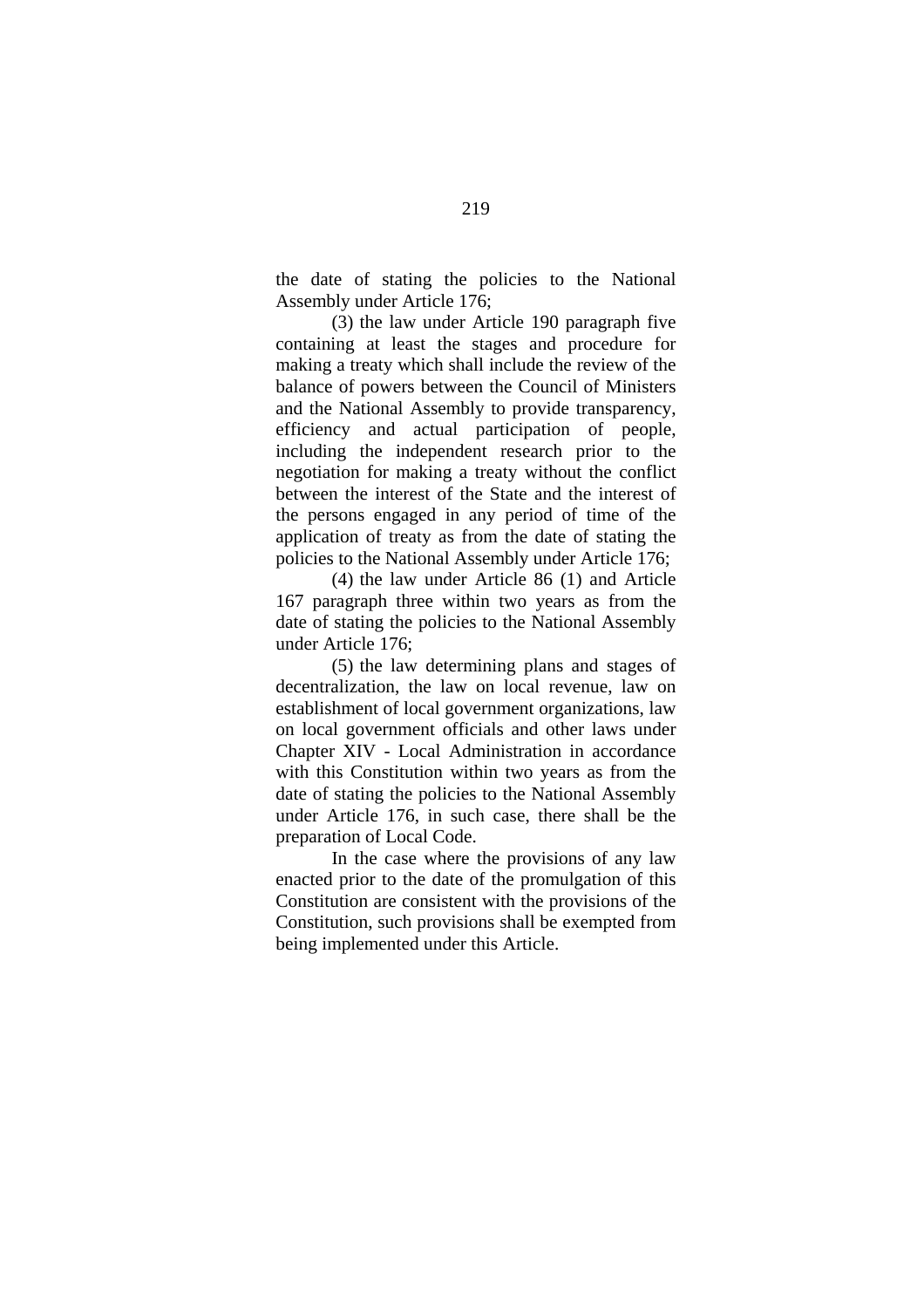**Article 304.** The implementation of the Code of Ethics under Article 279 shall be complete within a year as from the date of the promulgation of this Constitution.

**Article 305.** In the initial period, the following provisions shall not apply to the cases under the following conditions:

(1) The provisions of Article 47 paragraph two shall not apply until there has been the enactment of law under Article 47 concerning the establishment of Organization for allocating the frequencies and regulating and supervising the enterprise relating to radio and television transmission and telecommunication within not more than one hundred and eighty days as from the date of stating the policies to the National Assembly, such law shall contain at least matters in substance: the provision of the particular commissions to be separate subordinate units within such organization, to regulate the conduction of the activities relating to radio and television transmission and to regulate the conduction of the telecommunication. There shall be the provisions on regulating and protection of the operation of activities, the establishment of Fund for development of communication media and Promotion of people participation in the operation of mass communication. Such operation shall not affect the permission, the concession or the legal contract signed prior to the date of the promulgation of this Constitution, until such permission, concession or contract shall come to an end.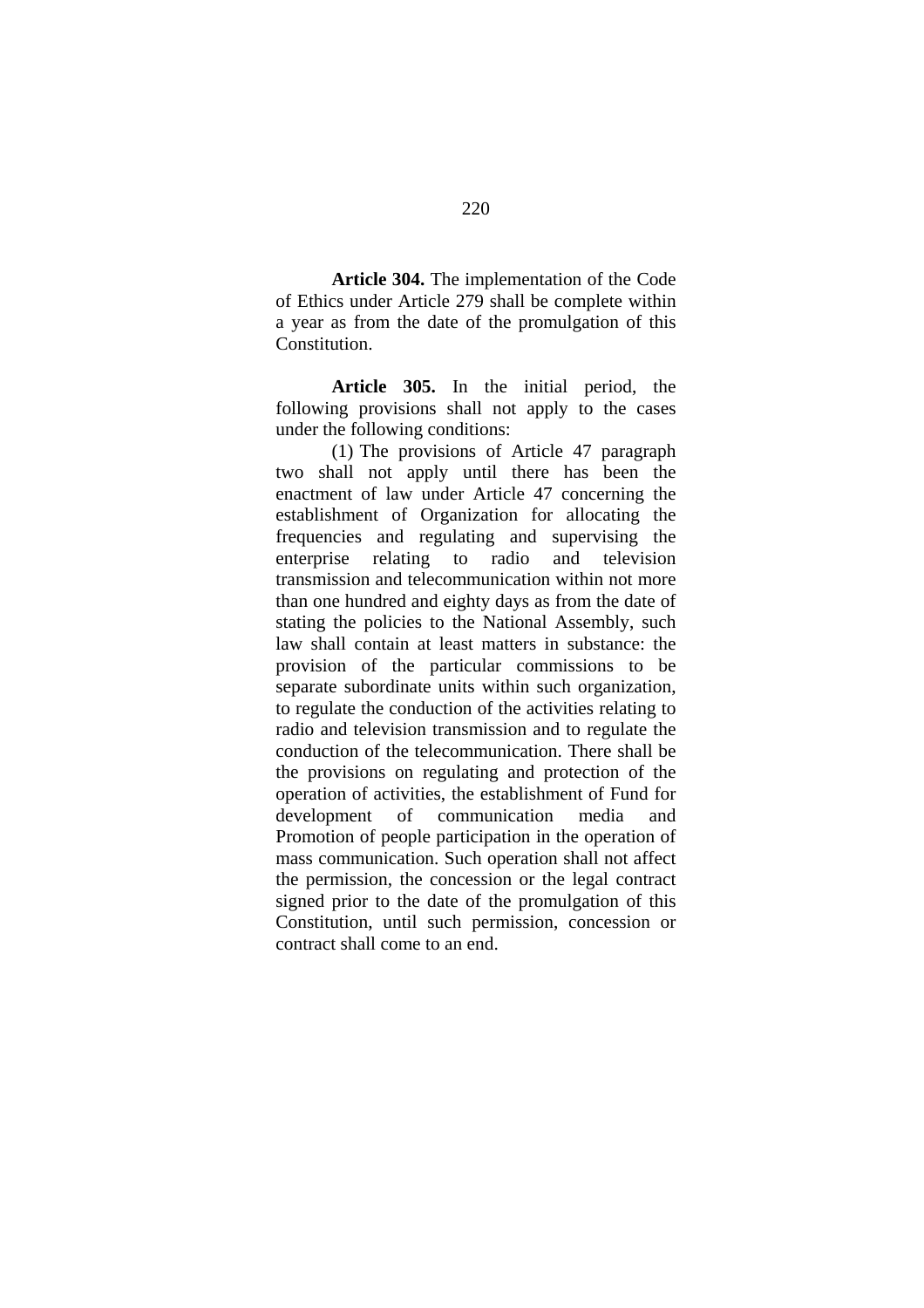(2) Subject to Article 296 paragraph three, the provisions of Article 102 (10), in particular the part relating to the past membership of the Senate under Article 115 (9) and Article 116 paragraph two, shall not apply to the election of members of the House of Representatives and the first holding of a political position under this Constitution.

(3) The provisions of Article 141 shall not apply to the enactment of the organic laws under Article 295.

(4) The provisions of Article 167 paragraph one and paragraph two, Article 168 paragraph nine, Article 169 in particular the case of determining the sources of revenue to compensate the expenses advanced from the Treasury Account and Article 170 shall not apply within a year as from the date of the promulgation of this Constitution.

(5) Any acts relating to preparation or implementation according to the treaty concluded prior to the date of the promulgation of this Constitution shall be valid and the provisions of Article 190 paragraph three shall not apply but the provisions of Article 190 paragraph three shall apply to the pending operation which continues to be implemented.

(6) The provisions of Article 209 (2) shall not apply to the National Human Rights Commission holding office on the date of the promulgation of this Constitution.

(7) The provisions of Article 255 paragraph five and Article 288 paragraph three shall not apply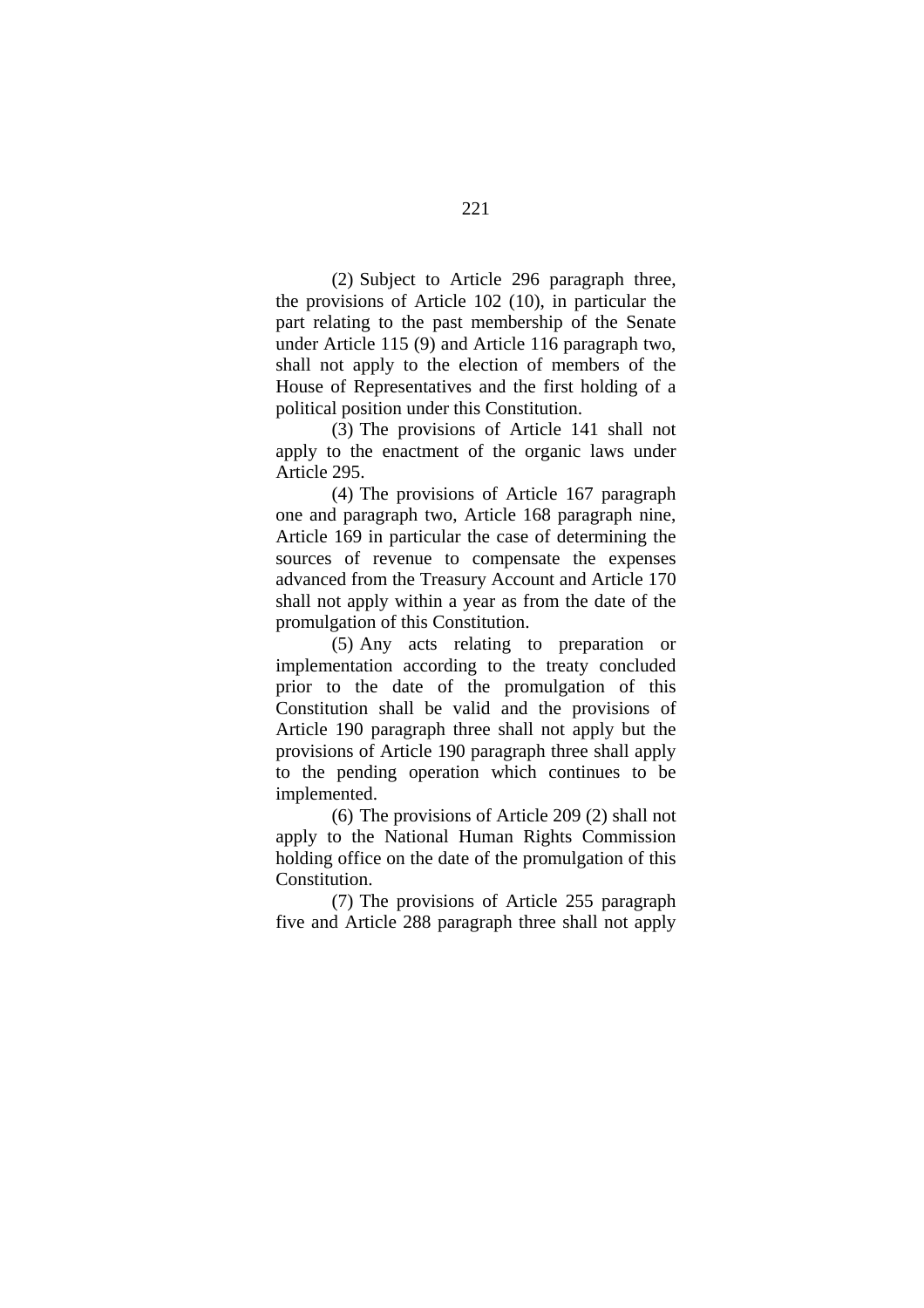within a year as from the date of the promulgation of this Constitution.

**Article 306.** In the initial period, a justice in the Supreme Court of Justice who has held position of not below a Justice of the Supreme Court of Justice and becomes sixty years of age in the fiscal year 2007 shall continue to perform the duties as Senior Justice in the Supreme Court of Justice under Article 219 until there has been the amendment of the law on prescription of rules of performance of duty of Senior Justice.

Within a year as from the date of the promulgation of this Constitution, there shall be the enactment of the law on prescribing rules for a justice of the Court of Justice shall continue to hold office until his or her age reaches seventy years and any justice of judicial court who becomes more than sixty years of age in any fiscal year and has performed his or her duties for not less than twenty years and passed the performance efficiency evaluation shall submit a request to hold a position of Senior Justice of a court not higher than his or her present position.

The laws enacted under paragraph one and paragraph two shall contain the provisions providing that the person who shall become sixty years of age in any fiscal year during first ten years as from the date of coming into force of such laws shall gradually vacate from office in each year and be able to request for holding a position of Senior justice thereafter.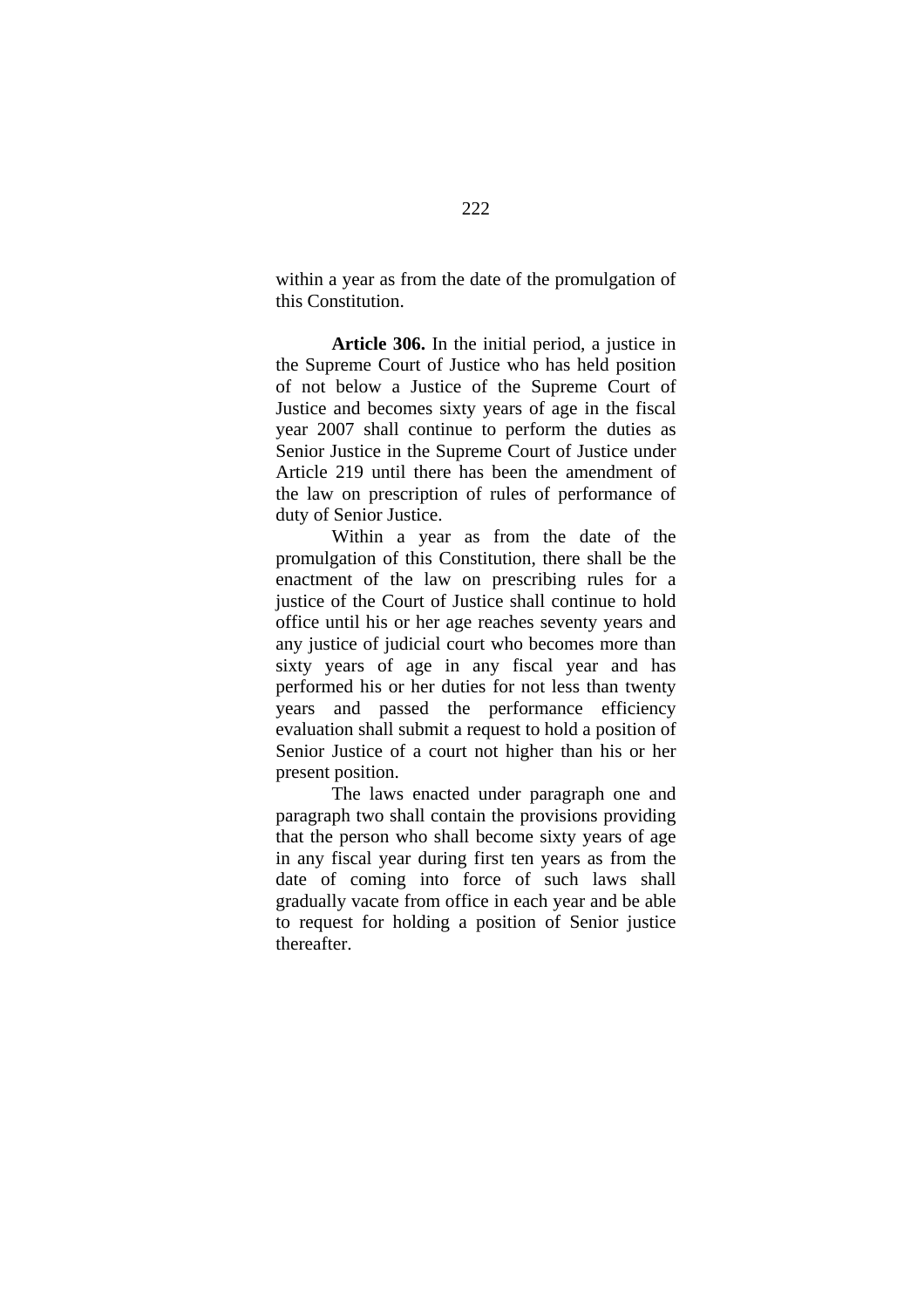The provisions of paragraph two and paragraph three shall apply to the public prosecutor officer *mutantis mutandis.*

**Article 307.** The qualified members of Judicial Commission of the Courts of Justice who is holding office as from the promulgation date of this Constitution shall remain in office to continue to perform the duties except the qualified members who are transferred become sixty years of age in the fiscal year 2007 and the qualified members of each level of court who are transferred from such court. Remaining in office shall not be in excess of one hundred and eighty days as from the promulgation date of this Constitution.

**Article 308.** The Council of Ministers carrying out the administration of State affairs on the promulgation date of this Constitution must, within ninety days as from the promulgation date of this Constitution, nominate the Commission for Legal Reform. This Commission shall have the charge of studying and introducing laws that are required to be enacted in accordance with the provisions of the Constitution as well as preparing the law on establishment of the organization for legal reform as provided in Article 81 (5) within a year as from the promulgation date of this constitution. In the said act, there shall be at least the provisions determining the duties to support the drafting of law of the people who have the right to vote.